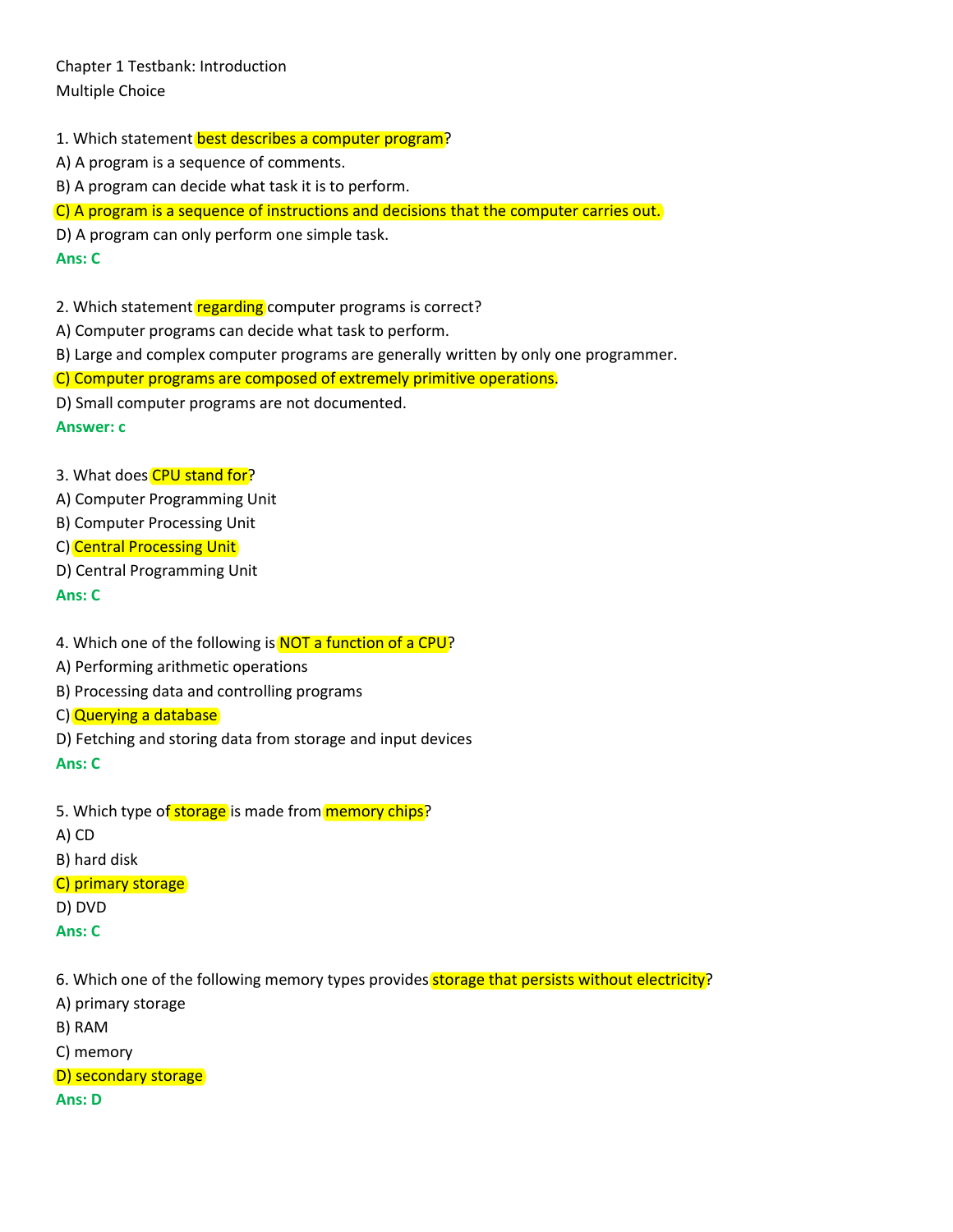7. Which type of secondary storage consists of rotating platters, which are coated with a magnetic material, and read/write heads, which can detect and change the patterns of varying magnetic flux on the platters? A) hard disk

- B) flashdrive
- C) DVD
- D) RAM
- **Ans: A**

8. What are the electrical lines called that interconnect the CPU, RAM, and the electronics controlling the hard disk and other devices?

- A) bus
- B) network
- C) optical disk
- D) power lines

#### **Ans: A**

9. Which part of a computer contains the CPU, the RAM, and connectors to peripheral devices?

- A) network
- B) bus
- C) motherboard
- D) optical disk

#### **Ans: C**

10. For a program to be executed, where must it reside so that the CPU can read its instructions?

- A) optical disk
- B) primary memory
- C) secondary memory
- D) hard disk

## **Ans: B**

- 11. Which memory type does not provide persistent storage?
- A) secondary storage
- B) hard disk
- C) primary storage
- D) DVD
- **Answer: c**

12. Which of the following is not contained on the motherboard of a computer? A) RAM B) integrated circuit C) hard disk D) CPU **Answer: c**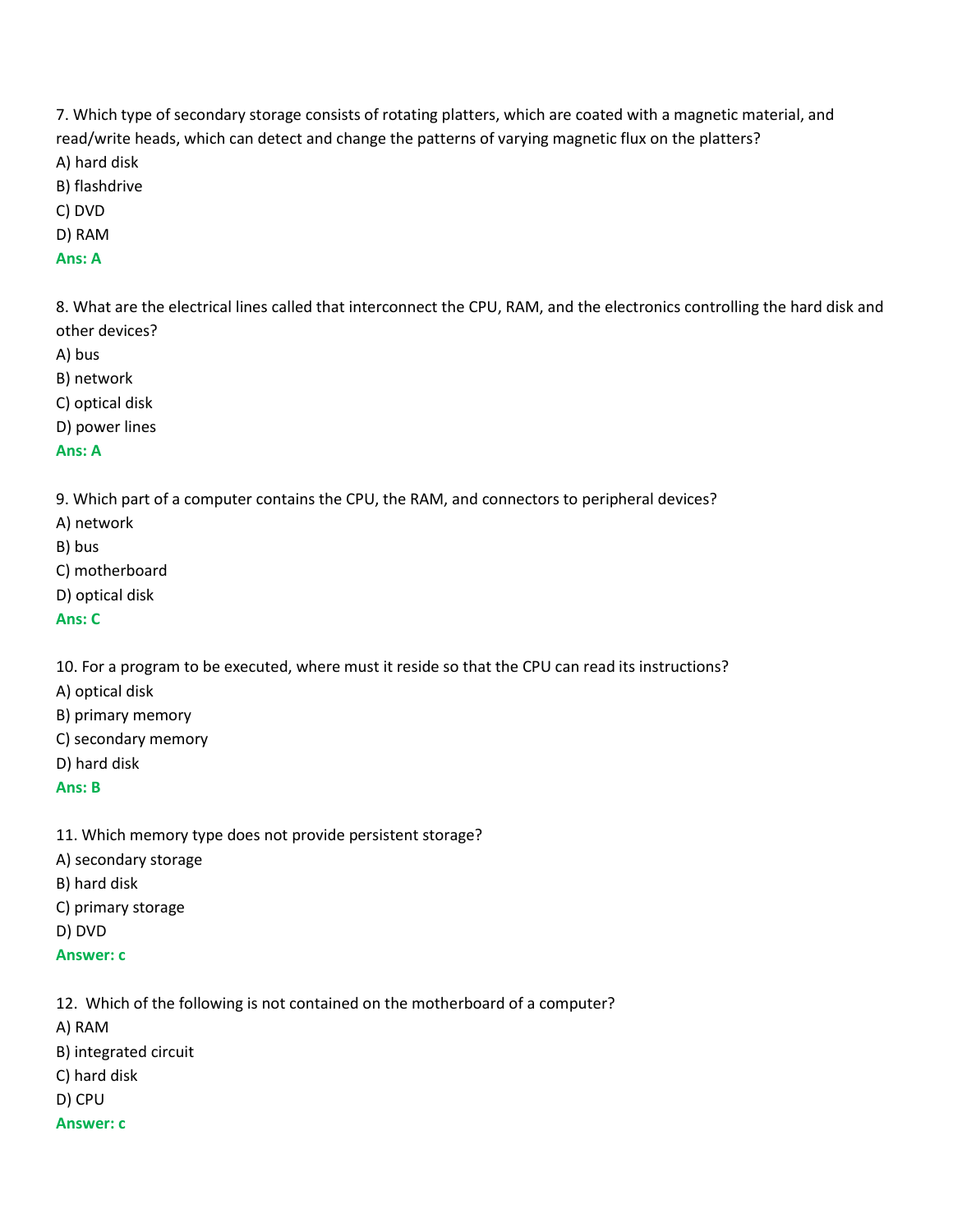13. What term is used to refer to the computer instructions that are executed by a CPU, which are specific to each CPU?

- A) virtual machine
- B) machine code
- C) high-level code
- D) instruction set

# **Ans: B**

14. What is the JVM?

- A) A vital machine that never fails to run compiled Java code.
- B) A vital machine that compiles Java code into machine instructions.

C) A virtual machine that runs compiled Java code on any CPU.

D) A virtual machine that compiles Java code into machine instructions.

# **Answer: c**

15. What is the term used to refer to Java code that runs in a browser?

- A) applet
- B) script
- C) html
- D) class

## **Answer: a**

16. What term is used to refer to languages that allow programmers to describe tasks at a higher conceptual level than machine code?

- A) virtual
- B) high-level
- C) sophisticated
- D) conceptual

## **Ans: B**

17. What translates high-level descriptions into machine code?

- A) debugger
- B) assembler
- C) compiler
- D) linker
- **Ans: C**

18. What translates Java source code into files that contain instructions for the JVM?

- A) linker
- B) compiler
- C) assembler
- D) interpreter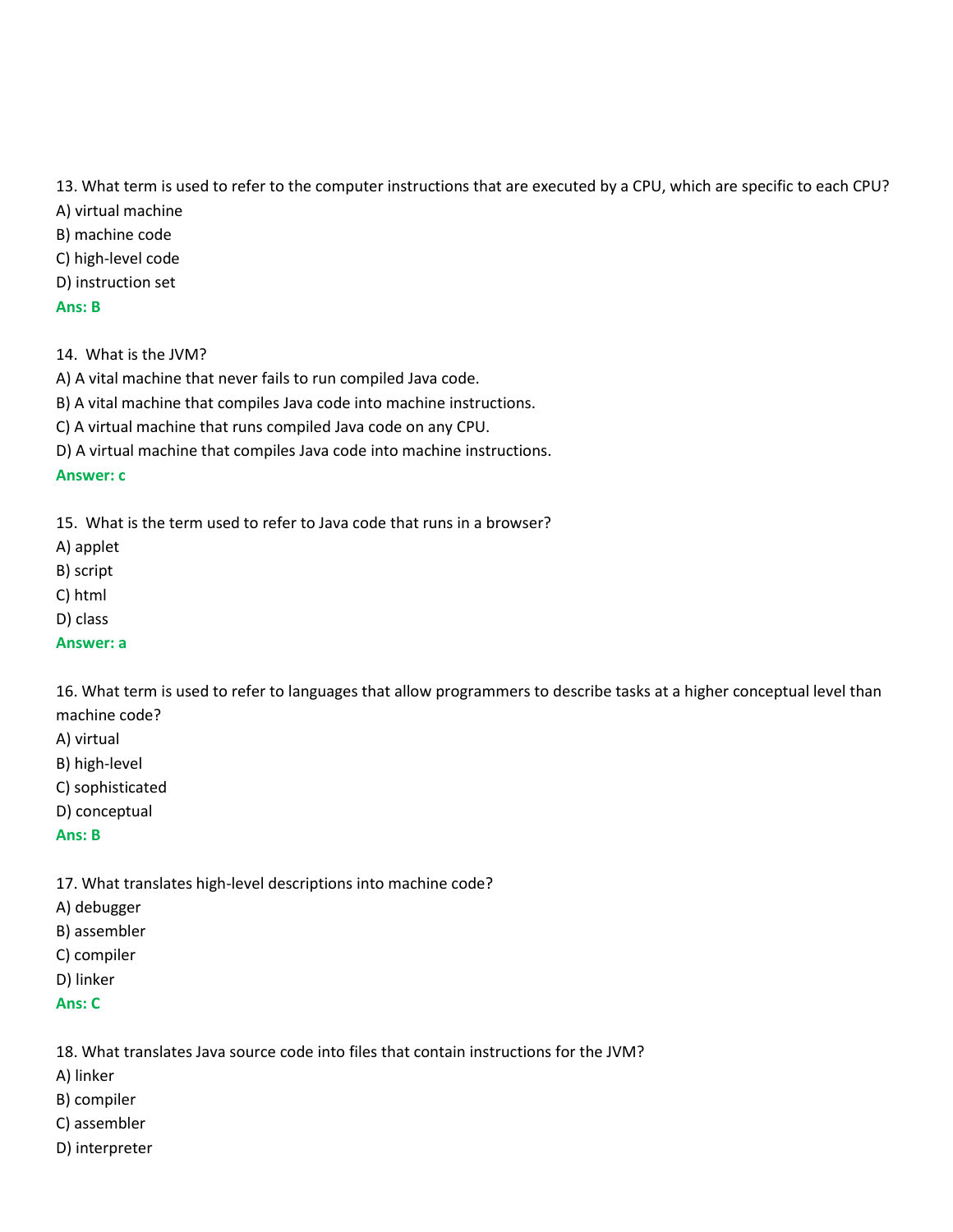19. Which statement is true about running a Java program on a different CPU?

A) You need different Java source code for each processor.

B) You can take code that has been generated by the Java compiler and run it on different CPUs.

C) You need to recompile the Java program for each processor.

D) You cannot run the program on a computer with a different processor because Java, being a high-level programming language, is machine dependent.

## **Ans: B**

20. When was Java officially introduced?

A) 1989

B) 1995

C) 2005

D) 2000

**Ans: B**

21. Which statement best describes the portability characteristic of Java?

A) It is easy to copy Java source code from one machine to another.

B) The same Java class files will run on different operating systems without change.

C) It is easy to compile Java source code on different operating systems.

D) It is easy to change a Java program so that it will work on different operating systems. **Ans: B**

22. When a Java application starts, what is the name of the method that is executed?

A) main

B) start

C) begin

D) Main

**Answer: a**

23. Text enclosed between this and the end of line is ignored by the compiler.

A) ''  $B)$  //

 $C)$  ()

"D) """""

## **Answer: b**

24. What is the name of the file declaring the class namedMyClass?

A) MyClass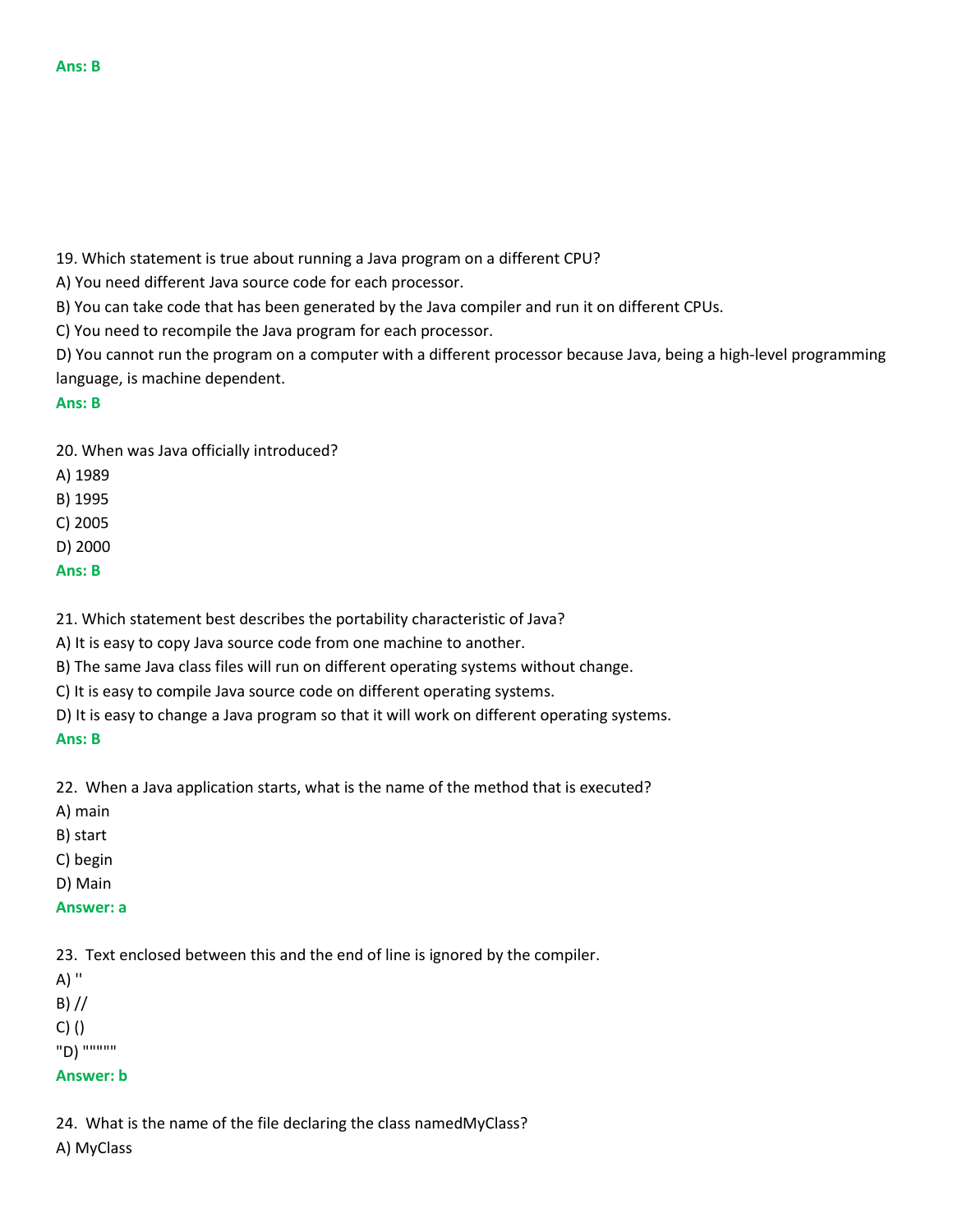B) myclass.java C) MyClass.class D) MyClass.java **Answer: d**

25. In a console window, how do you compile the declaration of the classMyClass?

- A) javac MyClass.java
- B) javac MyClass
- C) java MyClass.java
- D) java MyClass

#### **Answer: a**

26. In a console window, assuming thatMyClassincludes themainmethod, how do you run the program?

- A) java MyClass.class
- B) javac MyClass
- C) java MyClass
- D) javac MyClass.java

#### **Answer: c**

27. A(n) is a collection of code that has been programmed and translated by someone else, ready for use in your program.

- A) method
- B) class
- C) parameter
- D) library
- **Answer: d**

28. Every Java program consists of one or more of these fundamental building blocks.

- A) class
- B) CPU
- C) applet
- D) parameter

#### **Ans: A**

29. What is the name of the file that contains the Java source code for the class BankAccount?

- A) BankAccount
- B) BankAccount.java
- C) BankAccount.class
- D) BankAccount.txt

## **Ans: B**

30. A \_\_\_\_\_\_\_\_\_\_ contains sequences of instructions to perform a particular task.

A) parameter

- B) label
- C) variable
- D) method

#### **Ans: D**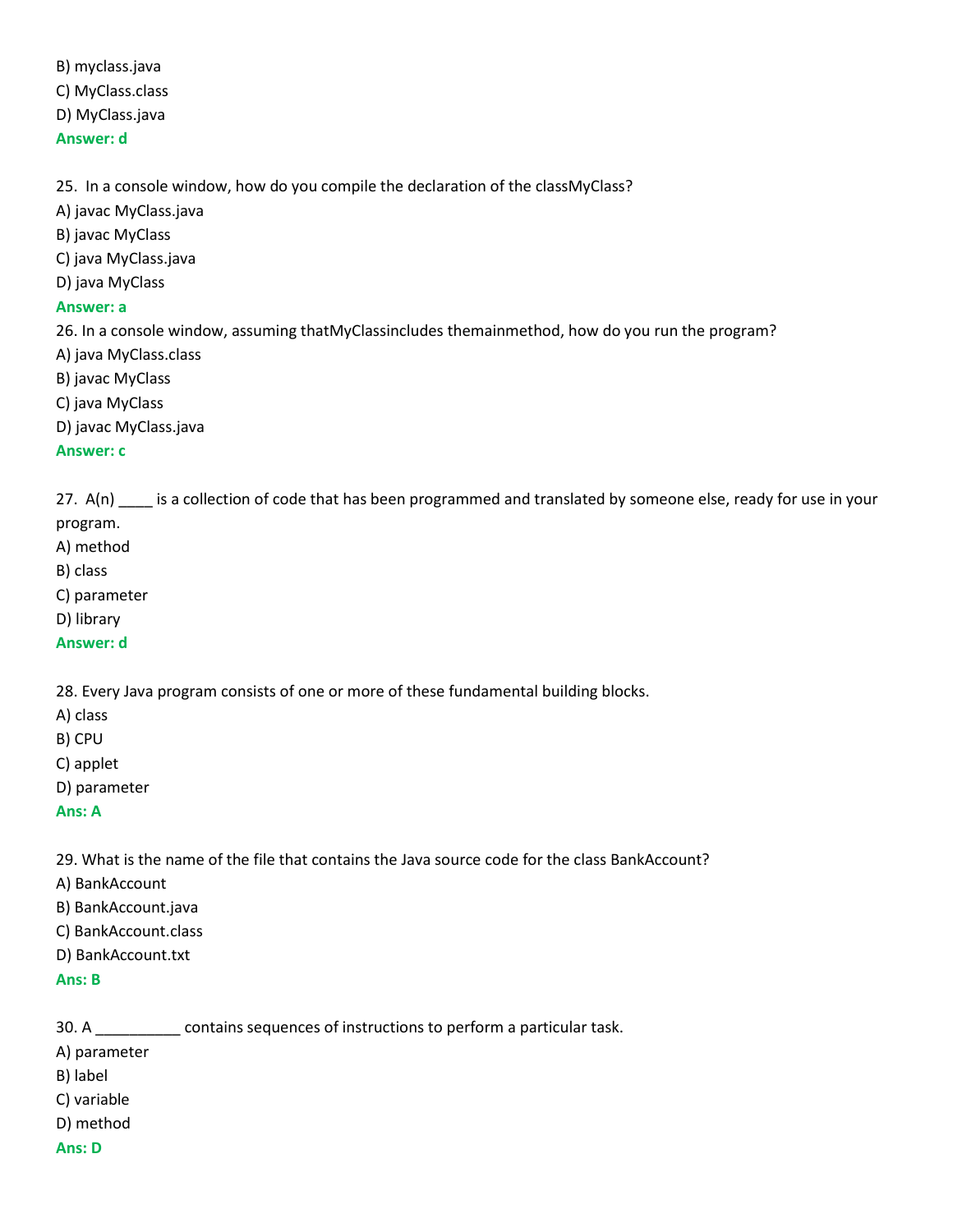31. What term is used to refer to an instruction in a method?

- A) statement
- B) constant
- C) comment
- D) object

## **Ans: A**

32. In Java, every statement must end with this symbol.

- A) .
- B) )
- C) !
- D) ;

# **Ans: D**

33. What term is used to refer to text in a program that helps human readers understand the program?

- A) methods
- B) comments
- C) constants
- D) statements

# **Ans: B**

34. The Java compiler ignores any text between \_\_\_\_.

- A) (\* and \*)
- B)  $/*$  and  $*/$
- C)  $\{*\}$  and  $*\}$
- D) // and //

# **Ans: B**

35. What term is used to refer to a sequence of characters enclosed in quotation marks?

- A) string
- B) object
- C) comment
- D) variable

# **Ans: A**

36. What entity belongs to a class and is manipulated in a program?

- A) constant
- B) package
- C) object
- D) comment
- **Ans: C**
- 37. A method is called on what entity in the program?
- A) constant
- B) statement
- C) comment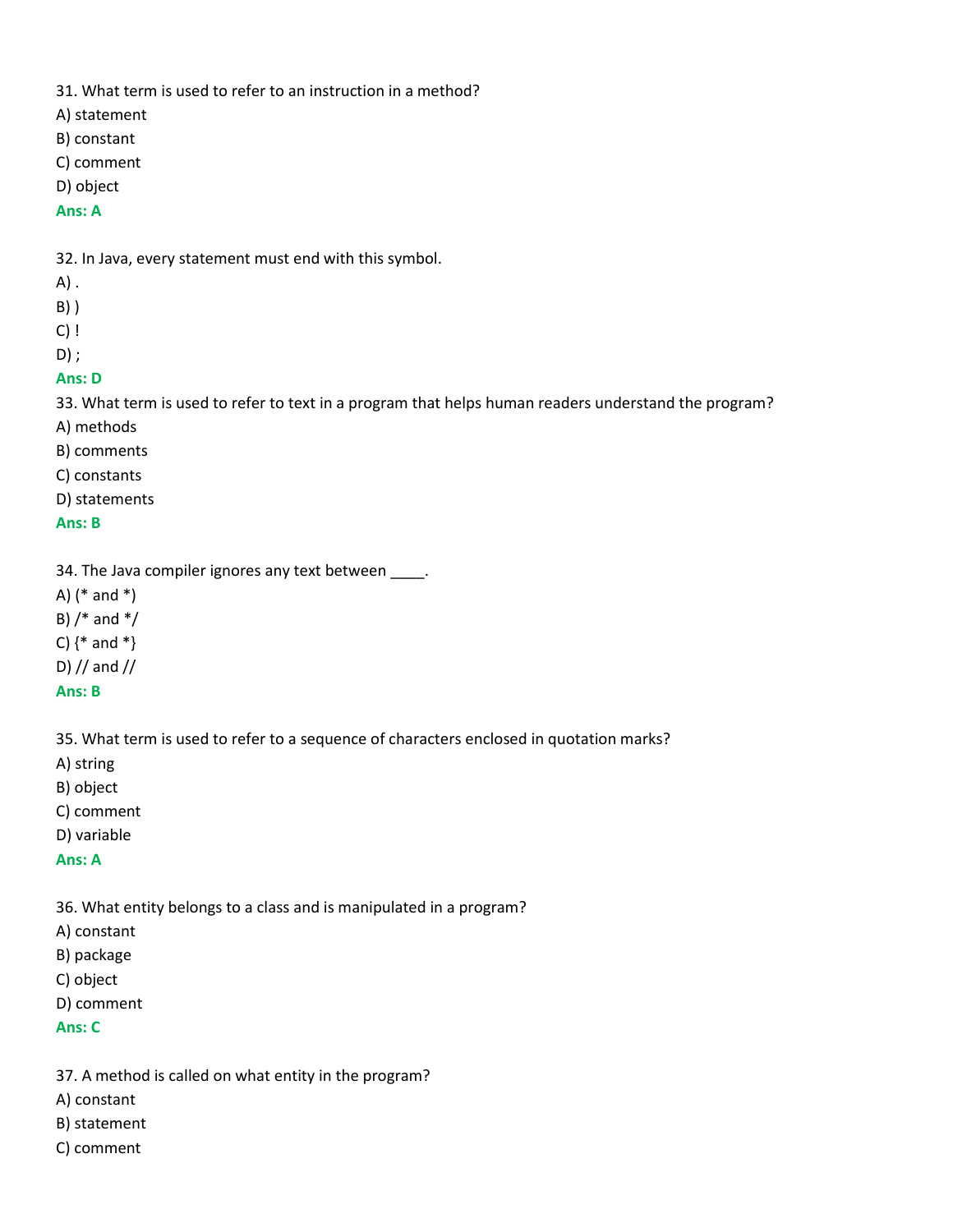## D) object **Ans: D**

38. What term is used to refer to information passed in to a method on a call?

- A) class
- B) object
- C) parameter
- D) comment

# **Ans: C**

39. Parameters to methods are enclosed by these symbols.

A) () "B) """""  $C)$  {}  $D$ ) // **Ans: A**

40. A method may be called by specifying which 3 items in the specified order?

A) method name, parameters, object

B) object, parameters, method name

C) object, method name, parameters

D) class, parameters, method name

**Ans: C**

41. What is the syntax for calling the println method on the object System.out?

"A) println(""Any message"").System.out;"

- "B) System.out(""Any message"").println;"
- "C) System.out.println(""Any message"");"
- "D) println(System.out, ""Any message"");"

# **Ans: C**

- 42. What is the object in the given method call?
- "System.out.println(""Welcome"");"

A) println

- B) System.out
- C) System.out.println
- D) Syste
- **Ans: B**
- 43. What is the name of the method in the given method call? "System.out.println(""Welcome"");" "A) ""Welcome""" B) System C) println D) out
- **Ans: C**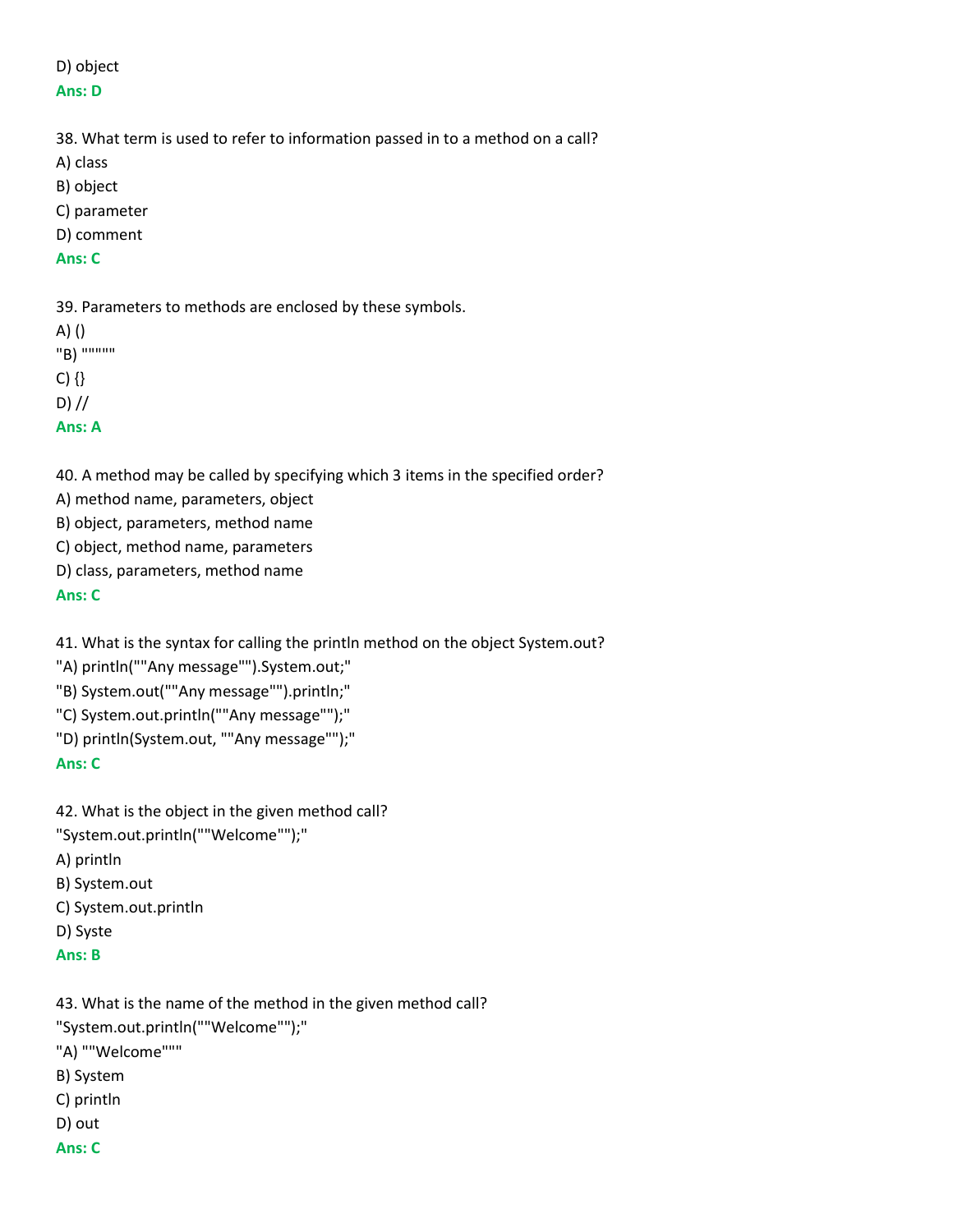```
44. What is the parameter in the given method call?
"System.out.println(""Welcome"");"
A) out
B) println
"C) ""Welcome"""
D) System
Ans: C
```
45. What is the output of the following Java statement? "System.out.println(""4 + 6"");" A) 10 B) 46 C) 4  $D$ ) 4 + 6 **Ans: D**

46. What is the output of the following Java statement? System.out.println(4 + 6); A)  $4 + 6$ 

B) 4

C) 10

D) 46

**Ans: C**

47. What type of program can you use to enter your Java program?

A) compiler

B) editor

C) spreadsheet

D) database

**Ans: B**

48. Which statement is true about a Java program?

A) Java forces the programmer to use a particular layout for readability.

B) Java requires that at most one statement appear on one line.

C) The first method that is executed in a Java program is called Main.

D) Java is case sensitive.

**Ans: D**

49. What is the name of the class declared in the file MyClass.java?

A) MyClass

B) MyClass.class

C) MyClass.java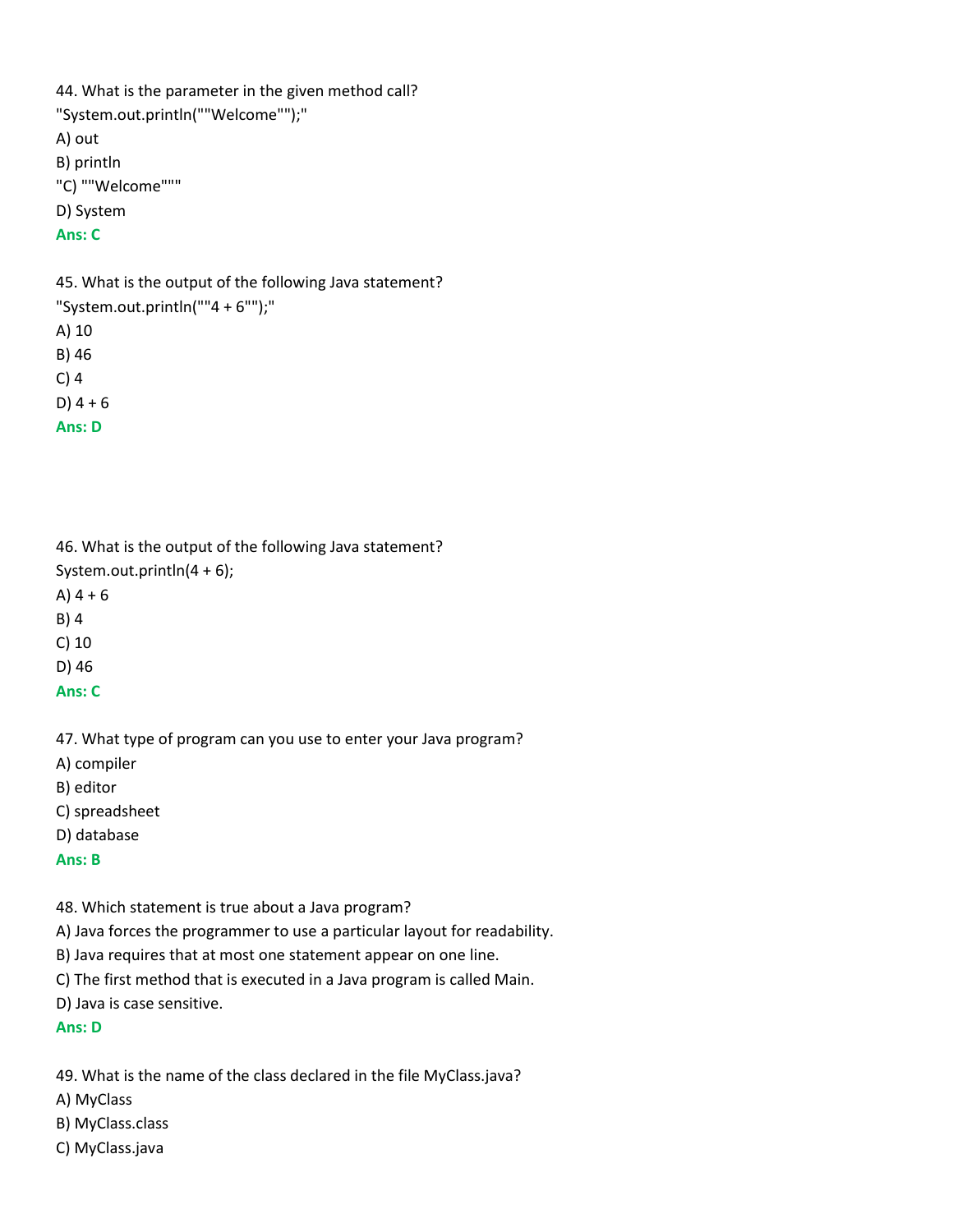# D) myclass

- 50. The Java compiler translates source code into what type of file?
- A) document
- B) object
- C) class
- D) text
- **Ans: C**

51. What is the name of the file created after a successful compilation of MyClass.java?

- A) MyClass.java
- B) MyClass.class
- C) myClass.class
- D) MyClass

## **Ans: B**

- 52. What does a class file contain?
- A) Instructions for the specific CPU on the computer.
- B) Instructions for the Java Virtual Machine.
- C) The JVM instructions for all classes in the Java application.
- D) The Java source code for a class.

## **Ans: B**

- 53. What is the file extension of a Java class file?
- A) .java
- B) There is no file extension.
- C) .class
- D) .txt
- **Ans: C**

54. In a console window, what is the name of the command used to compile Java source code?

- A) javac
- B) javadoc
- C) compile
- D) java
- **Ans: A**

55. In a console window, what is the name of the command used to run a Java program?

- A) javadoc
- B) javac
- C) java
- D) run
- **Ans: C**

56. In a console window, how do you compile the declaration of the class BankAccount?

A) java BankAccount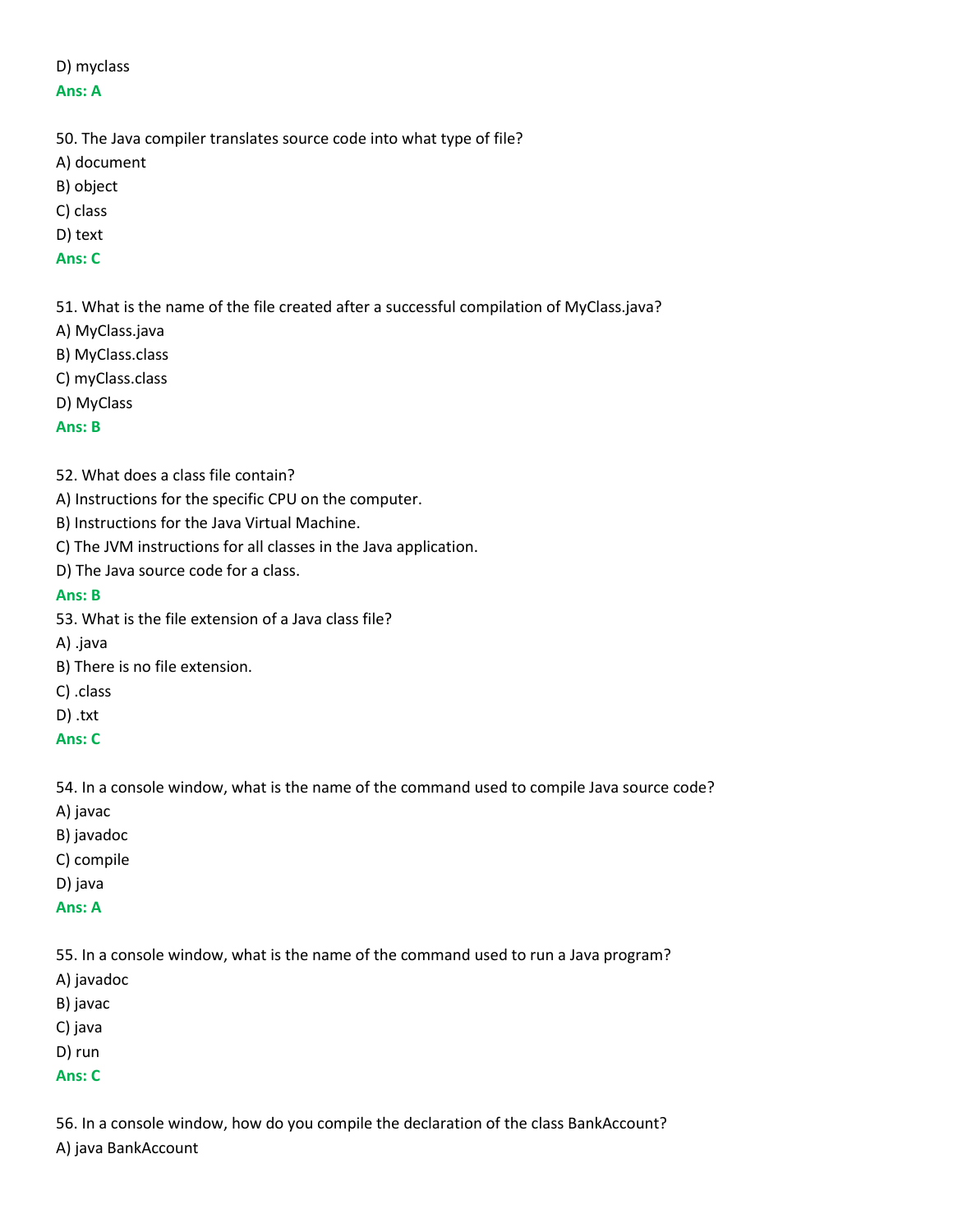B) javac BankAccount

C) javac BankAccount.java

D) java BankAccount.java

**Ans: C**

57. In a console window, assuming that BankAccountTester includes the main method, how do you run the program?

A) javac BankAccountTester

B) java BankAccountTester.class

C) javac BankAccountTester.java

D) java BankAccountTester

# **Ans: D**

58. What is a Java library?

A) A collection of Java source code that has been programmed and can be reused.

B) A collection of books on Java.

C) A collection of electronic documentation on Java.

D) A collection of code that has been programmed and translated by someone else, ready for you to use in your program.

# **Ans: D**

59. Which of the following statements is true about running a Java program?

A) The Java compiler executes your program.

B) The Java virtual machine loads the instructions for the program that you wrote, starts your program, and loads the necessary library files as they are required.

C) The java compiler signals the JVM to execute the program.

D) The javadoc utility runs the documentation of the program.

# **Ans: B**

60. Suppose that a computer virus infects your computer and corrupts the files you were going to submit for your current homework assignment. What precaution could have saved you from a disastrously bad grade for this assignment?

A) Defragment the hard drive.

B) Purchase an anti-virus program to remove the virus from your computer.

C) Make regular backups of all your important files.

D) Purchase an extended warranty for your computer.

# **Ans: C**

61. Which one of the following statements regarding backup strategies for Java files is correct?

A) You should have multiple copies of your source files in different locations.

B) You should regularly print out your work so you can retype it in case of data loss.

C) You should regularly back up the Java virtual machine instructions to prevent loss of valuable work.

D) Your compiler automatically makes backups of your source files.

# **Answer: a**

Section reference Programming Tip 1.1

62. Which statement is true about the following Java statement:

" System.out.println(""Hello!);"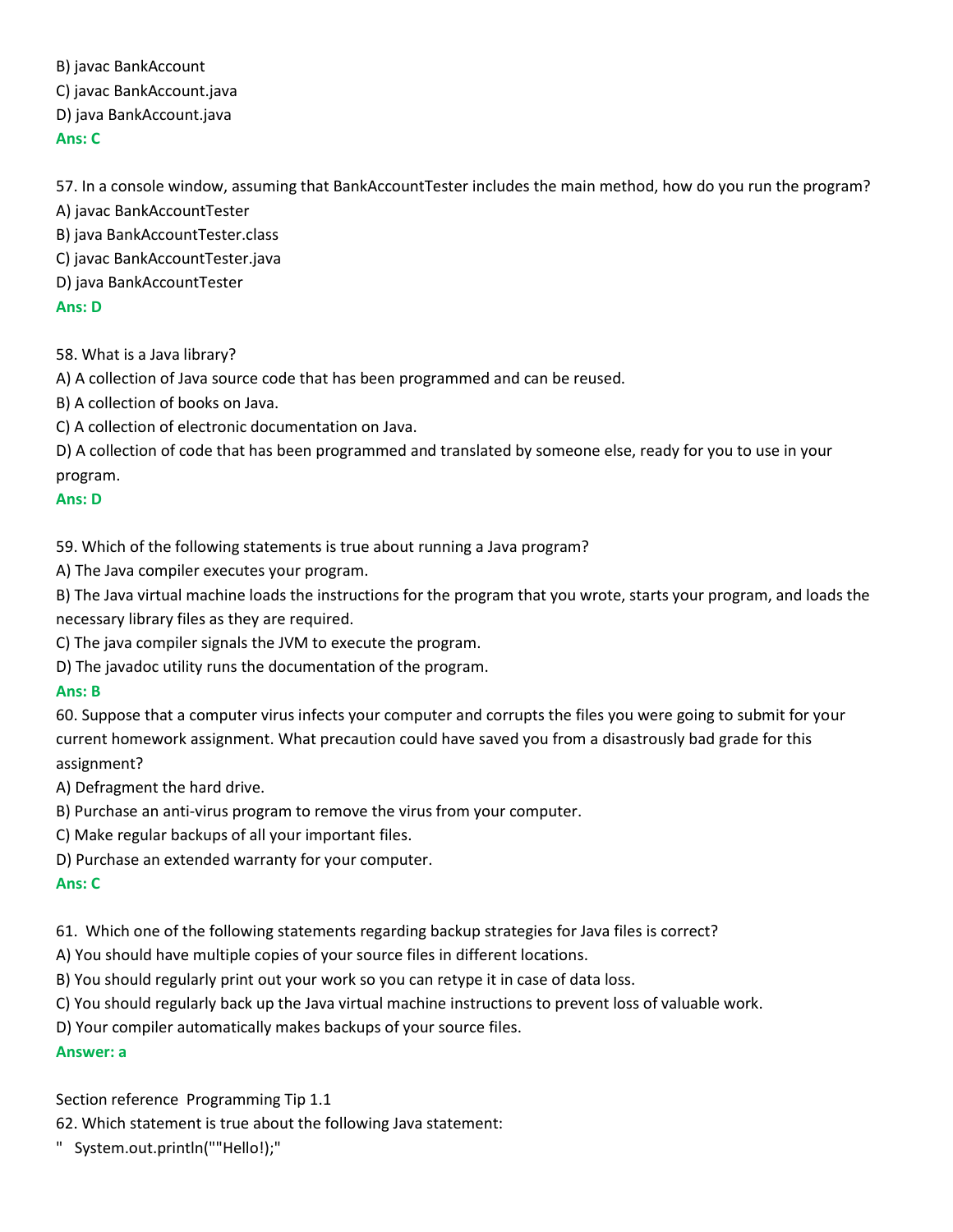A) There is a run-time error.

B) There are no errors.

C) There is a compile-time error.

D) There are multiple errors.

**Answer: c**

Section reference: 1.6 Errors

"63. Assuming the programmer wishes to display ""Hello!"" on the screen, which statement is true about the following Java statement:"

" System.out.println(""Helo!"");"

A) There is a run-time error.

B) There are no errors.

C) There is a compile-time error.

D) There are multiple errors.

**Answer: a**

Section reference: 1.6 Errors

"64. Assuming the programmer wishes to display ""Hello!"" on the screen, which statement is true about the following Java statement:"

" System.out.println(""Hello!"");"

A) There is a run-time error.

B) There are no errors.

C) There is a compile-time error.

D) There are multiple errors.

**Answer: b**

Section reference: 1.6 Errors

"65. Assuming the programmer wishes to display ""Hello!"" on the screen, which statement is true about the following Java statement:"

" System.out.printn(""Helo!"");"

A) There is a run-time error.

B) There are no errors.

C) There is a compile-time error.

D) There are multiple errors.

**Answer: d**

Section reference: 1.6 Errors

66. Assume that the following Java statement is contained in the mainmethod of the class namedHello:

" System.out.printLine(""Hello!"");"

What is the name of the file generated by the Java compiler?

A) Hello.java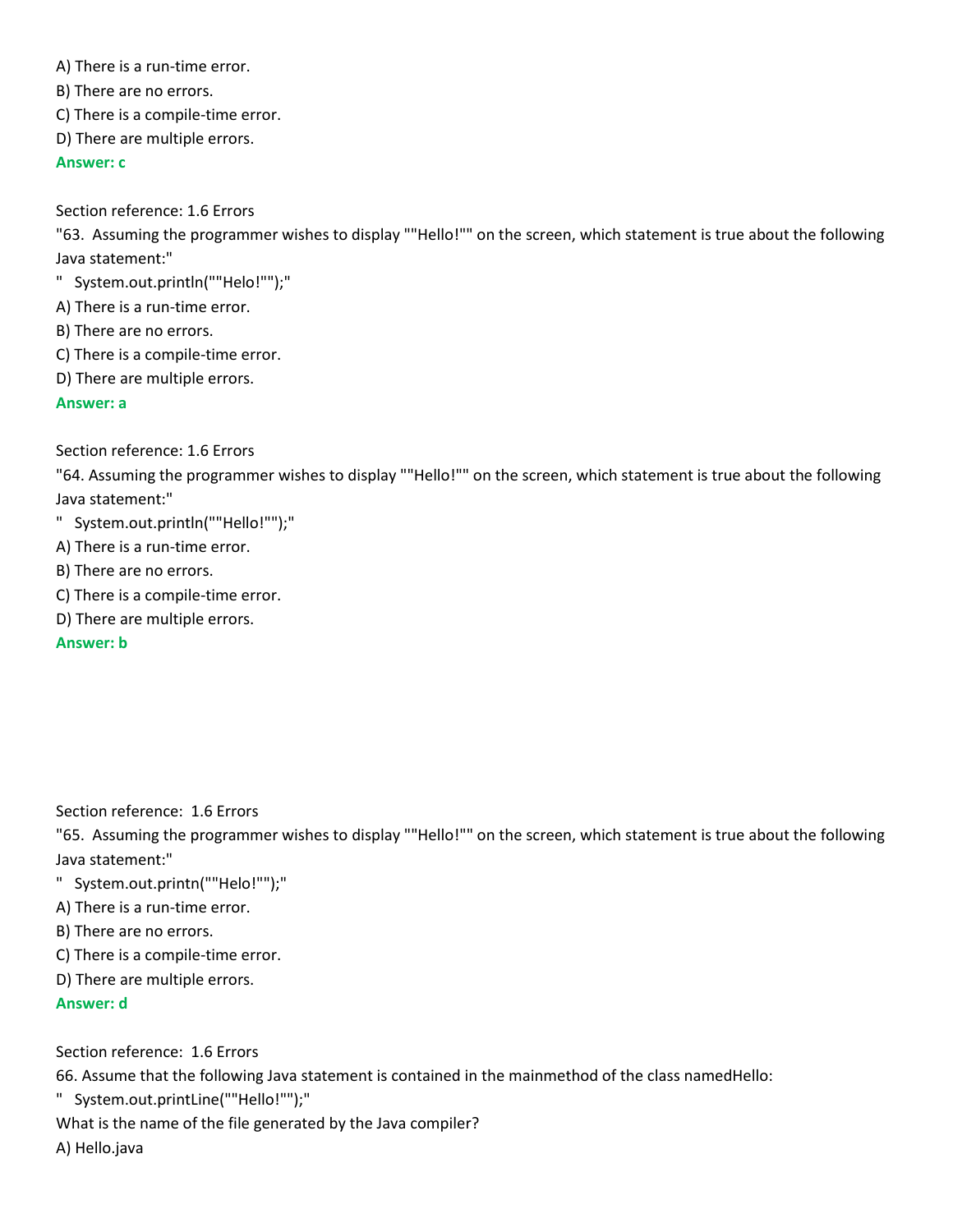#### B) Hello

C) No file is generated due to an error.

D) Hello.class

## **Answer: c**

Section reference: 1.6 Errors

67. What is defensive programming?

A) Writing a program that does not contain run-time errors.

B) Programming in a language that allows programmers to describe tasks at a higher conceptual level than machine code.

C) Structuring programs and development processes in such a way that an error in one part of the program does not trigger a disastrous response.

D) Writing a program that does not contain compile-time errors.

# **Answer: c**

Section reference: 1.6 Errors

68. What is the term used to describe an error detected by the compiler that is a violation of the programming language rules?

A) logic error

B) compile-time error

C) run-time error

D) typo

# **Ans: B**

69. What is another term used to describe an error detected by the compiler that is a violation of the programming language rules?

A) typo

B) logic error

C) semantic error

D) run-time error

**Ans: C**

70. What is the term used to describe an error causing a program to take an action that the programmer did not intend? A) typo

B) run-time error

C) compile-time error

D) syntax error

**Ans: B**

71. What is another term used to describe an error causing a program to take an action that the programmer did not intend? A) syntax error B) logic error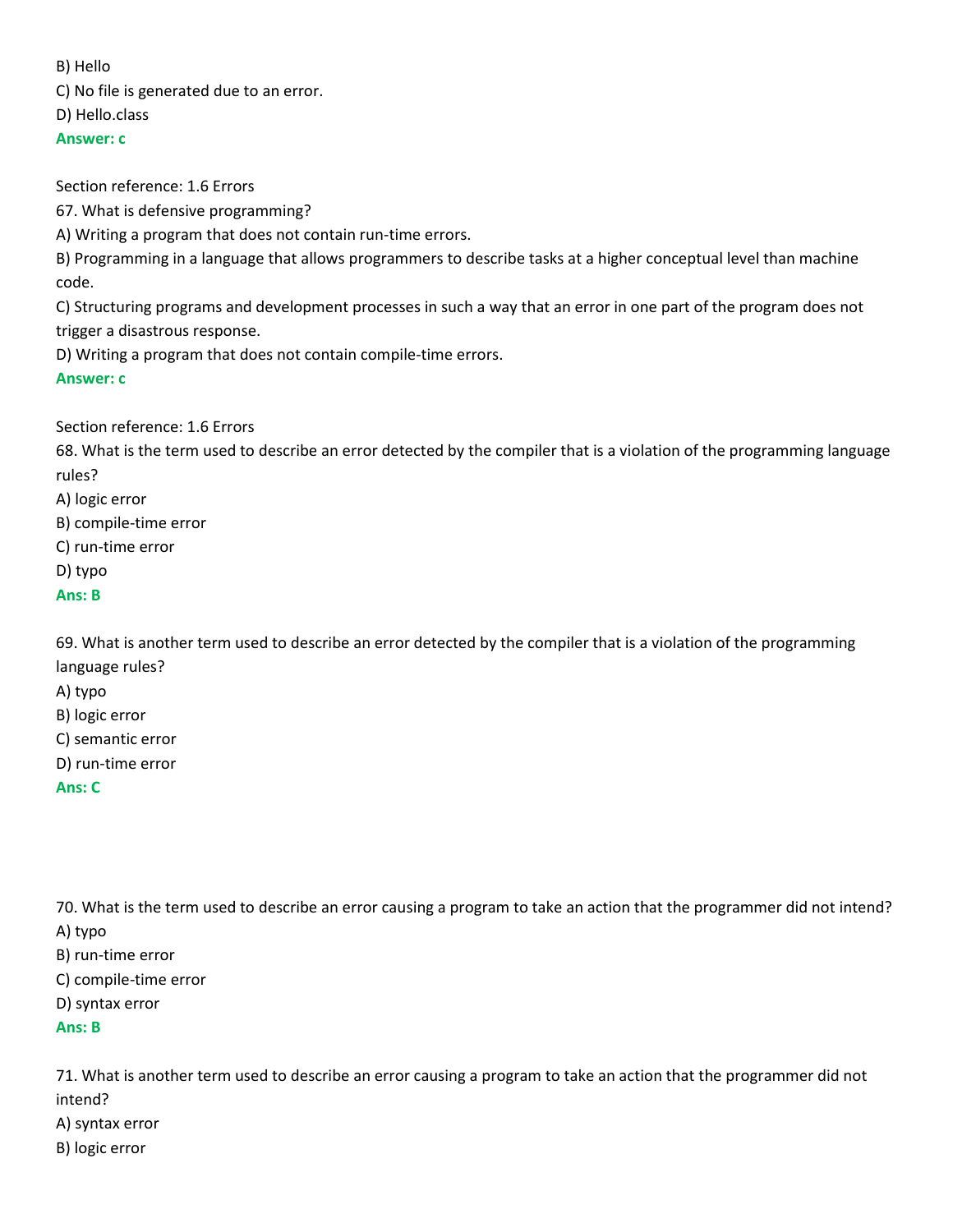C) mistake D) compile-time error

## **Ans: B**

- 72. Which statement is true about the following Java statement:
- " System.out.Println(""Welcome!"");"
- A) There are multiple errors.
- B) There are no errors.
- C) There is a run-time error.
- D) There is a compile-time error.

## **Ans: D**

"73. Assuming the programmer wishes to output the phrase ""Hello!"", which of the following is true about the following Java statement."

- " System.out.println(""Welcme!"");"
- A) There are multiple errors.
- B) There is a run-time error.
- C) There are no errors.
- D) There is a compile-time error.

#### **Ans: B**

- 74. Which statement is true about the following Java statement:
- " System.out.println(""Welcome!"");"
- A) There are no errors.
- B) There is a run-time error.
- C) There are multiple errors.
- D) There is a compile-time error.

## **Ans: A**

"75. Assuming the programmer wishes to output the phrase ""Welcome!"", which of the following is true about the following Java statement."

- " System.out.Println(""Wlcome!"");"
- A) There are no errors.
- B) There is a compile-time error.
- C) There is a run-time error.
- D) There are multiple errors.

#### **Ans: D**

76. Assume that the following Java statement is contained in the main method of the class named Welcome:

- " System.out.printLine(""Welcome!"");"
- What is the name of the file generated by the Java compiler?
- A) Welcome.class
- B) Welcome.java
- C) No file is generated due to an error.
- D) Welcome

# **Ans: C**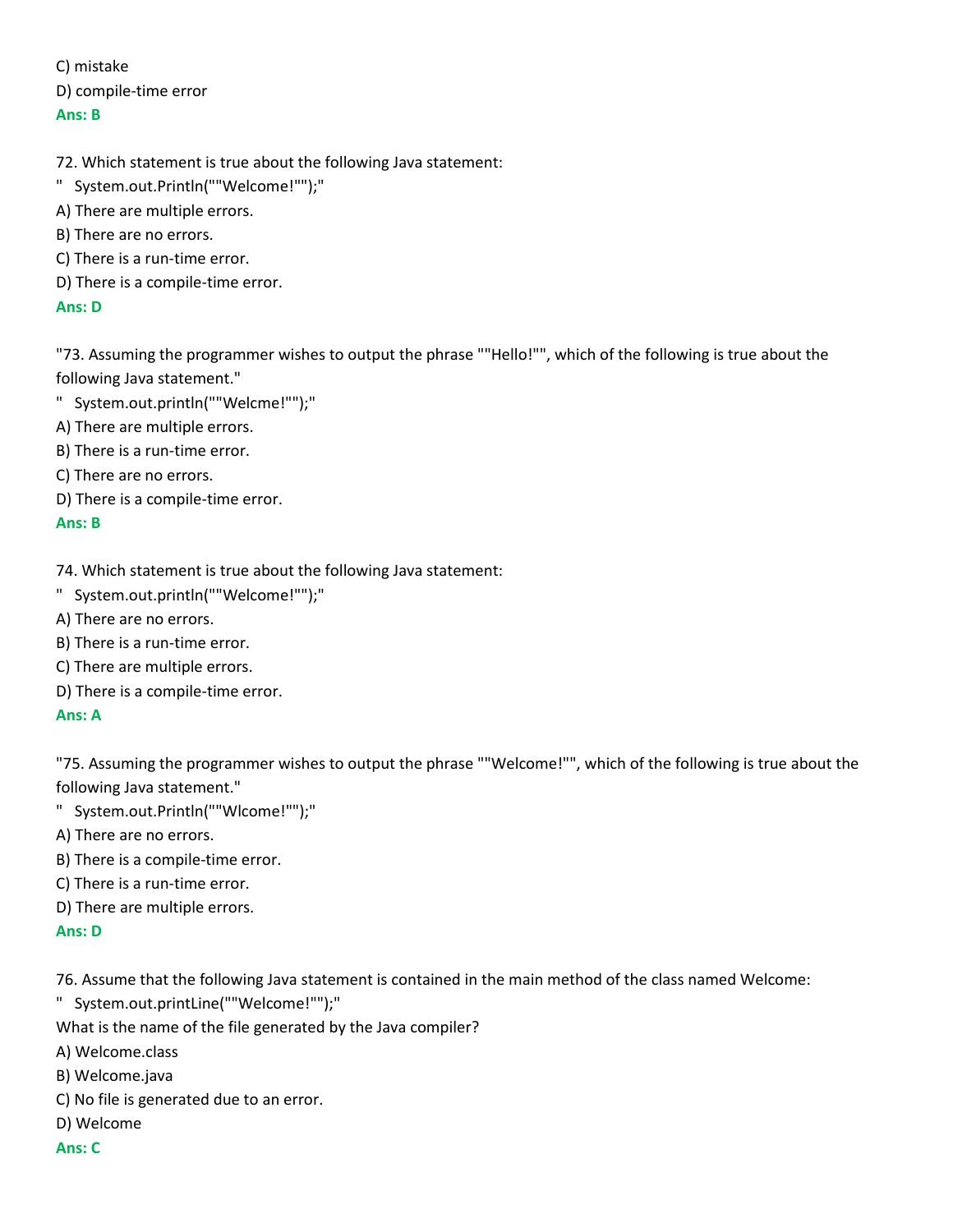- 77. Which statement is true about the compilation process?
- A) The compiler will generate CPU specific instructions even if it detects an error.
- B) The compiler will generate Java virtual machine instructions even if it detects an error.
- C) The compiler will stop compiling when it finds the first error.
- D) The compiler will continue compiling after it finds an error.

## **Ans: D**

78. Who or what is responsible for inspecting and testing the program to guard against logic errors?

- A) JVM
- B) programmer
- C) end-user
- D) compiler

## **Ans: B**

79. Structuring programs and development processes in such a way that an error in one part of the program does not trigger a disastrous response is referred to as \_\_\_\_.

A) high-level programming

- B) offensive programming
- C) defensive programming
- D) low-level programming

#### **Ans: C**

80. What are special software tools called that let you trace through a program to find run-time errors?

- A) compiler
- B) debugger
- C) CPU
- D) virtual machine

#### **Ans: B**

81. A step sequence that contains precise instructions for what to do at each step and where to go next is

- \_\_\_\_\_\_\_\_\_\_\_\_\_\_. A) unambiguous
- B) terminating
- C) executable
- D) documented
- **Answer: a**

Section reference: 1.7 Problem Solving: Algorithm Design 82. A step sequence that can be carried out in practice is \_\_\_\_\_\_\_\_\_\_\_\_\_\_. A) unambiguous B) terminating C) executable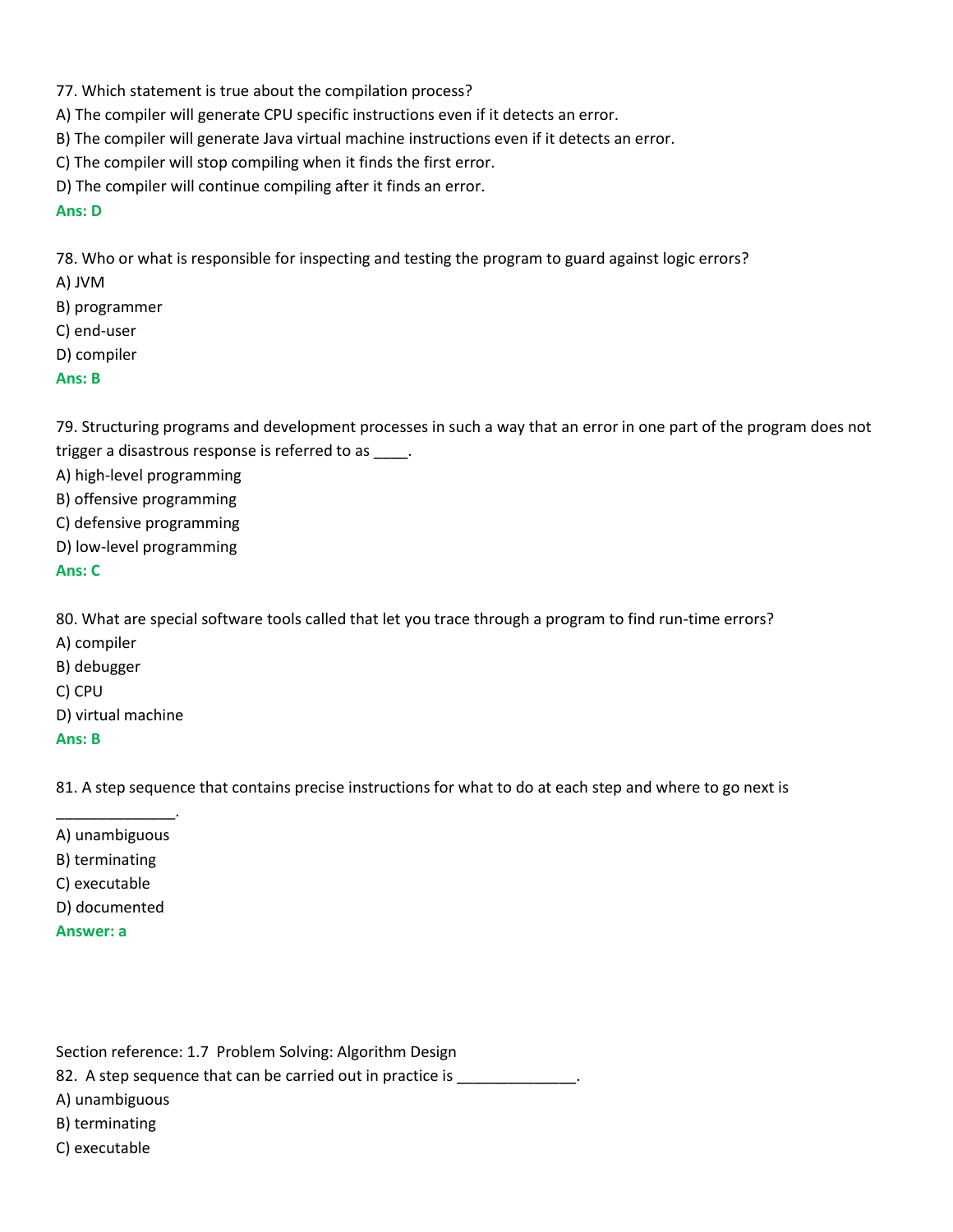D) documented **Answer: c**

Section reference: 1.7 Problem Solving: Algorithm Design 83. A step sequence that eventually comes to an end is \_\_\_\_\_\_\_\_\_\_\_\_\_\_\_\_\_\_\_\_\_\_\_\_\_ A) unambiguous B) terminating C) executable D) documented **Answer: b**

Section reference: 1.7 Problem Solving: Algorithm Design 84. What is the purpose of the following algorithm? somenum = 0 Repeat the following steps for 15 times input variable1 if variable1 < somenum then somenum = variable1 end of if end of repeat print somenum A) To search for a particular number among 15 numbers. B) To find the largest among 15 numbers. C) To print out the 15 numbers. D) To find the smallest among 15 numbers. **Answer: d** Section reference: 1.7 Problem Solving: Algorithm Design

85. Evaluate the given pseudocode to calculate the efficiency of a vehicle's fuel consumption using the following test values: The trip odometer reading (odometer) = 350 The amount to fill the gas tank (amount) =  $12$ input odometer input amount output odometer/amount What is the final output? A) 27.7 B) 29.2 C) 34.4 D) 32.3 **Answer: b**

86. Evaluate the given pseudocode to calculate the weighted score for a student: The average homework score (homework) = 95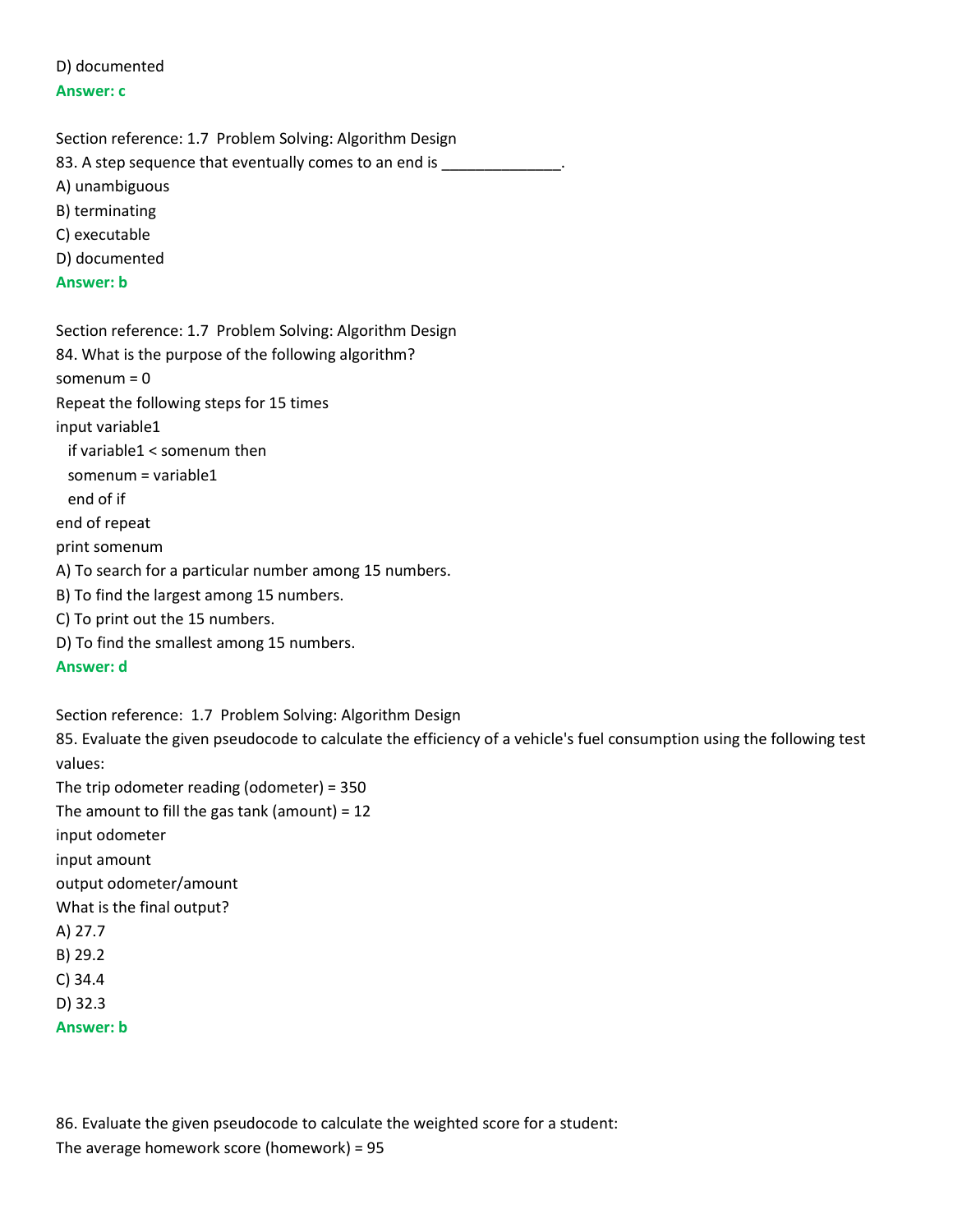```
The weight of homework (hwWeight) = 35%
The average exam score (exams) = 87
The weight of exams(exWeight) = 65%
input homework
input hwWeight
input exams
input exWeight
output homework*hwWeight + exams*exWeight
What is the final output?
A) 89.20
B) 89.80
C) 87.80
d.92.20
Answer: b
```
87.Evaluate the given pseudocode to calculate the payment (pmt) with the following test values:

The total number of hours worked (working hours) =  $60$ The rate paid for hourly work (rate) =  $12$ input working\_hours input rate pmt = working\_hours \* rate if working\_hours > 40 then extra\_hours = working\_hours – 40 extra  $pm = extra$  hours  $*$  rate pmt = pmt + extra\_pmt end of if output pmt What is the final output? A) 960 b.840 c.240 d.720 **Answer: a**

88. What term is used to refer to an informal description of a sequence of steps for solving a problem?

A) assembly language instructions

B) pseudocode

C) machine instructions for a specific CPU

D) Java virtual machine instructions

**Ans: B**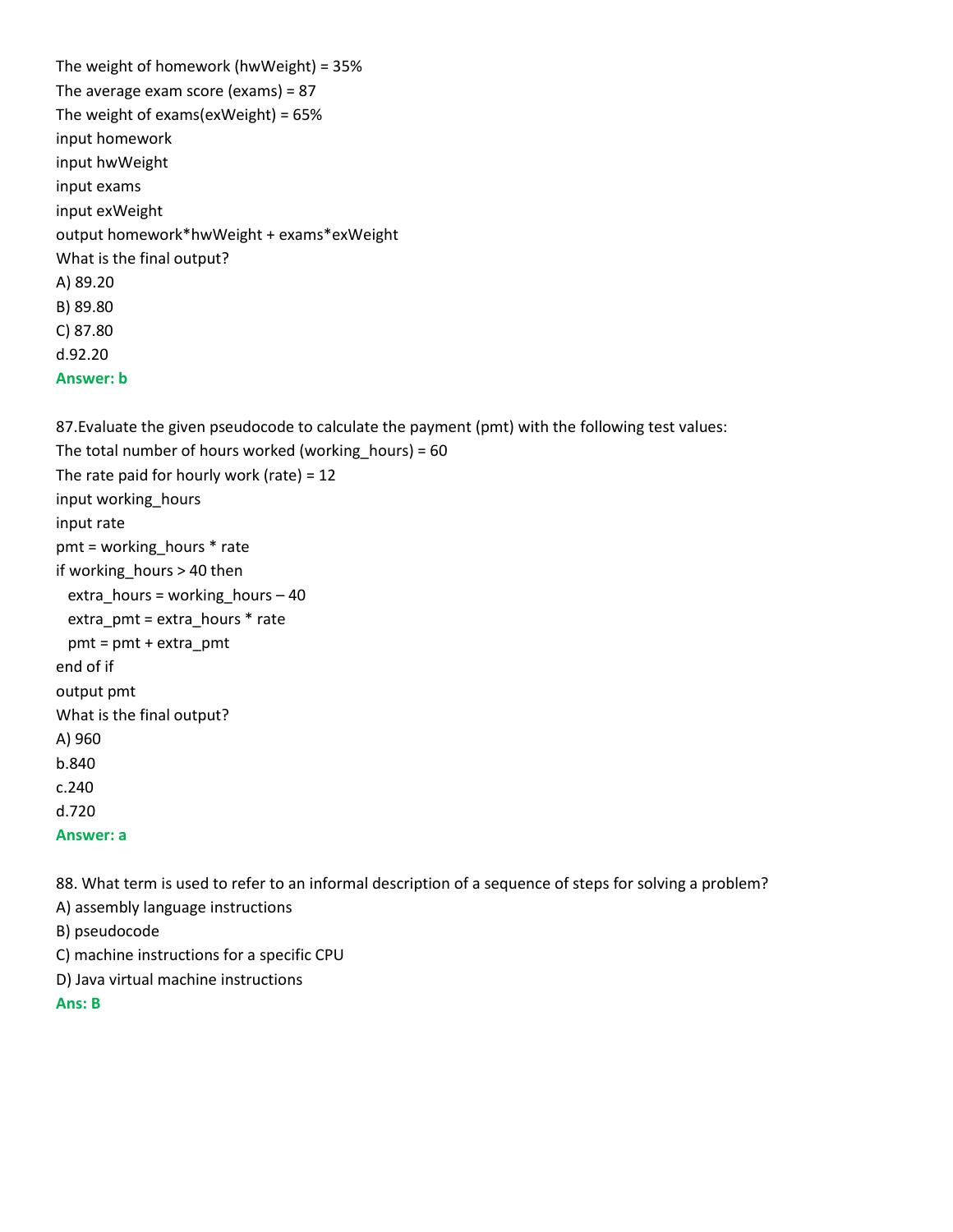89. What term is used to refer to a sequence of steps for solving a problem that is unambiguous, executable, and terminating?

- A) documentation
- B) pseudoprogram
- C) algorithm
- D) comments

## **Ans: C**

90. Which of the following options is true about algorithms?

- A) Algorithms are described informally and can contain ambiguous steps.
- B) Algorithms are written in a programming language.
- C) Algorithms can replace the source code in programs.
- D) You must create an algorithm for a problem before you can create a program to solve the problem.

## **Ans: D**

91. A step sequence is unambiguous when \_\_\_\_\_\_\_\_\_\_\_\_\_\_\_\_\_\_\_\_\_\_\_\_\_\_\_

A) it will eventually come to an end.

B) it is clearly documented.

C) it can be carried out in practice.

D) there are precise instructions for what to do at each step and where to go next.

#### **Ans: D**

92. A step sequence is executable when \_\_\_\_\_\_\_\_\_\_\_\_\_\_\_\_\_\_\_\_\_\_\_\_\_\_\_

A) it will eventually come to an end.

B) it can be carried out in practice.

C) it is documented.

D) there are precise instructions for what to do at each step and where to go next.

#### **Ans: B**

93. A step sequence is terminating when

A) there are precise instructions for what to do at each step and where to go next.

B) it will eventually come to an end.

C) it can be documented.

D) it can be carried out in practice.

# **Ans: B**

94. What is the purpose of the following algorithm?  $num = 0$ Repeat the following steps for 10 times input var1 if var1 > num then num = var1 end of if end of repeat print num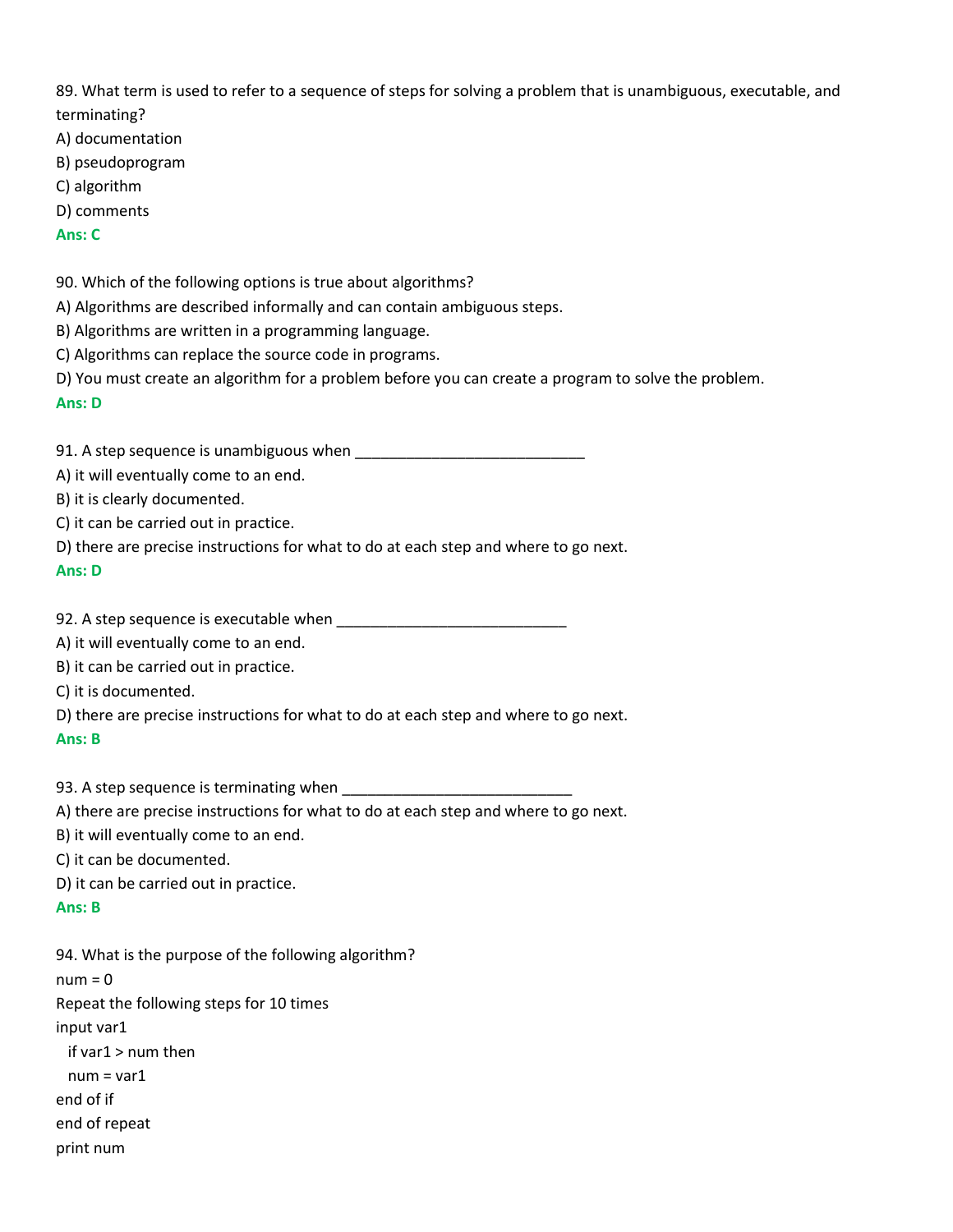- A) To print out the 10 numbers
- B) To search for a particular number among 10 numbers
- C) To find the largest among 10 numbers
- D) To find the smallest among 10 numbers

## **Ans: C**

95. Evaluate the given pseudocode to calculate the efficiency of a vehicle's fuel consumption using the following test values:

The trip odometer reading (odometer) = 300 The amount to fill the gas tank (amount) = 15 input odometer input amount output odometer/amount What is the final output? A) 15 B) 10 C) 30 D) 20 **Ans: D**

96. Evaluate the given pseudocode to calculate the weighted score for a student:

The average program score (program) = 92 The weight of programs (pgmWeight) = 40% The average exam score (exams) = 85 The weight of exams(exWeight) = 60% input program input pgmWeight input exams input exWeight output program\*pgmWeight + exams\*exWeight What is the final output? A) 89.20 B) 87.80 C) 89.80 D) 92.20 **Ans: B**

97. Evaluate the given pseudocode to calculate the payment (pmt) with the following test values: The total number of hours worked (working hours) =  $50$ The rate paid for hourly work (rate) =  $10$ input working\_hours input rate pmt = working\_hours \* rate if working\_hours > 40 then extra\_hours = working\_hours  $-40$ extra  $pm = extra$  hours  $*$  rate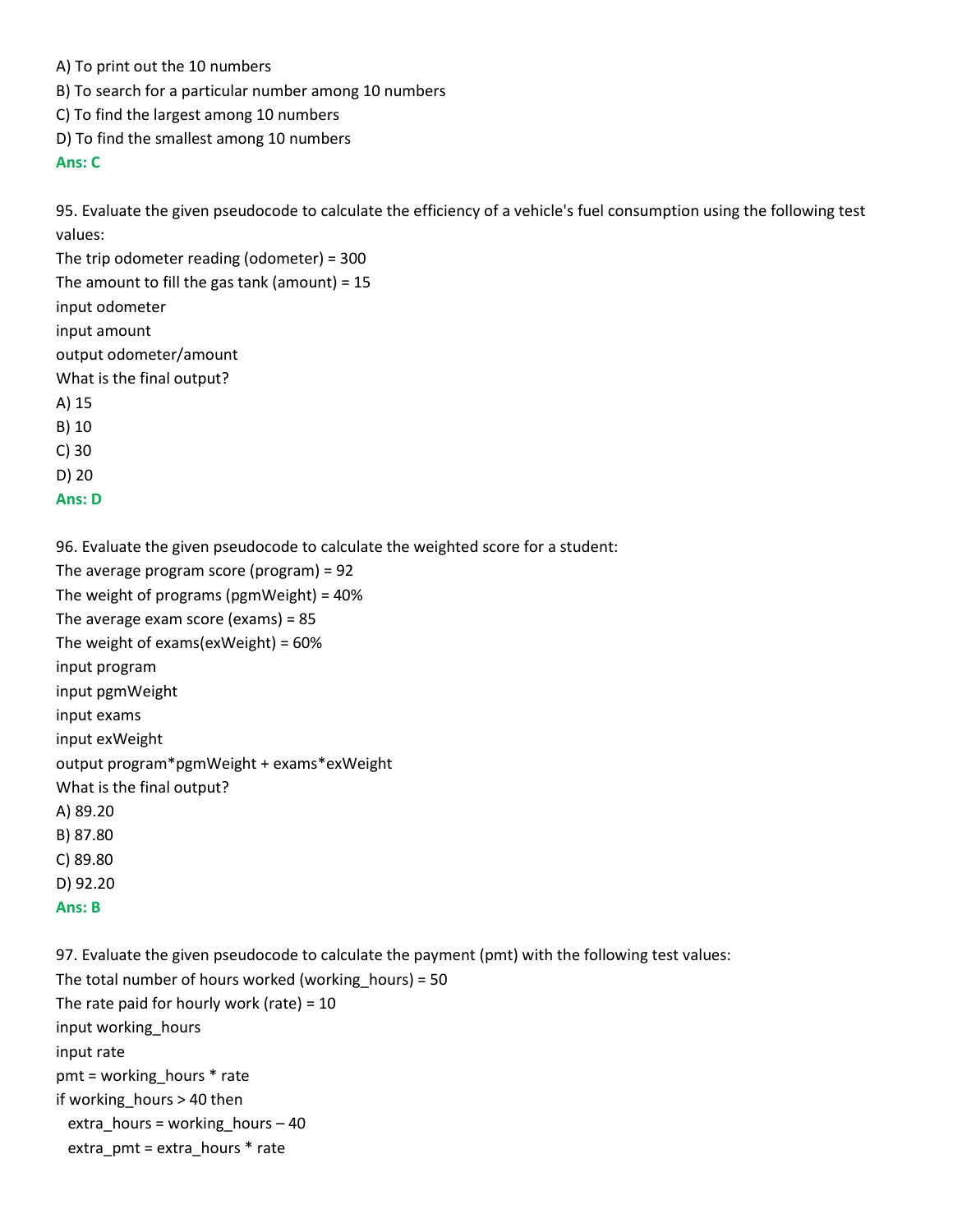pmt = pmt + extra\_pmt end of if output pmt What is the final output? A) 540 B) 580 C) 500 D) 600 **Ans: D**

98. What is the correct order of the steps in the program development process:

i. Develop and describe the algorithm.

ii. Translate the algorithm into Java.

iii. Understand the problem.

iv. Compile and test the program.

v. Test the algorithm with different inputs.

A) iii, i, ii, iv, v

B) i, ii, iv, v, iii

C) iii, i, v, ii, iv

D) i, iii, v, ii, iv

**Ans: C**

Chapter 2: Using ObjectsTest Bank

Multiple Choice

1. A set of values and the operations that can be carried out with those values are called \_\_\_\_\_\_\_\_.

- A) literals
- B) numbers
- C) values
- D) types

## **Ans: D**

2. What is the name of the type that denotes floating-point numbers that can have fractional parts?

- A) double
- B) floatingPoint
- C) int
- D) integer
- **Ans: A**

3. What is the name of the type that denotes whole numbers?

A) double

B) int

- C) whole
- D) integer

## **Ans: B**

4. Which is a valid number literal?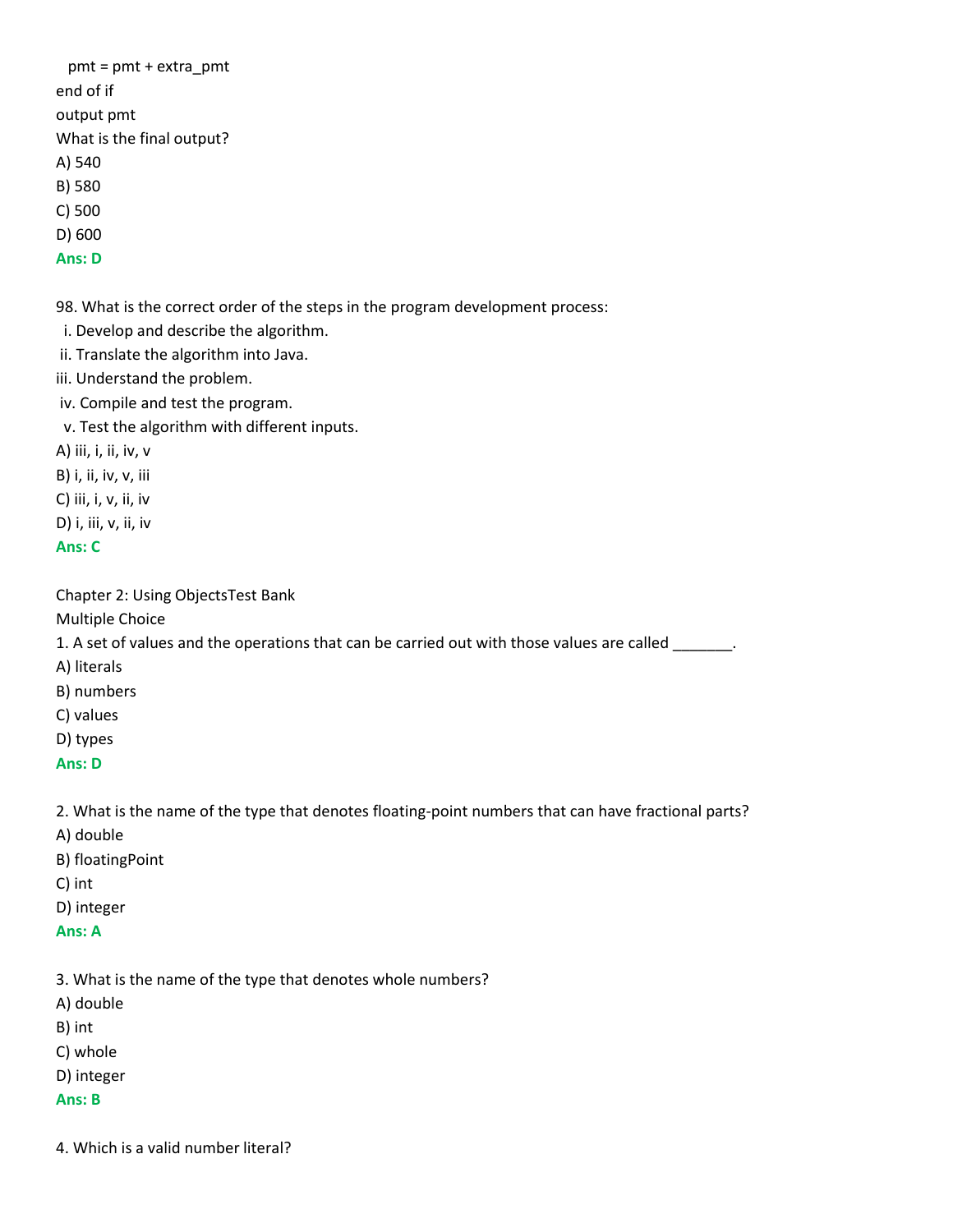A) 1x10^4 B) 1E4 C) 3 1/2 D) 10,000 **Ans: B**

5. What is the name of the type that denotes a string of characters?

- A) Characters
- B) char
- C) charString
- D) String

## **Ans: D**

6. Which of the following values does not have a primitive type?

A) 12.50

"B) ""Hello"""

C) 6

D) 1E4

**Ans: B**

7. What is a storage location in the computer's memory called that has a type, name, and contents?

- A) identifier
- B) literal
- C) label
- D) variable

## **Ans: D**

8. Which of the following declares a variable that will store a welcome message?

- A) String welcome;
- B) double welcome;
- C) Char welcome;
- D) int welcome;
- **Ans: A**

9. Which of the following declares a variable that will store a measurement with fractional parts?

- A) int measure;
- B) double measure;
- C) String measure;
- D) integer measure;

#### **Ans: B**

10. Which of the following declares a variable that will store a count with an integer value?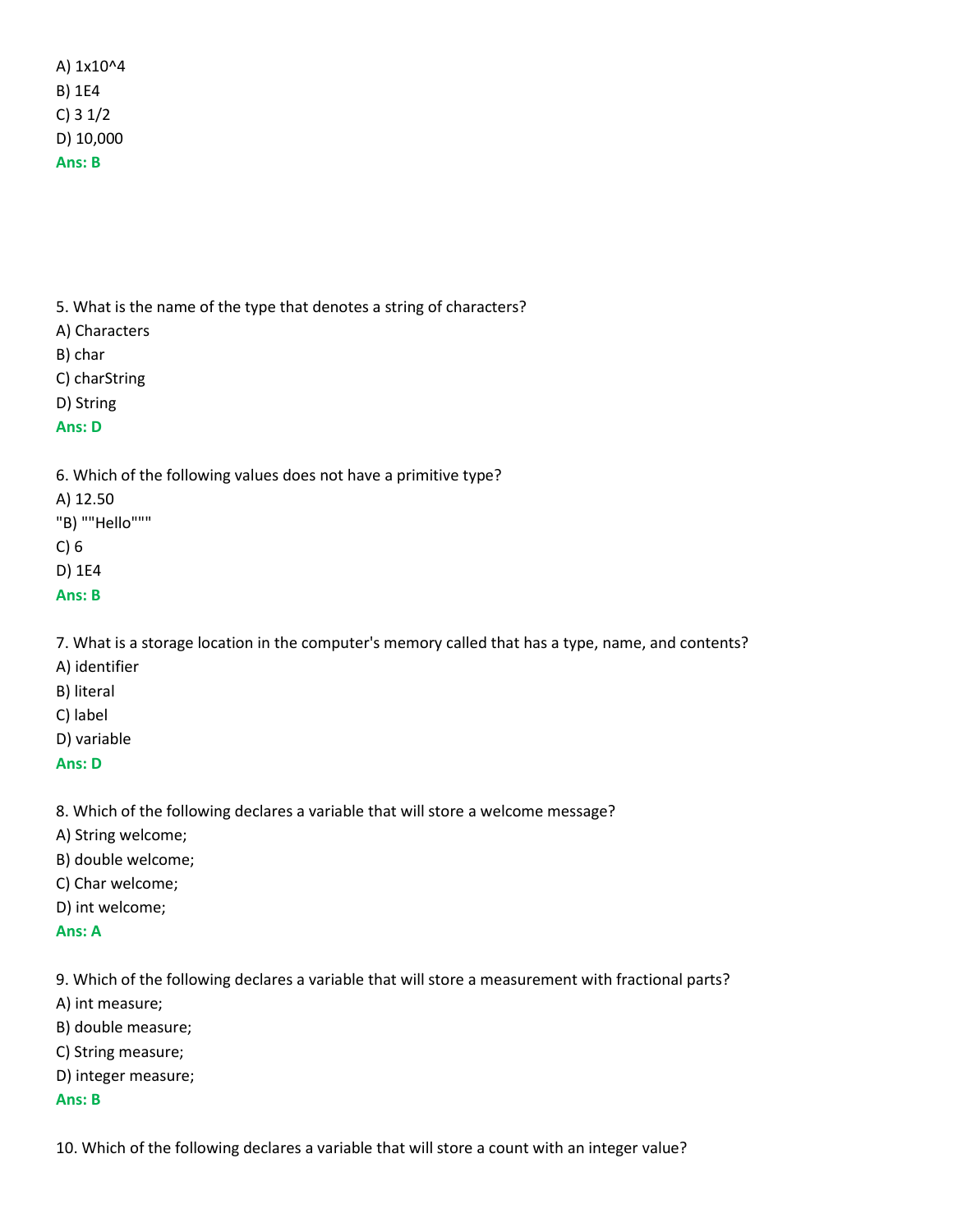A) integer count; B) double count; C) String count; D) int count;

## **Ans: D**

11. Which term is used to describe the name of a variable, method, or class?

- A) type
- B) literal
- C) identifier
- D) label
- **Ans: C**
- 12. Which statement about identifiers is correct?
- A) Identifiers are not case sensitive.
- B) Spaces are permitted inside identifiers.
- C) Identifiers can use symbols such as ?or %.
- D) Identifiers can be made up of letters, digits, and the underscore (\_) character.

## **Ans: D**

13. By convention, variables begin with a(n) \_\_\_\_\_\_\_\_\_\_\_\_\_\_.

- A) uppercase letter
- B) digit
- C) lowercase letter
- D) dollar sign

## **Ans: C**

|  |  | 14. By convention, classes begin with $a(n)$ |  |
|--|--|----------------------------------------------|--|
|--|--|----------------------------------------------|--|

- A) lowercase letter
- B) dollar sign
- C) digit
- D) uppercase letter

#### **Ans: D**

15. Which of the following is the best choice for a variable identifier that will store a name?

- A) name
- B) Name
- C) n
- D) nm
- **Ans: A**
- 16. What is the name of the = operator in Java?
- A) inequality
- B) assignment
- C) identity
- D) equality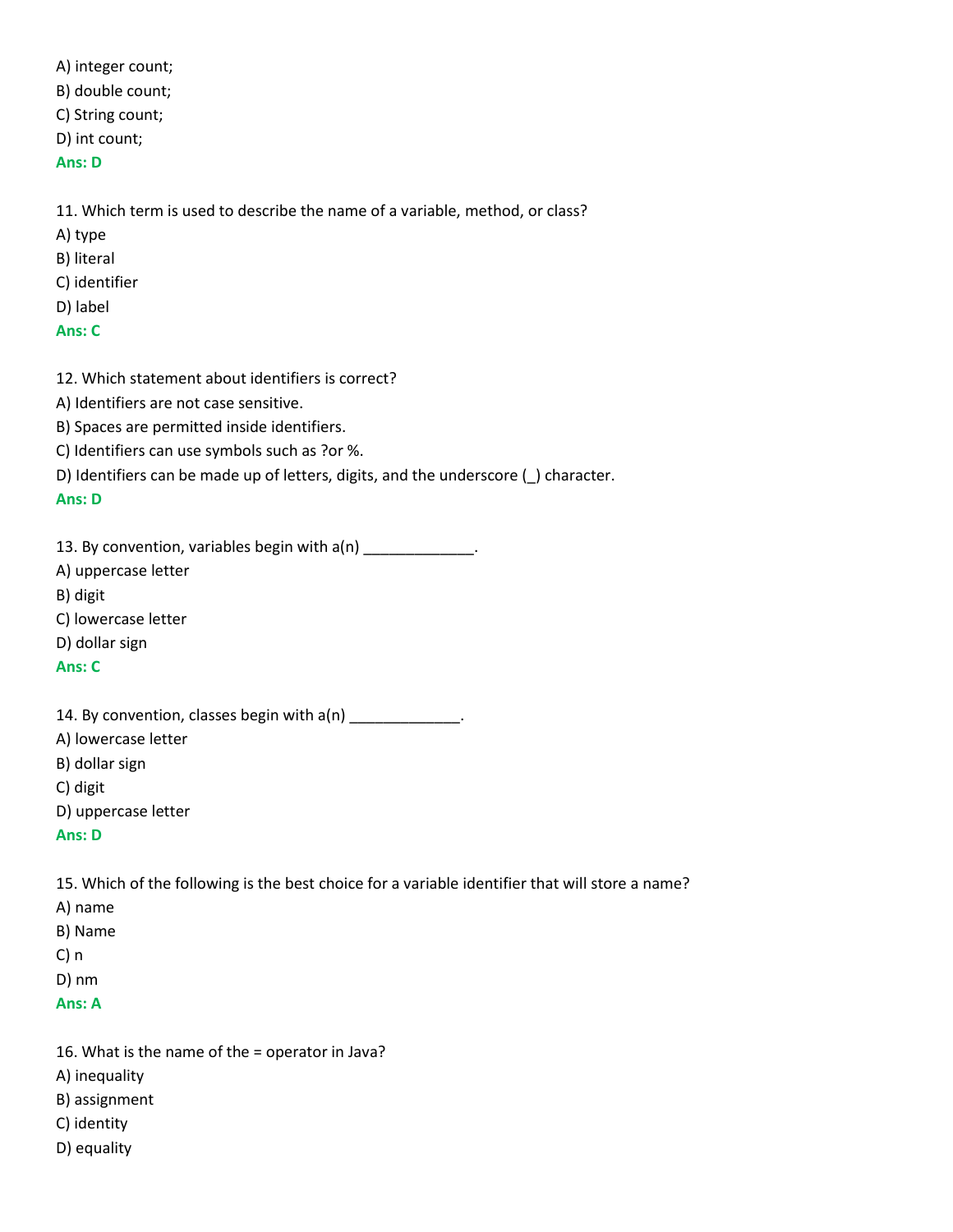#### **Ans: B**

17. What is the purpose of the assignment operator? A) to check for inequality B) to check for identity C) to check for equality D) to change the value of a variable

#### **Ans: D**

18. Which statement declares a variable that will store an integer value? A) integer count; B) int count; C) count  $= 5$ ; D) String count = 5;

## **Ans: B**

```
19. Which statement stores an integer value in a variable?
A) count = 5;
B) String count = 5;
C) int count;
D) integer count = 5;
Ans: A
```

```
20. Which statement declares and stores an integer value in a variable?
```

```
A) count = 5;
B) int count = 5;
C) integer count = 5;
D) String count = 5;
Ans: B
```
21. Assume that the variable count has been declared as type int, which statement changes the value of count?

A) count  $= 6$ ;  $B)$  count == 6; C) integer count = 6; D) count  $:= 6;$ **Ans: A**

22. Assume that the variable count has been declared as type int. Which statement adds 10 to count? A) count  $= 10$ ; B) count  $==$  count  $+10$ ; C) count =  $count + 10$ ; D) count + 10;

#### **Ans: C**

```
23. Which of the following code fragments will cause an error?
"A) String greeting = ""Hello, Dave!"";"
```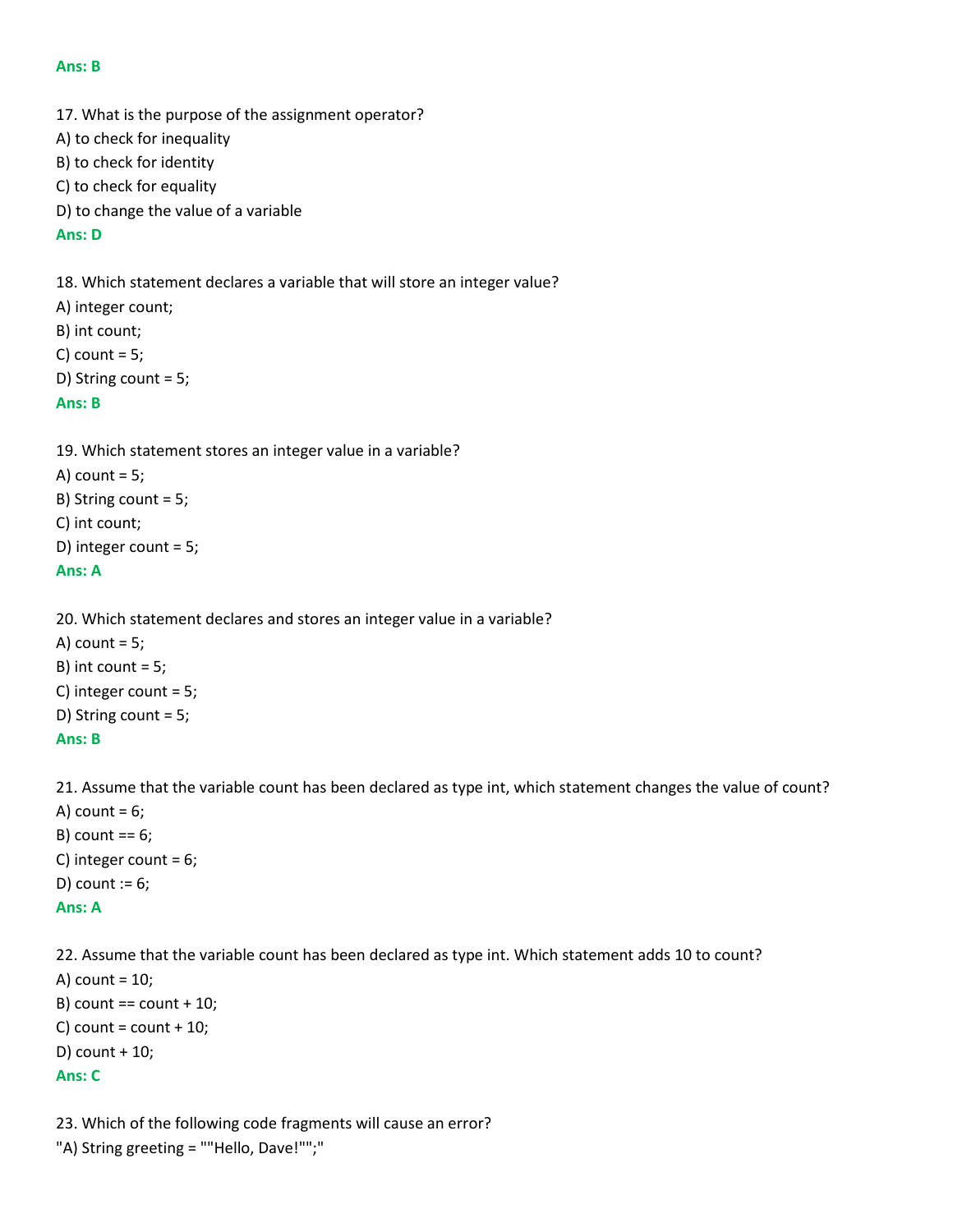"B) String greeting = ""Hello, World!"";" int n = greeting.length(); C) intluckyNumber; System.out.println(luckyNumber); D) PrintStream printer = System.out;

## **Ans: C**

24. What is an object?

A) A sequence of instructions.

B) Any value stored in a variable.

C) An entity in your program that is manipulated by calling methods.

D) Any input to a method.

#### **Ans: C**

25. What is the type of an object?

A) variable

B) method

C) reference

D) class

#### **Ans: D**

"26. ""System.out"" is an instance of (example of?) which class? "

A) String

B) Println

C) System

D) PrintStream

## **Ans: D**

27. Which of the following statements about objects is correct?

A) An object defines the methods for a class.

B) Every object belongs to a class.

C) An object is a sequence of instructions.

D) All entities, even numbers, are objects.

#### **Ans: B**

28. Which of the following statements about methods is correct?

A) A method is a sequence of instructions that could access the data of an object

B) A method name is unique across the entire program.

C) A method can be called on any object in any class.

D) Methods are stored in variables.

#### **Ans: A**

29. Which of the following statements about classes is correct?

A) By convention, class names begin with a lowercase letter.

B) A class declares the methods that you can apply to its objects.

C) All entities, even primitive numbers, are classes.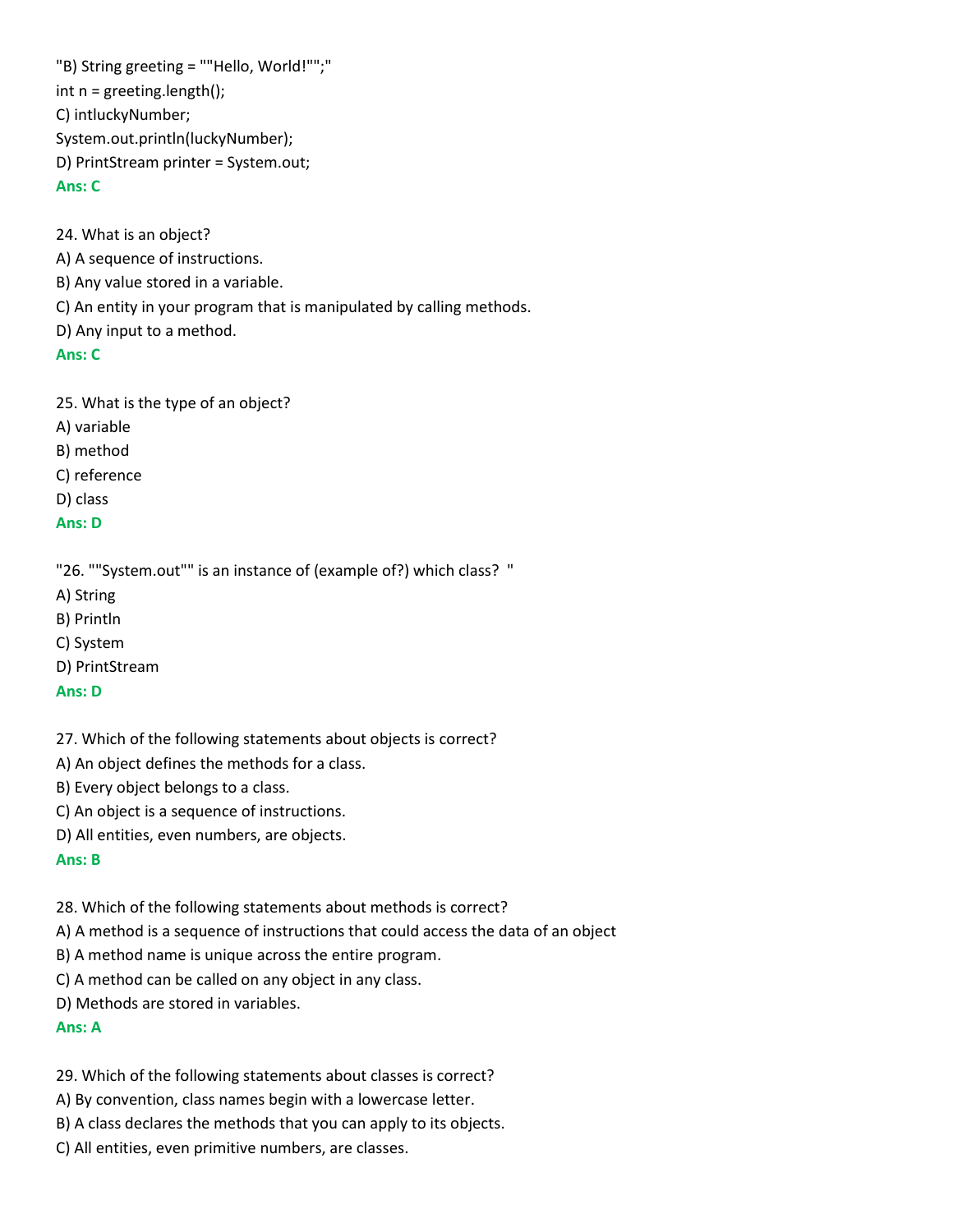D) A class is a sequence of instructions that accesses the data of an object. **Ans: B**

30. Which is not a method of the String class? A) length B) toUpperCase C) toLowerCase D) println **Ans: D**

31. If greeting is a String object, which method call is incorrect? A) greeting.length() B) greeting.toLowerCase() C) greeting.toUpperCase() D) greeting.println() **Ans: D**

32. What is the term used to specify the remote control for a class, indicating what you can do with the objects that belong to the class?

- A) private interface
- B) public interface
- C) private implementation
- D) hidden implementation
- **Ans: B**

33. A method name is \_\_\_\_\_\_\_\_\_\_\_\_\_\_\_\_\_\_\_\_ if a class has more than one method with that name (but different parameter types).

- A) overridden
- B) overimplemented
- C) overwhelmed
- D) overloaded
- **Ans: D**

34. The input to a method is called  $a(n)$  \_\_\_\_\_\_\_\_\_\_\_\_\_\_.

- A) overloaded
- B) parameter
- C) interface
- D) procedure

```
Ans: B
```
35. The object on which the method call is invoked provides input to the method, and is called a(n)

A) interface

- B) procedure
- C) implicit parameter
- D) explicit parameter

## **Ans: C**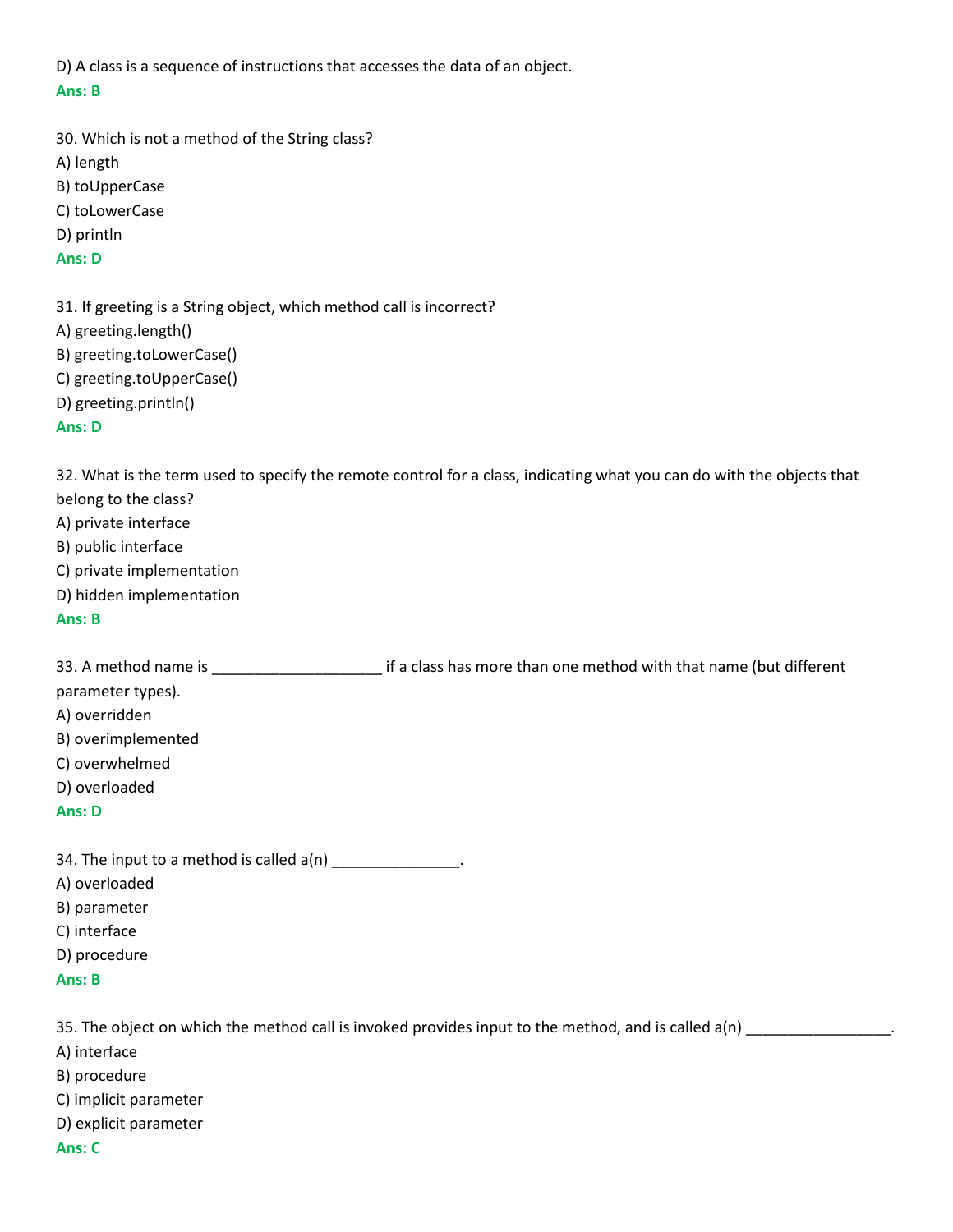36. Input to a method enclosed in parentheses after the method name is known as

A) implicit parameters

B) interfaces

C) explicit parameters

D) return values

## **Ans: C**

37. Which method call represents the invocation of a method that does not have explicit parameters?

"A) greeting.replace(""Hello"", ""Welcome"");"

B) greeting.length

C) greeting.length()

D) System.out.println(greeting);

**Ans: C**

38. The output of a method is called its \_\_\_\_\_\_\_\_\_\_ value.

A) implicit

B) explicit

C) parameter

D) return

**Ans: D**

39. Which of the following statements about methods is correct?

A) A method can have only one explicit parameter.

B) The return value of a method can be used as a parameter.

C) Every method must have a return value.

D) A method can have multiple implicit parameters.

## **Ans: B**

40. Which of the following method calls illustrates the return value of a method as a parameter? A) greeting.length();

What will be output from the following statements that use the revisedBankAccount class?

BankAccount first = new BankAccount (100.0);

```
BankAccount second = new BankAccount (300.0);
```
first.transfer (second, 50.0);

"System.out.println (first.getBalance() + "" "" "

+ second.getBalance());

a)100.0 300.0

b)150.0 250.0

c)150.0 300.0

d)100.0 250.0

**Answer: B**

100) We want to create a class that represents a date. A date has a day, month, and year. For example, the date March 16, 2014 has the day 16, month 3, and year 2014. The basic framework of a date class is below: public class Date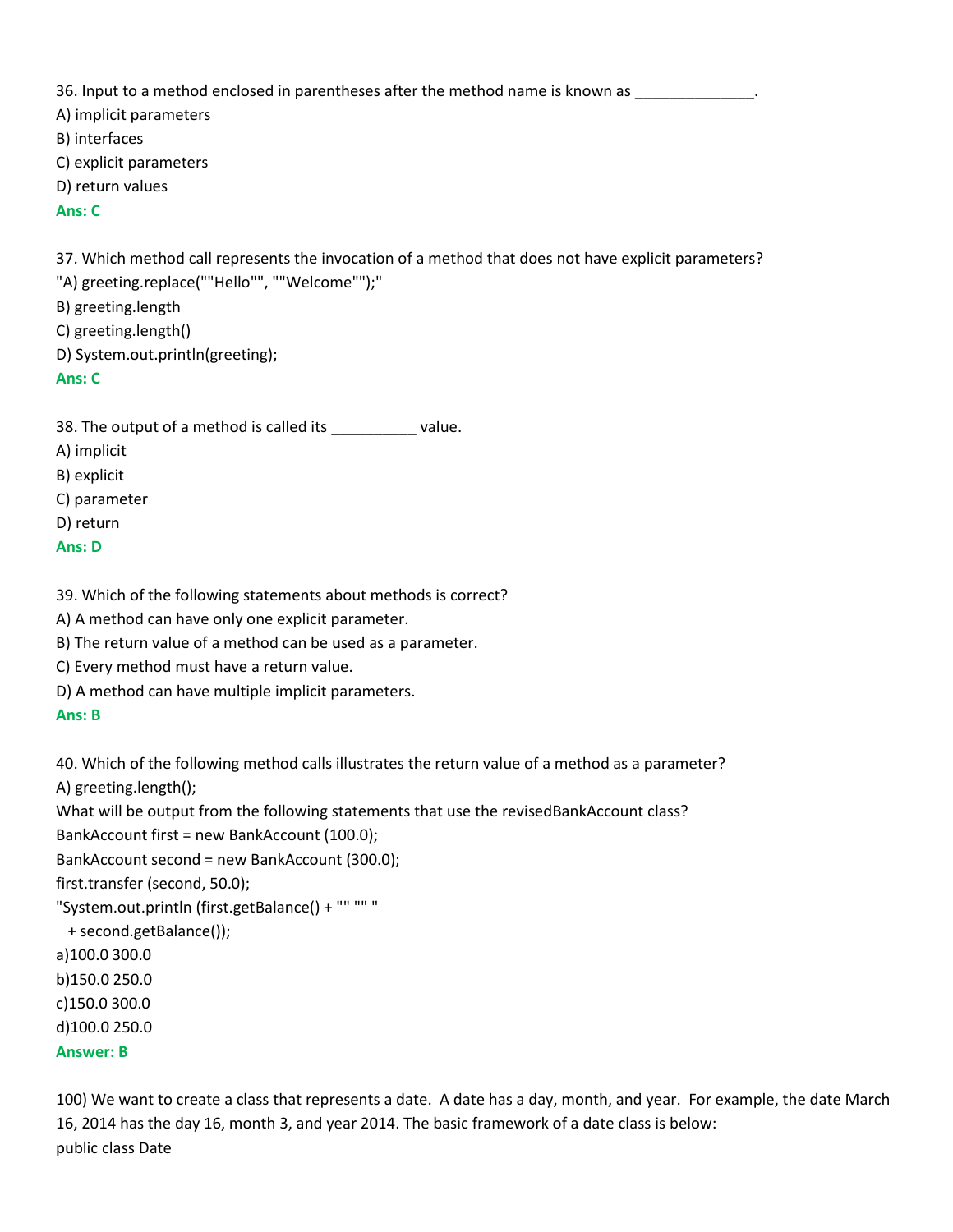```
{
privateint day;
privateint month;
privateint year;
}
The default date will be set to January 1, 1990. What should the body of the constructor with zero parameters be?
a)day = 1;
month = 1;
year = 1990;
b)int day = 1;
int month = 1;
int year = 1990;
Answer: A
101) We want to create a class that represents a date. A date has a day, month, and year. For example, the date March 
16, 2014 has the day 16, month 3, and year 2014. The basic framework of a date class is below:
public class Date 
{
```

```
privateint day;
```

```
privateint month;
privateint year;
```

```
}
```
We want to create a specific date using code like: Date first = new Date (16, 3, 2014);

```
// Creates March 16, 2014
```
Date second = new Date (1, 9, 2013);

```
// Creates September 1, 2013
```
Which of the constructor specifications below will allow this code to behave as desired?

a)public void Date (int d, int m, int y)

```
b)public init (int d, int m, int y)
```

```
c)public Date (int d, int m, int y)
```

```
d)public Date Date (int d, int m, int y)
```

```
Answer: C
```
102)We want to create a class that represents a date. A date has a day, month, and year. For example, the date March 16, 2014 has the day 16, month 3, and year 2014. The basic framework of a date class is below: public class Date

```
{
```

```
privateint day;
privateint month;
privateint year;
}
What should the body of the constructor be?
a)day = d;
month = m;
year = y;
```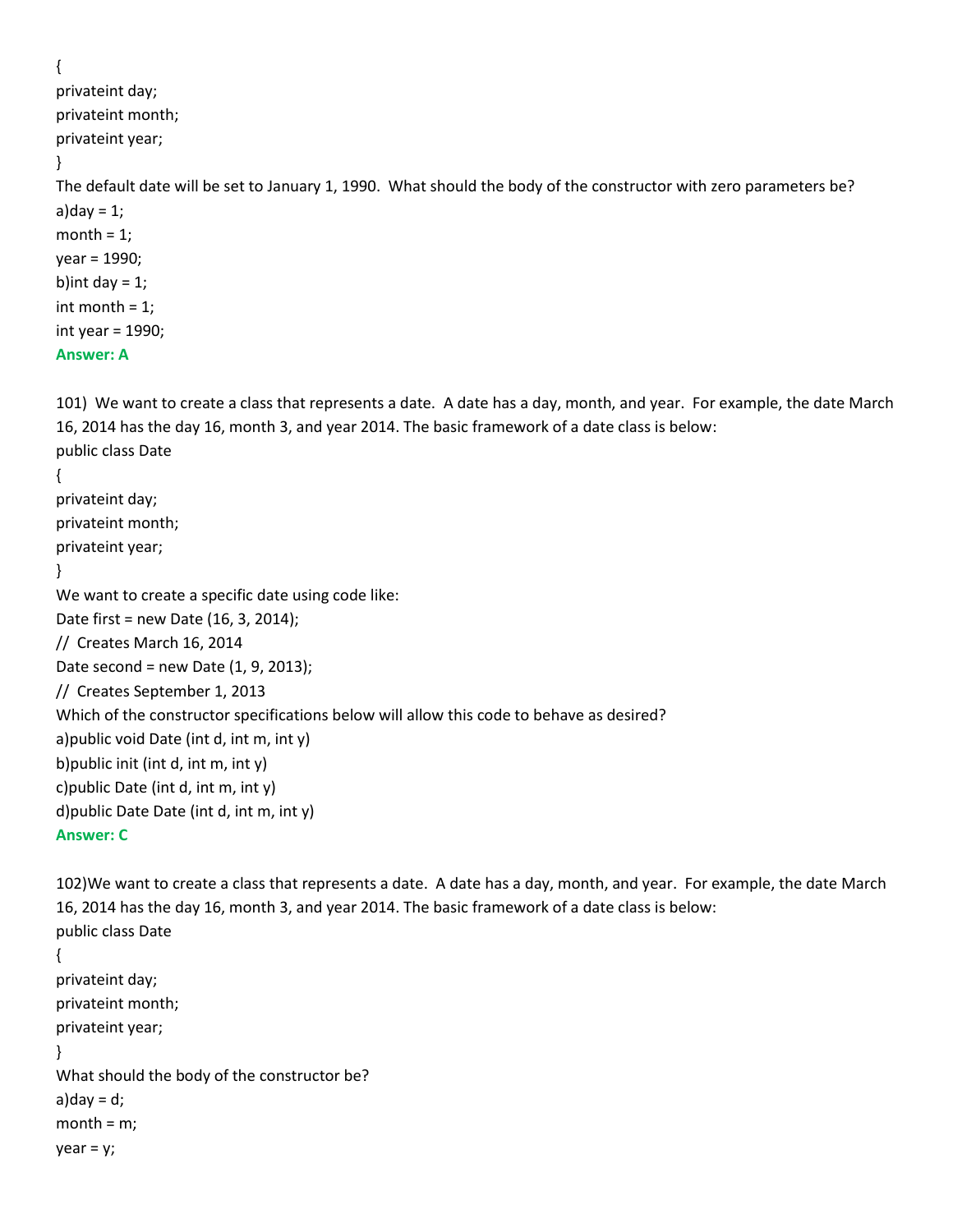$b)$ d = day; m = month;  $y = year;$ c) int day  $= d$ ; int month = m; int year  $= y;$  $d)$ day = 1; month  $= 1$ ; year = 1990; **Answer: A**

103)We want the toString method to return strings like 3/16/2014. Give the body of the toString method. "a)return ""m/d/y"";" "b)return month + ""/"" + day + ""/"" + year;" "c)return m + ""/"" + d + ""/"" + y;" "d)return ""month/day/year"";" **Answer: B**

Package Title: Test Bank Course Title: Big Java Chapter Number: 4 Fundamental Data Types Question type:Multiple Choice 1) Which of the following options declares a float variable? a) Float age; b) flt age; c) float age; d) age: float; **Answer: c**

Section Reference 2: Special Topic 4.1 2) What is the result of the following code snippet? public static void main(String[] args)

{

```
 double circleRadius;
  double circleVolume = 22 / 7 * circleRadius * circleRadius;
  System.out.println(circleVolume);
}
a) 0
b) 3.14
```

```
c) 6.28
```

```
d) compile-time error
```
# **Answer: d**

3) What is wrong with the following code snippet?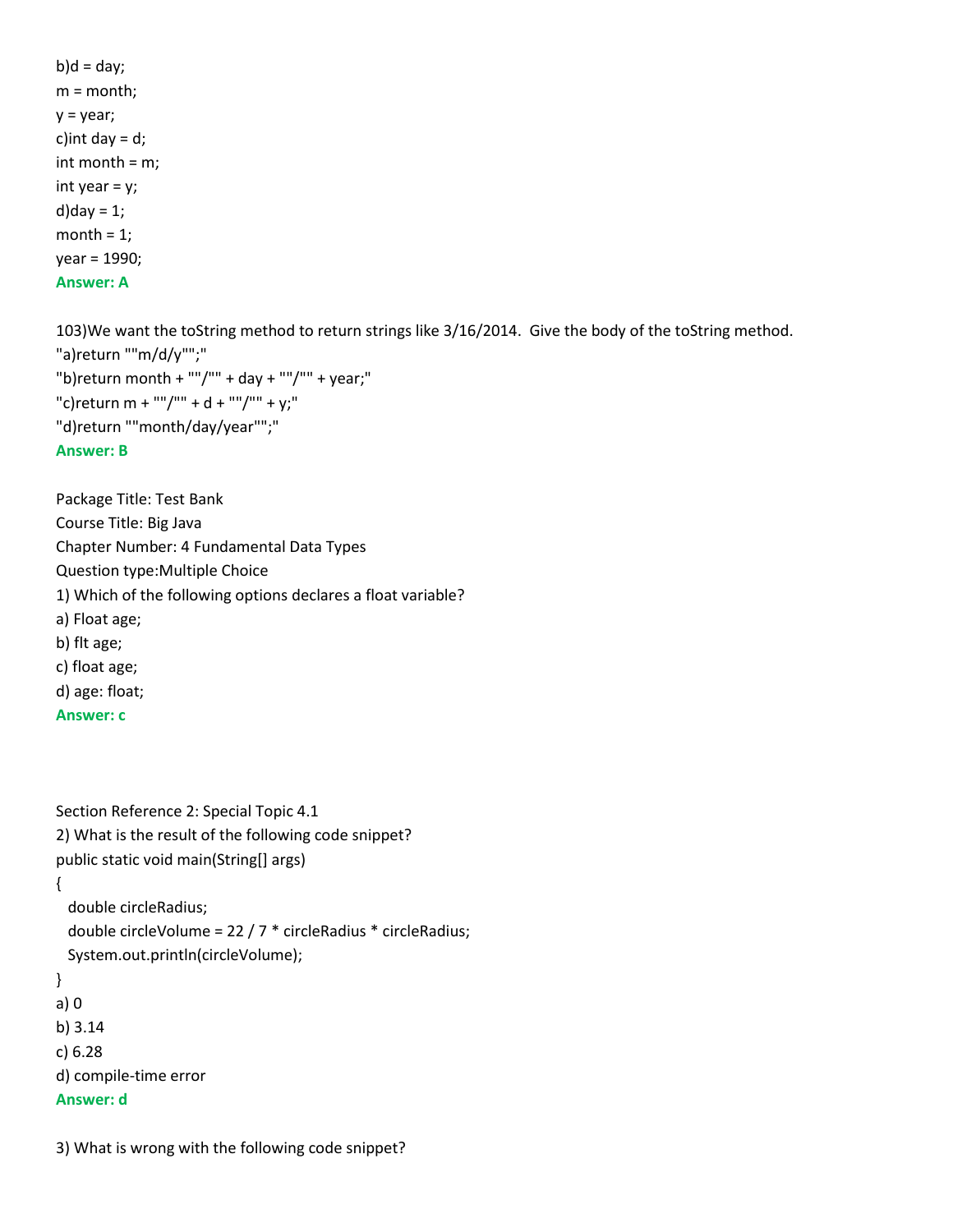```
105) What is the output of this loop?
inti = 0;
boolean found;
while (i< 20 && !found) 
{
int sum = i * 2 + i * 3;
"System.out.print(sum + "" "");"
  if (sum > 50)
  {
    found = true;
  }
i++;
}
a) 0 5 10 15 20 25 30 35 40 45 50 55
b) 0
c) No output, compilation error
d) 0 5 10
Answer: c
```

```
106) How many times does the following loop execute?
inti = 0;boolean found = false; 
while (i< 100 && !found)
{
i++;
"System.out.print(i + "" "");"
int j = i * i;if ((i * i * i) % j == j) {
    found = true;
  }
}
a) 10 times
b) 20 times
c) 100 times
d) An infinite number of times
```

```
Answer: c
```

```
107) Which code snippet produces the sum of the first n even numbers?
a) 
int sum = 0;
for (inti = 1; i < = n; i++){
  if (i % 2 == 0)
  {
   sum = sum + i;
```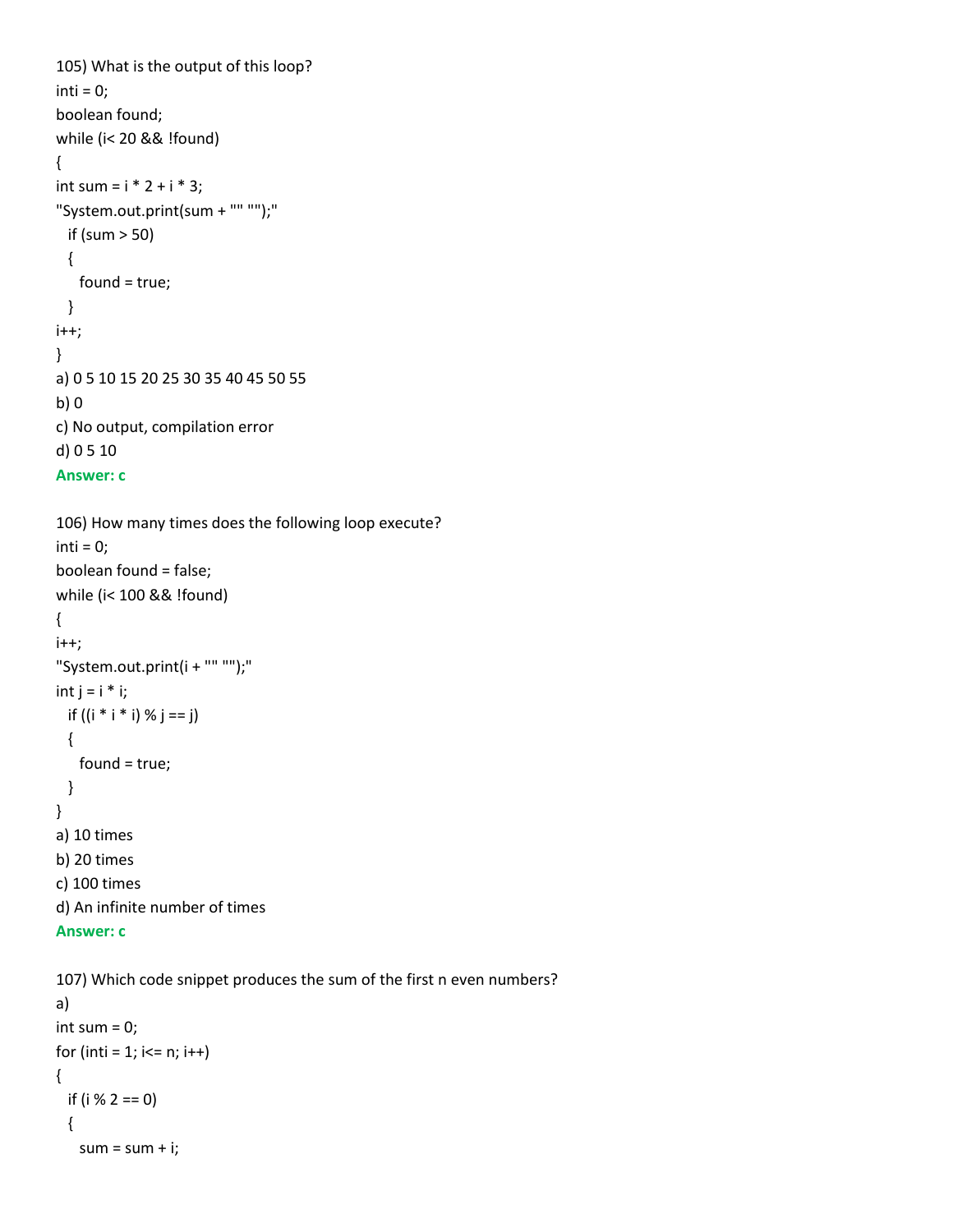```
 }
}
b) 
int sum = 0;
for (inti = 1; i \le n; i++){
 sum = sum + i * 2;}
c) 
int sum = 0;
for (inti = 0; i < n; i++){
  if (i % 2 == 0)
  {
   sum = sum + i; }
}
d) 
int sum;
for (inti = 1; i \le n; i++){
 sum = sum + i * 2;Answer: b
```
108) Which of the following loops will print the odd numbers between 0 and 20? a)for (intnum =  $1$ ; num<  $20$ ; num++) { "System.out.print (num % 2 + "" "");" } b)for (intnum = 0; num< 20; num+= 2) { "System.out.print (num + "" "");" } c)for (intnum = 1; num < 20; num + = 2) { "System.out.print (num + "" "");" } d)for (intnum = 0; num < 20; num + = 2) { if (num  $% 2 == 1$ ) "System.out.print (num + "" "");" } **Answer:** c

"109) Which of the following conditions can be added to the code below so it will loop until the user enters ""no"" or ""NO""?"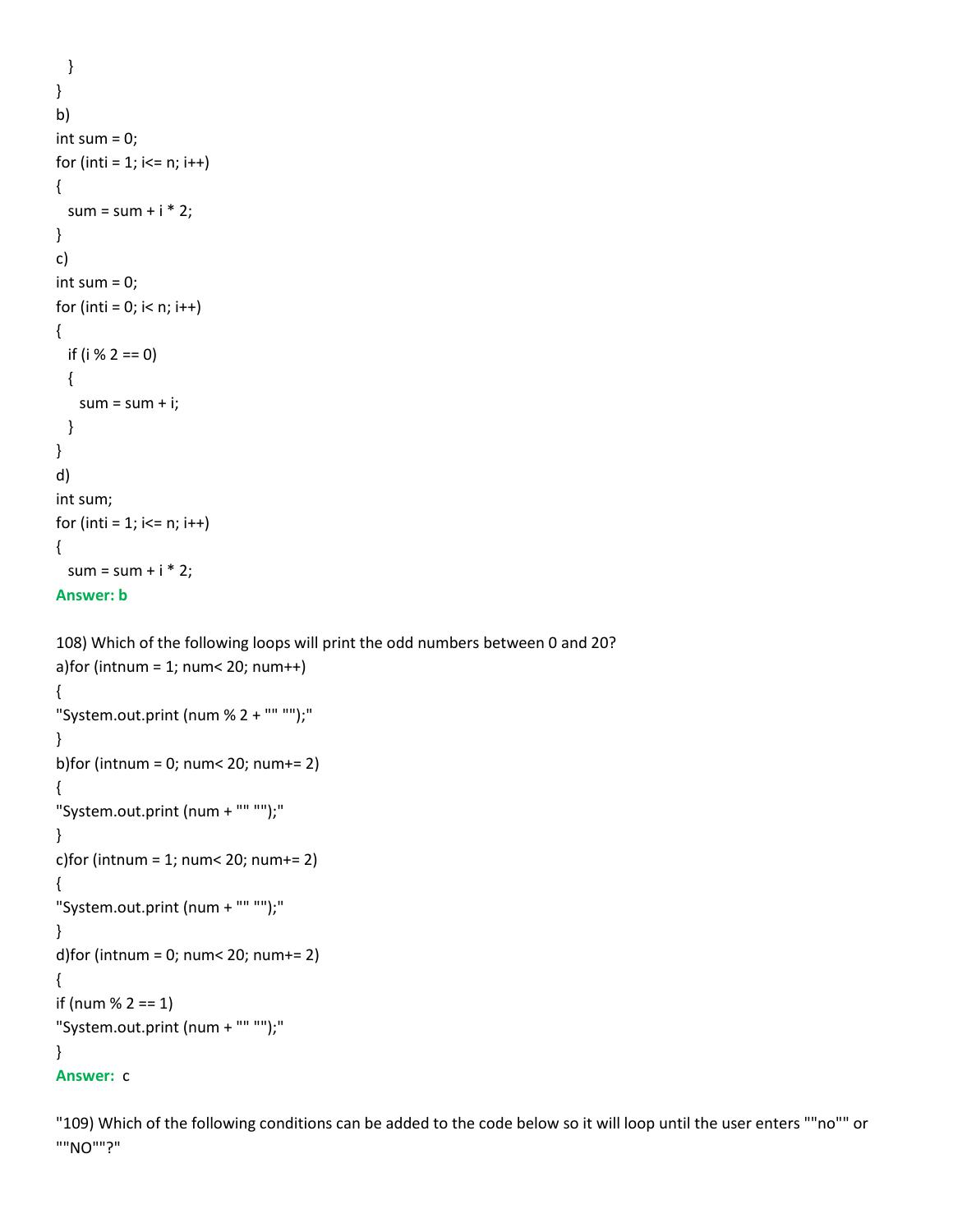```
Scanner in = new Scanner (System.in);
"System.out.print (""Continue? "");"
String response = in.next();
while (/* put condition here */)
{
"System.out.println (""Hello beautiful!"");"
"System.out.print (""Continue? "");"
  response = in.next();
}
"a)response.equals(""no"") != response.equals(""NO"") "
"b)!(response.equals(""no"") || response.equals(""NO""))"
"c)!response.equals(""no"") || !response.equals(""NO"")"
"d)!(response.equals(""no"") &&response.equals(""NO""))"
Answer: b
```
110) For which input values will the following loop not correctly compute the maximum of the values? Scanner in = new Scanner (System.in);

```
int max = 0;
while (in.hasNextInt())
{
int value = in.nextInt();
  if (value > max)
  {
    max = value;
  }
}
a)3 333
b)0 1 2 9 107
c)107 2 9 -3
d)-4 -2 -10 -7
Answer: d
```
111) A loop inside another loop is called: a) A sentinel loop b) A nested loop c) A parallel loop d) A do/while loop **Answer: b**

```
112) What is the first and last value of i to be displayed by the following code snippet?
int n = 20;
for (inti = 0; i \le n; i \leftrightarrow j{
  for (int j = 0; j \le i; j++) {
```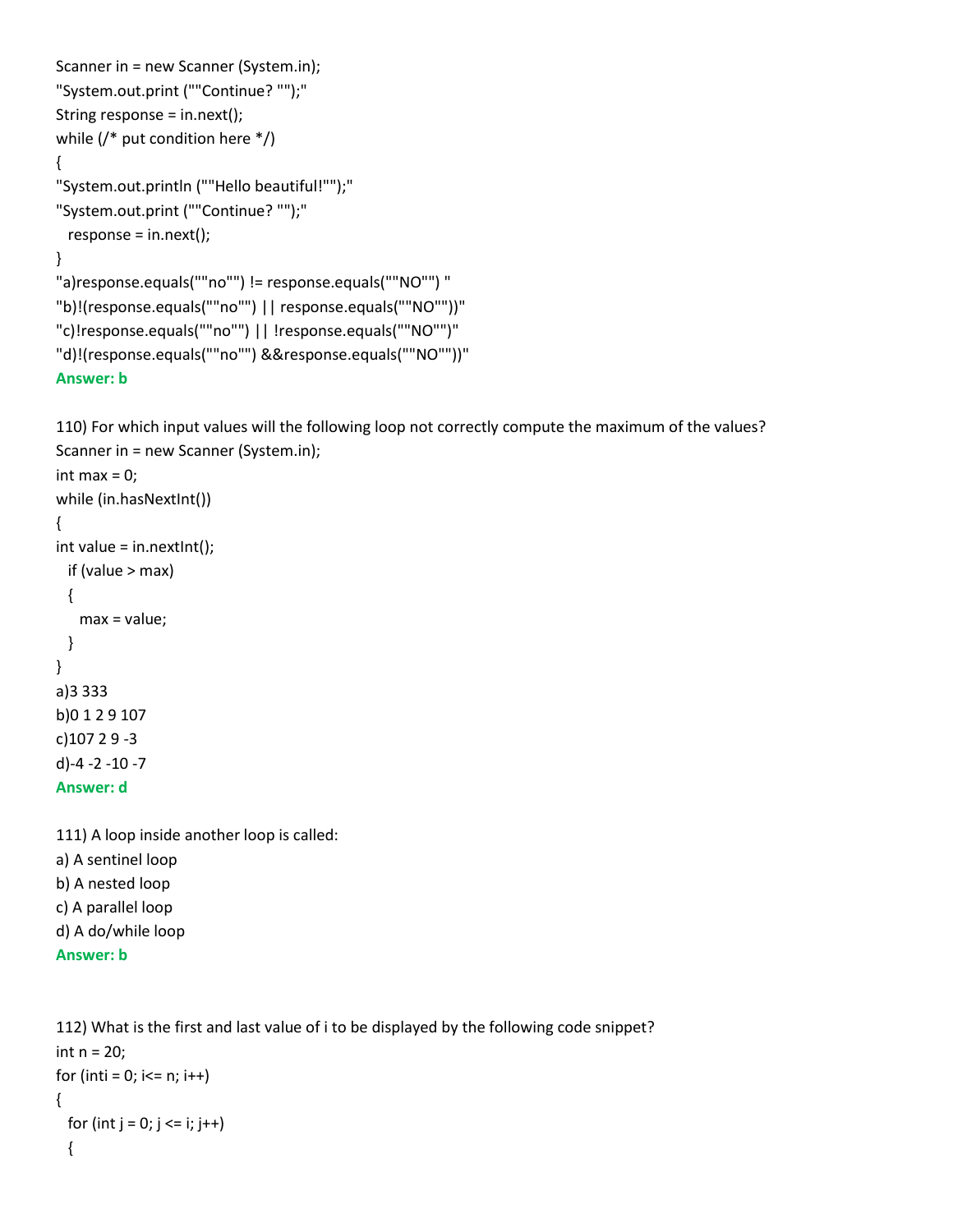```
"System.out.println("""" + i);"
  }
}
a) 0 and 20
b) 1 and 20
c) 0 and 19
d) 1 and 19
Answer: a
113) How many times will the output line be printed in the following code snippet?
for (int num2 = 1; num2 \le 3; num2++)
{
 for (int num1 = 0; num1 \le 2; num1++)
```

```
d) 12 times
Answer: C
```
a) 3 times b) 6 times c) 9 times

{

 } }

114) In the following code snippet, when does the execution of the program switch from the inner loop to the outer loop?

```
inti;
int j;
for (i = 0; i < = 9; i++){
 for (j = 1; j < 5; j++) {
"System.out.println(""Hello"");"
    if (j == 2) 
    {
    j = 6; }
  }
}
a) When the value of j becomes 6
b) When the program executes completely
c) When the condition for the outer loop is met
d) When the value of i is incremented
Answer: a
```
"System.out.println("""" + num2 + ""  $"$ " + num1);"

```
115) What is the last output line of the code snippet given below?
inti = 0;
```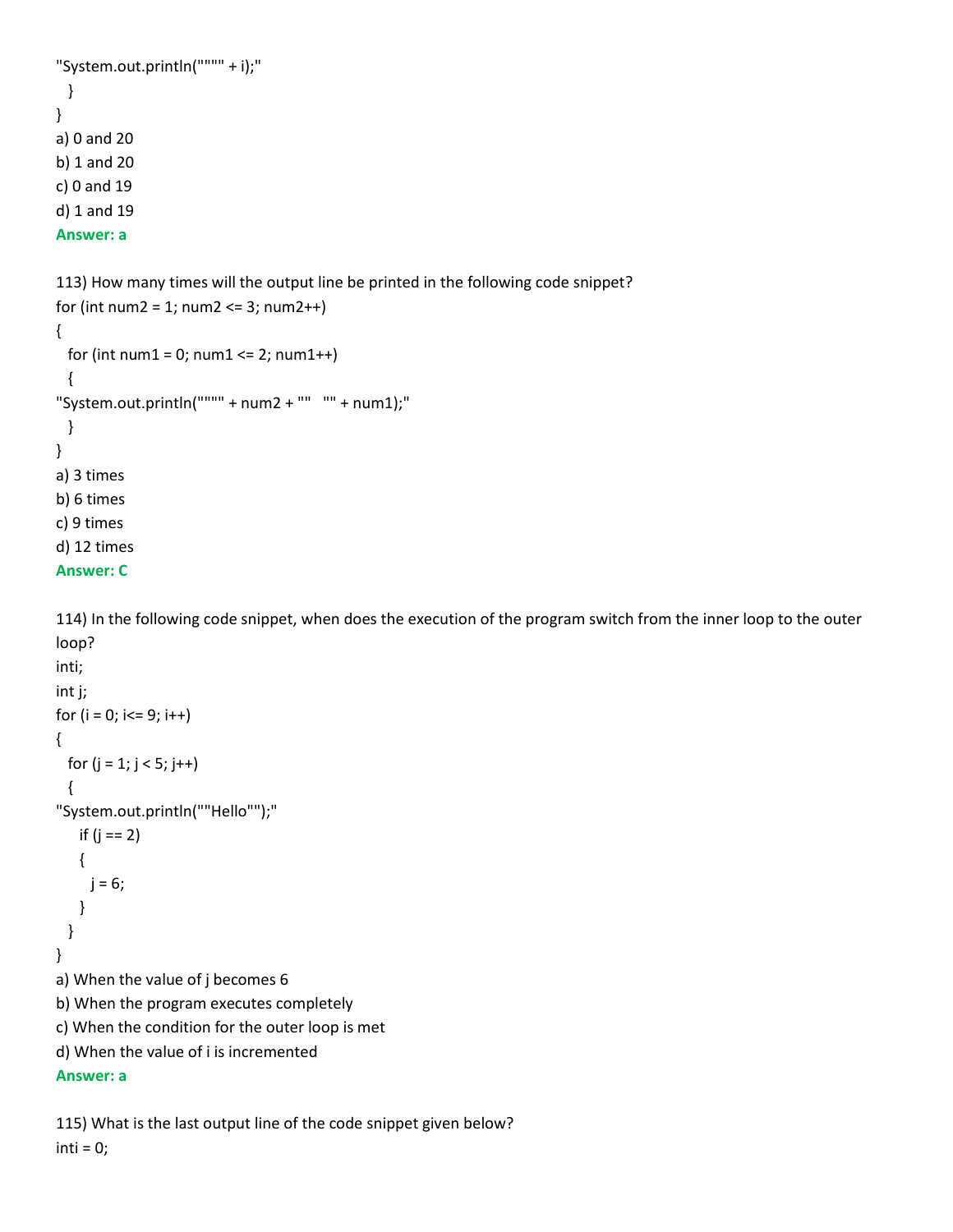```
while (i< 10)
{
intnum = 1;for (int j = i; j > 1; j - j {
"System.out.print(j + "" "");"
num = num * 2; }
"System.out.println(""***"");"
i++;
}
a) 3 2 ***
b) 9 8 7 6 5 4 3 2 ***
c) 8 7 6 5 4 3 2 ***
d) 2 ***
@Test publicvoid twoIncrements() 
{
Counter ctr = new Counter(10);
ctr.increment();
ctr.increment();
// Put test line here
}
Which line will test that the resulting value is 12?
a) Assert.assertEquals(12, ctr.getValue());
b) Assert.assertEquals(ctr.getValue());
c) System.out.println(12 == ctr.getValue());
"d) if (12 == ctr.getValue()) { System.out.println(""Passed""); }"
" else { System.out.println(""Failed"");}"
Answer: a
94. Which of the following is one of the most popular testing frameworks?
```
a) JUnit b) JUnitTest

- c) JTester
- d) JQATester

```
Answer: a
```
95. Which annotation is used to mark test methods when using JUnit?

- a) @TestMethod
- b) @TestCode
- c) @Test
- d) @JUnitTest
- **Answer: c**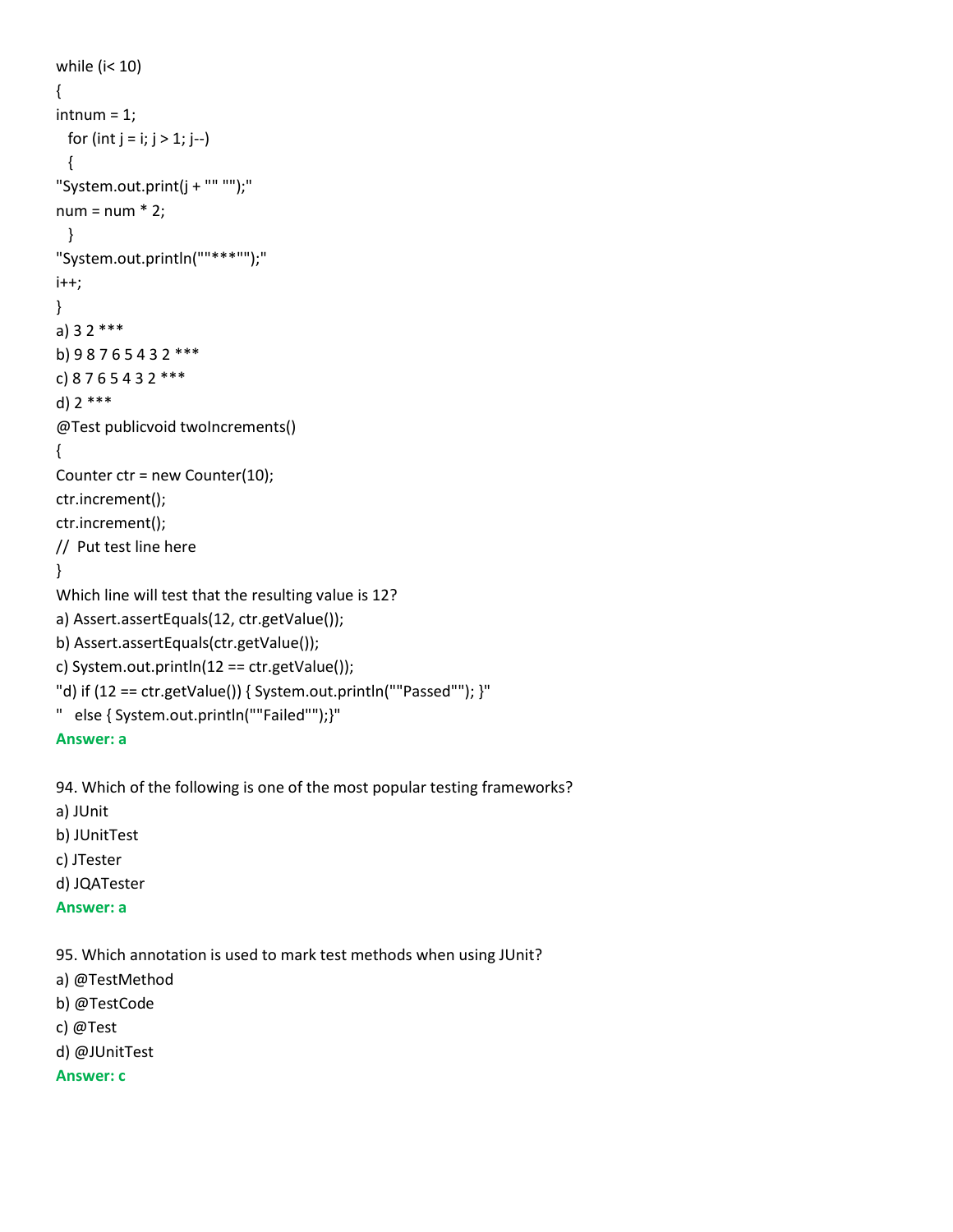41. If greeting refers to a String object, which of the following is a syntactically correct Java statement?

- A) System.out.println(length().greeting);
- B) System.out.println(greeting());
- C) System.out.println(greeting.length());
- "D) greeting.println(""Hello"");"

## **Ans: C**

42. What is the declared return type for a method that does not have a return value?

A) String

- B) There is no declared return type when a method does not return a value.
- C) void
- D) A method must return a value.

# **Ans: C**

43. Which of the following represents a method declaration with a void return type?

A) public void setValue(int value) { ... }

B) public void intgetValue() { ... }

- C) void public setValue(int value) { ... }
- D) voidintgetValue() { ... }

# **Ans: A**

- 44. Which of the following represents a method call to a method with a void return type?
- A) greeting.isEmpty()
- B) System.out.println()
- "C) greeting.replace(""Hello"",""World"")"
- D) greeting.length()

## **Ans: B**

45. Which operator constructs object instances?

A) new

- B) instanceof
- C) void
- D) construct

## **Ans: A**

46. Which of the following constructs a Circle of radius 3, assuming the construction parameter is the radius value?

A) Circle(3).new B) new Circle(3) C) new.Circle(3) D) Circle(3) **Ans: B**

47. Which statement declares a variable that references a Circle of radius 3?

A) Circle  $c =$  Circle(3)

- B) Circle  $c = new$  Circle(3);
- C) Circle c.new.Circle(3);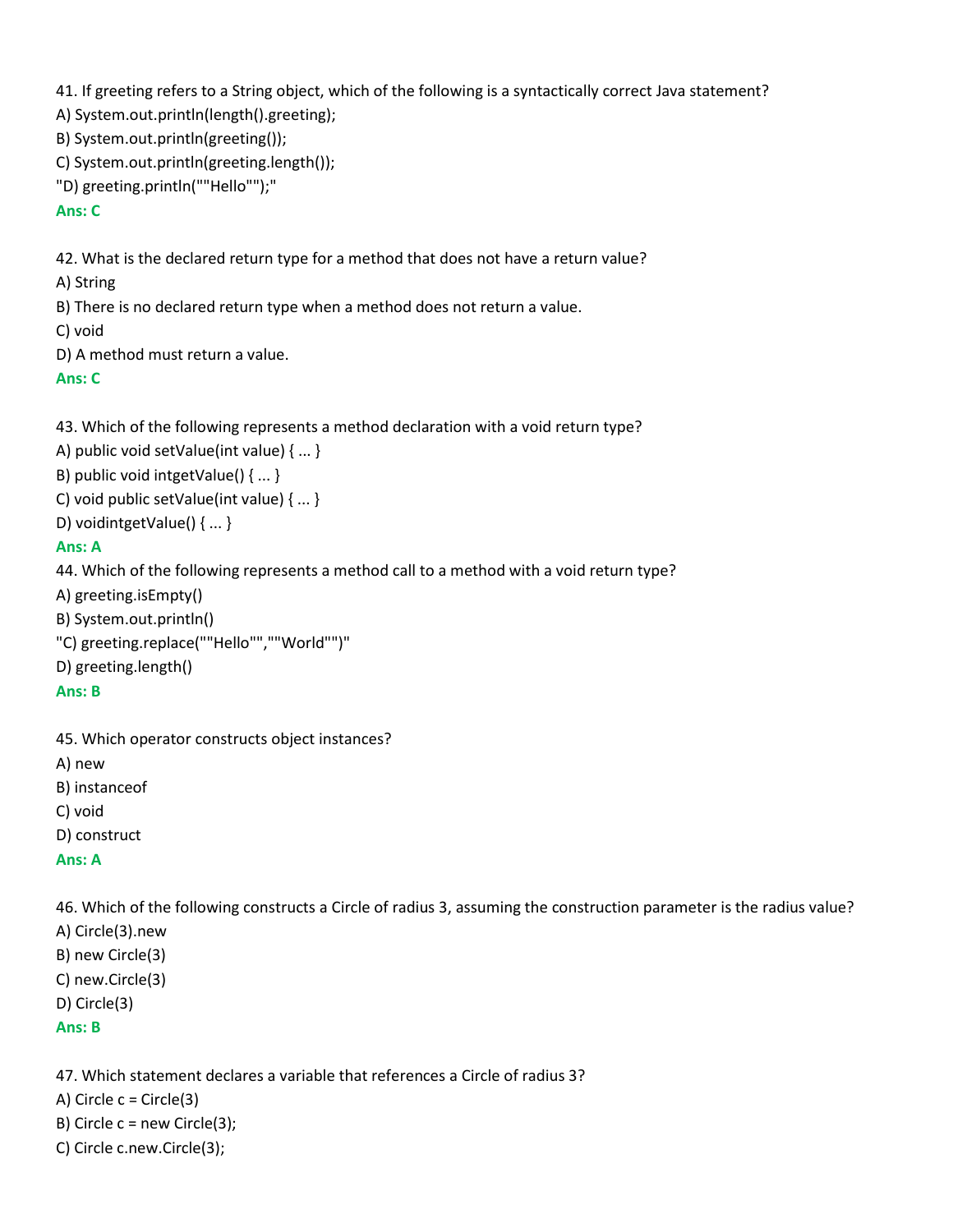D) c.Circle(3); **Ans: B**

48. Which statement calls a constructor with no construction parameters? A) Circle c = new Circle(); B) A call to a constructor must have construction parameters. C) Circle c = new Circle; D) Circle c = Circle()

## **Ans: A**

49. What terminology describes a method that returns information about its implicit parameter and does not change the parameter's internal data?

A) mutator

B) accessor

C) void

D) public

#### **Ans: B**

50. What terminology describes a method that modifies the internal data of its implicit parameter?

- A) public
- B) void
- C) mutator
- D) accessor

#### **Ans: C**

51. Which of the following is a mutator method for the Rectangle class?

- A) getHeight
- B) translate
- C) getWidth
- D) isEmpty

#### **Ans: B**

- 52. What does API stand for?
- A) Applet Programming Interface
- B) Application Programmer Interaction
- C) Application Programming Instance
- D) Application Programming Interface

## **Ans: D**

53. A **Exercise A** is a collection of classes with a related purpose.

A) package

- B) import
- C) method
- D) collection

## **Ans: A**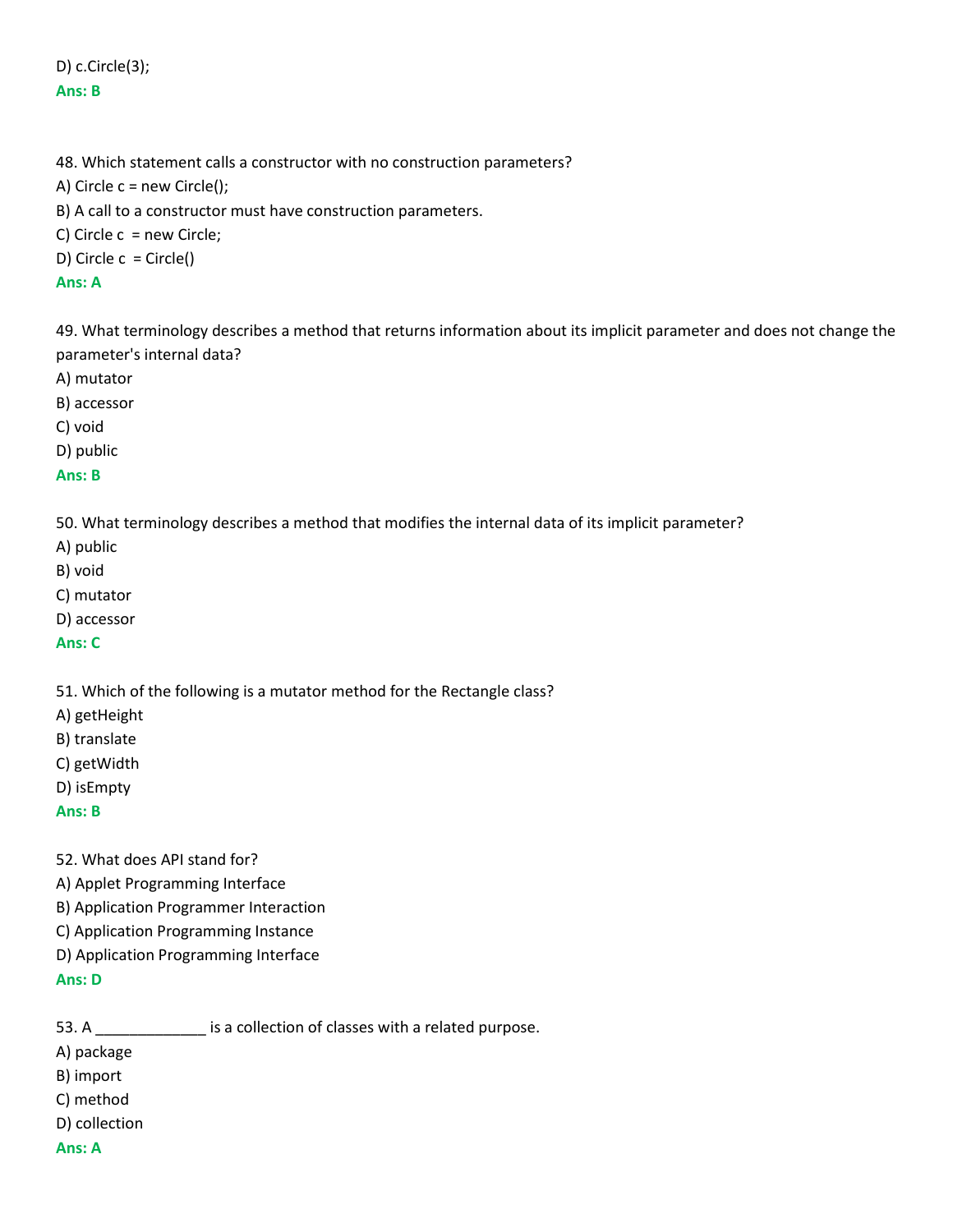54. To use a class in another package you need to  $\qquad \qquad$  it.

- A) export
- B) overload
- C) rewrite
- D) import

## **Ans: D**

- 55. Which package is automatically imported in any Java program?
- A) java.system
- B) java.lang
- C) java.language
- D) java.util

## **Ans: B**

- 56. Which class is part of the java.lang package?
- A) Rectangle
- B) PrintStream
- C) String
- D) Circle

## **Ans: C**

57. Which import statement allows for the use of the Rectangle class?

A) import java.geom.Rectangle2D;

B) importjava.geom.Rectangle;

- C) importjava.geom.RectangularShape;
- D) importjava.awt.Rectangle;

#### **Ans: D**

58. Which method checks whether a point lies within the rectangle?

- A) add
- B) getBounds
- C) translate
- D) contains

## **Ans: D**

"59. Which method would you use to obtain the string ""1234567890"" from the string ""123-456-7890""?"

- A) isEmpty
- B) replace
- C) trim
- D) length

# **Ans: B**

60. Which of the following statements about test programs is true?

- A) Test programs verify that methods have been implemented correctly.
- B) A tester class does not contain the main method.
- C) You do not have to display the expected results.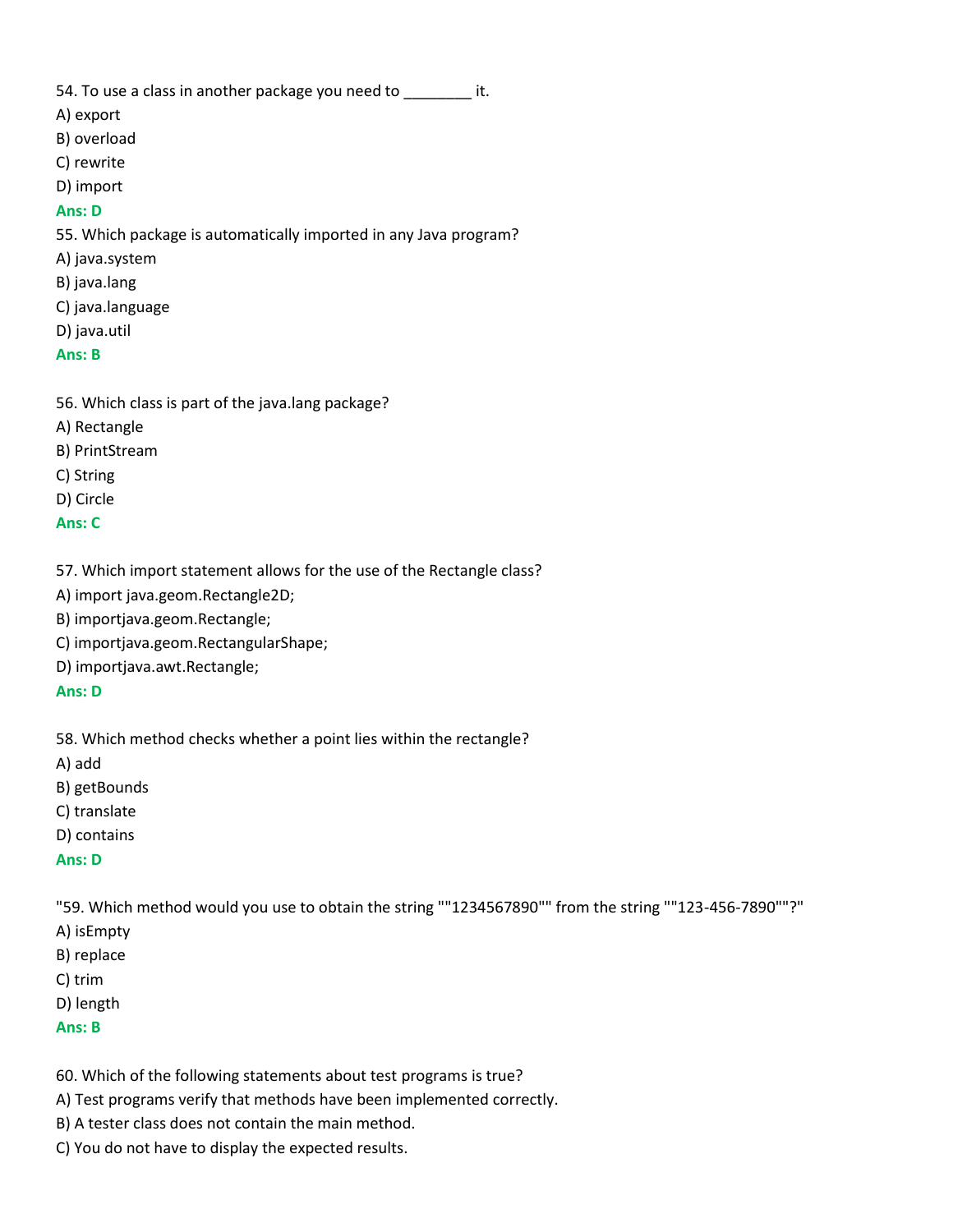D) Writing test programs is not an important skill. **Ans: A**

61. Which of the following terms denotes the memory location of an object? A) implicit parameter B) mutator method C) encapsulation D) object reference

#### **Ans: D**

62. What do object variables store?

A) objects

B) classes

C) references

D) numbers

## **Ans: C**

63. Assuming the following Java statement:

Circle c1 = new Circle(3);

What does the variable c1 store?

A) The constructed object itself.

B) A reference to the Circle class.

C) A reference to the memory location of the constructed object.

D) The numeric value 3.

## **Ans: C**

64. Assuming the following Java statement:

 $intnum = 10;$ 

What does the variable num store?

A) A reference to the memory location where the value 10 is stored.

B) A reference to the int primitive type.

C) An object representing the number 10.

D) The numeric value 10.

## **Ans: D**

65. What is the output of the following code: Circle  $c1$  = new Circle(3); Circle  $c2 = c1$ ; c1.setRadius(4); System.out.println(c2.getRadius()); A) 4 B) 3 C) 6 D) 8 **Ans: A**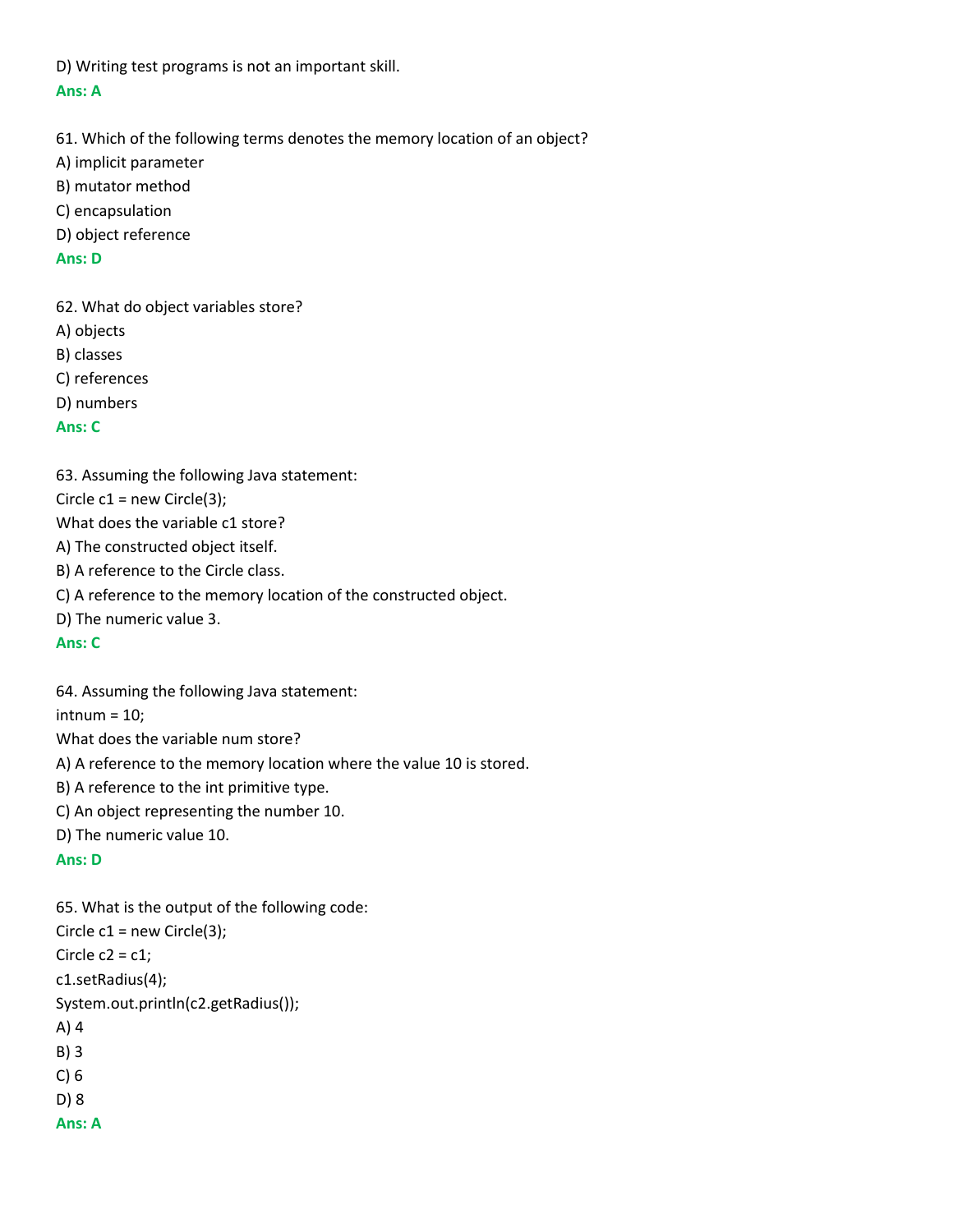66. What is the output of the following code: Circle c1 = new Circle(3); Circle c2 = new Circle(3); c1.setRadius(4); System.out.println(c2.getRadius()); A) 3 B) 8 C) 6 D) 4 **Ans: A**

67. What is the output of the following code: int num $1 = 6$ ; int num2 = num1; num2 = num2 + 10; System.out.println(num1); A) 6 B) 10 C) 4 D) 16 **Ans: A**

68. What is the output of the following code: int num $1 = 6$ ; int num $2 = 10$ ;  $num1 = num2;$  $num2 = num1;$ "System.out.println(num1 + "", "" + num2);" A) 6, 10 B) 10, 6 C) 6, 6 D) 10, 10 **Ans:** 

69. What is the output of the following code: int num $1 = 6$ ; int num2 = 10;  $num1 = num1 + num2;$  $num2 = num1 + num2;$ "System.out.println(num1 + "", "" + num2);" A) 6, 10 B) 16, 16 C) 16, 22 D) 16, 26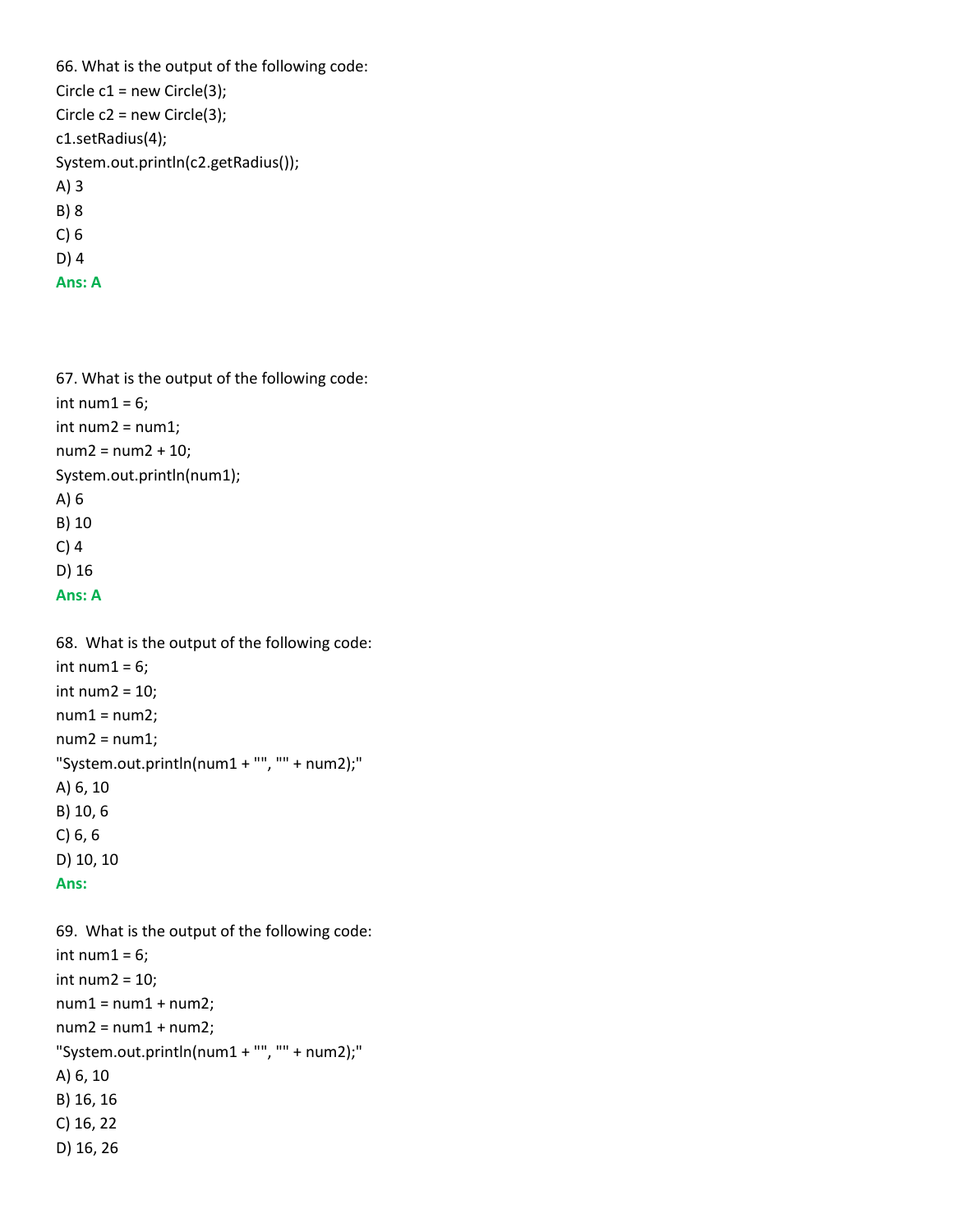### **Ans: D**

70. Complete this code fragment to ensure that the frame is shown: JFrame frame = new JFrame(); A) frame.setVisible(true); B) frame.visible = true; C) JFrame.setVisible(); D) frame.setVisible(); **Ans: A**

71. Based on the following code, which of the following statements sets the frame to a width of 400 and a height of 200: finalint FRAME\_WIDTH = 400; finalint FRAME\_HEIGHT = 200; JFrame frame = new JFrame(); A) frame.size = (FRAME\_WIDTH, FRAME\_HEIGHT); B) frame.addSize(FRAME\_WIDTH, FRAME\_HEIGHT); C) frame.setSize(FRAME\_WIDTH, FRAME\_HEIGHT); D) frame.setSize(FRAME\_HEIGHT, FRAME\_WIDTH); **Ans: C**

72. Based on the following statement, which of the following statements sets the title of the frame:

JFrame frame = new JFrame();

"A) frame.title = ""An Empty Frame"";"

B) frame.setTitle(JFrame.EMPTY);

"C) frame.addTitle(""An Empty Frame"");"

"D) frame.setTitle(""An Empty Frame"");"

#### **Ans: D**

73. What is the nickname for the graphical user interface library in Java?

A) Applet

B) GUI

C) JComponent

D) Swing

**Ans: D**

74. Place drawing instructions inside the electromagnetic method, which is called whenever the component needs to be repainted.

A) paintComponent

B) draw

C) paint

D) drawComponent

#### **Ans: A**

75. Complete the following statement, which constructs an ellipse.

Ellipse2D.Double ellipse =

new  $(x, y, width, height);$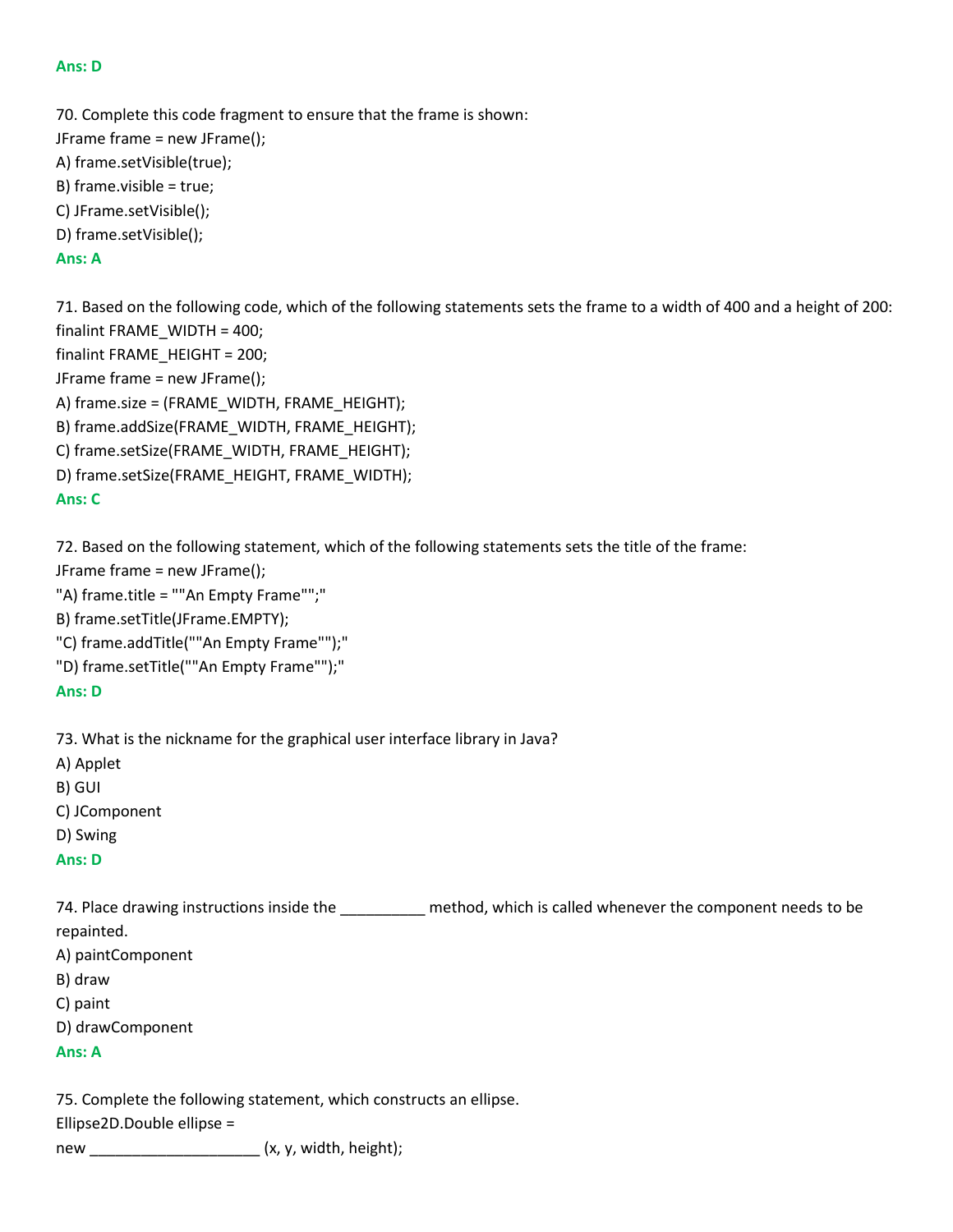```
A) Double.Ellipse2D
B) Ellipse2D.Double
C) Ellipse2D
D) Double
Ans: B
76. In the code below, write a statement that sets the graphic to green.
public class ItalianFlagComponent extends JComponent
{
public void paintComponent(Graphics g)
  {
    Graphics2D g2 = (Graphics2D) g;
Rectangle.DoubleleftRectangle = new Rectangle.Double(100, 100, 30, 60);
. . .
\overline{\phantom{a}}. . .
  }
}
A) g2.setColor(GREEN);
B) g2.SetColor(0, 255, 0);
C) g2.setColor(Color.GREEN);
"D) g2.setColor(""GREEN"");"
Ans: C
```
Course Title: Big Java, Early Objects Chapter 3: Implementing Classes Multiple Choice 1) What does an object store its data in? a)files b)methods c)instance variables d)accessspecifiers **Answer: C**

2) Each object of a class has its own set of \_\_\_\_. a)methods b)instance variables c)constructors d)classes **Answer: B**

3) An instance variable declaration consists of which of the following parts? a)the return type, the name of the method, and a list of the parameters (if any). b)an access specifier, the type of the instance variable, and the name of the instance variable. c)an access specifier, a list of the parameters (if any), and the body of the method. d)the type of the instance variable, an access specifier, a list of the parameters (if any), and the body of the method.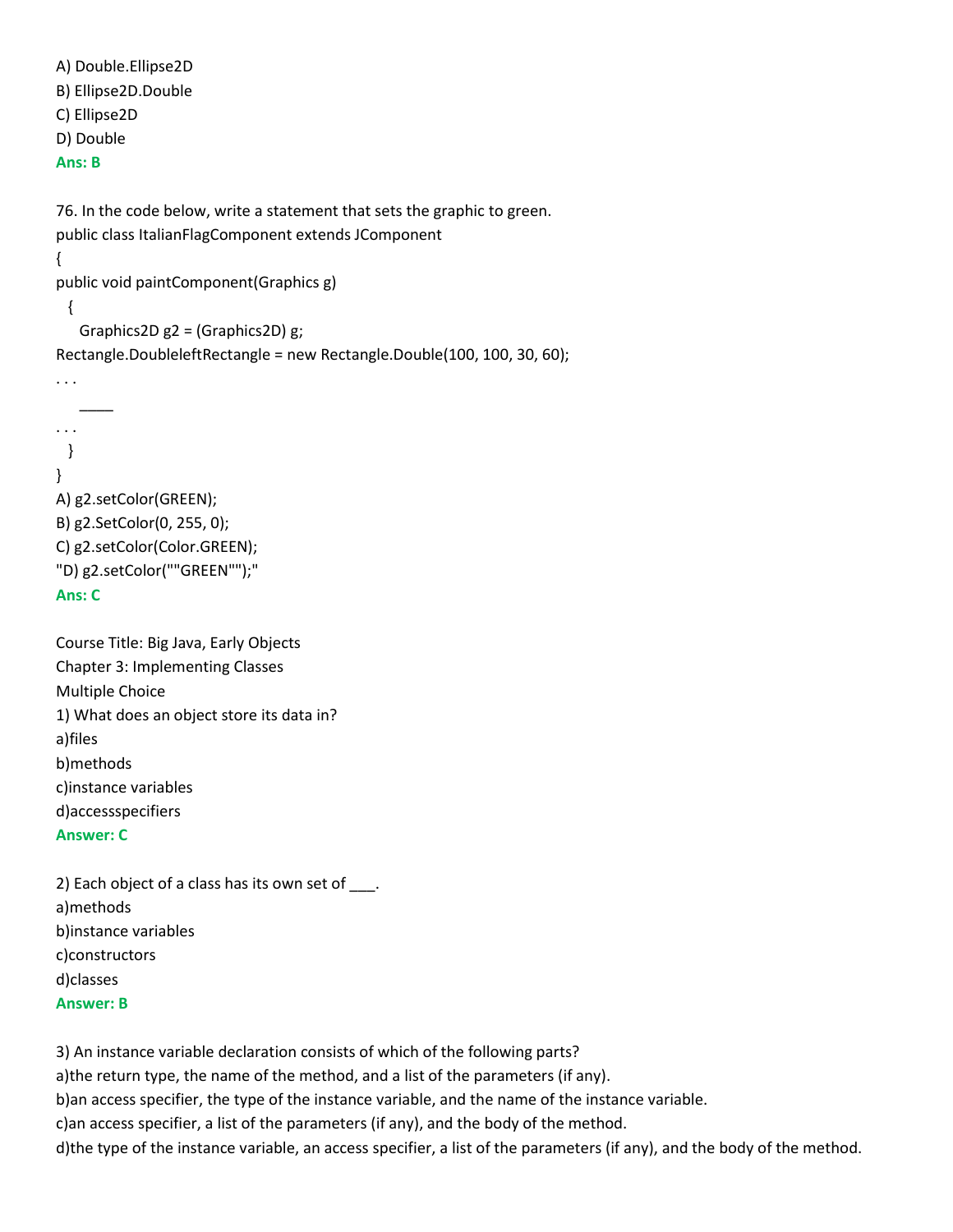#### **Answer: B**

4) You should declare all instance variables as \_\_\_. a)protected b)class c)public d)private **Answer: D**

5) What statement is used to specify the value that a method gives back to its caller?

a)new b)public

c)private

d)return

**Answer: D**

6) Private instance variables .

a)can only be accessed by methods of a different class b)can only be accessed by methods of the same class c)cannot be accessed by methods of the same class d)can only be accessed by the constructor of the class **Answer: B**

7) What is the name of the instance variable for a BankAccount object? a)makeDeposit b)makeWithdrawl c)getBalance d)balance Answer:D

8) Encapsulation allows a programmer to use a class without having to know its \_\_\_\_. a)interface b)name c)methods d)implementation **Answer: D**

9) The black boxes from which a program is manufactured are called \_\_\_\_. a)objects b)accessspecifiers c)methods d)instance variables **Answer: A**

10) What is the process of hiding object data and providing methods for data access called? a)documentation b)encapsulation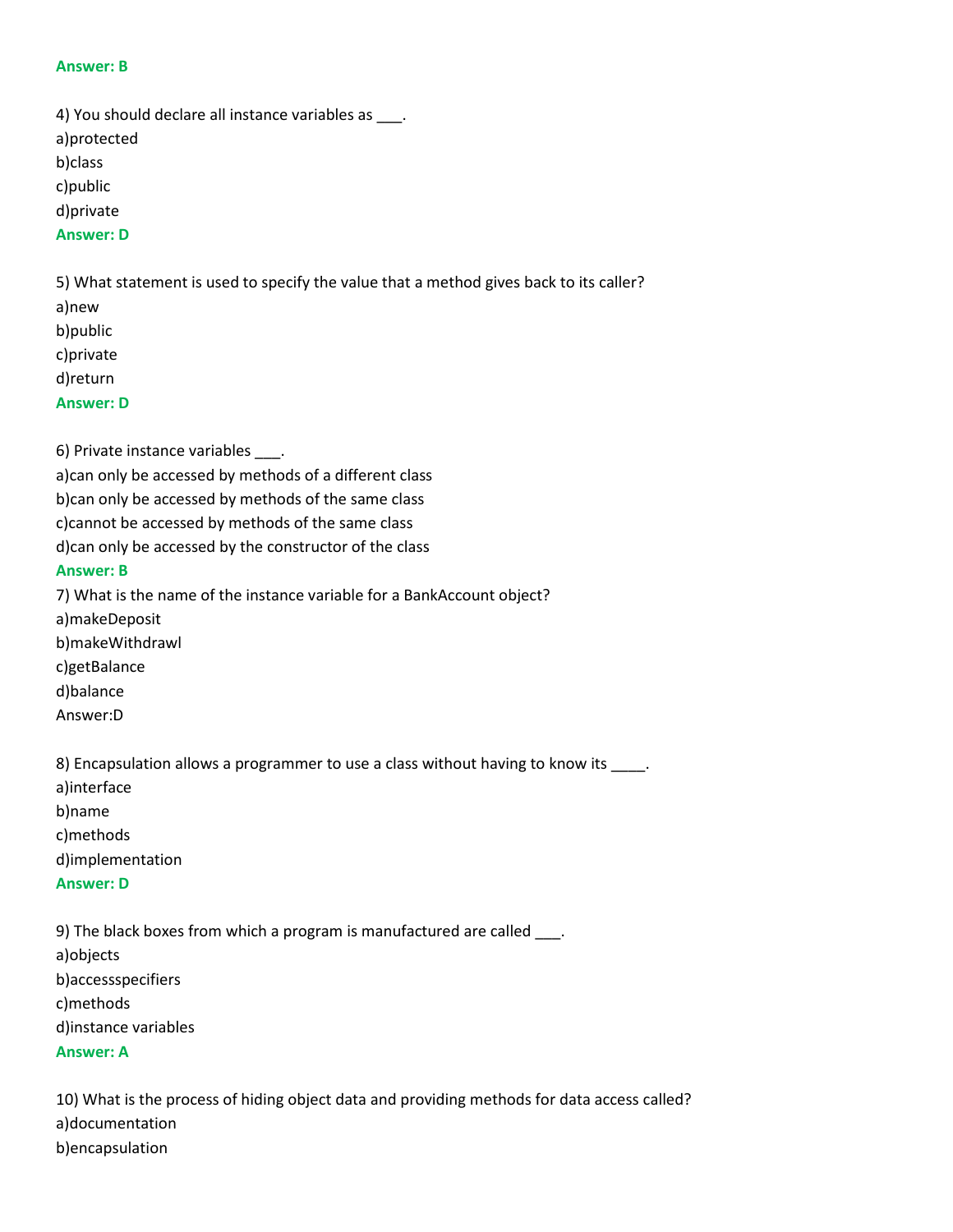c)instantiation d)abstraction **Answer: B**

11) Information hiding makes it simpler for the implementor of a class to \_\_\_\_\_. a)change the private implementation b)change the method headers c)change the name of the class d)change the public interface **Answer: A**

12) A method header consists of which of the following parts? a)the return type, the name of the method, and a list of the parameters (if any) b)an access specifier, the type of the instance variable, and the name of the instance variable c)the type of the instance variable, an access specifier, and a list of the parameters (if any) d)an access specifier, a return type, a method name, and a list of the parameters (if any) **Answer: D**

13) What contains the instructions to initialize the instance variables of an object? a)constructor b)accessspecifier c)initializer d)type name **Answer: A**

14)What contains the instructions to initialize the instance variables of an object? a)constructor b)accessspecifier c)initializer d)type name **Answer: A**

15) What is the return type of the println method of the PrintStream class? a)void b)public c)String d)double **Answer: A**

16) What is the return type of a constructor? a)void b) A constructor does not have a return type. c)private d)public **Answer: B**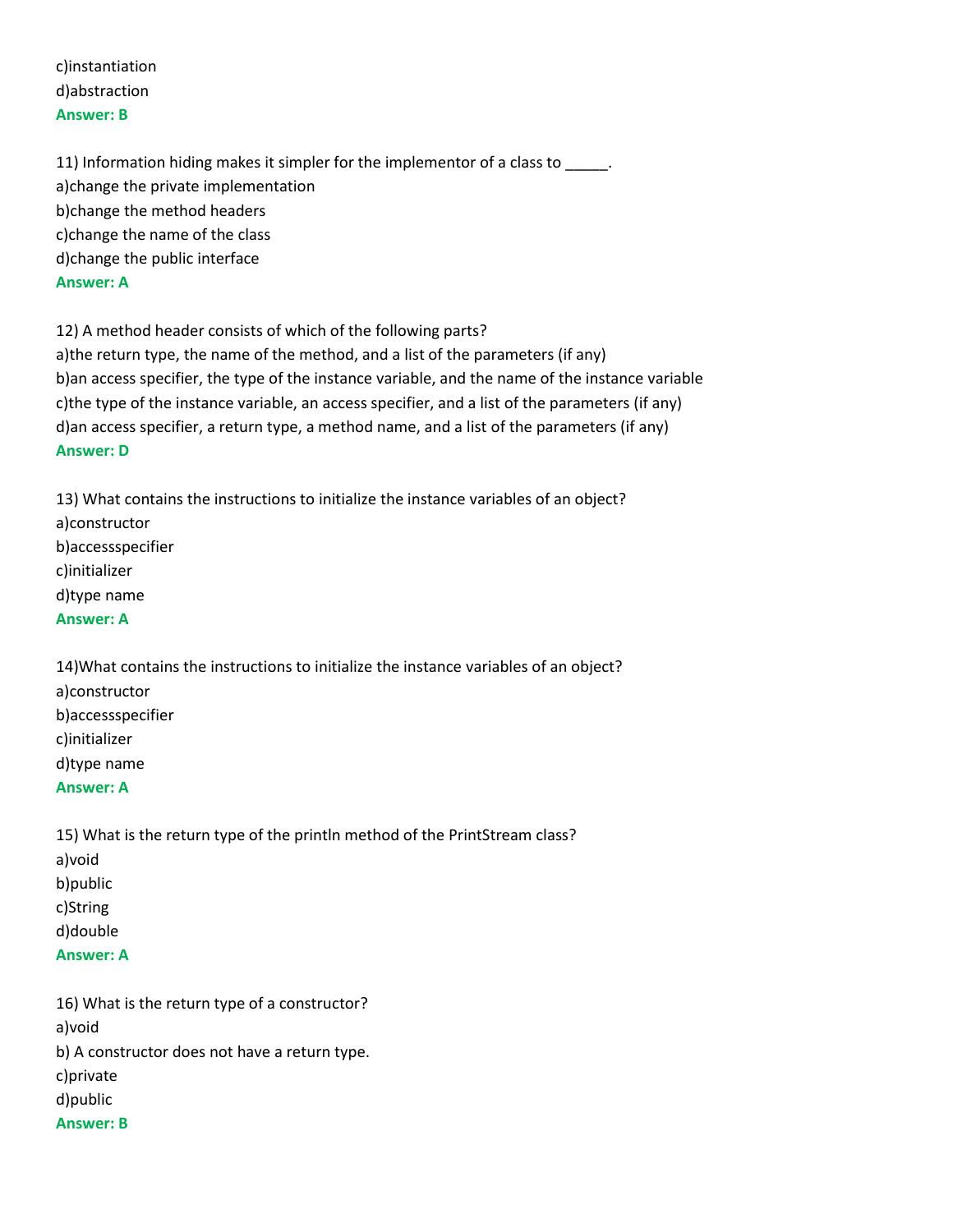17) A class declaration consists of which of the following parts?

a)an access specifier, the keyword class, the name of the class, declarations for instance variables, constructors, and methods

b)an access specifier, a return type, a method name, a list of the parameters (if any), and the body of the method c)the keyword class, the name of the class, declarations for instance variables, constructors, and methods d)an access specifier, the name of the class, a list of the parameters (if any), and the body of the constructor **Answer: A**

18) The name of the constructor is always the same as the name of the \_\_. a)accessspecifier b)class c)instance variable d)parameter variable **Answer: B**

19) Consider the following method comment and method header:

```
/**
```
Converts from a source measurement to a target measurement.

@param \_\_\_\_\_\_\_\_\_\_\_\_\_\_\_ the measurement

@return the input value converted to the target unit

\*/

public double convertTo(double fromMeasurement) { . . . }

Fill in the blank.

a)return

b)fromMeasurement

c)double

d)convertTo

#### **Answer: B**

20. Consider the following method comment and method header:

/\*\*

Converts from a source measurement to a target measurement.

\_\_\_\_\_\_\_\_\_\_ fromMeasurement the measurement

@return the input value converted to the target unit

\*/

public double convertTo(double fromMeasurement) { . . . } Fill in the blank.

a)@param

b)param

c)@parameter

d)parameter

**Answer: A**

21) Consider the following method comment and method header: /\*\*

Converts from a source measurement to a target measurement. @paramfromMeasurement the measurement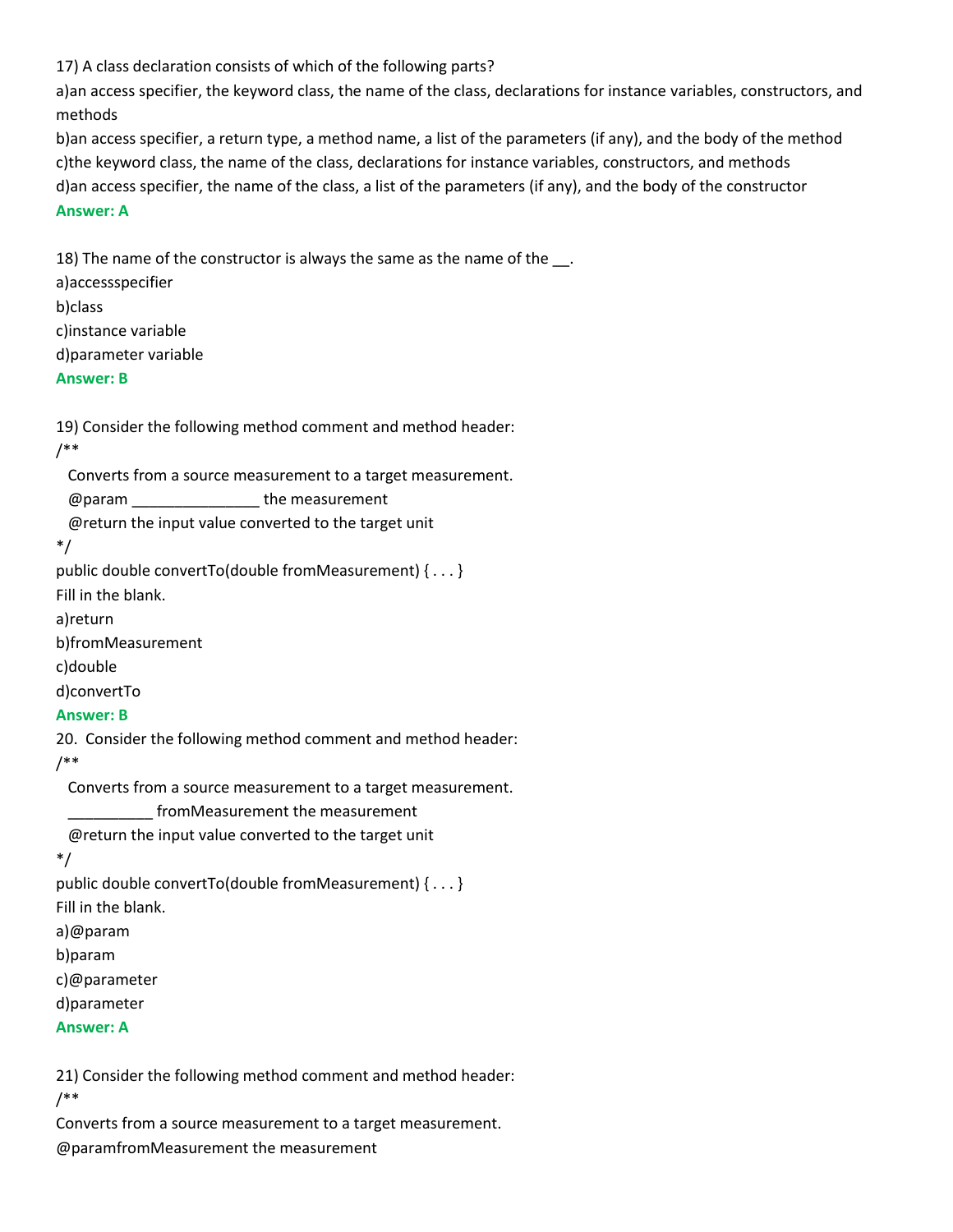\_\_\_\_\_\_\_\_\_\_ the input value converted to the target unit

\*/

public double convertTo(double fromMeasurement) { . . . } Fill in the blank. a)return double b)return c)@return double d)@return **Answer: D**

22) What is the name of the constructor for the BankAccount class? a)BankAccount b)deposit c)balance d)withdraw **Answer: A**

23) Which of the following corresponds to a valid constructor header for the Player class? a)public Player() b)private Player c)public void Player() d)private void Player()

**Answer: A**

24) Which of the following statements is true about constructors?

a) Providing a constructor for a class is optional.

- b) You can only provide one constructor for a class.
- c) The body of the constructor must initialize all instance variables or the constructor will not successfully compile.
- d) A constructor has a void return type.

### **Answer: A**

25) Which of the following is a valid constructor header for the Player class that accepts the player name as a parameter? a)public void Player(String playerName) b)private Player(playerName) c)private void Player(playerName) d)public Player(String playerName)

```
Answer: D
```
26) Consider the following code to declare a constructor for the Player class: public void Player(String playerName)

{

name = playerName;

}

Which statement is true?

a) The code compiles successfully and results in the instantiation of a Player object when called.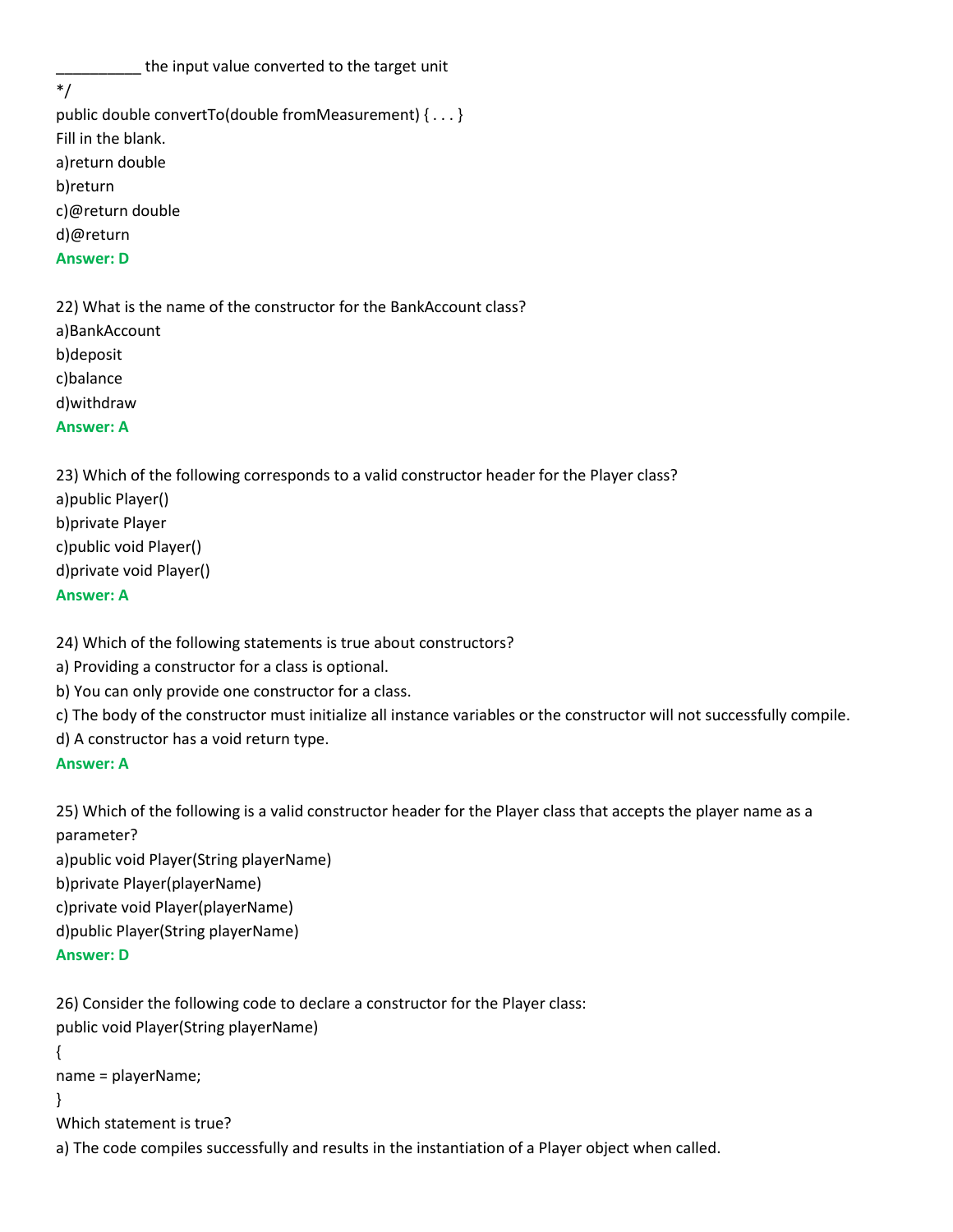b) The code compiles successfully but results in a compiler error in the code that calls the constructor.

c) The code does not compile.

d) The code compiles successfully but results in a run-time error in the code that calls the constructor. **Answer: B**

27) The public constructors and methods of a class form the public \_\_\_\_\_ of the class. a)interface b)initialization c)implementation d)encapsulation **Answer: A**

28) What are the operations that any programmer can use to create and manipulate objects of the class called? a)public implementation b)public interface c)private implementation d)private interface **Answer: B**

29)We want to change theBankAccountclass so that all accounts will have a monthly fee. When aBankAccountis created, its monthly fee is set and cannot be changed. Which of the following will properly define the instance variablemonthlyFeethat holds the monthly fee? a)monthlyFee: double; b)instancevarmonthlyFee; c)private double monthlyFee; d)private field monthlyFee; **Answer: C**

30) We want to change theBankAccountclass so that all accounts will have a monthly fee. When aBankAccountis created, its monthly fee is set and cannot be changed. The instance variablemonthlyFeewill hold the monthly fee. Which of the following constructors properly sets the monthly fee to a default value of 20?

```
a.
{
balance = initialBalance;
monthlyFee = 20;
}
b.
{
balance = initialBalance;
doublemonthlyFee = 20;
}
c.
{
balance = initialBalance;
monthlyFee = initialBalance - 20;
}
```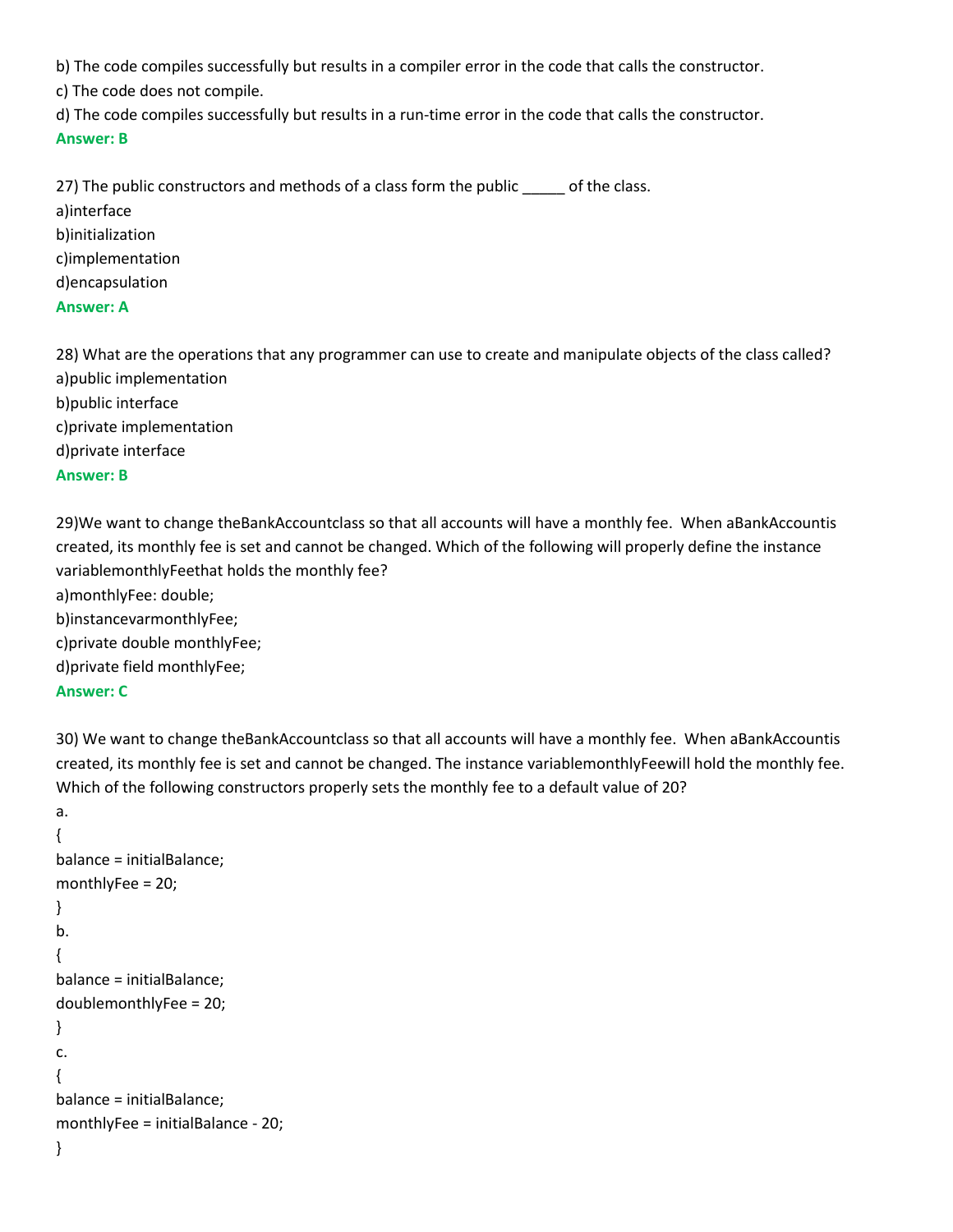```
d.
{
balance = initialBalance - 20;
}
Answer: A
```
31)We want to change theBankAccountclass so that all accounts will have a monthly fee. When aBankAccountis created, its monthly fee is set and cannot be changed. The instance variablemonthlyFeewill hold the monthly fee. Which of the following is the correct public interface for a constructor that sets both the initial balance and monthly fee? a)publicBankAccount (double initialBalance, monthlyFee) b)publicBankAccount (double initialBalance, double monthlyFee) c)publicBankAccount (double initialBalance) has monthlyFee d)publicBankAccount (double initialBalance) { doublemonthlyFee; // The rest of the constructor code follows

}

### **Answer: B**

32) We want to change the BankAccount class so that all accounts will have a monthly fee. When a BankAccount is created, its monthly fee is set and cannot be changed. The instance variable monthlyFeewill hold the monthly fee. Which of the following methods deducts the value of the monthly fee from the account?

```
a.
{
balance = balance – monthlyFee;
}
b.
{
initialBalance = initialBalance - monthlyFee;
}
c.
{
balance = monthlyFee;
}
d.
{
balance- monthlyFee;
}
Answer: a
```
33)We want to create a class that represents a geometric sequence. A geometric sequence is a sequence of numbers that begin at some value and then multiplies each value by some constant to get the next value. For example, the geometric sequence 1, 2, 4, 8, 16 starts at 1 and multiplies each term by 2 to get the next. The geometric sequence 10.8, 5.4, 2.7, 1.35 starts at 10.8 and multiplies each term by 0.5 to get the next. The basic framework of a geometric sequence class is below: public class GeometricSequence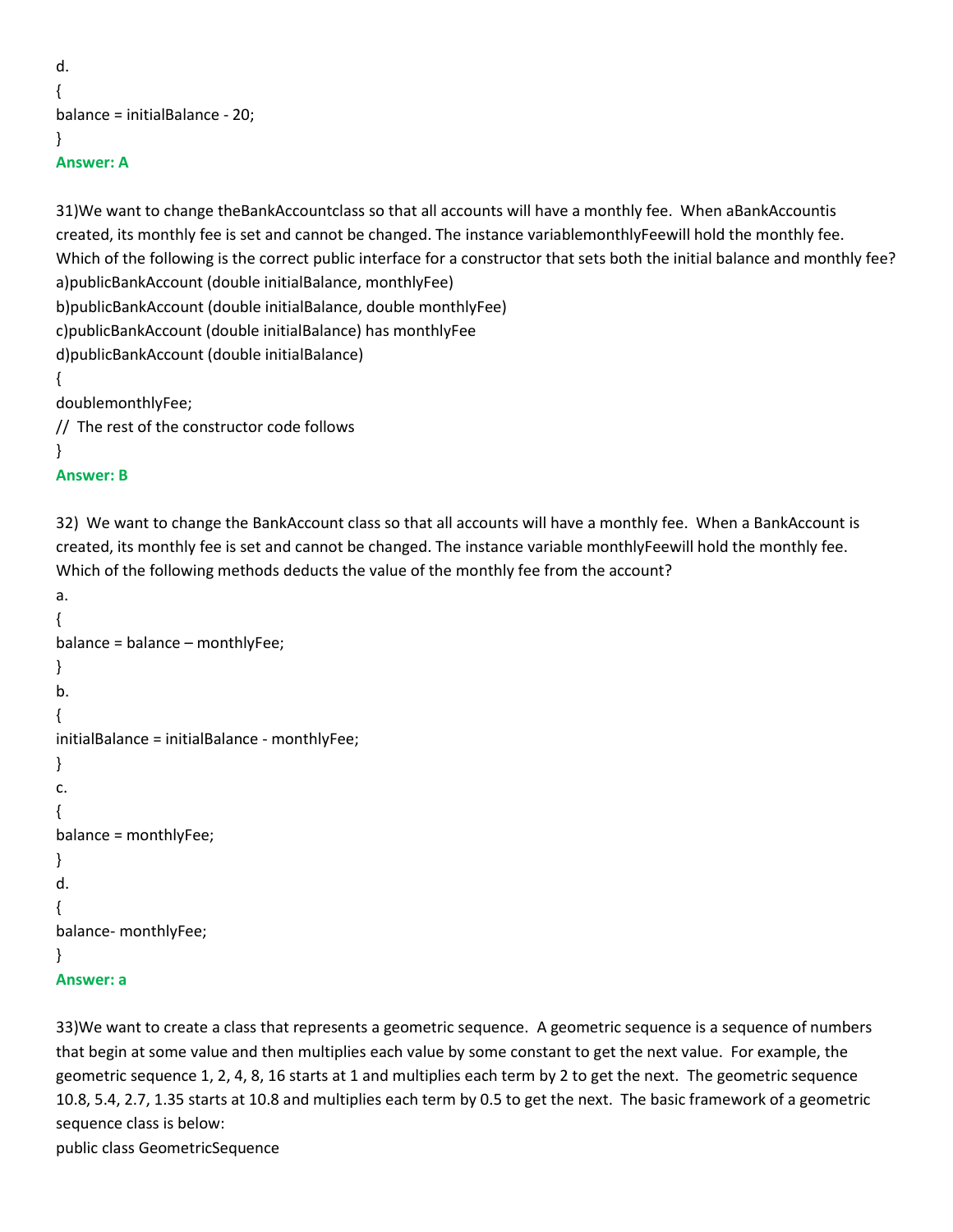{

private double initialValue;

private double multiplier;

```
}
```
We want to create a geometric sequence using code like: GeometricSequence first = new GeometricSequence (1, 2); // Creates 1, 2, 4, 8, 16… GeometricSequence second = new GeometricSequence (10.8, 0.5); // Creates 10.8, 5.4, 2.7, 1.35 … Which of the constructor specifications below will allow this code to behave as desired? a)public void GeometricSequence(double initial, double mult) b)publicGeometricSequence init(double initial, double mult) c)publicGeometricSequenceGeometricSequence(double initial, double mult) d)publicGeometricSequence(double initial, double mult) **Answer: D**

34)We want to create a class that represents a geometric sequence. A geometric sequence is a sequence of numbers that begin at some value and then multiplies each value by some constant to get the next value. For example, the geometric sequence 1, 2, 4, 8, 16 starts at 1 and multiplies each term by 2 to get the next. The geometric sequence 10.8, 5.4, 2.7, 1.35 starts at 10.8 and multiplies each term by 0.5 to get the next. The basic framework of a geometric sequence class is below: public class GeometricSequence

```
{
```
private double initialValue; private double multiplier;

```
}
```
What should the body of the constructor be? a)initialValue = initial; multiplier = mult; b)initial = initialValue; mult = multiplier; c)doubleinitialValue = initial; double multiplier = mult; d)double initial = initialValue; doublemult = multiplier; **Answer: A**

35) We want to create a class that represents a geometric sequence. A geometric sequence is a sequence of numbers that begin at some value and then multiplies each value by some constant to get the next value. For example, the geometric sequence 1, 2, 4, 8, 16 starts at 1 and multiplies each term by 2 to get the next. The geometric sequence 10.8, 5.4, 2.7, 1.35 starts at 10.8 and multiplies each term by 0.5 to get the next. The basic framework of a geometric sequence class is below:

public class GeometricSequence {

private double initialValue; private double multiplier;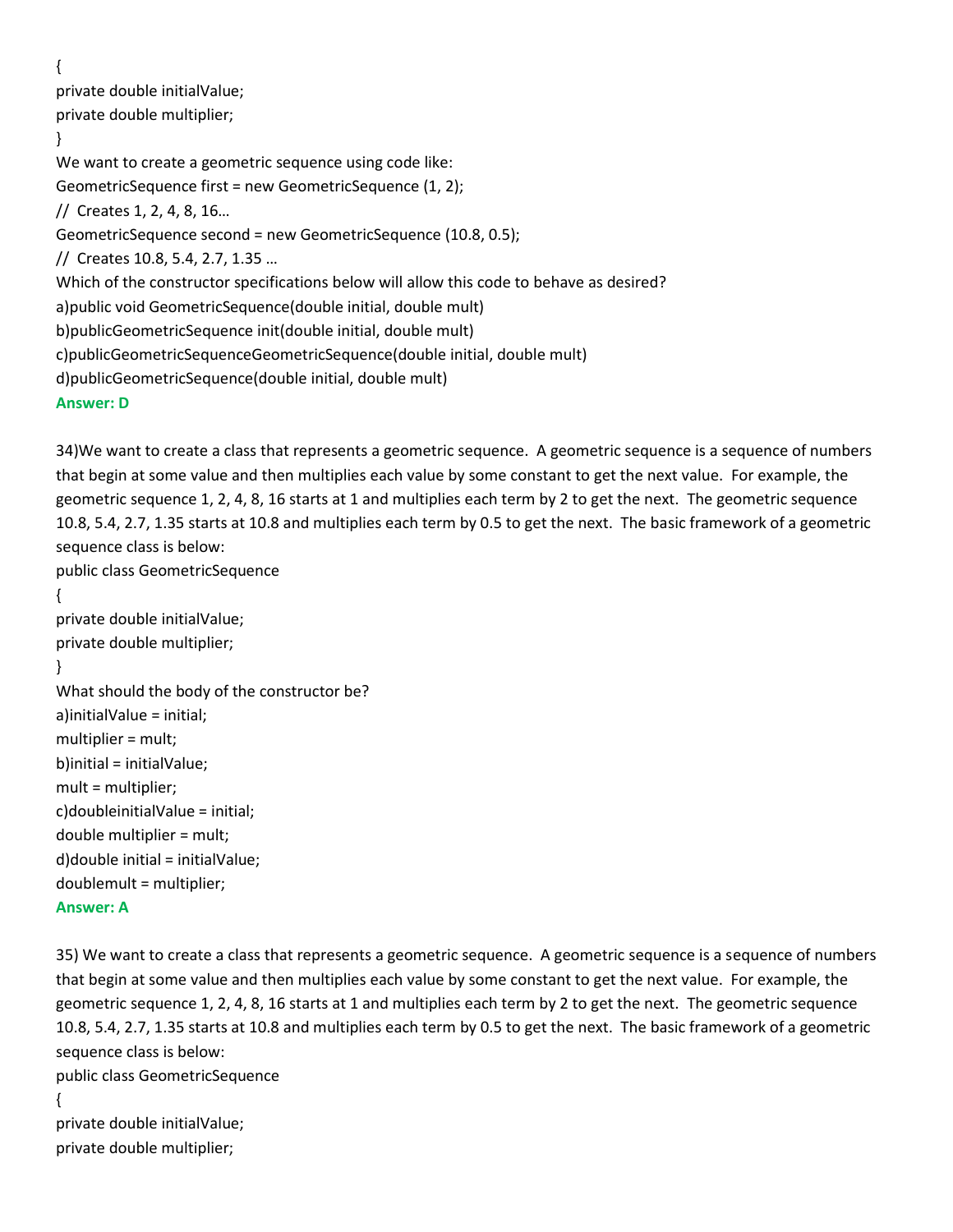}

We want to produce elements of the geometric sequence using code like: System.out.println (first.next()); System.out.println (first.next()); System.out.println (first.next()); System.out.println (first.next()); System.out.println (second.next()); //Prints 10.8 and advances System.out.println (second.next()); //Prints 5.4 and advances System.out.println (second.next()); //Prints 2.7 and advances Which of the method specifications below will allow this code to behave as desired? a)public next() : double b)publicint next() c)public void next(double result) d)public double next() **Answer: D**

36) We want to create a class that represents a geometric sequence. A geometric sequence is a sequence of numbers that begin at some value and then multiplies each value by some constant to get the next value. For example, the geometric sequence 1, 2, 4, 8, 16 starts at 1 and multiplies each term by 2 to get the next. The geometric sequence 10.8, 5.4, 2.7, 1.35 starts at 10.8 and multiplies each term by 0.5 to get the next. The basic framework of a geometric sequence class is below:

public class GeometricSequence

```
{
```
private double initialValue; private double multiplier;

```
}
```
We want to produce elements of the geometric sequence using codeSystem.out.println (first.next()); System.out.println (first.next()); System.out.println (first.next()); System.out.println (first.next()); System.out.println (second.next()); //Prints 10.8 and advances System.out.println (second.next()); //Prints 5.4 and advances System.out.println (second.next()); //Prints 2.7 and advances What should the body of the next method be? a)double result = initialValue; initialValue = initialValue \* multiplier; return result; b)returninitialValue; initialValue = initialValue \* multiplier; c)double result = initialValue; multiplier = initialValue \* multiplier; return result; d)initialValue = initialValue \* multiplier; returninitialValue; **Answer: A**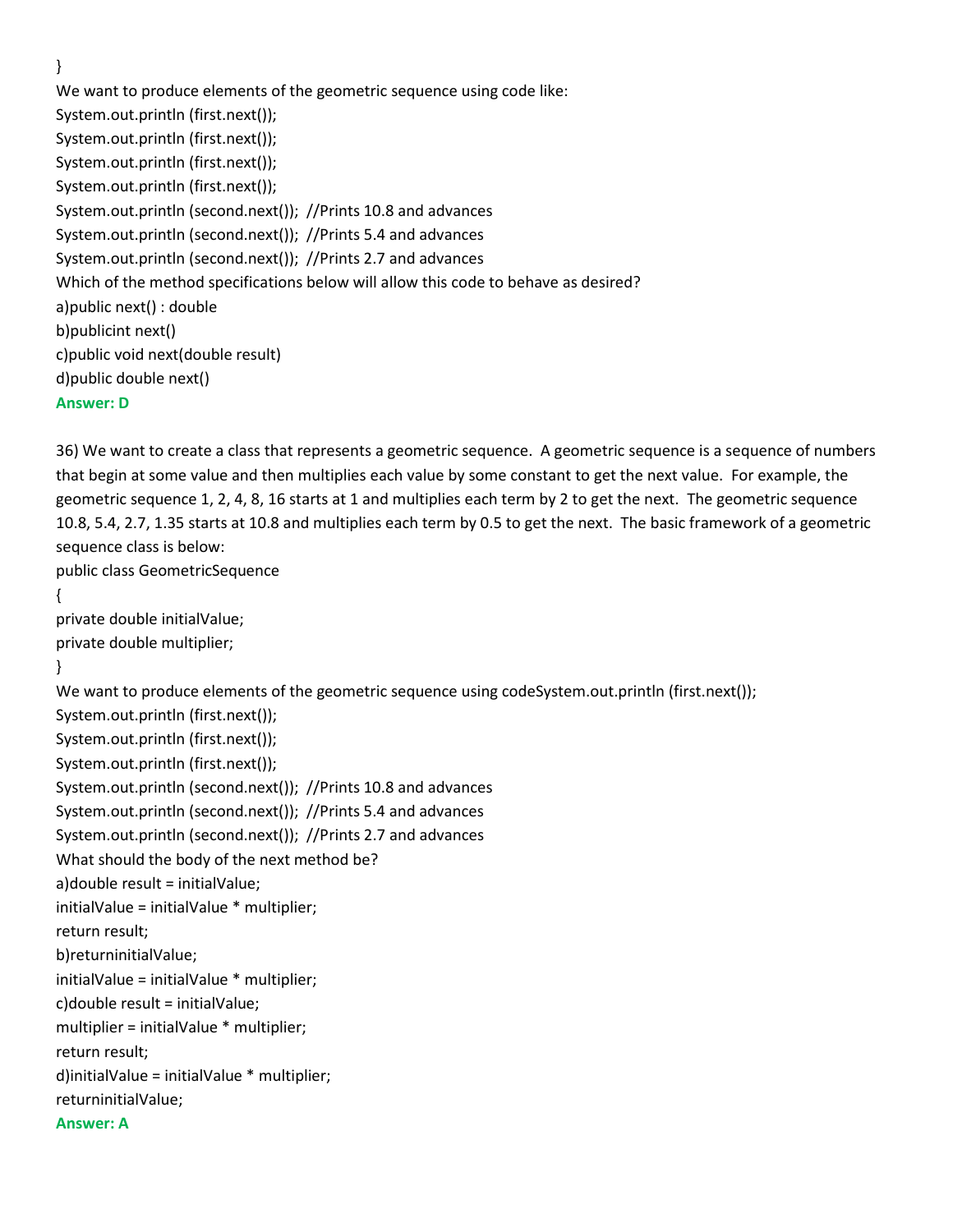37) Documentation \_\_\_ can be used to describe the classes and public methods of programs.

a)components

b)comments

c)constants

d)commands

### **Answer: B**

38) What is the name of the utility that formats comments into a set of documents that you can view in a Web browser? a)javadoc

- b)javac
- c)javad

d)java

# **Answer: A**

39) If a method has two parameters, one explicit and one implicit, and a return type of void, then the documentation comments should include:

a)One @param statement, and one @return statement

b)Two @param statements, and one @return statement

c)One @param statement, and no @return statement

d)Two @param statements, and no @return statement

Answer:C

40) You should provide documentation comments for \_\_\_\_.

a)only classes

b)only methods with parameters

c)every class, every method, every parameter, and every return value

d)only methods with return values

### **Answer: C**

41) When you declare a method, you also need to provide the method , which consists of statements that are executed when the method is called.

a)body b)header

c)return type

d)accessspecifier

### **Answer: A**

42) The private implementation of a class consists of \_\_\_. a)instance variables and the method headers b)local variables and the method headers c)parameter variables and the method bodies d)instance variables and the implementation of the constructors and methods **Answer: D**

43) Which line of code is part of the private implementation of the BankAccount class? a)publicBankAccount() b)balance = balance - amount;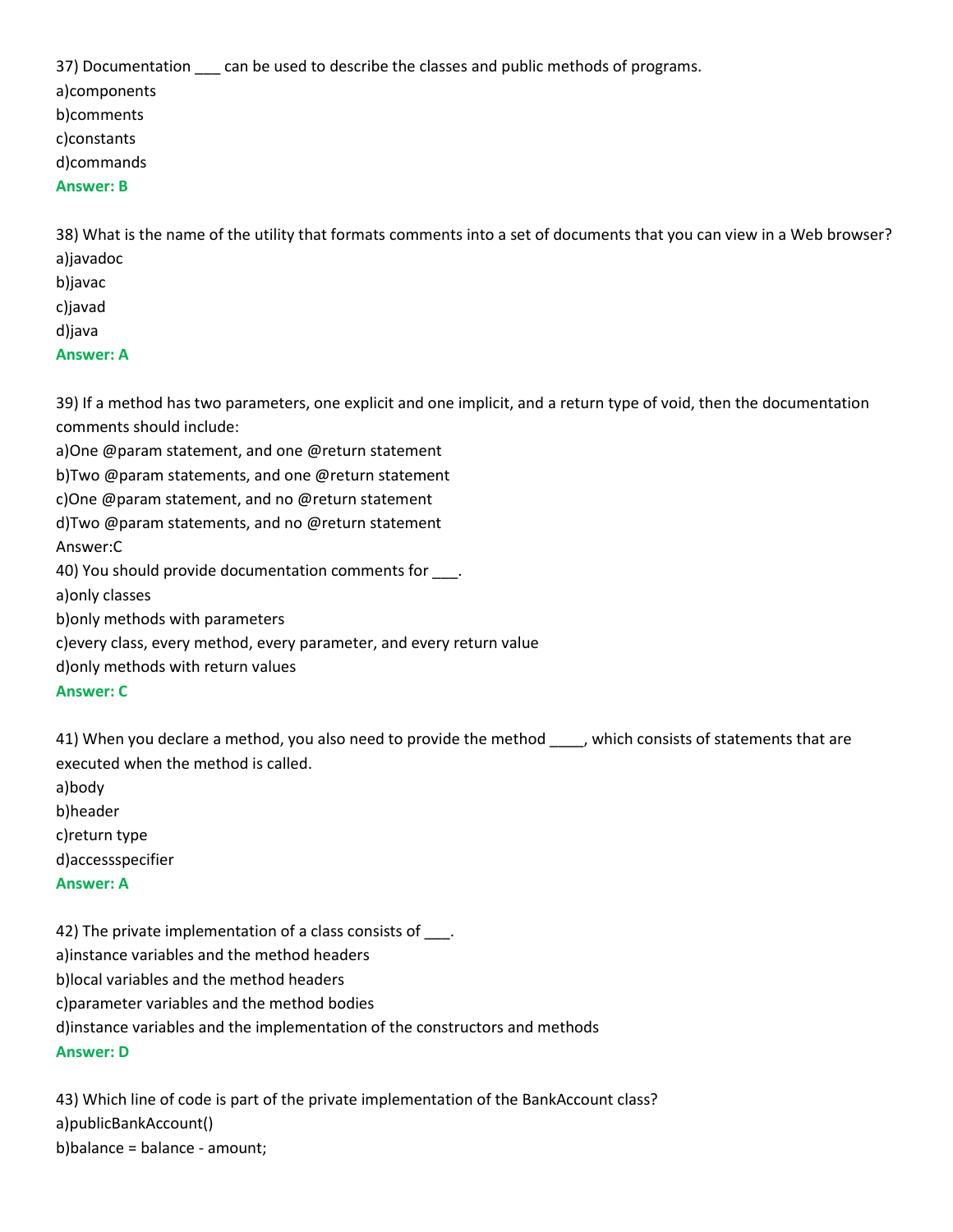c)public void deposit(double amount) d)public void withdraw(double amount) **Answer: B**

# 44) Which line of code is part of the public implementation of the BankAccount class? a)balance = balance + amount; b)balance = balance - amount; c)publicBankAccount(double initialBalance) d)return balance; **Answer: C**

```
45) Fill in the blank in the following method comment.
/**
  Deposits money into the bank account
  @param _________ the amount to deposit
*/
public void deposit(double amount)
{
balance = balance + amount;
}
a)amount
b)balance
c)double amount
d)money
Answer: A
46) Given this method comment, fill in the blank in the method implementation.
/**
  Deposits money into the bank account
  @param amount the amount to deposit
*/
public _____ deposit(double amount)
{
balance = balance + amount;
```

```
}
a)double
b)void
c)return
d)null
```

```
Answer: B
```
47) Given this method implementation, fill in the blank in the method comment. /\*\*

Withdraws money from the bank account

\_\_\_\_\_\_\_\_\_ amount the amount to withdraw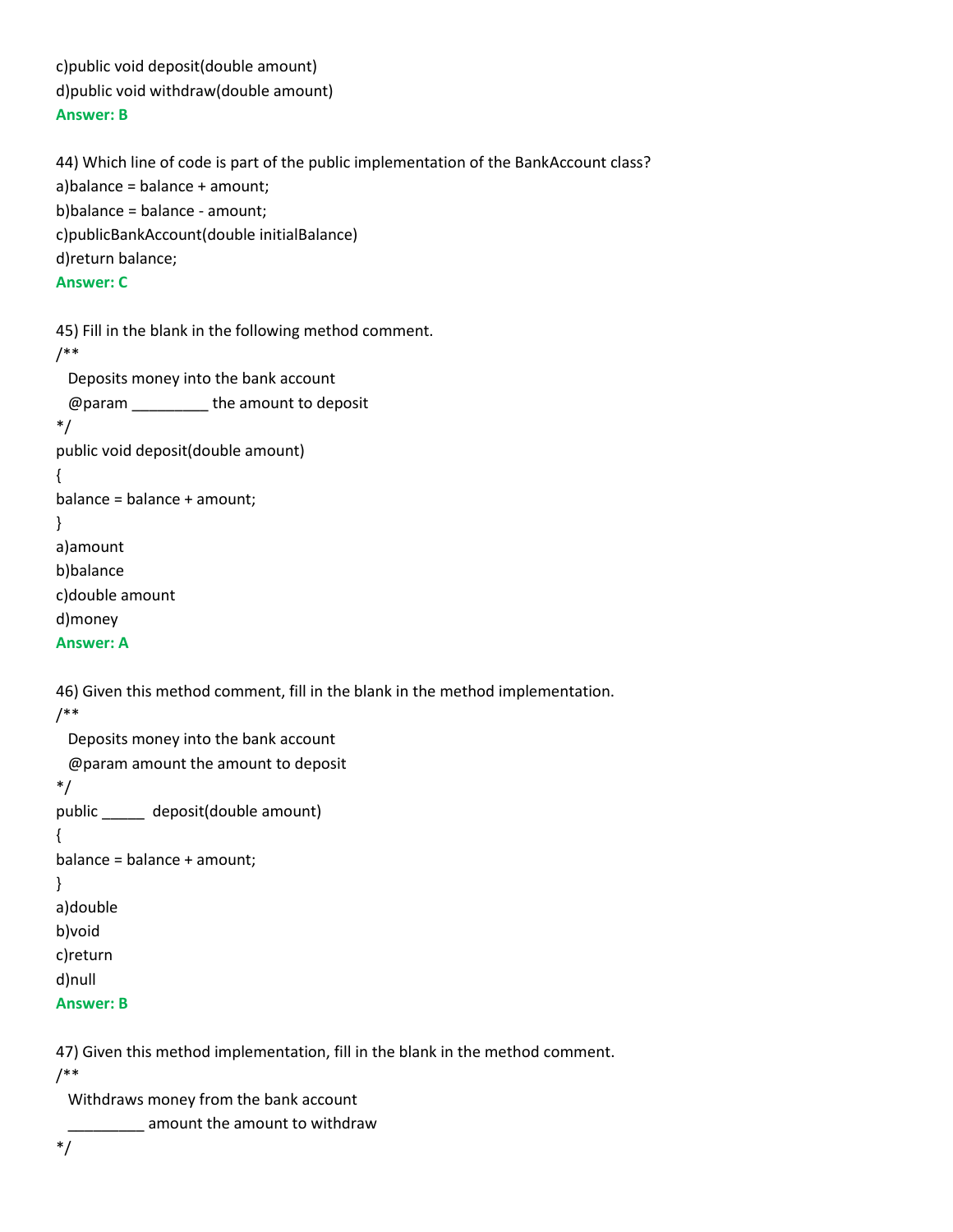public void withdraw(double amount) { balance = balance - amount; } a)parameter b)@param c)param d)@parameter **Answer: B** 48) Given this method comment, fill in the blank in the method implementation. /\*\* Constructs a bank account with a given balance @paraminitialBalance the initial balance \*/ publicBankAccount(double \_\_\_\_\_\_\_\_\_) { balance = initialBalance; } a)amount b)parameter c)initialBalance d)balance **Answer: C**

49) Given this method implementation, fill in the blank in the method comment. /\*\*

 Gets the current balance of the bank account \_\_\_\_\_\_\_\_\_ the current balance \*/ public double getBalance() { return balance; } a)return b)double c)@return d)balance **Answer: C**

50) Given this method comment, fill in the blank in the method implementation. /\*\*

 Gets the current balance of the bank account @return the current balance \*/ public double getBalance()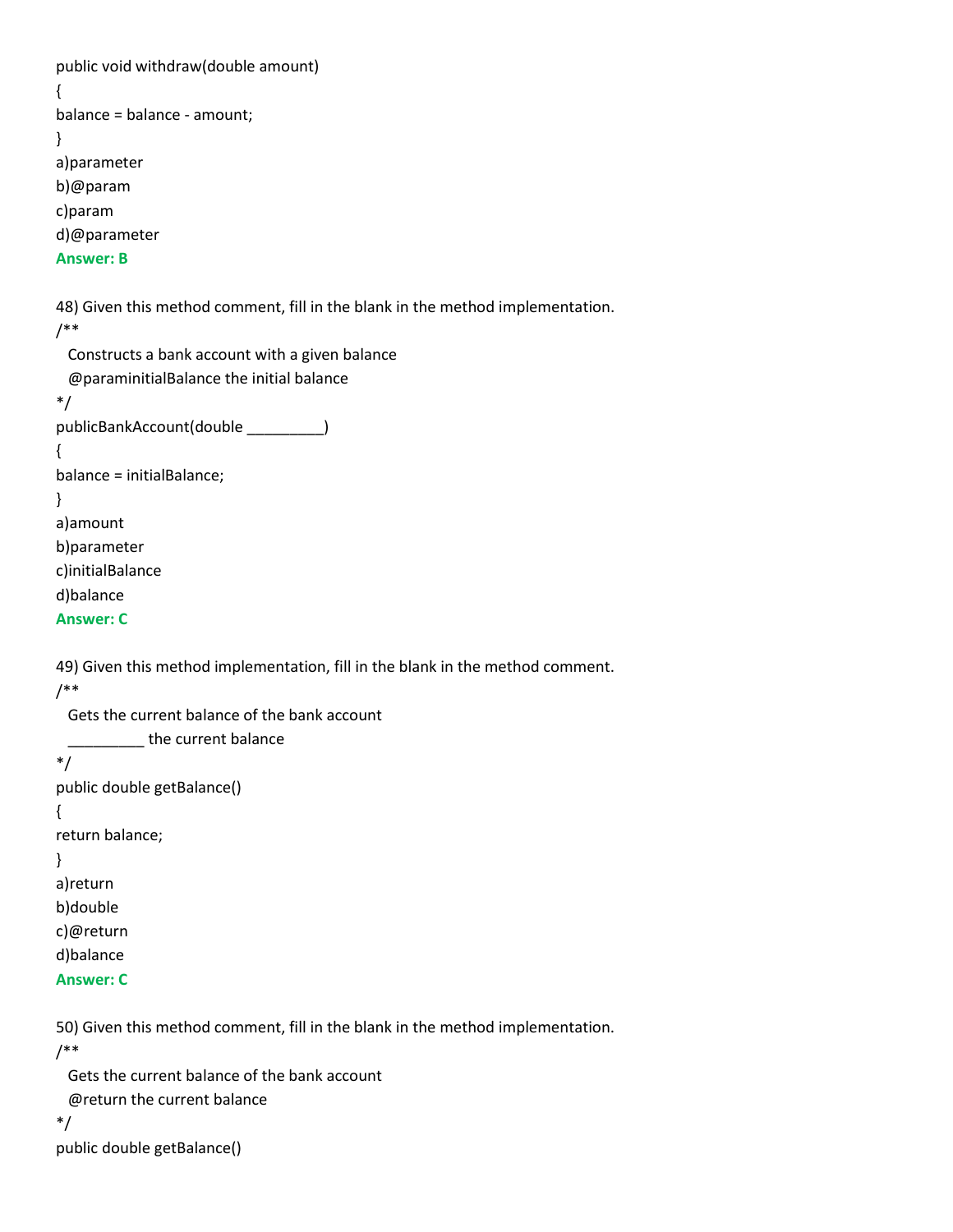{

\_\_\_\_\_\_\_\_\_\_ balance;

```
}
a)balance
b)@return
c)double
d)return
```
**Answer: D**

51) Choose the method header that goes with this method comment. /\*\*

 Raises the salary of the employee @parampercentRaise salary percentage raise \*/

a)public void raiseSalary(double percent) b)public double raiseSalary(double percent) c)public double raiseSalary(double percentRaise) d)public void raiseSalary(double percentRaise)

#### **Answer: D**

52) Consider the following method header for an Employee class: public void raiseSalary(double percentRaise)

{ \_\_\_\_\_\_\_\_\_\_\_\_\_\_\_\_\_\_\_\_\_\_\_\_\_\_\_\_\_\_\_\_\_\_\_\_\_\_

```
}
Fill in the blank in the method body:
a)salary = salary *(1 + \text{percent}Raise);
b)salary = salary * percentRaise;
c)salary = salary * raise;
d)salary = salary *(1 + \text{raise});
Answer: A
```
53) Choose the method header that goes with this method comment. /\*\*

 Gets the salary of the employee @return the salary of the employee \*/ a)public void getSalary() b)public void getSalary c)public double getSalary() d)public double getSalary **Answer: C**

54) Consider the following method header: /\*\*

Adds interest to the bank account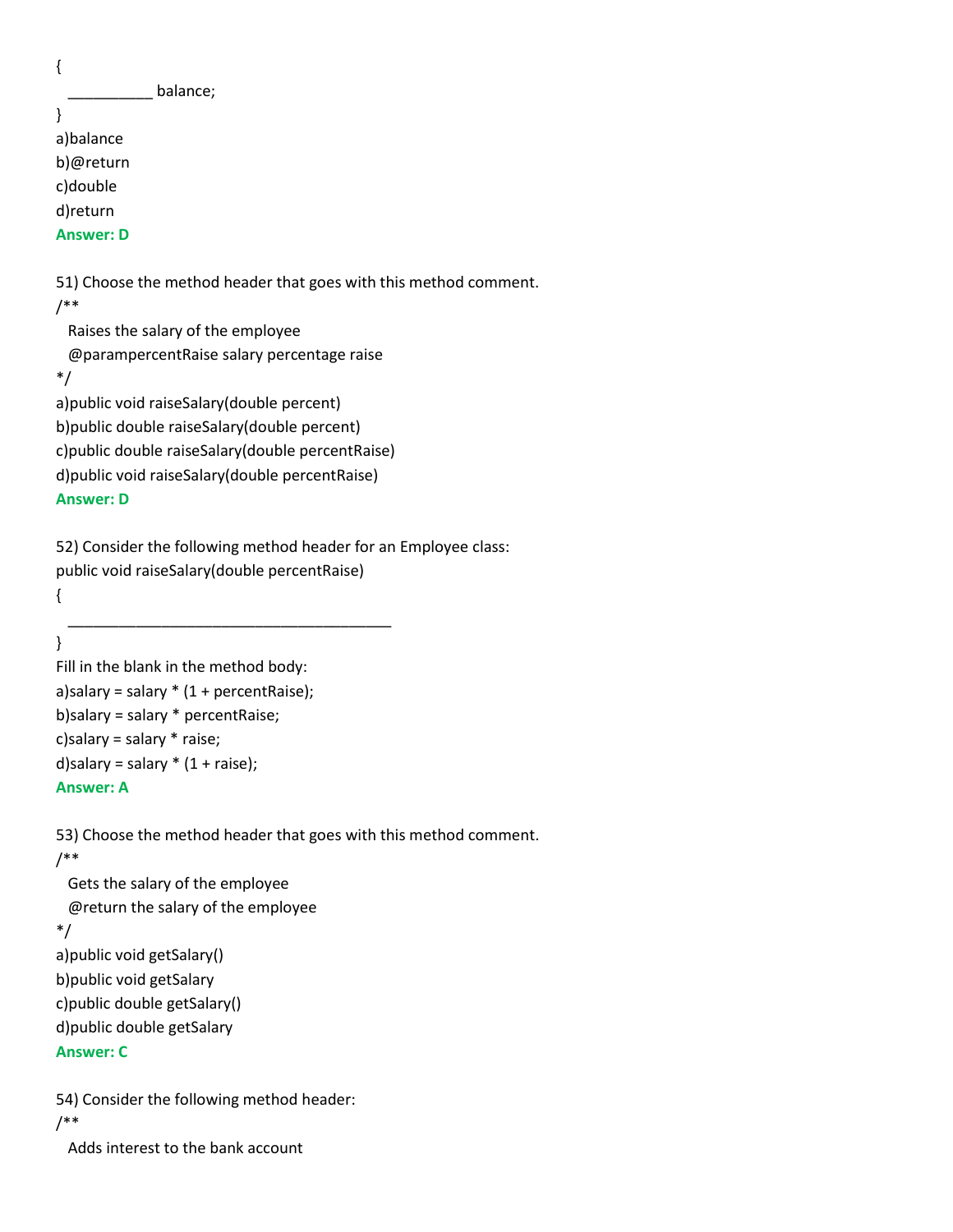\*/

public void addInterest(double rate)

. . .

Fill in the blank in the javadoc comment:

 $\overline{\phantom{a}}$  , where the contract of the contract of the contract of the contract of the contract of the contract of the contract of the contract of the contract of the contract of the contract of the contract of the contr

a)@param rate the rate of interest

b)@parameter rate the rate of interest

c)@paraminterestRate the rate of interest

d)@parameterinterestRate the rate of interest

### **Answer: A**

55) Consider the following method header for the BankAccount class: public void addInterest(double rate)

{

\_\_\_\_\_\_\_\_\_\_\_\_\_\_\_\_\_\_\_\_\_\_\_\_\_\_\_\_\_\_\_\_\_\_\_\_\_\_

### }

Fill in the blank in the method body. a)balance = balance  $*(1 + rate)$ ; b)balance = balance \* rate; c)balance = balance  $*(1 + interestRate)$ ; d)balance = balance \* interestRate; **Answer: A**

56) Fill in the blank in the comment for this method header.

### /\*\*

 Gets the interest for the bank account \_\_\_\_\_\_\_\_\_\_\_\_\_\_\_\_\_\_\_\_\_\_\_\_\_\_\_\_\_\_\_\_\_

# \*/

public double getInterest()

#### . . .

a)@return double the interest b)return the interest c)@return the interest

d)return double the interest

### **Answer: C**

57) Fill in the blank in the comment for this method header.

### /\*\*

 Constructs a player with the given name \_\_\_\_\_\_\_\_\_\_\_\_\_\_\_\_\_\_\_\_\_\_\_\_\_\_\_\_\_\_\_\_\_

### \*/

public Player(String playerName)

. . .

a)@return the player

b)@parameterplayerName the name of the player

c)@paramplayerName the name of the player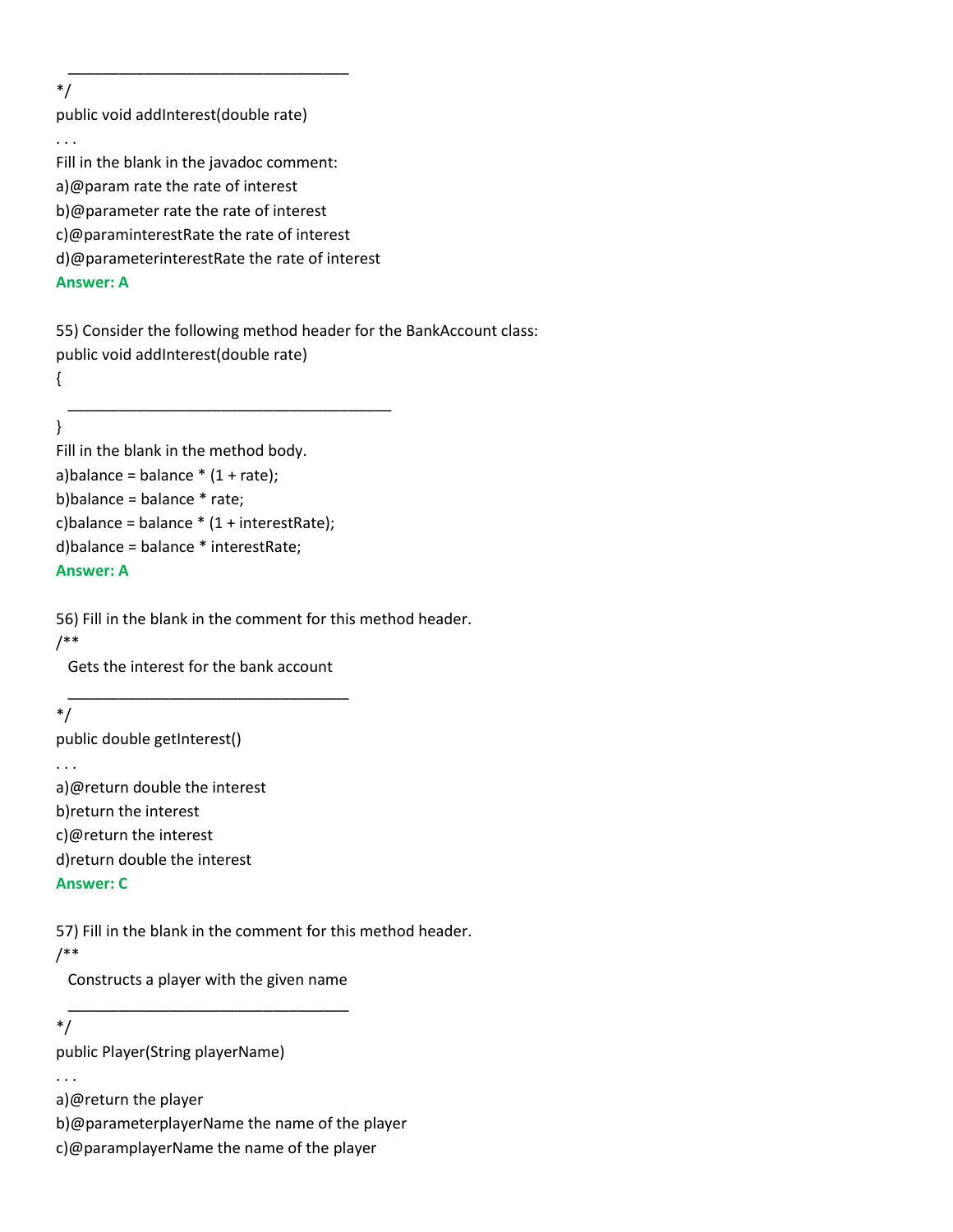d)return the player **Answer: C**

58) What verifies that a class works correctly in isolation, outside a complete program? a)unit test b)encapsulation c)abstraction d)enumeration **Answer: A**

59) What is a tester class?

a) A class that constructs objects.

b) A class that invokes one or more methods.

c) A class that is named Tester.

d) A class with a main method that contains statements to run methods of another class.

#### **Answer: D**

}

60) Complete the following tester program by choosing the line that prints the expected outcome. public class BankAccountTester

```
{
public static void main(String[] args)
 {
BankAccount account = new BankAccount(1000);
account.deposit(account.getBalance());
System.out.println(account.getBalance());
```
} "a)System.out.println(""Expected: 1000"");" "b)System.out.println(""Expected: 2000"");" "c)System.out.println(""Expected: 2000"")" "d)println(""Expected: 2000"");" **Answer: B**

61) What is a local variable?

 $\overline{\phantom{a}}$  , and the set of the set of the set of the set of the set of the set of the set of the set of the set of the set of the set of the set of the set of the set of the set of the set of the set of the set of the s

a) A variable that is declared in the header of a class.

b) A variable that is declared in the body of the class.

c) A variable that is declared in the header of a method.

d) A variable that is declared in the body of a method.

**Answer: D**

62) What is a parameter variable?

- a) A variable that is declared in the header of a method.
- b) A variable that is declared in the body of the class.
- c) A variable that is declared in the body of a method.
- d) A variable that is declared in the header of a class.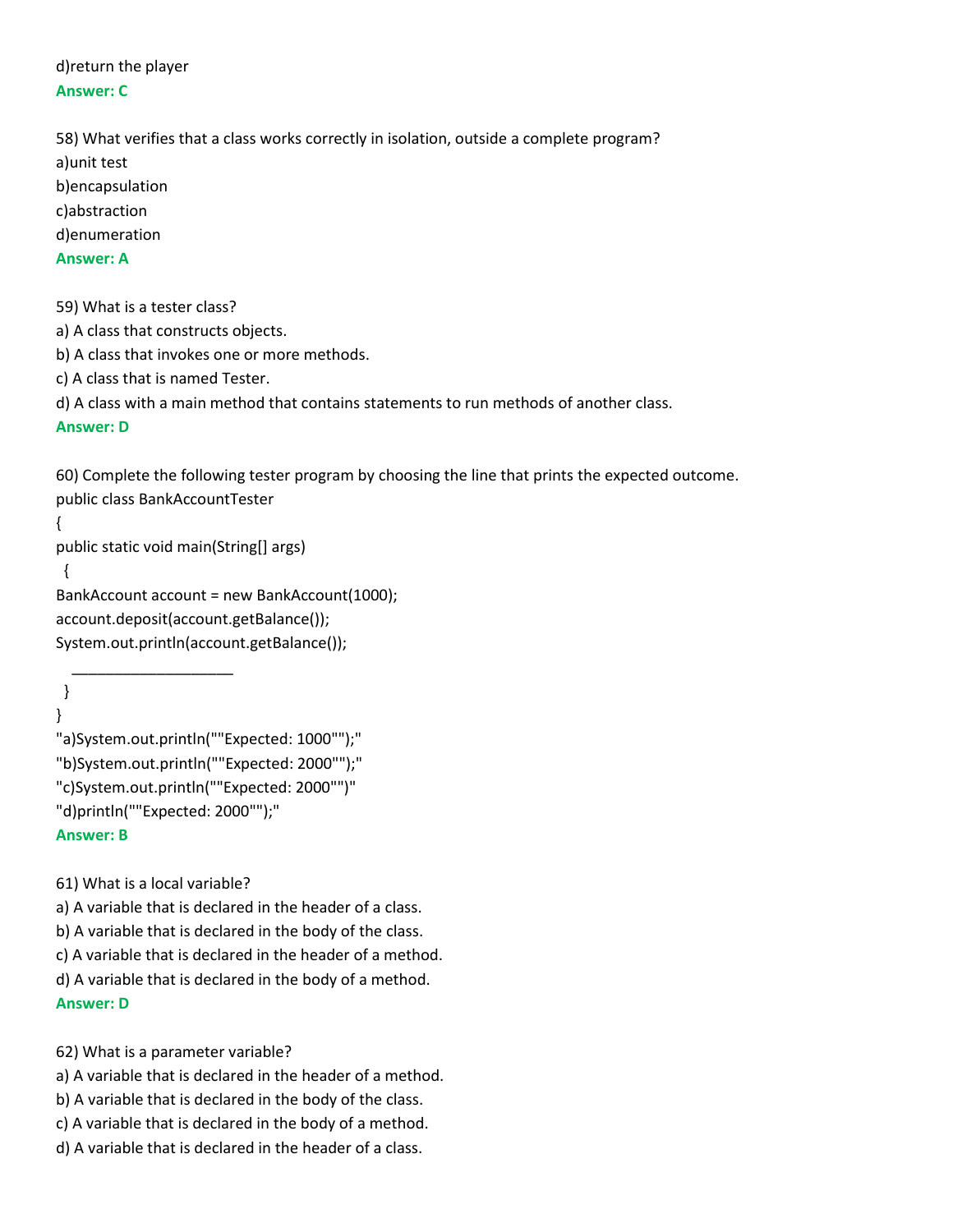#### **Answer: A**

63) When a method exits, its \_\_\_\_ are removed. a)local variables b)classes c)comments d)instance variables

#### **Answer: A**

64) What do parameters and local variables belong to? a)an object b)a class c)a method d)a package **Answer: C** 65) What do instance variables belong to? a)an object b)a class

c)a method d)a package

#### **Answer: A**

66) What do static variables belong to? a)a method b)a package c)a class d)an object **Answer: C**

67) What is the name of the parameter variable of the recordPurchase method of the CashRegister class? a)amount b)payment c)purchase d)change **Answer: A**

68) What is the name of the local variable of the giveChange method of the CashRegister class? a)amount b)change c)payment d)purchase **Answer: B**

69) Which of the following is an instance variable of the CashRegister class? a)amount b)balance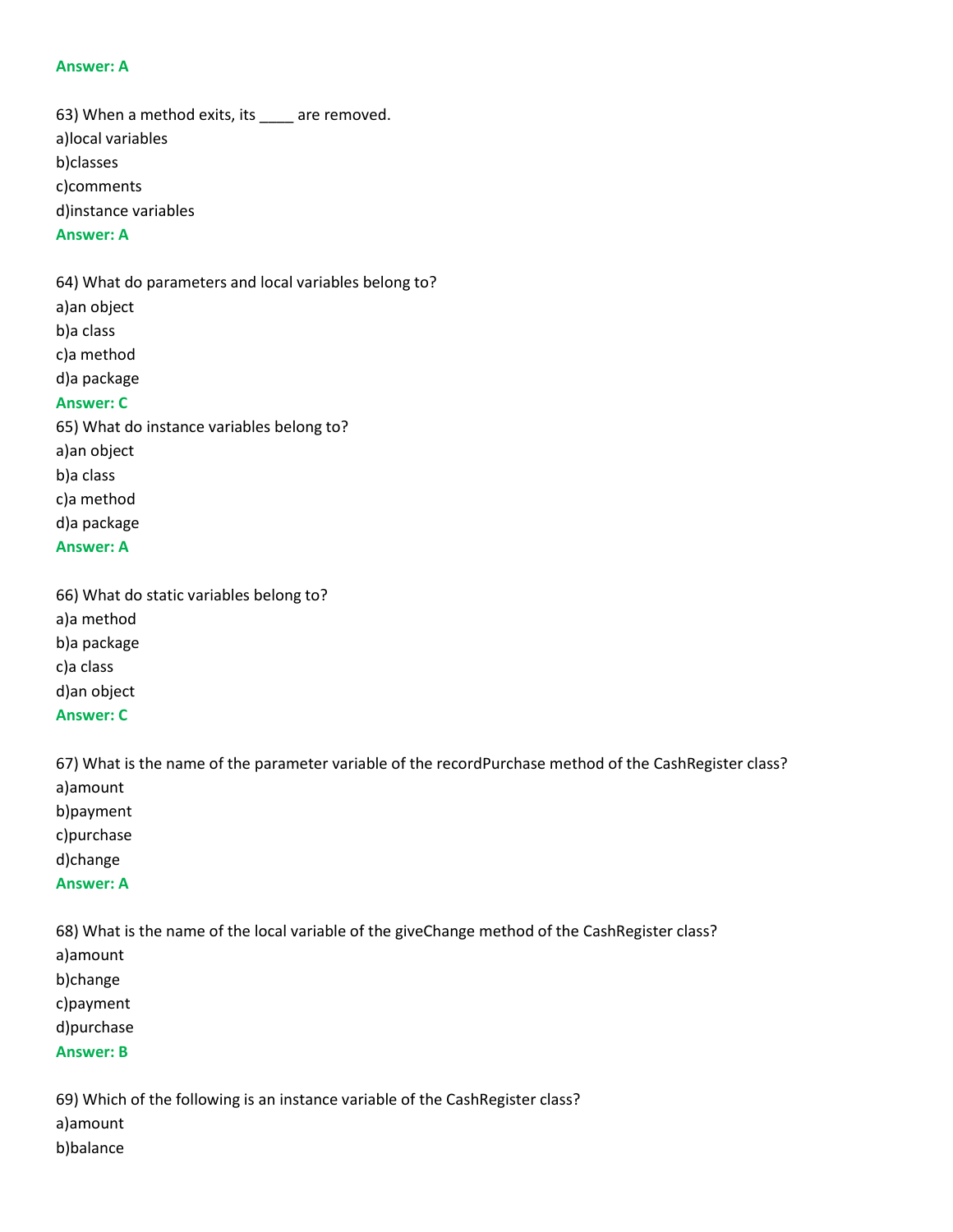c)change d)purchase **Answer: D**

70) When are instance variables initialized? a) Instance variables are initialized when the method is called. b) Instance variables are initialized with a default value before a constructor is invoked. c) You must initialize instance variables in the constructor. d) You must initialize instance variables in a method body. **Answer: B** 71) Given the following constructor for the BankAccount class, what output is generated by a call to newBankAccount()? publicBankAccount() { System.out.println(balance); } a) The code fragment has a syntax error and does not compile. b)1000.0 c)0.0 d) You cannot print out the value of an uninitialized instance variable. **Answer: C**

72) When are local variables initialized?

a) Local variables are initialized with a default value before a constructor is invoked.

b) Local variables are initialized when the method is called.

c) You must initialize local variables in a method body.

d) You must initialize local variables in the constructor.

**Answer: C**

73) Assuming the following code is the body of the main method, what output is generated? BankAccountmyAccount;

System.out.println(myAccount.getBalance());

a) The code fragment does not compile because the local variable is not initialized.

b)0.0

c) The code fragment has a syntax error and does not compile.

d)1000.0

#### **Answer: A**

74) Assuming the following code is the body of the deposit method, what output is generated by the valid call myAccount.deposit(1000) for an account with an initial balance of 500? public void deposit(double amount) {

System.out.println(amount); doublenewBalance = balance + amount; balance = newBalance;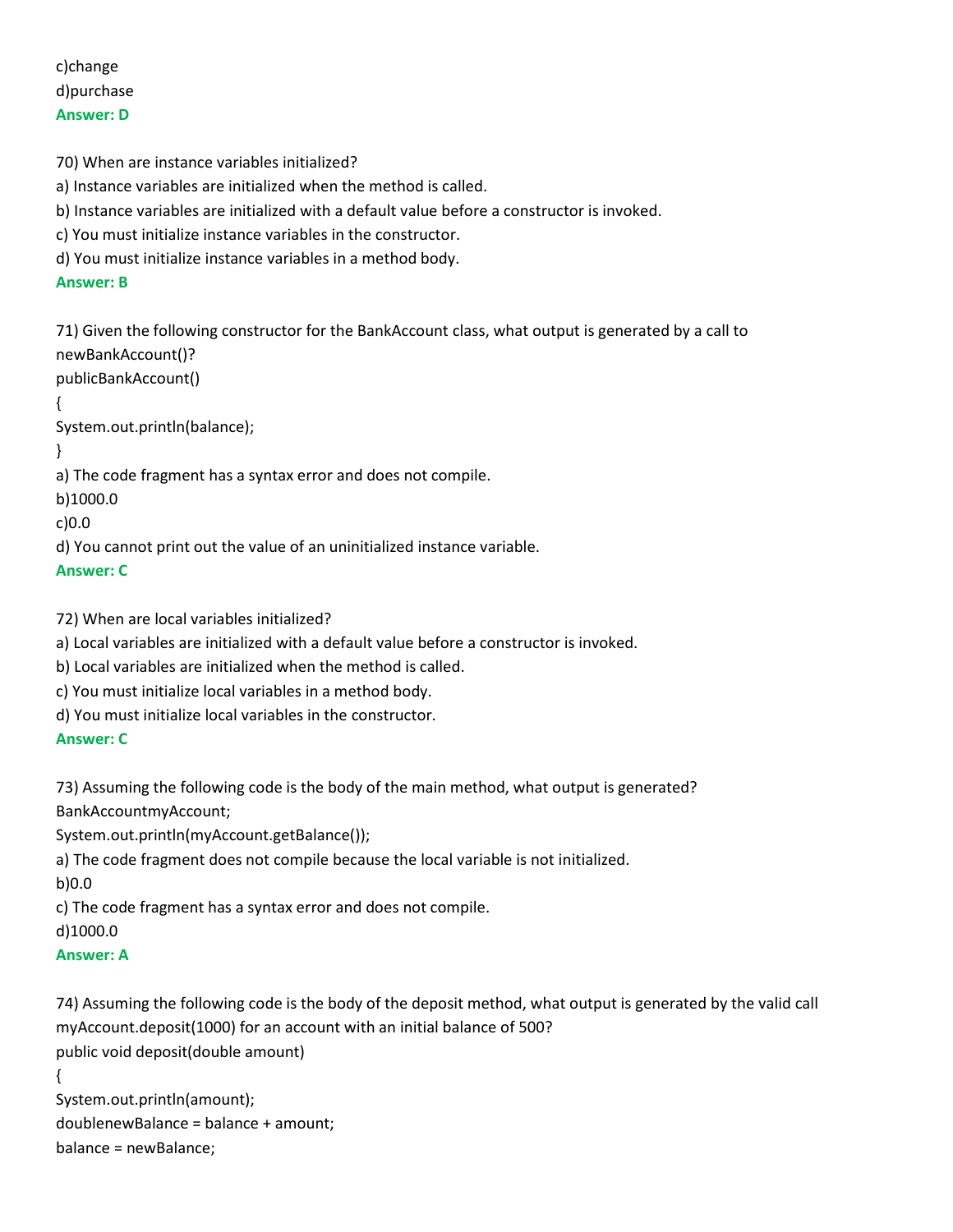}

a)1500.0

b) The code fragment has a syntax error and does not compile.

c) The code fragment does not compile because the parameter variable is not initialized.

d)1000.0

### **Answer: D**

75) Instance variables that are object references are initialized to what default value? a)empty

b) Instance variables are not initialized to a default value.

c)null

d)nil

# **Answer: C**

76) Instance variables that are numbers are initialized to what default value? a) Instance variables are not initialized to a default value. b)nil c)0

d)null

# **Answer: C**

77) Which of the following denotes the implicit parameter?

a)void b)this c)extends

d)public

**Answer: B**

78) A method is invoked on what type of parameter? a)public parameter b)explicit parameter c) private parameter d) implicit parameter **Answer: D**

79) The use of an instance variable name inside a method denotes the instance variable of what? a)the parameter variable b)the access specifier c)the explicit parameter d)the implicit parameter **Answer: D**

80) Identify the explicit parameter of the withdraw method of the BankAccount class. a)public b)double c)balance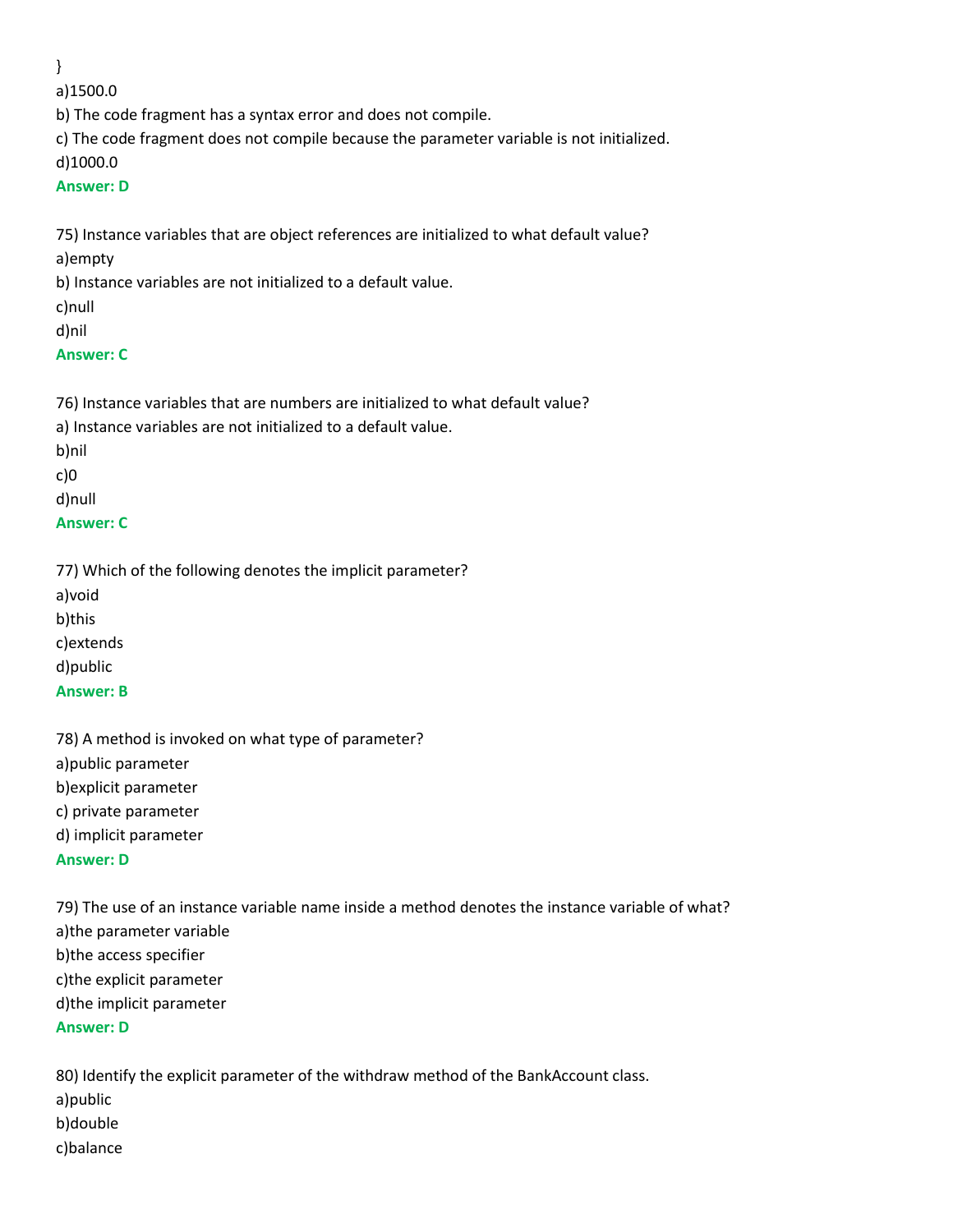# d)amount **Answer: D**

81) In the statement below, amount is referred to as the \_\_\_\_ parameter. public void deposit(double amount) a)private b)public c)explicit d)implicit **Answer: C**

82) Consider the following invocation of the deposit method: mySavings.deposit(250); What is the implicit parameter? a)deposit b)mySavings c)250 d) There is no implicit parameter. **Answer: B**

83) Consider the following invocation of the deposit method: mySavings.deposit(250); What is the explicit parameter? a) There is no explicit parameter. b)deposit c)250 d)mySavings **Answer: C**

84) Consider the constructor of the BankAccount class that has a parameter for the initial balance. Which line of code is equivalent to this constructor body? balance = initialBalance; a)this.balance = initialBalance; b)this.initialBalance = balance c)balance = this.initialBalance; d)this.balance = this.initialBalance;

### **Answer: A**

85) Which statement is true about the following constructor of the BankAccount class? publicBankAccount(double balance) { this.balance = balance; } a) The code has a syntax error. b) The code has a logic error.

c) You can't have an instance variable and a parameter variable with the same name.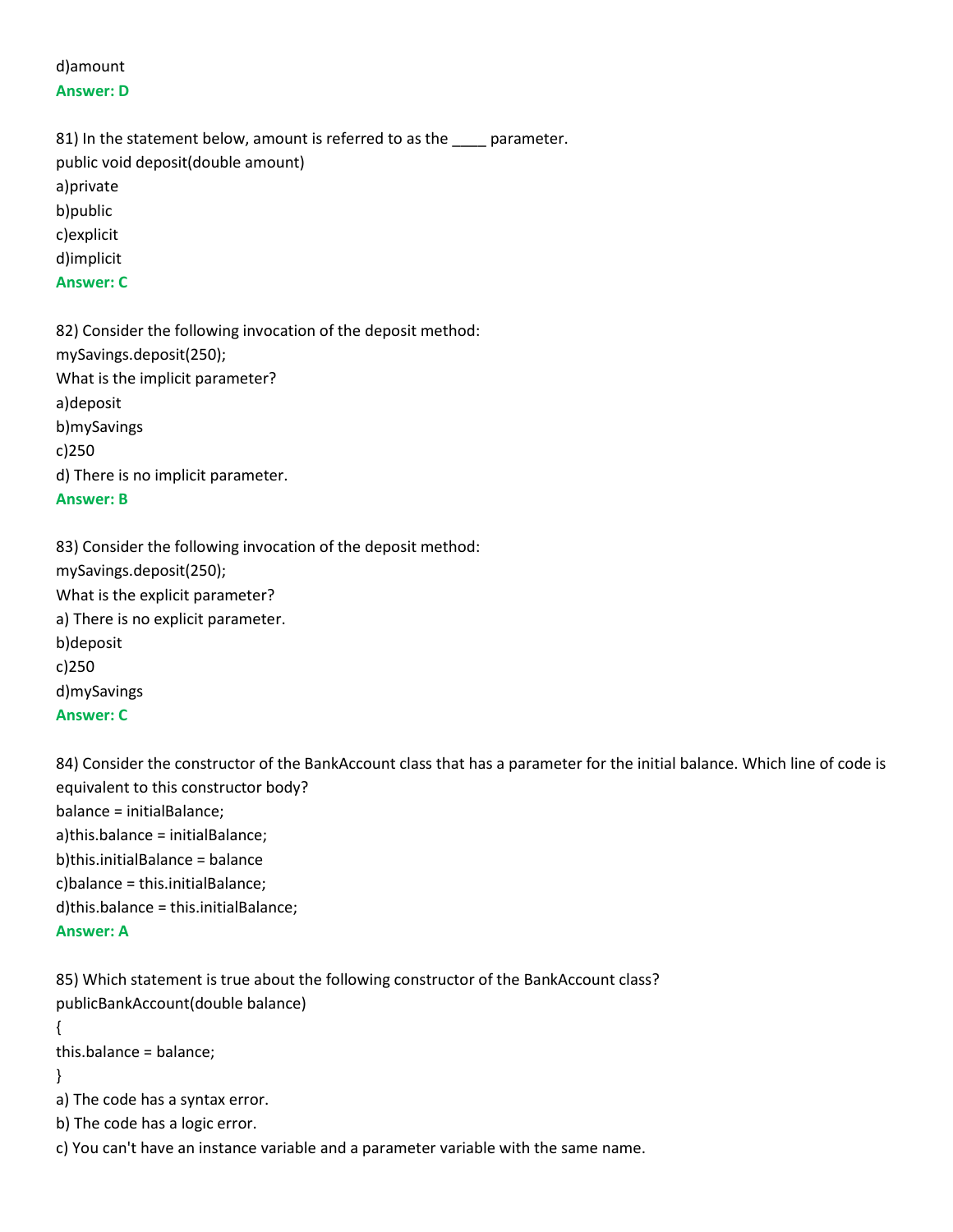d) The code sets the instance variable balance to the parameter variable balance. **Answer: D**

86) When drawing complex shapes, provide a(n) \_\_\_\_ to set the position of the shape. a)constructor b)viewer c)component d)frame **Answer: A** 87) Consider the following code fragment from the Italian Flag program in How To 3.2: public class ItalianFlagComponent

{ public void paintComponent(Graphics g) { Graphics2D g2 = (Graphics2d) g; ItalianFlagflag = newItalianFlag(100, 100, 90); flag.draw(g2); } } Which of the following statements is true? a) It is impossible to construct an ItalianFlagComponent because no constructor is implemented. b) It is impossible to add an ItalianFlagComponent object to a frame because the class does not extend JComponent. c) The code will not compile because it should have called g2.draw(flag); d) The code has a syntax error and will not compile. **Answer: C**

88) Which of the following declares a sideLength instance variable for a Square class that stores an integer value? a)private integer sideLength;

b)privateintsideLength;

c)public integer sideLength

d)public static intsideLength;

#### **Answer: B**

89) Which of the following corresponds to the constructor body for a Square class that accepts an initial side length value where the instance variable is named sideLength? a)sideLength = initialLength; b)initialLength = sideLength; c)initialLength = 0; d)sideLength = 0; **Answer: A**

90) Which of the following corresponds to the getArea method header for a Square class assuming an integer value for a side length? a)publicintgetArea b)public integer getArea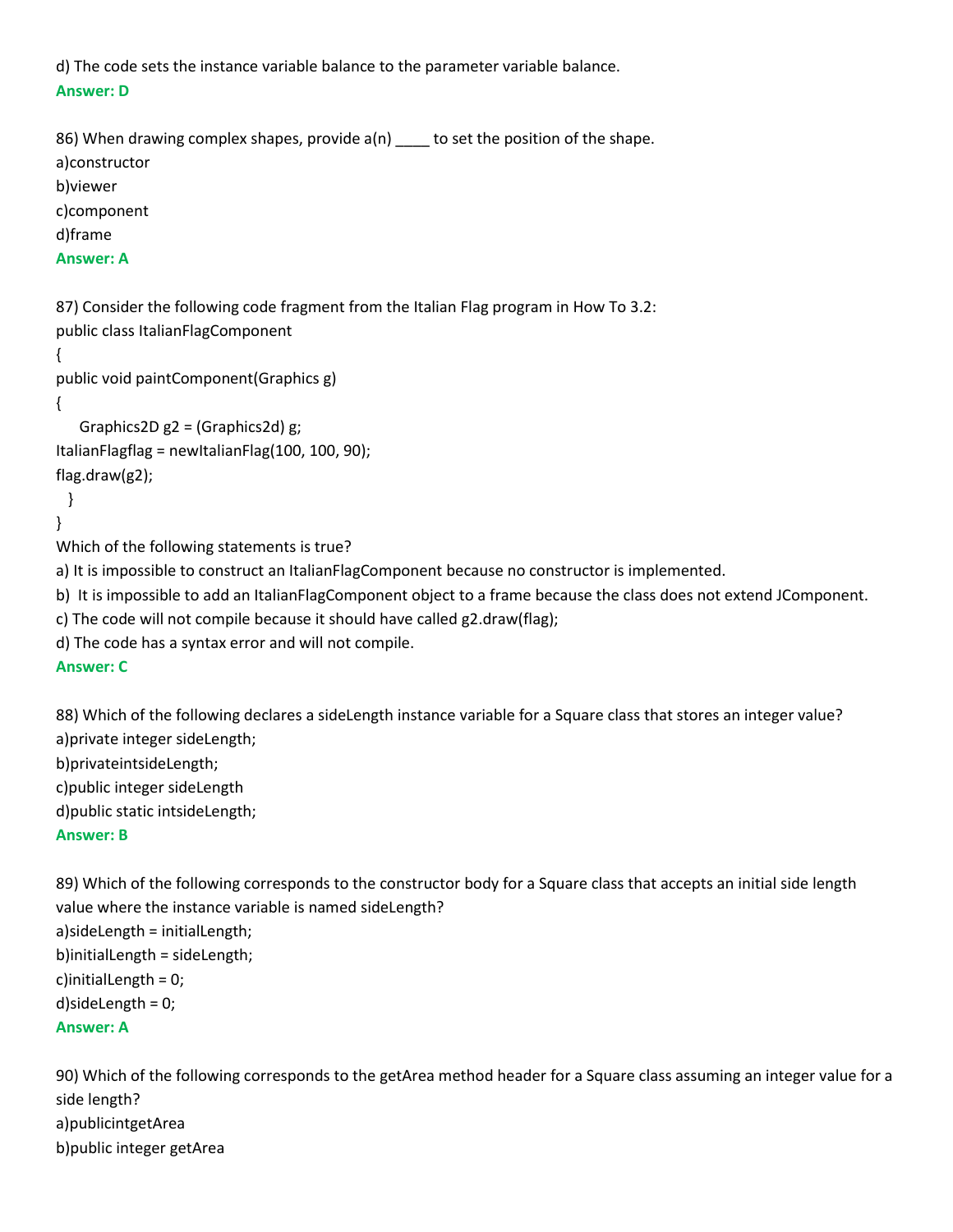c)publicintgetArea() d)public integer getArea() **Answer: C**

91) Which of the following corresponds to the getArea method body for a Square class where the instance variable is named sideLength? a)returnsideLength; b)return area; c)return width \* height; d)returnsideLength \* sideLength;

#### **Answer: D**

92) Fill in the first line of this SquareTester program so that it declares and initializes a variable mySquare as an instance of a Square class with a side length of 6.

public class SquareTester

{

public static void main(String[] args)

```
 {
```
/\*

 Step 1: declare and initialize a variable mySquare as an instance of a Square class with a side length of 6

\_\_\_\_\_\_\_\_\_\_\_\_\_\_\_\_\_\_\_\_\_\_\_\_\_\_\_\_\_\_\_\_\_\_\_\_\_

\*/

/\*

 Step 2: print out the area of the object referenced by the variablemySquare using the getArea method

```
 */
    /* 
     Step 3: print the expected outcome
    */
  }
}
a)Square mySquare = new Square(6);
b)mySquare = new Square(6);
c)mySquare = Square(6);
d)Square mySquare = Square(6);
```
### **Answer: A**

93) Fill in the third line of this SquareTester program so that it prints out the expected outcome. public class SquareTester

```
{
```
public static void main(String[] args)

 { /\*

 Step 1: declare and initialize a variable mySquare as an instance of a Square class with a side length of 6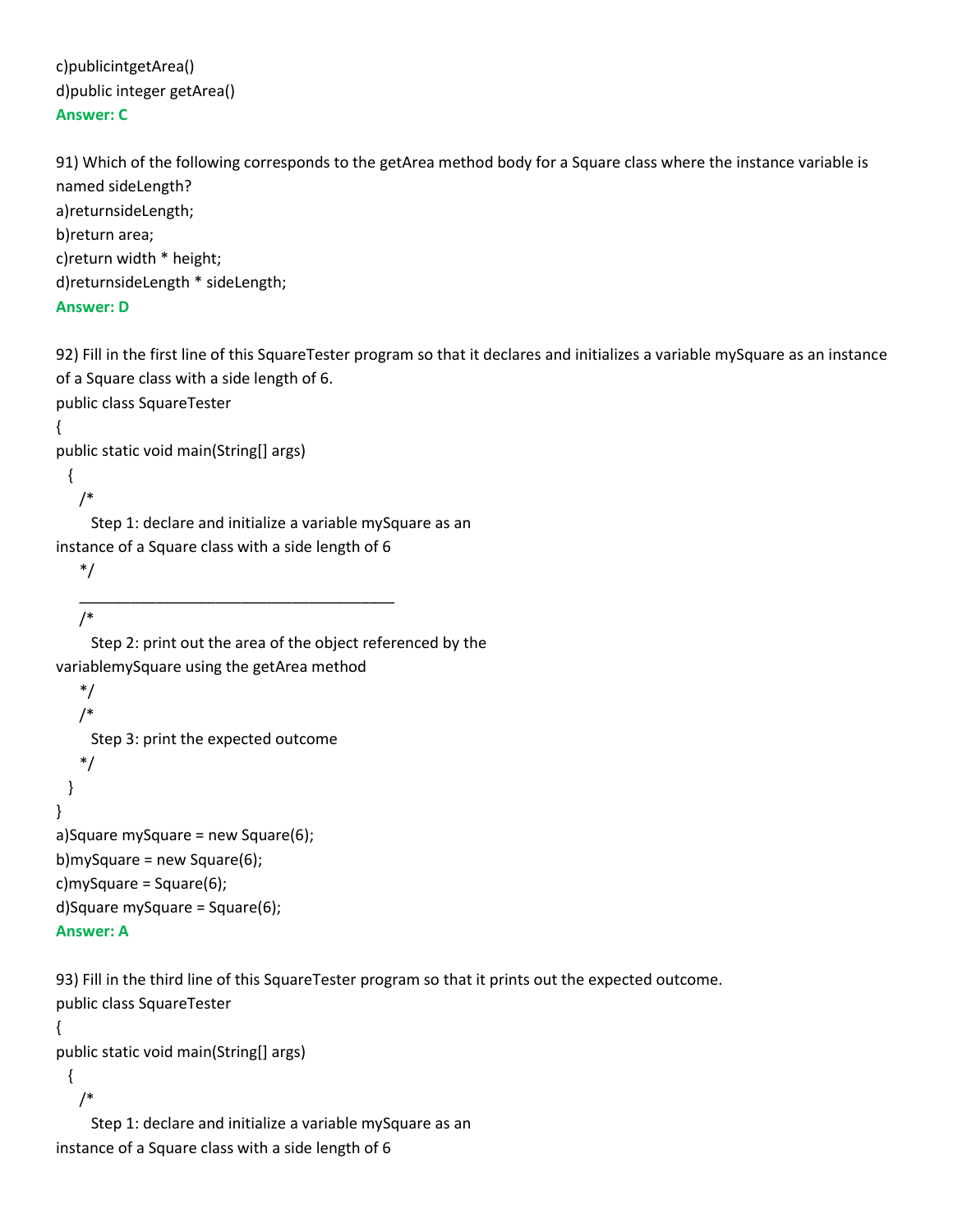\*/ /\*

 Step 2: print out the area of the object referenced by the variablemySquare using the getArea method

```
 */
    /* 
     Step 3: print the expected outcome
    */
 _____________________________________
  }
}
"a)System.out.println(""Expected: 12"");"
"b)System.out.println(""Expected: 6"");"
"c)System.out.println(""Expected: 36"");"
"d)System.out.println(""Expected: 18"");"
```
### **Answer: C**

94)If the CarComponent class had the call below added to it, where will car3 be placed? int  $y3 = (getHeight() - 30)/2;$ Car car $3$  = newCar $(0, y3)$ ; car3.draw(g2); a) At the middle of the right side of the window b) At the middle of the left side of the window c) At the middle of the top of the window d) At the middle of the bottom of the window

#### **Answer: B**

95) Which lines would need to be added to CarComponentto put car3 at the middle of the left side of the window? a)int  $y3 = (getHeight() - 30)/2;$ Car car $3$  = new Car $(0, y3)$ ; car3.draw(g2); b)int  $x3 = (getHeight() - 30)/2;$ Car car3 = new Car $(x3, 0)$ ; car3.draw(g2); c)int  $y3 = (getWidth() - 30)/2;$ Car car $3$  = new Car $(0, y3)$ ; car3.draw(g2); d)int  $x3 = (getWidth() - 30)/2;$ Car car $3$  = new Car $(x3, 0)$ ; car3.draw(g2); **Answer: A** 96) What will be output from the following statements that use BankAccount class? BankAccount first = new BankAccount (100); BankAccount second = new BankAccount (100); BankAccount third = first;

first.deposit (50.0);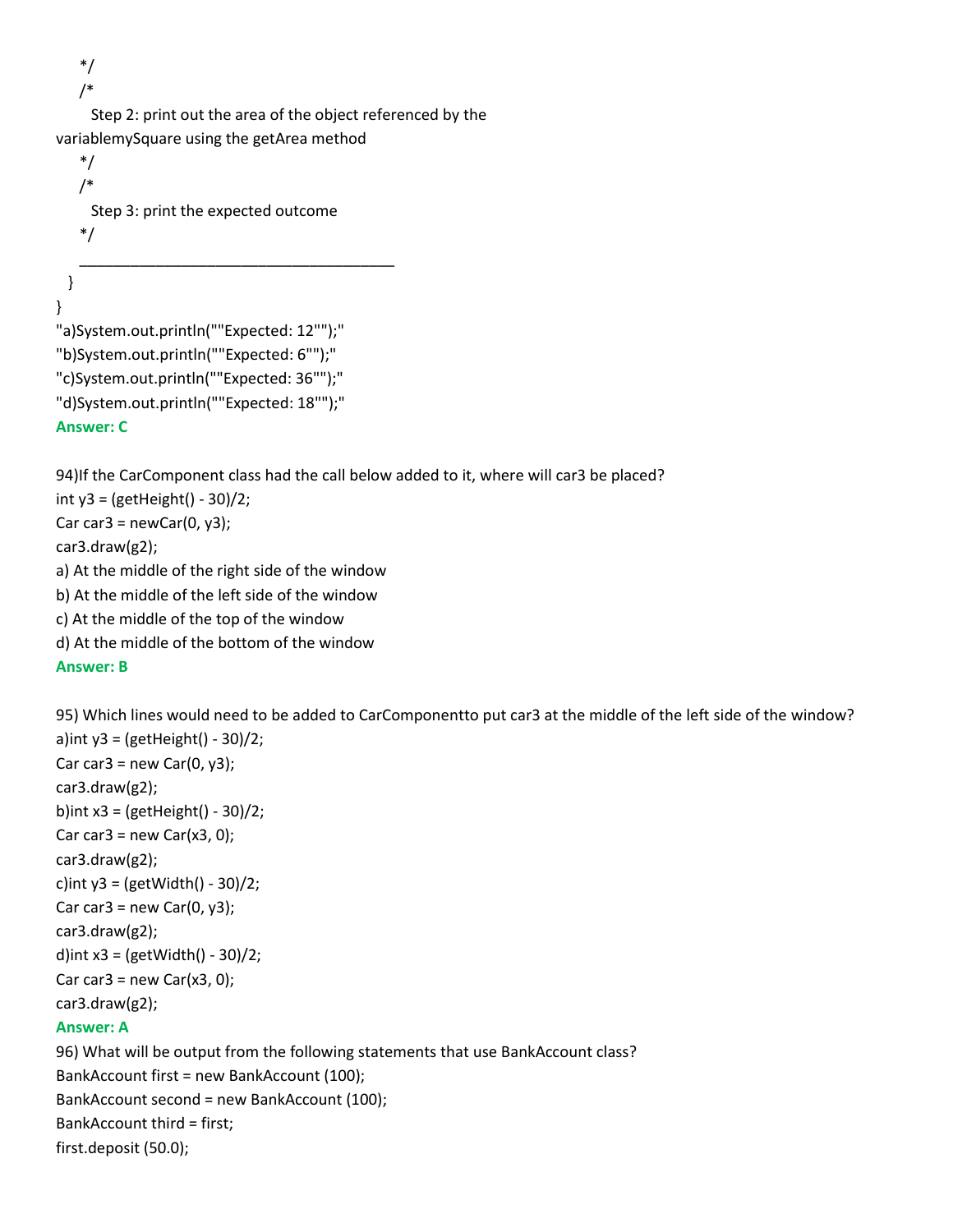```
second.deposit (50.0);
third.deposit (50.0);
"System.out.println (first.getBalance() + "" "" "
+ second.getBalance() + third.getBalance());
a)150.0 200.0 250.0
b)150.0 150.0150.0
c)250.0 250.0250.0
d)200.0 150.0 200.0
Answer: D
```

```
97) What will be output from the following statements that use BankAccountclass?
BankAccount first = new BankAccount (100);
first.deposit (50.0);
BankAccount second = new BankAccount (first.getBalance());
first.deposit (50.0);
BankAccount third = new BankAccount (first.getBalance());
first.deposit (50.0);
"System.out.println (first.getBalance() + "" "" "
  + second.getBalance() + third.getBalance());
a)150.0 200.0 250.0
b)250.0 250.0250.0
c)250.0 150.0 200.0
d)250.0 200.0 250.0
Answer: C
```

```
98) Assume the method below has been added to the BankAccountclass.
public void giveBonus ()
```

```
{
```

```
balance = balance + 5.0;
```

```
}
```

```
What will be output from the following statements that use the revisedBankAccount class?
BankAccountpremiumAccount = new BankAccount (100);
premiumAccount.giveBonus ();
premiumAccount.giveBonus ();
premiumAccount.giveBonus ();
System.out.println (premiumAccount.getBalance());
a) 110.0
b)100.0
c)105.0
d) 115.0
Answer: D
```

```
99) Assume the method below has been added to the BankAccountclass.
public void transfer (BankAccount source, double amount)
{
balance = balance + amount;
```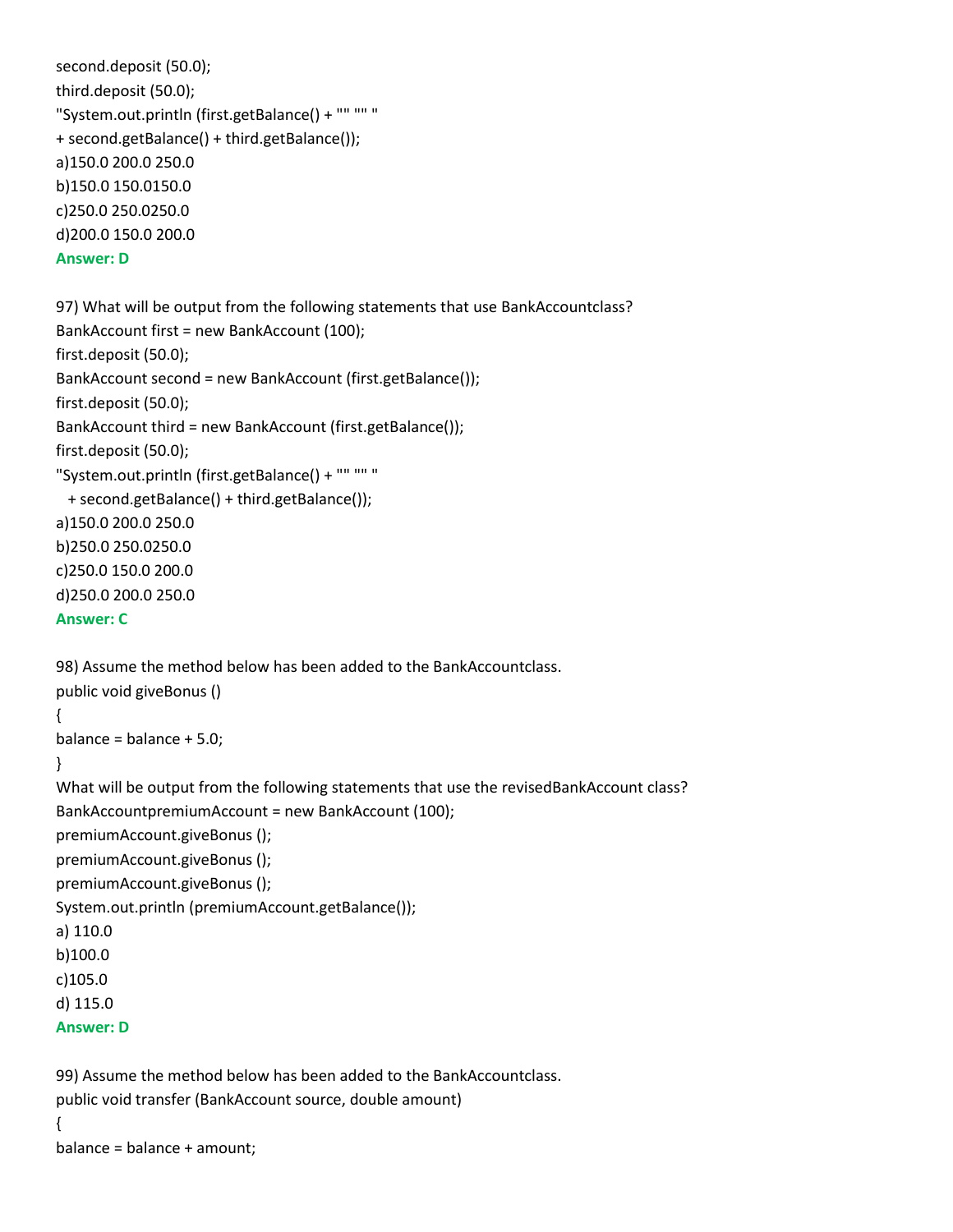```
source.balance = source.balance – amount;
}
public class Area 
{
  public static void main(String[] args)
  {
    int width = 10;
    height = 20.00;
" System.out.println(""area = "" + (width * height));"
  }
}
a) The code snippet uses an uninitialized variable.
b) The code snippet uses an undeclared variable.
c) The code snippet attempts to assign a decimal value to an integer variable.
```
d) The code snippet attempts to add a number to a string variable.

```
Answer: b
```
4) What is wrong with the following code snippet?

int average;

average = 78A;

a) The average variable is never initialized.

b) The data type for the average variable is not specified.

c) The average variable is never assigned a value.

d) The average variable is assigned a non-numeric value.

**Answer: d**

5) Which of the following guidelines will make code more explanatory for others?

a) Use more statements in source code.

b) Add comments to source code.

c) Avoid usage of complex calculations in source code.

d) Always enclose the statements in curly braces in source code.

#### **Answer: b**

6) What will be the value stored in the variable x after the execution of the following code snippet?

```
int a = 10:
int b = 20;
int c = 2;
int x = b / a /*c*/;
a) 1
b) 2
c) 4
d) The code has a syntax error
Answer: b
```
7) Which of the following statements with comments is(are) valid? I.int cnt =  $0$ ; /\* Set count to 0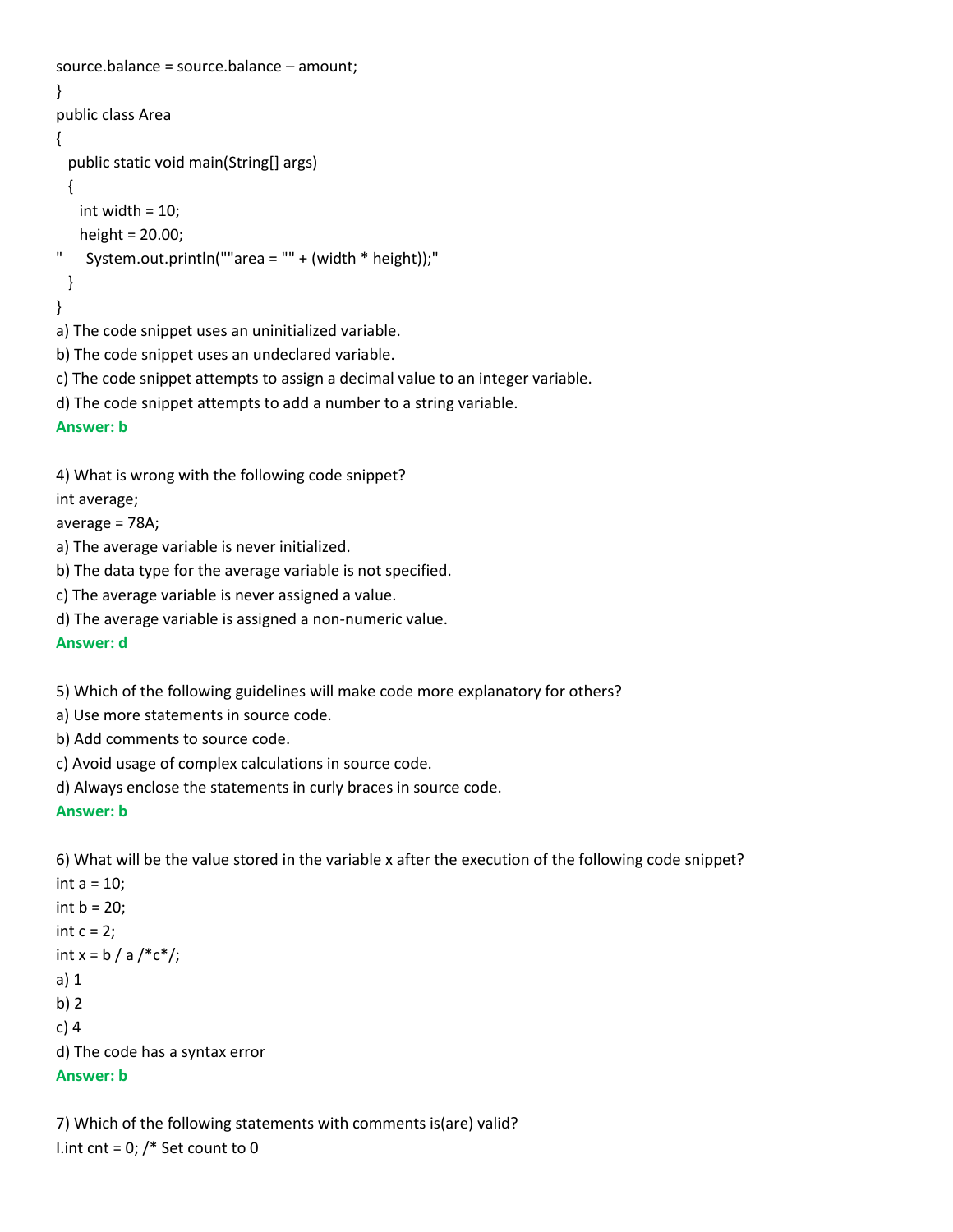II.int cnt = 0;  $/*$  Set count to 0  $*/$ III.int cnt =  $0$ ; // Set count to 0 a) Only I is valid b) I and II are valid c) II and III are valid d) Only III is valid **Answer: c**

8) What is wrong with the following code? int count = 2000 \* 3000 \* 4000; a) Wrong data type b) Variable is undefined c) Integer overflow d) Illegal expression

#### **Answer: c**

```
Section Reference 2: Common Error 4.2
9) Which one of the following variables is assigned with valid literals?
a) 
int salary = 0; 
salary = 5000.50;
b) 
int salary1 = 0;
salary1 = 1.2E6;
c) 
double salary2 = 0; 
salary2 = 2.96E-2;
d) 
long salary3 = 0;
salary3 = 1E-6;Answer: c
```
10) What will be the value inside the variables a and b after the given set of assignments?

```
int a = 20;
int b = 10;
a = (a + b) / 2;b = a;
a++;
a) a = 15, b = 16b) a = 16, b = 16c) a = 16, b = 15d) a = 15, b = 15Answer: c
11) What is the value inside the value variable at the end of the given code snippet?
```
public static void main(String[] args)

{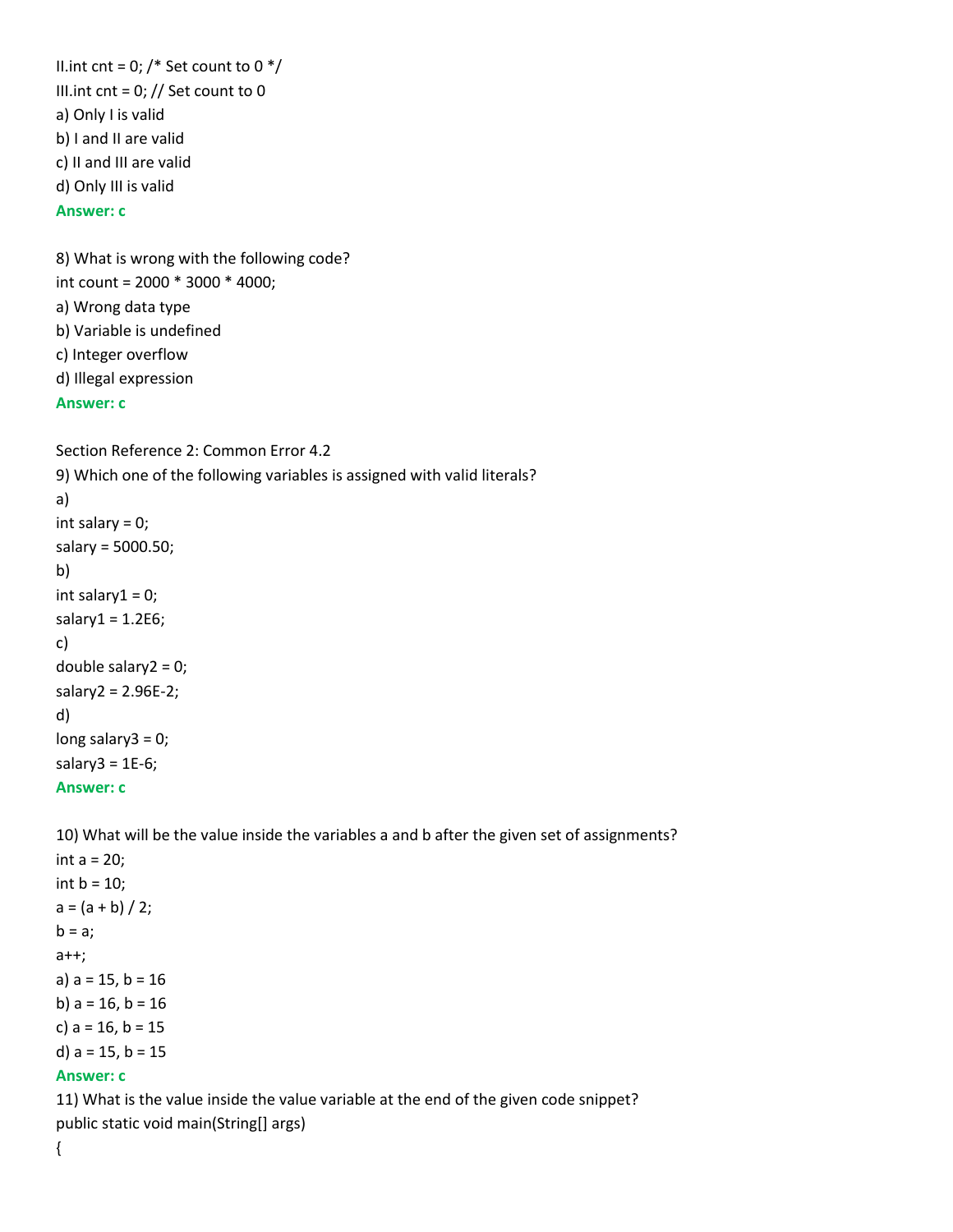```
int value = 3;
 value = value -2 * value;
  value++;
}
a) -2b) 0
c) 2
d) 4
Answer: a
```
12.) What are the values of num1 and num2 after this snippet executes? double num $1 = 4.20$ ; double num2 =  $num1 * 10 + 5.0$ ; a) num $1 = 4.20$  and num $2 = 42.0$ b) num $1 = 4.20$  and num $2 = 47.0$ c) num $1 = 42.0$  and num $2 = 42.0$ d) num $1 = 42.0$  and num $2 = 47.0$ **Answer: b**

13) What is the result of the following expression? double d =  $2.5 + 4 * -1.5 - (2.5 + 4) * -1.5$ ; a) 24.375 b) 6.25 c) 12.375 d) 6 **Answer: b**

```
14) What is the output of the following code snippet?
public static void main(String[] args)
{
  int value = 3;
  value++;
  System.out.println(value); 
}
a) 2
b) 3
c) 4
d) No output due to syntax error
Answer: c
```
15) What is the output of the following code snippet? public static void main(String[] args)

```
{
  int value = 25;
 value = value * 2; value--;
```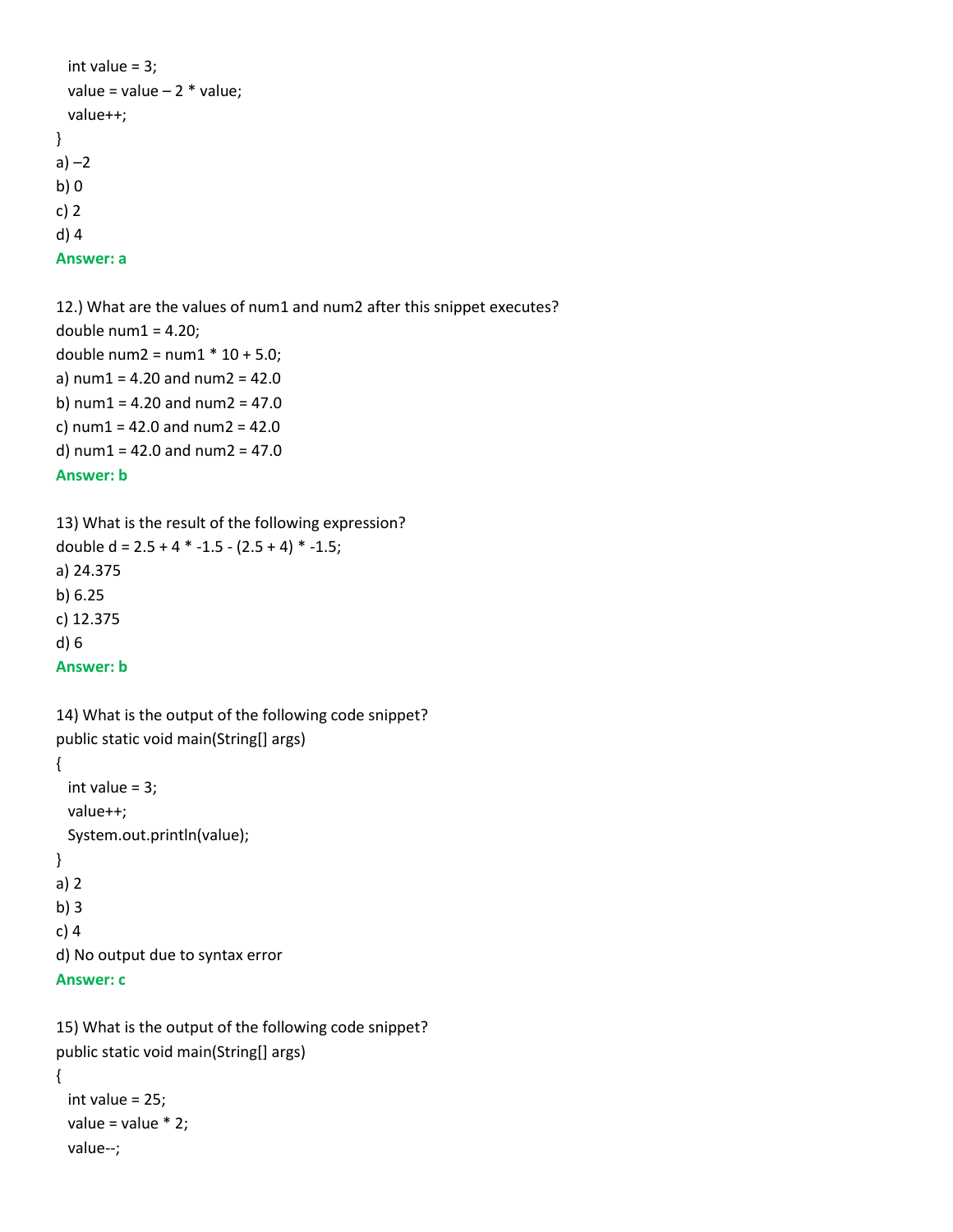System.out.println(value); } a) 25 b) 50

- c) 49
- d) 26

**Answer: c**

16) Assuming that the user inputs a value of 25 for the price and 10 for the discount rate in the following code snippet, what is the output?

public static void main(String[] args)

{

Scanner in = new Scanner(System.in);

- " System.out.print(""Enter the price: "");" double price = in.nextDouble();
- " System.out.print(""Enter the discount rate: "");" double discount = in.nextDouble();
- " System.out.println(""The new price is "" +" price - price \* (discount / 100.0));
- }

a) The new price is 25

b) The new price is 15

c) The new price is 22.5

d) The new price is 20.0

### **Answer: c**

17) Which of the following statements is correct about constants?

a) Constants are written using capital letters because the compiler ignores constants declared in small letters.

b) The data stored inside a constant can be changed using an assignment statement.

c) You can make a variable constant by using the finalreserved wordwhen declaring it.

d) Constant variables can only be changed through the Math library.

### **Answer: c**

18) Which one of the following operators computes the remainder of an integer division?

- a) /
- b) %
- c)  $\setminus$
- d) !

# **Answer: b**

19) What is the value of Math.pow(3, 2)? a) 6.0 b) 9.0 c) 8.0 d) 5.0

#### **Answer: b**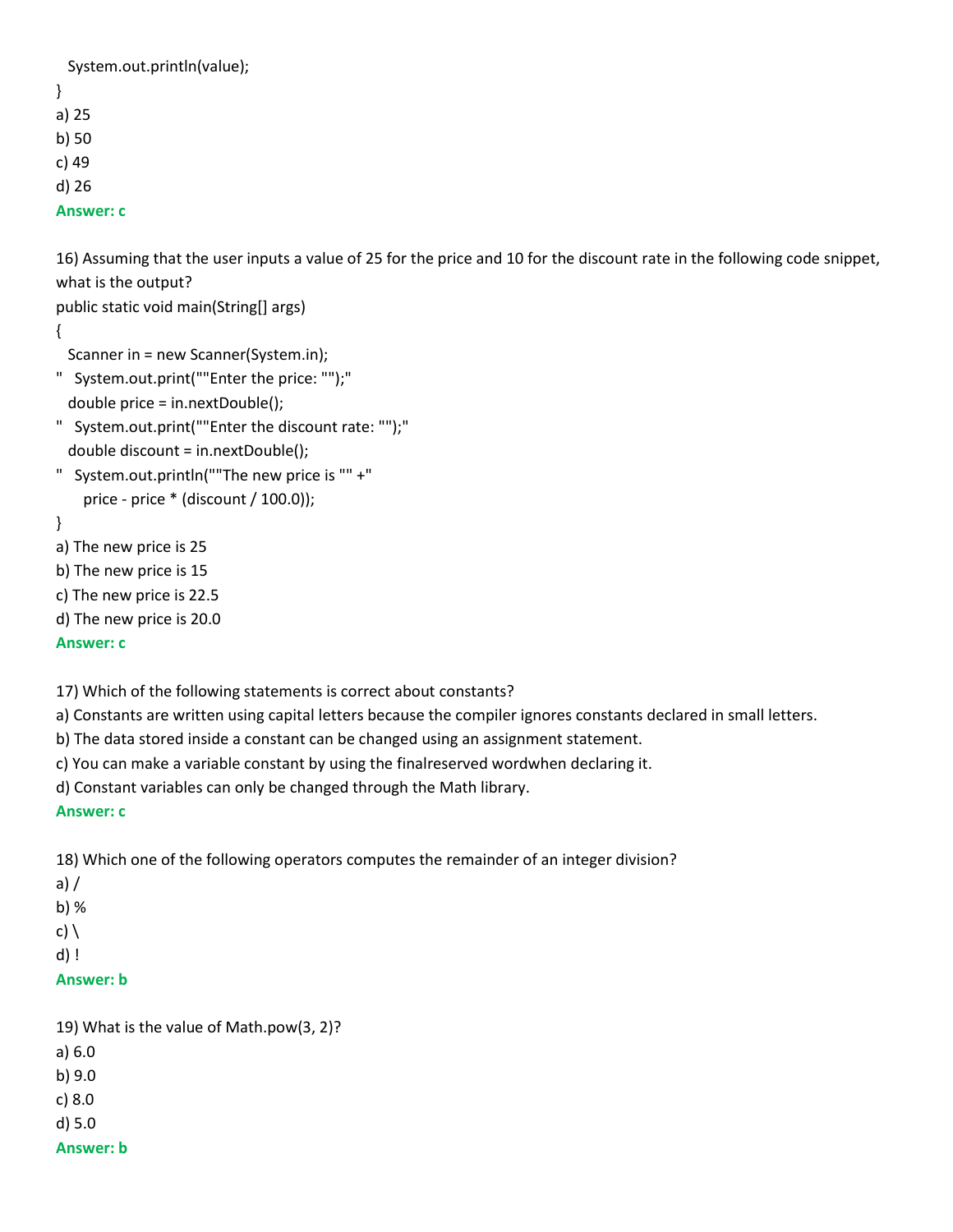```
20) What is the output of the following code snippet?
public static void main(String[] args)
{
  double a;
 a = Math.sqrt(9.0) + Math.sqrt(16.0); System.out.println(a); 
}
a) 25.0
b) 337.0
c) 7.0
d) 19.0
Answer: c
```

```
21) Which is the Java equivalent of the following mathematical expression?
c = \sqrt{a^2 + b^2}a) c = Math.sqrt(a * 2 + b * 2);b) c = Math.sqrt(a * 2) + Math.sqrt(b * 2);c) c = Math.sqrt(Math.pow(a, 2) + Math.pow(b, 2));d) c = Math.sqrt(Math.pow(a, 2)) + Math.sqrt(Math.pow(b, 2));Answer: c
```
22) Which one of the following is a correct representation of the given mathematical expression in Java?  $a + b$ 

 2 a)  $a + b$  % 2 b)  $a + b / 2$ c)  $a + (b / 2)$ d)  $(a + b) / 2$ **Answer: d**

23) Which of the following is the Java equivalent of the following mathematical expression? c = 2 radius a)  $c = 2$  \* Math.PI \* radius \* 2; b)  $c = 2$  \* Math.PI \* Math.pow(2, radius); c)  $c = 2$  \* Math.PI \* Math.pow(radius, 2); d)  $c = 2$  \* Math.PI \* radius; **Answer: d**

24) What is the result of the following statement?

"String  $s =$  ""You"" + ""had"" + ""me"" + ""at"" + ""hello"";"

"a) The string s has the following value: ""You had me at ""hello"""

b) The statement results in an error because the + operator can be used only with numbers

c) The statement results in an error because the + operation cannot be performed on string literals

"d) The string s has the following value: ""Youhadmeathello"""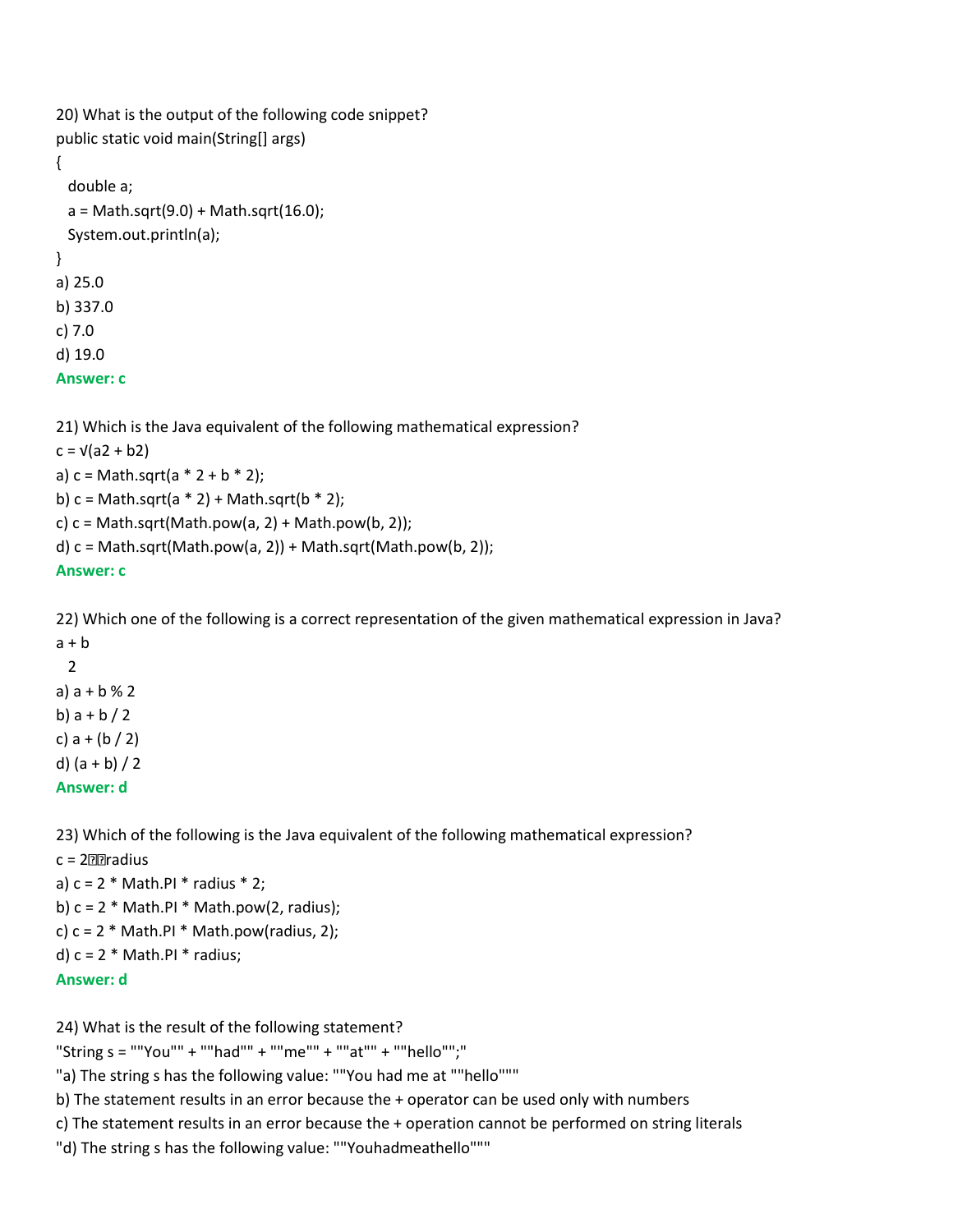#### **Answer: d**

25) Which operator is used to concatenate two or more strings?

- a) +
- b) %
- c) &
- d) ^

#### **Answer: a**

26) What output is produced by these statements? "String name = ""Joanne Hunt"";" System.out.println(name.length()); a) 8 b) 10 c) 9 d) 11 **Answer: d**

27) How do you compute the length of the string str?

a) length(str)

b) length.str

c) str.length

d) str.length()

**Answer: d**

```
28) What is the output of the following code snippet?
public static void main(String[] args){
{
  String str1;
" str1 = ""I LOVE MY COUNTRY"";"
  String str2 = str1.substring(4, 11);
  System.out.println(str2); 
}
a) OVE MY
b) OVE MY C
c) VE MY CO
d) VE MY C
```

```
Answer: d
```

```
29) What is the output of the following code snippet? 
public static void main(String[] args)
{
  int s;
  double f = 365.25;
 s = f / 10;
  System.out.println(s);
```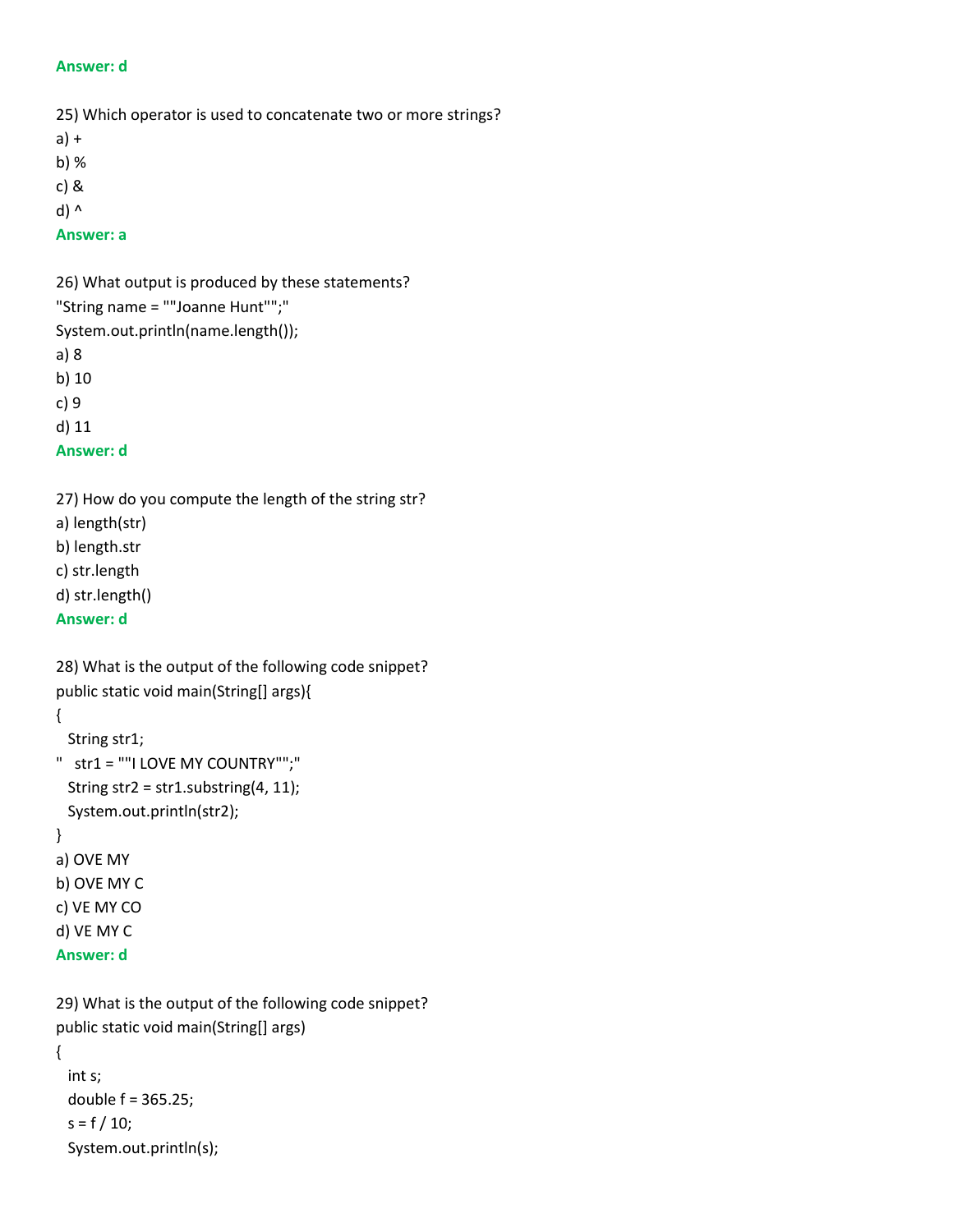} a) 36 b) 36.525 c) 37 d) No output because the code snippet generates compilation errors **Answer: d**

30) Assuming that the user inputs "Joe" at the prompt, what is the output of the following code snippet? public static void main(String[] args)

```
{
```
" System.out.print(""Enter your name "");"

String name;

Scanner in = new Scanner(System.in);

 $name = in.next();$ 

```
" name += "", Good morning"";"
  System.out.print(name);
```
}

a) The code snippet does not compile because the  $+=$  operator cannot be used in this context.

b) Joe, Good morning

c) , Good morning

d) Joe

```
Answer: b
```
31) Which one of the following refers to a number constant that appears in code without explanation?

a) Constant

b) Variable

c) Magic number

d) String literal

**Answer: c**

32) What happens to the fractional part when a division is performed on two integer variables?

a) The fractional part is rounded off to the nearest integer value.

b) The fractional part is discarded.

c) Two integers cannot be used in division; at least one of the operands should be a floating-point number.

d) Instead of using an integer division, you should use the modulus operator to perform floating-point division. **Answer: b**

33) Consider the following division statements:

I. 22 / 7 II. 22.0 / 7 III. 22 / 7.0 Which of the following is correct? a) All three statements will return an integer value. b) Only I will return an integer value. c) Only I, II will return an integer value.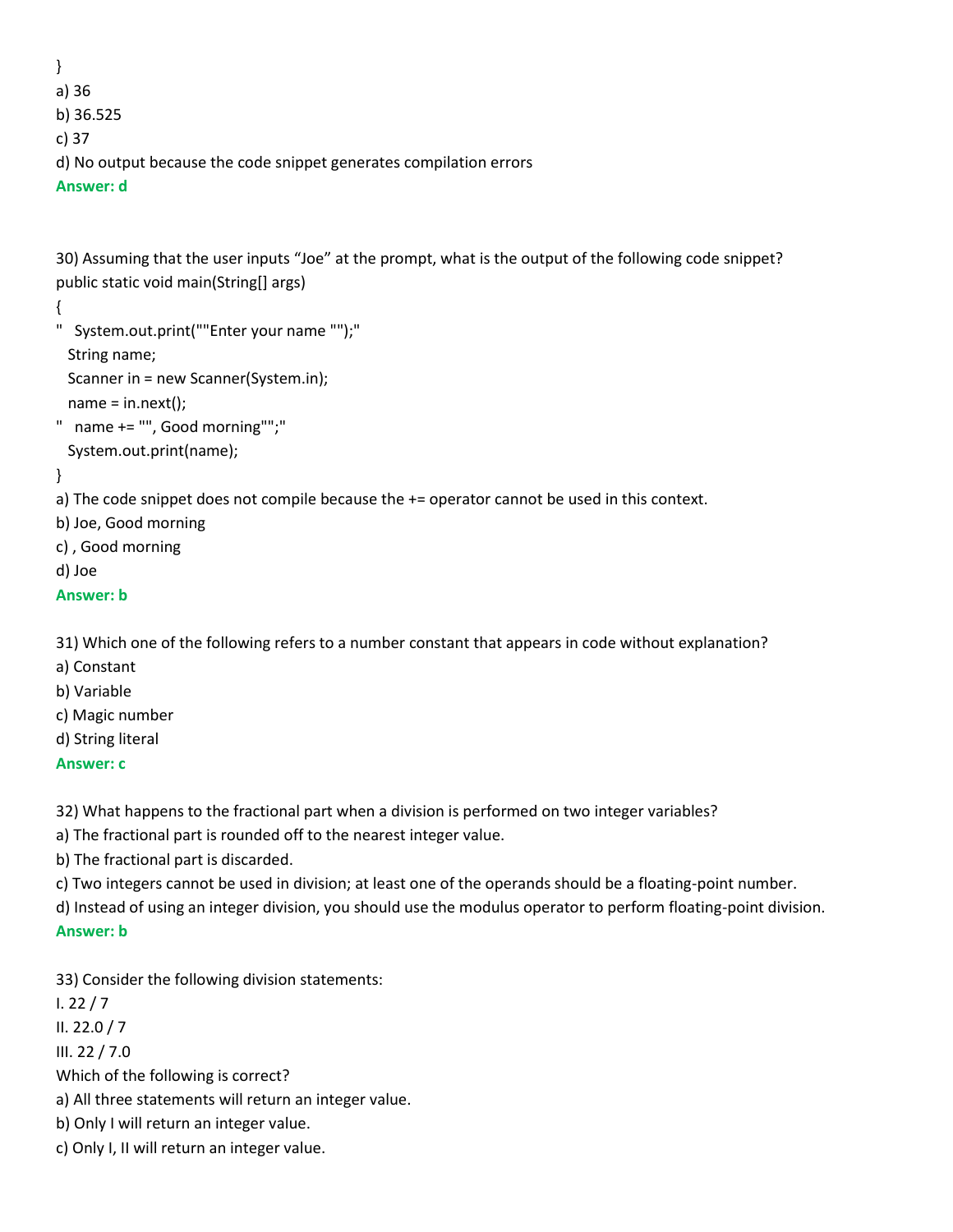d) Only I and III will return an integer value. **Answer: b**

```
34) Which of the following options is valid with reference to the code snippet?
public static void main(String[] args)
{
 double d = 45.326;
 double r = d \times 9.0;
  System.out.println(r);
}
a) The value inside the variable r will be 0.326
b) The value inside the variable r will be 5.036
c) Variable r has to be defined as an integer because the % operator always returns an integer
```
d) The initialization of variable r is wrong, because the % operator expects integer values as operands

#### **Answer: a**

```
35) What is the output of the following code snippet?
public static void main(String[] args)
{
 int var1 = 10;
 int var2 = 2;
  int var3 = 20;
  var3 = var3 / (var1 % var2);
  System.out.println(var3);
}
a) 0
b) 4
c) 20
d) There will be no output due to a run-time error.
Answer: d
```

```
36) Which one of the following statements gives the absolute value of the floating-point number x = -25.50?
a) abs(x);
b) Math.abs(x);
```

```
c) x.abs();
```

```
d) x.absolute();
```

```
Answer: b
```
37) Assuming that the user enters 45 and 62 as inputs for n1 and n2, respectively, what is the output of the following code snippet?

```
public static void main(String[] args)
```

```
{
```

```
" System.out.print(""Enter a number: "");"
  Scanner in = new Scanner(System.in);
 String n1 = in.next();
```

```
" System.out.print(""Enter another number: "");"
```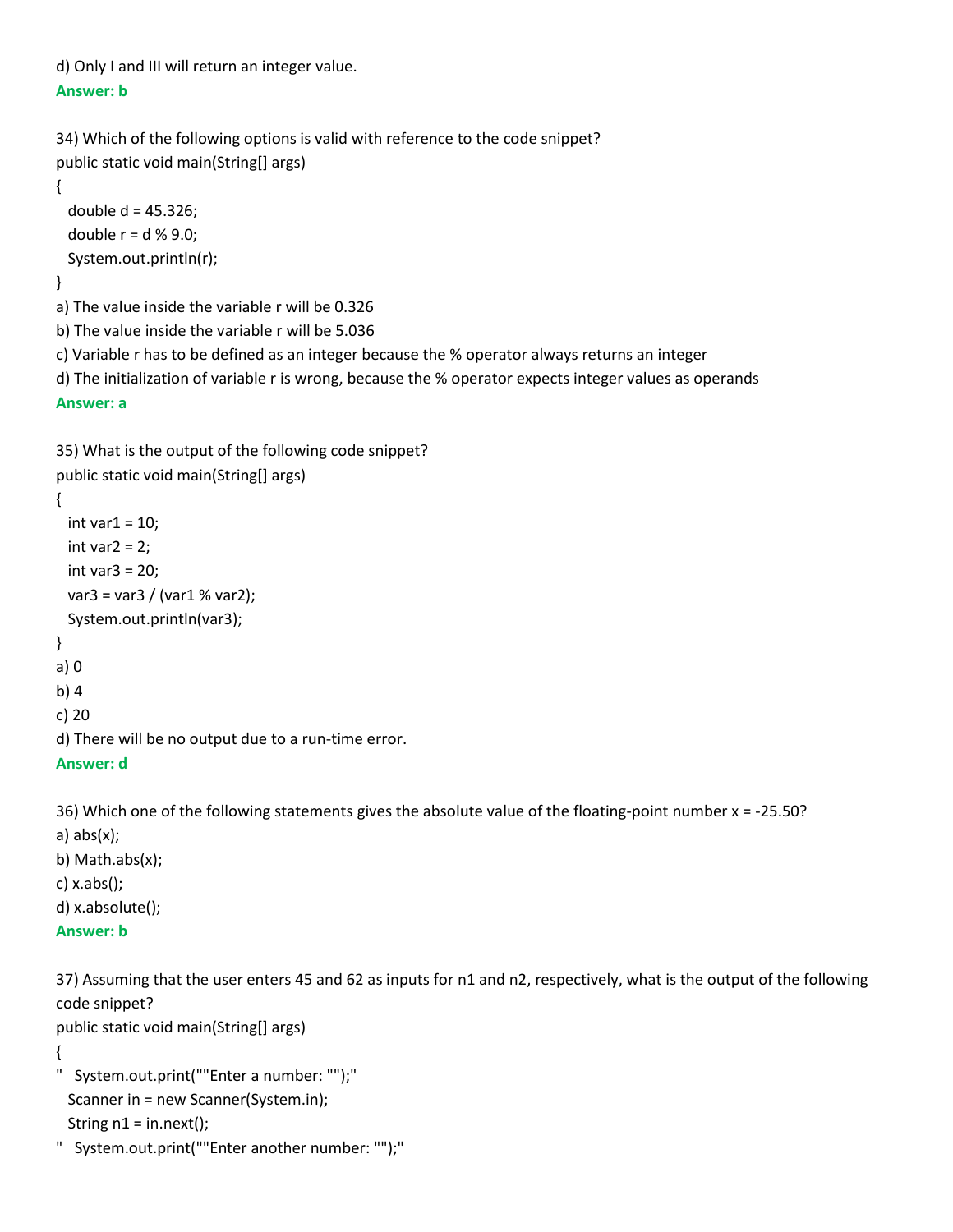```
String n2 = in.next();
 String result = n1 + n2;
  System.out.print(result); 
}
a) 46
b) 4662
c) 107
d) 4562
Answer: d
```
38) Which of the methods below are static methods? I. length II. substring III. pow IV. sqrt a) All the methods are static b) Only I, II and III c) Only II and IV d) Only III and IV **Answer: d**

39) Which one of the following statements can be used to extract the last five characters from any string variable str? a) str.substring(str.length() - 5, str.length())

b) str.substring(5, 5) c) str.substring(str.length() - 4, 5) d) str.substring(str.length() - 5, 5) **Answer: a**

40) Assuming that the user inputs a value of 25000 for the pay and 10 for the bonus rate in the following code snippet, what is the output?

public static void main(String[] args)

{

Scanner in = new Scanner(System.in);

- " System.out.print(""Enter the pay: "");" double pay = in.nextDouble();
- " System.out.print(""Enter the bonus rate: "");" double bonus = in.nextDouble();
- " System.out.println(""The new pay is "" +" (pay + pay \* (bonus / 100.0)));

### }

- a) The new pay is 25000
- b) The new pay is 25100
- c) The new pay is 27500
- d) The new pay is 30000

### **Answer: c**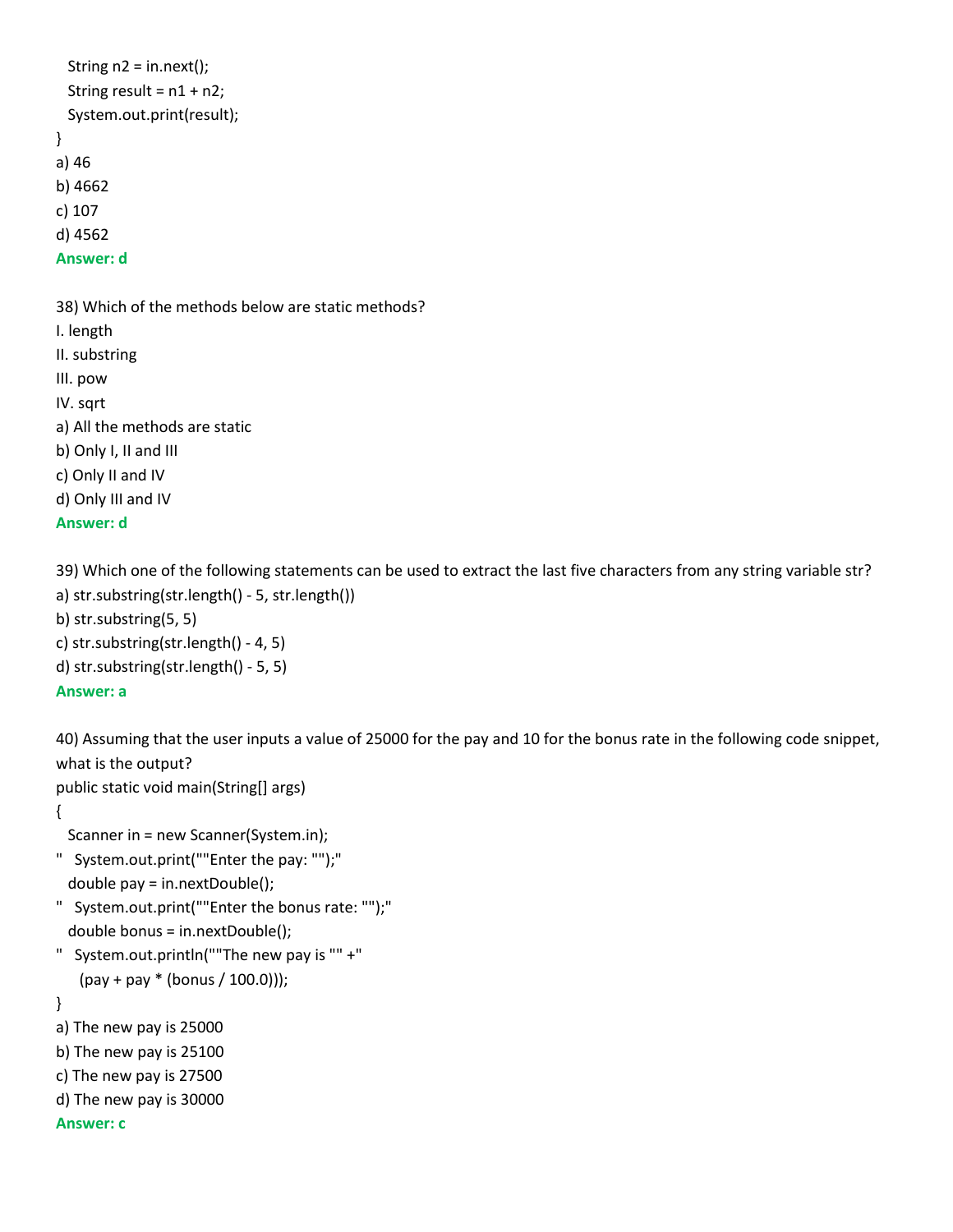```
41) What is the value of Math.abs(-2)?
a) -2
b) 0
c) 2
d) 4
Answer: c
```

```
42) What is the output of the following code snippet?
public static void main(String[] args)
{
  double x;
 x = Math.pow(3.0, 2.0) + Math.pow(4.0, 2.0); System.out.println(x); 
}
a) 25.0
b) 34
c) 7.0
d) 14
Answer: a
```
43) Which is the Java equivalent of the following mathematical expression?

 $c = (Va + Vb)2$ a)  $c = Math.sqrt(a * 2 + b * 2);$ b)  $c = Math.sqrt(a * 2) + Math.sqrt(b * 2);$ c)  $c = Math.sqrt(pow(a, 2) + Math.pow(b, 2));$ d)  $c = Math.pow((Math.sqrt(a) + Math.sqrt(b)), 2);$ **Answer: d**

44) Which of the following is the Java equivalent of the following mathematical expression?  $p = 2$  ???????? (radius) 3 a)  $p = 2 * Math.PI * (radius * 3);$ b)  $p = Math.PI * Math.pow(3, radius);$ c)  $p = 2$  \* Math.PI \* Math.pow(radius, 3); d)  $p = 2$  \* Math.pow(Math.PI \* radius, 3); **Answer: c**

45) How do you extract the first 5 characters from the string str? a) substring(str, 5) b) substring.str(0, 5) c) str.substring(5) d) str.substring(0, 5) **Answer: d**

46) Which of the given System.out.print statements generates the following output? "ABCDE""\" "a) System.out.println(""ABCDE\""\\"");"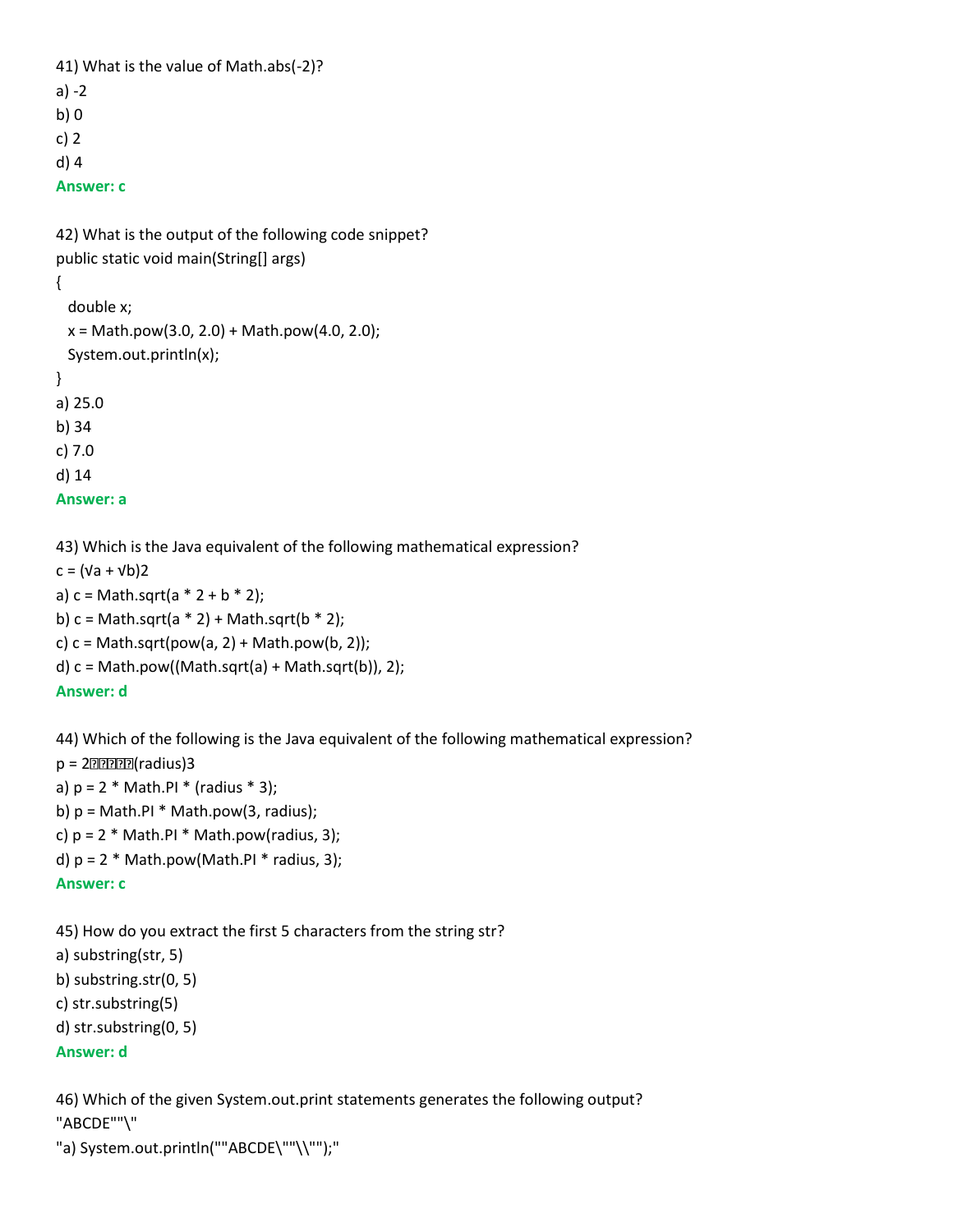"b) System.out.println(""ABCDE""\"");" "c) System.out.println(""ABCDE""\);" "d) System.out.println(""ABCDE\""\"");" **Answer: a**

47) Which of the given statements generates the following output? "\\\""///" "a) System.out.println(""\\\""///"");" "b) System.out.println(""\\\\\\\""///"");" "c) System.out.println(""\\\\\\""""//////"");" "d) System.out.println(""\\\""///"");"

### **Answer: b**

48) What will be the value inside the variables x and y after the given set of assignments?

int  $x = 20$ ; int  $y = 10$ ;  $x = (x - y) * 2;$  $y = x/2$ ; a)  $x = 40$ ,  $y = 20$ b)  $x = 20$ ,  $y = 10$ c)  $x = 10$ ,  $y = 20$ d)  $x = 20$ ,  $y = 20$ **Answer: b**

49) What is the value inside the varvariable at the end of the given code snippet? public static void main(String[] args)

```
{
 int var = 30;
 var = var + 2 / var; var++; 
}
a) 0
b) 1
c) 30
d) 31
Answer: d
```
50) What is the output of the following code snippet? public static void main(String[] args) {  $int num1 = 10$ ; int num $2 = 5$ ; int num3 = 200; num3 = num3 % (num1 \* num2); System.out.println(num3); }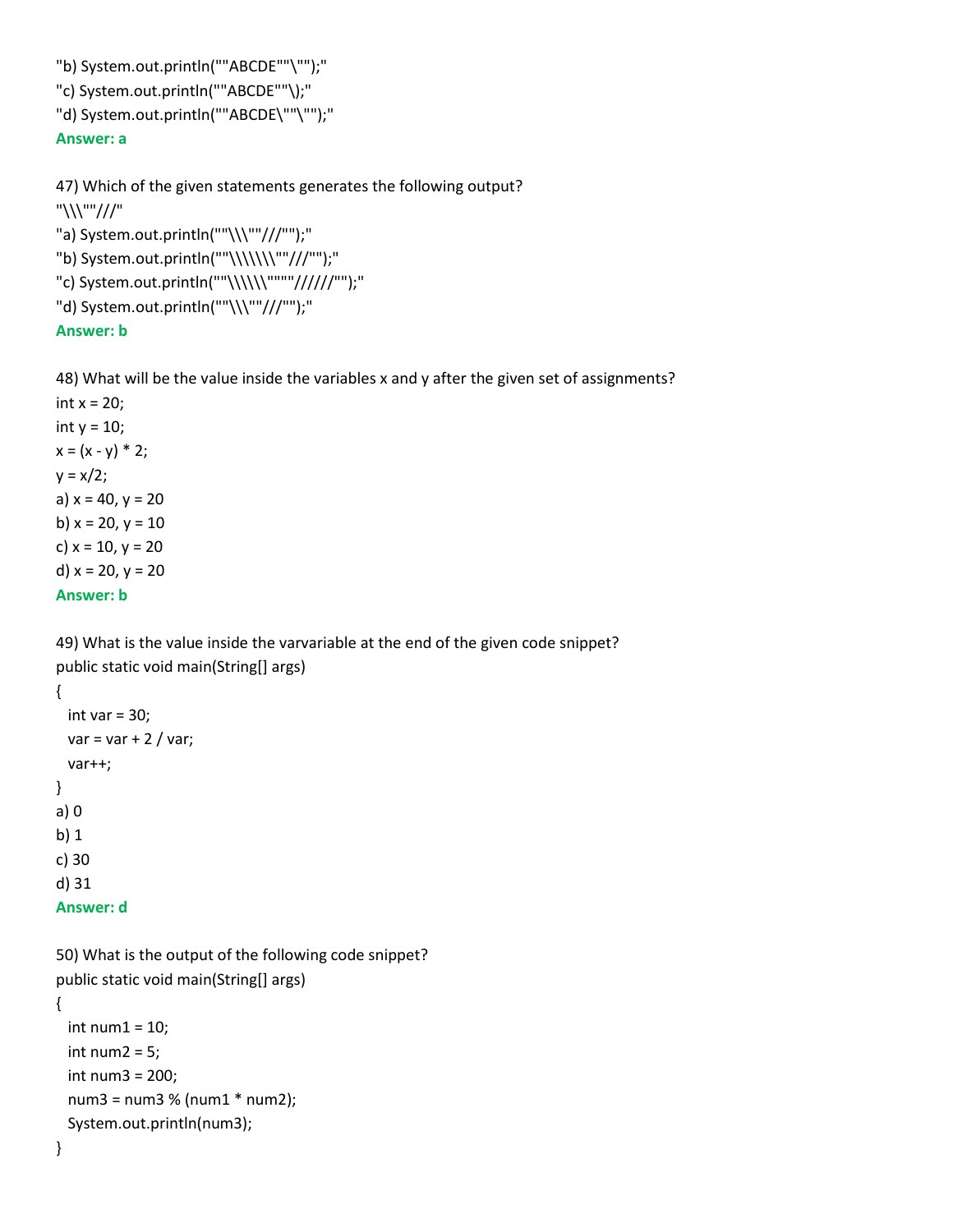a) 0 b) 4

c) 10

d) 250

**Answer: a**

51) Assuming that the user enters 23 and 45 as inputs for num1 and num2, respectively, what is the output of the following code snippet?

public static void main(String[] args)

{

- Scanner in = new Scanner(System.in);
- " System.out.print(""Enter a number: "");"
- String  $num1 = in.next()$ ;
- " System.out.print(""Enter another number: "");" String num2 = in.next(); System.out.println(num1 + num2);

}

a) 23 b) 4523

c) 68

d) 2345

```
Answer: d
```
52) Which one of the following statements can be used to extract the last 10 characters from the string variable str?

- a) str.substring(str.length()-10, str.length())
- b) str.substring(10, str.length())
- c) str.substring(str.length()-9, 10)
- d) str.substring(0, 10)

# **Answer: a**

53) Which one of the following statements can be used to convert a string str to a double?

- a) double n = str.parseDouble();
- b) double n = Integer.parseDouble(str);
- c) double n = Double.parseDouble(str);
- d) double n = double.parseDouble(str);

# **Answer: c**

54) Which one of the following statements can be used to get the fifth character from a string str?

a) char  $c = str.charAt(5)$ ;

- b) char  $c = str.charAt(4)$ ;
- c) char  $c = str[5]$ ;
- d) char  $c = str[4]$ ;

# **Answer: b**

55) Which one of the following statements displays the output as 54321.00?

- "a) System.out.printf(""%8.2f"", 54321.0);"
- "b) System.out.printf(""%8,2f"", 54321.0);"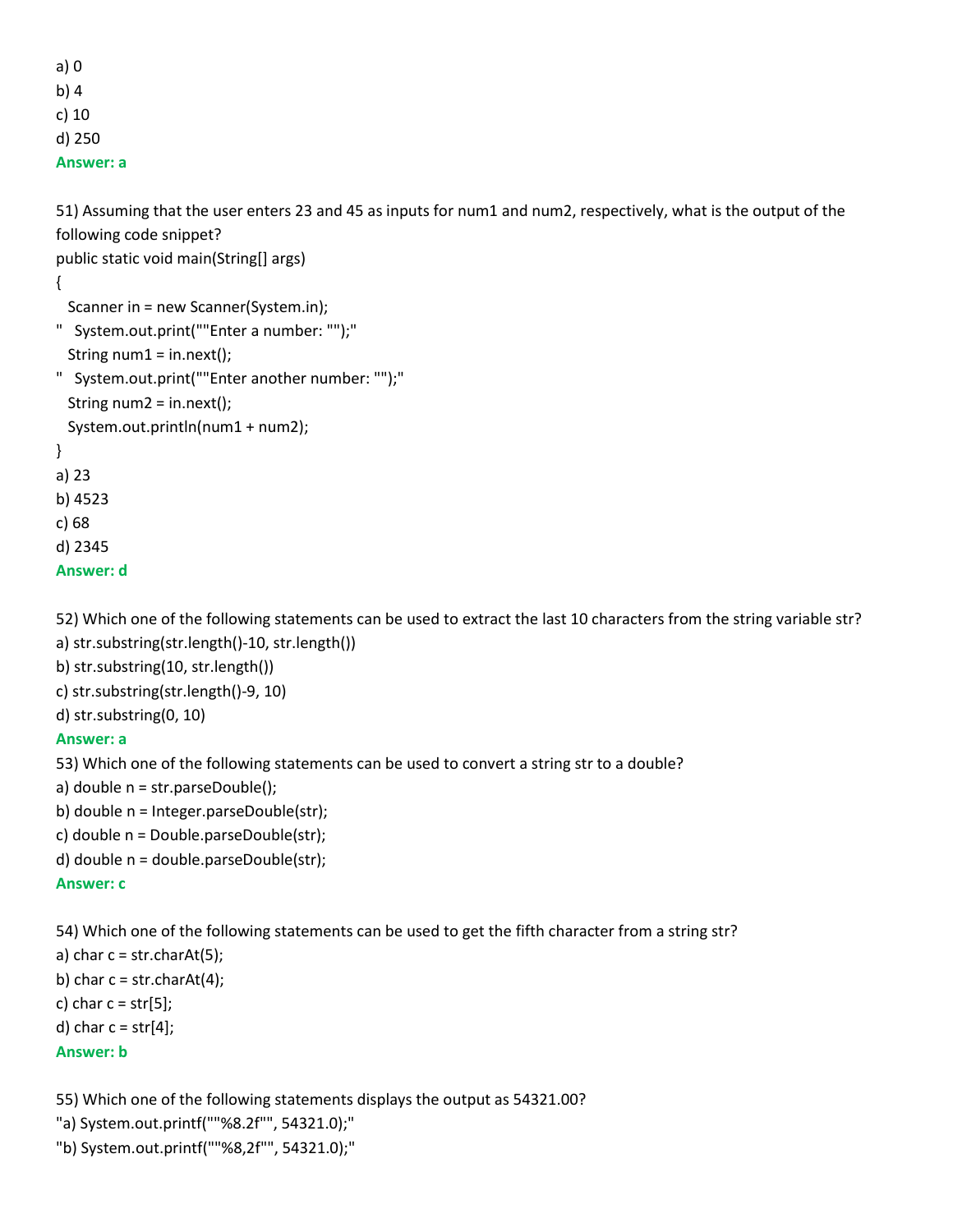"c) System.out.printf("",8.2f"", 54321.0);"

```
"d) System.out.printf(""%8.00f"", 54321.0);"
```
## **Answer: a**

56) Which one of the following statements displays the output as (1.23e+02)? "a) System.out.printf(""%(5.2e"", -123.0);"

- "b) System.out.printf(""%5.2e"", -123.0);"
- "c) System.out.printf(""^5.2e"", -123.0);"
- "d) System.out.printf(""%5.2E"", -123.0);"

## **Answer: a**

57) Which one of the following statements defines a constant with the value 123? a) final int MY\_CONST = 123; b) const int MY\_CONST = 123; c) final int MY\_CONST; MY\_CONST = 123; d) static int MY\_CONST = 123; **Answer: a**

58) Which one of the following statements displays the output as +000321.00?

- "a) System.out.printf(""+%09.2f"", 321.0);"
- "b) System.out.printf(""%009,2f"", 321.0);"
- "c) System.out.printf(""+9.2f"", 321.0);"
- "d) System.out.printf(""%09.00f"", 321.0);"

## **Answer: a**

59) One way to avoid round-off errors is to use:

- a) Math.sqrt()
- b) Math.pow()
- c) Math.round()
- d) Math.truncate()

## **Answer: c**

60) What (if any) type of error occurs with the following code if the user input is ABC? public static void main(String[] args)

## {

Scanner in = new Scanner(System.in);

```
" System.out.print(""Enter a number: "");"
  String str = in.next();
```

```
int count = Integer.parseInt(str);
```

```
" System.out.println(""Input is "" + count);"
```
## }

- a) Compile-time error
- b) Run-time error
- c) Overflow error
- d) Illegal expression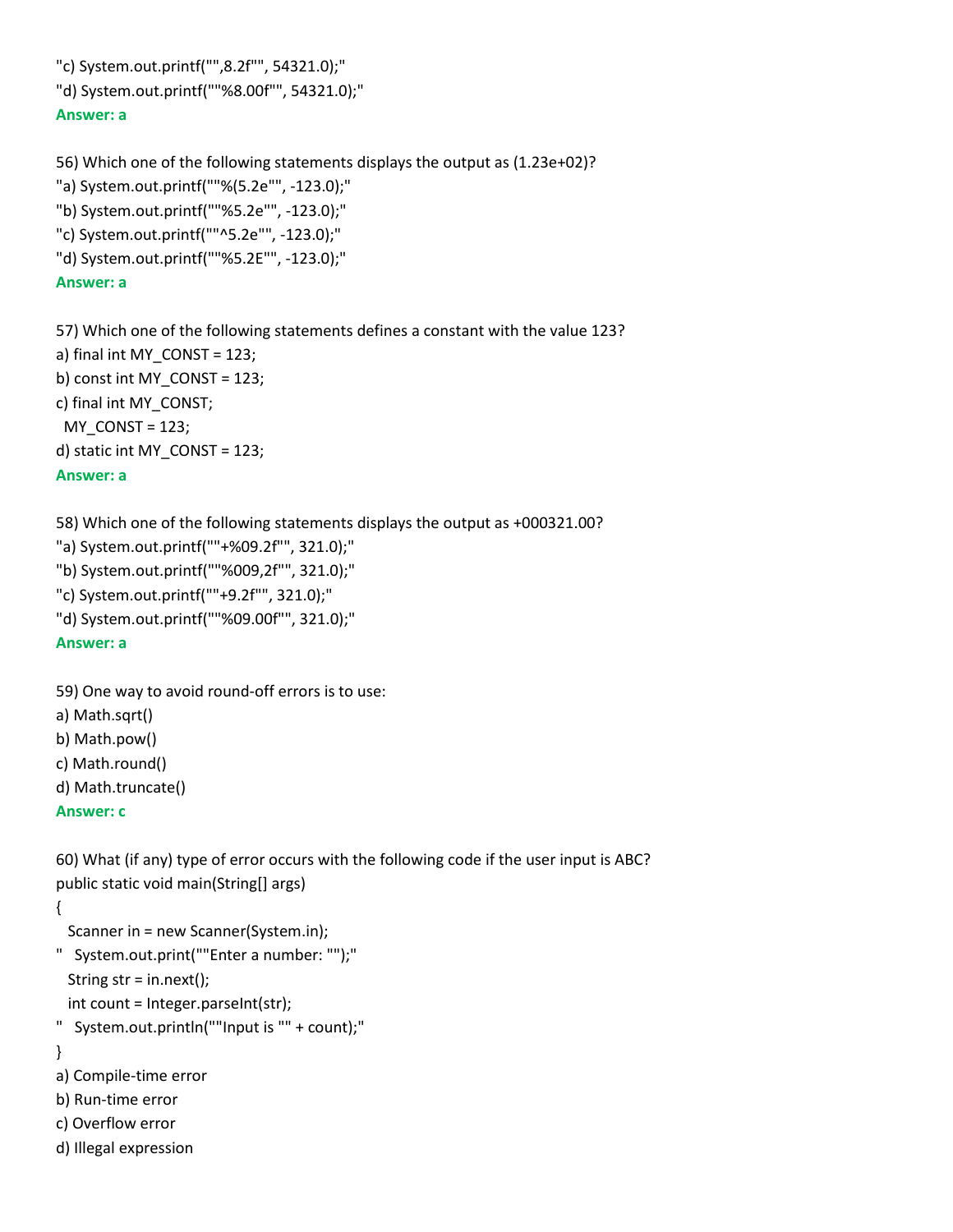```
61) What does the following statement sequence print?
"String str = ""Harry"";"
int n = str.length();
String mystery = str.substring(0, 1) + str.substring(n - 2, n);
System.out.println(mystery);
a) Ha
b) Har
c) Hy
d) Hry
```

```
Answer: d
```
62) What does the following statement sequence print? "String str = ""Hello"";" int n = str.length(); String mystery = str.substring(0, 1)  $+$  str.substring(n - 2, n + 1); System.out.println(mystery); a) Run-time error b) He c) Ho d) Hry **Answer: a**

```
63) What does the following statement sequence print?
"String str = ""Java Is Good"";"
int n = str.length();
String mystery = str.substring(n - 4, n) +
  str.charAt(4) + str.substring(0, 4);
System.out.println(mystery);
a) Java 
b) Good Java
c) Good
d) Is Good
Answer: b
```

```
64) What does the following statement sequence print?
"final String str = ""Java"";"
"str += "" is powerful""; "
System.out.println(str);
a) Java is powerful
b) Java + is powerful
c) is powerful
d) Nothing; compile-time error
Answer: d
```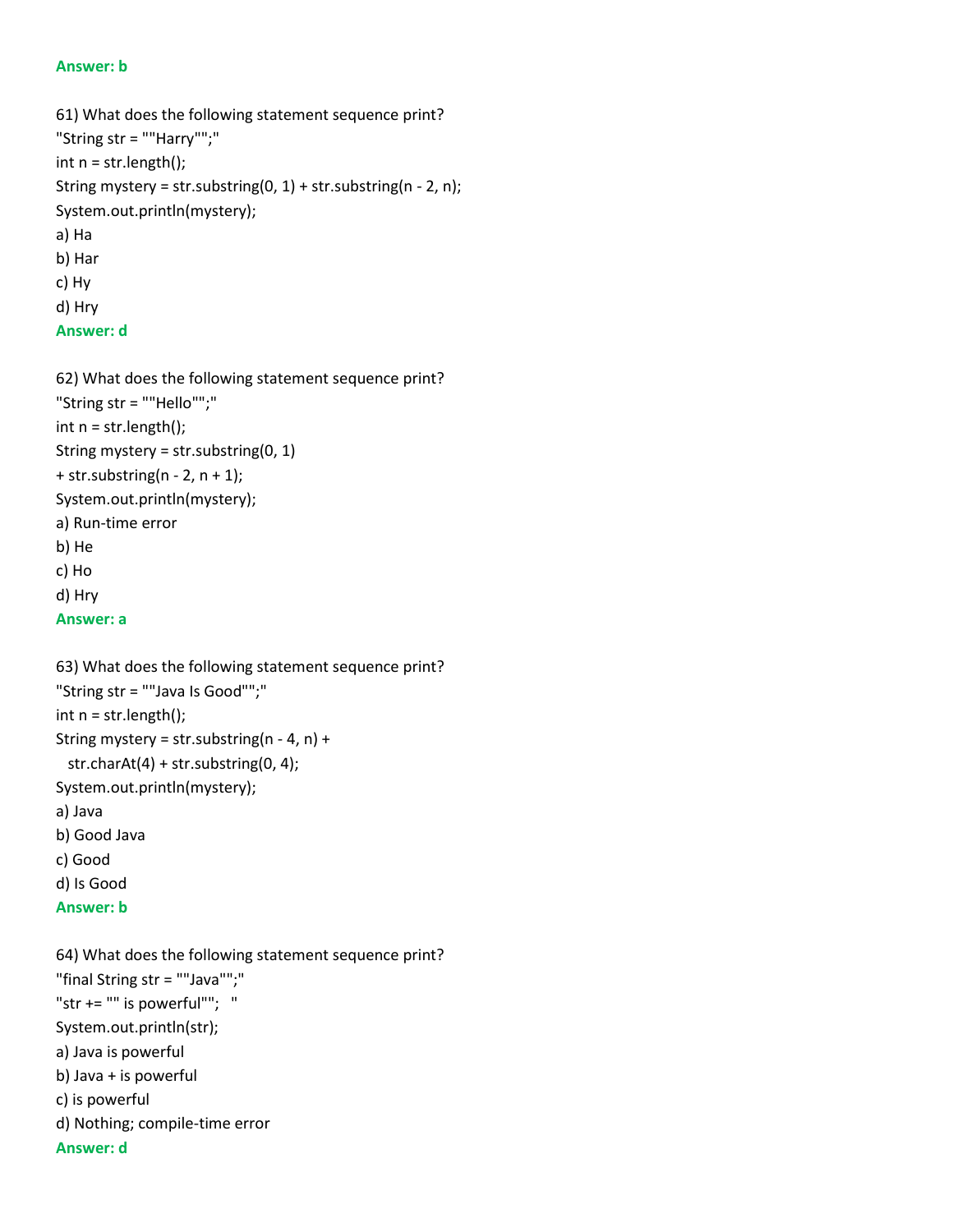```
65) What does the following statement sequence print?
"String str = ""Java"";"
"str += "" is powerful""; "
System.out.println(str);
a) Java is powerful
b) Java + is powerful
c) is powerful
d) Compile-time error
Answer: a
```
66) What does the following statement sequence print if the user input is 123? public static void main(String[] args)

{

```
 Scanner in = new Scanner(System.in);
" System.out.print(""Enter a number "");"
int myInt = in.nextInt();
myInt += 456; 
  System.out.println(myInt);
}
a) 579
b) Compile-time error
c) Run-time error
d) 123456
Answer: a
```
67) What does the following statement sequence print if the user input is 123? public static void main(String[] args) { Scanner in = new Scanner(System.in); " System.out.print(""Enter a number: "");" String str = in.next();

```
 str += 456;
```

```
 System.out.println(str);
```

```
}
```

```
a) 579
b) Compile-time error
```

```
c) Run-time error
```

```
d) 123456
```

```
Answer: d
```
68) What is the output of the following statement sequence? public static void main(String[] args) { int  $x = 100.0 % 6.0;$ System.out.println(x);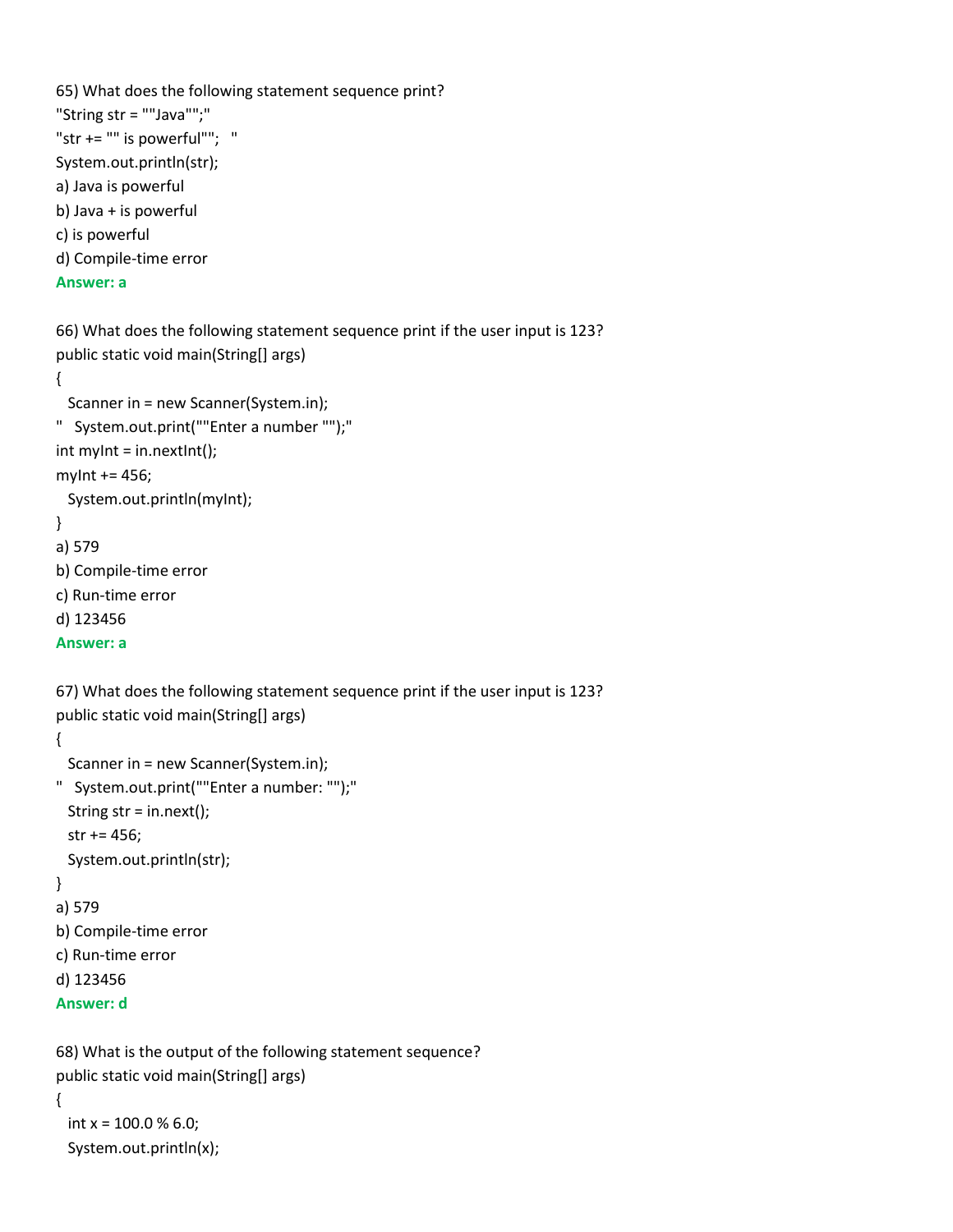} a) 4 b) Compile-time error c) Run-time error d) 16 **Answer: b**

69) Which statement is true?

- a) Variables cannot be assigned and declared in the same statement
- b) Variable names must contain at least one dollar sign
- c) Variable names can be no more than 8 characters long
- d) It is incorrect to initialize a string variable with a number

## **Answer: d**

70) Which statement about number literals in Java is false?

- a) Numbers in exponential notation always have type double
- b) Zero is an integer
- c) Integers must be positive
- d) An integer with fractional part of .0 has type double.

### **Answer: c**

71.Which option represents the best choice for a variable name to represent the average grade of students on an exam?

- a) averageGrade
- b) \$averageGrade
- c) avg
- d) AveGd

## **Answer: a**

72) The assignment operator

- a) denotes mathematical equality
- b) places a new value into a variable
- c) means the same as the equals sign used in algebra
- d) makes it illegal to write a statement like sum = sum + 4;

## **Answer: b**

73) Which of the following statements about constants in Java are true?

I.Although not required, constants are commonly named using uppercase letters

II.Only integer values can appear as constants

III.A variable can be defined with an initial value, but the reserved word final prevents it from being changed

IV.A named constant makes computations that use it clearer

a) I, II, III

b) II, III, IV

c) I, III, IV

d) I, II, IV

## **Answer: c**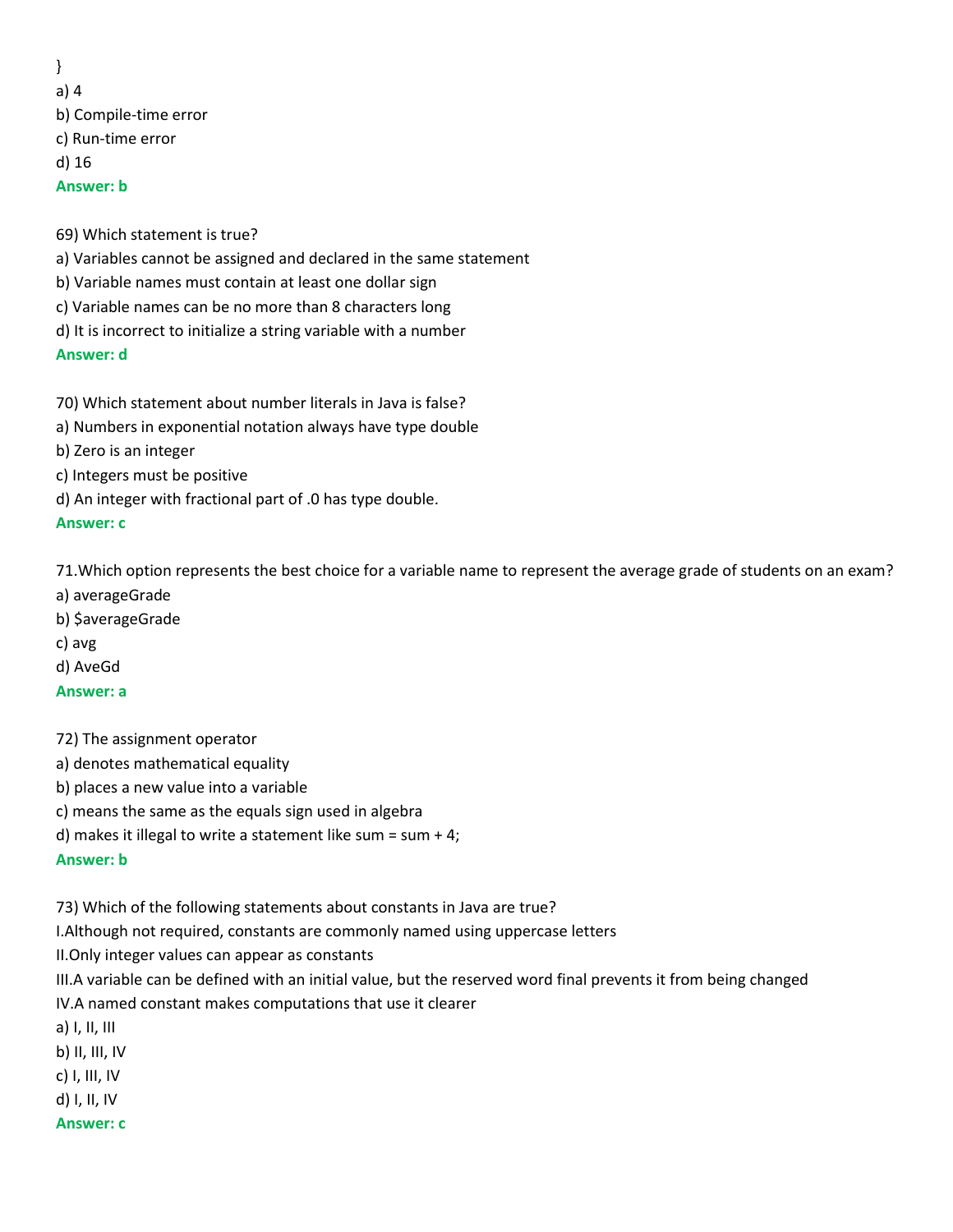74) What is the output of this code snippet? int sum  $= 22$ ;  $sum = sum + 2$ : System.out.print(sum); // sum = sum + 4; System.out.print(sum); a) 2424 b) 2425 c) 2428 d) 2528 **Answer: a**

75) What is the output of this code snippet? double average; int grade $1 = 87$ ; int grade2 = 94; "// System.out.print(""The average is "" + (grade1 + grade2) / 2.0);" "System.out.print(""The average is "" + average);" a) Compile-time error b) The average is 91.5 c) The average is 91.5 The average is 91.5 d) The average is 91.5 The average is 0.0 **Answer: a**

Section Reference 2: Common Error 4.1 76) What is the output of the following code snippet? int counter = 0; counter++; "System.out.print(""The initial value of the counter is "");" System.out.println(count); a) The initial value of the counter is 0 b) The initial value of the counter is 1 c) The code will not compile d) The initial value of the counter is **Answer: c**

Section Reference 2: Common Error 4.1 77. Which statements about numeric types in Java are true? I.There is more than one integer type II.The data type float uses twice the storage of double III.The numeric range of the Java integer type is related to powers of two a) I, II b) I, III c) II, III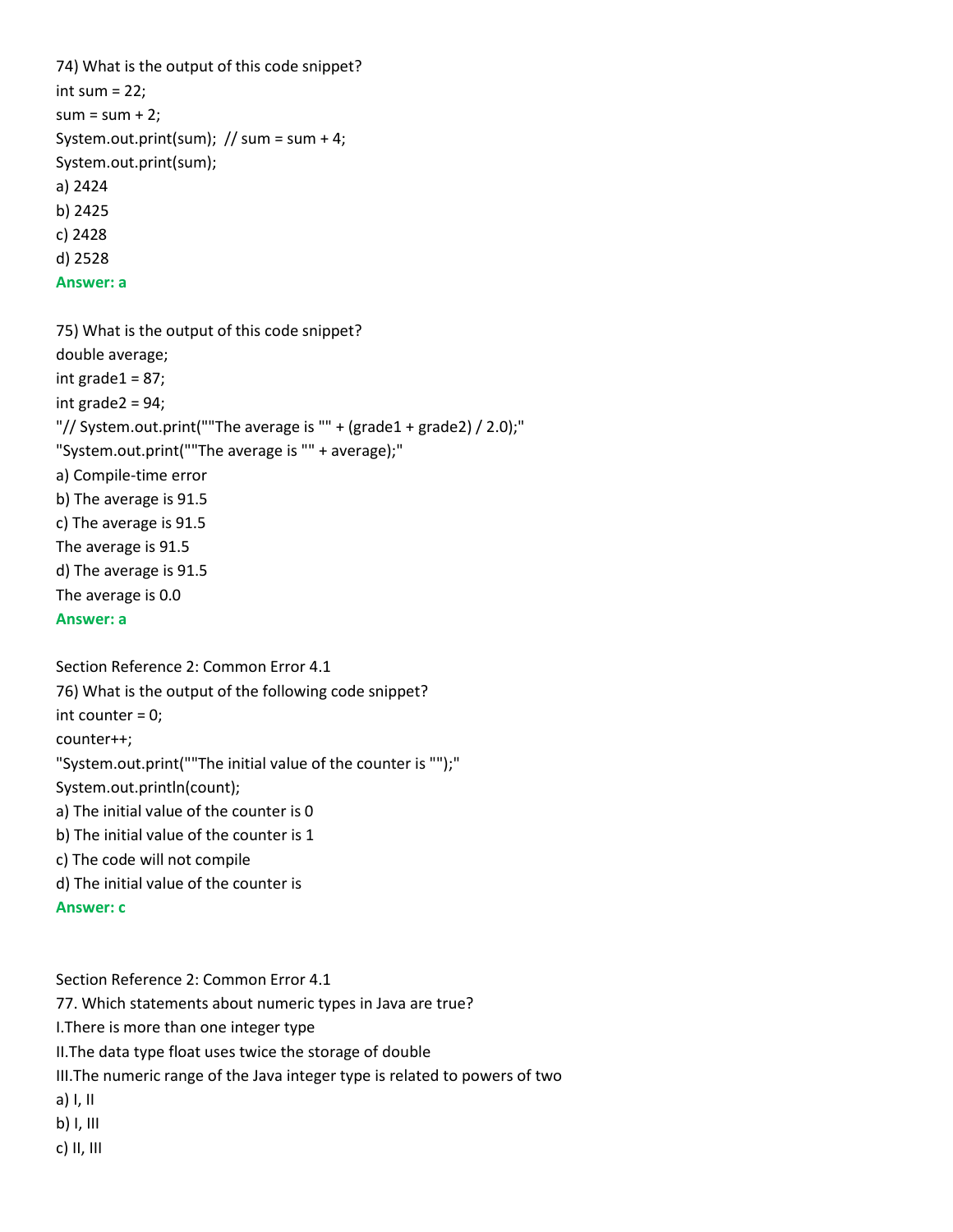d) I, II, III **Answer: b**

Section Reference 2: Special Topic 4.1 78.The typical ranges for integers may seem strange but are derived from a) Base 10 floating-point precision b) Field requirements for typical usage and limits c) Overflows d) Powers of two because of base 2 representation within the computer **Answer: d**

79.What is result of evaluating the following expression?

 $(45/6)$  % 5 a) 2 b) 7 c) 2.5 d) 3 **Answer: a**

80.What is the difference between the result of the following two Java statements?

I. int cents =  $(int)(100 * price + 0.5);$ 

II. int cents =  $(100 * price + 0.5)$ ;

a) Statement I causes truncation, but II does not

b) Statement II causes truncation, but I does not

c) Statement I compiles, but II does not

d) Statement II compiles, but I does not

**Answer: c**

81) The first step in problem solving is

a) To write the expression that calculates the answer

b) To understand the problem and its inputs and outputs

c) To do examples by hand that confirm the solution will work

d) To write Java code that can be executed and tested

**Answer: b**

82) At what point in the problem-solving process should one write pseudocode?

a) After writing Java code, as a way to summarize the code's algorithm

b) Before writing Java code, as a guide for a general solution

c) After defining Java variables so that the pseudocode and data types make sense

d) Before working out examples by hand in order to guide those examples

## **Answer: b**

83) The problem solving process emphasizes a "first, do-it-by-hand" approach because

- a) Pseudocode is not able to capture the subtleties of complex problems.
- b) it is faster to do computations by hand than to do them by computer.
- c) this guarantees that programs will be correct.
- d) if programmers cannot compute a solution by hand, it is unlikely they will be able to write a program that can do it.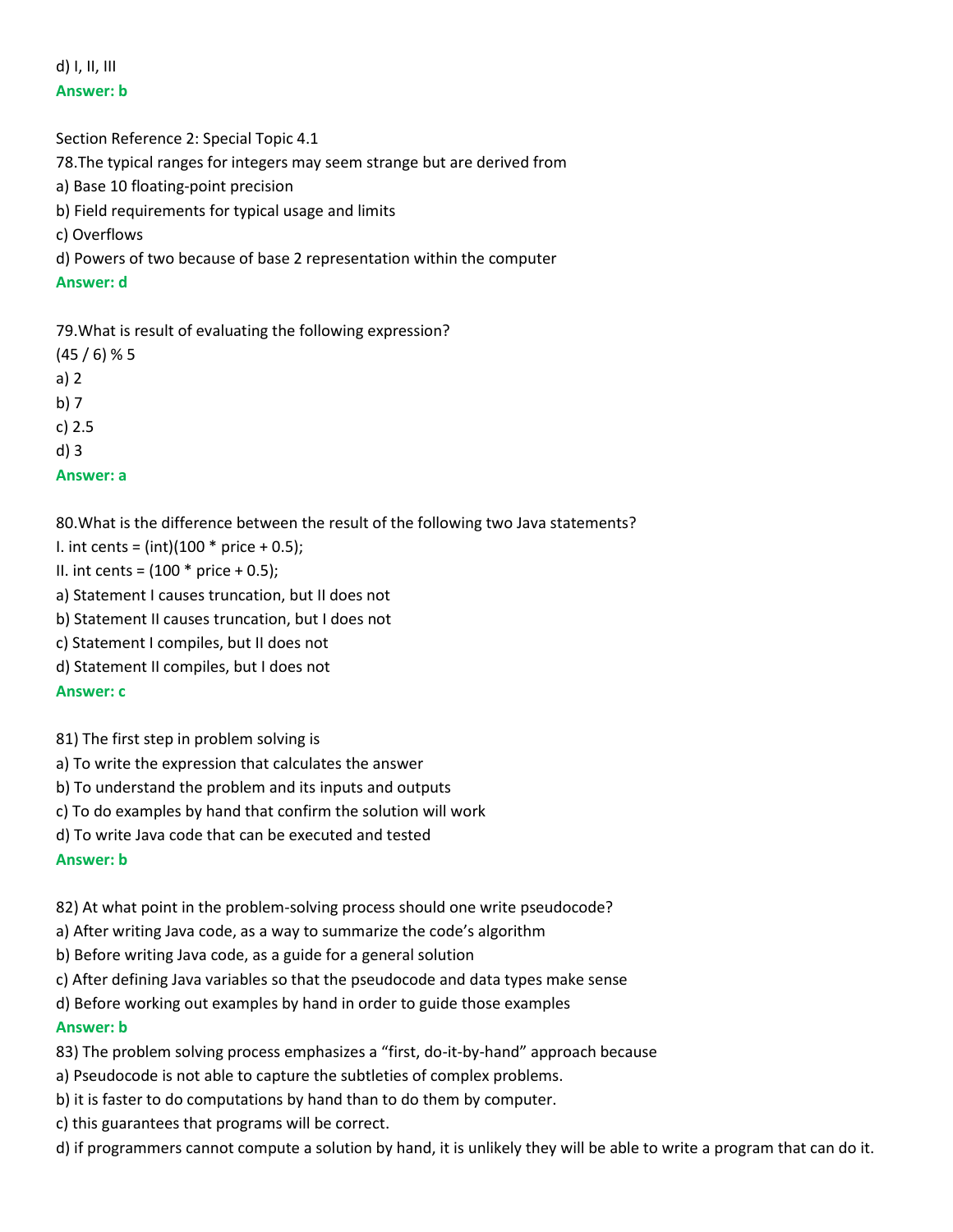#### **Answer: d**

```
84) What is the output of the following code snippet?
"String firstname = ""William"";"
String lastname;
"System.out.println(""First: "" + first);"
"System.out.println(""Last: "" + lastname);"
a) 
First: William
Last: 
b) 
First: William
Last: lastname
c) 
Code will not compile
d) 
Unpredictable output
Answer: c
```
85) What is the correct way to invoke methods on variables in Java that are strings?

a) Methods can only be invoked on string constants, not on variables.

b) For each method there is a special operator that must be used.

c) There are no methods available in Java for string variables.

d) Invoke them using the variable name and the dot (.) notation.

#### **Answer: d**

86) Suppose a phone number, stored as a ten-character string (of digits only) called phoneNumber must be converted into a string that has parentheses around the area code. Which statement below will do that?

"a) String newNumber = ""("" + phoneNumber.substring(3, 0) + "")"";"

"b) String newNumber = ""("" + "")"" + phoneNumber;"

```
"c) String newNumber = ""("" + phoneNumber.substring(1, 3) + "")"" + phoneNumber.substring(3, 7);"
```

```
"d) String newNumber = ""("" + phoneNumber.substring(0, 3) + "")"" + phoneNumber.substring(3, 10);"
```
#### **Answer: d**

87) Which of the following options defines an integer variable?

a) char age;

b) integer age;

c) int age;

d) age: int;

#### **Answer: c**

88) Which statement is true about variable names in Java?

a) They can contain the percent sign (%)

- b) They can contain an underscore symbol ("\_")
- c) They can contain spaces
- d) They must make sense as a word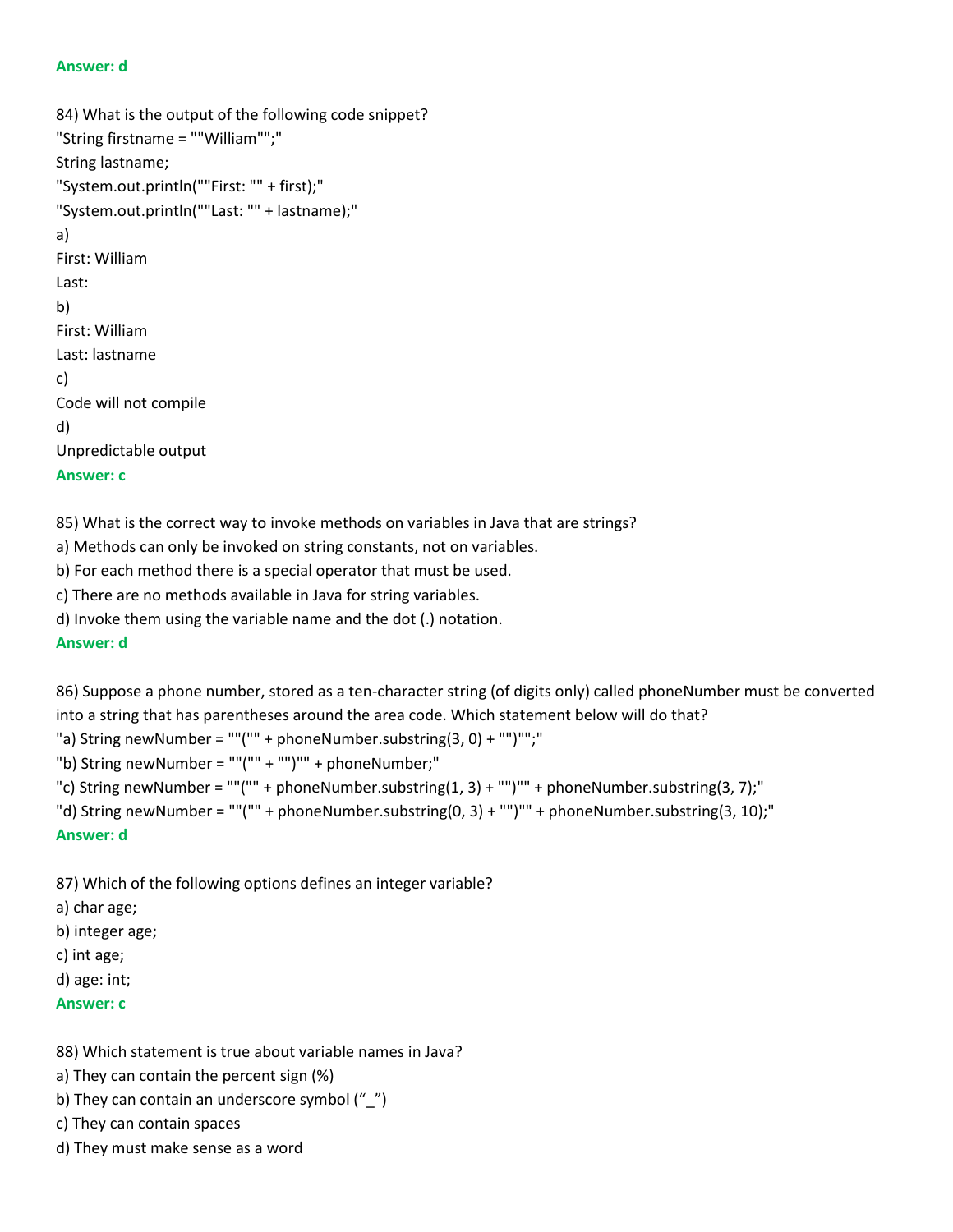89) Consider the following Java variable names:

- I. 1stInstance
- II. basicInt%
- III. empName\_

IV. addressLine1

V. DISCOUNT

Which of the following options is correct?

- a) Only IV is a valid Java variable name.
- b) Only I and IV are valid Java variable names.
- c) Only I, IV, and V are valid Java variable names.
- d) Only III, IV, and V are valid Java variable names.

**Answer: d**

90) What is the value of the following expression?

- $3 * 5 / 2 * 5$
- a) 1.5
- b) 30
- c) 35
- d) 37.5

## **Answer: c**

91) What is the result of the following code snippet?

double bottles;

double bottleVolume = bottles \* 2;

System.out.println(bottleVolume);

- a) 0
- b) 1
- c) 2

d) Does not compile

```
Answer: d
```
Section Reference 2: Common Error 4.1

92) Which one of the following is a correct method for defining and initializing an integer variable with name value? a) int value  $= 30$ ; b) Int value =  $30;$ c) int value  $= .30;$ d) Int value = .30; **Answer: a**

93) What is wrong with the following code snippet? int size  $= 42$ ;  $cost = 9.99$ ; "System.out.println(""size = "" + size);" "System.out.println("" cost = "" + cost);"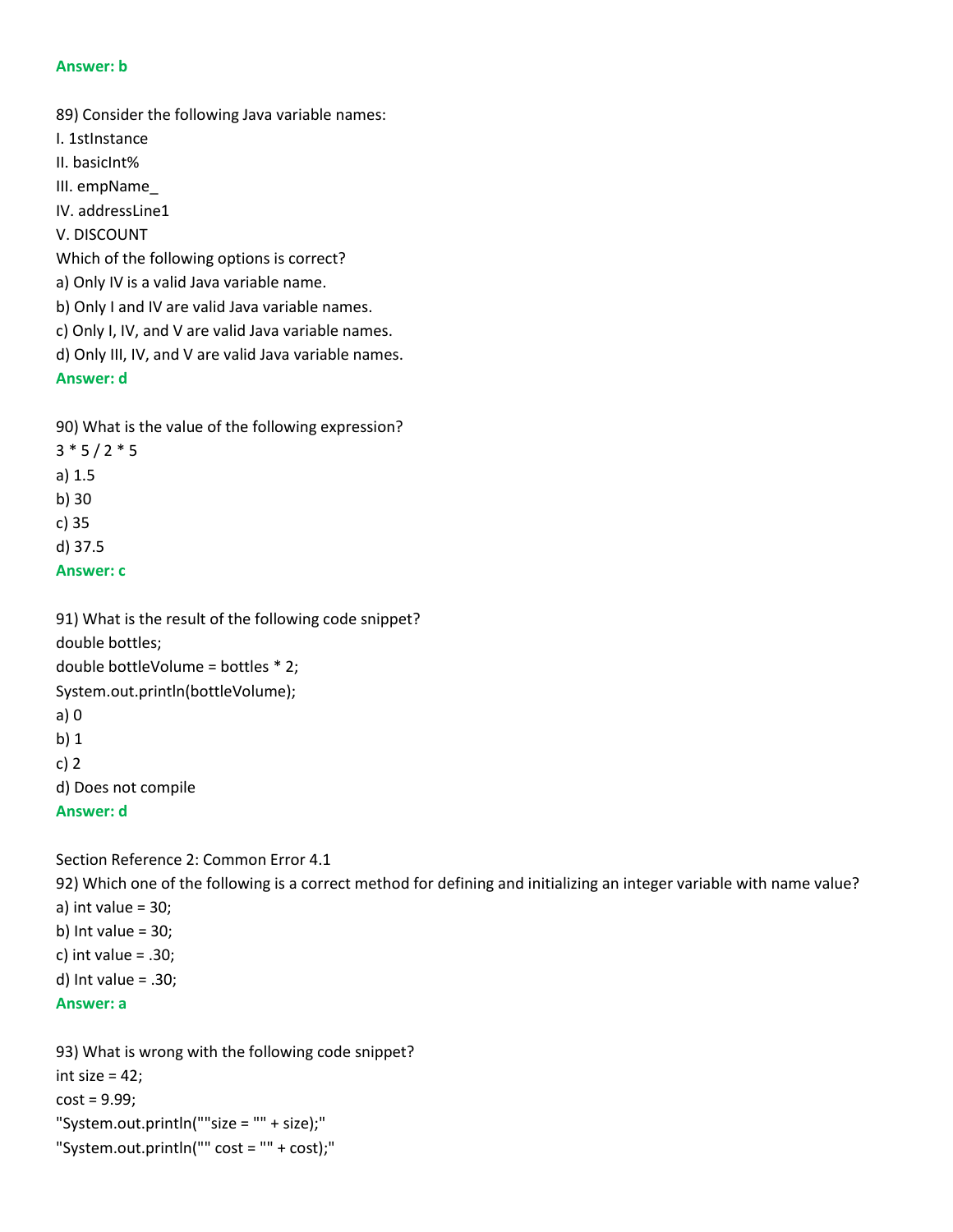- a) The code snippet uses a variable that has not yet been initialized.
- b) The code snippet uses a variable that has not been declared.
- c) The code snippet attempts to assign a decimal value to an integer variable.
- d) The code snippet attempts to assign an integer value to a decimal variable.

Section Reference 2: Common Error 4.1

94) Which one of the following reserved words is used in Java to represent a value without a fractional part? a) integer

- b) int
- c) Int
- d) Float

## **Answer: b**

95) In an airline reservation system, the number of available seats in an airplane is required. Which data type should be used to store this value?

- a) double
- b) float
- c) int
- d) long

## **Answer: c**

96) When you purchase donuts, they come in boxes of 12, so 24 donuts take 2 boxes. All donuts need to be in a box, so if you buy 13 donuts, you'll get 2 boxes with 12 in the first box and 1 in the second. If the integer variable numberOfDonuts contains the positive number of donuts purchased, which of the following will correctly give the number of boxes needed?

- e.
- f.
- g.
- h.
- **Answer: a**

97) What is wrong with the following code snippet? int price;

price = 9.42;

a) The price variable is never initialized.

b) The data type for the price variable is not specified.

c) The price variable is never assigned a value.

d) The price variable is assigned a decimal value.

**Answer: d**

98.) Which one of the following is an assignment statement?

- a) int a = 20;
- b) a = 20;
- c) assign  $a = 20$ ;
- d) assign 20 to a;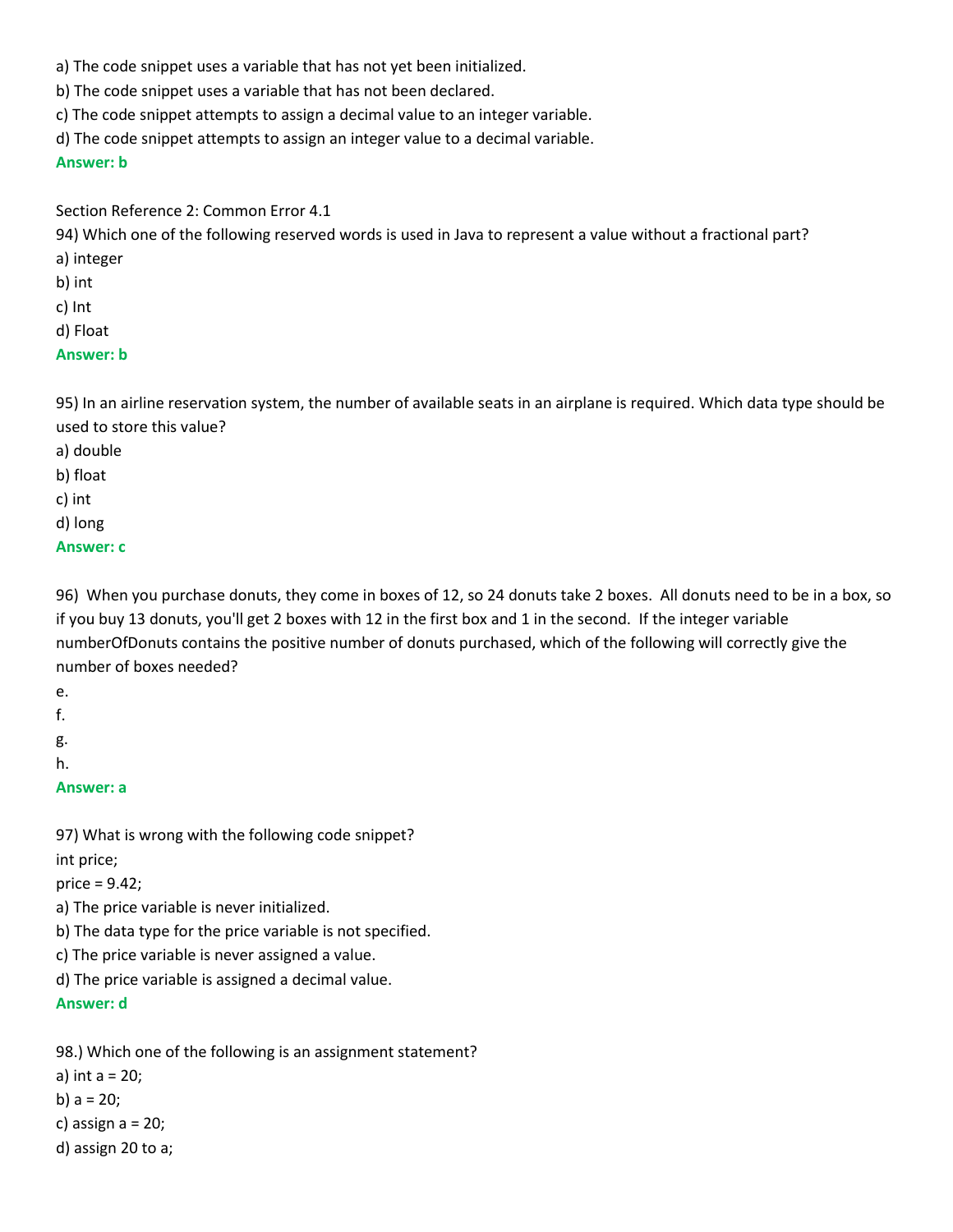99) Which one of the following types of statements is an instruction to replace the existing value of a variable with another value?

- a) Update
- b) Declaration
- c) Assignment
- d) Initialization

### **Answer: c**

100) What is the meaning of  $x = 0$ ; in Java?

- a) It checks whether x equals 0.
- b) It sets the variable x to zero.
- c) It defines a variable named x and initializes it with 0.
- d) It is a syntax error because x is not always 0.

## **Answer: b**

101) What are the values of num1 and num2 after this snippet executes? double num $1 = 4.20$ ; double num2 =  $num1 * 10 + 5.0$ ; a) num $1 = 4.20$  and num $2 = 63.0$ b) num $1 = 4.20$  and num $2 = 47.0$ c) num $1 = 42.0$  and num $2 = 42.0$ d) num $1 = 42.0$  and num $2 = 47.0$ **Answer: b**

102) Which of the following statements places input into the variable value given this line of code? Scanner in = new Scanner(System.in); a) int value =  $in()$ ; b) int value = in.nextlnt(); c) int value =  $in.next()$ ; d) int value= in.nextFloat();

## **Answer: b**

103) Assuming that the user inputs a value of 30 for the price and 10 for the discount rate in the following code snippet, what is the output? Scanner in = new Scanner(System.in); "System.out.print(""Enter the price: "");" double price = in.nextDouble(); "System.out.print(""Enter the discount rate: "");" double discount = in.nextDouble(); "System.out.print(""The new price is "");" System.out.println(price - price \* (discount / 100.0)); a) The new price is 30.0 b) The new price is 20.0 c) The new price is 27.0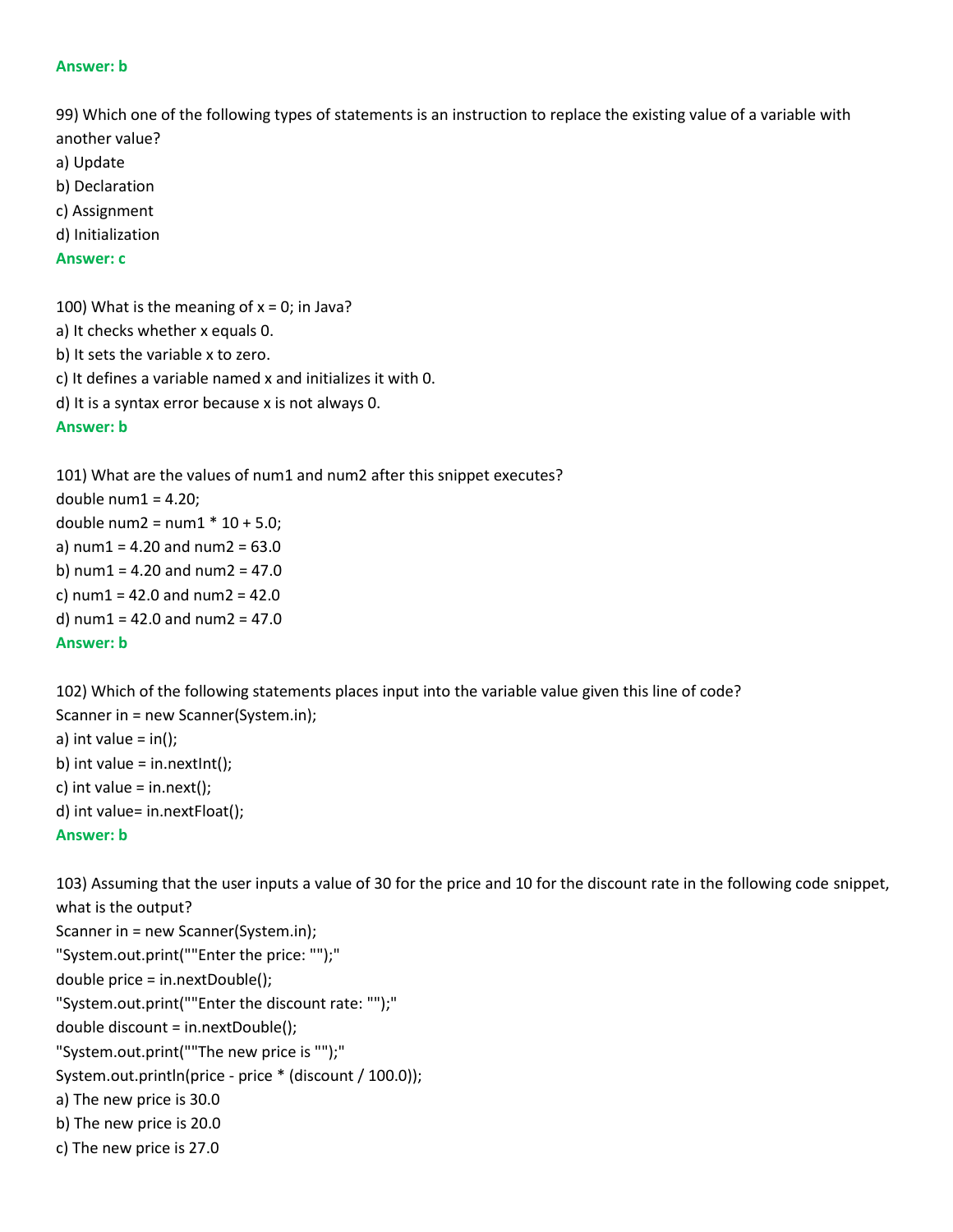d) The new price is 33.0 **Answer: c**

104) Which of the following statements is correct about constants?

a) Constants are written using uppercase letters because the compiler ignores constants declared in lowercase letters.

b) The data stored inside a final variable can be changed using an assignment statement.

c) You can make a variable constant by using the constant reserved word while declaring the variable.

d) Variables defined using final make a code snippet more readable and easier to maintain.

### **Answer: d**

105) What is the value of Math.pow(2, 3)?

a) 5.0 b) 6.0 c) 8.0 d) 9.0 **Answer: c**

106) Which one of the following is a correct representation of the given mathematical expression in Java?

a)  $a - b / 2 % 2$ b) a - b / 2 c) a - (b / 2) / 2 d) (a – b / 2) / 2 **Answer: d**

107) Given the definition final double PI = 3.14159; which of the following is the Java equivalent of the mathematical expression  $c = \boxed{22}$  radius2 a)  $c = PI * (radius * 2);$ b)  $c = PI * Math.pow(2, radius);$ c)  $c = PI * Math.pow(radius, 2);$ d)  $c = Math.pow(Pl * radius, 2);$ 

**Answer: c**

108) Which of the following is the mathematical equivalent of the following Java expression? h =  $(4.0 * a * b - Math.pow(b, 2)) / c$ ; a)  $h = 4ab - 2b / c$ b)  $h = (4ab - 2b) / c$ c) h = 4ab – b2 / c d)  $h = (4ab - b2) / c$ 

```
Answer: d
```
109) Assuming price contains the value 20.0, which of the following statements displays price = 20.00 a) "System.out.print(""price = "");" System.out.printf(price);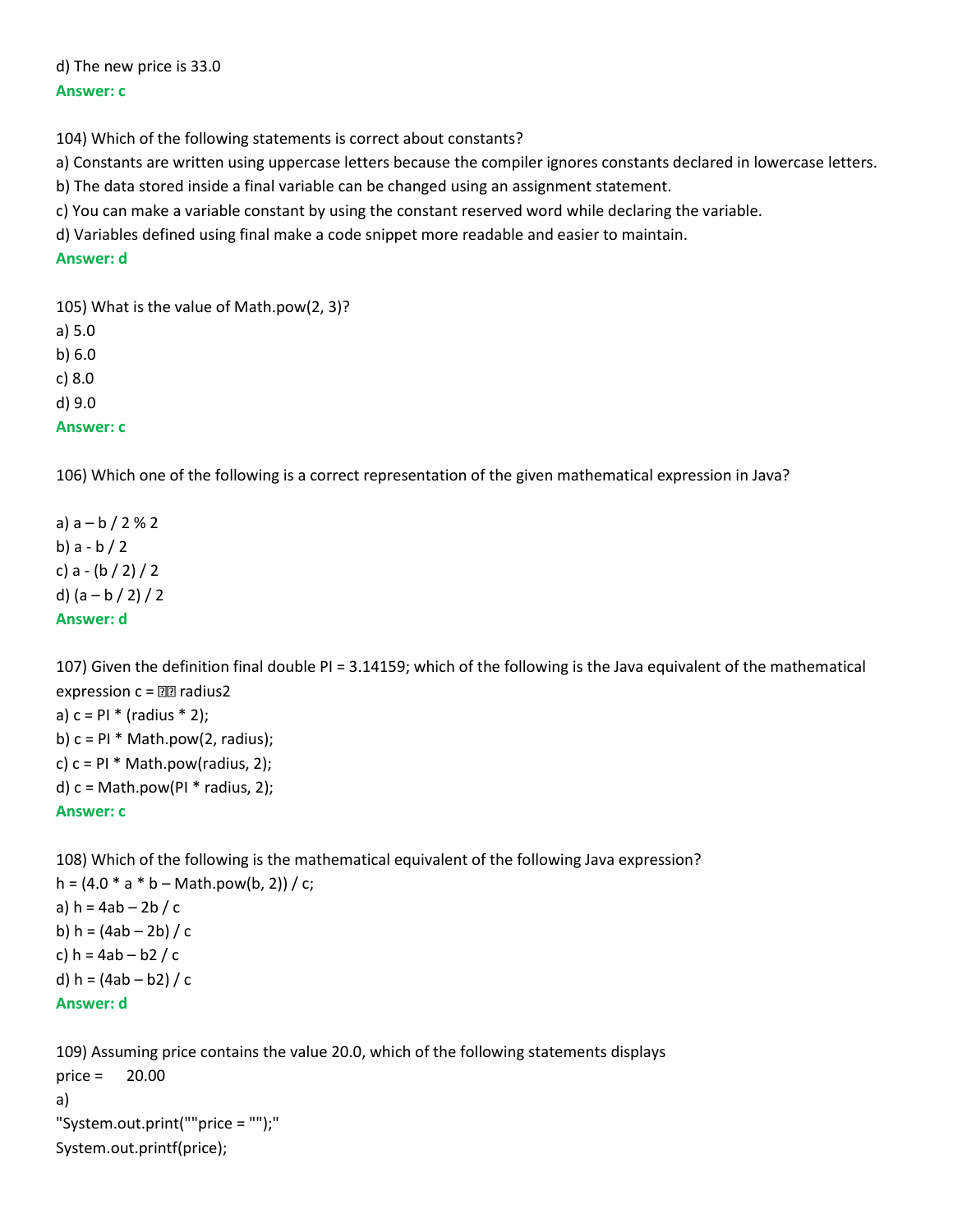b)

```
"System.out.print(""price = "");"
"System.out.printf(""%f"", price);"
c) 
"System.out.print(""price = "");"
"System.out.printf(""%10.2f"", price);"
d) 
"System.out.print(""price = "");"
"System.out.printf(""%2.10f"", price);"
```
### **Answer: c**

110) What is the output of the following code snippet? "System.out.printf(""%5.3f"", 20.0);" a) 20 b) 20.0 c) 20.00 d) 20.000 **Answer: d**

111) Which of the following statements will assign the largest value of three integer variables a, b, and c to the integer variable maximum?

```
a) maximum = Math.max(a, b, c);b) maximum = Math.max(a, b);
maximum = Math.max(b, c);maximum = Math.max(a, c);
c) maximum = Math.max(a, b);
maximum = Math.max(maximum, c);
d) maximum = Math.max(a, b) + Math.max(b, c) + Math.max(a, c);
Answer: c
```
112) A student's class average can be computed by dividing the number of points they have earned by the number of points possible in the class. Assume the following variables have been declared as shown and given values elsewhere: int pointsEarned, pointsPossible;

double classPercentage;

```
Which of the following statements will assign the correct percentage average to classPercentage? For example, if 
pointsEarned is 725 and pointsPossible is 1000, classPercentage should be assigned the value 72.5.
a)classPercentage = pointsEarned/pointsPossible * 100.0;
b)classPercentage = 100 * pointsEarned/pointsPossible;
c)classPercentage = (100.0 * pointsEarned)/pointsPossible;
d)classPercentage = (100.0 + pointsEarned)/pointsPossible;
Answer: c
```
113) Assume the following variables have been declared and given values as shown: int i = 2345; double  $m = 67.8$ ; What will be printed by the statement below? "System.out.printf (""Values are %10d and %7.2f"", i, j);"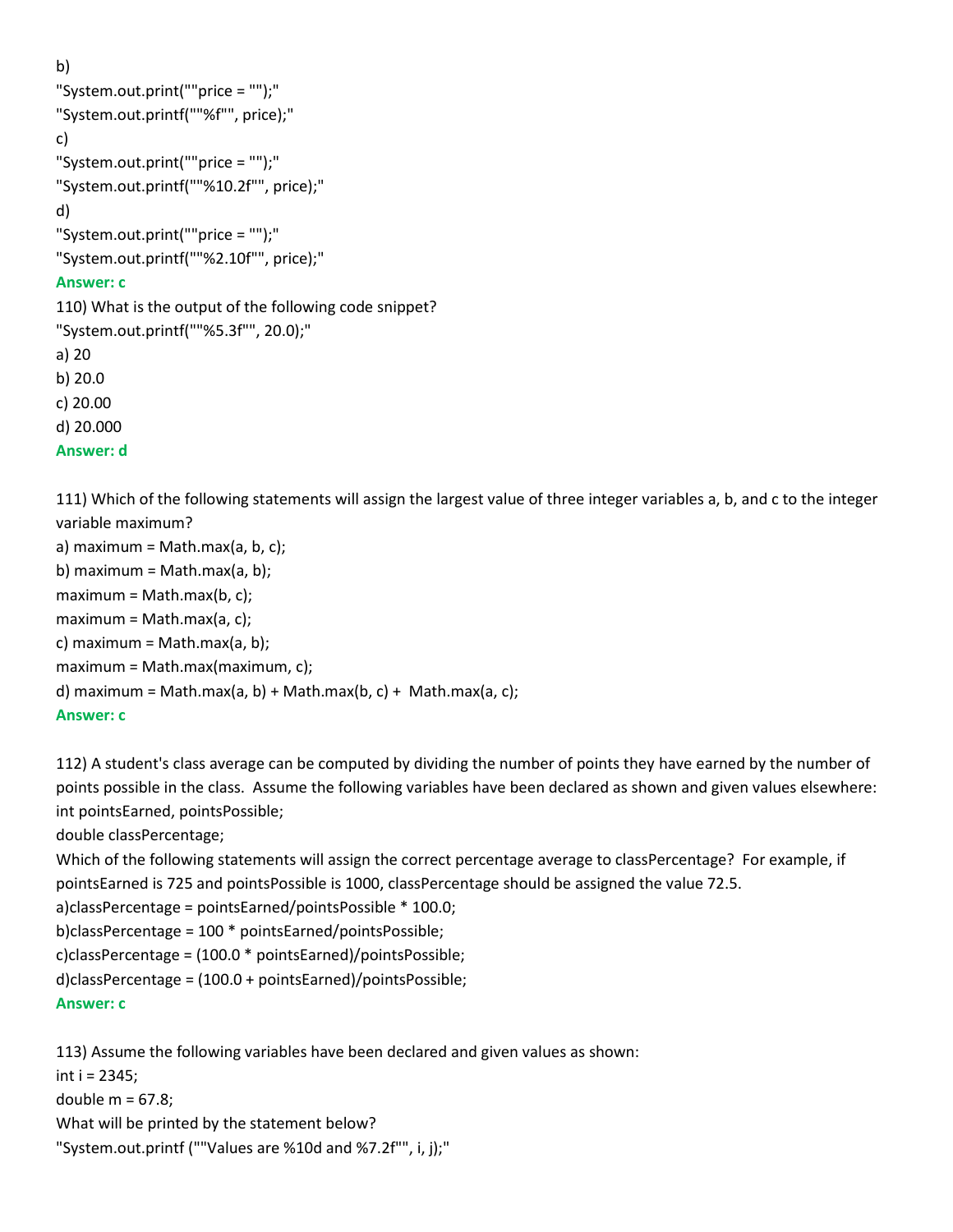a)Values are 2345 and 67.8 b)Values are 2345 and 67.80 c)Values are 2345 and 67.80 d)Values are %10d and %7.2f 2345 67.8 **Answer: b**

114) Assume the following variables have been declared and given values as shown: int i = 2345; double  $m = 67.8$ ; Which statement will give the output below? Values are 2345 and 67.80 "a)System.out.printf (""Values are %10d and %7.2f"", i, m);" "b)System.out.printf (""Values are %6d and %2.2f"", i, m);" "c)System.out.printf (""Values are %i and %m"");" "d)System.out.println (""Values are "" +  $i$  + "" and "" + m);" **Answer: a**

```
115) What will be printed by the statement below?
"System.out.print (""O\""my\t\\\""no!"");"
"a)O""myt\""no!"
"b)O\""my\t\\\""no!"
c)O\ my\t\\\ no!
"d)O""my"
Answer: d
```
int salary = 100;

a)salaryBONUS

c)100BONUS

b)120

int netSalary = salary + BONUS; System.out.print (netSalary);

```
116) Assume the following variable has been declared and given values as shown:
"String name = ""Mamey, Jean"";"
"Which statement will print the name as ""Jean Mamey""?"
a.
+ name.substring(0, 5));
b.
+ name.substring(1, 5));
c.
+ name.substring(1, 4));
d.
+ name.substring(1));
Answer: a
117) What will be printed by the statements below?
final int BONUS = 20;
```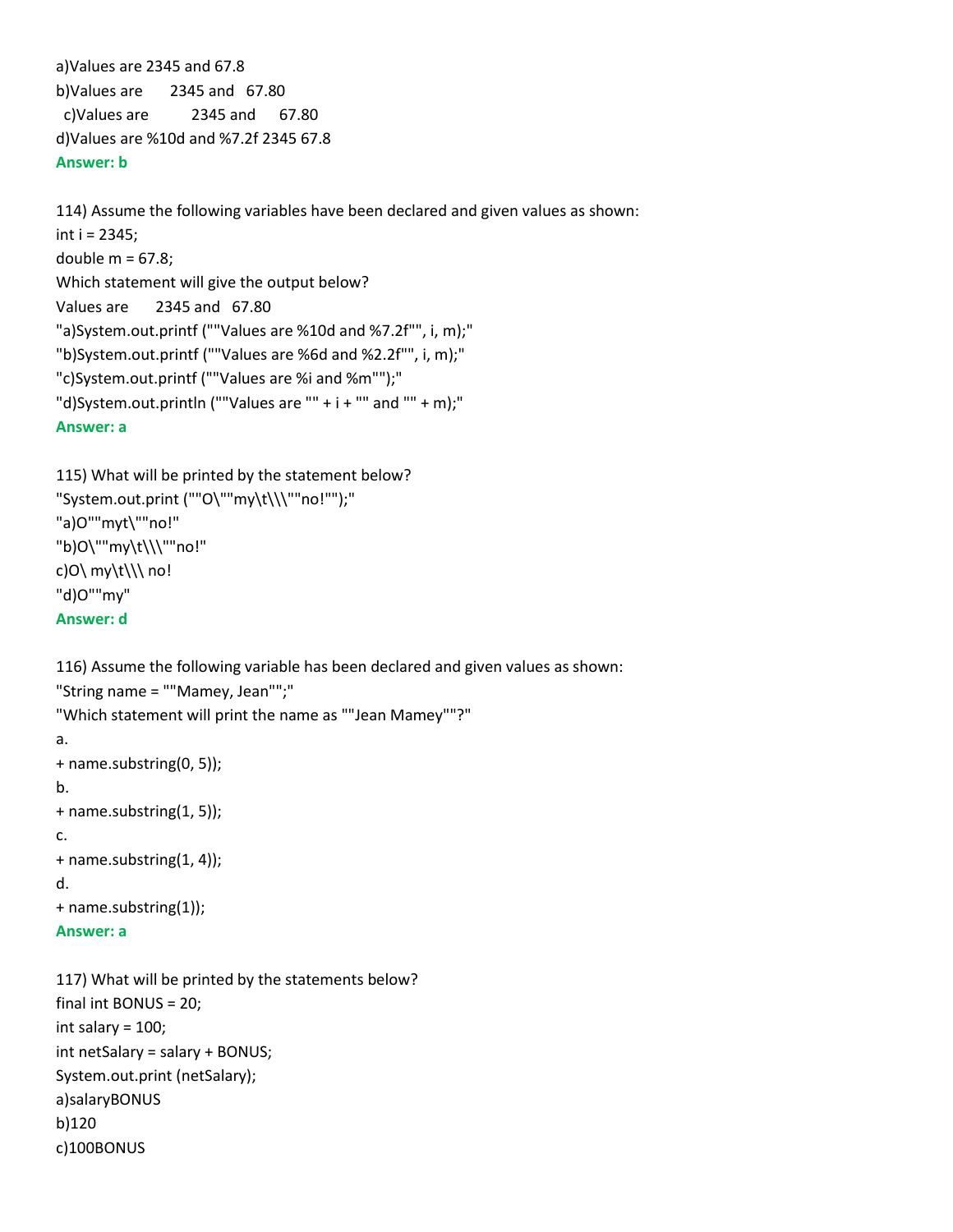d) Nothing will be printed because constants cannot be used in expressions. **Answer: b**

```
118) What will be printed by the statements below?
int x = 20;
int y = x;
x++;
y--;
"System.out.print (""x = "" + x + "", y = "" + y);"
x = 21, y = 19a)x = 20, y = 20b)x = 21, y = 20c)x = 20, y = 19
d) x = 21, y = 19Answer: d
```

| 119) What is the value of the following expression? |
|-----------------------------------------------------|
| $-18\%5$                                            |
| $a)-2$                                              |
| $b$ )-3                                             |
| $c$ )2                                              |
| $d$ )3                                              |
| Answer: b                                           |
|                                                     |

| 120) What is the value of the following expression? |
|-----------------------------------------------------|
| 1 % 12                                              |
| a)1                                                 |
| b)0                                                 |
| $c$ )-11                                            |
| d) This is an error because 12 is greater than 1    |
| Answer: a                                           |
|                                                     |
|                                                     |

121) What is the value of the following expression?  $2 + 3 + 5 / 2$ a)5 b)6 c)7 d)7.5 **Answer: c**

122) Assume the following variables have been declared as shown and given values elsewhere: double a, b, c;

The discriminant of a quadratic equation is defined to be:

Which of the following statements will assign the correct value to discriminant? a)double discriminant = Math.sqrt ( $b * b - 4 * a * c$ );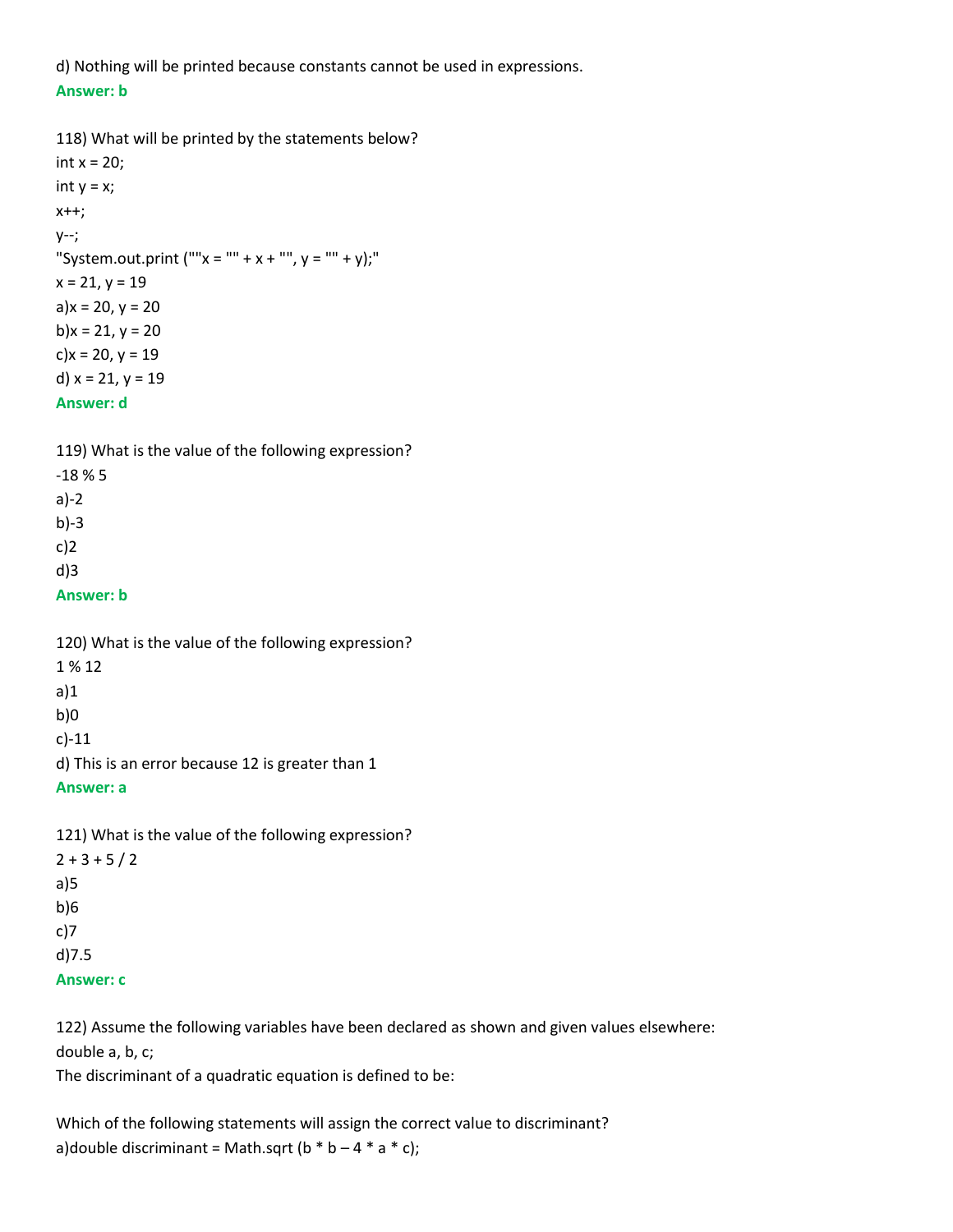b)double discriminant = Math.sqrt ( $b * b$ ) – 4  $* a * c$ ; c)double discriminant = Math.sqrt (b  $*$  b) - Math.sqrt (4  $*$  a  $*$  c); d)double discriminant = ;

## **Answer: a**

123) What will be printed by the statements below? int  $x = 20$ ; int  $y = x$ ;  $x == 3$ ;  $y * = 2;$ "System.out.print (""x = "" + x + "", y = "" + y);" a) $x = 23$ ,  $y = 46$ b) $x = 23$ ,  $y = 40$ c) $x = 46$ ,  $y = 46$ d) $x = 3, y = 2$ **Answer: b**

124) Assume the following variables have been declared and given values as shown: "String str = ""0123456789"";" String sub = str.substring(3, 4); Which is the value of sub? a)3 b)34 c)345 d)3456 **Answer: a**

125) Assume the following variable has been declared and given a value as shown: "String str = ""0123456789"";" Which is the value of str.length()? a)9 b)10 c)11 d)12 **Answer: a**

126) Assume the variable str has been declared to be a String that has at least one character. Which is the following represents the last character in str? a)str.charAt (str.length()) b)str.lastChar() c)str.charAt (str.length()  $-1$ ) d)str.substring(str.length()) **Answer: c**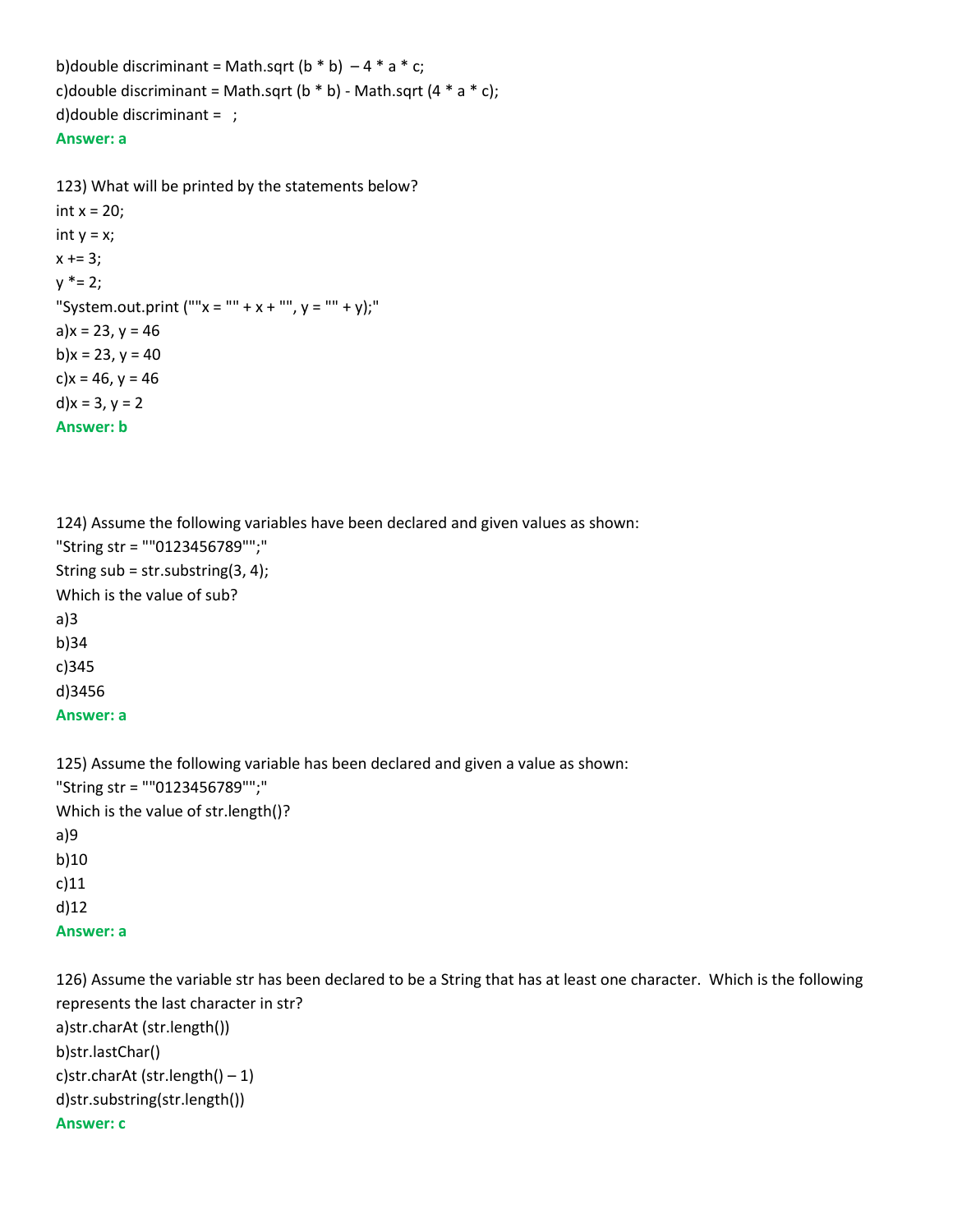127) What will be printed by the statements below? int  $x = 100$ : int y = -12; "System.out.print (""Sum is "" +  $x$  +  $y$ );" a)Sum is 100-12 b)Sum is 88 c)Sum is xy d)Sum is 100 + -12 **Answer: a**

Package Title: Test Bank Course Title: Big Java Chapter Number: 5 Decisions Question type:Multiple Choice 1) What are the two parts of an if statement? a) A condition and a body b) A check and an increment c) An increment and a body d) An increment and a return value

**Answer: a**

2) Which of the following statements is true about the if statement?

a) The if statement can have only one condition that evaluates to an integer value.

b) The if block is optional.

c) The else block is optional.

d) The if and else blocks should always be included within curly braces.

**Answer: c**

3) Which of the following statements is correct about an if statement?

a) You must use braces if the body of an if statement contains only a single statement.

b) You can omit an else statement if there is no task defined in the else branch.

c) You cannot use braces if the body of an if statement contains only a single statement.

d) The number of opening braces can be different from the number of closing braces.

#### **Answer: b**

4) Which of the following is the correct syntax for an if statement?

```
a) 
"if (x < 10) { size = ""Small""; }"
"else (x < 20) { size = ""Medium""; }"
b) 
"if (x < 10); { size = ""Small""; }"
"else (x < 20) { size = ""Medium""; }"
c) 
"if (x < 10) { size = ""Small""; }"
"else { size = ""Medium""; }"
```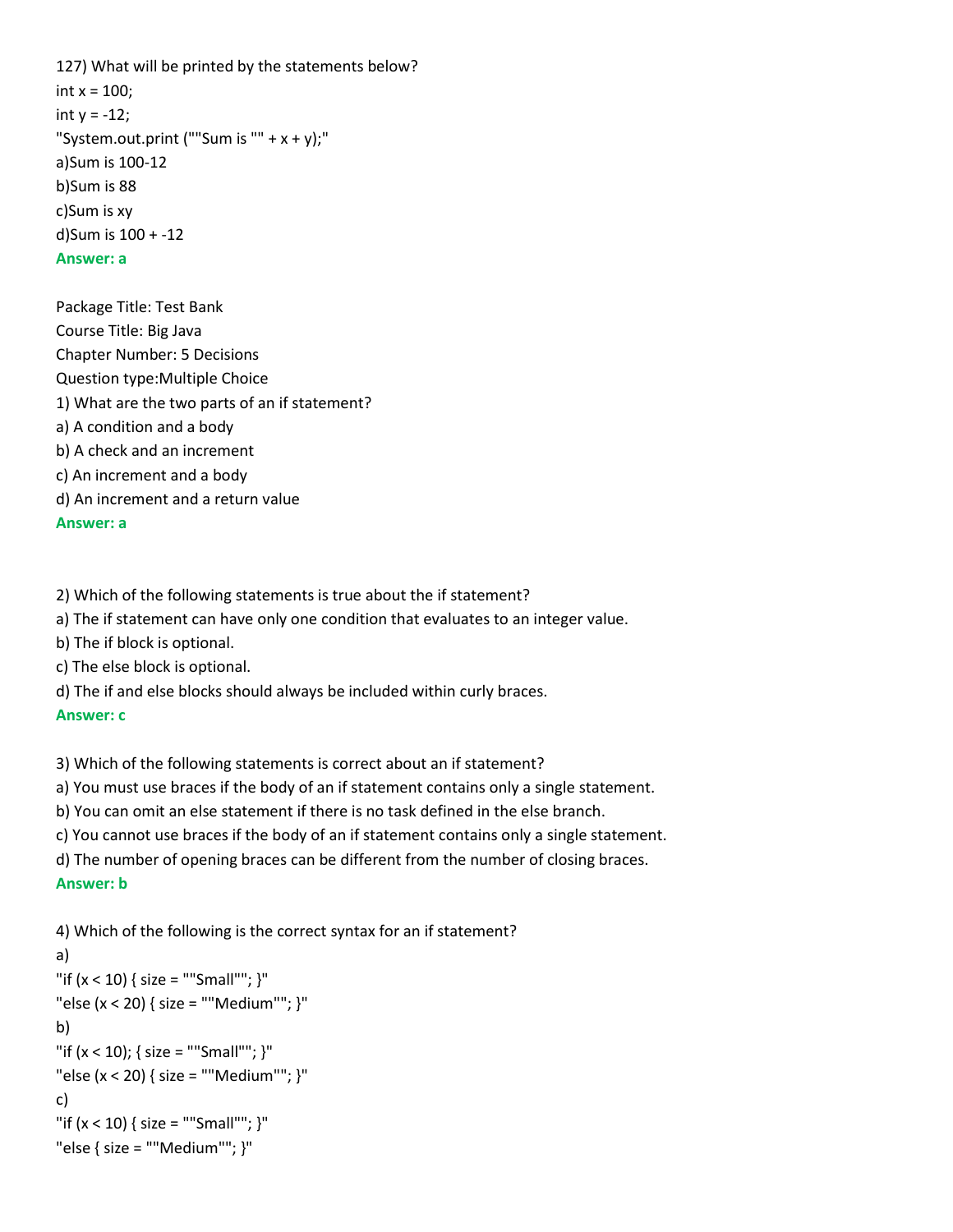```
d) 
"if { size = ""Small""; }"
"else (x < 20) { size = ""Medium""; }"
Answer: c
```

```
5) Assuming that the user provides 303 as input, what is the output of the following code snippet?
int x; 
int y;
Scanner in = new Scanner(System.in);
"System.out.print(""Please enter a number: "");"
y = in.nextInt();if (y > 300) 
{ 
 x = y;}
else 
{ 
 x = 0;
}
"System.out.println(""x: "" + x);"
a) x: 0
b) x: 300
c) x: 303
d) There is no output due to compilation errors.
Answer: c
6) Assuming that the user provides 99 as input, what is the output of the following code snippet?
int a;
int b;
Scanner in = new Scanner(System.in);
"System.out.print(""Please enter a number: "");"
b = in.nextInt();if (b > 300) 
{ 
 a = b;
}
else 
{ 
 a = 0;}
"System.out.println(""a: "" + a);"
a) a: 0
b) a: 99
c) a: 100
d) a: 300
Answer: a
```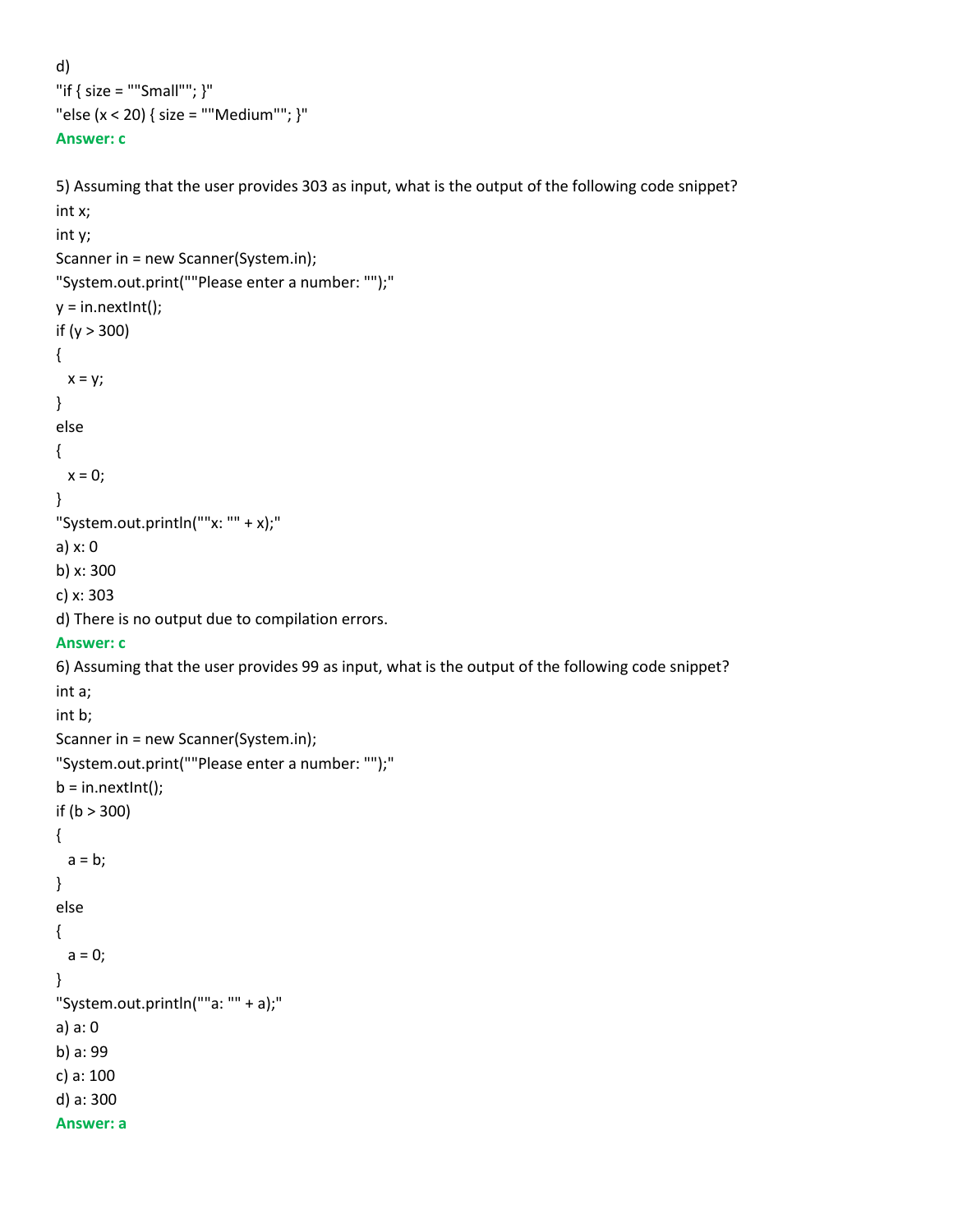7) The following code snippet contains an error.What is the error? if (cost > 100); {  $cost = cost - 10;$ } "System.out.println(""Discount cost: "" + cost);" a)Syntax error (won't compile) b) Logical error:use of an uninitialized variable c) Logical error:if statement has do-nothing statement after if condition d) Logical error:assignment statement does not show equality

```
Answer: c
```

```
Section Reference 2: Common Error 5.1A Semicolon After the if Condition
8) What can be done to improve the following code fragment?
if ((counter % 10) == 0)
{
" System.out.println(""Counter is divisible by ten: "" + counter);"
  counter++;
}
else
{
"System.out.println(""Counter is not divisible by ten: "" "
+counter);
  counter++;
}
a)Move the duplicated code outside of the if statement
b) Shorten variable names
```

```
c) Move the brackets to save several lines of code
```

```
d) Add semicolons after the if condition and the else reserved word
```

```
Answer: a
```

```
9) What kind of operator is the <= operator?
```

```
a) Ternary
```

```
b) Arithmetic
```

```
c) Inequality
```

```
d) Relational
```

```
Answer: d
```
10) Which of the following operators is used as a relational operator?

```
a) = <
```
 $b)$  <=

 $c) =$ 

```
d) !
```
**Answer: b**

11) The operator !> stands for

a) not less than.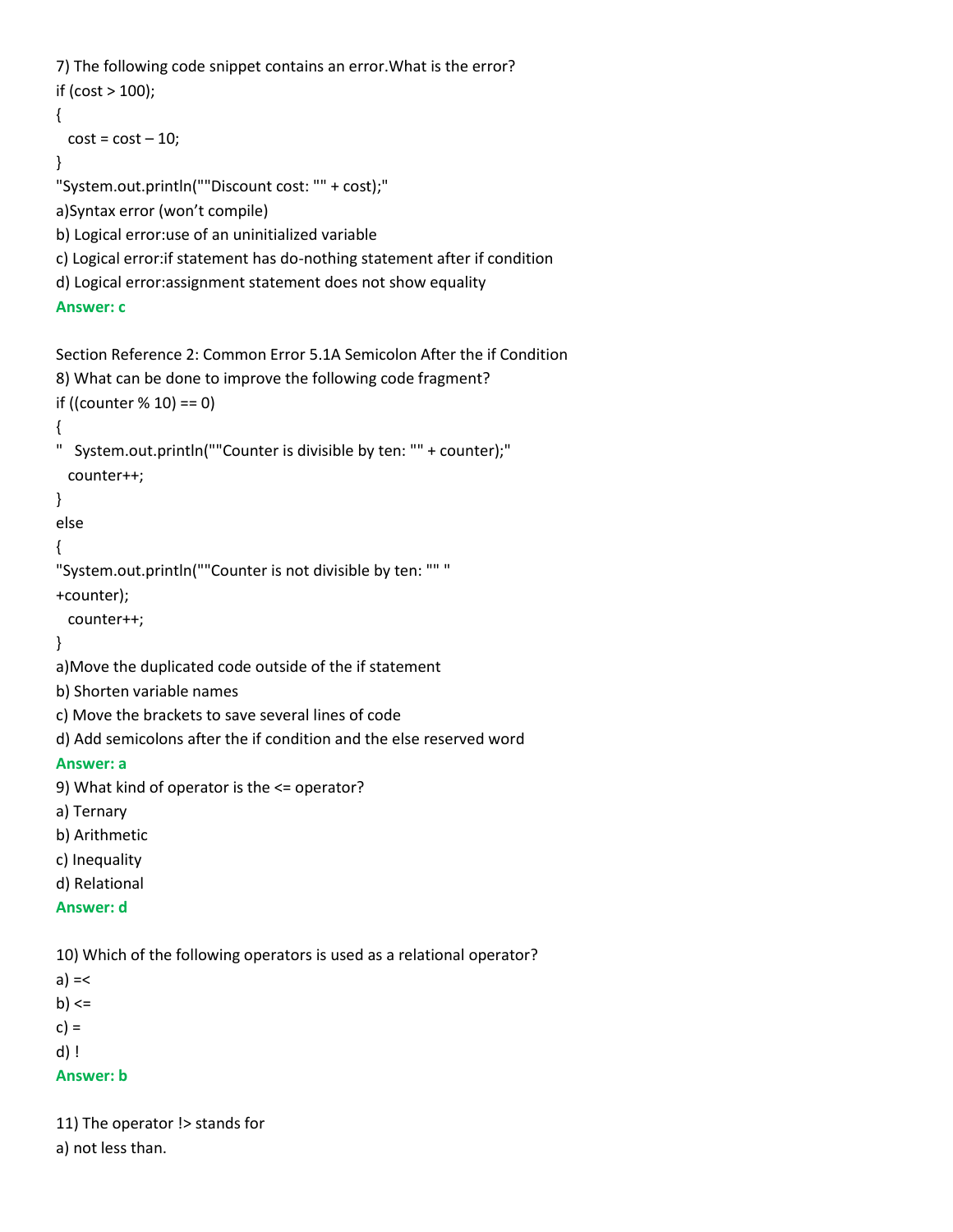```
b) not greater than.
c) not equal to.
d) this is not an operator in Java
```
## **Answer: d**

```
12) Assuming that a user enters 15 as input, what is the output of the following code snippet?
Scanner in = new Scanner(System.in);
"System.out.print(""Please enter a number: "");"
int number = in.nextInt();
if (number > 20) 
{ 
" System.out.println(""The number is LARGE!""); "
} 
else 
{ 
" System.out.println(""The number is SMALL!"");"
} 
a) 
There is no output due to compilation errors.
b) 
The number is LARGE!
c) 
The number is SMALL!
d) 
The number is LARGE!
The number is SMALL!
Answer: c
```

```
13) What is the output of the following code snippet if the input is 25?
int i;
Scanner in = new Scanner(System.in);
"System.out.print(""Enter a number: "");"
i = in.nextInt();if (i > 25) 
{
  i++;
} 
else 
{ 
  i--; 
} 
System.out.print(i);
a)24
```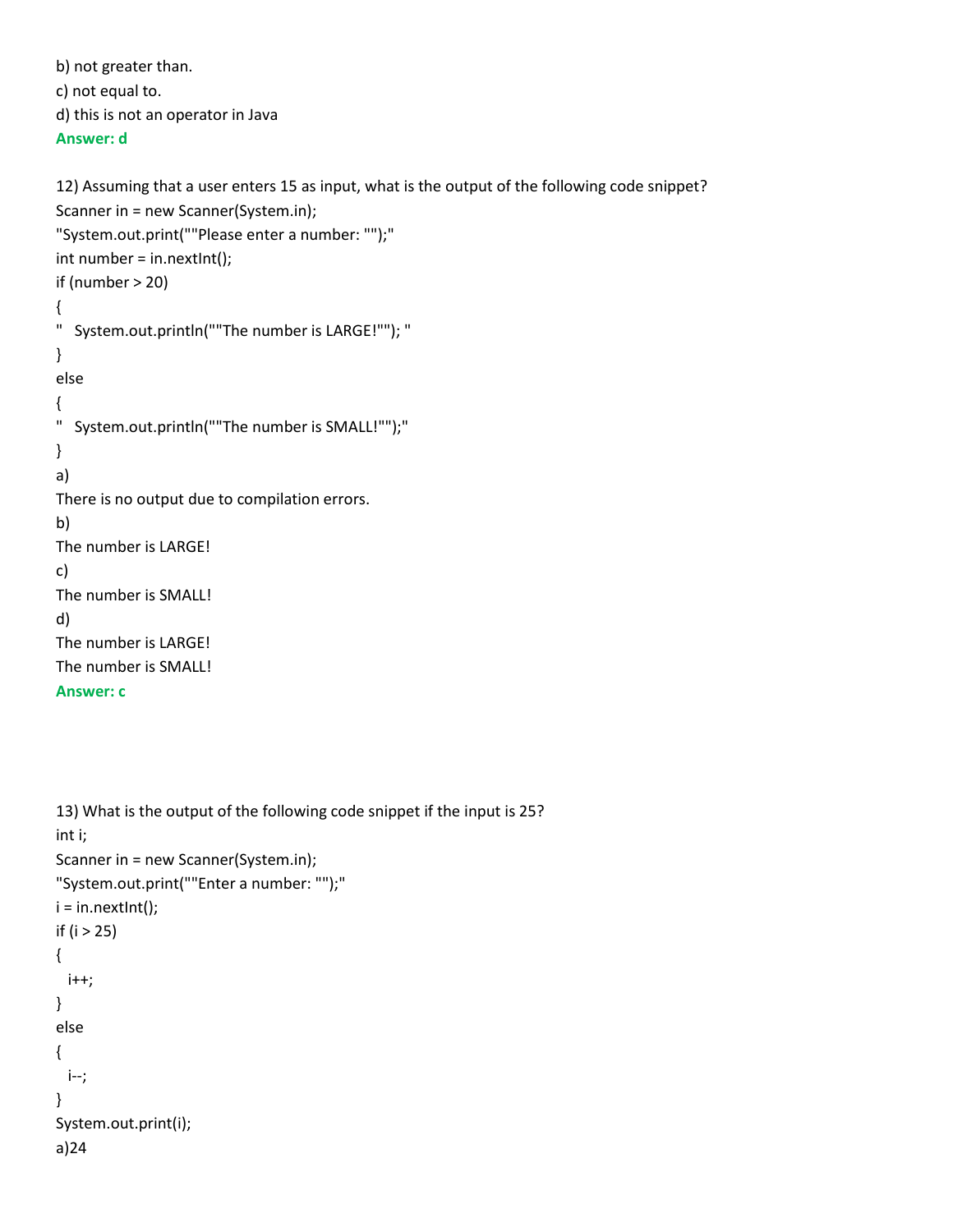b) 25 c) 26

d) 27

**Answer: a**

14) Assuming that a user enters 25 as the value for x, what is the output of the following code snippet? int x;

```
Scanner in = new Scanner(System.in);
"System.out.print(""Enter a number: "");"
x = in.nextInt();if (x < 100) 
{ 
 x = x + 5;}
if (x < 500) 
{ 
 x = x - 2;}
if (x > 10){ 
  x++; 
}
else 
{ 
  x--; 
}
System.out.println(x);
a) 27
b) 28
c) 29
d) 30
```

```
Answer: c
```
15) A store provides 10 percent discount on all items with a price of at least \$100. No discount is otherwise applicable. Which of the following DOES NOT correctly compute the discount?

```
a) 
double discount = 0;
if (price >= 100)
{
 discount = 0.10 * price;
}
b) 
double discount = 0.10 * price;
if (price <= 100) 
{
  discount = 0;
```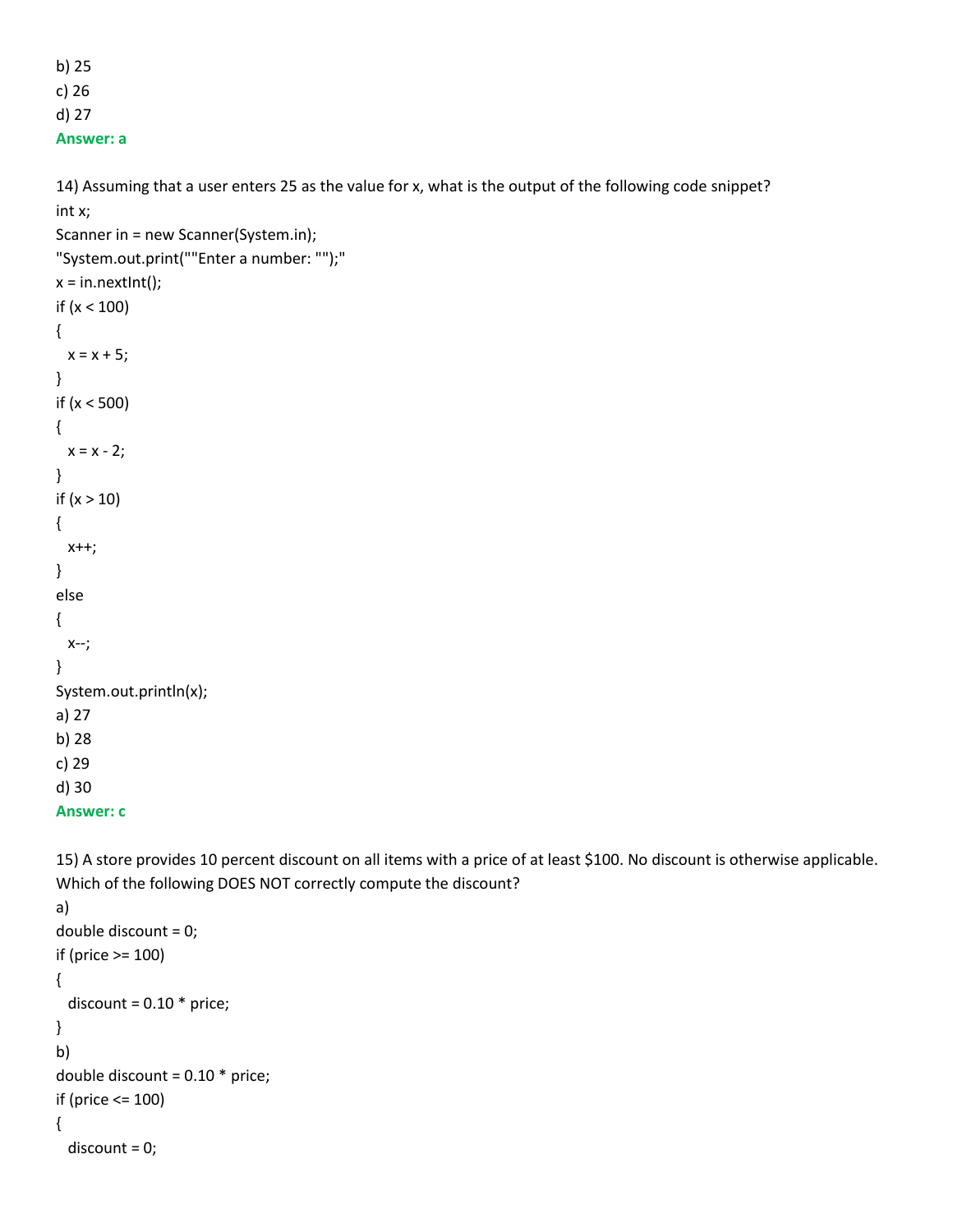```
}
c) 
double discount; 
if (price < 100)
{ 
   discount = 0;
}
else 
{ 
  discount = 0.10 * price;
}
d) 
double discount = 10;
if (price >= 100)
{
  discount = 0.1 * price;
}
else
{
  discount = 0;
}
Answer: b
```
16) Which of the following statements is (are) true about an if statement?

I.It guarantees that several statements are always executed in a specified order.

II. It repeats a set of statements as long as the condition is true.

III. It allows the program to carry out different actions depending on the value of a condition.

a) I  $b)$  II

c) III

d) I, II, III

```
Answer: c
```

```
17) What is the output of the following code snippet?
double income = 45000;
double cutoff = 55000;
double minIncome = 30000; 
if (minIncome > income) 
{ 
" System.out.println(""Minimum income requirement is not met."");"
} 
if (cutoff < income) 
{ 
" System.out.println(""Maximum income limit is exceeded."");"
} 
else
```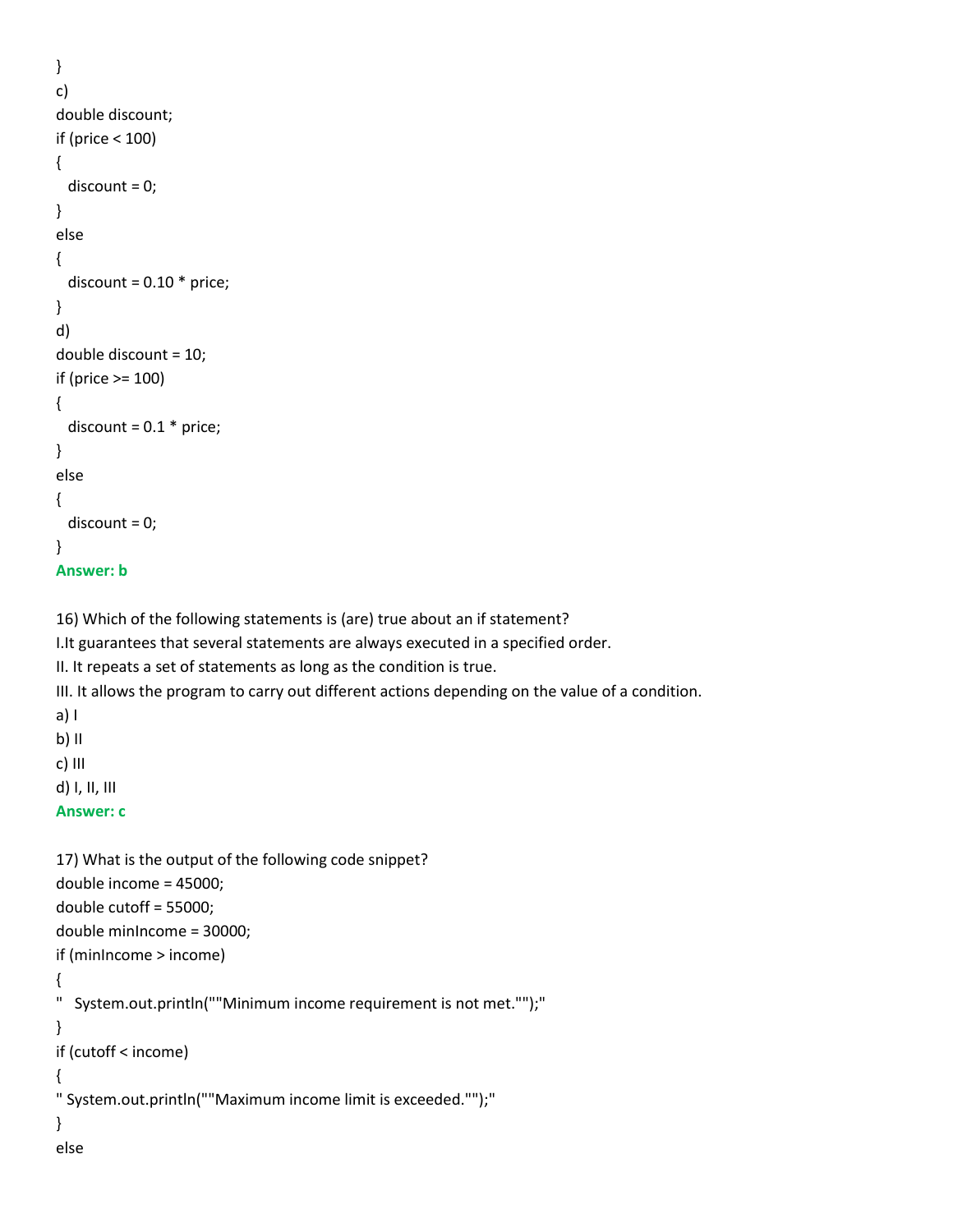{

```
" System.out.println(""Income requirement is met."");"
```
}

```
a)Minimum income requirement is not met.
```

```
b) Maximum income limit is exceeded.
```

```
c) Income requirement is met.
```
d) There is no output.

## **Answer: c**

18) In Java, which of the following orderings is used to compare strings?

- a) Lexicographic
- b) Semantic
- c) Alphabetic
- d) Syntactic

## **Answer: a**

19) Suppose one needs anif statement to check whether an integer variable pitch is equal to 440 (which is the frequency of the note "A" to which strings and orchestras tune).Which condition is correct?

a) if (pitch  $-440 = 0$ ) b) if ((pitch !< 440) && (pitch !> 440)) c) if (pitch  $= 440$ ) d) if (pitch == 440) **Answer: d**

20) Which statement about an if statement is true?

a) The condition in an if statement using relational operators will evaluate to a Boolean result

b) The condition in an if statement should make exact comparisons to floating-point numbers

c) The condition in an if statement should always evaluate to true

d) The condition in an if statement should never include integer variables

## **Answer: a**

```
21) What is the problem with the following if statement?
double count = 15.0;
if (count / 3.0) 
{
" System.out.println(""The value of count is "");"
}
a)There should be an "else" condition
b) The condition does not evaluate to a Boolean value
c) The variable countshould be part of the string
d) It is never possible to use the "/" operator in an if statement
Answer: b
```
22) Consider the following code snippet.What is the potential problem with the if statement? double average; average =  $(g1 + g2 + g3 + g4) / 4.0$ ;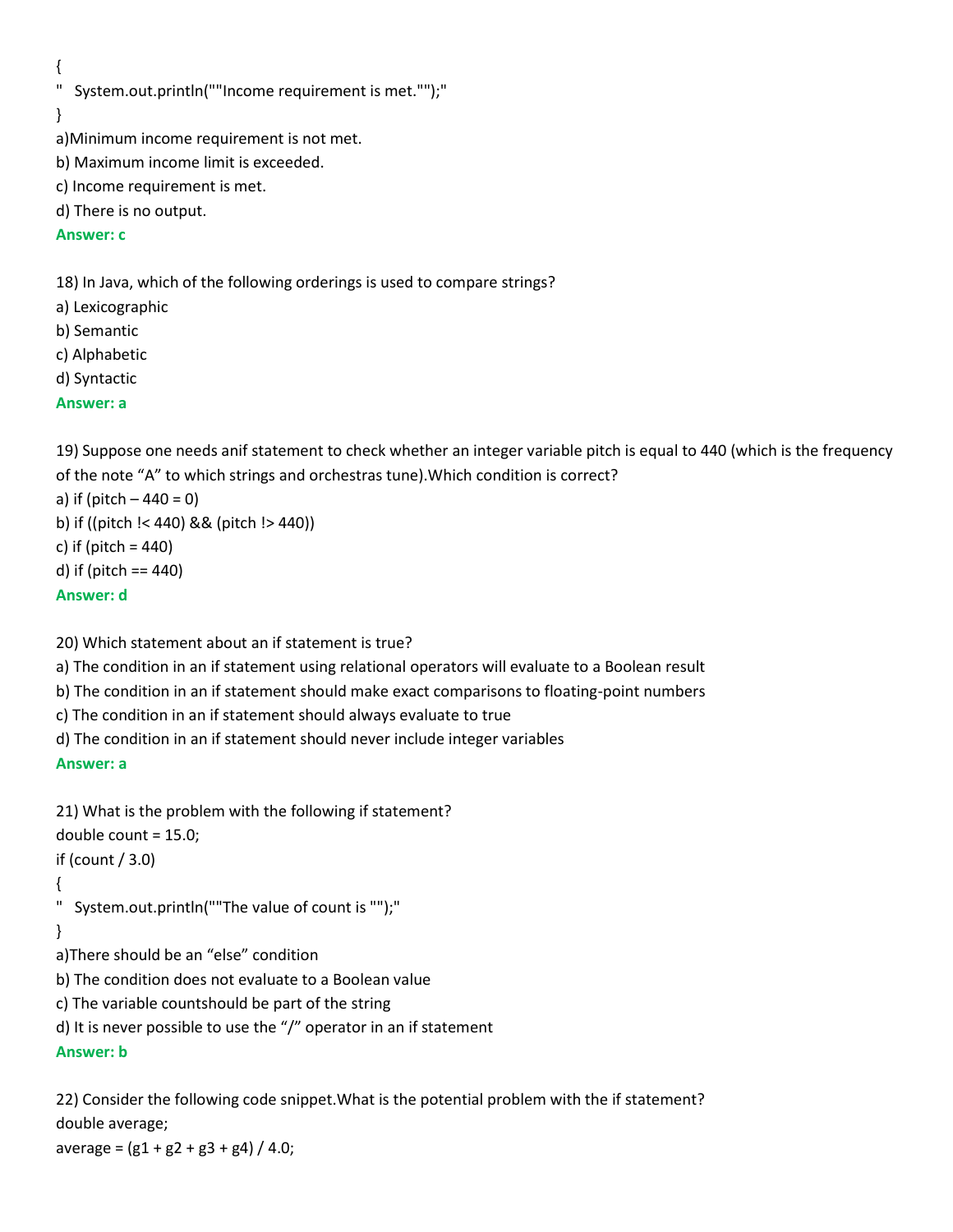```
if (average == 90.0)
{
" System.out.println(""You earned an A in the class!"");"
}
a)Using == to test the double variable average for equality is error-prone.
b) The conditional will not evaluate to a Boolean value.
c) The assignment operator should not be used within an if-statement conditional.
```
d) Literals should never be used in ifstatement conditionals.

```
Answer: a
```

```
Section Reference 2: Common Error 5.3 Using == to Compare Strings
23. Which code snippet will output "Yes!" when two strings s1 and s2 are equal?
a) 
if (s1 = s2){ 
" System.out.println(""Yes!"");"
}
b) 
if (s1 == s2) 
{ 
" System.out.println(""Yes!"");"
}
c) 
if (s1.equals(s2)) 
{ 
" System.out.println(""Yes!"");"
}
d) 
if (s1.compareTo(s2) == 1){ 
" System.out.println(""Yes!""); "
}
```

```
Answer: c
```
Section Reference 2: Special Topic 5.2

24) Which condition, when supplied in the if statement below in place of (. . .), will correctly protect against division by zero? if  $( \ldots )$ { result = grade / num; " System.out.println(""Just avoided division by zero!"");" } a) $(\text{grade} == 0)$ b) ((grade / num) == 0) c) (num == 0)

```
d) (num != 0)
```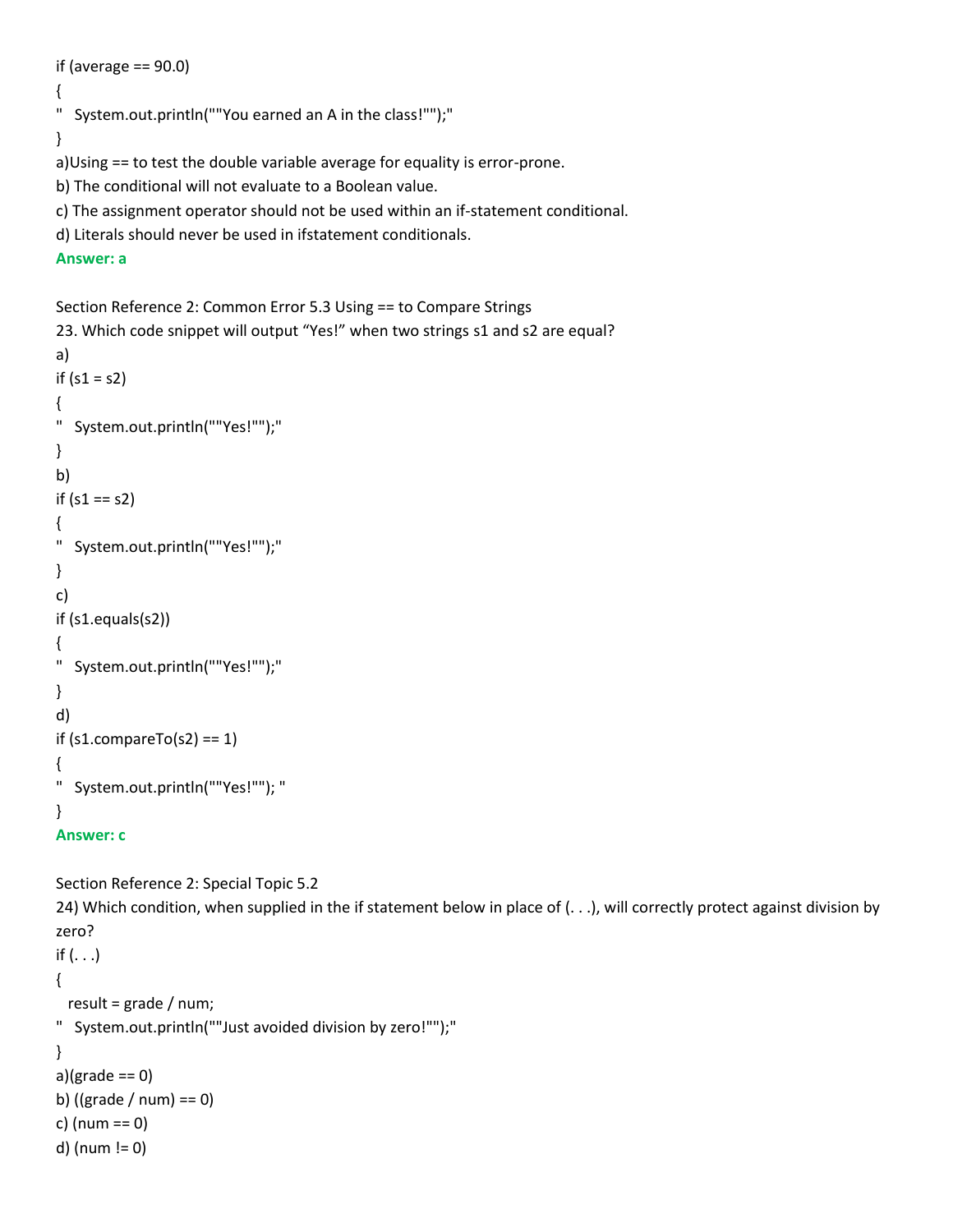#### **Answer: d**

```
25) What is the output of the following code snippet?
int num = 100;
if (num != 100)
{
" System.out.println(""100"");"
}
else
{
" System.out.println(""Not 100"");"
}
a)There is no output due to compilation errors.
b) 100
c) Not 100
d) 100
Not 100
Answer: c
26) What is the output of the following code snippet?
"String str1 = ""her"";"
"String str2 = ""cart"";"
if (str1.compareTo(str2) < 0)
{
  System.out.print(str2);
}
else
{
System.out.print(str1);
}
a)her
b) hercart
c) cart
d) carther
Answer: a
```
27) What is the conditional required to check whether the length of a string s1 is odd? a) if ((s1.length() % 2) == 0) b) if  $((s1.length() % 2) != 0)$ c) if ((s1.length() / 2)) d) if ((s1.length() \* 2)) **Answer: b**

28) The two strings "Aardvark" and "Aardvandermeer" are exactly the same up to the first six letters.What is their correct lexicographical ordering?

```
a) They cannot be compared lexicographically unless they are the same length
```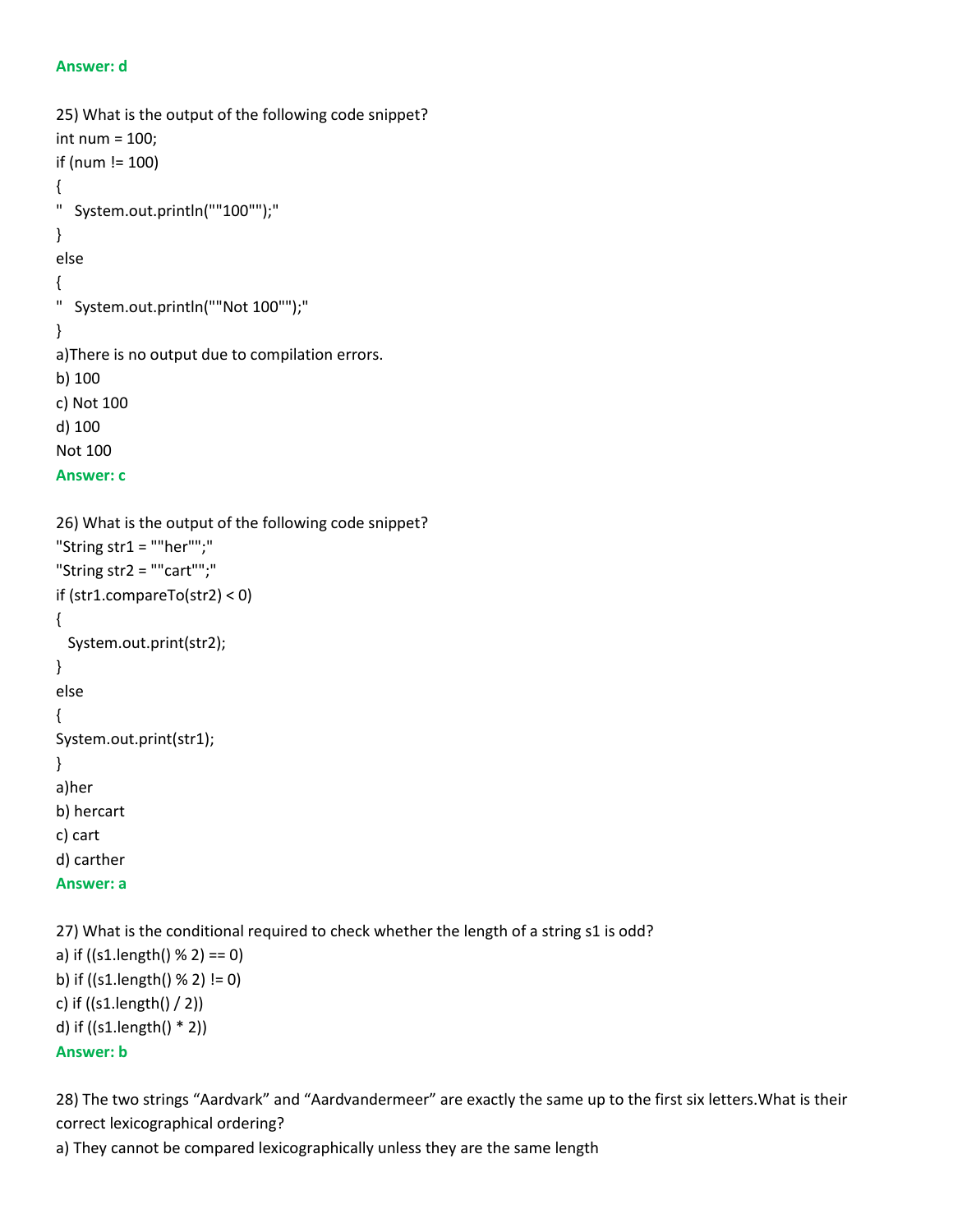b) "Aardvandermeer" is first, then "Aardvark"

"c) "Aardvark"" is first, then "Aardvandermeer""

d) The shorter word is always first

**Answer: b**

29) Write an if-statement condition that is true if the length of string s1 is greater than 42. a) if (s1.length() > 42) b) if (s1.length() != 42)

c) if  $(42 > s1.length)$ d) if (42 != s1.length())

```
Answer: a
```
30) Which of the following options is a legally correct expression for inverting a condition?

a) if  $(l(a == 10))$ b) if (!a == 10) c) if (a !== 10) d) if (a ! 10) **Answer: a**

31) Suppose you want to write an if statement with multiple alternatives to print out the single tax bracket that someone is in, based on their income.Assume the integer variable income holds the annual income.What is wrong with the following if statement?

```
if (income < 10000)
{
" System.out.println(""Lowest tax bracket"");"
}
7if (income < 20000)
{
" System.out.println(""Low-Middle tax bracket"");"
}
if (income < 30000)
{
" System.out.println(""Middle tax bracket"");"
}
"System.out.println(""High tax bracket"");"
a)The conditions are in the wrong order; the check for the highest bracket should be first
b) The conditions should use anif else/if else sequence, not just independent if statements
c) The conditions should be a switch statement instead
d) Nothing is wrong – the if statement will correctly print out the correct tax brackets
Answer: b
```
32. The switch statement in Java

a) is like a sequence of if statements that compares a single integer value against several constant alternatives.

b) is a compound statement that tests all branches against different variables.

c) requires compound Boolean expressions as alternatives.

```
d) none of the choices is correct.
```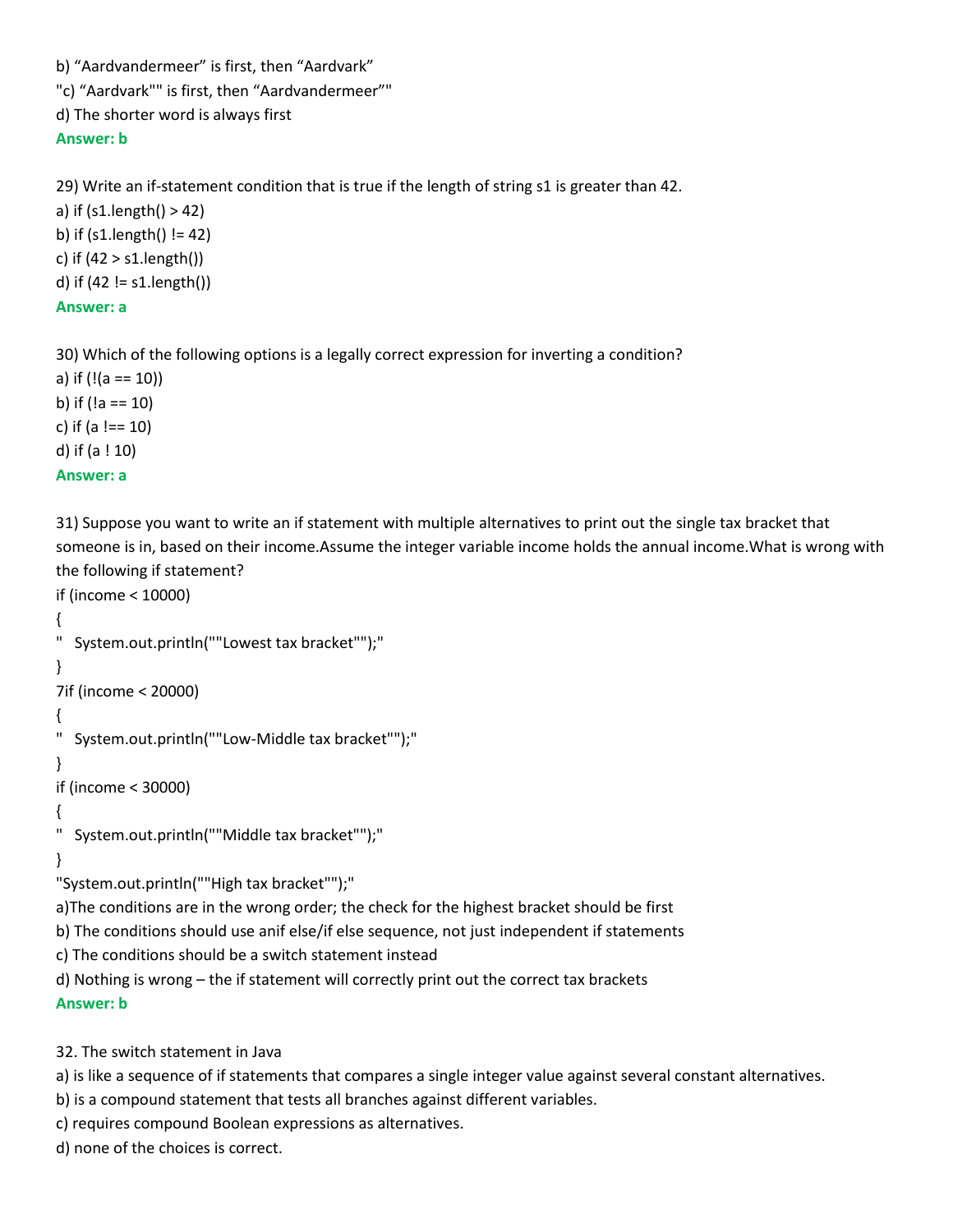#### **Answer: a**

Section Reference 2: Special Topic 5.3 33) In a switch statement, if a break statement is missing a) The break happens at the end of each branch by default b) The statement will not compile c) Execution falls through the next branch until a breakstatement is reached d) The default case is automatically executed **Answer: c** Section Reference 2: Special Topic 5.3

34. An if statement inside another if statement is called a a) switch statement b) nested if statement c) break statement d) syntax error, since that is not permitted in Java **Answer: b**

35) When an if statement is nested inside another if statement, it creates the possibility of a) an infinite loop b) the misuse of the break statement c) type mismatch d) The dangling else

**Answer: d**

d) 123 **Answer: d**

```
Section Reference 2: Common Error 5.4 The Dangling else Problem
36) What is the output of the following code snippet?
int s1 = 20;if (s1 <= 20)
{
" System.out.print(""1"");"
}
if (s1 \le 40){
" System.out.print(""2"");"
}
if (s1 <= 20)
{
" System.out.print(""3"");"
}
a)1
b) 2
c) 3
```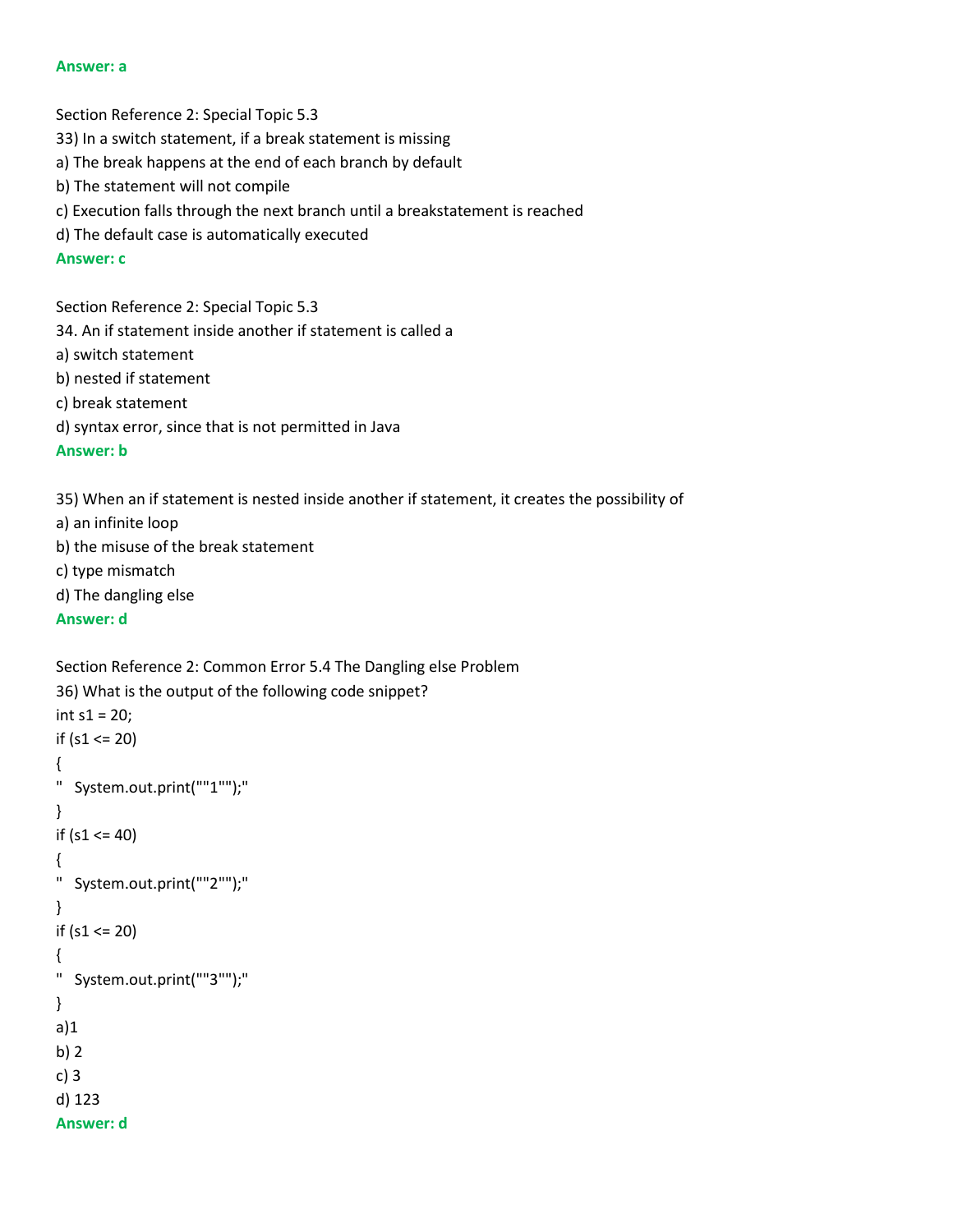37)Consider a situation where multiple if statements are combined into a chain to evaluate a complex condition. Which of the following reserved words is used to define the branch to be executed when none of the conditions are true? a) if b) else if

```
c) else
```
d) All of the above items

```
Answer: c
```

```
38) Consider the following code snippet:
int number = 0;
Scanner in = new Scanner(System.in);
"System.out.print(""Enter a number: "");"
number = in.nextInt();
if (number > 30) { ... }
else if (number > 20) { .... }
else if (number > 10) { ... }
else { ... }
Assuming that the user input is 40, which block of statements is executed?
a) if (number > 30) { ... }
b) else if (number > 20) { ... }
c) else if (number > 10) { ... }
d) else { ... }
Answer: a
```
39) Assuming that the user enters 60 as the input, what is the output after running the following code snippet? int num  $= 0$ ;

```
Scanner in = new Scanner(System.in);
"System.out.print(""Enter a number: "");"
num = in.nextInt();if (num < 10) 
{
" System.out.println(""Too small!"");"
}
else if (num < 50) 
{ 
"System.out.println(""Intermediate!""); "
}
else if (num < 100) 
{ 
" System.out.println(""High!""); "
}
else 
{ 
" System.out.println(""Too high!""); "
}
a)Too small!
```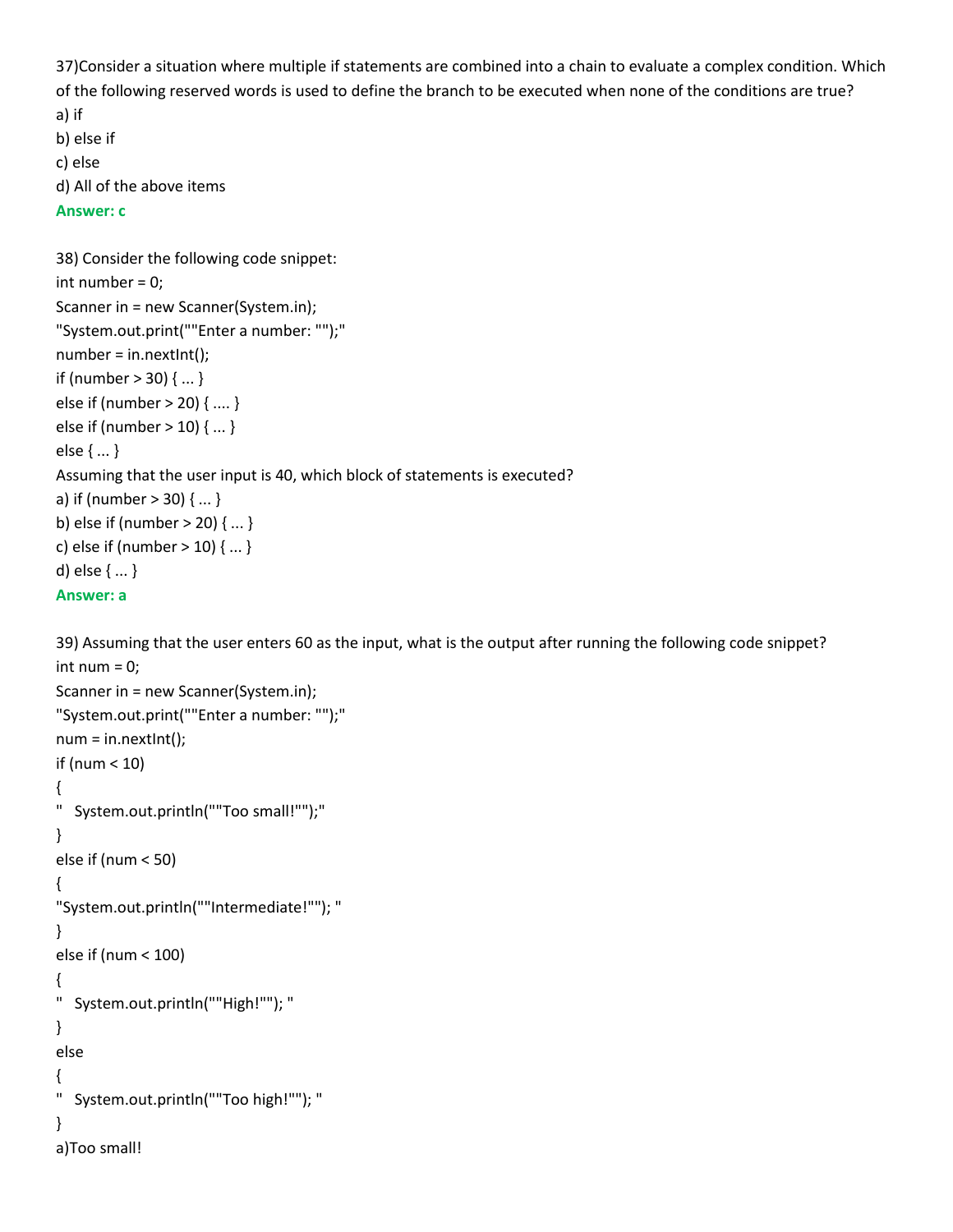```
b) Intermediate!
c) High!
d) Too high!
```
## **Answer: c**

40) Assuming that a user enters 5 as the value for num, what is the output of the following code snippet? int num  $= 0$ ;

```
Scanner in = new Scanner(System.in);
"System.out.print(""Enter a number: "");"
num = in.nextInt();if (num < 50) 
{ 
 num = num + 5;}
if (num < 10) 
{ 
  num = num - 2; 
}
if (num > 5)
{ 
  num++; 
}
else 
{ 
  num--; 
}
System.out.println(num);
a)0
b) 9
c) 5
d) 11
```

```
Answer: d
```
41) Consider the following code snippet. Assuming that the user enters first 20 and then 12 as the two input values, what is the output of the code snippet?

```
int num1 = 0;
int num2 = 0;
int num3 = 0;
int num4 = 0;
int num5 = 0;
Scanner in = new Scanner(System.in);
"System.out.print(""Enter a number: "");"
num1 = in.nextInt();"System.out.print(""Enter a number: "");"
num2 = in.nextInt();if (num1 < num2)
```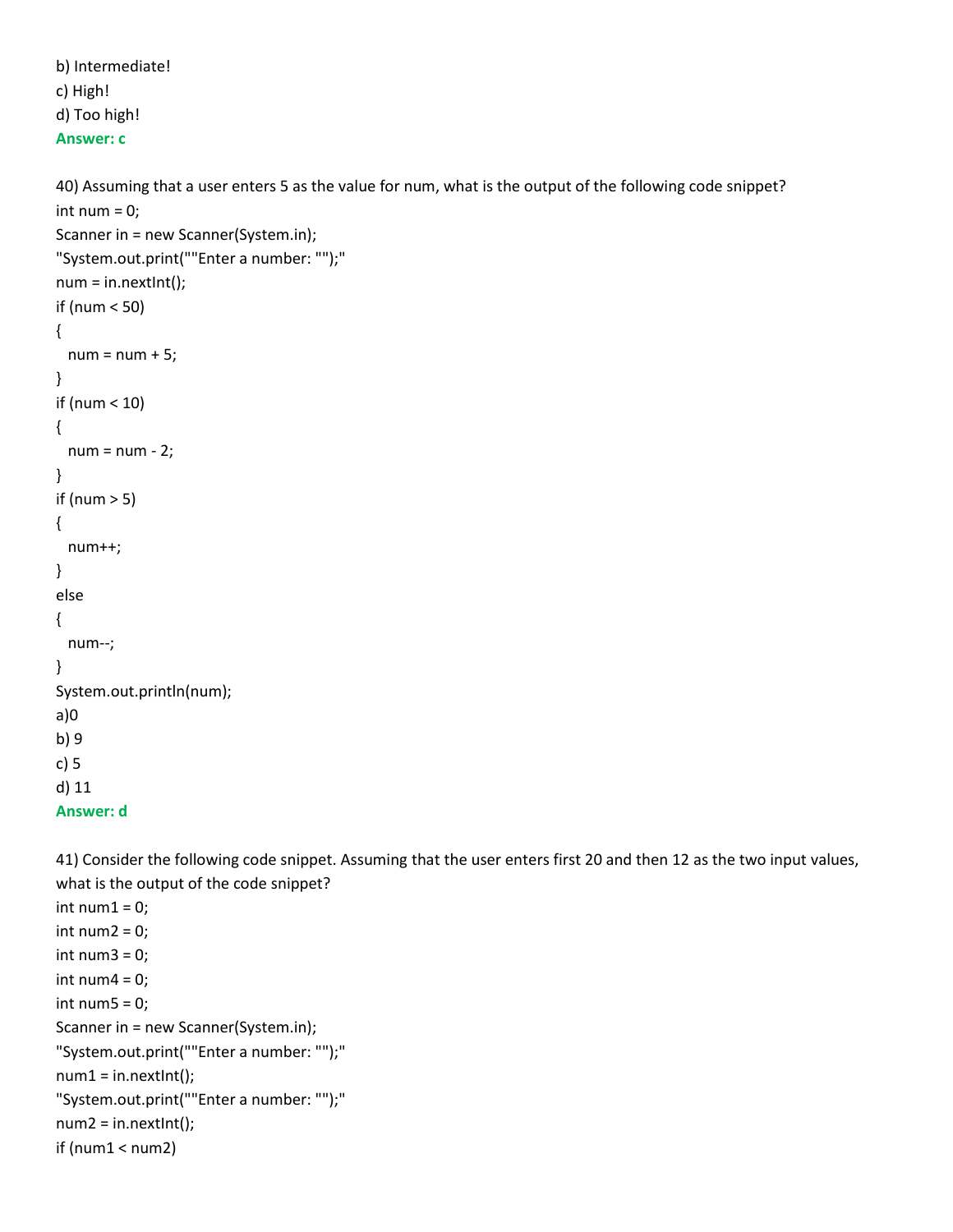```
{ 
 num3 = num1;} 
else 
{ 
  num3 = num2; 
} 
if (num1 < num2 + 10) 
{ 
 num4 = num1;} 
else if (num1 < num2 + 20) 
{ 
  num5 = num1; 
} 
"System.out.println(""num1 = "" + num1 + "" num2 = "" + num2 "
"+ "" num3 = "" + num3 + "" num4 = "" + num4 "
" + "" num5 = "" + num5;"
a) num1 = 20 num2 = 12 num3 = 20 num4 = 20 num5 = 0b) num1 = 20 num2 = 12 num3 = 12 num4 = 0 num5 = 20
c) num1 = 20 num2 = 12 num3 = 12 num4 = 20 num5 = 0d) num1 = 20 num2 = 12 num3 = 20 num4 = 0 num5 = 20Answer: c
```

```
42) What is the value of the price variable after the following code snippet is executed?
int price = 42;
if (price < 40)
{ 
  price = price + 10;
}
if (price > 30) 
{ 
   price = price * 2; 
}
if (price < 100) 
{ 
  price = price - 20; 
}
a)42
b) 52
c) 84
d) 64
```

```
Answer: d
```
43) Consider the following code snippet. Assuming that the user inputs 75 as the age, what is the output? int age  $= 0$ ;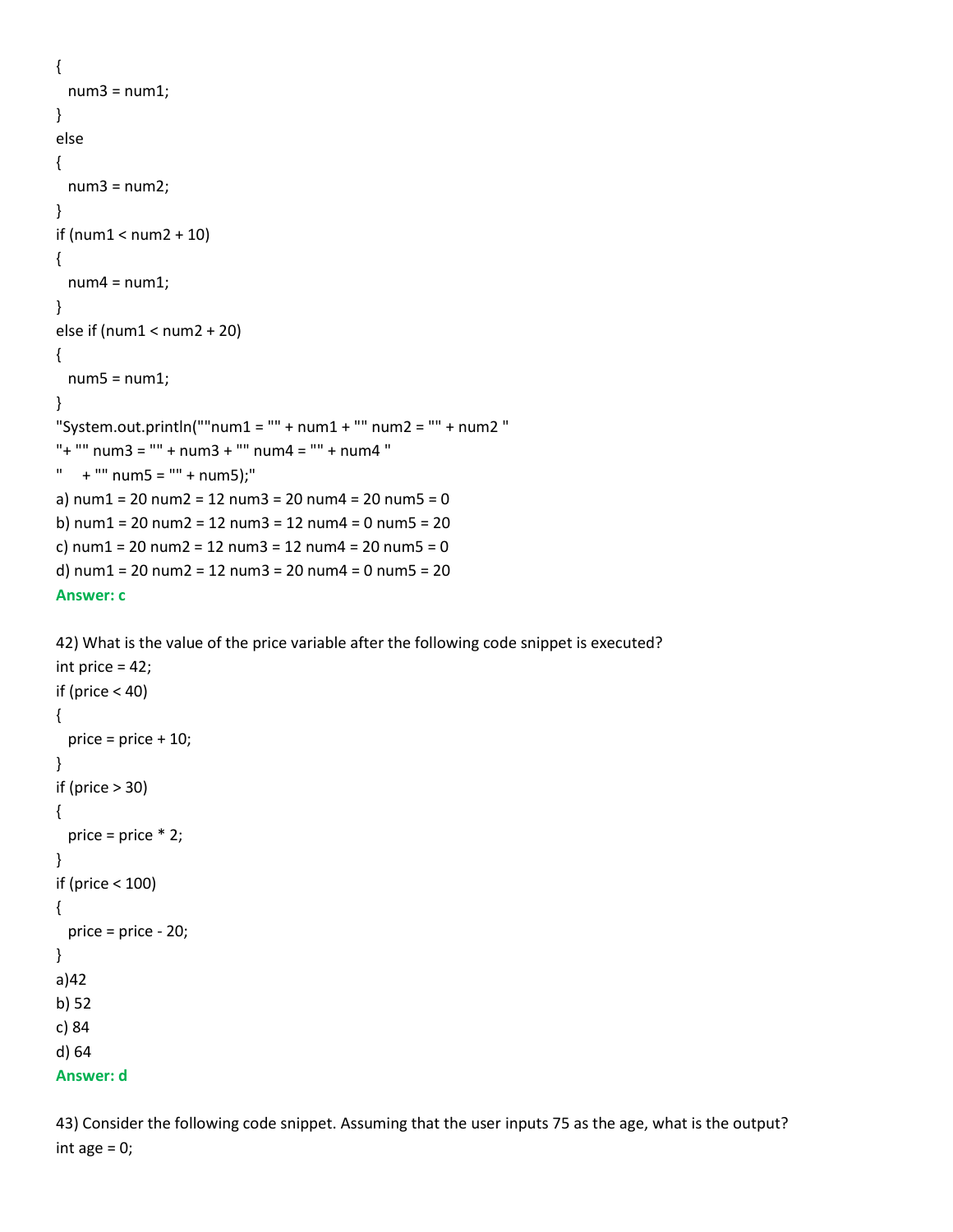```
Scanner in = new Scanner(System.in);
"System.out.print(""Please enter your age: "");"
age = in.nextInt();if (age < 10) 
{ 
" System.out.print(""Child ""); "
}
if (age < 30) 
{ 
" System.out.print(""Young adult ""); "
}
if (age < 70) 
{ 
" System.out.print(""Old ""); "
}
if (age < 100)
{
" System.out.print(""Impressively old ""); "
}
a)Impressively old
b) Child Young adult Old
c) Young adult Old
d) Child Young adult Old Impressively old
Answer: a
44) What is the value of the magicPowers variable after executing the following code snippet?
"String magicPowers = """";"
int experienceLevel = 9;
if (experienceLevel> 10) 
{ 
"magicPowers = magicPowers + ""Golden sword ""; "
}
if (experienceLevel> 8) 
{ 
"magicPowers = magicPowers + ""Shining lantern ""; "
```
} if (experienceLevel> 2)

{

"magicPowers = magicPowers + ""Magic beans ""; " }

a)Golden sword Shining lantern Magic beans

b) Shining lantern Magic beans

c) Magic beans

d) An empty string

**Answer: b**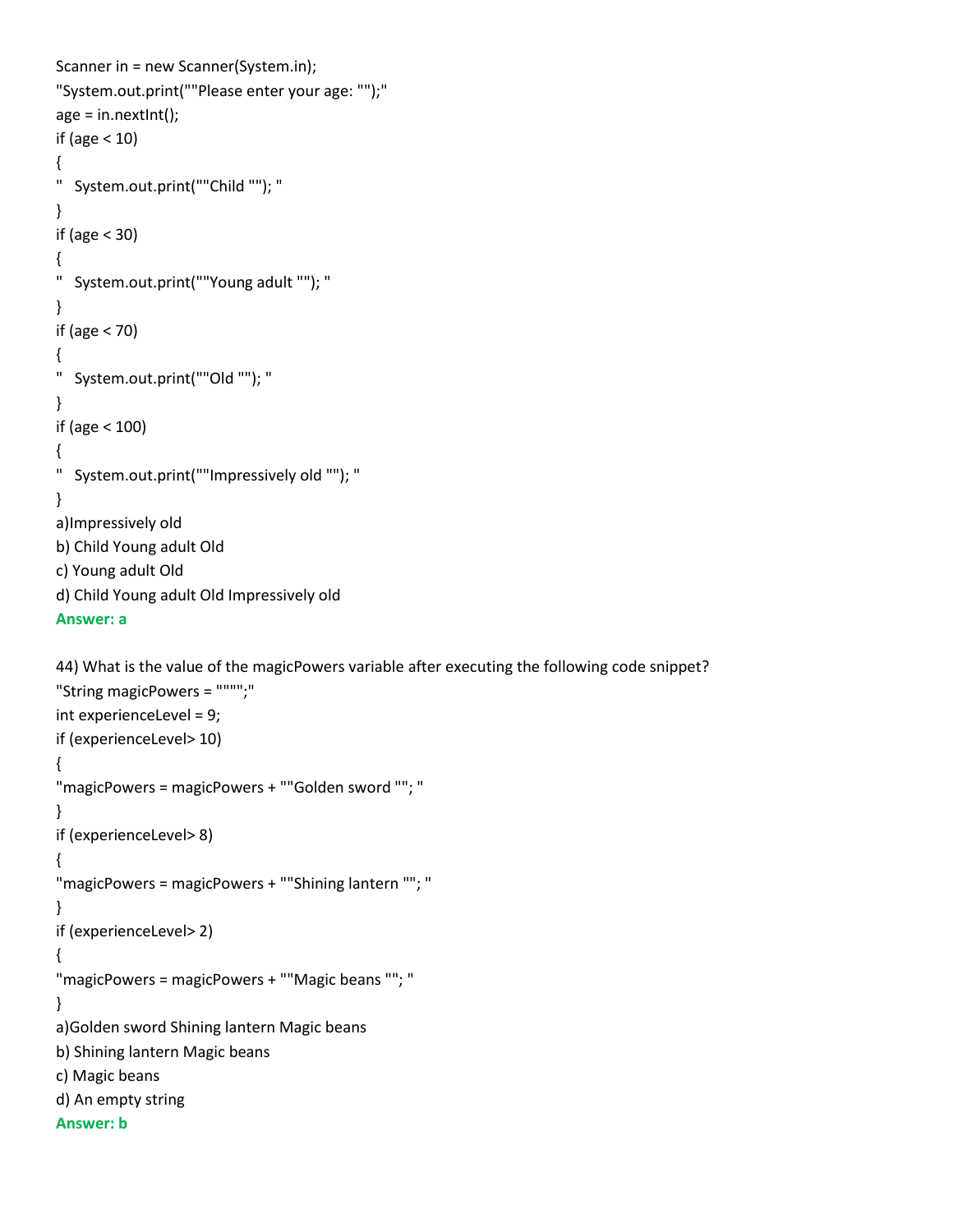```
45) Assuming that a user enters 5 as the age, what is the output of the following code snippet?
int age = 0;
Scanner in = new Scanner(System.in);
"System.out.print(""Please enter your age: "");"
age = in.nextInt();if (age < 10) 
{ 
" System.out.println(""Kid""); "
}
if (age < 30) 
{ 
" System.out.print(""Young""); "
}
if (age < 70) 
{ 
" System.out.print(""Aged""); "
}
if (age < 100) 
{ 
" System.out.print(""Old""); "
}
a)
Kid
b) 
Kid
Young
c) 
Kid
YoungAged
d) 
Kid
YoungAgedOld
Answer: d
46) When drawing flowcharts, unconstrained branching and merging can lead to 
a)So-called "spaghetti code"
```
b) A better design

c) Intuitive understanding of the flow of control

d) Clear visualization of the problem solution

**Answer: a**

47) The flow chart shows the order in which steps should be executed, and the diamond-shaped boxes indicate a) input b) algorithms

c) tasks

d) conditional tests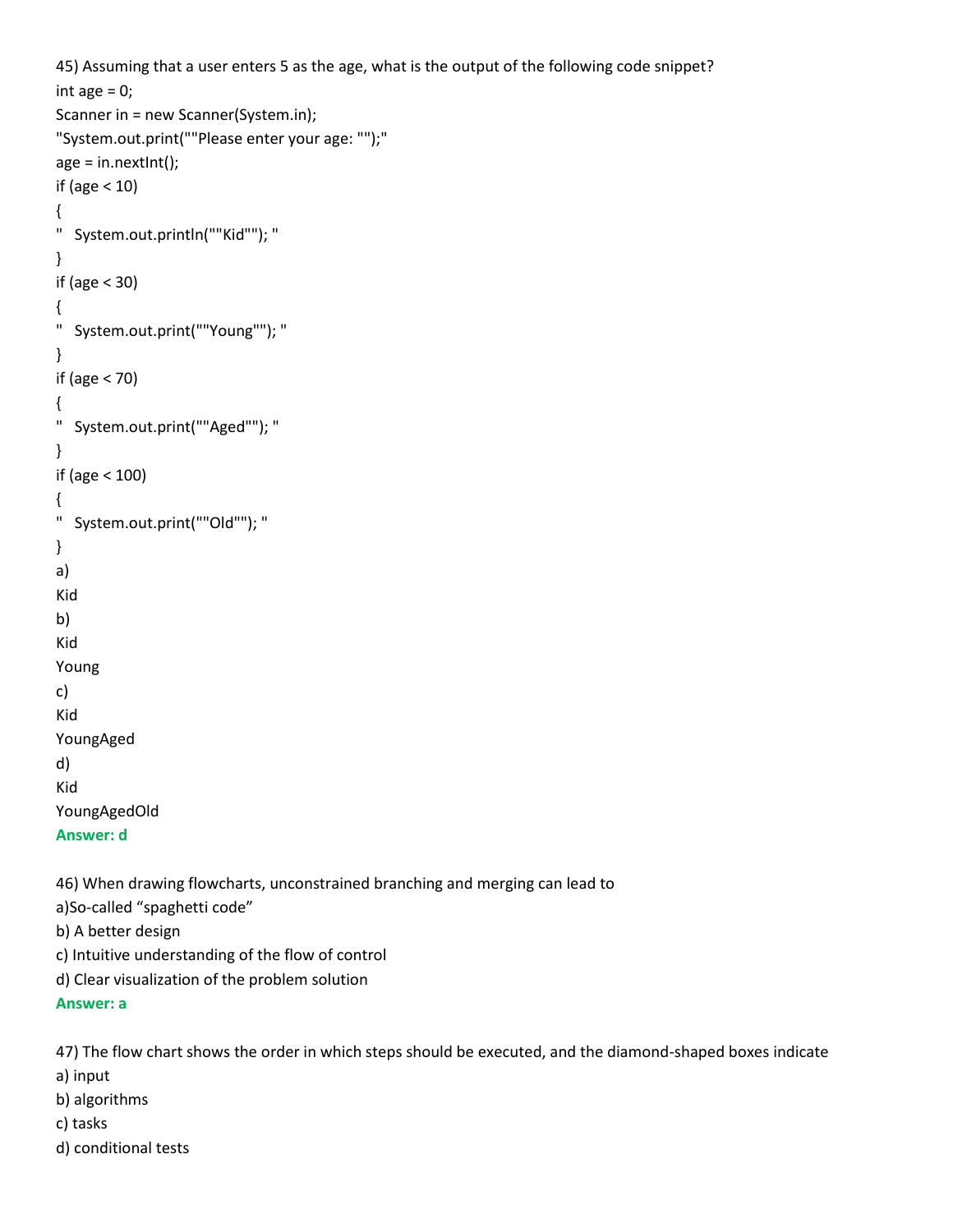#### **Answer: d**

48)When testing code for correctness, it always makes sense to

- a) Test all cases
- b) Identify boundary cases and test them
- c) Check all cases by hand
- d) Assume invalid input will never occur

### **Answer: b**

49)Which of the following variables is used to store a condition that can be either true or false?

- a) Algebraic
- b) Logical
- c) Boolean
- d) Conditional

## **Answer: c**

```
50) Consider the following code snippet:
boolean attendance = true;
boolean failed = false;
Which of the following if statement s includes a condition that evaluates to true?
"a) if (attendance == ""true"") { \dots }"
b) if (attendance) { . . . }
c) if (failed) { . . . }
d) if (attendance == failed) \{ \ldots \}Answer: b
```

```
51) What is the output of the following code snippet?
boolean attendance = false;
"String str = ""Unknown"";"
attendance = !(attendance);
if (!attendance) 
{ 
" str = ""False""; "
} 
if (attendance) 
{ 
  attendance = false; 
} 
if (attendance) 
{ 
" str = ""True""; "
} 
else 
{ 
" str = ""Maybe""; "
}
```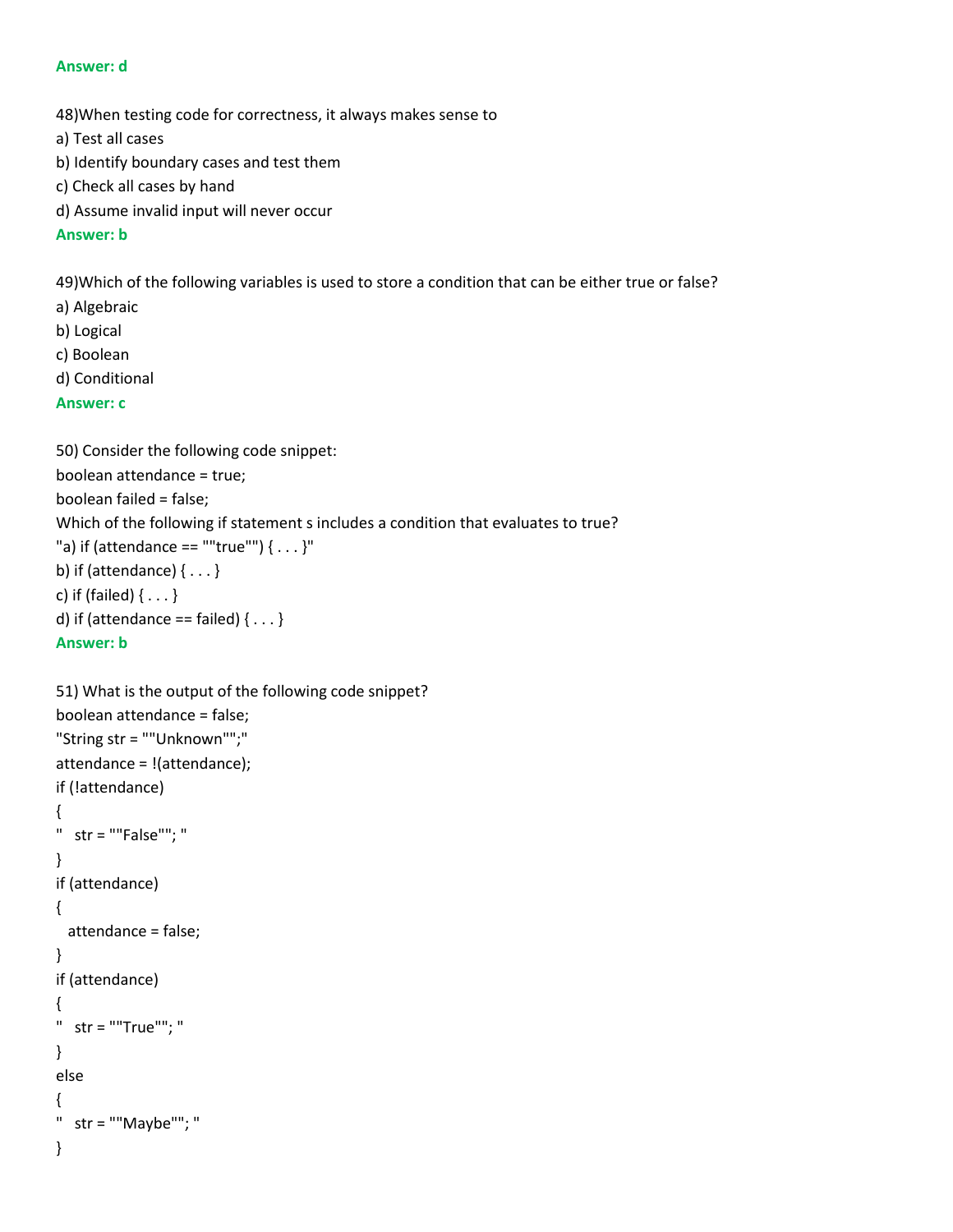System.out.println(str);

a)False

b) True

c) Unknown

d) Maybe

# **Answer: d**

52) Which of the following operators is used to combine two Boolean conditions?

- a) ##
- b) \$\$

c) %%

d) &&

# **Answer: d**

53) Assuming that a user enters 56 for age, what is the output of the following code snippet?

```
int age = 0;
Scanner in = new Scanner(System.in);
"System.out.print(""Please enter your age: "");"
age = in.nextInt();if (age < 13) 
{ 
" System.out.println(""Kid!""); "
} 
if (age >= 13 && age < 19) 
{ 
" System.out.println(""Teen!""); "
} 
if (age >= 19 && age < 30) 
{ 
" System.out.println(""Young!""); "
} 
if (age >= 30 && age < 50) 
{ 
" System.out.println(""Adult!""); "
} 
if (age >= 50) 
{ 
" System.out.println(""Old!"");"
}
a)Teen!
b) Young!
c) Adult!
d) Old!
```
**Answer: d**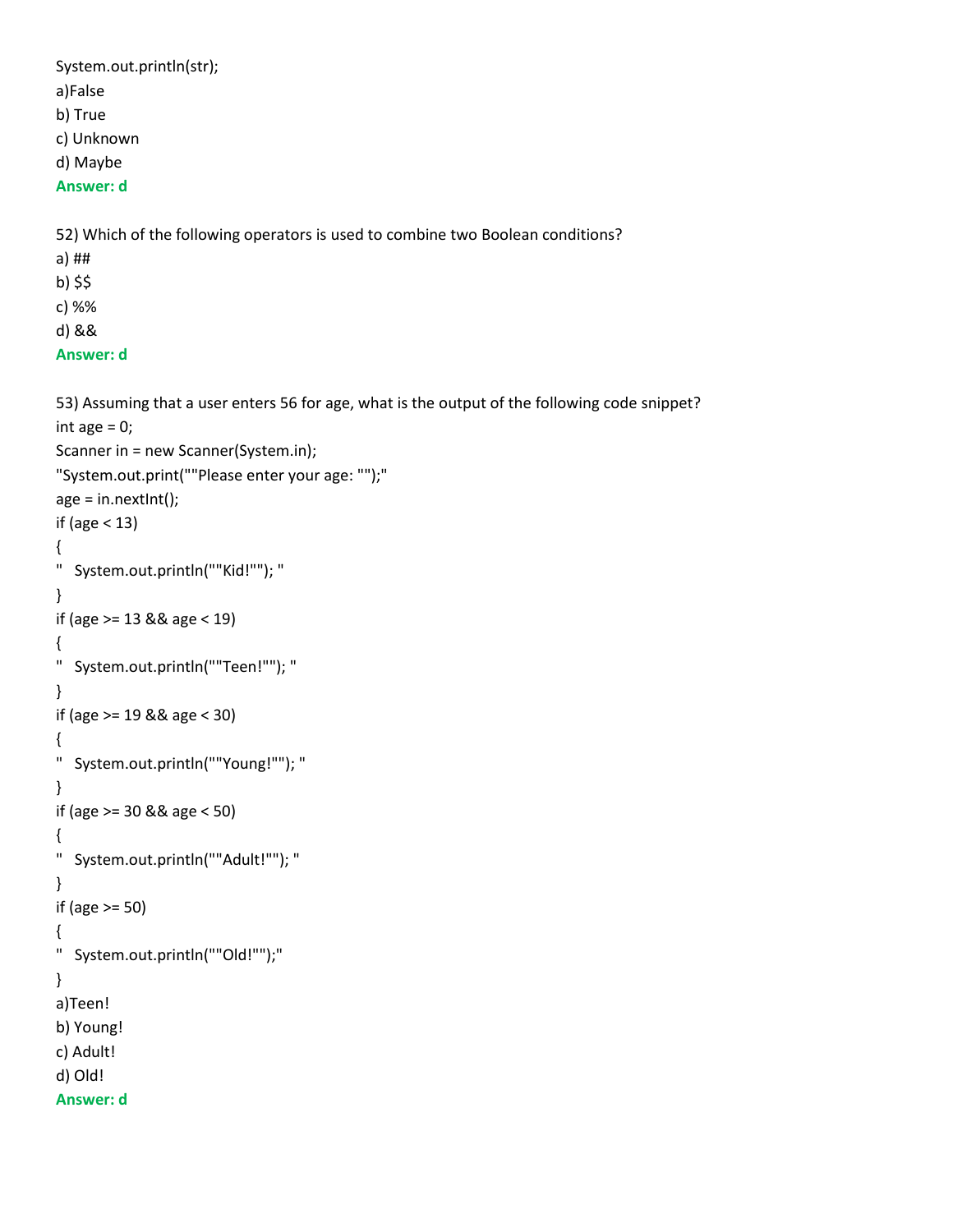```
54) Which of the following expressions represents a legal way of checking whether a value assigned to the num variable 
falls in the range 100 to 200?
a) if (num >= 200 && num <= 100)
b) if (num >= 100 && num <= 200)
c) if (num >= 100 || num <= 200)
```
d) if (num >= 200 || num <= 100)

## **Answer: b**

55) Which of the following expressions represents a legal way of checking whether a value for the num variable is either less than 100 or more than 200? a) if (num <= 100 && num >= 200) b) if (num < 100 && num > 200) c) if (num < 100 || num > 200)

d) if (num <= 100 || num >= 200)

```
Answer: c
```
} a)D

```
56) Assuming that a user enters 64 as his score, what is the output of the following code snippet?
int score = 0;
Scanner in = new Scanner(System.in);
"System.out.print(""Enter your score: "");"
score = in.nextInt();
if (score < 40)
{
" System.out.println(""F""); "
} 
else if (score >= 40 || score < 50) 
{ 
" System.out.println(""D""); "
} 
else if (score >= 50 || score < 60) 
{ 
" System.out.println(""C""); "
} 
else if (score >= 60 || score < 70) 
{ 
" System.out.println(""B"");"
} 
else if (score >= 70 || score < 80) 
{ 
" System.out.println(""B+""); "
} 
else 
{ 
" System.out.println(""A"");"
```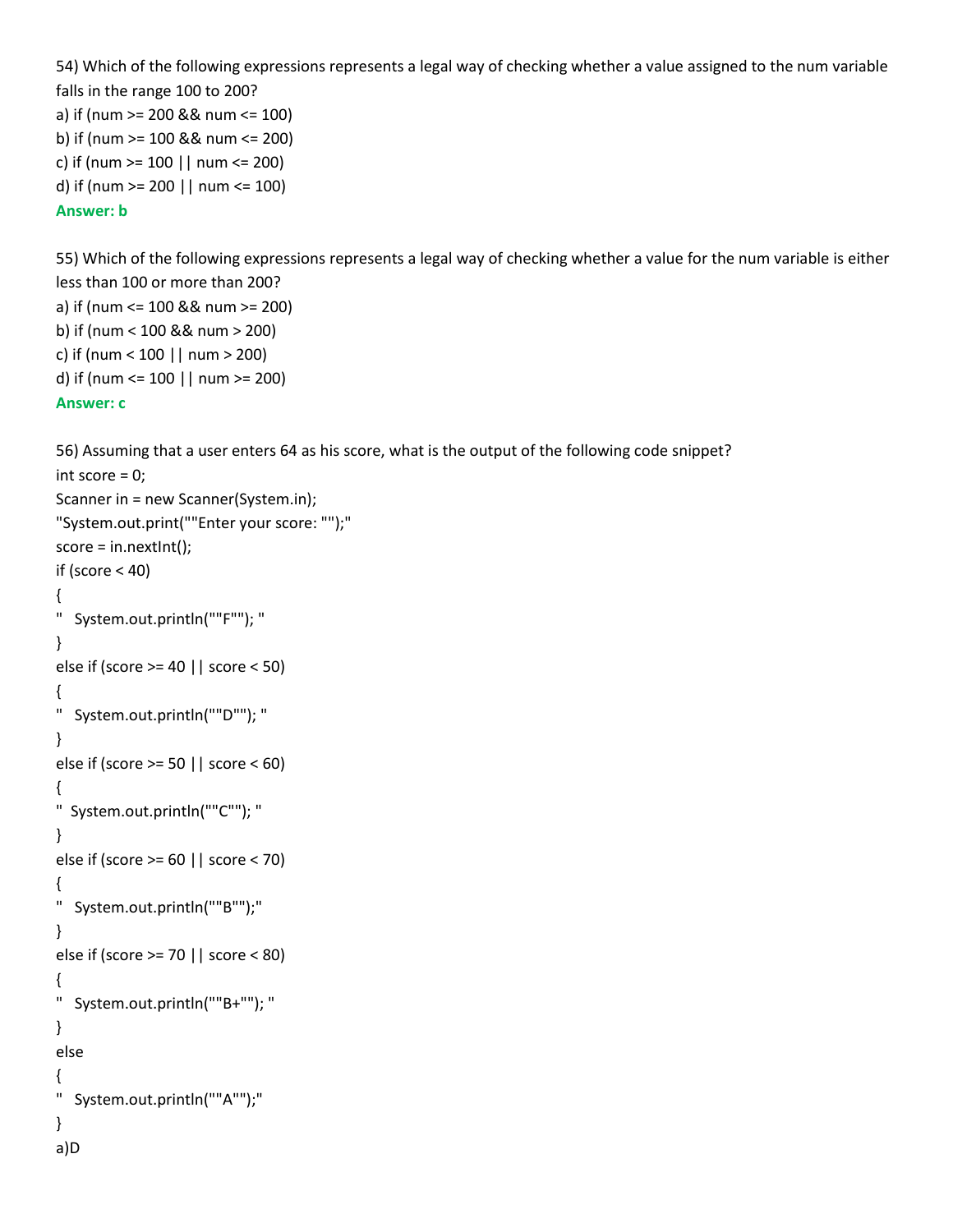b) C c) B d) A **Answer: a**

```
57) What is the output of the following code snippet?
int num = 100; 
if (num > 100); 
{ 
  num = num - 10; 
} 
System.out.println(num);
a)90
b) 100
c) 99
d) 101
```
**Answer: a**

58) Which of the following operators is used to invert a conditional statement?

a) ! b) !=

c) ||

d) ?

**Answer: a**

59) Which of the following operators is NOT a relational operator?

a) <=

 $b)$  += c)  $!=$ 

 $d) ==$ 

**Answer: b**

```
60) What is the output of the following code snippet?
final int MIN_SPEED = 45;
final int MAX_SPEED = 65; 
int speed = 55; 
if (!(speed < MAX_SPEED)) 
{ 
  speed = speed - 10; 
} 
if (!(speed > MIN_SPEED)) 
{ 
  speed = speed + 10; 
} 
System.out.println(speed);
a)45
```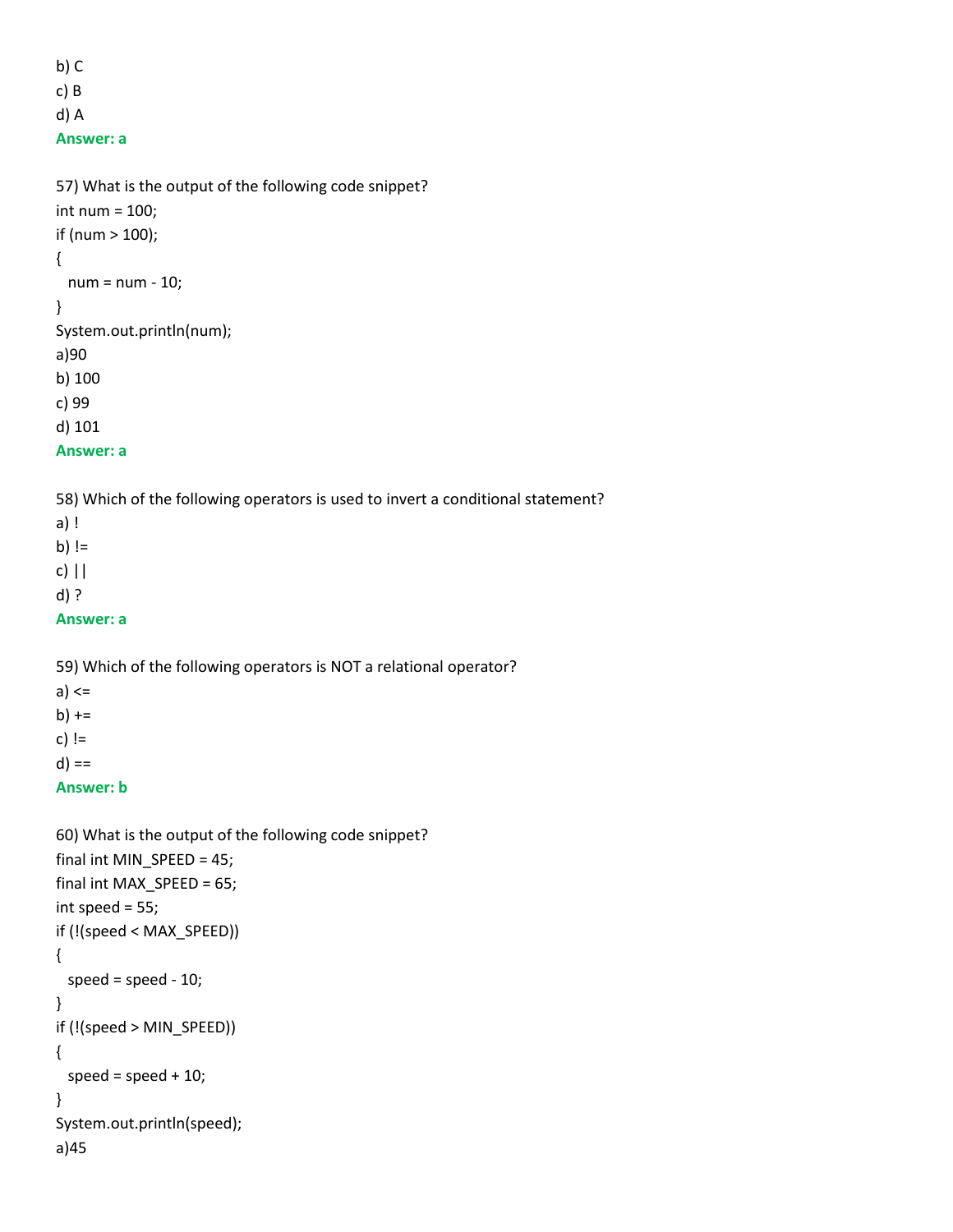b) 55 c) 65 d) 50 **Answer: b**

61) What is the value of num after you run the following code snippet? int num = 100; if (num <= 100)

```
{ 
   num++; 
} 
if (num <= 200) 
{ 
   num--; 
} 
if (num <= 300) 
{ 
   num++; 
} 
if (num <= 400) 
{ 
   num--; 
} 
if (num <= 500) 
{ 
   num++; 
}
a)99
b) 100
c) 101
d) 102
```

```
Answer: c
```
62) Which of the following options correctly represents a "nested if" structure? a) if (cost < 70) { if (tax\_rate < 0.10) { ... } } b) if  $(cost < 70)$   $\{... \}$ if (tax\_rate < 0.10) { ... } c) if (cost < 70) { ... } else { ... }

```
if (tax_rate < 0.10) { ... }
```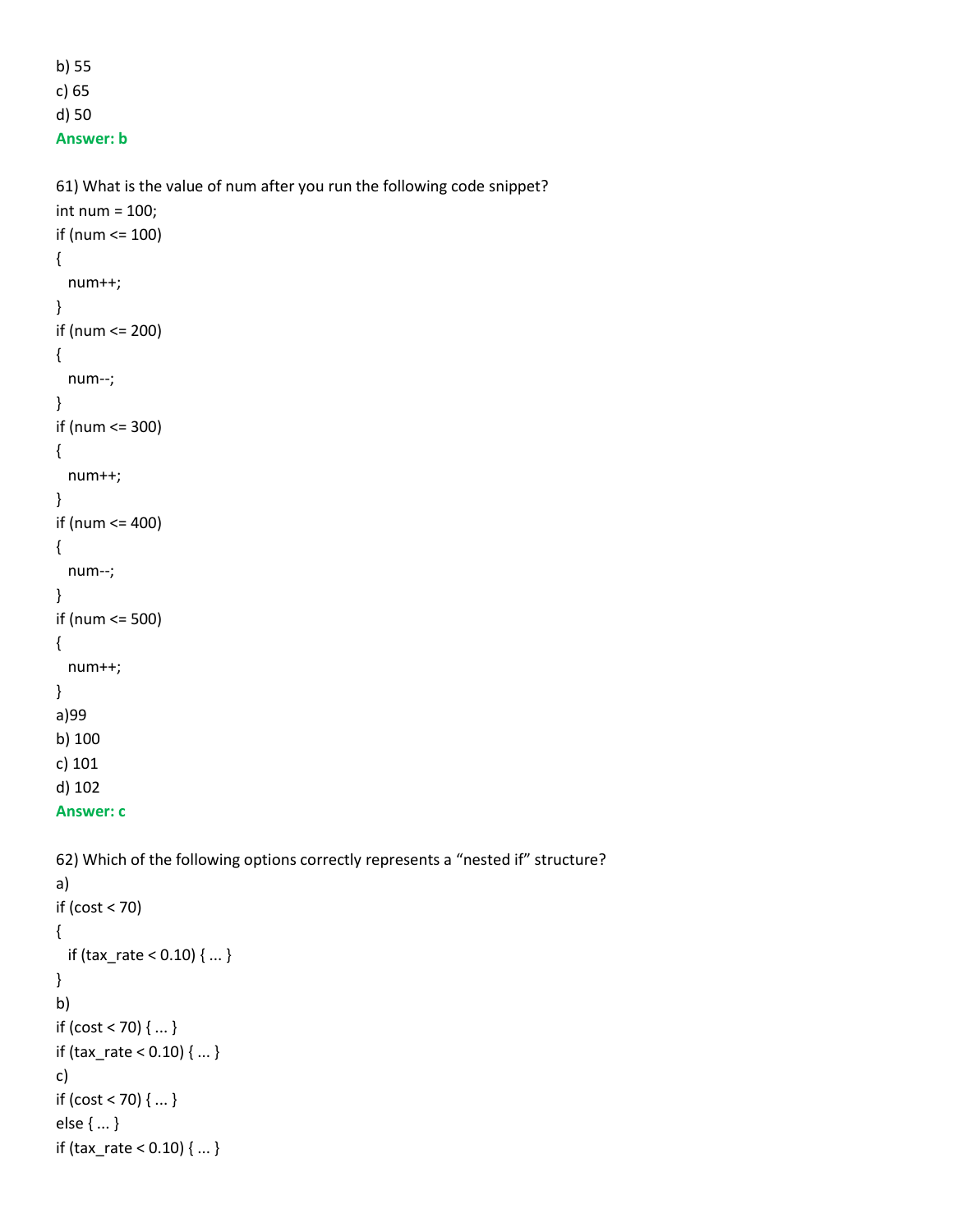```
d) 
if (cost < 70)\{... \}{ 
   else 
   { 
     if (tax_rate < 0.10) { ... }
}
}
Answer: a
```
63) Which of the following statements is true about the "nested if" structure?

a) It cannot have any else branches at all.

b) It allows multiple else branches in a single if statement.

c) It allows one if statement within another if statement.

d) It does not allow multiple else branches inside a nested if statement.

# **Answer: c**

64) Assuming that a user enters 10, 20, and 30 as input values one after another, separated by spaces, what is the output of the following code snippet?

```
int num1 = 0;
int num2 = 0;
int num3 = 0;
Scanner in = new Scanner(System.in);
"System.out.print(""Enter a number: "");"
num1 = in.nextInt();"System.out.print(""Enter a number: "");"
num2 = in.nextInt();"System.out.print(""Enter a number: "");"
num3 = in.nextInt();if(num1 > num2){ 
 if(num1 > num3) { 
    System.out.println(num1); 
  } 
  else 
  { 
    System.out.println(num3); 
  } 
} 
else 
{ 
 if(num2 > num3) { 
    System.out.println(num2);
  }
```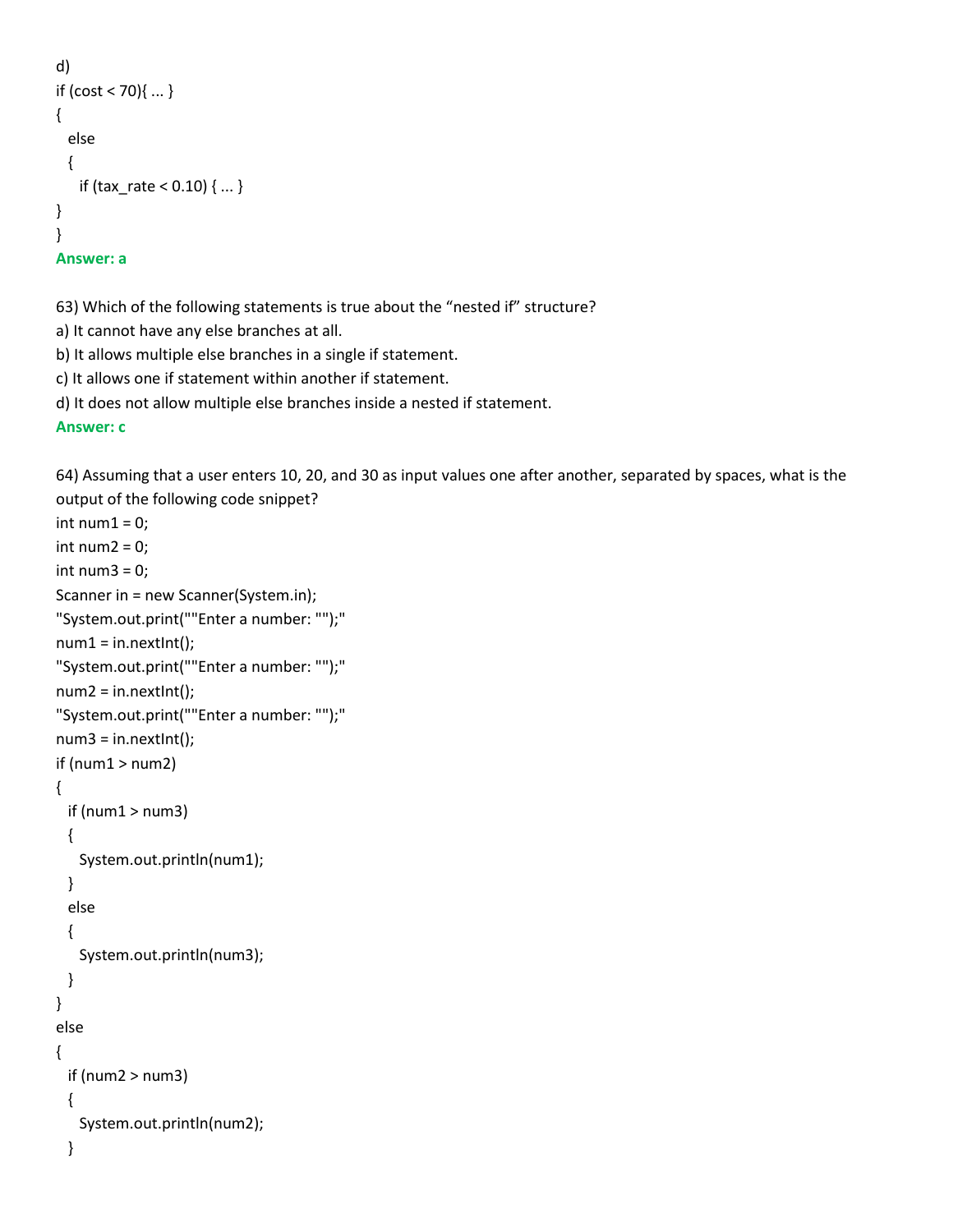```
 else 
   { 
    System.out.println(num3);
   } 
}
a)0
b) 10
c) 20
d) 30
```

```
Answer: d
```

```
65) What is the output of the following code snippet?
int num = 100; 
if (num < 100) 
{ 
   if (num < 50) 
   { 
    num = num - 5; } 
   else 
   { 
   num = num - 10; } 
} 
else 
{ 
   if (num > 150) 
   { 
    num = num + 5; } 
   else 
   { 
     num = num + 10; 
   } 
} 
System.out.println(num);
a)95
b) 100
c) 105
d) 110
Answer: d
```
66) Which of the following options refers to the technique of simulating program execution on a sheet of paper? a) Compiling b) Prototyping

```
c) Tracing
```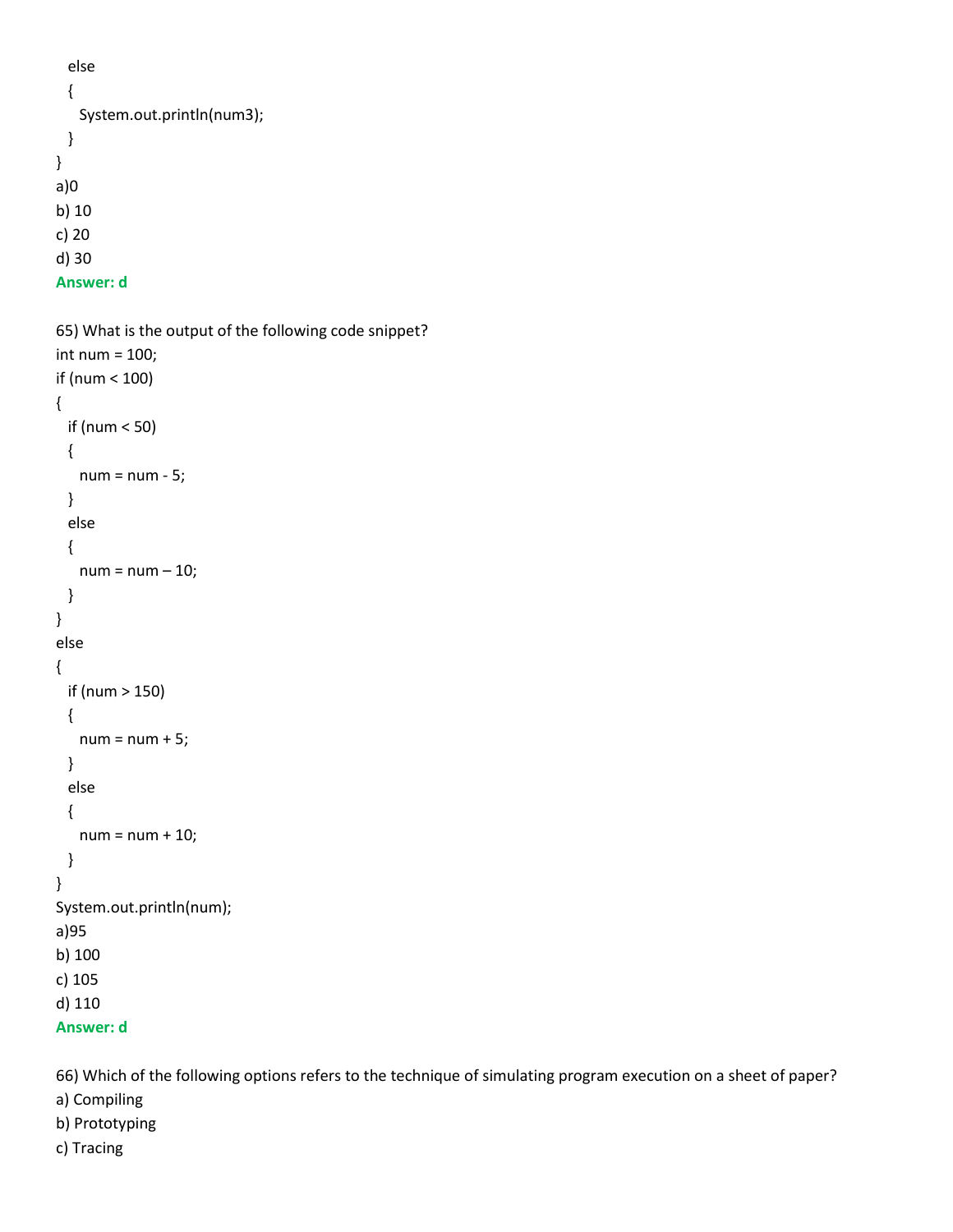### d) Debugging **Answer: c**

```
67) Which of the following coding techniques can hand-tracing be applied to?
a) Pseudocode
```
b) Java code

c) Both pseudocode and Java code

d) Neither pseudocode nor Java code

**Answer: c**

68) Assuming that a user enters 22 as the price of an object, which of the following hand-trace tables is valid for the given code snippet?

```
int price = 0;
"String status = """";"
Scanner in = new Scanner(System.in);
"System.out.print(""Please enter object's price: "");"
price = in.nextInt();
if (price >= 50)
{ 
" status = ""reasonable"";"
  if (price >= 75) 
  {
" status = ""costly"";"
  }
}
else
{
" status = ""inexpensive"";"
 if (price <= 25)
  {
" status = ""reasonable"";"
  }
}
a) 
price
0
22
b) 
price
0
22
c) 
price
0
22
d)
```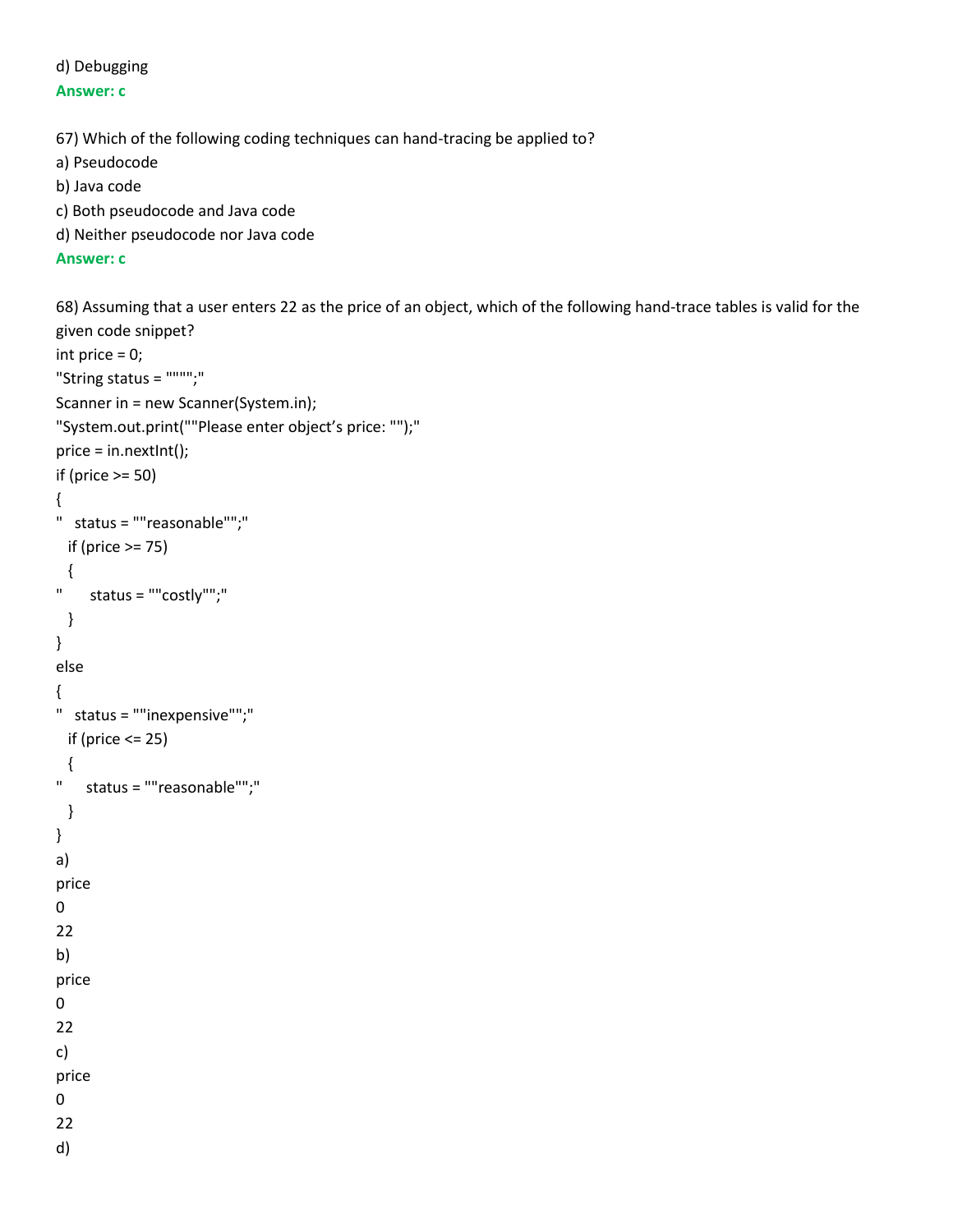```
price
0
22
Answer: a
```
69) Which of the following operators compare using short-circuit evaluation?

a) ++  $b$ ) – c) &&  $d) ==$ **Answer: c**

```
Section Reference 2: Special Topic 5.6
70) Consider the following code snippet:
int score = 0;
double price = 100;
if (score > 0 && price < 200 && price / score > 10) 
{
" System.out.println(""buy"");"
}
Which of the following statements is true on the basis of this code snippet?
```
a) The output is buy.

b) The code snippet compiles and runs, but there is no output.

c) The code snippet doesn't compile.

```
d) The code snippet causes a divide-by-zero error.
```

```
Answer: b
```
Section Reference 2: Special Topic 5.6

71) Which of the following options checks that city is neither Chicago nor Dallas?

```
"a) if (!city.equals(""Chicago"") || !city.equals(""Dallas""))"
```

```
"b) if (!(city.equals(""Chicago"") || city.equals(""Dallas"")))"
```

```
"c) if (!(city.equals(""Chicago"")&& city.equals(""Dallas"")))"
```

```
"d) if (!city.equals(""Chicago"") || city.equals(""Dallas""))"
```

```
Answer: b
```
Section Reference 2: Special Topic 5.7

```
72) Assuming that a user enters 45, 78, and then 12, what is the output of the following code snippet?
int num1 = 0;
int num2 = 0;
int num3 = 0;
Scanner in = new Scanner(System.in);
"System.out.print(""Enter a number: "");"
num1 = in.nextInt();"System.out.print(""Enter a number: "");"
num2 = in.nextInt();"System.out.print(""Enter a number: "");"
```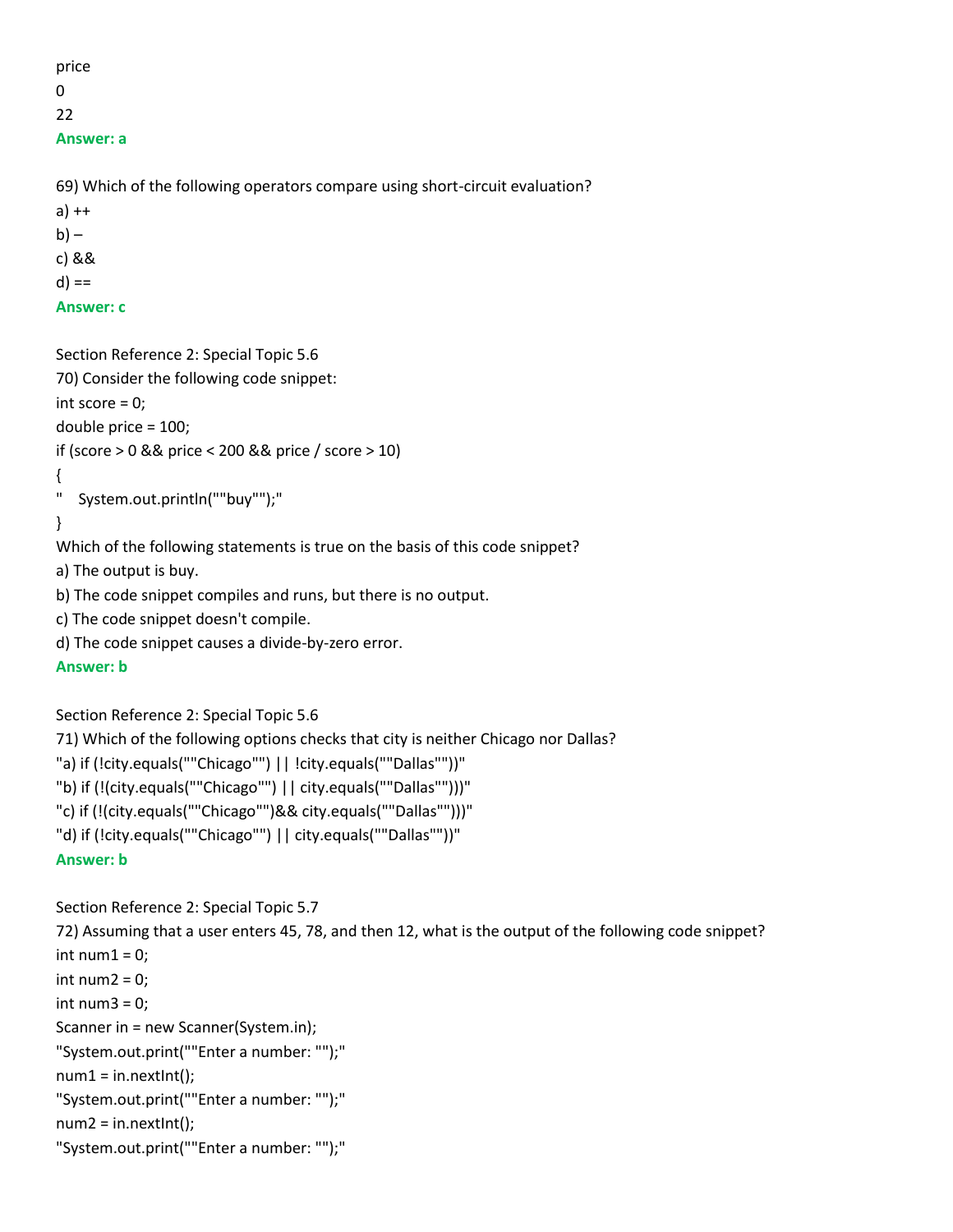```
num3 = in.nextInt();if (!(num1 > num2 && num1 > num3))
{ 
  System.out.println(num1);
} 
else if (!(num2 > num1 && num2 > num3))
{ 
  System.out.println(num2);
}
else if (!(num3 > num1 && num3 > num2))
{ 
  System.out.println(num3);
}
a)12
b) 45
c) 78
d) There is no output due to compilation errors.
Answer: b
```
73) Which of the following statements can be used to validate that the user input for the floor variable is between 0 and 20 inclusive?

```
a) if (floor >= 0 && floor <= 20)
b) if (floor >= 0 || floor <= 20)
c) if (floor <= 0 && floor >= 20)
d) if (floor <= 0 || floor >= 20)
Answer: a
```

```
74) Assuming that a valid price should be between 30 and 50, does the following code snippet test this condition 
correctly?
final int MIN_PRICE = 30; 
final int MAX_PRICE = 50; 
int price = 0; 
Scanner in = new Scanner(System.in);
"System.out.print(""Please enter the price: "");"
price = in.nextInt();
if (price < MIN_PRICE)
{ 
" System.out.println(""Error: The price is too low."");"
} 
else if (price > MAX_PRICE) 
{ 
" System.out.println(""Error: The price is too high."");"
} 
else
{ 
  System.out.println(""The price entered is in the valid price range."");"
```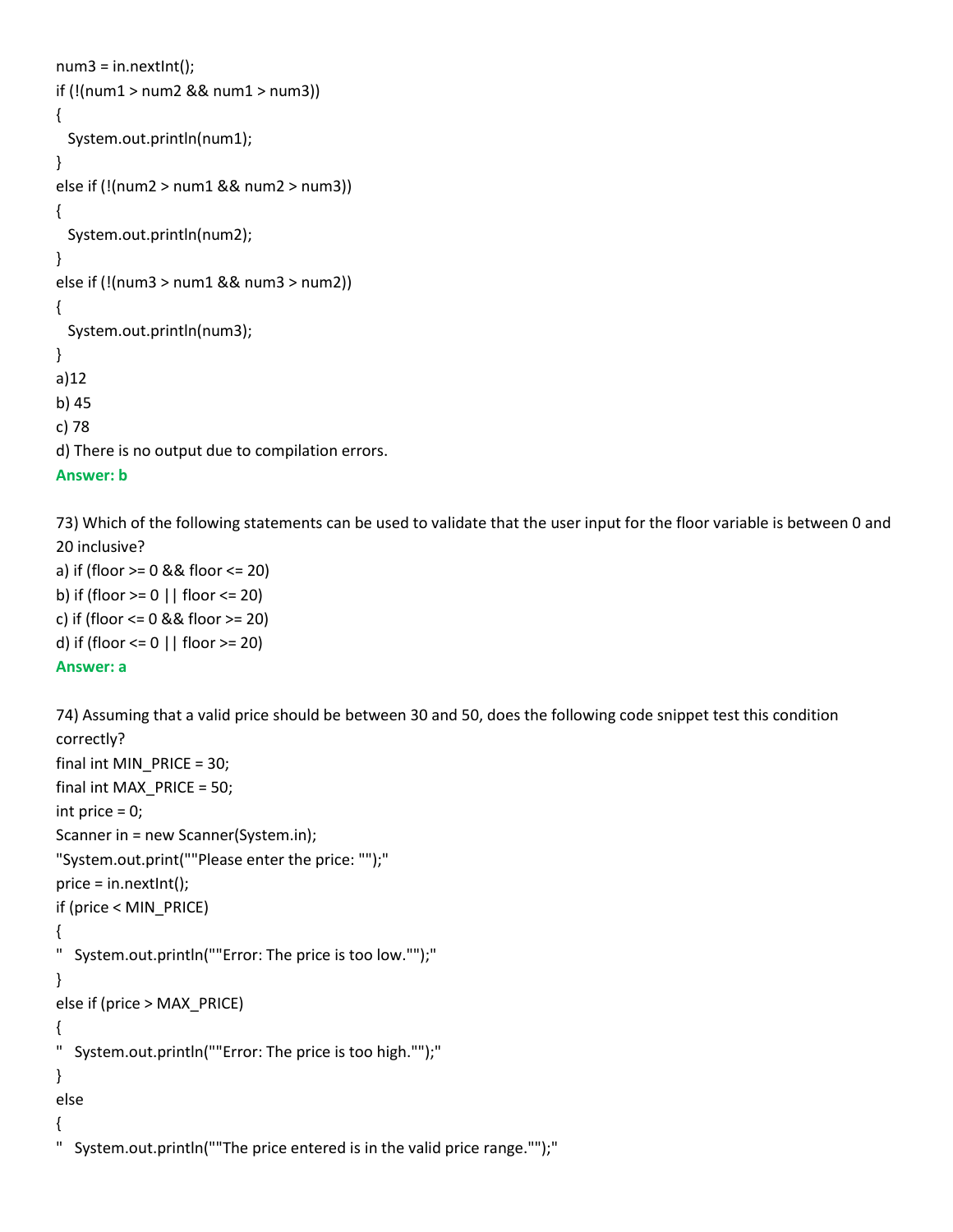}

a) This code snippet ensures that the price value is between 30 and 50.

b) This code snippet only ensures that the price value is greater than 30.

c) This code snippet only ensures that the price value is less than 50.

d) This code snippet ensures that the price value is either less than 30 or greater than 50.

#### **Answer: a**

75) Which of the following conditions tests whether the user enters an integer value that will then be assigned to the floor variable?

```
int floor = 0;
```

```
Scanner in = new Scanner(System.in);
"System.out.print(""Floor: "");"
( \ldots )floor = in.nextInt();
a) if (in.nextInt(floor))
b) if (in.hasNextInt())
c) if (in.fail)
```
d) if (in.nextInt())

```
Answer: b
```
76) Assuming that the user provides 3 as input, what is the output of the following code snippet?

```
int x;
int y;
x = 0;
"System.out.print(""Please enter y: "");"
Scanner in = new Scanner(System.in);
y = in.nextInt();if (y > 0){
 x = 2 * y;}
else 
{ 
 x = 2 + x;
}
"System.out.println(""x: "" + x);"
a)x: 2
b) x: 4
c) x: 6
d) There is no output due to compilation errors.
Answer: c
```
77) Assuming that the user provides 49 as input, what is the output of the following code snippet? int  $x = 0$ ; int  $y = 0$ ; "System.out.print(""Please enter y: "");"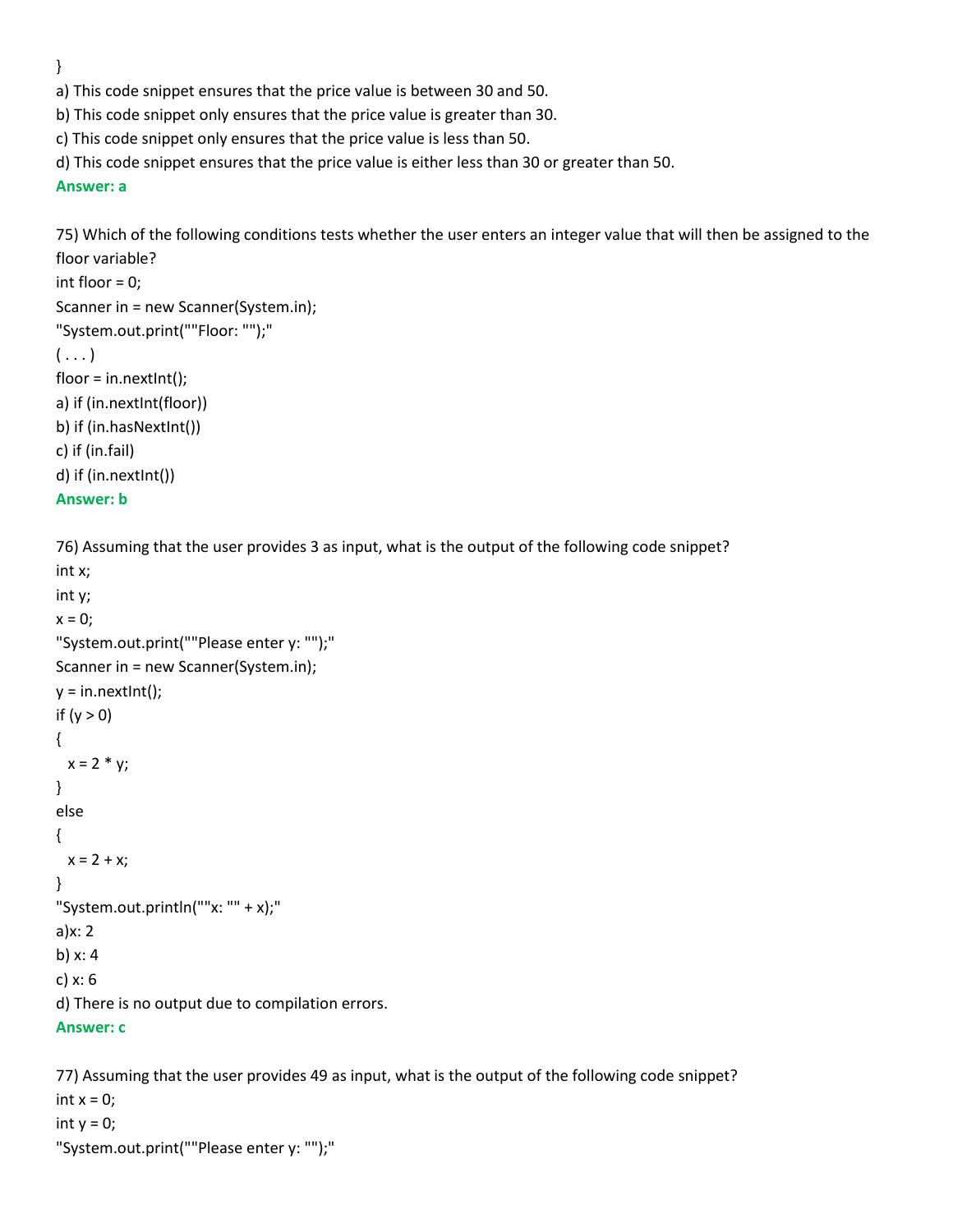```
Scanner in = new Scanner(System.in);
y = in.nextInt();if (y > 50);
{
 x = y;}
"System.out.println(""x: "" + x);"
a)x: 0
b) x: 49
c) x: 50
d) There is no output due to compilation errors.
Answer: b
```

```
78) What is the output of the following code snippet?
int age = 25;
if (age > 30) 
{ 
" System.out.println(""You are wise!""); "
} 
else 
{ 
" System.out.println(""You have much to learn!"");"
} 
a)
There is no output due to compilation errors.
b) 
You are wise!
c) 
You have much to learn!
d) 
You are wise!
You have much to learn!
```
#### **Answer: c**

```
79) What is the output of the following code snippet?
int x = 50;
if (x > 100) 
{ 
  x++; 
} 
else 
{ 
  x--; 
} 
System.out.println(x);
a)49
```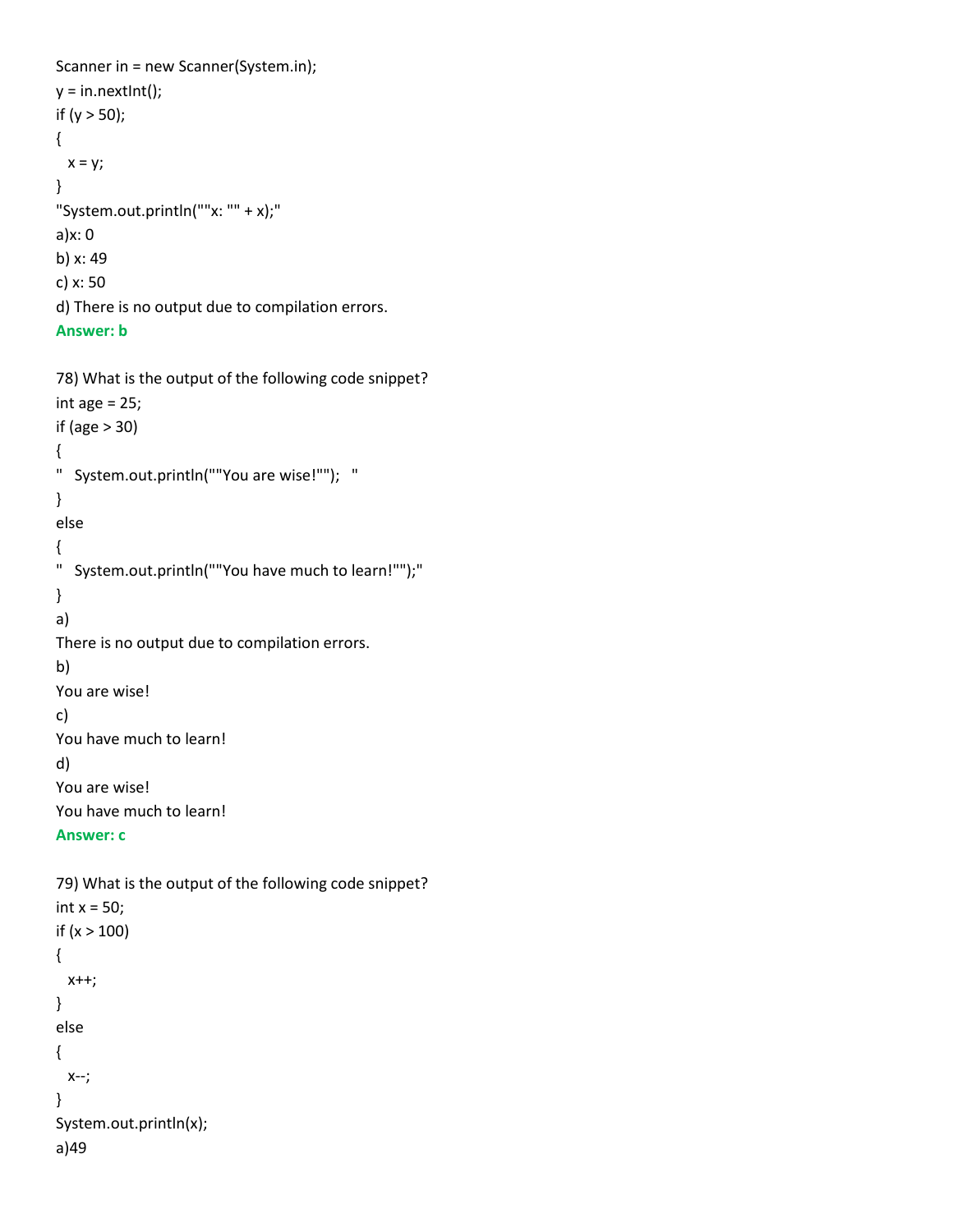b) 50 c) 51 d) 52 **Answer: a**

80) A store applies a 15 percent service charge on all items with a price of at least \$150. No service charge is otherwise applicable. Which of the following DOES NOT correctly compute the service charge?

```
a) 
double serviceCharge = 0; 
if (cost >= 150) 
{ 
serviceCharge = 0.15 * cost; 
}
b) 
double serviceCharge = 0.15 * cost; 
if (cost <= 150) 
{ 
serviceCharge = 0; 
}
c) 
double serviceCharge; 
if (cost < 150) 
{ 
serviceCharge = 0; 
} 
else 
{ 
serviceCharge = 0.15 * cost;
}
d) 
double serviceCharge = 15; 
if (cost >= 150) 
{
serviceCharge = 0.15 * cost; 
}
else 
{
serviceCharge = 0;
}
Answer: b
```
81) What is the output of the following code snippet? double salary = 55000; double cutOff = 65000; double minSalary = 40000; if (minSalary > salary)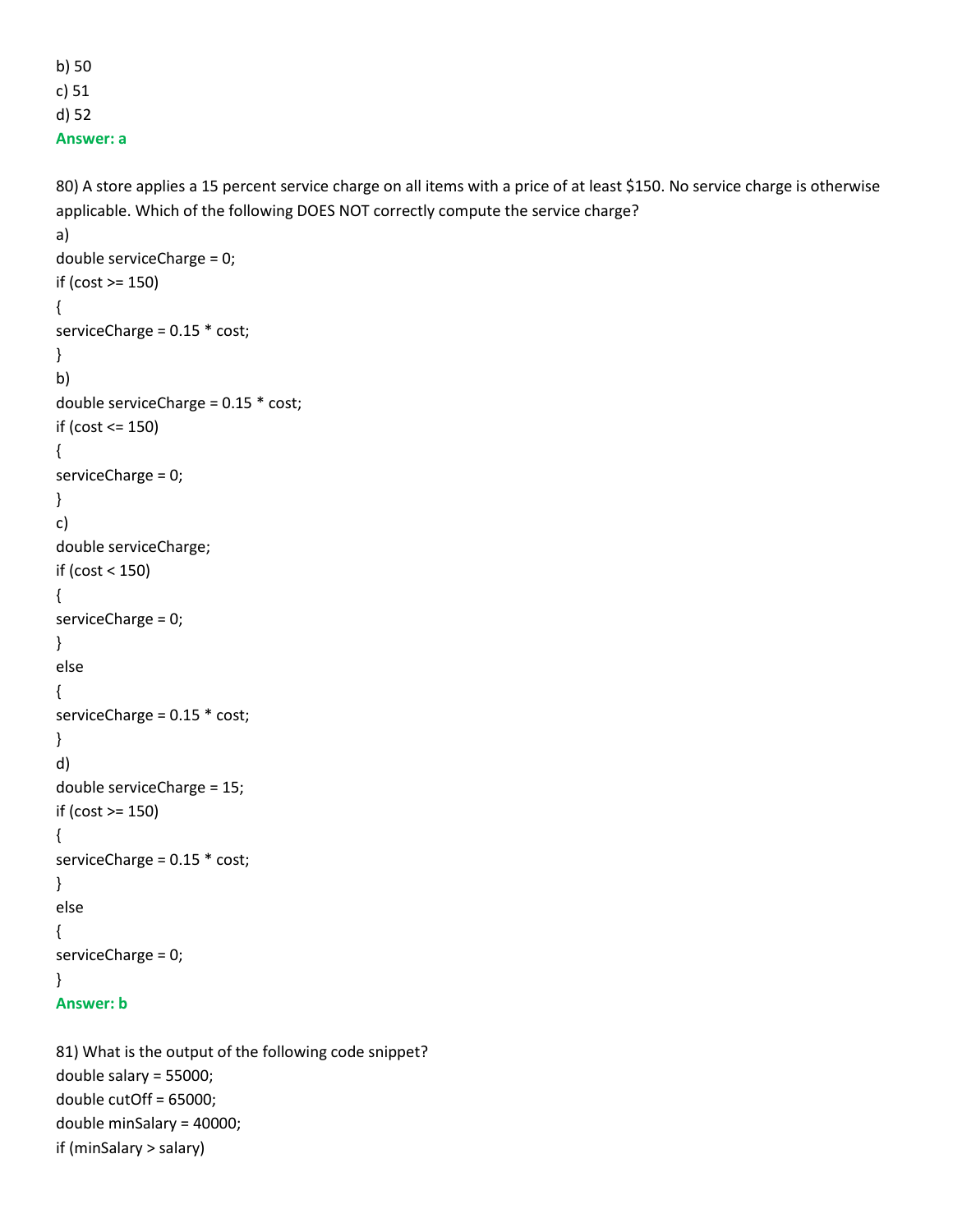```
{ 
" System.out.println(""Minimum salary requirement is not met."");"
} 
if (cutOff < salary) 
{ 
" System.out.println(""Maximum salary limit is exceeded."");"
} 
else 
{ 
" System.out.println(""Salary requirement is met.""); "
}
a)Minimum salary requirement is not met.
b) Maximum salary limit is exceeded.
c) Salary requirement is met.
d) There is no output.
```

```
Answer: c
```

```
82) What is the output of the following code snippet?
int digit = 500;
if (digit != 500) 
{ 
" System.out.println(""500""); "
} 
else 
{ 
" System.out.println(""Not 500"");"
}
a)
There is no output due to compilation errors.
b) 
500
c) 
Not 500
d) 
500
Not 500
Answer: c
```

```
83) What is the output of the following code snippet?
"String someString1 = ""his""; "
"String someString2 = ""cycle""; "
if (someString1.compareTo(someString2) < 0)
{ 
  System.out.println(someString2);
} 
else
```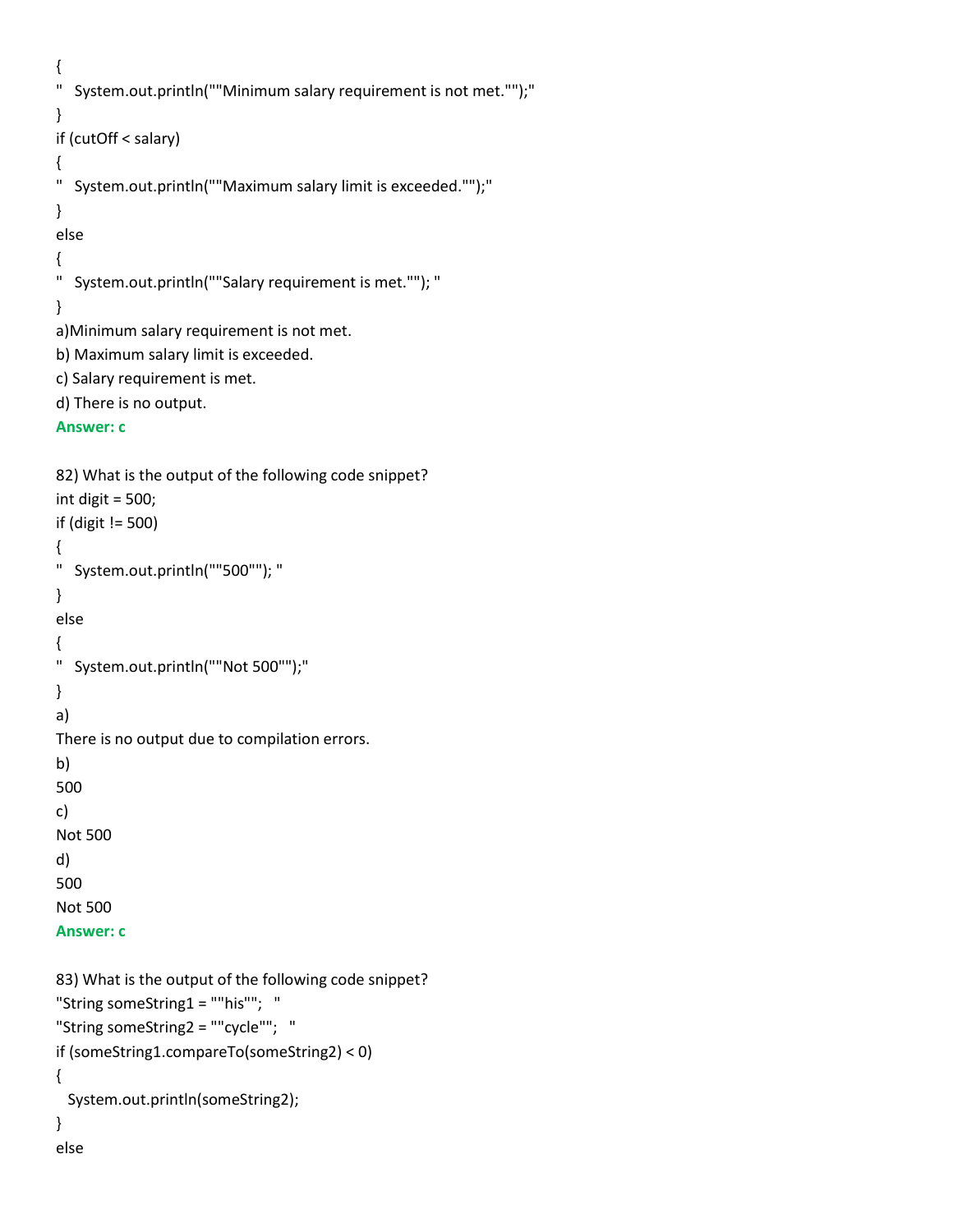```
{
```

```
 System.out.println(someString1); 
}
a)his
b) hiscycle
c) cycle
d) There is no output due to compilation errors.
```
#### **Answer: a**

```
84) What is the output of the following code snippet?
int num1 = 40;
if (num1 <= 40) 
{ 
" System.out.print(""F""); "
} 
if (num1 <= 75) 
{ 
" System.out.print(""C""); "
}
if (num1 <= 90)
{ 
" System.out.print(""B""); "
}
a)F
b) C
c) B
d) FCB
```
#### **Answer: d**

```
85) What is the output after running the following code snippet?
int number = 600;
if (number < 200) 
{ 
" System.out.println(""Low spender""); "
}
else if (number < 500) 
{
" System.out.println(""Spending in moderation""); "
}
else if (number < 1000) 
{ 
" System.out.println(""Above average!""); "
}
else 
{ 
" System.out.println(""High Roller!""); "
```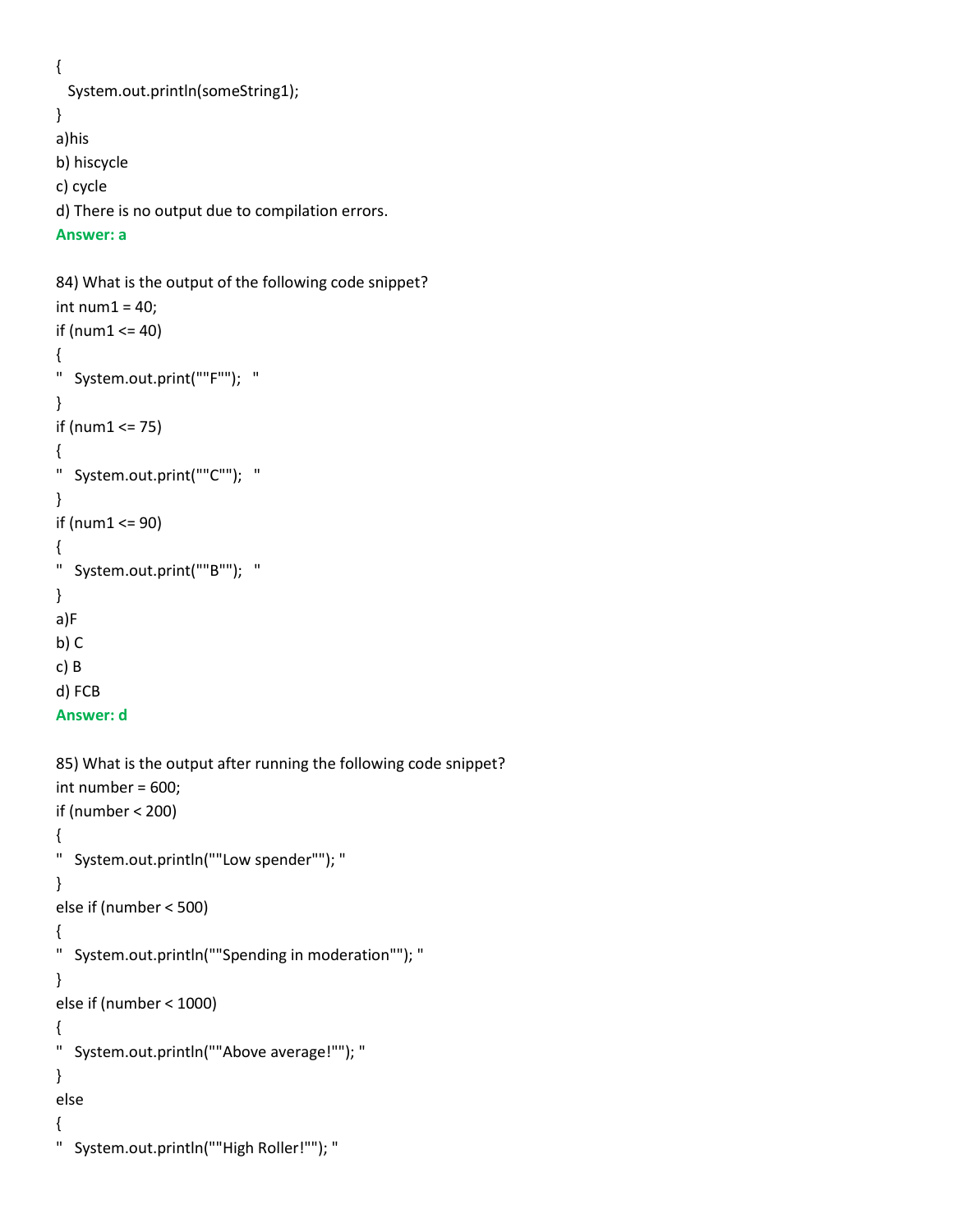} a)Low spender b) Spending in moderation c) Above average! d) High Roller! **Answer: c**

```
86) What is the output of the following code snippet?
int x = 25;
if (x < 100) 
{ 
  x = x + 5;}
if (x < 500) 
{ 
  x = x - 2;}
if (x > 10) 
{ 
   x++; 
}
else 
{ 
   x--; 
}
System.out.println(x);
a)27
b) 28
c) 29
d) 30
Answer: c
```
87) What is the value of the costvariable after the following code snippet is executed?

```
int cost = 82;
if (cost < 100) 
{ 
  cost = cost + 10;}
if (cost > 50) 
{ 
  cost = cost * 2;}
if (cost < 100) 
{ 
  cost = cost - 20;}
```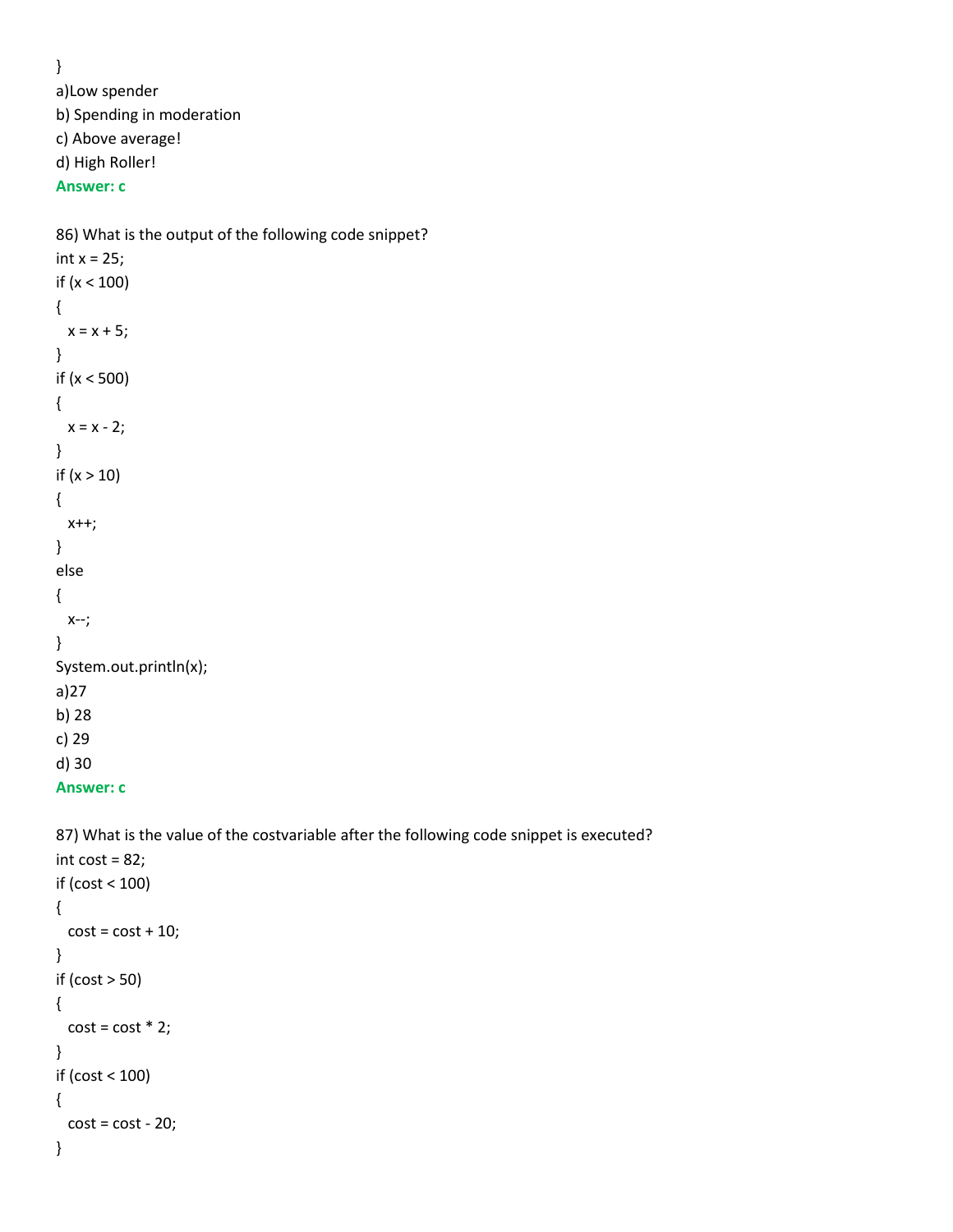```
a) 82
b) 92
c) 184
d) 164
Answer: c
```

```
88) Consider the following code snippet. What is the output?
int score = 68;
if (score < 50) 
{ 
" System.out.print(""You need to practice!""); "
}
if (score < 100) 
{ 
" System.out.print(""Almost respectable!"");"
}
if (score < 150) 
{ 
" System.out.print(""You hit triple digits!""); "
}
if (score < 250) 
{ 
" System.out.print(""Impressive!""); "
}
a) You need to practice!
b) Almost respectable!You hit triple digits!
c) You hit triple digits!Impressive!
d) Almost respectable!You hit triple digits!Impressive!
Answer: d
89) What is the output of the following code snippet?
int shoeSize = 8;
if (shoeSize< 6) 
{ 
" System.out.println(""Petite""); "
}
if (shoeSize< 8) 
{ 
" System.out.println(""Small""); "
}
if (shoeSize< 10) 
{ 
" System.out.println(""Medium""); "
}
if (shoeSize< 14)
```
{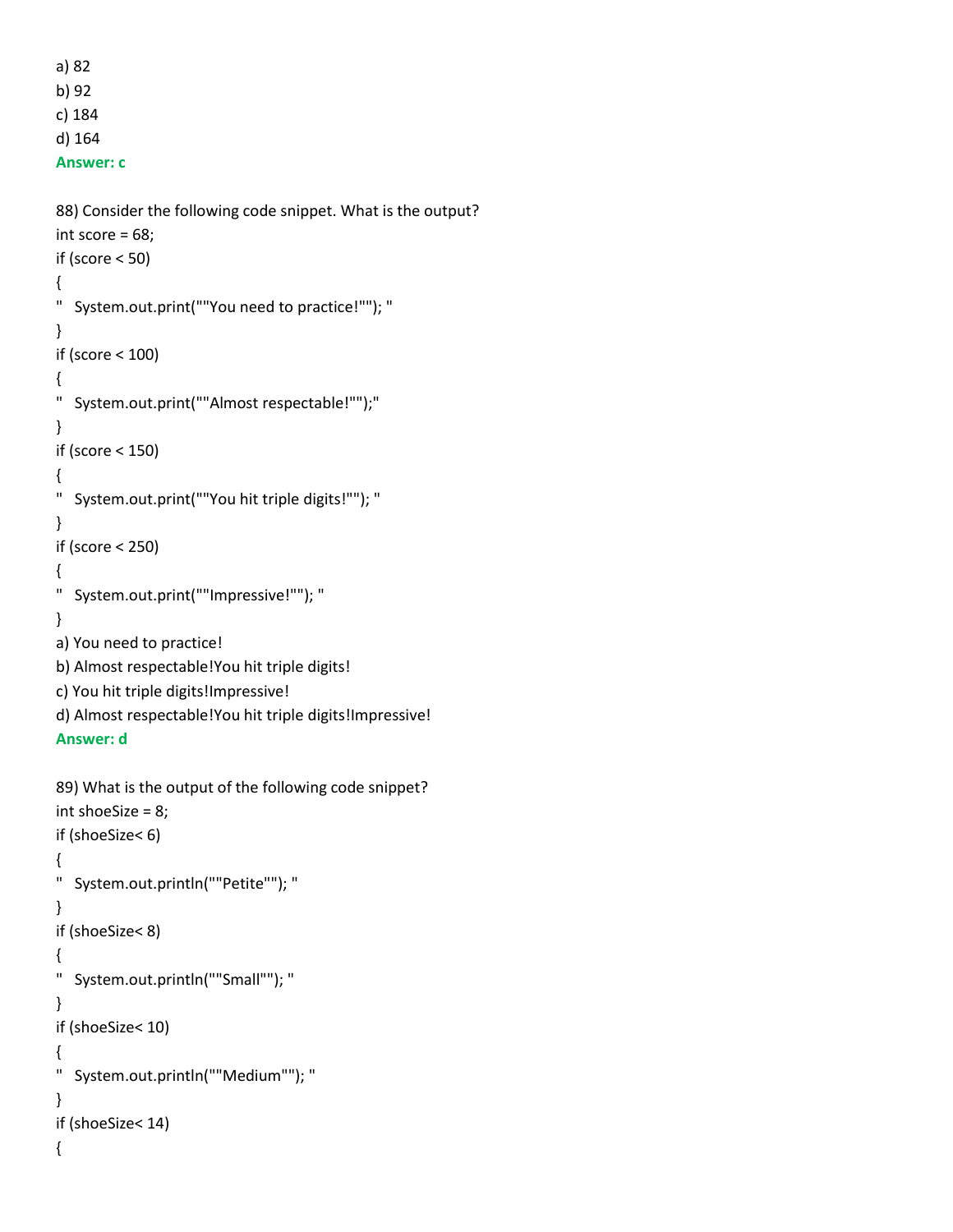```
" System.out.println(""Large""); "
}
a) 
Petite
b) 
Petite
Small
c) 
Small
Medium
d) 
Medium
Large
Answer: d
90) Consider the following code snippet:
```

```
boolean married = true;
boolean engaged = false;
Which of the following if statements includes a condition that evaluates to true?
"a) if (married == ""true"") { ... }"
b) if (married) { ... }
c) if (engaged) { ... }
d) if (married == engaged) \{ \dots \}
```

```
Answer: b
```

```
91) What is the output of the following code snippet?
boolean passed = false; 
"String someStr = ""Unknown""; "
passed = !(passed); 
if (!passed) 
{ 
" someStr = ""False""; "
} 
if (passed) 
{ 
  passed = false; 
} 
if (!passed) 
{ 
" someStr = ""True""; "
} 
else 
{ 
" someStr = ""Maybe""; "
} 
System.out.println(some_str);
```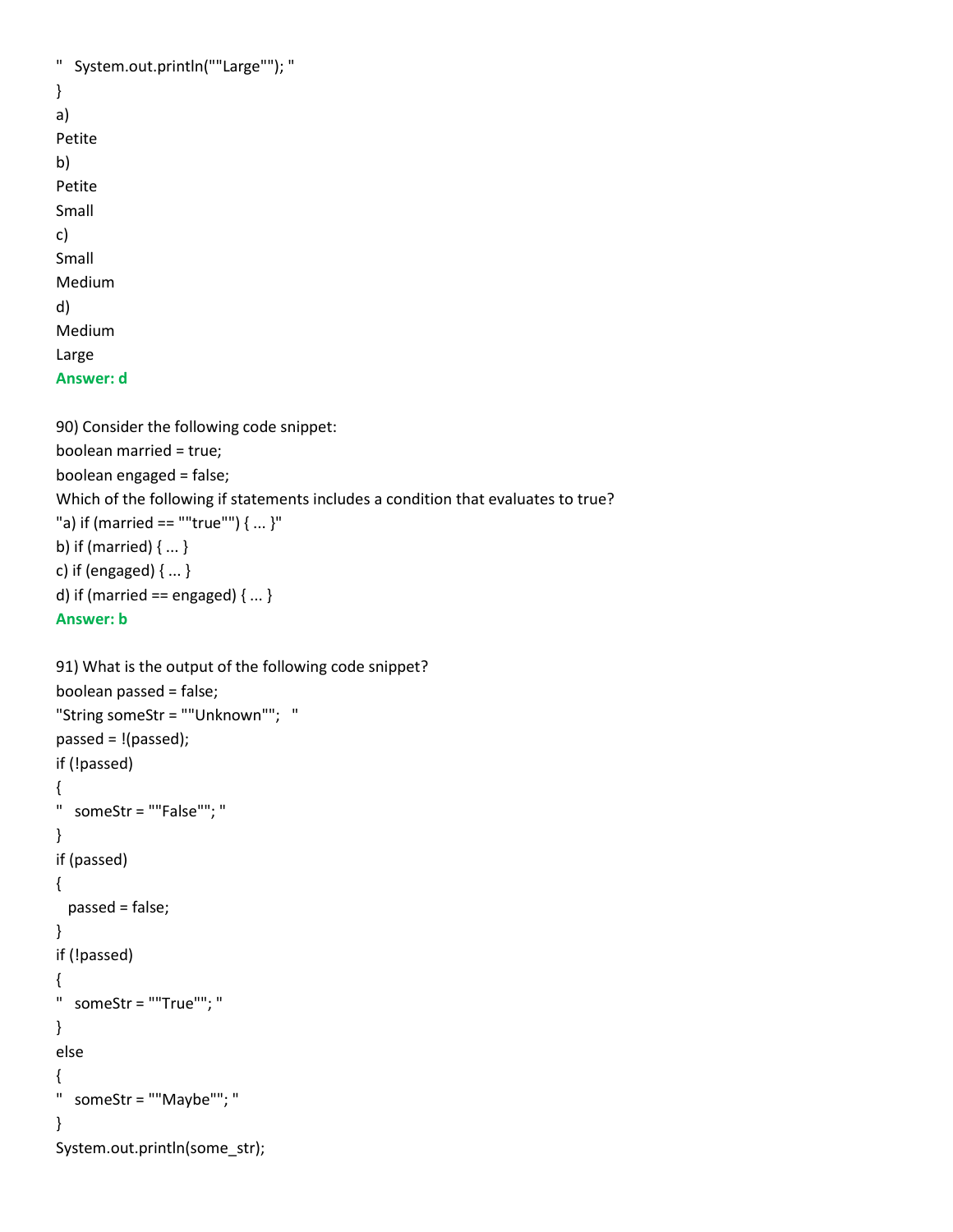```
a) False
b) True
c) Unknown
d) Maybe
Answer: b
92) What is the output of the following code snippet?
int golfScore = 64;
if (golfScore < 60)
{ 
" System.out.println(""Astounding!""); "
} 
if (golfScore >= 60 && golfScore < 70) 
{ 
" System.out.println(""Professional!""); "
} 
if (golfScore >= 70 && golfScore < 80) 
{ 
" System.out.println(""Pretty good!""); "
} 
if (golfScore >= 80 && golfScore < 90) 
{ 
" System.out.println(""Not so hot!""); "
} 
if (golfScore >= 90) 
{ 
" System.out.println(""Keep your day job!""); "
} 
a) Astounding!
b) Professional!
c) Pretty good!
d)Keep your day job!
Answer: b
93) Which of the following expressions represents a legal way of checking whether a value assigned to the number 
variable falls between 50 and 100 inclusive?
a) if (number >= 100 && number <= 50)
```

```
b) if (number >= 50 && number <= 100)
c) if (number >= 50 || number <= 100)
d) if (number >= 100 || number <= 50)
```

```
Answer: b
```
94) Assuming that a user enters 68 as the score, what is the output of the following code snippet?

```
int score = 68;
if (score < 50) 
{ 
" System.out.println(""F""); "
}
```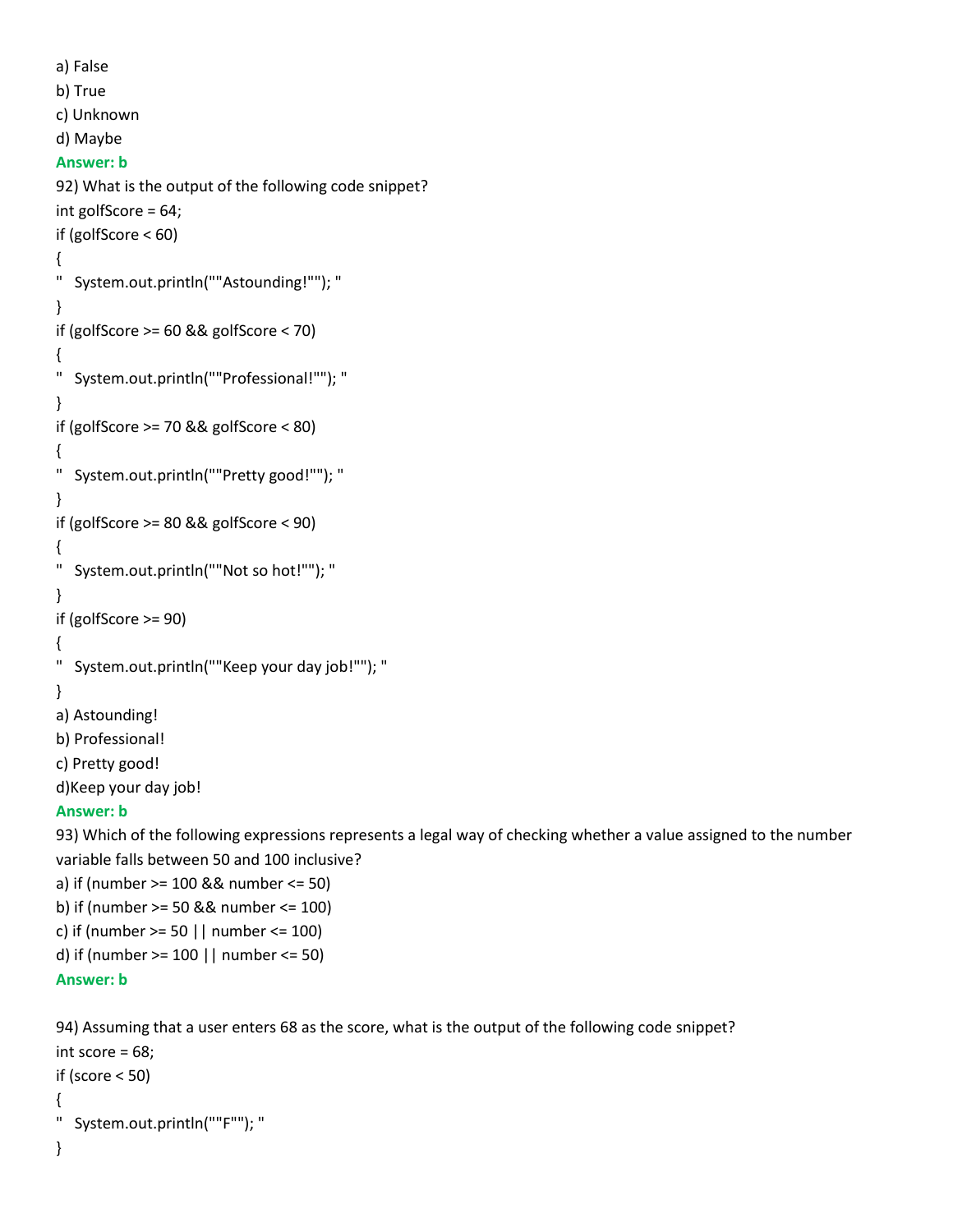```
"else if (score >= 50 || score < 55) { System.out.println(""D""); }"
"else if (score >= 55 | | score < 65) { System.out.println(""C""); }"
"else if (score >= 65 || score < 75) { System.out.println(""B""); }"
"else if (score >= 75 || score < 80) { System.out.println(""B+""); } "
"else { System.out.println(""A""); }"
a) D
b) C
c) B
d) A
```

```
Answer: a
```
95) Assuming that a user enters 50, 70, and 60 as input values one after another, separated by spaces, what is the output of the following code snippet? int number $1 = 0$ ;

```
int number2 = 0;
int number3 = 0;
Scanner in = new Scanner(System.in);
"System.out.print(""Enter a number: "");"
number1 = in.nextInt();"System.out.print(""Enter a number: "");"
number2 = in.nextInt();
"System.out.print(""Enter a number: "");"
number3 = in.nextInt();
if (number1 > number2) 
{ 
  if (number1 > number3) 
  { 
    System.out.println(number1); 
  } 
  else 
  { 
    System.out.println(number3); 
  } 
} 
else 
{ 
  if (number2 > number3) 
  { 
    System.out.println(number2); 
  } 
  else 
  { 
    System.out.println(number3); 
  } 
}
a) 0
```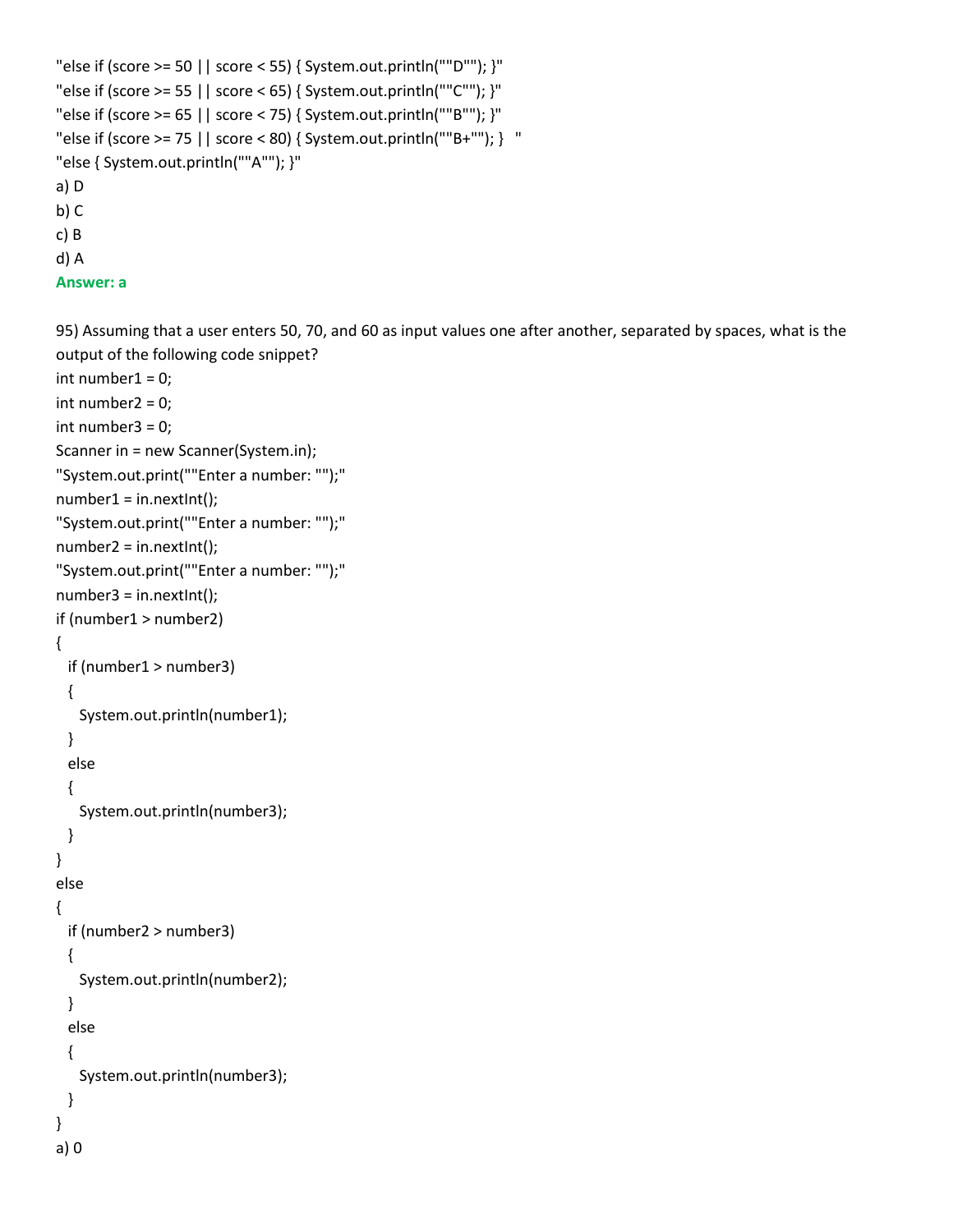b) 50 c) 60 d) 70

**Answer: d**

```
96) Assuming that a user enters 45 as the brightness of a lamp, which of the following hand-trace tables is valid for the 
given code snippet?
int brightness = 0;
"String description = """";"
Scanner in = new Scanner(System.in);
"System.out.print(""Enter your lamp brightness (in watts): "");"
brightness = in.nextInt();
if (brightness >= 120)
{
" description = ""very bright"";"
  if (brightness >= 100)
  {
" description = ""bright"";"
  }
}
else
{
" description = ""pleasant"";"
  if (brightness <= 50)
  {
" description = ""dim"";"
  }
}
a) 
brightness
0
45
b) 
brightness
0
45
c) 
brightness
0
45
d) 
brightness
0
45
Answer: a
```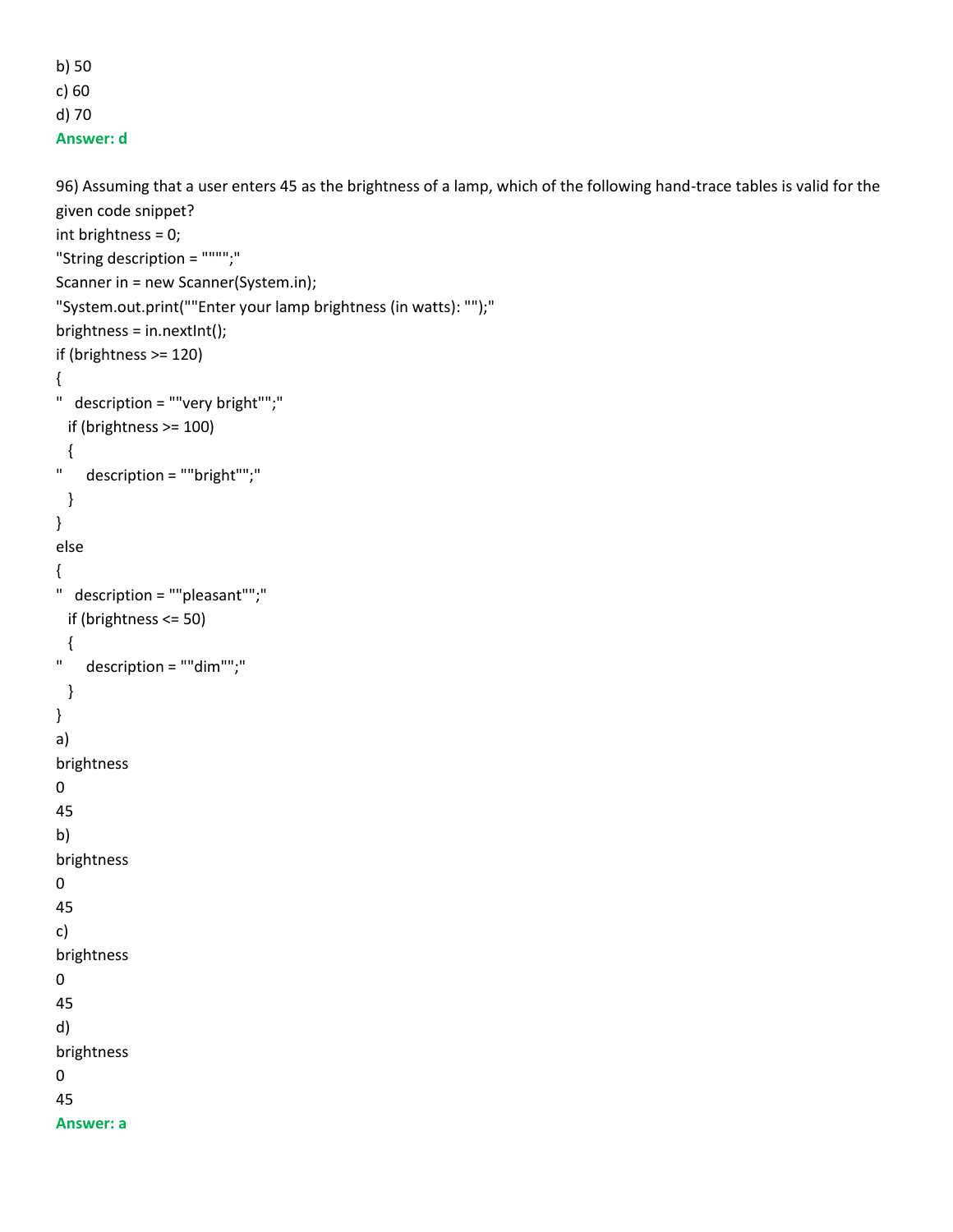```
97) Which of the following options checks that the string country is neither China nor Denmark?
```

```
"a) if (!country.equals(""China"") || !country.equals(""Denmark"")"
```

```
"b) if (!(country.equals(""China"") || country.equals(""Denmark"")))"
```

```
"c) if (!(country.equals(""China"") && country.equals(""Denmark"")))"
```

```
"d) if (country.equals(""China"") || country.equals(""Denmark""))"
```
# **Answer: b**

98) Assuming that the valid cost should be between 100 and 200, does the following code snippet test this condition correctly?

```
final int MIN_COST = 100;
final int MAX_COST = 200; 
int cost = 0;
Scanner in = new Scanner(System.in);
"System.out.print(""Please enter the cost: "");"
cost = in.nextInt();if (cost < MIN_COST) 
{ 
" System.out.println(""Error: The cost is too low."");"
} 
else if (cost > MAX_COST) 
{ 
" System.out.println(""Error: The cost is too high.""); "
} 
else 
{ 
" System.out.println(""The cost entered is in the valid cost range."");"
}
a) This code snippet ensures that the cost value is between 100 and 200.
b) This code snippet only ensures that the cost value is greater than 100.
c) This code snippet only ensures that the cost value is less than 200.
d) This code snippet ensures that the cost value is either less than 100 or greater than 200.
```
# **Answer: a**

99) Which of the following conditions tests whether the user entersthe single digit 5? String s; Scanner in = new Scanner(System.in); "System.out.print(""Enter a single digit: "");"  $s = in.next()$ ; "a) if (s == ""5"")" b) if  $(s == '5')$ "c) if (s = ""5"")" "d) if (s.equals(""5""))" **Answer: d**

Section Reference 2:Common Error 5.3 Using == to Compare Strings 100) Assuming that the user inputs "twenty" as the input, what is the output of the following code snippet?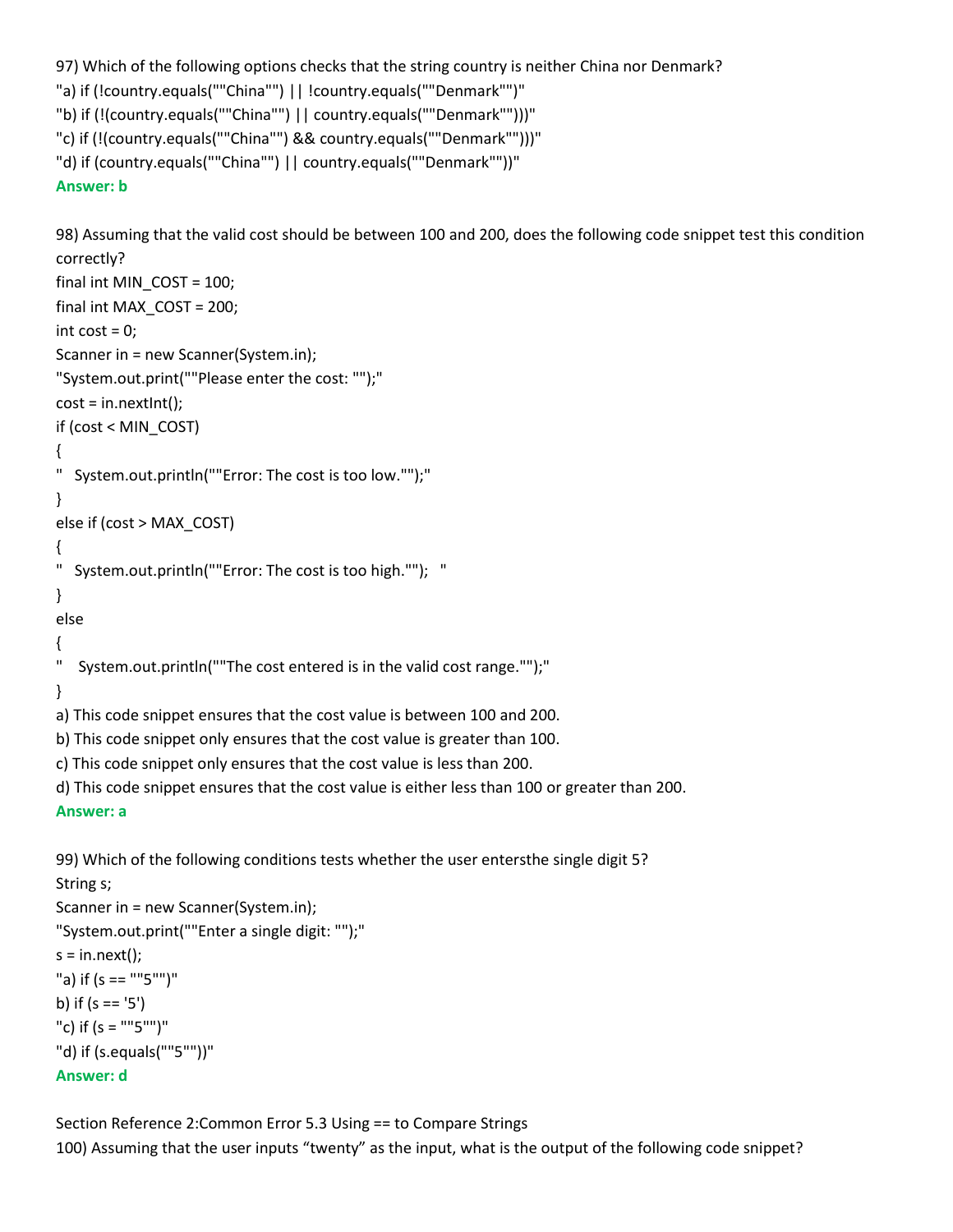```
String numEmployeesStr;
Scanner in = new Scanner(System.in);
"System.out.println(""Please enter the number of your employees: "");"
numEmployeesStr= in.next();
int numEmployees = Integer.parseInt(numEmployeesStr);
if (numEmployees < 10)
{
" System.out.println(""Very small business!""); "
}
else
{
" System.out.println(""Small business"");"
  if (numEmployees > 100)
  {
" System.out.println(""Mid size business"");"
  }
  else
  {
" System.out.println(""Large business"");"
  }
}
a) Very small business!
b) Small business
c) Mid size business
d) Run-time error
Answer: d
"101)Which of the following conditions tests for the user to enter the string ""Hello""?"
String s;
Scanner in = new Scanner(System.in);
"System.out.print(""Enter a word: "");"
s = in.next();
"a) if (s == ""Hello"")"
"b) if (s.substring(0,5) == "Hello"")"c) if (s.equals(""Hello""))"
"d) if (s = ""Hello"")"
```

```
Answer: c
```
102) Which of the following options checks that character ch is neither a letter nor a white space?

```
a) if (!Character.isLetter(ch) || !Character.isWhiteSpace(ch))
```

```
b) if (!(Character.isLetter(ch) || Character.isWhiteSpace(ch)))
```

```
c) if (!(Character.isLetter(ch) && Character.isWhiteSpace(ch)))
```

```
d) if (!Character.isLetter(ch) || Character.isWhiteSpace(ch))
```
# **Answer: b**

103) What will be printed by the statements below?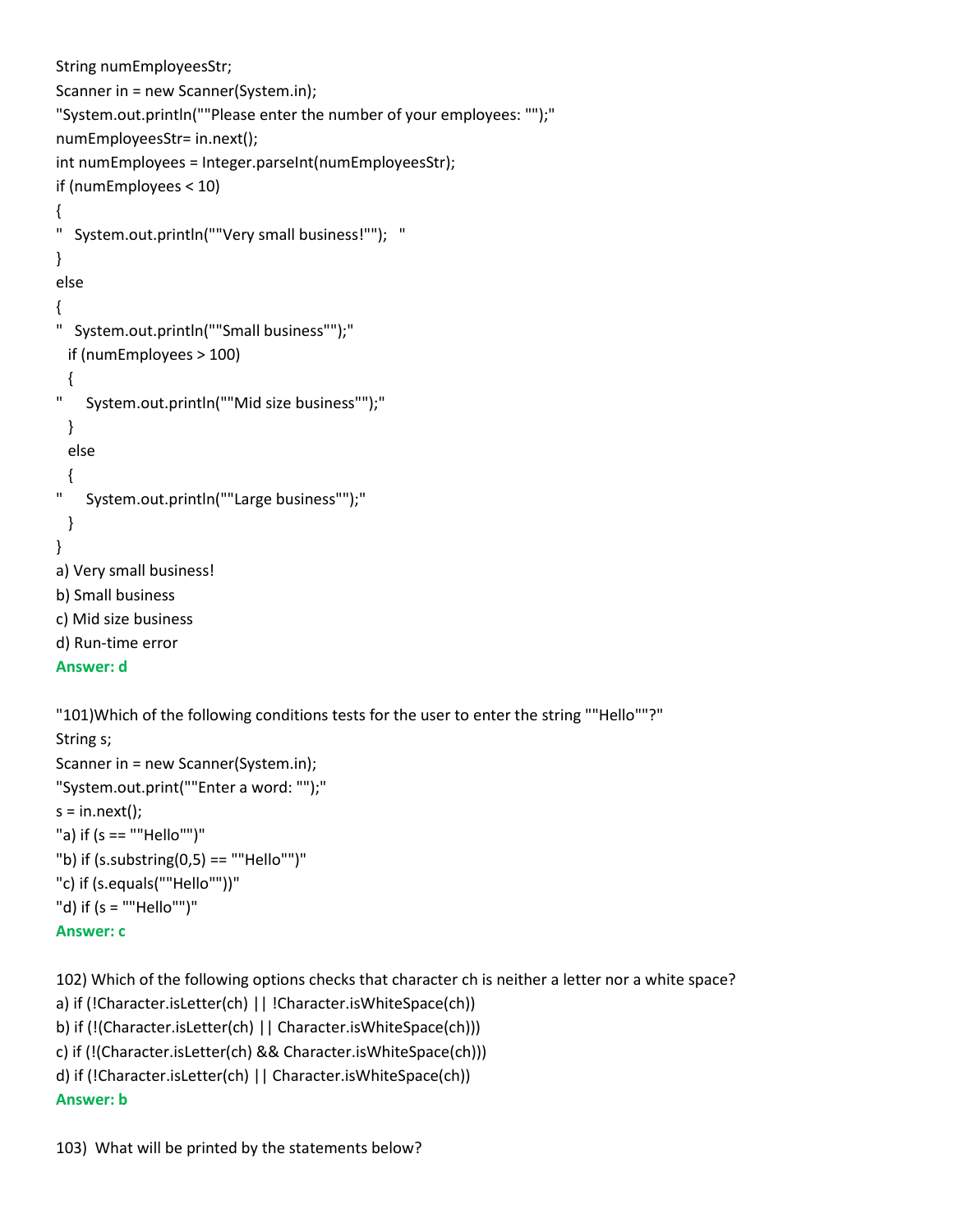```
int a = 10;
if (a > 5){
" System.out.print (""One"");"
}
else
{
" System.out.print (""Two"");"
}
"System.out.print (""Three"");"
a)One
b)OneThree
c)TwoThree
d)OneTwoThree
Answer: b
```
104) A company applies a discount based on the size of the order. If the order is over \$50, the discount is 5%. If the order is over \$100, the discount is 10%. Otherwise, there is no discount. If the integer variable order contains the size of the order, which of the following will assign the double variable discount the correct value?

```
i.
  discount = 0.10;else if (order > 50)
  discount = 0.05;else
   discount = 0;
j.
  discount = 0.10;if (order > 50)
  discount = 0.05;
else
   discount = 0;
k.
  discount = 0.10;if (order > 50)
  discount = 0.05;if (order <= 50)
   discount = 0;
l.
  discount = 0.05;else if (order > 100)
  discount = 0.10;else
   discount = 0;
Answer: a
```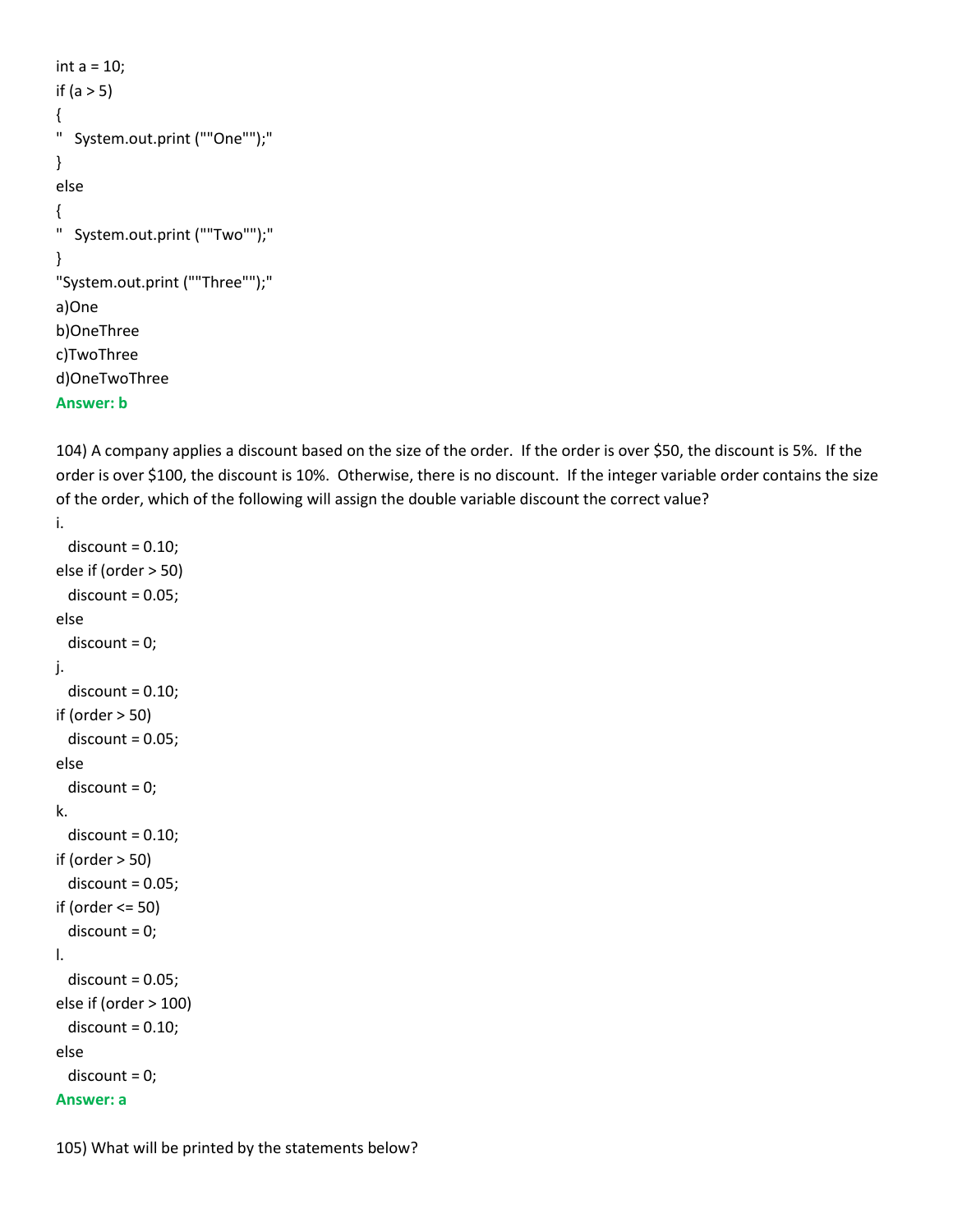```
int a = 10;
int b = 20;
int count = 0;
if (a > 5){
  count ++;
}
if (b > 5){
  count ++;
}
if (a > 10)
{
  count ++;
}
if (b > 10)
{
  count ++;
}
System.out.print (count);
a)1
b)2
c)3
d)4
```

```
Answer: c
```

```
106) What will be printed by the statements below?
int a = 10;
int b = 20;
int count = 0;
if (a > 5){
  count ++;
}
else if (b > 5){
  count ++;
}
else if (a > 10){
  count ++;
}
else if (b > 10)
{
  count ++;
}
```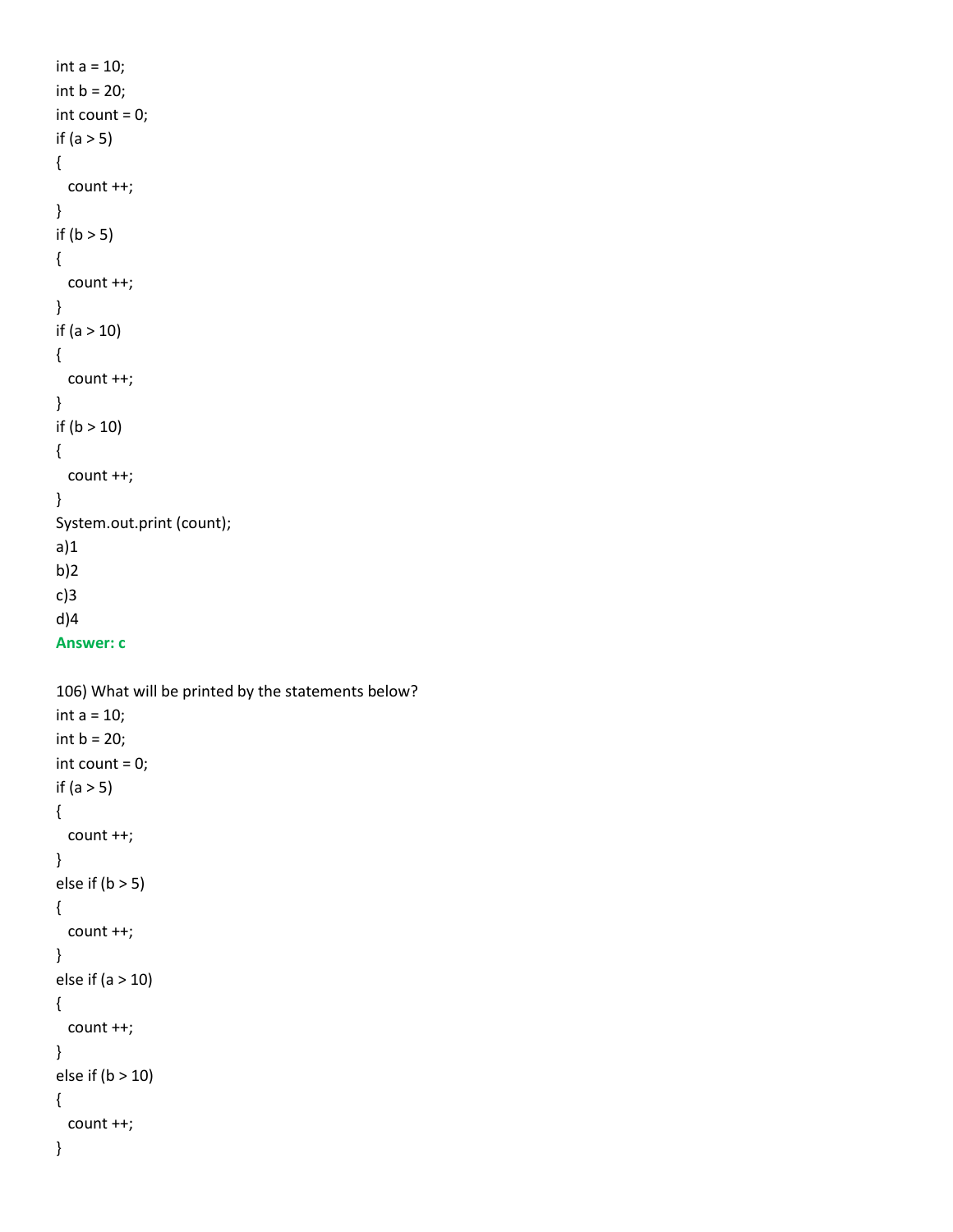System.out.print (count); a)1 b)2 c)3 d)4 **Answer: a**

```
107) What will be printed by the statements below?
int a = 10;
int b = 20;
int count = 0;
if (a > 5){
  count ++;
 if (b > 5) {
    count ++;
  }
}
if (a > 10)
{
  count ++;
  if (b > 10)
  {
    count ++;
  }
}
System.out.print (count);
a)1
b)2
c)3
d)4
```

```
Answer: b
```

```
108) What will be printed by the statements below?
int a = 10;
int b = 20;
int count = 0;
if (a > 5)if (b > 5) {
    count ++;
  }
else 
 count = 7;System.out.print (count);
```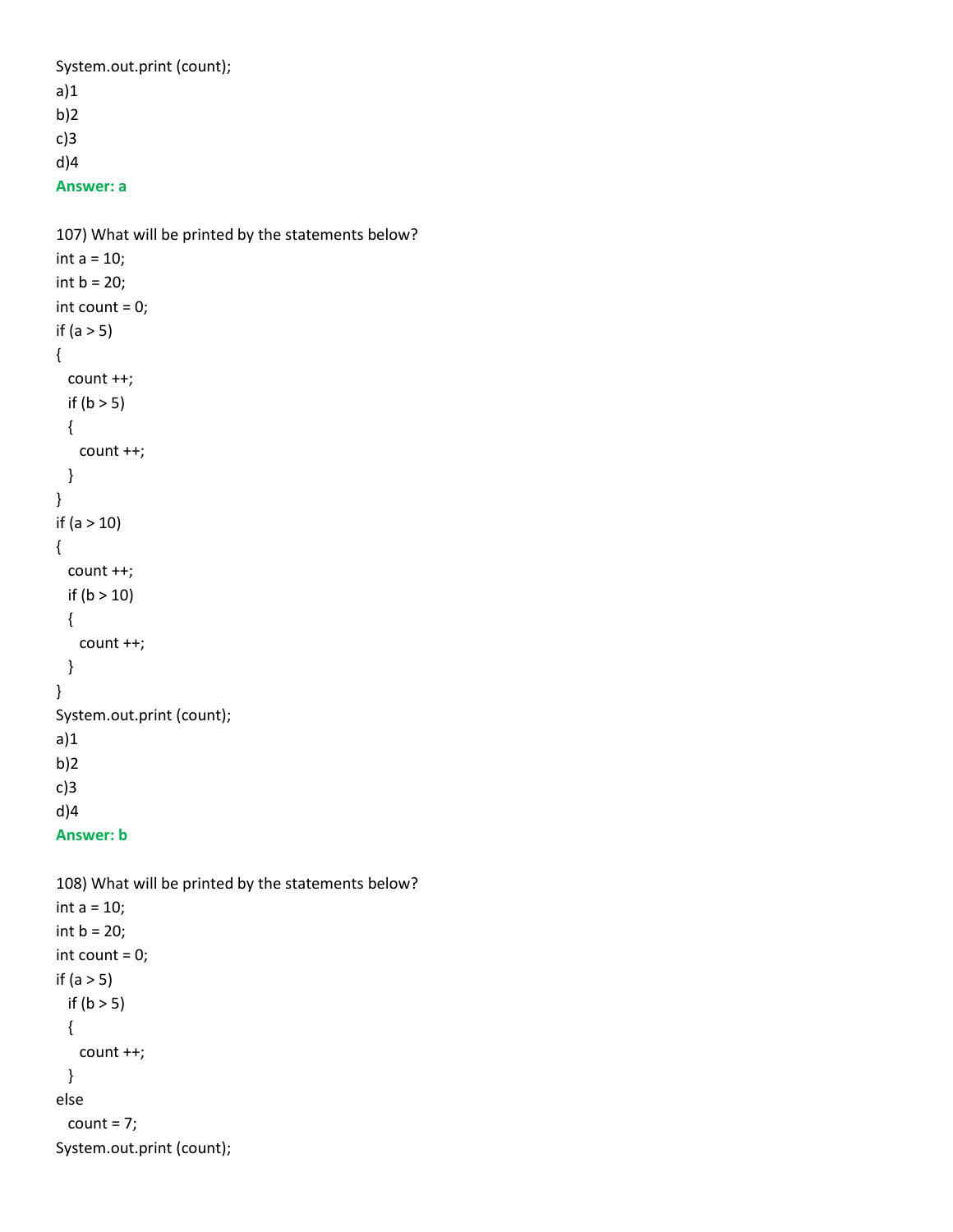```
a)0
b)1c)7
```

```
Answer: a
```

```
109) What will be printed by the statements below?
int a = 10;
int b = 20;
int count = 0;
if (a > 10)
{
  count ++;
 if (b > 5) {
    count ++;
  }
  if (a > 10)
  {
    count ++;
  }
}
if (b > 10){
  count ++;
}
System.out.print (count);
a)1
b)2
c)3
d)4
Answer: a
```
"110) Which of the following conditions will correctly check if the String variable greeting is ""bonjour""?" "a)if (greeting == ""bonjour"")" "b)if (greeting.compareTo(""bonjour"") < 0)" "c) if (greeting.equals(""bonjour""))" "d)if (greeting.compareTo(""bonjour"") > 0)" **Answer:** c

"111) Which of the following conditions will correctly check if the String variable early comes before ""middle"" alphabetically?"

```
"a)if (greeting <= ""middle"")"
"b)if (greeting.compareTo(""middle"") > 0)"
"c)if (greeting.compareTo(""middle"") == 0)"
"d)if (early.compareTo(""middle"") < 0)"
Answer: d
```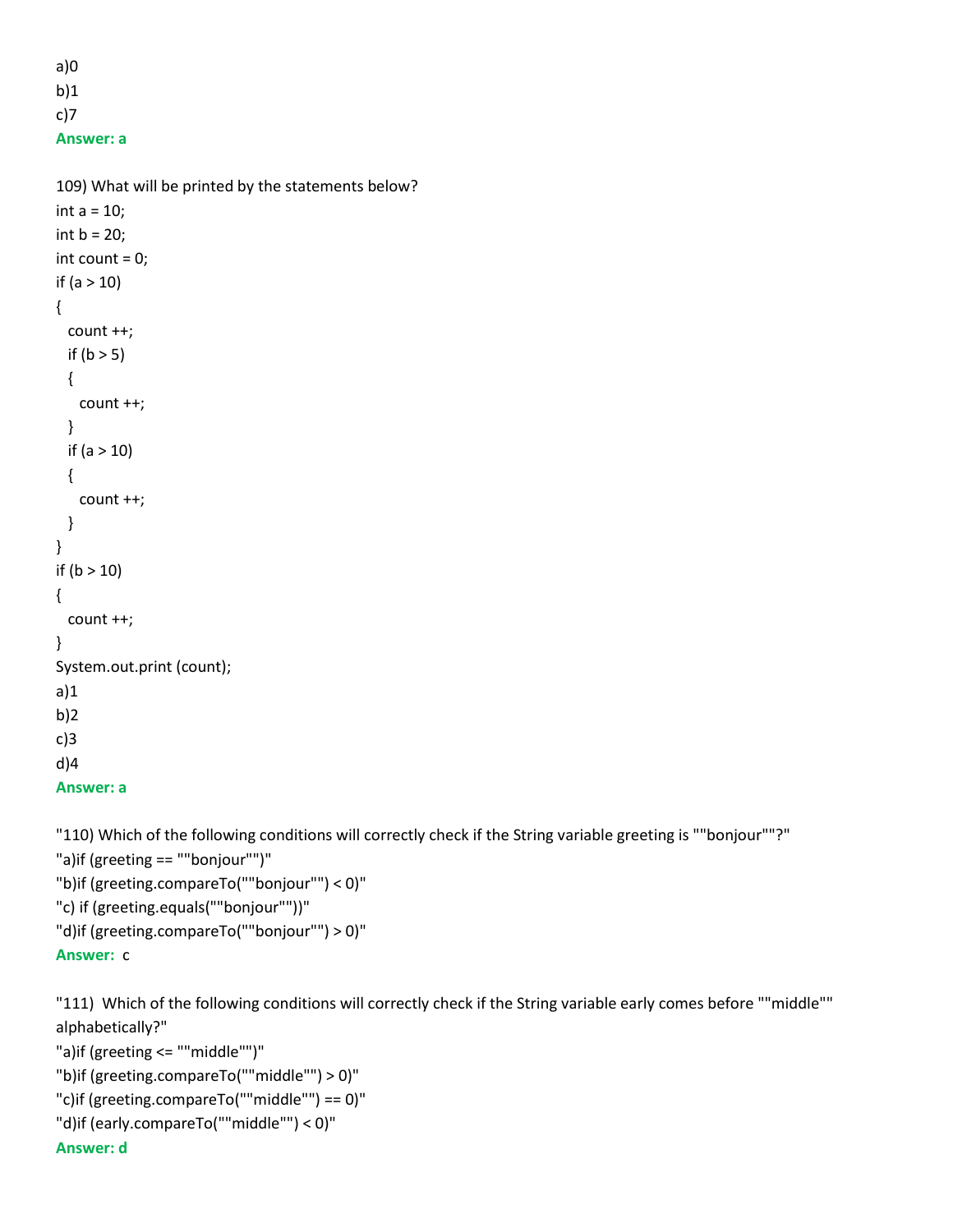112) Assume a, b, and c have been defined to be integer variables. Which of the following values make the expression  $!(a == b)$  &&  $(c > a)$  true?  $a)$ a = 10, b = 10, c = 15 b)a = 10, b = 20, c = 15  $c$ )a = 10, b = 2, c = 5 d)a = 10, b = 20, c = 10 **Answer: b**

113) Which of the following conditions can be added to the code below so it will assign the larger value of two integer variables a and b to the integer variable maximum?

```
if (/* put condition here */)
{
maximum = a;
}
else
{
  maximum = b;
}
a)a == bb)b > ac)a > b
d)a.compareTo (b) > 0
Answer: c
```
114) Which of the following conditions is true only when the integer variable number is even? a)number  $/ 2 == 0$ b)number > 2 c)number  $/2 > 1$ d)number % 2 == 0 **Answer: d**

115) Which of the following conditions is true only when the integer variable middle is between the values 0 and 10? a)(0 <= middle) && (middle <= 10) b)0 <= middle <= 10  $c$ )(0 <= middle) || (middle <= 10) d)(0 <= 10) && (middle <= 10) **Answer: a**

116) Which of the following conditions is true only when the integer variables a, b, and ccontain three different values? a)(a != b) && (a != c) && (b != c) b)(a != b) || (a != c) || (b != c) c)!((a == b) && (b == c) && (a == c)) d)a !=  $b$  !=  $c$ **Answer: a**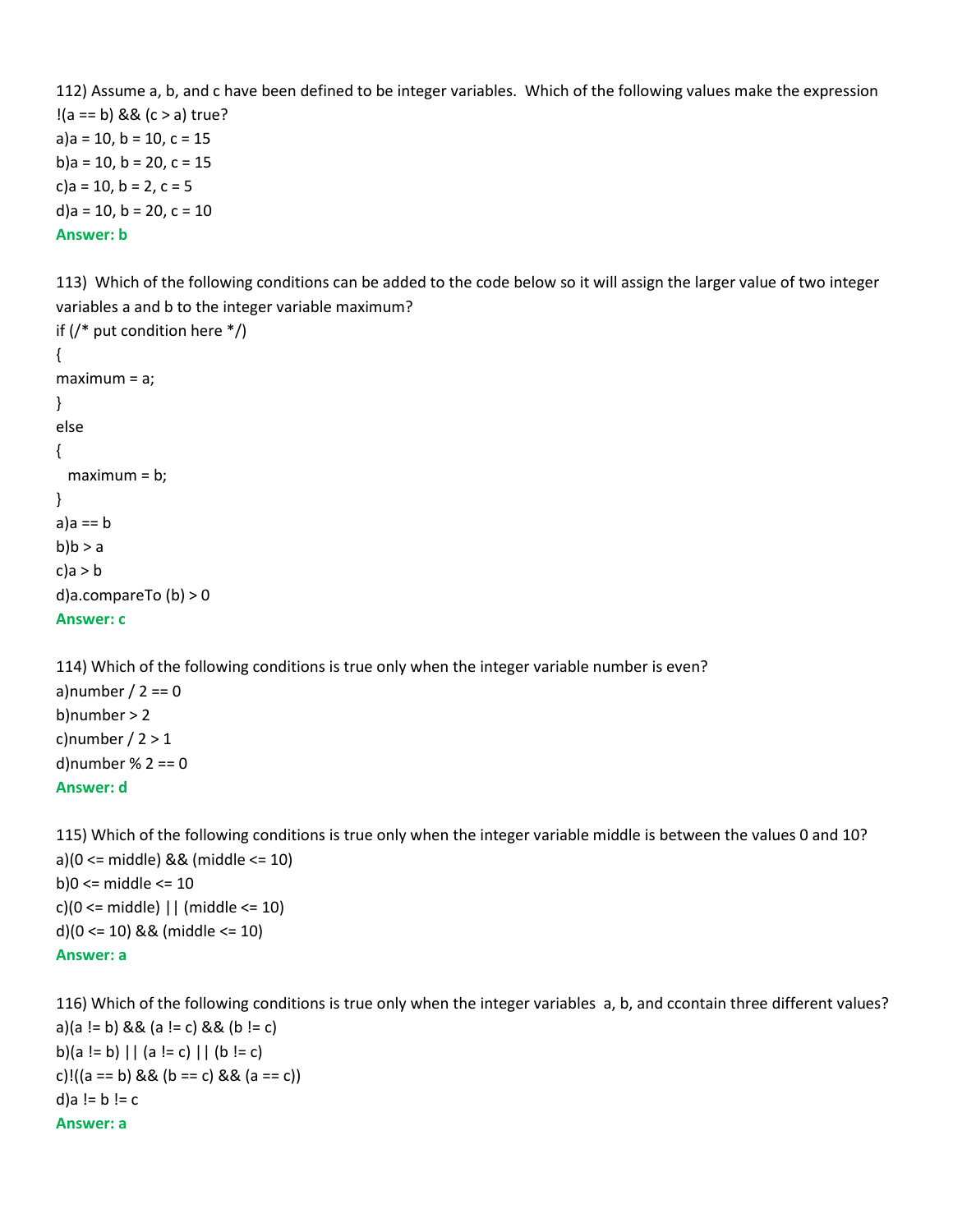117) Assume the following variables have been declared and given values elsewhere:

boolean isFelon;

#### int age;

A person may vote if they are 18 or older and not a felon. Which of the following statements assigns the Boolean variable mayVote correctly?

```
a)mayVote = (age >= 18) || !isFelon;
```
b)mayVote = !((age >= 18) && isFelon);

c)mayVote =  $\text{(age} \geq 18)$  && !isFelon;

d)mayVote =  $!$  ((age >= 18) | | isFelon);

# **Answer: c**

118) Assume the following variables have been declared and given values elsewhere:

boolean completedProject;

int programsDone;

double classPercentage;

A student will pass programming class if and only if they have a percentage of 70.0% or higher and have either completed the project or they have done 5 or more programs. Which of the following statements assigns the Boolean variable passProgramming correctly?

a)passProgramming = (classPercentage >= 0.7) &&(programsDone >= 5 || completedProject);

b)passProgramming = (classPercentage >= 0.7) && (programsDone >= 5) && (completedProject);

c)passProgramming = (classPercentage >= 0.7) || (programsDone >= 5) || (completedProject);

d)passProgramming = ((classPercentage >= 0.7) && (programsDone >= 5 )) && completedProject;

```
Answer: a
```
119) Assume isBusy and isHappy have been defined to be Boolean variables. Which of the following conditions has the same value as !isBusy || isHappy? a)!(isBusy || !isHappy) b)isBusy && !isHappy

c)!(isBusy && !isHappy) d)isBusy || !isHappy

#### **Answer: c**

120) Assume isBusy has been defined to be a Boolean variables. Which of the following has the same value as (isBusy || true) && !isBusy? a)isBusy b)!isBusy c)true d)false **Answer: b**

121) Assume isBusy has been defined to be a Boolean variables. Which of the following has the same value as (isBusy || true) && false? a)isBusy b)!isBusy c)true d)false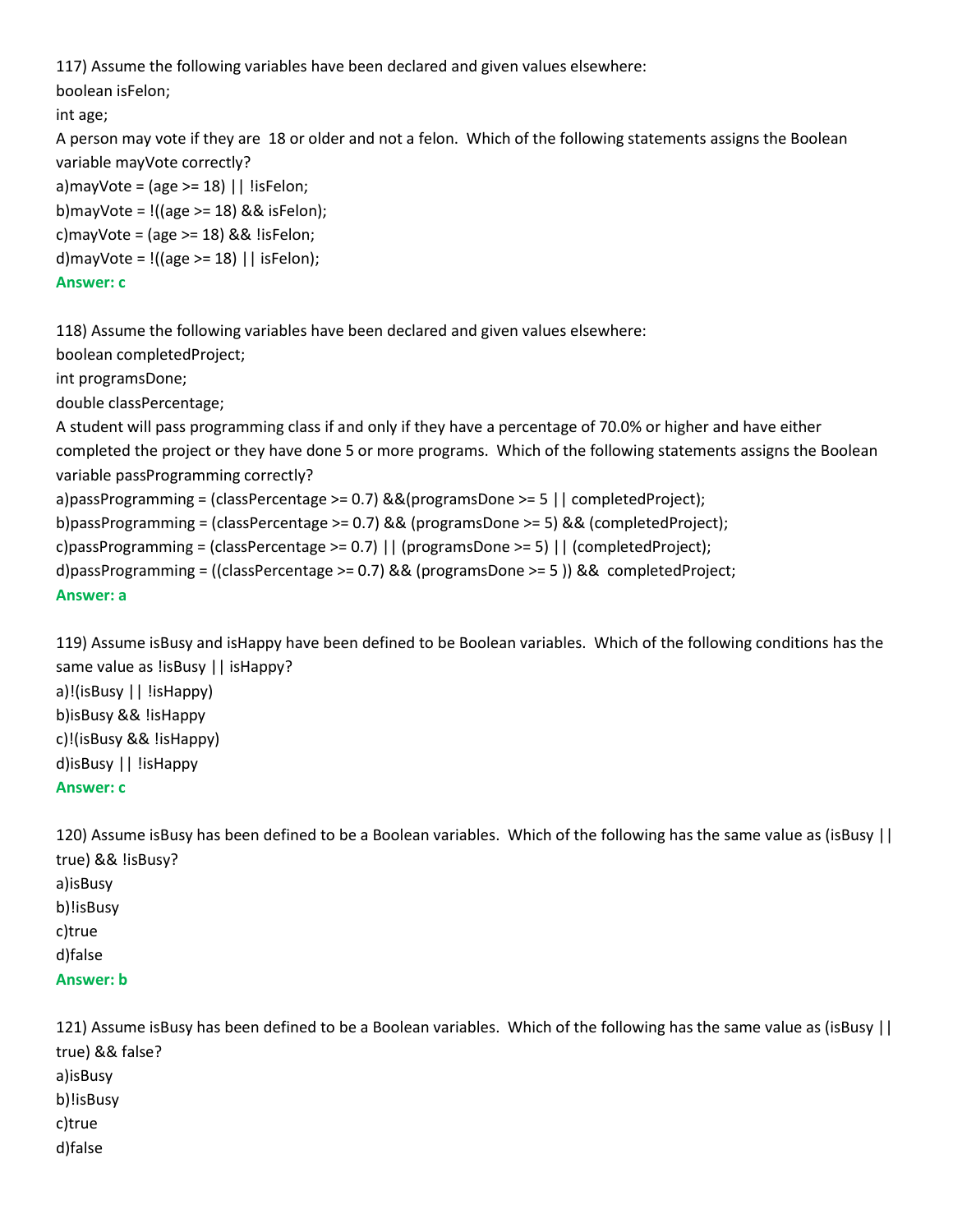#### **Answer: d**

```
122) Which of the following performs the same way as the switch statement below?
switch (value) 
{
" case 1: System.out.print (""Small""); break;"
" case 10: System.out.print (""Large""); break;"
" default: System.out.print (""Other""); break;"
}
a)if (value == 1)
"System.out.print (""Small"");"
  else if (value == 10)
"System.out.print (""Large"");"
  else
"System.out.print (""Other""); "
b)if (value == 1)"System.out.print (""Small"");"
 if (value == 10)
"System.out.print (""Large"");"
else
"System.out.print (""Other""); "
c)if (value \leq 1)
"System.out.print (""Small"");"
  else if (value >= 10)
"System.out.print (""Large"");"
  else
"System.out.print (""Other""); "
d)if (value <= 1)
"System.out.print (""Small"");"
 if (value >= 10)
"System.out.print (""Large"");"
else
"System.out.print (""Other""); "
Answer: a
Package Title: Testbank
Course Title: Big Java
Chapter Number: 6 Loops
Question type: Multiple Choice
1) How many times will the following loop run?
inti = 0;while (i< 10)
{
System.out.println(i);
i++;
}
```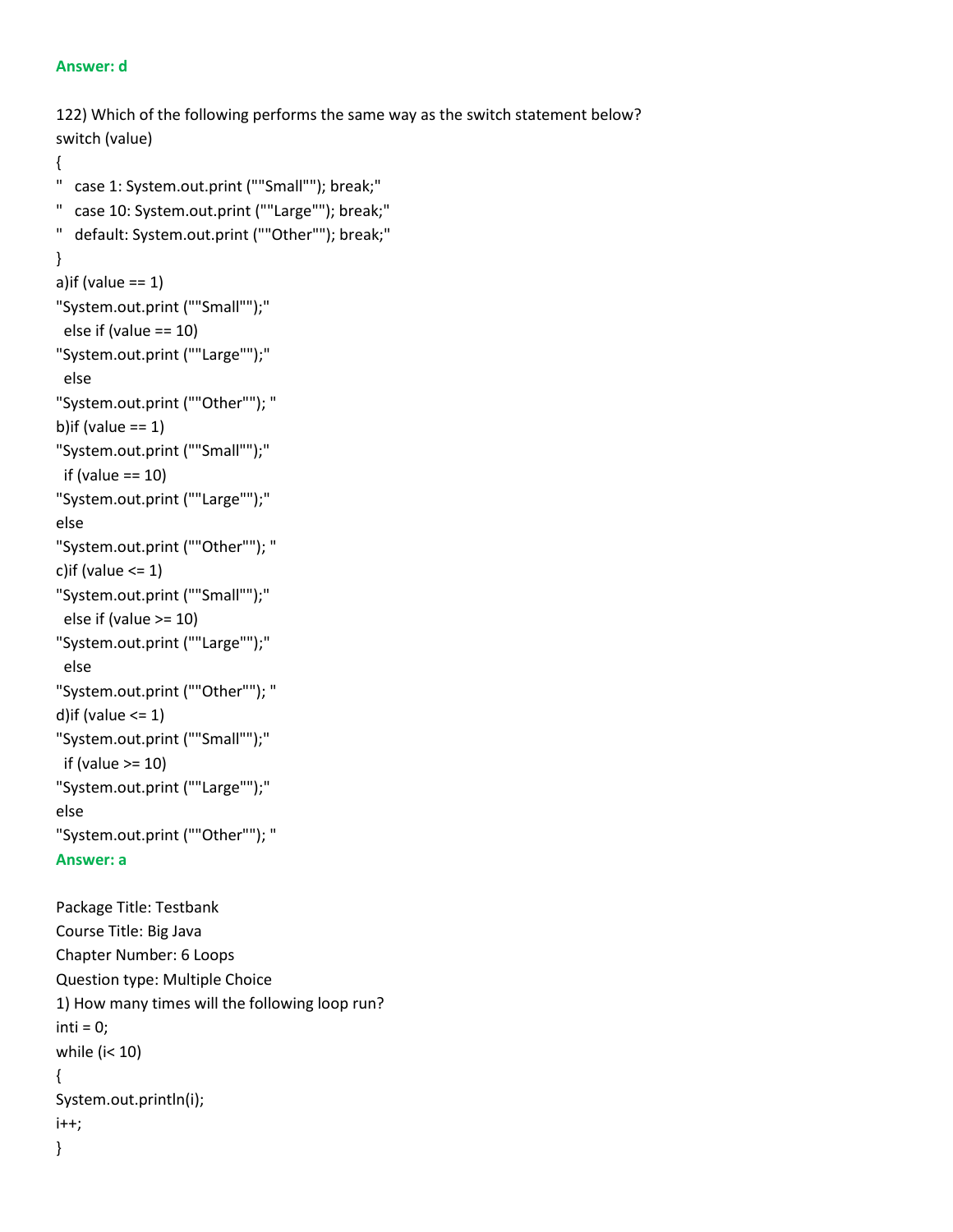```
a) 0
b) 8
c) 9
d) 10
Answer:d
2) What is the output of the code snippet given below?
inti = 0;while (i != 9)
{
"System.out.println("""" + i);"
i = i + 2;}
a) No output
b) 0 2 4 6 8
c) 10 12 14 16 18 …. (infinite loop)
d) 0 2 4 6 8 10 12 14 …. (infinite loop)
Answer:d
"3) How many times does the code snippet given below display ""Loop Execution""?"
inti = 1;while (i != 10)
{
"System.out.println (""Loop Execution"");"
i++;
}
a) Infinite times
b) 8 times
c) 9 times
d) 10 times
Answer:c
4) What is the output of the code fragment given below?
inti = 0;int j = 0;
while (i< 27)
{
i = i + 2; j++;
}
"System.out.println(""j="" + j);"
a) j=27
b) j=12
c) j=13
d) j=14
Answer:d
5) What is the output of the following code snippet?
inti = 1;while (i< 10)
```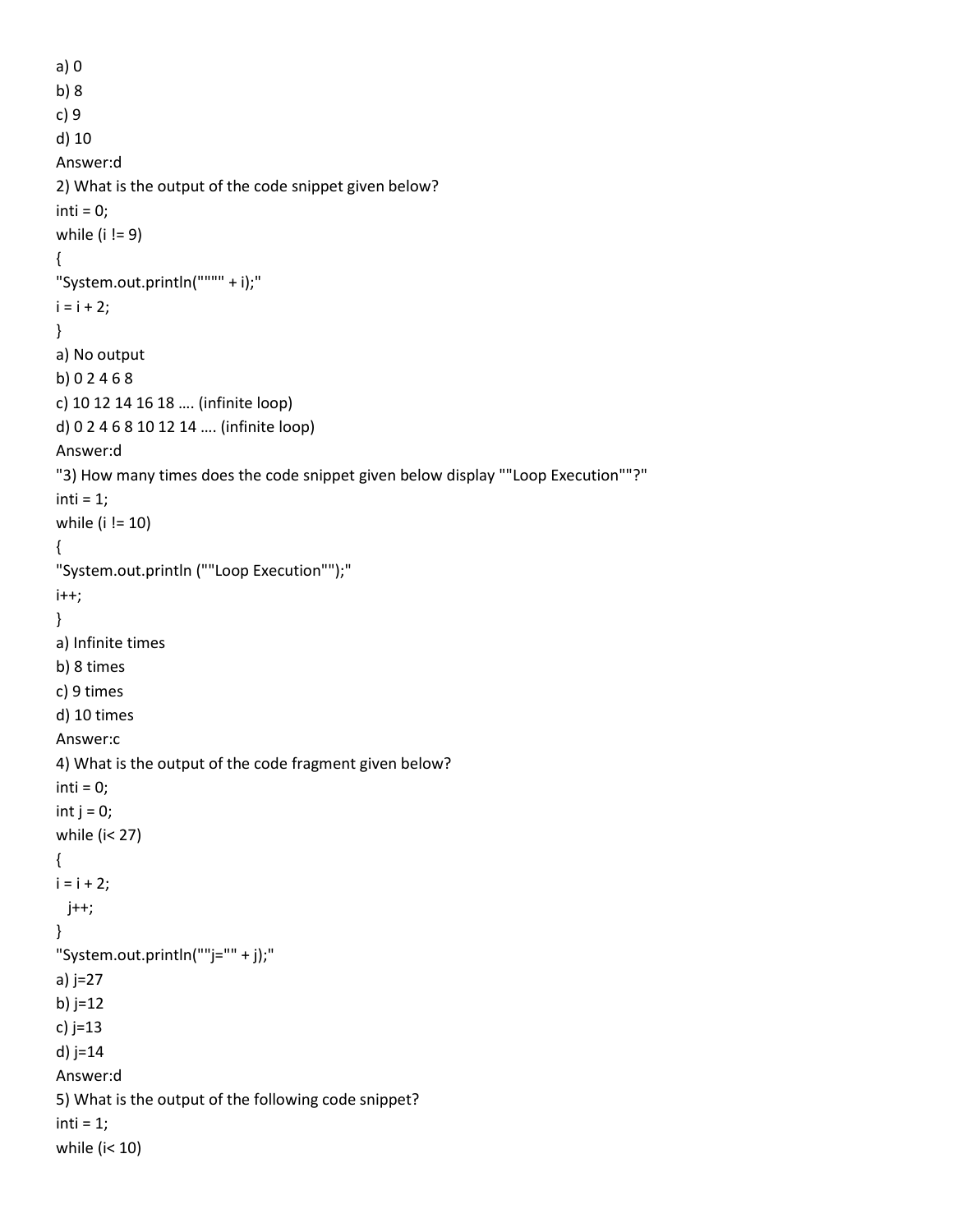```
{
"System.out.print(i + "" "");"
i = i + 2; if (i == 5)
  {
i = 9; }
}
a) 1 3 5
b) 1 3 9
c) 1 3 5 7 9
d) 1 3 5 9
Answer:b
6) The code snippet below checks whether a given number is a prime number. What will be the result of executing it?
public static void main(String[] args) 
{
int j = 2;
int result = 0;
int number = 0;
  Scanner reader = new Scanner(System.in);
"System.out.println(""Please enter a number: "");"
  number = reader.nextInt();
 while (j <= number / 2) // better is while (j * j <= number)
  {
   if (number % j == 0)
    {
     result = 1;
    }
    j++;
  }
 if (result == 1)
  {
"System.out.println(""Number: "" + number + "" is Not Prime."");"
  }
  else
  {
"System.out.println(""Number: "" + number + "" is Prime. "");"
  }
}
a) The code snippet will not compile.
b) The code snippet will display the desired result.
c) The code snippet will display an incorrect result. // incorrect if number is 1
d) The code snippet will loop forever.
Answer:b
  Section reference 1: 6.1 The whileLoop
7) What are the values of i and j after the following code fragment runs?
```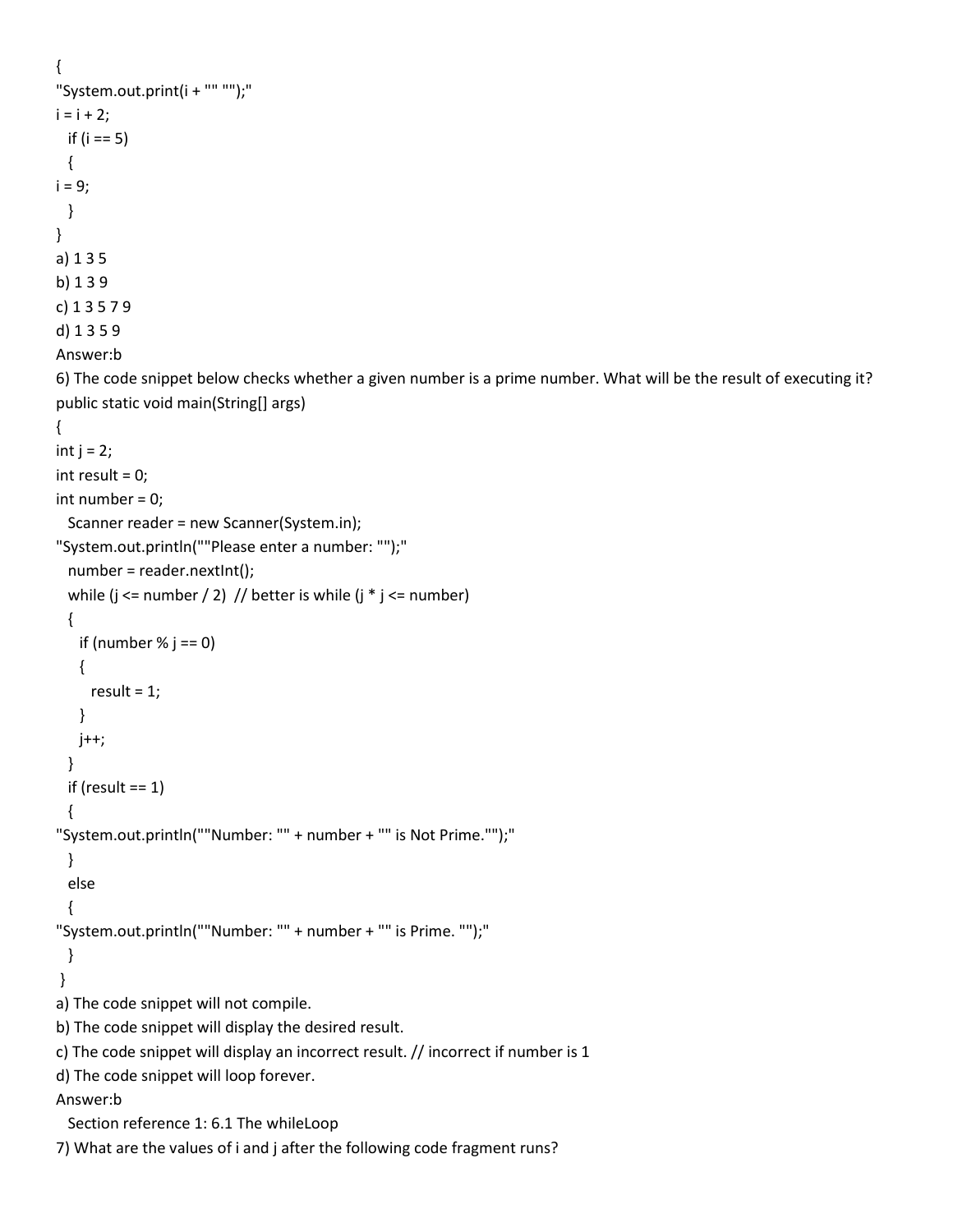```
inti = 60;int j = 50;
int count = 0;
while (count < 5)
{
i = i + i;i = i + 1;j = j - 1;j = j - j; count++;
}
"System.out.println(""i="" + i + "", j="" + j);"
a) i = 1951, j = 0b) i = 1951, j = 45c) i = 65, j = 1d) i = 65, j = 45Answer:a
"8) Which error type does the ""off-by-one"" error belong to?"
a) Syntax error
b) Compile-time error
c) Run-time error
d) Infinite loop
Answer:c
"9) How many times does the following code fragment display ""Hi""?"
inti = 10;while (i)=0)
{
"System.out.println(""Hi"");"
i--;
}
a) 9 times
b) 10 times
c) 11 times
d) 12 times
Answer:c
10) What is the output of the following code fragment?
inti = 1;int sum = 0;
while (i<= 11)
{
 sum = sum + i;i++;}
"System.out.println(""The value of sum is "" + sum);"
a) The value of sum is 65
b) The value of sum is 66
```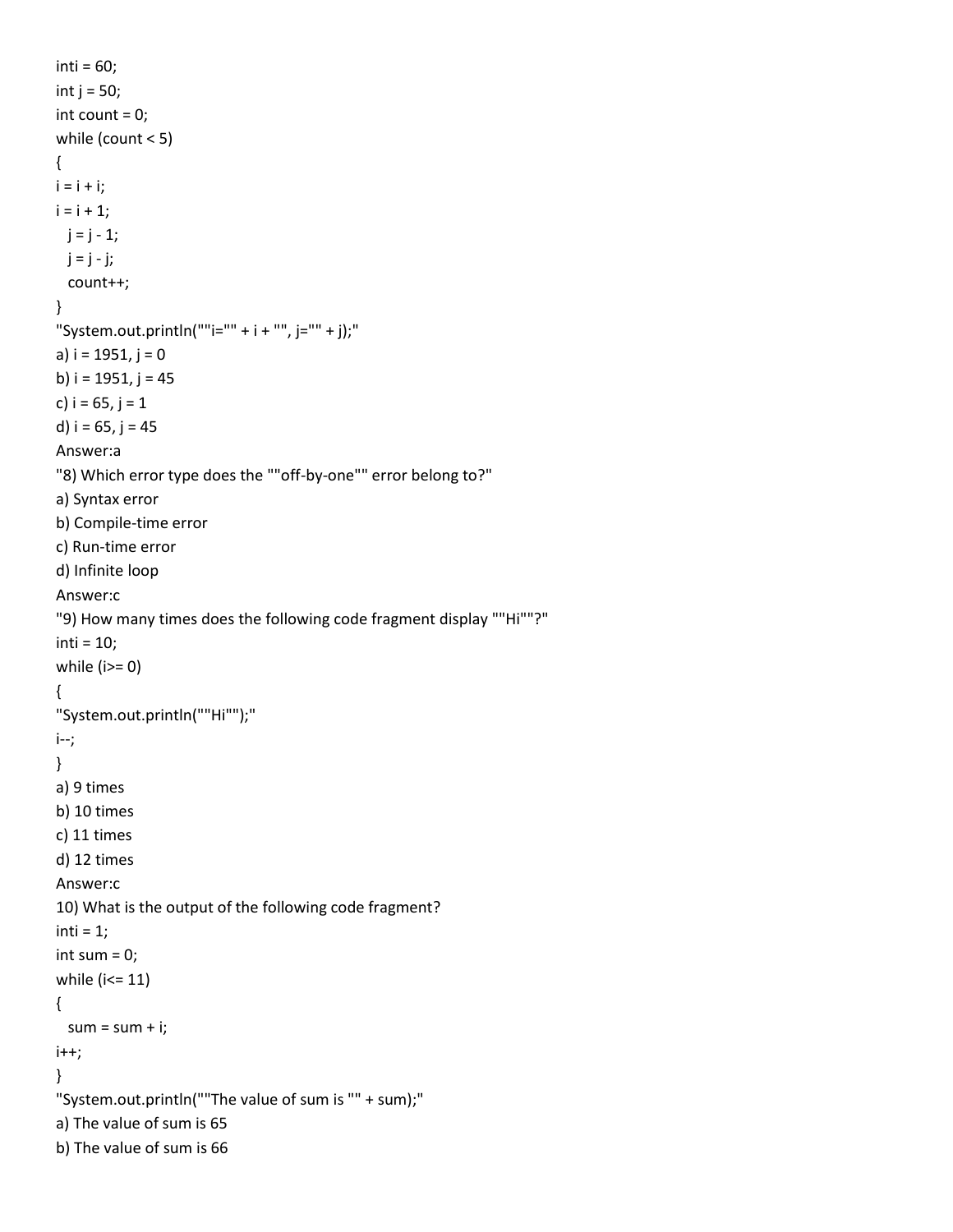```
c) The value of sum is 55
d) The value of sum is 56
Answer:b
11) What is the output of the following code snippet?
inti = 1;while (i \le 10)
{
"System.out.println(""Inside the while loop"");"
i = i + 10;
}
a) No output because of compilation error.
b) "Inside the while loop" will be displayed 10 times.
c) No output after successful compilation.
d) "Inside the while loop" will be displayed only once.
Answer:d
"12) How many times does the code snippet below display ""Hello""?"
inti = 0;
while (i != 15)
{
"System.out.println(""Hello"");"
i++;
}
a) Infinite times
b) 14 times
c) 15 times
d) 16 times
Answer:c
13) What is the output of the code snippet given below?
"String s = ""abcde"";"
inti = 1;while (i< 5)
{
System.out.print(s.substring(i, i + 1));
i++;
}
a) No output
b) abcd
c) abcde
d) bcde
Answer:d
14) What is the output of the code snippet given below?
"String s = ""12345"";"
inti = 1;while (i< 5)
{
System.out.print(s.substring(i, i + 1));
```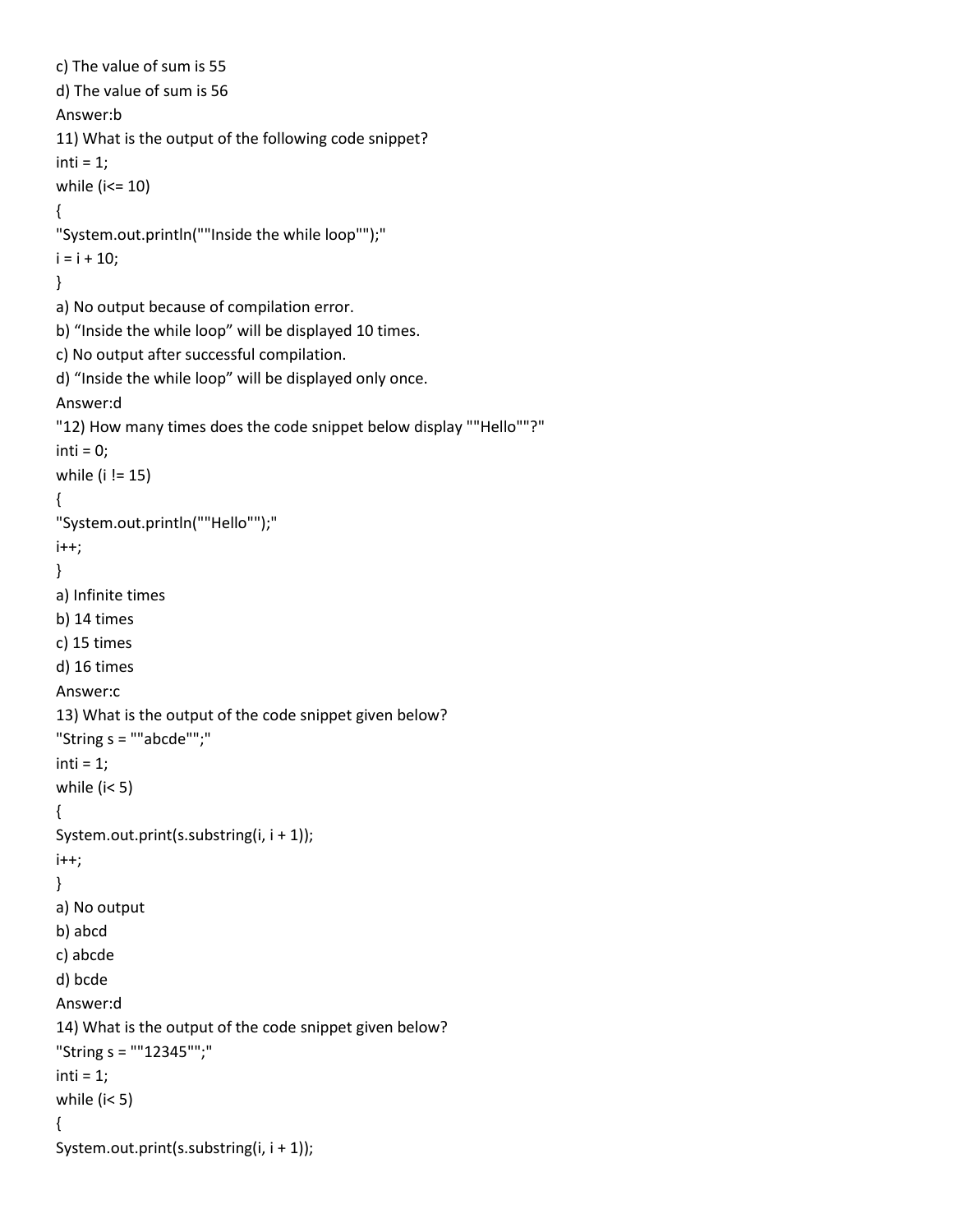```
i++;}
a) No output
b) 1234
c) 12345
d) 2345
Answer:d
15) What is the output of the code fragment given below?
inti = 0;
int j = 0;
while (i< 125)
{
i = i + 2; j++;
}
System.out.println(j);
a) 0
b) 62
c) 63
d) The code fragment displays no output because it does not compile.
Answer: c
```

```
16) What is the output of the following code snippet?
inti = 1;while (i< 20)
{
"System.out.print(i + "" "");"
i = i + 2; if (i == 15)
  {
i = 19; }
}
a) 1 3 5 7 9 11 13 15 17 19
b) 1 3 5 7 9 11 13 19
c) 1 3 5 7 9 11 13 15 17
d) 1 3 5 7 9 11 13 17 19
Answer: b
```
17) What are the values of i and j after the following code snippet is run?  $inti = 10;$ int  $j = 20$ ; int count = 0;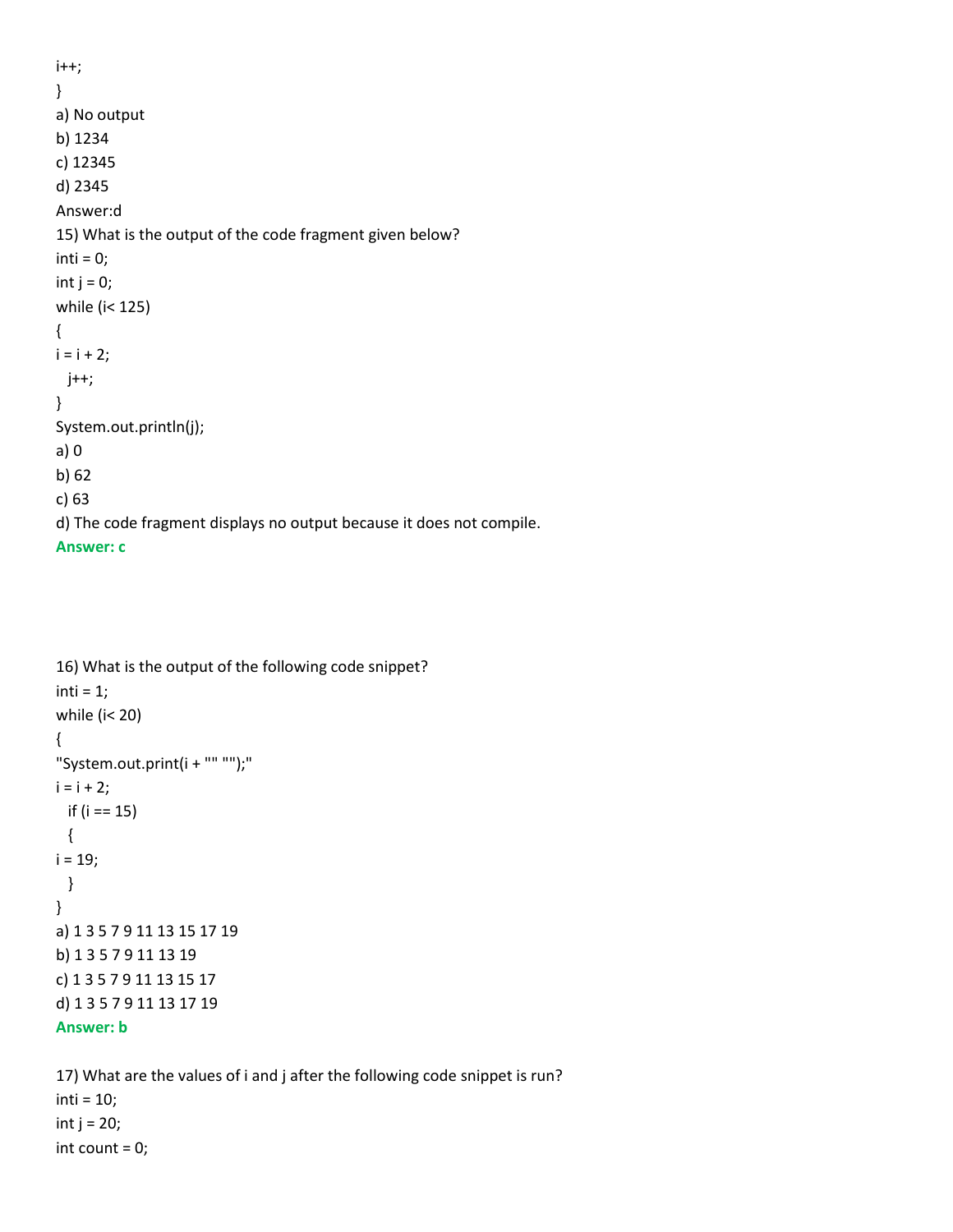```
while (count < 5)
{
i = i + i;i = i + 1;j = j - 1;j = j - j; count++;
}
"System.out.println(""i ="" + i +"", j ="" + j);"
a) i = 45, j = 1b) i = 351, j = 0c) i = 351, j = 2d) i = 1311, j = 35Answer: b
18) What is the output of the following code fragment?
```

```
inti = 1;int sum = 0;
while (i<= 15)
{
 sum = sum + i;i++;}
"System.out.println(""The value of sum is "" + sum);"
a) The value of sum is 0
b) The value of sum is 105
c) The value of sum is 120
d) The value of sum is 136
Answer: c
19) What is the output of the following code snippet?
double a = 2;
int n = 16;
double r = 1;
double b = a;
inti = n;while (i> 0)
{
  if (i % 2 == 0) // n is even
  {
   b = b * b;i = i / 2; }
  else
  {
   r = r * b;
i––;
```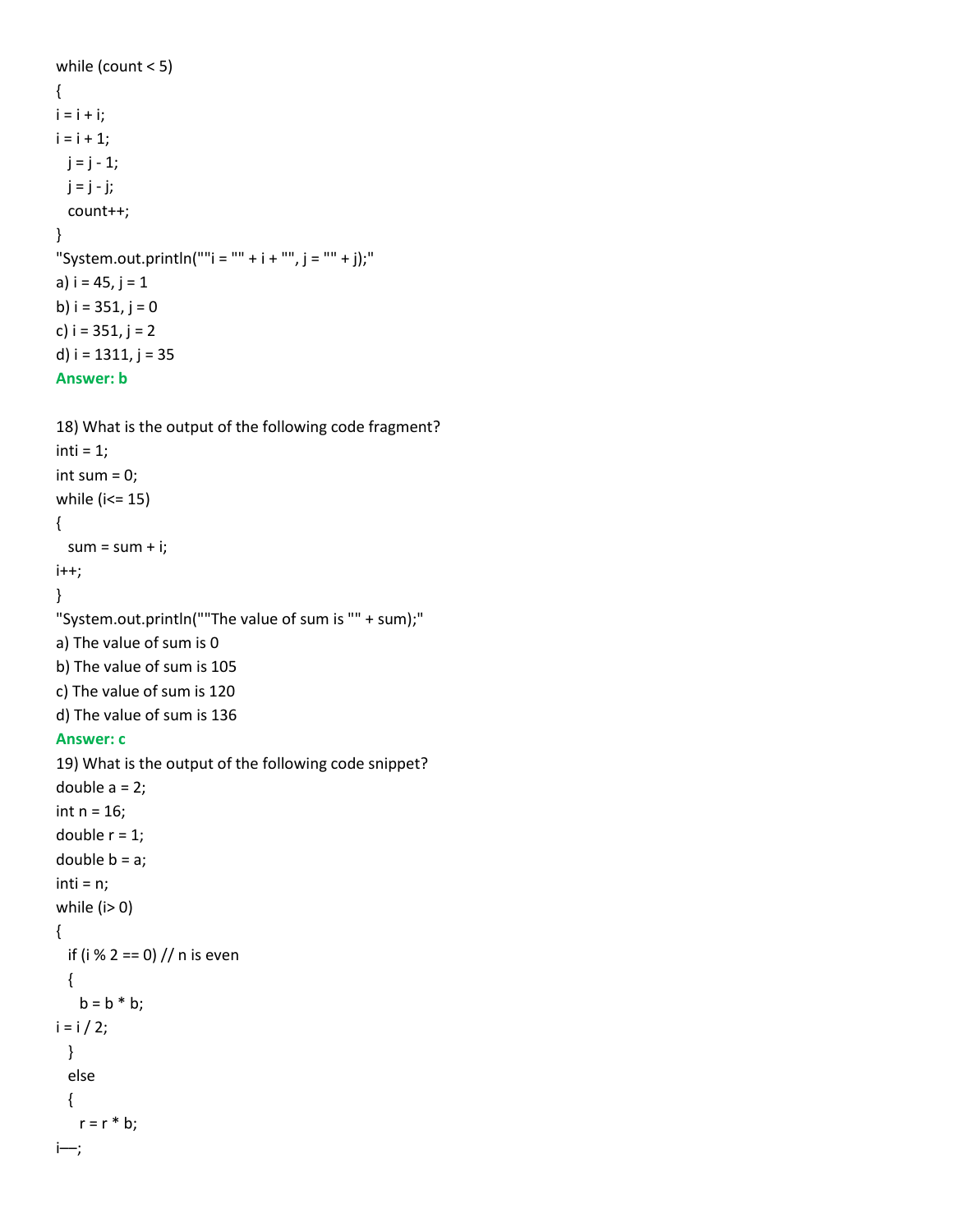```
 }
}
"System.out.println(""r = " + r);"
a) r = 16.0b) r = 128.0c) r = 4096.0d) r = 65536.0Answer: D
```

```
20) What output does this while loop generate?
j = 6;while (i > 0){
"System.out.print(j + "", "");"
  j--;
}
A) No output is generated.
B) 6, 5, 4, 3, 2, 1
C) 6, 5, 4, 3, 2, 1, 
D) The output is infinite.
Answer: C
```

```
21) What is the output of this code snippet?
"String str = ""ABCabc"";"
char ch;
inti = 0;while (i<str.length())
{
ch = str.charAt(i);
  if (Character.isLowerCase(ch)) 
  {
"System.out.print(i + "" "");"
  }
  else 
  {
i++; }
}
a) 3 4 5
b) 3
c) 3 3333 ... (infinite loop)
d) 0 1 2
Answer: c
```

```
22) What will be the result of running the following code fragment?
int year = 0;
```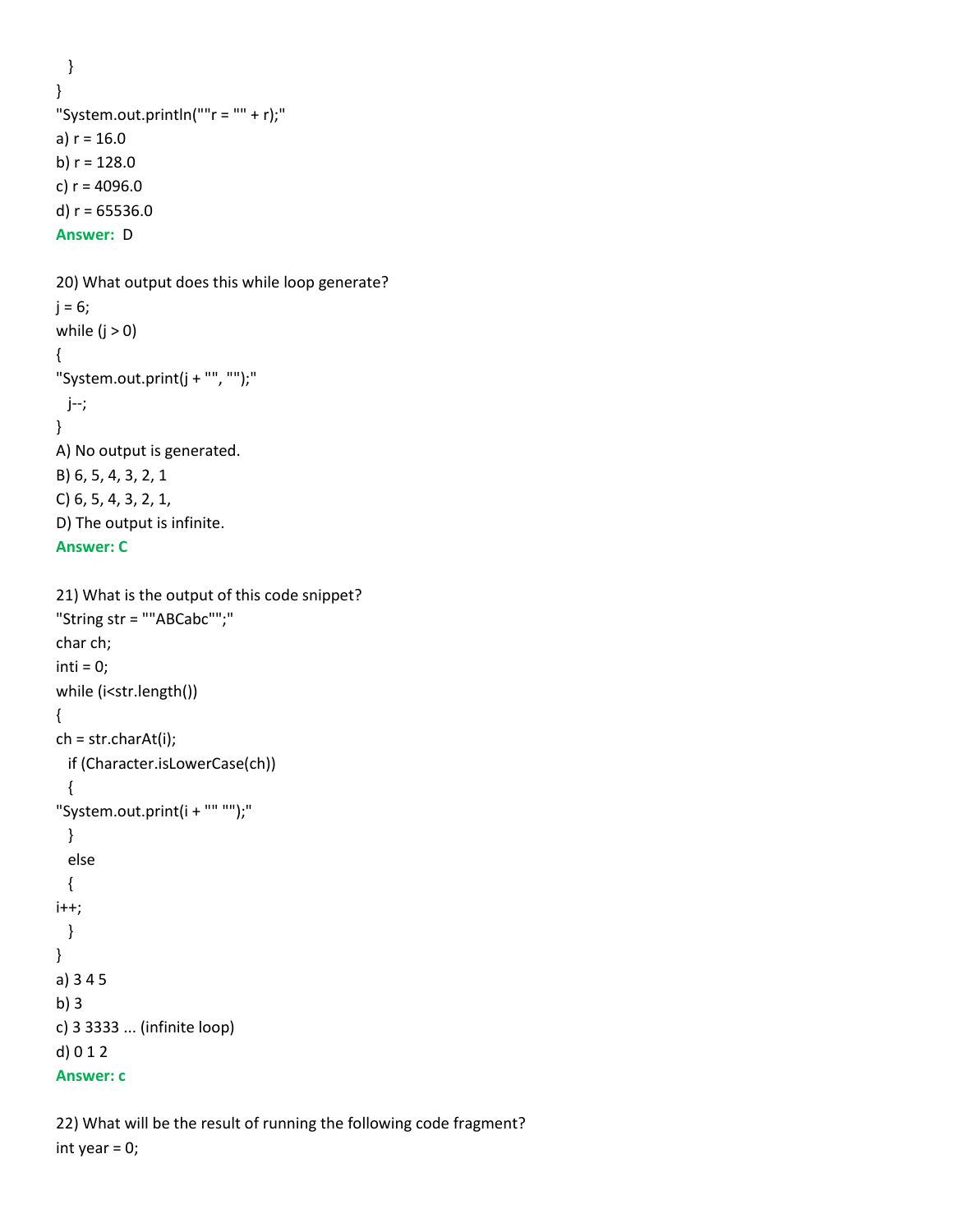```
double rate = 5;
double principal = 10000;
double interest = 0;
while (year < 10)
{
  interest = (principal * year * rate) / 100;
"System.out.println(""Interest "" + interest);"
}
a) The code fragment will display the interest calculated for nine years.
b) The code fragment will continue to display the calculated interest forever because the loop will never end.
c) The code fragment will not display the calculated interest and halt abruptly.
d) The code fragment will not display any output because it will not compile.
Answer: b
23) Which of the following code snippets displays the output exactly 10 times?
a) 
inti = 0;while (i< 10);
{
"System.out.println(""This is example 1."");"
i++;
}
b)
inti = 0;
while (i< 10)
{
"System.out.println(""This is example 2."");"
i++;
}
c)
inti = 0;while (i< 10)
{
"System.out.println(""This is example 3."");"
}
d) 
inti = 1;while (i< 10)
{
"System.out.println(""This is example 4."");"
i++;Answer: b
24) What is the output of the following code snippet?
```
 $inti = 1;$ while (i != 9)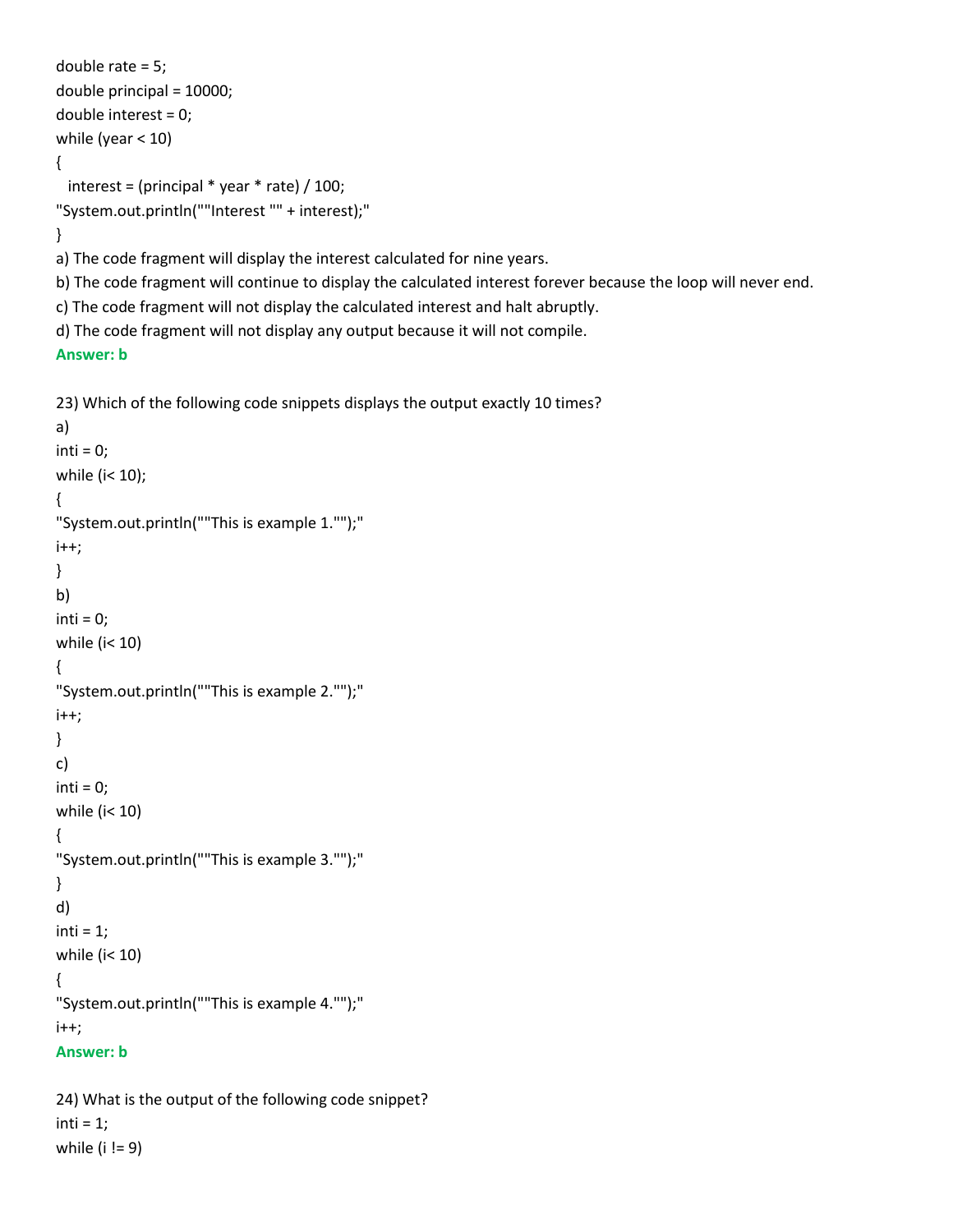```
{
"System.out.print(i + "" "");"
i++;
  if (i == 9)
  {
"System.out.println(""End"");"
  }
}
a) 1 End
b) 1 End (infinite loop)
c) 1 2 3 4 5 6 7 8 End
d) 1 2 3 4 5 6 7 8 End (infinite loop)
Answer: c
```

```
25) What changes do you need to make in the following code snippet to display "Let us learn Java" exactly 10 times?
inti = 0;while (i<= 10)
{
"System.out.println(""Let us learn Java"");"
i++;
}
a) while (i < 9)b)while (i< 11)
c) while (i< 12)
d)inti = 1;
Answer: D
26) What is the output of the code snippet given below?
inti = 0;
while (i != 11)
{
"System.out.print("" "" + i);"
i = i + 2;}
a) No output
b) 0 2 4 6 8
c) 10 12 14 16 18 …. (infinite loop)
d) 0 2 4 6 8 10 12 14 …. (infinite loop)
```
# **Answer:** D

```
27) What is the output of the code snippet given below?
inti = 0;while (i != 11)
{
"System.out.print(i + "" "");"
i = i + 3;}
```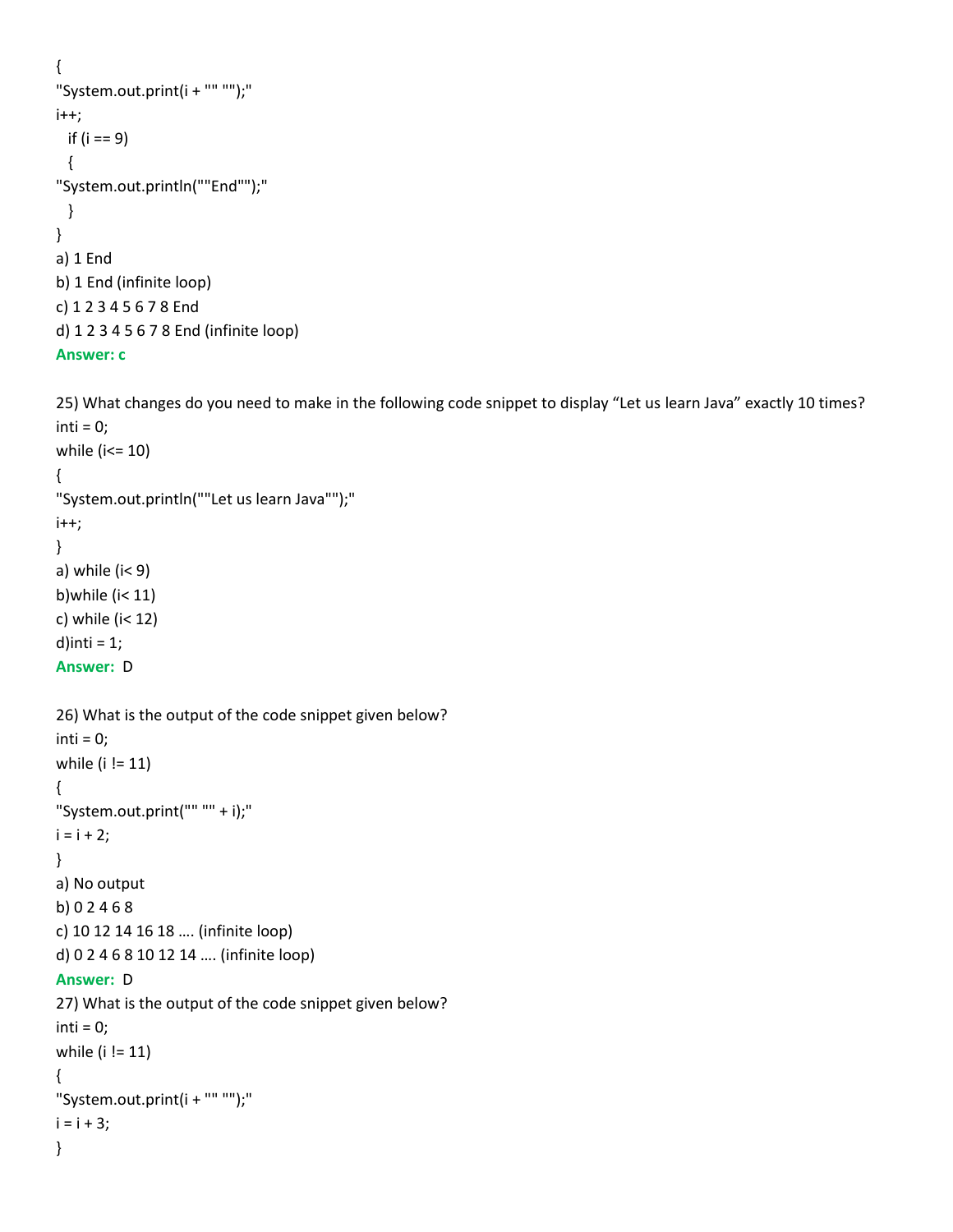```
a) No output
b) 0 3 6 9 12 15 18
c) 0 1 3 5 7 9
d) 0 3 6 9 …. (infinite loop)
Answer: D
```

```
28) Select the statement that correctly completes the loop in this code snippet.
int years = 20;
double balance = 10000;
while (years > 0)
{
```

```
 double interest = balance * rate / 100;
  balance = balance + interest;
}
a) years++;
b) years--;
c) balance++;
d) balance--;
```

```
Answer: b
```
 $\overline{\phantom{a}}$ 

29) When hand-tracing the loop in the code snippet below, which variables are important to evaluate? inti=10;

```
int j=5;
int k= -10;
int sum=0;
while (i> 0)
{
 sum = sum + i + j;i--;
"System.out.println(""Iteration: ""+i);"
}
a) The variables i and j
b) The variables i and sum
c) The variables i, j, and k
d) The variables j and k
Ans: B
```
30. When hand tracing, drawing a line through the value stored in a variable means that

- a) The value stored there has changed to something new
- b) The variable is the wrong data type for the code being executed
- c) The expression being evaluated uses that variable
- d) The variable must be inside a loop

**Ans: A**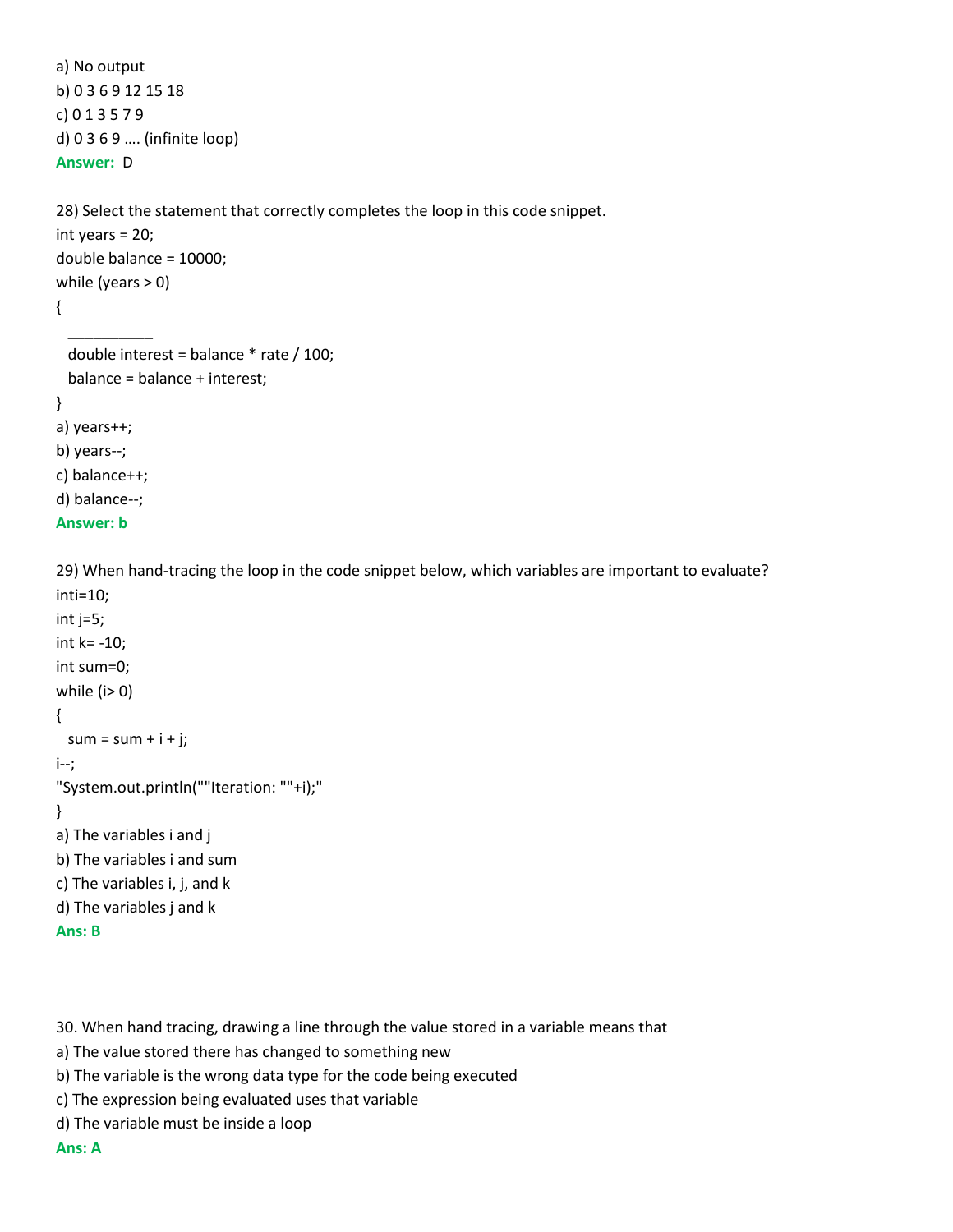31. When hand-tracing a portion of code, which statement about Boolean conditions is true?

a) They typically are too complex to be evaluated.

b) They do not need to be monitored because their result usually is not stored in a variable.

c) It is rare to encounter a Boolean condition.

d) They are crucial to evaluate since they determine if-statement conditions and looping. **Ans: D**

32. What are the values of i and j after the following code snippet executes?  $inti = 60;$ int  $j = 50$ ; int count  $= 0$ ; while (count < 5) {  $i = i + i;$  $i = i + 1;$  $j = j - 1;$  $j = j - j;$ 

```
 count++;
```

```
}
```
System.out.println(i); System.out.println(j);

```
a) i = 65, j = 1b) i = 65, j = 45c) i = 1951, j = 0d) i = 1951, j = 45Ans: C
```
33. The process of hand-tracing code is valuable because

a) It is usually faster than just running the code.

b) It is the best way to design an algorithm.

c) You must already have a working program in order to do it.

d) It gives valuable insight that you do not get by running the code.

# **Ans: D**

34) How many times does the loop execute in the following code fragment?

```
inti;
for (i = 0; i < 50; i = i + 4){
System.out.println(i);
}
a) 11
b) 12
c) 13
d) 14
Answer: c
```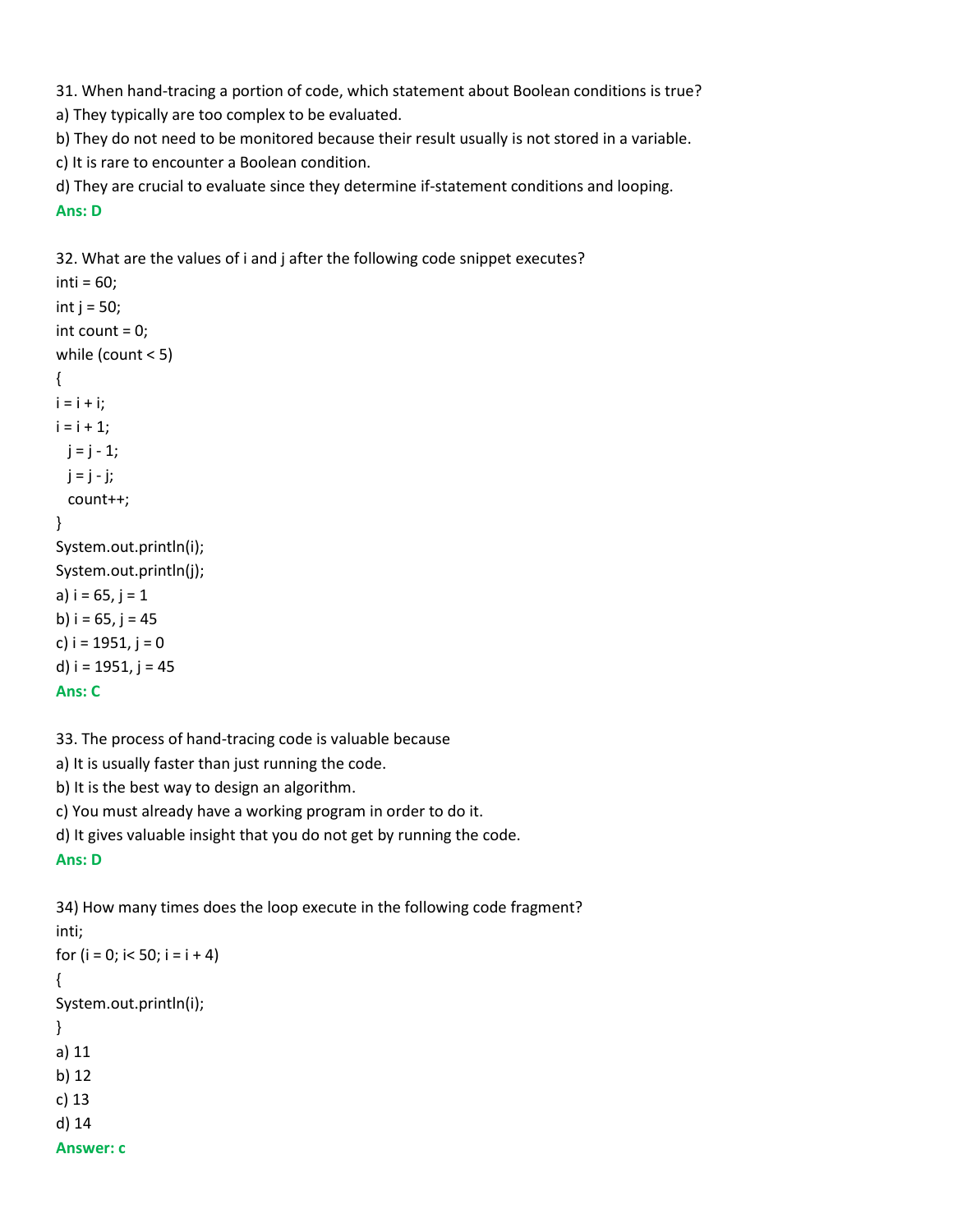```
"35) How many times does the following code snippet display ""Loop Execution""?"
for (inti = 0; i < 10; i++);
{
"System.out.println(""Loop Execution"");"
}
a) Ten times.
b) The code snippet does not run because of a compile error.
c) Infinite loop.
d) Only one time.
```

```
Answer: D
```

```
36) What is the output of the code snippet given below?
inti;
int j = 0;
for (i = 0; i < 5; i++){
  if (i % 2 == 0)
  {
i = i + 2; j++;
  }
  else
  {
i++;
   j = j + 2; }
  j++;
}
"System.out.println(""i="" + i + "", j="" + j);"
a) i=7, j =7
b) i = 7, j = 6c) i = 6, j = 7d) i = 5, j = 5Answer: D
```
37) Which of the following is considered a loop with a bound that could be problematic?

```
a) for (i = 1; i != n; i++)b) for (years = n; years < 0; years--)
c) for (i = 1; i \le n; i++)d) for (int i = 1; i \le 10; i++)Answer: a
```
38) In the \_\_\_\_\_\_\_\_\_\_ loop header, you can include multiple update expressions, separated by commas, but it is not recommended. a) do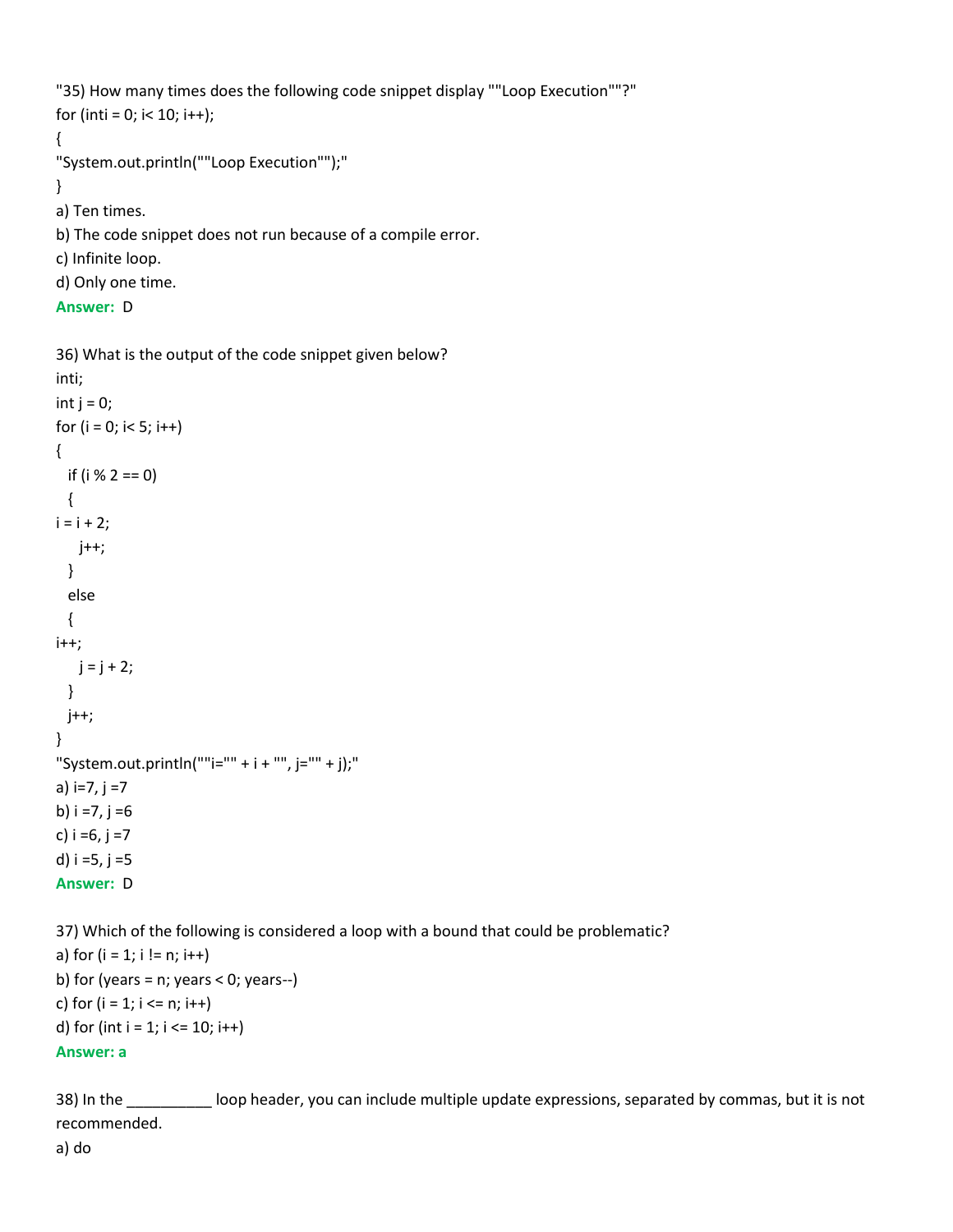b) while c) for d) do **Answer: c**

c) 60.5

```
39) What values does counter variable i assume when this loop executes?
for (inti = 20; i>= 2; i = i - 6)
{
"System.out.print(i + "","");"
}
a) 20, 14, 8, 2
b) 20, 14, 8, 2, –4
c) 20, 14, 8
d) 14, 8, 2
Answer: b
```

```
40) What is the output of the following code snippet?
int f1 = 0;
int f2 = 1;
intfRes;
"System.out.print(f1 + "" "");"
"System.out.print(f2 + "" "");"
for (inti = 1; i< 10; i++)
{
fRes = f1 + f2;"System.out.print(fRes+ "" "");"
 f1 = f2;f2 = fRes;}
System.out.println();
a) 0 1 5 7 9 11 13 15 17 19
b) 0 1 1 2 3 5 8 13 21 3455
c) 0 1 4 6 8 10 12 14 16 18
d) 0 1 6 7 9 12 14 17 19 21
Answer: b
41) What is the output of the following code snippet?
int counter = 1;
for (double i = 0.01; i = 1.0; i = i + 0.01)
{
  counter++;
}
System.out.println(counter);
a) 100
b) 49.50
```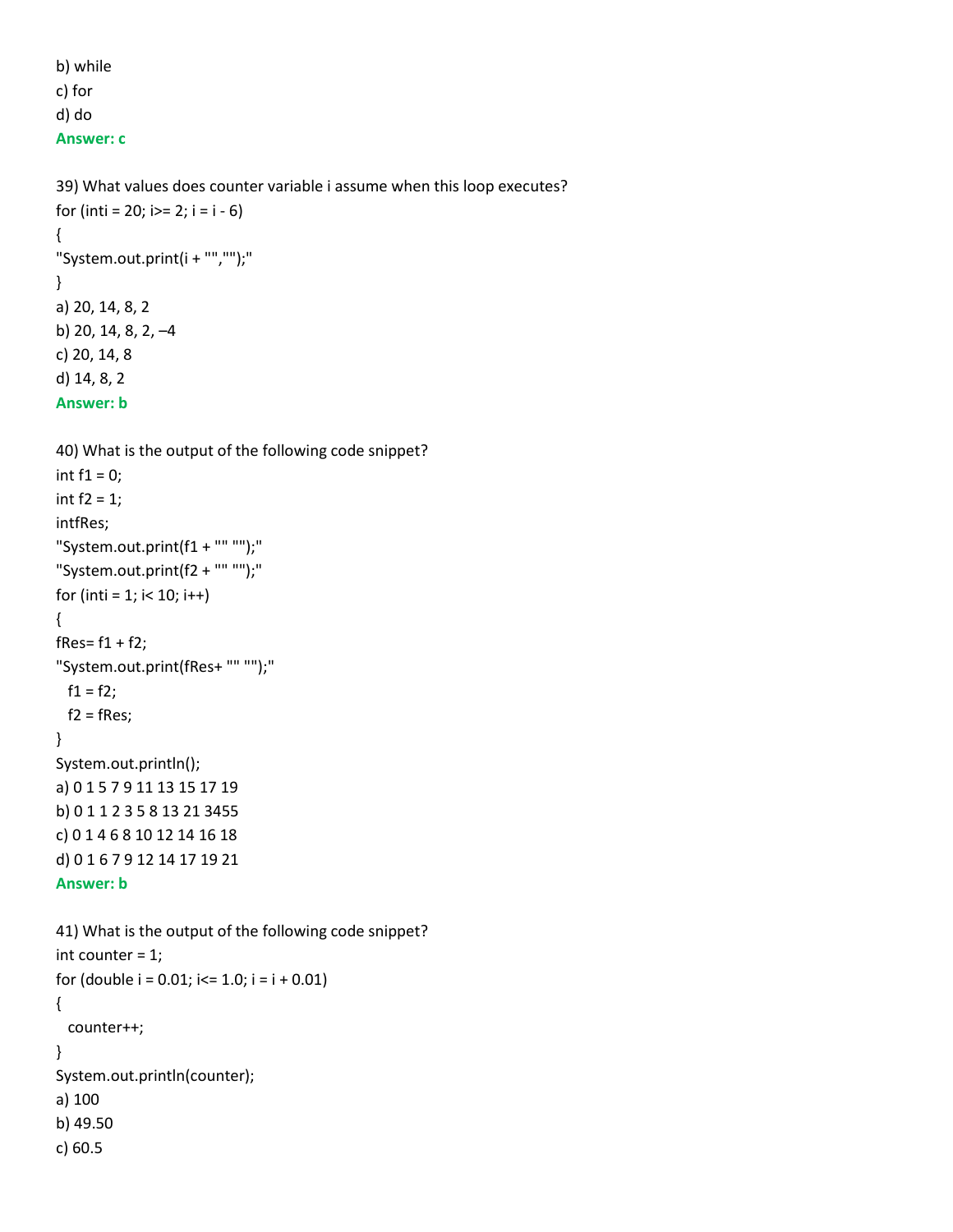# d) 10 **Answer: a**

```
42) What does the following code snippet print?
int a = 120;
int b = 90;
int n1 = Math.abs(a);int n2 = Math.abs(b);int result = 1;
for (int k = 1; k \le n1 && k \le n2; k++)
{
 if (n1 % k == 0 && n2 % k == 0)
  {
   result = k; }
}
System.out.println(result);
a) 10
b) 20
c) 30
d) 40
Answer: c
43) Which of the following for loops is illegal?
a) for (int i = 0;; ; ) { }
b) for (int i = 0) { }
c) for (int i = 0, k = 1; ; i++) { }
d) for ( ; ; )Answer: b
```

```
44) How many times does the following loop execute?
for (double d = 1; d != 10; d++)
{
 d = d / 3;
"System.out.print(d + "" "");"
}
a) 10
b) 9
c) 8
d) An infinite number of times
Answer: D
```
45) Which of the following statements expresses why the following code is considered bad form? for (rate = 5; years-- > 0; System.out.println(balance))

I. Unrelated expressions in loop header

. . .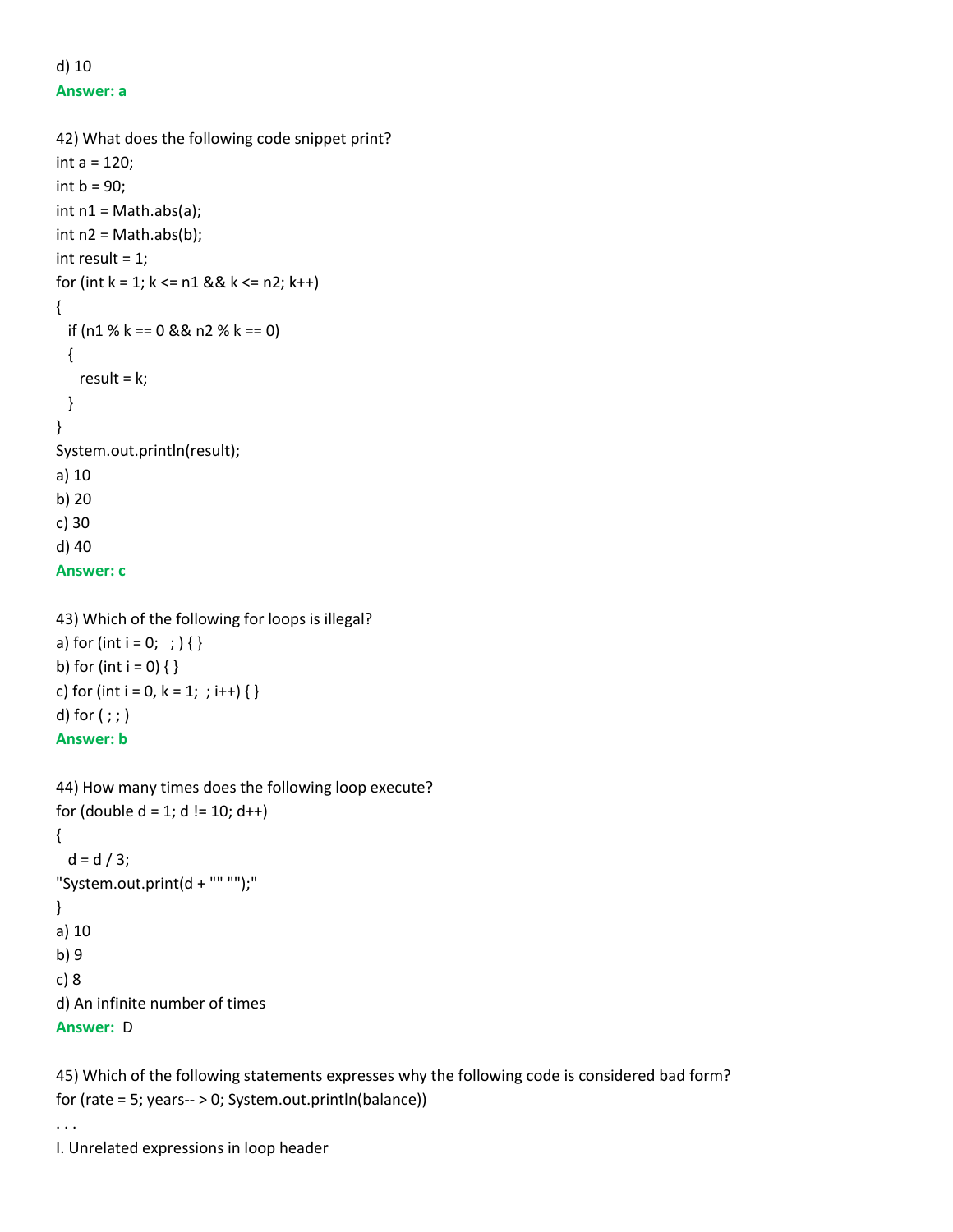```
II. Doesn't match expected for loop idiom
III. Loop iteration is not clear
a) II and III only
b) I and II only
c) I and III only
d) I, II, and III
Answer: D
46) Which of the following is considered a loop with a problematic condition?
a) for(i = 1; i != n; i++)b) for (years = n; years > 0; years ++)
c) for(i = 1; i \le n; i++)d) for (int i = 20; i >= 10; i-jAnswer: a
47) Is the code snippet written below legal?
"String s = ""1234"";"
for (inti = 0; i \le 5; i++)
{
System.out.print(s.substring(i, i + 1));
}
a) Yes.
b) No; there should be a semicolon at the end of line 2.
c) No; for i = 4, s.substring(i, i + 1) will result in an StringIndexOutOfBounds error.
d) No; line 4 should have no semicolon at the end.
Answer: c
48) Which statement about this code snippet is accurate?
int years = 50;
double balance = 10000;
double targetBalance = 20000;
double rate = 3;
for (inti = 1; i\le years; i++)
{
  if (balance >= targetBalance)
  {
i = years + 1;
  } 
  else
  {
    double interest = balance * rate / 100;
    balance = balance + interest;
  }
}
a) The loop will run 50 times.
b) The loop will never stop.
```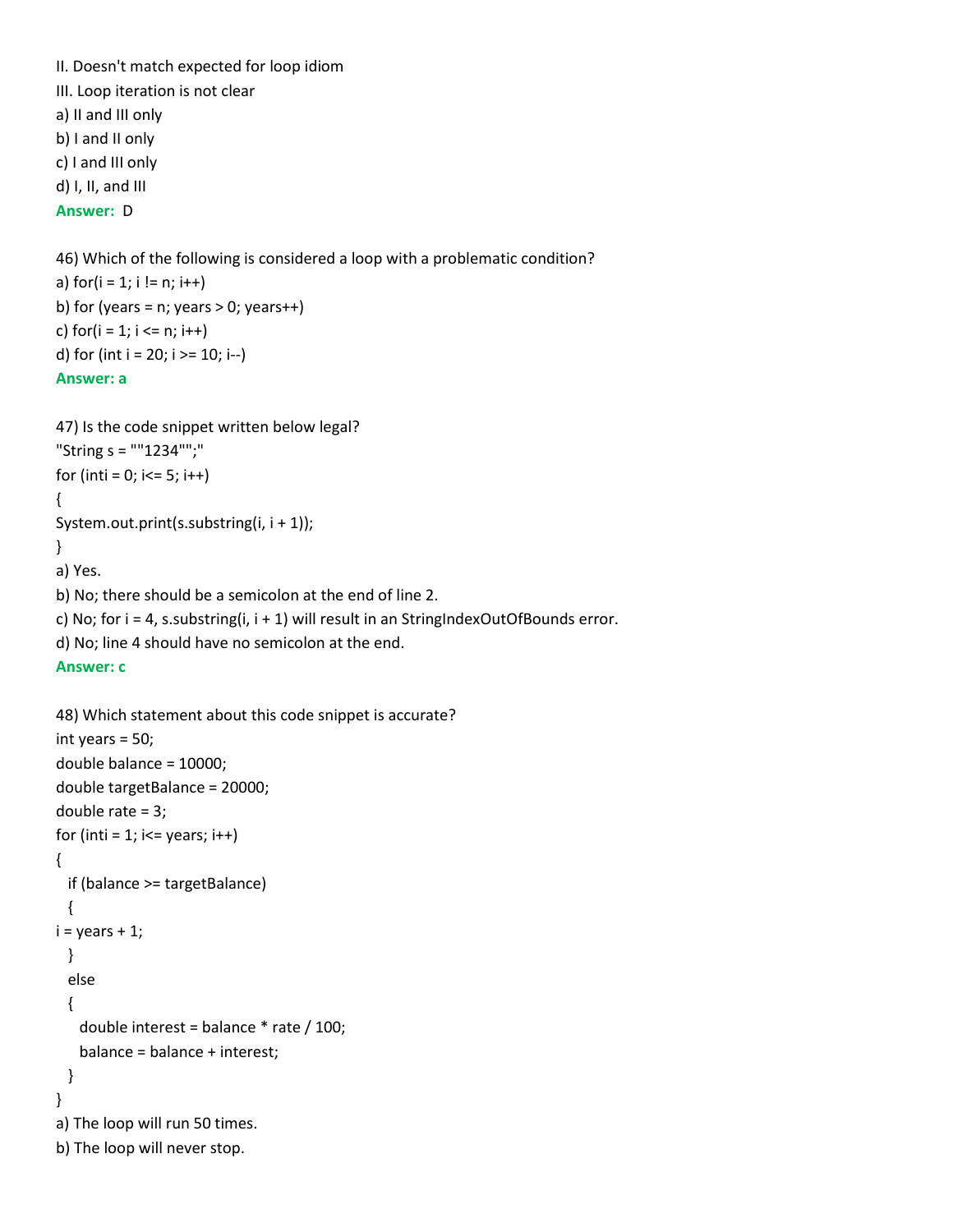c) The loop will run at most 50 times, but may stop earlier when balance exceeds or equals targetBalance.

d) There is a compilation error.

# **Answer: c**

```
49) What will be printed by the statements below?
int a = 10;
while (a > 5){
"System.out.print (a + "" "");"
 a = a - 2;}
a)10 9 8 7 6 5
b)10 8 6 4
c)10 8 6
d)10 8
Answer: c
50) What will be printed by the statements below?
int a = 10;
while (a > 5){
 a = a - 2;"System.out.print (a + "" "");"
}
a)10 8 6 
b)10 8 6 4
c)8 6
d)8 6 4
Answer: d
51) What will be printed by the statements below?
intval = 1;int sum = 0;
while (val< 5)
{
 sum = sum + val;val++;
}
System.out.print (sum);
a)4
b)5
c)10
d)15
Answer: c
```
52) What will be printed by the statements below?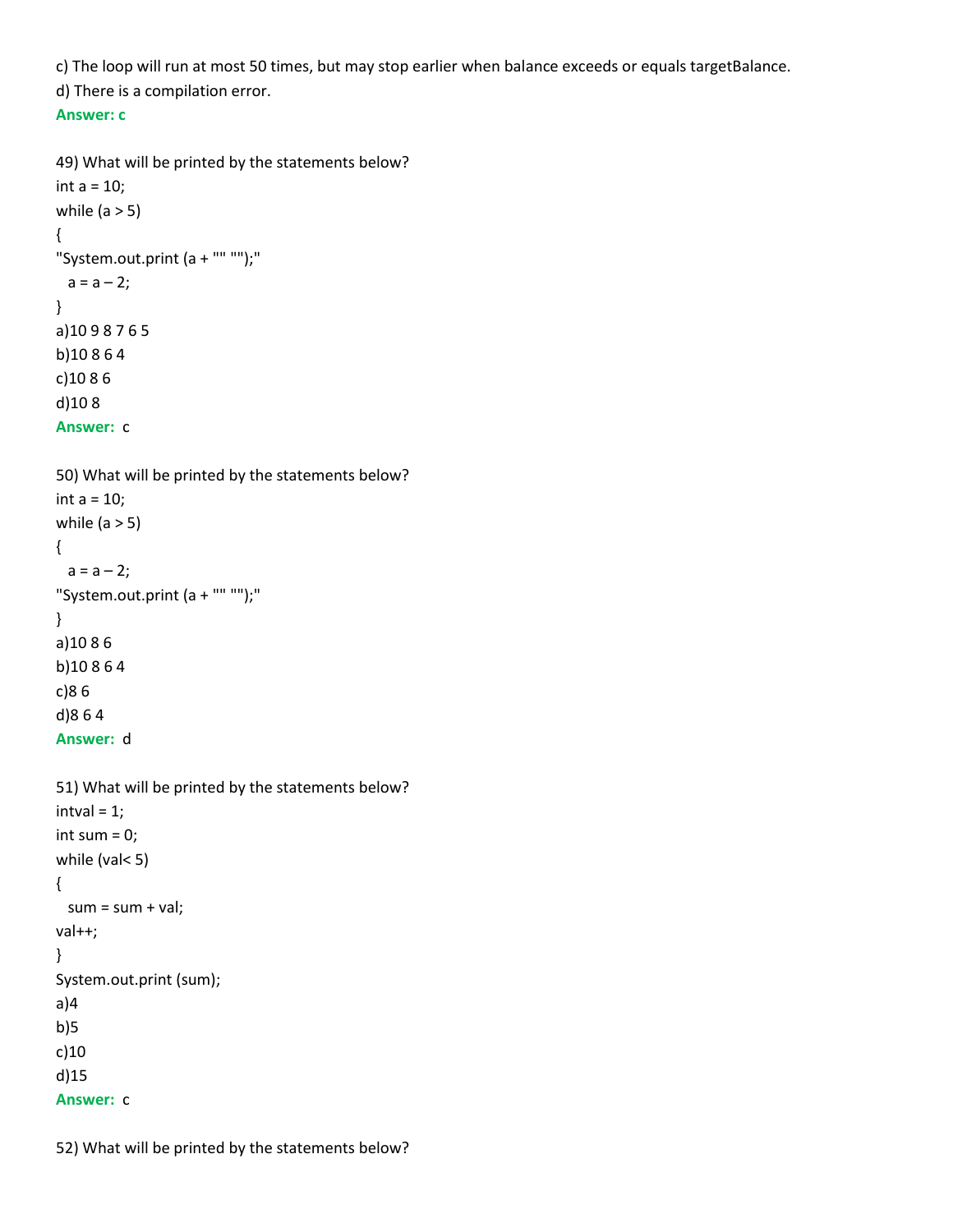```
intval = 1;int sum = 0;
while (val< 5)
{
 sum = 0;sum = sum + val;val++;
}
System.out.print (sum);
a)15
b)10
c)5
d)4
Answer: d
```

```
53) What will be printed by the statements below?
for (intctr = 0; ctr< 10; ctr++)
{
"System.out.print (ctr + "" "");"
}
a)0 1 2 3 4 5 6 7 8 9 10
b)0 1 2 3 4 5 6 7 8 9 
c)0 2 4 6 8
d)0 1 3 5 7 9 
Answer: b
54) What will be printed by the statements below?
for (intctr = 10; ctr> 5; ctr--)
{
"System.out.print (ctr + "" "");"
}
a)10 9 8 7 6 5
b)10 9 8 7 6 
c)5 6 7 8 9 10
d)6 7 8 9 10
Answer: b
55) Which of the following loops will print the odd numbers between 0 and 20?
a)
intnum = 1;while (num< 20) 
{
"System.out.print (num + "" "");"
num += 2;
}
b)
```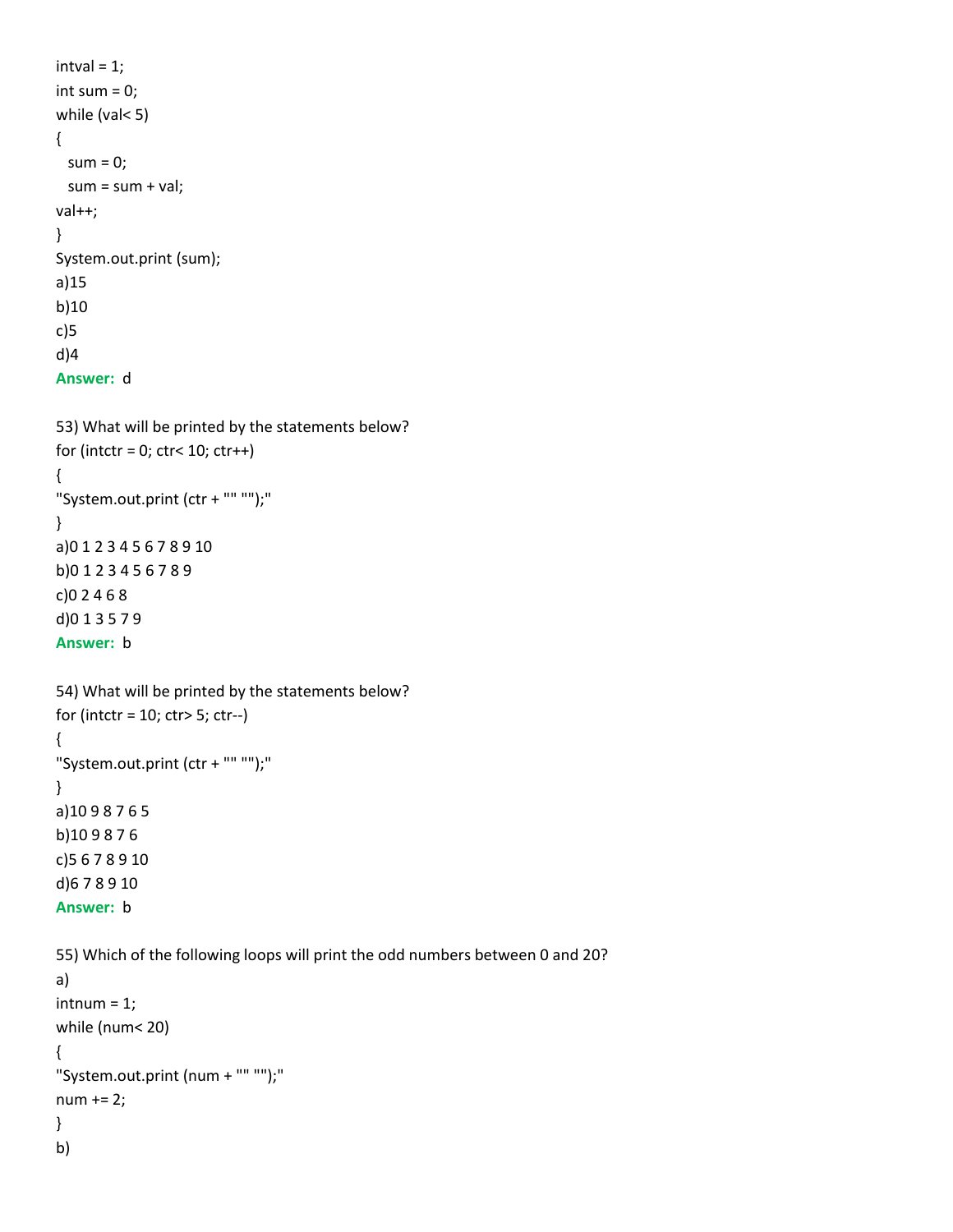```
intnum = 1;while (num< 20) 
{
"System.out.print (num + "" "");"
num ++;
}
c)
intnum = 0;while (num< 20) 
{
"System.out.print (num + "" "");"
num += 2;
  }
d)
intnum = 1;while (num< 20) 
{
num += 2;
"System.out.print (num + "" "");"
}
Answer: a
```

```
56) Which of the following loops will print the odd numbers between 0 and 20?
m.
```

```
while (num< 10)
{
int value = num * 2 - 1;
"System.out.print (value + "" "");"
num ++;
}
n.
while (num< 20) 
{
int value = num * 2 - 1;
"System.out.print (value + "" "");"
num ++;
}
o.
while (num< 10) 
{
"System.out.print (num + "" "");"
num += 2;
}
p.
while (num< 20) 
{
```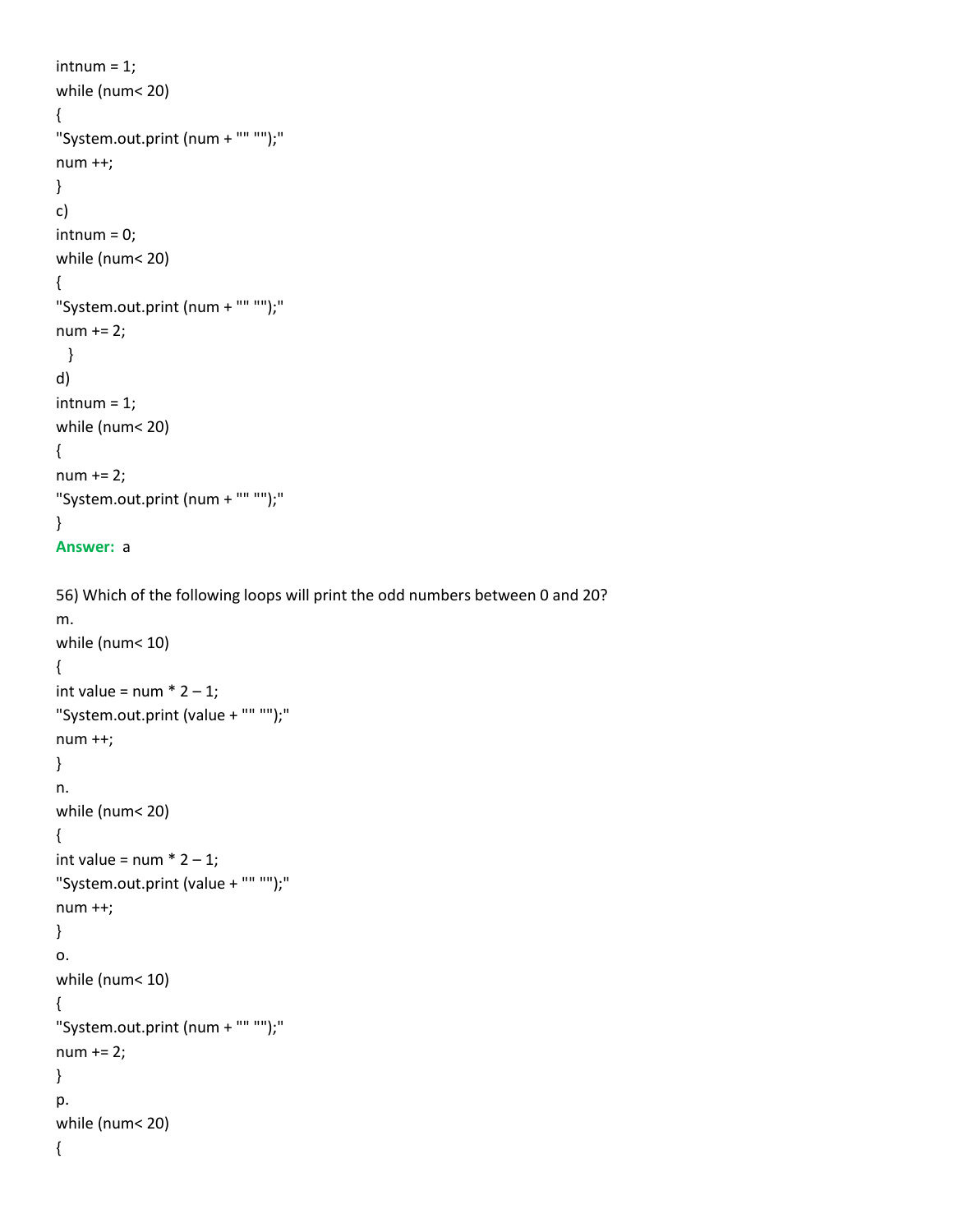```
num += 2;"System.out.print (num + "" "");"
}
Answer: a
57) Which of the following conditions can be added to the code below so it will loop until the value of sum is greater 
than 100?
Scanner in = new Scanner (System.in);
int sum = 0;
do {
sum += in.nextInt();}
while (/* put condition here */)
a)sum != 0
b)sum <= 100
c)sum > 100
d)sum == 100
Answer: b
58) What does the following loop compute?
Scanner in = new Scanner (System.in);
int sum = 0;
int count = 0;
while (in.hasNextInt())
{
int value = in.nextInt();
 if (value > 0)
  {
    sum += value;
    count++;
  }
}
double result = (sum * 1.0)/count;
a)The average of all the integers in the input
b)The sum of all the positive integers in the input divided by the number of integers in the input
c) The average of all the positive integers in the input
d)The second smallest value in the input
Answer: c
59) What does the method below return?
intfindSomething (String str) 
{
int position = 0;
  while (position <str.length() &&
        (str.charAt (position) != 'e'))
  {
    position++;
```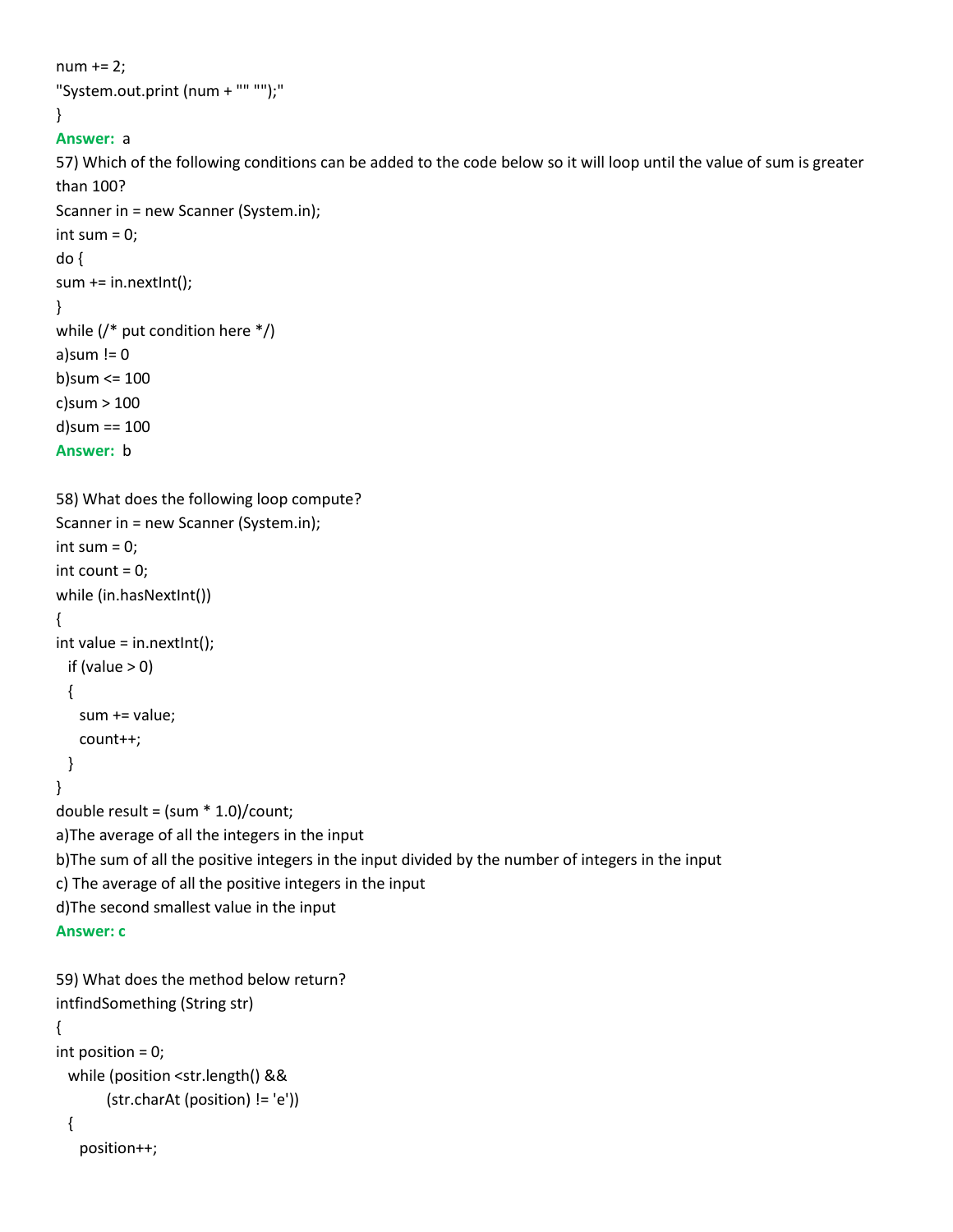}

return position;

}

a) The position of the first 'e' in the string or the length of the string if there is no 'e'

b) The position of the last 'e' in the string or the length of the string if there is no 'e'

c) The position of the first character that is not an 'e' in the string or the length of the string if there is no character that is not an 'e'

d) The position of the last character that is not an 'e' in the string or the length of the string if there is no character that is not an 'e'

# **Answer: a**

```
60) What is the output of the code below?
for (int val = 0; val < 4; val ++)
{
"System.out.print (""+"");"
 for (intnum = 0; num<val; num++)
  {
"System.out.print (""0"");"
  }
}
a)+0+00+000+0000
b)+000+000+000+000
c)++0+00+000
d)++++000000
Answer: c
61) What is the output of the code below?
for (int val = 0; val < 4; val ++)
{
int sum = val;
 for (intnum = 0; num<val; num++)
  {
   sum = sum + num; }
"System.out.print (sum + "" "");"
}
a)0 1 3 6
```
b)0 1 4 10 c)0 2 5 9 d)0 2 7 16

**Answer: c**

62) What for loop can be used in the indicated area so the code will print:

\*\*\*\* \*\*\*

\*\*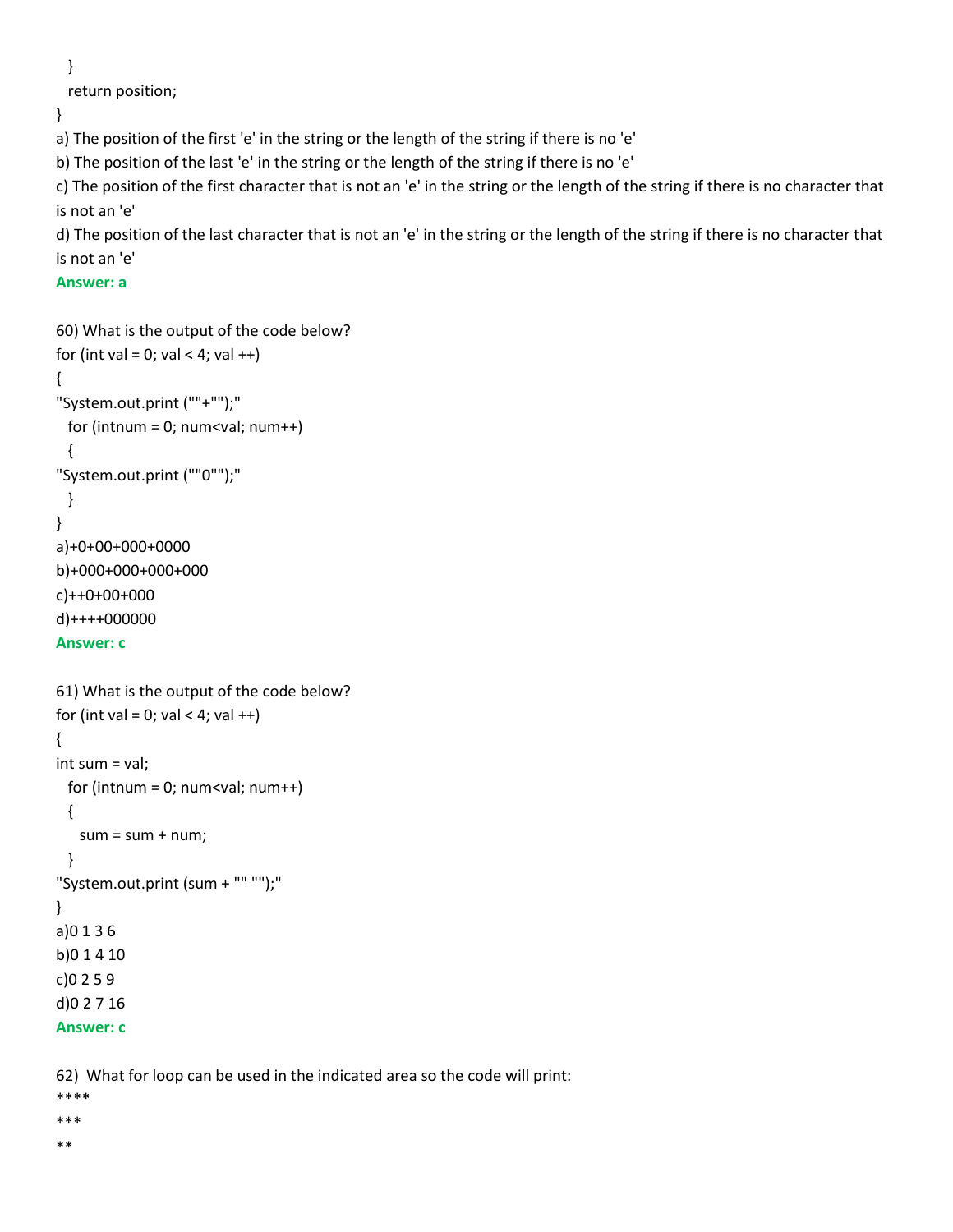```
*
for (int val = 0; val < 4; val ++)
{
"System.out.print (""+"");"
  // Put for loop here
  {
"System.out.print (""*"");"
  }
System.out.println ();
}
a) for (intnum = 0; num< 4 - val; num++)
b)for (intnum = 0; num<val; num++)
c) for (intnum = 4; num < val; num + +)
d)for (intnum = 4; num> 0; num-)
```
# **Answer: a**

63) Assume the following variable has been declared and given a value as shown:

Random rand = new Random();

Which of the following will generate a random integer in the range – 20 to 20, inclusive, where each value has an equal chance of being generated?

a)rand.nextInt (-20, 20)

b)rand.nextInt(20) - 41

c) rand.nextlnt  $(-20) + 40$ 

d)rand.nextInt(41) - 20

# **Answer: d**

64) Assume the following variable has been declared and given a value as shown:

Random rand = new Random();

int number = rand.nextlnt  $(27) * 2 + 3$ ;

What are the smallest and largest values number may be assigned?

a)3, 57

b)0, 27

c)3, 55

d)0, 26

**Answer: c**

65) Assume the following variable has been declared and given a value as shown:

Random rand = new Random(); double number = rand.nextDouble  $() * 2 + 3;$ What are the smallest and largest values number may be assigned? a)3.0, 5.0 b)0.0, 6.0 c)-3.0, 3.0 d)0.0, 3.0 **Answer: a**

66) Which of the following loops executes the statements inside the loop before checking the condition?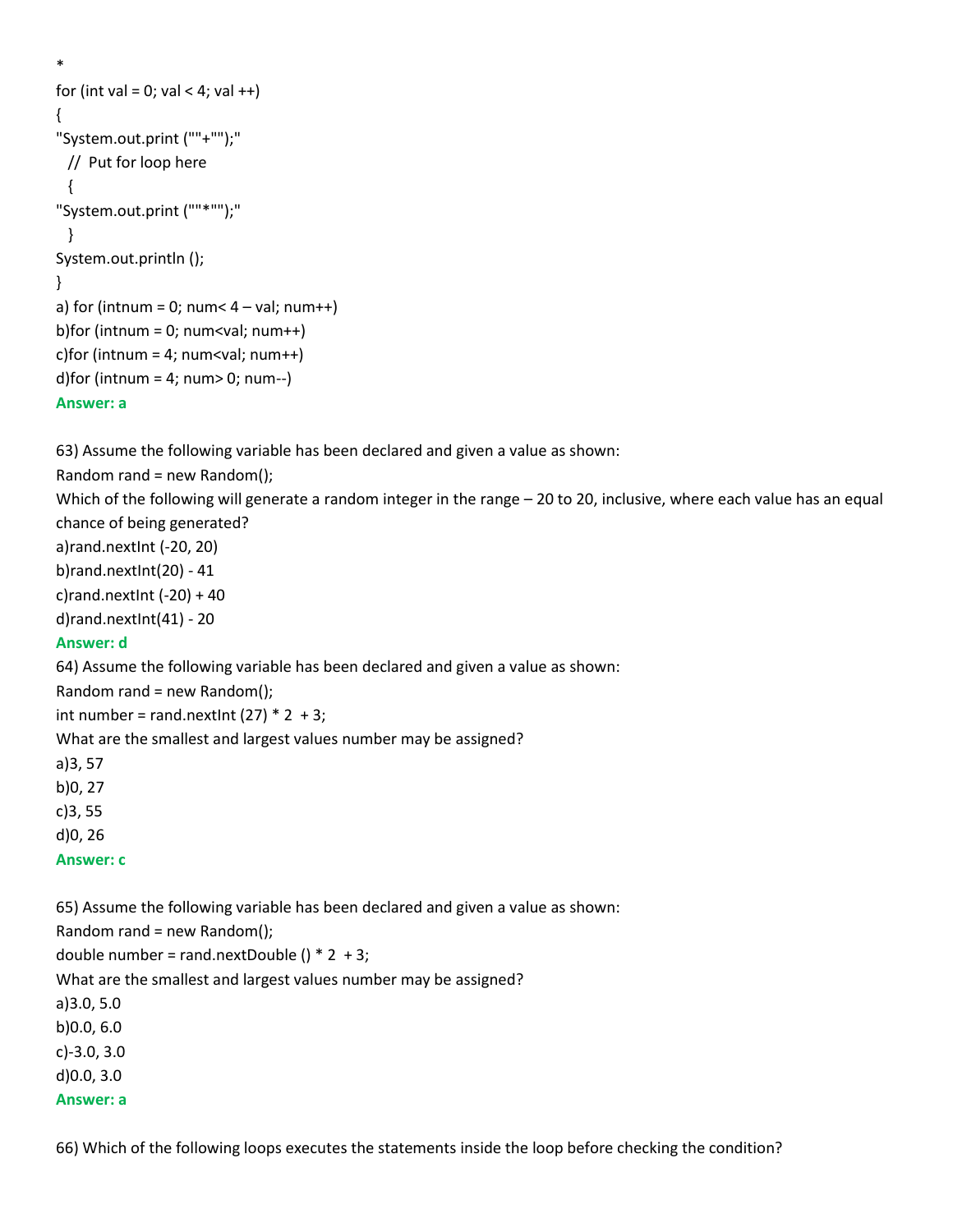a) for b) while

c) do

d) do-for

**Answer: c**

67) Which loop does not check a condition at the beginning of the loop?

```
I. The do loop
II. The while loop
III. The for loop
a) I and II
b) I and III
c) I only
d) III only
Answer:C
68) How many times does the following loop run?
inti = 0;int j = 1;
do
{
"System.out.println("""" + i + "";"" + j);"
i++;
   if (i % 2 == 0)
   {
    j--;
   }
}
while (j \geq 1);
a) 0 times
b) 1 times
c) 2 times
d) 4 times
Answer: c
```

```
69) What is the result when the following code is run?
double x = 1;
double y = 1;
inti = 0;do
{
 y = x / 2;x = x + y;i = i + 1;}
while (x <2.5);
"System.out.print(i + "" "");"
```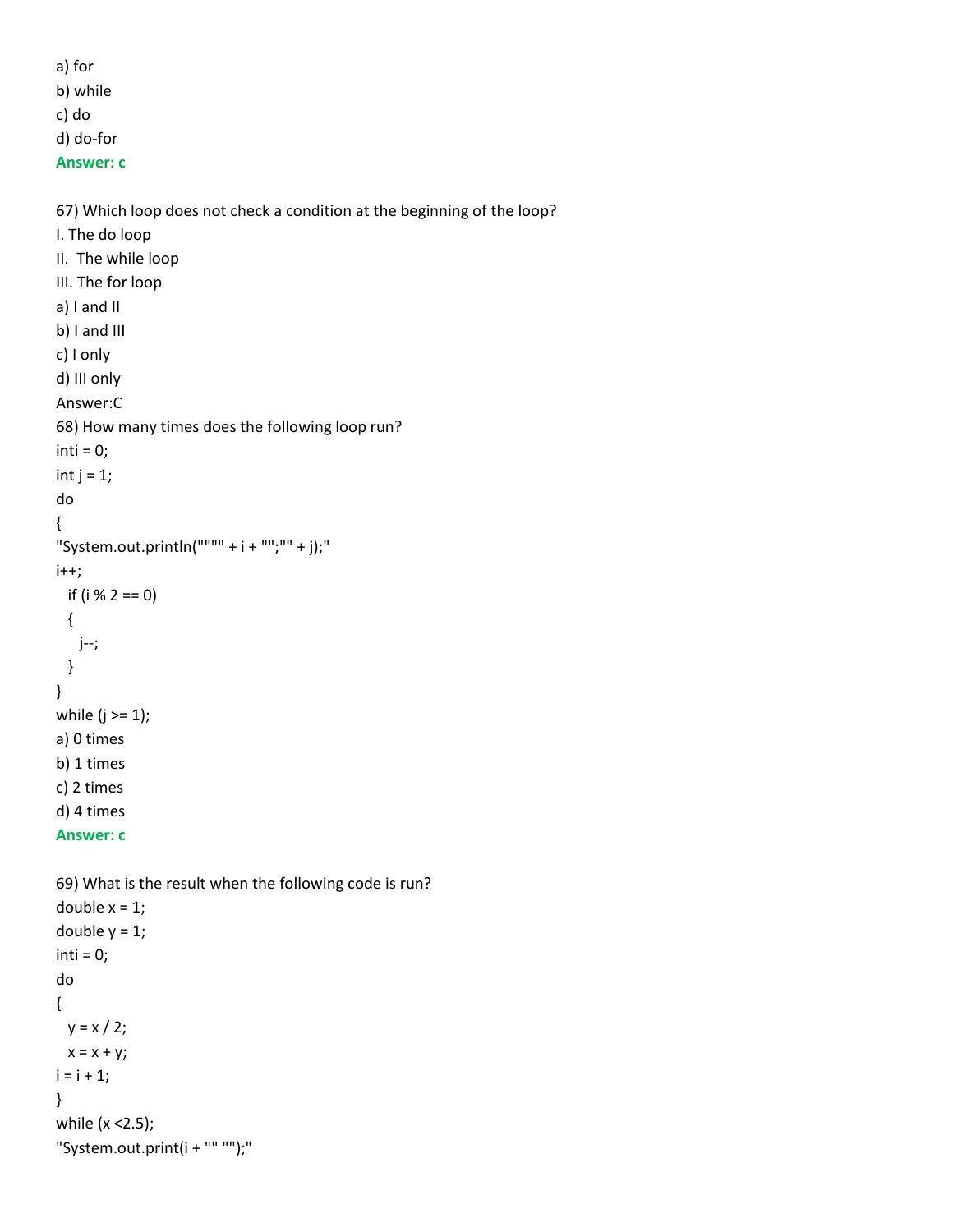a) 1 b) 2 c) 3 d) 4 **Answer: c**

70) Given the following code snippet, what should we change to have 26 alphabet characters in the string str? "String str = """";"

```
for (char c = 'A'; c < 'Z'; c++){
str = str + c;}
a) int c = 'A'b) str = c + str;
c) c <= 'Z'
d) Must change to use a do loop
Answer: c
```

```
71) What is the output of the code snippet given below?
"String s = ""abcde"";"
inti = 1;do
{
 if (i>1) {
System.out.print(s.substring(i, i + 1));
  }
}
while (i< 5);
a) No output
b) No output (infinite loop)
c) abcde
d) bcde
Answer: b
72) What is the output of the code snippet given below?
"String s = ""12345"";"
inti = 1;
```

```
do
{
 if (i>1) {
System.out.print(s.substring(i, i + 1));
  }
}
while (i< 5);
```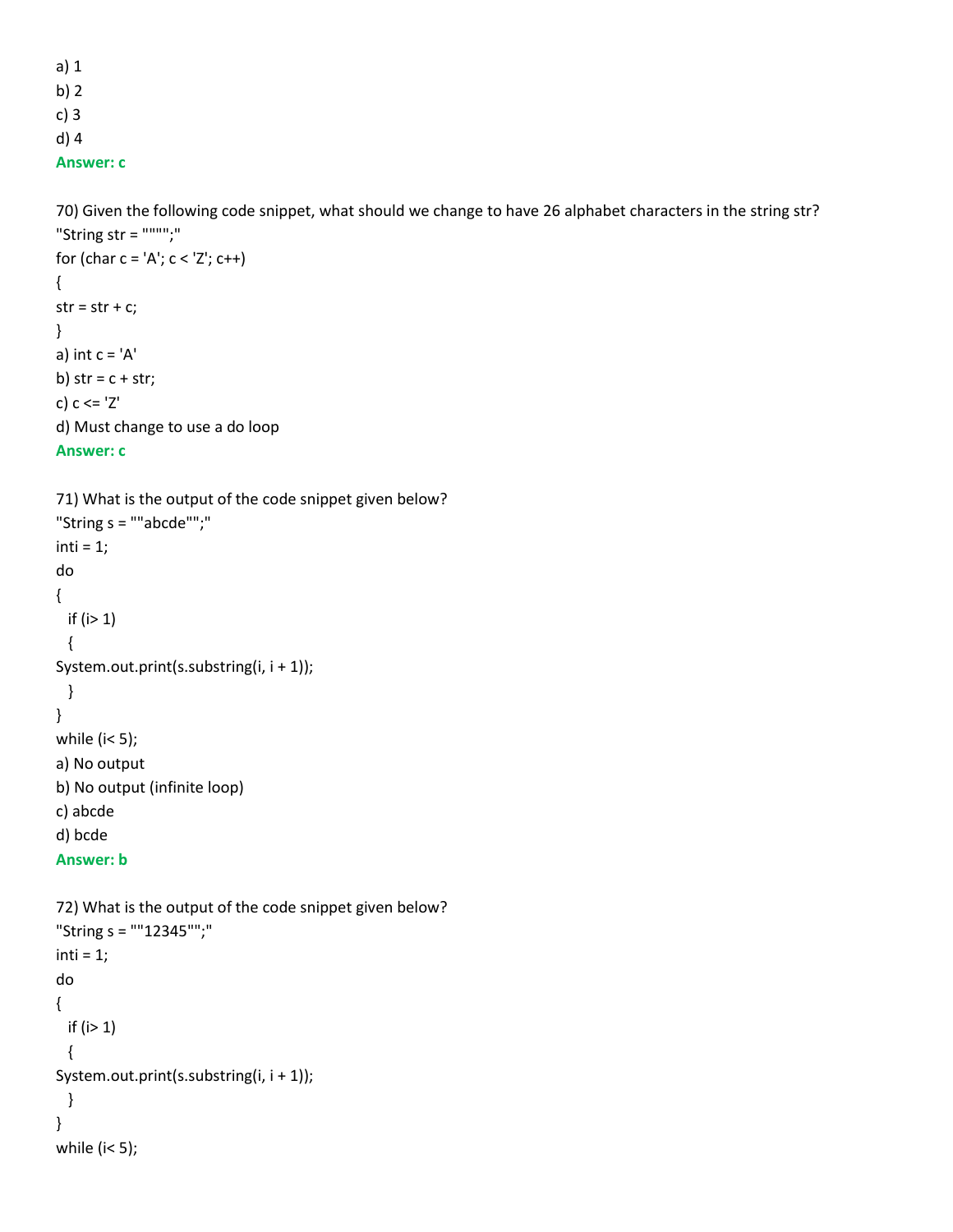```
a) No output
b) No output (infinite loop)
c) 12345
d) 2345
Answer: b
```

```
73) What is the output of the code snippet given below?
"String s = ""abcdefghijkl"";"
inti = 1;
do
{
 if (i> 2) {
System.out.print(s.substring (1, i));
  }
i++;
}
while (i< 5);
a) abcd
b) bcde
c) bcbcd
d) cdef
Answer: c
```

```
74) Choose the loop that is equivalent to this loop.
int n = 1;
double x = 0;
double s;
do
{
 s = 1.0 / (n * n);x = x + s;
  n++;
}
while (s > 0.01);
a) 
double x = 0;
double s = 1;
for (int k = 1; s > 0.01; k++)
{
 s = 1.0 / (k * k);x = x + s;
}
b) 
double x = 0;
double s = 1;
```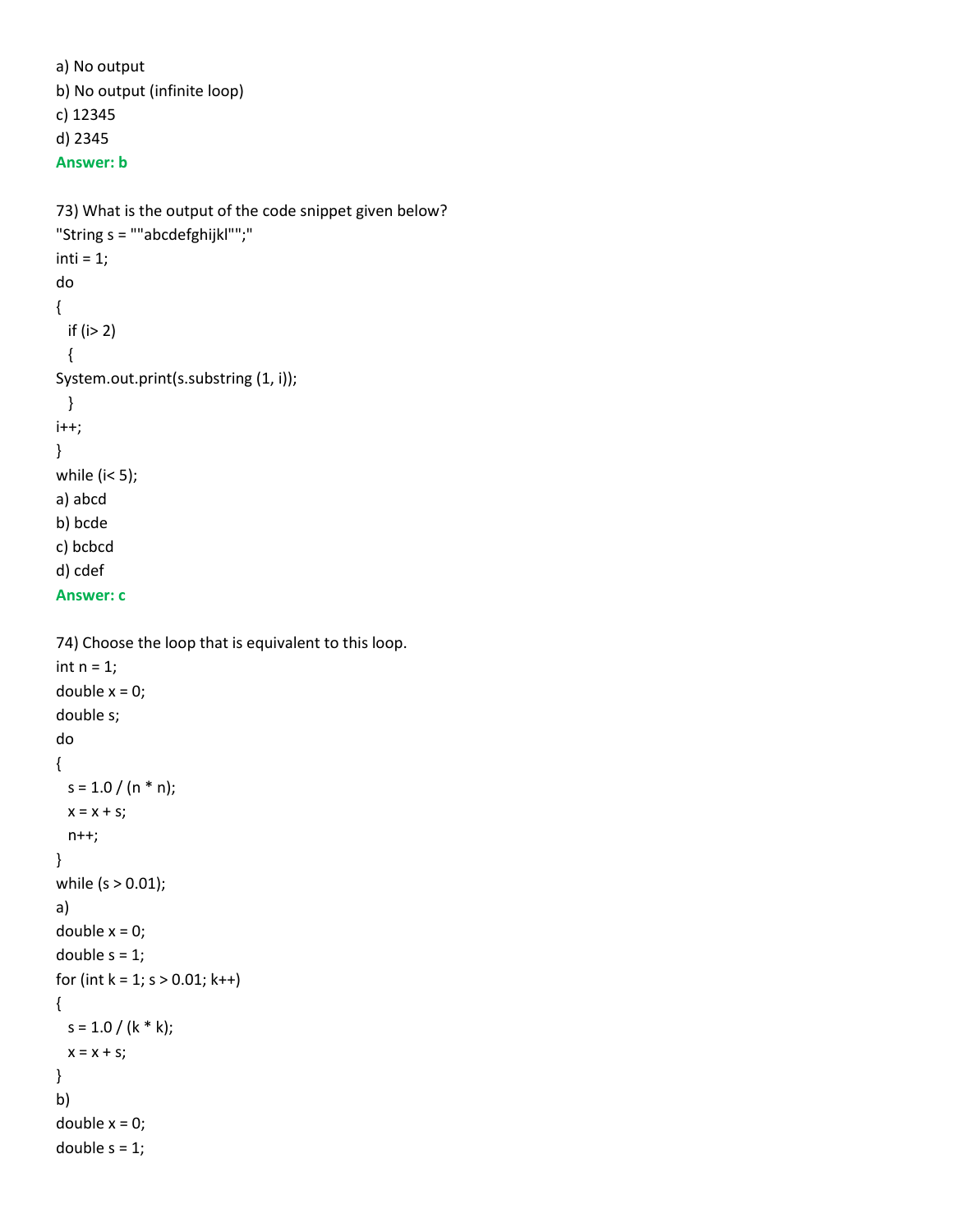```
for (int k = 1; k < 100; k++)
{
 s = 1.0 / (k * k);x = x + s;
}
c) 
double x = 0;
double s = 1;
int k = 10;
while (s > 0.01){
 s = 1.0 / (k * k);x = x + s;
   k++; 
}
d) 
double x = 0;
double s = 10;
int k = 1;
while (s > 0.01) 
{
 s = 1.0 / (k * k);x = x + s;
   k++;
Answer: a
```

```
75) What is the output of the following loop?
int s = 1;
int n = 1;
do
{
 s = s + n; n++;
}
while (s < 10 * n);
System.out.println(s);
a) 211
b) 210
c) 120
d) 123
Answer: a
```
76) Which of the following loop(s) could possibly not enter the loop body at all? I. for loop II. while loop III. do loop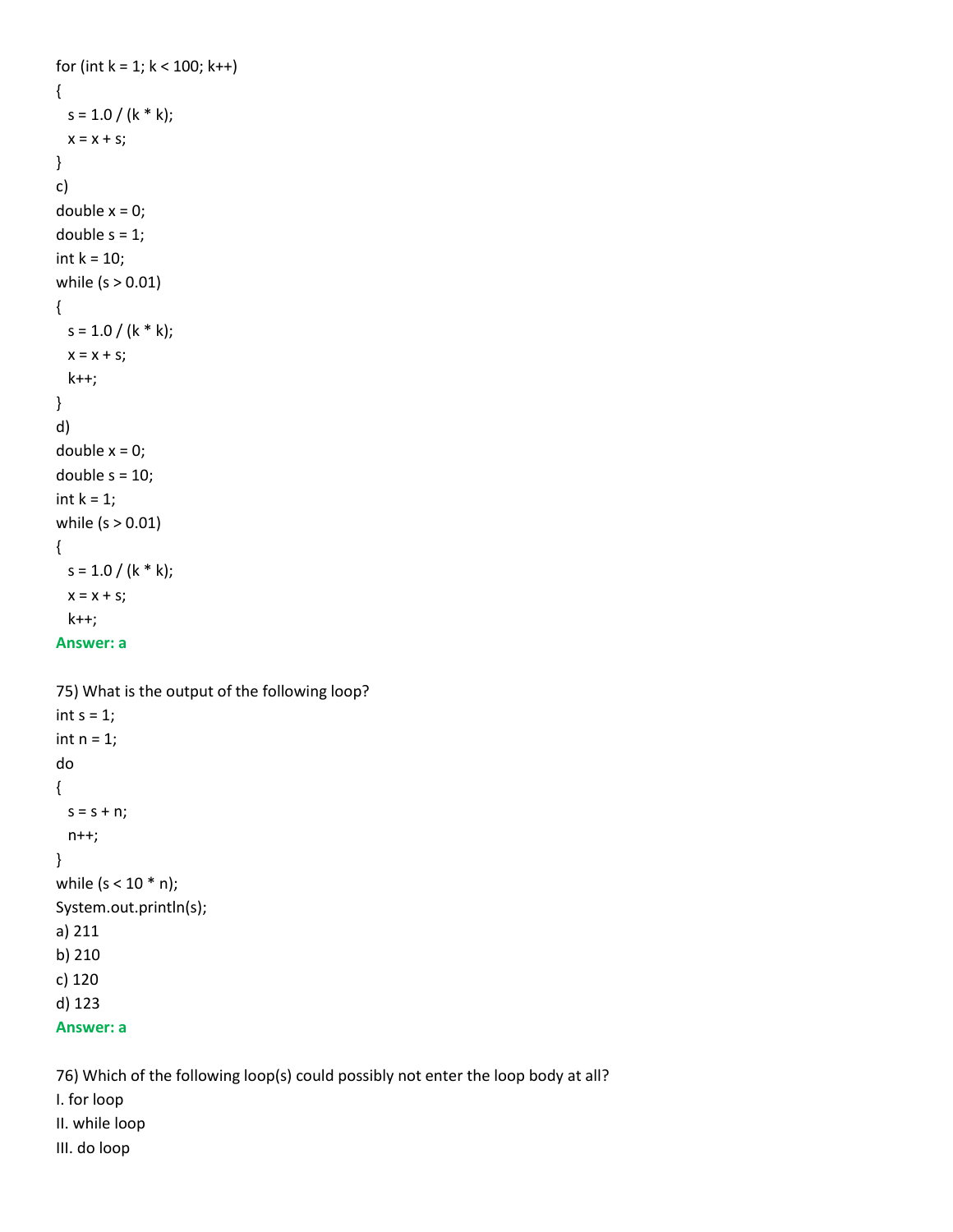a) I only b) I and II only c) II and III only d) I and III only **Answer: b**

77) Which of the loop(s) test the condition after the loop body executes?

I. for loop

II. while loop

III. do loop

a) I only

b) II only

c) III only

d) II and III

# **Answer: c**

78) How many times is the text "Let's have fun with Java." printed when this code snippet is run?  $inti = 0;$ do { "System.out.println(""Let's have fun with Java."");" i++; if (i % 2 == 0) {  $i = 10$ ; } } while (i<= 10); a) 1 b) 2 c) 3 d) 10 **Answer: c** 79) Is the following code snippet legal? boolean b = false; do { "System.out.println(""Do you think in Java?"");" } while  $(b != b)$ ; a) Yes, it is legal but does not print anything. "b) Yes, it is legal and prints ""Do you think in Java?"" once." "c) Yes, it is legal and prints ""Do you think in Java?"" twice." d) No, it is not legal and gives a compilation error. **Answer: b**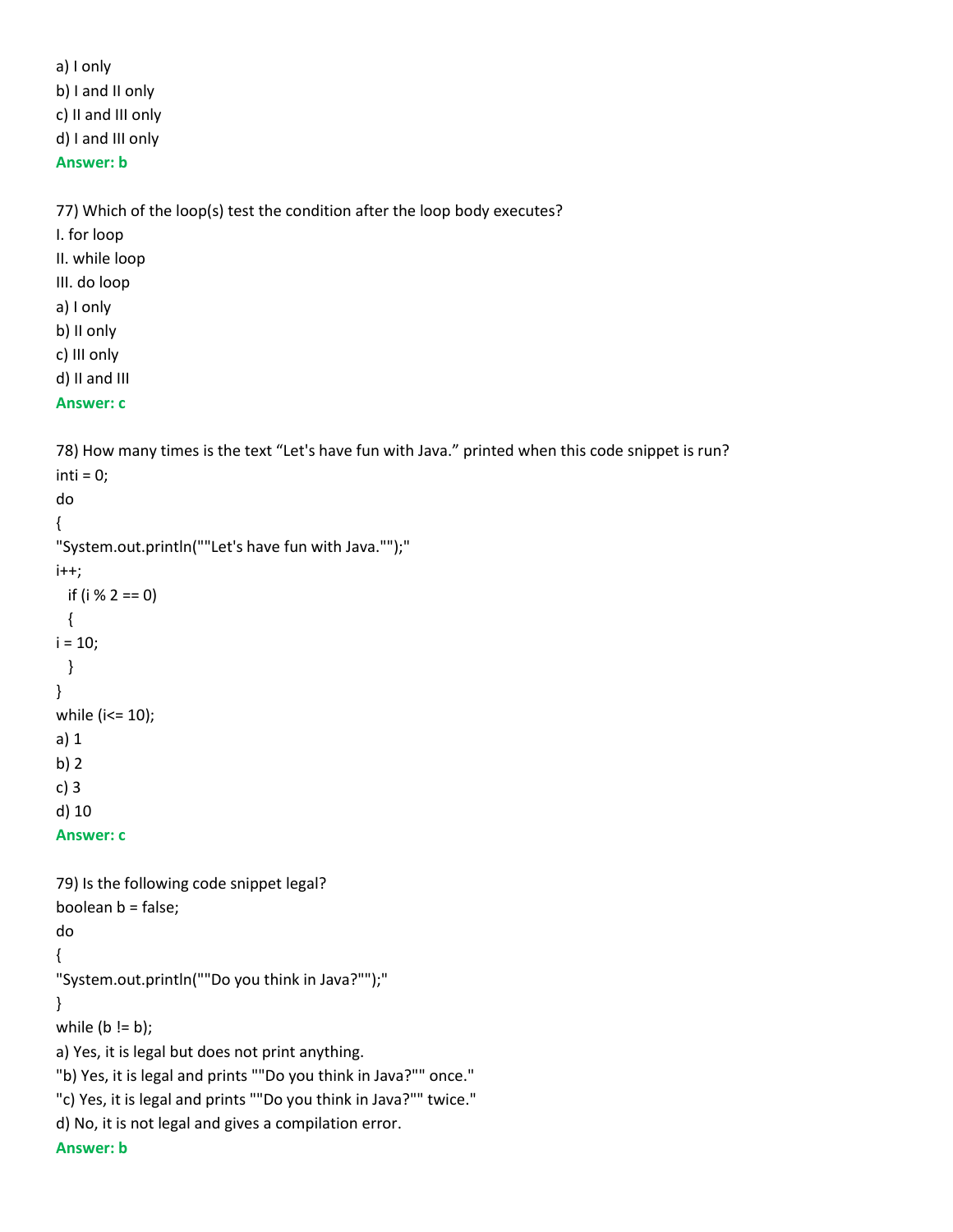```
80) How many times does the following loop run?
inti = 0;int j = 1;
do
{
"System.out.println("""" + i + "";"" + j);"
i++; if (i % 3 == 0)
  {
    j--;
  }
}
while (j \geq 1);
a) 1 time
b) 2 times
c) 3 times
d) 4 times
Answer: c
81) What is the output of the code snippet given below?
"String s = ""aeiou"";"
inti = 0;do
{
System.out.print(s.substring(i, i + 1));
i++;
  if (i>= 3)
  {
i = 5;
  }
}
while (i< 5);
a) a
b) ae
c) aeiou
d) aei
Answer: D
```

```
82) What is the last output line of the code snippet given below?
inti = 5;
while (i)=1)
{
intnum = 1;for (int j = 1; j \le i; j++) {
```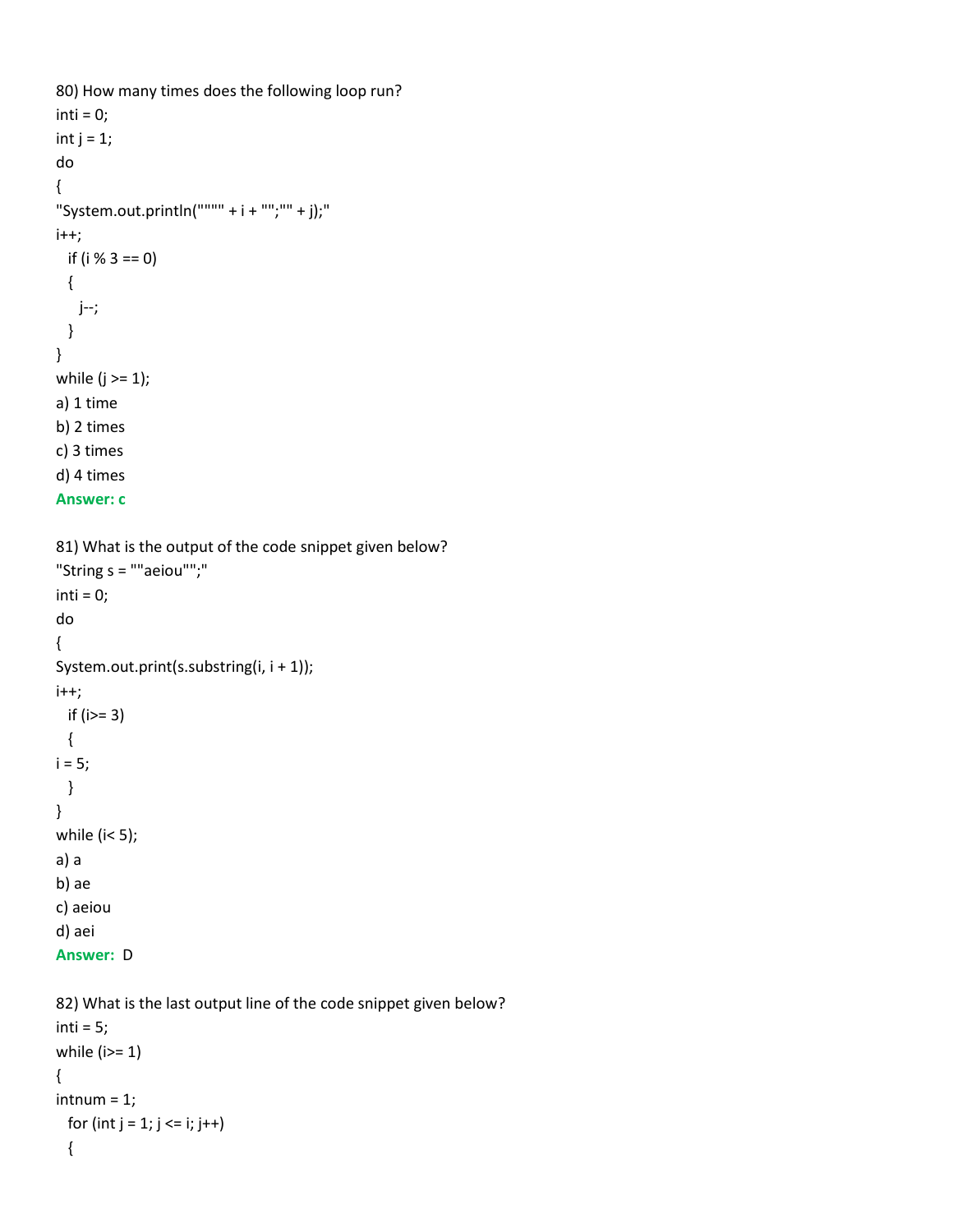```
"System.out.print(num + ""**"");"
num = num * 2; }
System.out.println();
i = i - 1;}
a) No output
b) 1**2
c) 1**2**3
d) 1**
Answer: D
83) What is the output of this code snippet?
int s = 1;
int n = 1;
do
{
 s = s + n;"System.out.print(s + "" "");"
  n++;
}
while (s < 3 * n);
a) 2 4 7 11 16 22
b) 1 3 5 7 9
c) 2 3 5 6 7
d) 2 4 6 8
Answer: a
84) What is the sentinel value in the following code snippet?
public static void main(String[] args) 
{
int age = 0;
intsumOfAges = 0;
int stop = 1;
  Scanner reader = new Scanner(System.in);
"System.out.println(""Enter an age (-1 to stop): "");"
  age = reader.nextInt();
 while (age != -1)
  {
sumOfAges= sumOfAges+ age;
"System.out.println(""Enter an age (-1 to stop): "");"
    age = reader.nextInt();
  }
"System.out.println(""Sum of ages "" + sumOfAges);"
  return 0;
}
```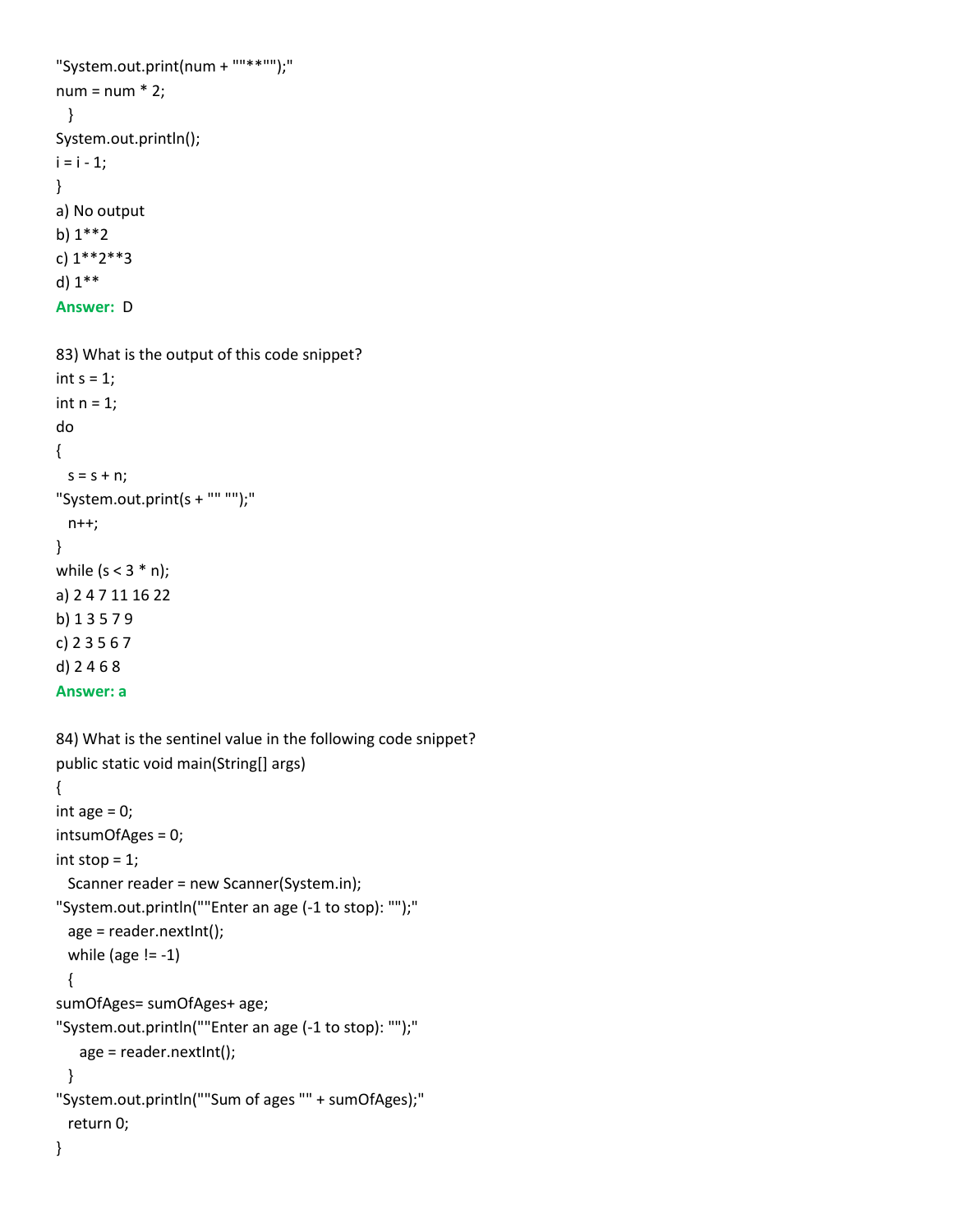```
a) 0
b) 1
c) 2
d) -1
Answer: D
```

```
85) What will be the final output of the following code snippet when a user enters input values in the order 10, 20, 30, 
40, 50, and -1?
public static void main(String[] args) 
{
  double sum = 0;
int count = 0;
  double salary = 0;
  double average = 0;
  Scanner reader = new Scanner(System.in);
"System.out.println(""Enter salaries (-1 to stop): "");"
 while (salary != -1)
  {
    salary = reader.nextInt();
   if (salary != -1)
    {
     sum = sum + salary; count++;
    }
  }
 if (count > 0)
  {
    average = sum / count;
"System.out.println(""The Average Salary: "" + average);"
  }
  else
  {
"System.out.println (""No data!"");"
  }
  return 0;
}
a) The Average Salary: 0
b) The Average Salary: 30
c) The Average Salary: 24.83333
d) There will be no output as the code snippet will not compile.
Answer: b
```

```
86) What will be the output of the following code snippet?
boolean token = false;
while (token)
{
```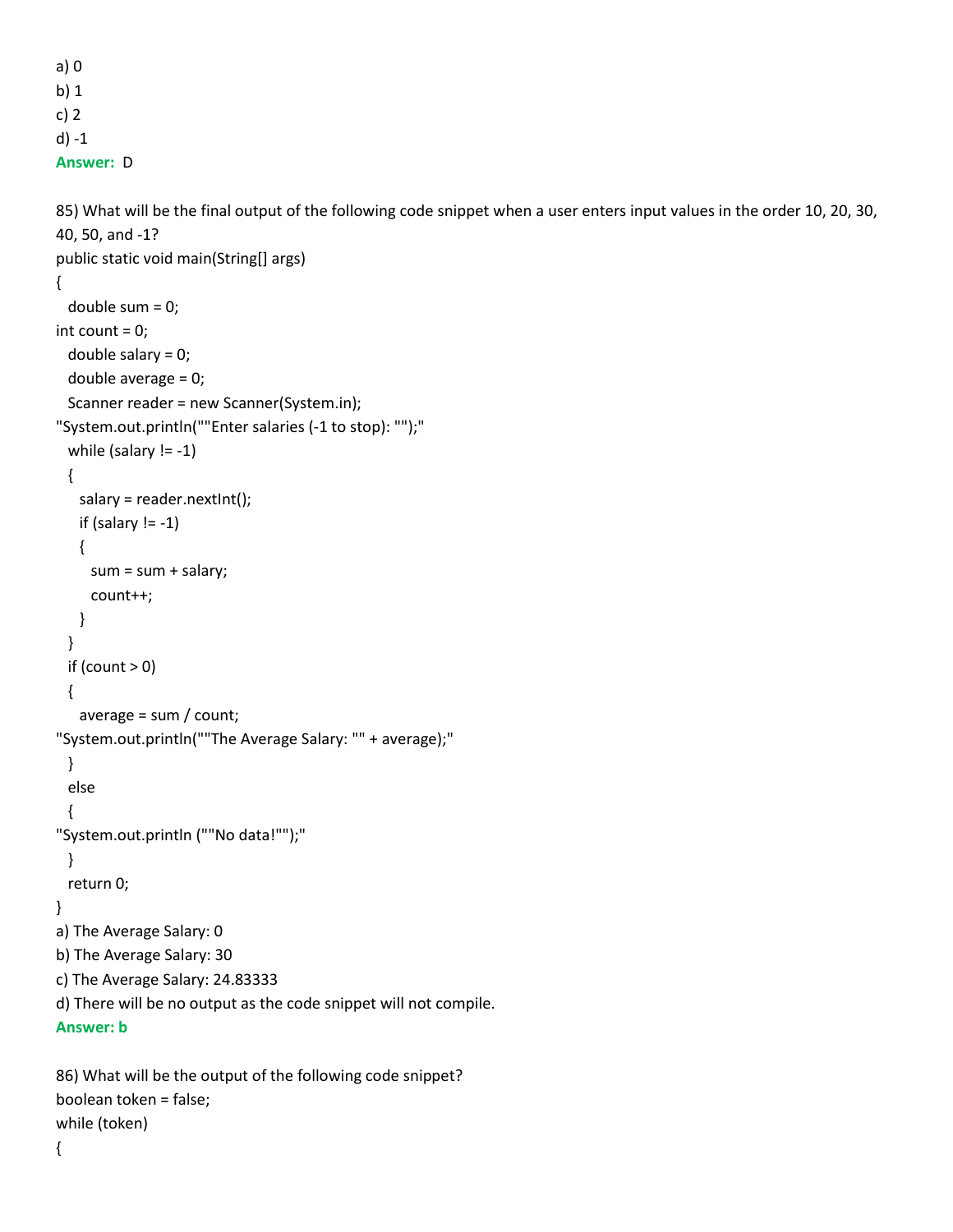"System.out.println(""Hello"");"

}

a) "Hello" will be displayed infinite times.

b) No output because of compilation error.

c) No output after successful compilation.

```
d) "Hello" will be displayed only once.
```
# **Answer: c**

87) What will be the output of the following code snippet? boolean token = false;

do

```
{
```

```
"System.out.println(""Hello"");"
```
# }

while (token);

a) "Hello" will be displayed infinite times.

b) No output because of compilation error.

c) No output after successful compilation.

d) "Hello" will be displayed only once.

# **Answer:** D

```
88) What is the outcome of the following code snippet?
boolean val1 = true:
boolean val2 = false;
while (val1)
{
  if (val1)
  {
"System.out.println(""Hello"");"
  }
 val1 = val2;}
a) No output will be displayed because of compilation error.
"b) ""Hello"" will be displayed only once."
"c) ""Hello"" will be displayed infinite times."
d) No output will be displayed even after successful compilation of the code snippet.
```
# **Answer: B**

 $\overline{\phantom{a}}$   $\overline{\phantom{a}}$   $\overline{\phantom{a}}$   $\overline{\phantom{a}}$   $\overline{\phantom{a}}$   $\overline{\phantom{a}}$   $\overline{\phantom{a}}$   $\overline{\phantom{a}}$   $\overline{\phantom{a}}$   $\overline{\phantom{a}}$   $\overline{\phantom{a}}$   $\overline{\phantom{a}}$   $\overline{\phantom{a}}$   $\overline{\phantom{a}}$   $\overline{\phantom{a}}$   $\overline{\phantom{a}}$   $\overline{\phantom{a}}$   $\overline{\phantom{a}}$   $\overline{\$ 

89) Insert a statement that will correctly terminate this loop when the end of input is reached. boolean done = false;

```
while (!done)
{
  String input = in.next();
" if (input.equalsIgnoreCase(""Q"")) "
  {
```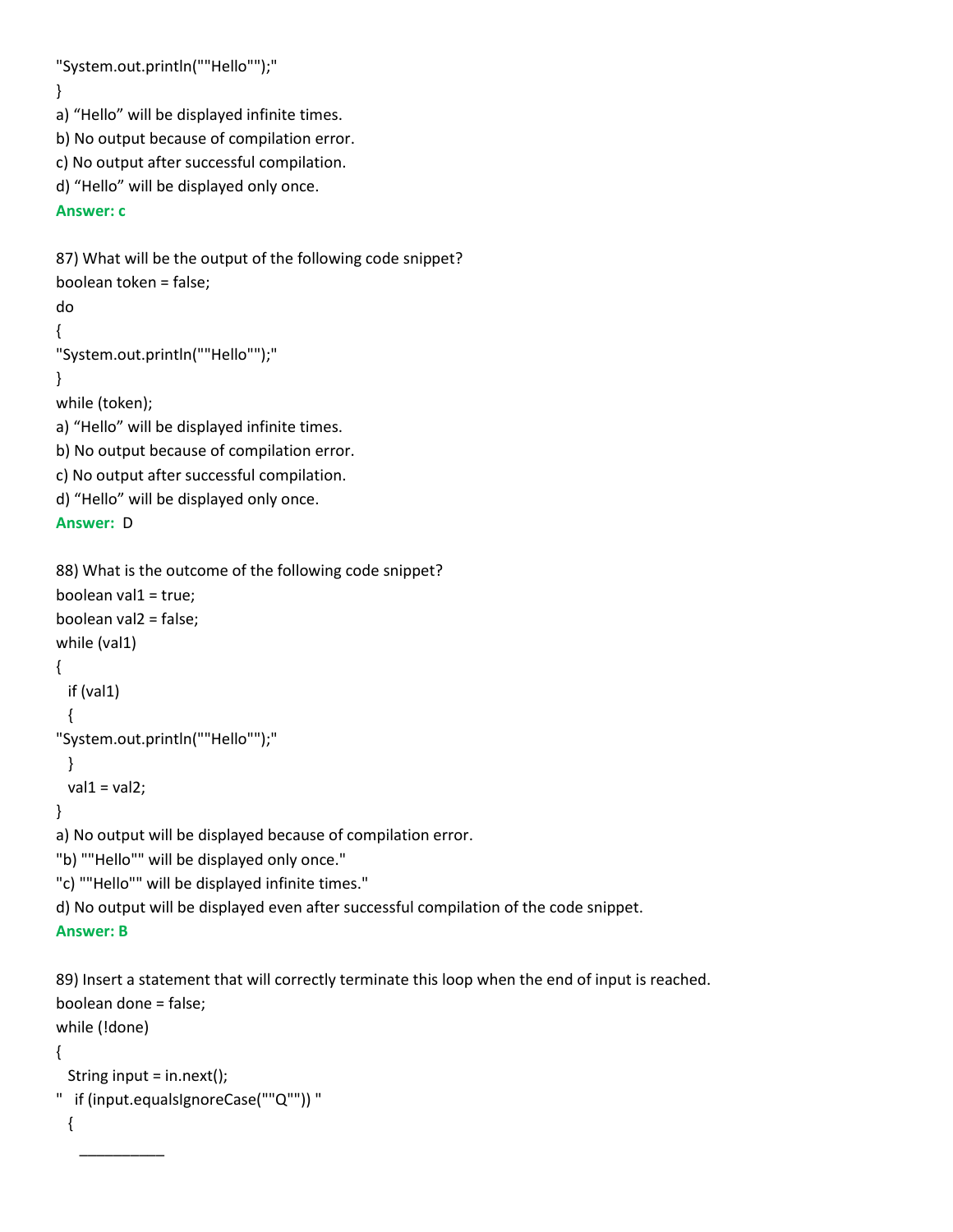```
 } 
   else
  {
    double x = Double.parseDouble(input);
data.add(x);
  }
}
a) stop;
b) done = 1;
c) exit;
d) done = true;
```

```
Answer: D
```

```
90) What does the following code snippet display?
char ch1 = '\u0000';
char ch2 = \lceil \text{uffff'} \rceilfor (inti = 0; i < 1000; i++)
{
  if (i % 50 == 0) 
  {
System.out.println();
  }
System.out.print((char)(ch1 + Math.random() * (ch2 - ch1 + 1)));
}
a) It displays random Unicode characters.
b) It displays random ASCII characters.
c) Nothing because it has compilation error.
d) It displays the hexadecimal characters between '0' and 'F'.
Answer: a
91) Which of the following loops executes exactly 10 times?
a) for (inti = 0; i <= 10; i ++) { }
```

```
b) 
inti = 0;boolean found = false;
do 
{
i++;
  if (i % 10 == 0)
  {
    found = true;
  }
} 
while (i< 10 && !found);
c) 
inti = 0;
```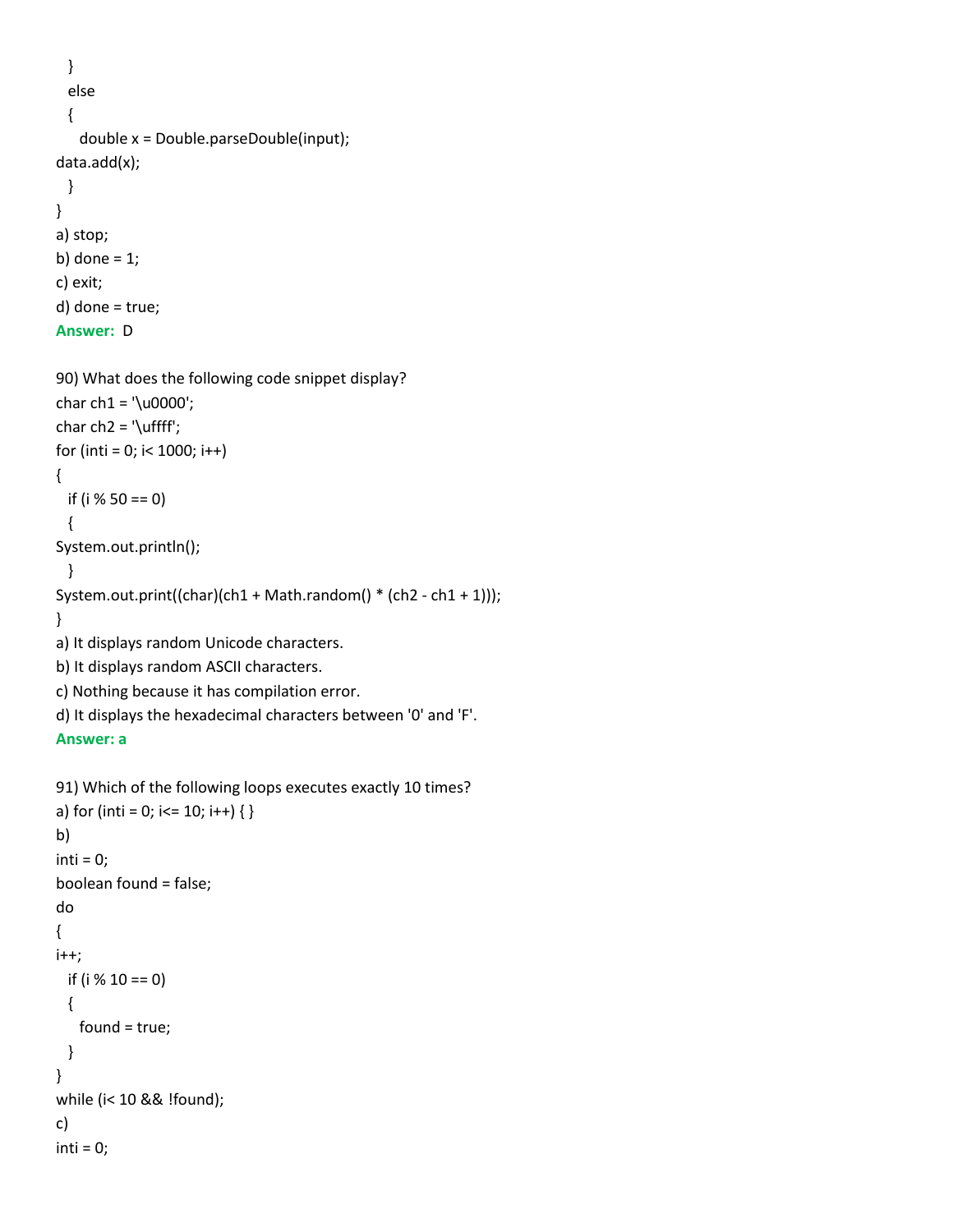```
while (i<= 10) 
{
i++;
}
d) for (int i = 1; i \le 10; i++)
```
# **Answer:** D

92) Suppose that a program asks a user to enter multiple integers, either positive or negative, to do some calculation. The data entry will stop when the user enters a certain value to indicate the end of the data. What value should the code use as the sentinel?

```
a) 0
b) -1
c) 999
d) An alphabetic character
Answer: D
```
93) How do you fix this code snippet to make it print out the sum when the user enters Q? "System.out.print(""Enter a value, Q to quit: "");"

double sum = 0;

Scanner in = new Scanner(System.in);

booleanhasData = true;

do

```
{
```
double value = in.nextDouble();

```
 sum = sum + value;
```

```
"System.out.print(""Enter a value, Q to quit: "");"
```
# }

```
while (in.hasNext());
"System.out.println(""sum "" + sum);"
a) while (in.hasData());
b) while (!in.hasEnded());
```
c) while (in.hasNextDouble());

```
d) while (hasData);
```
**Answer: c**

94) Which of the following loop(s) should be used when you need to ask a user to enter one data item and repeat the prompt if the data is invalid?

I. for loop II. while loop III. do loop a) I only b) I and II c) III only d) II only **Answer: c**

95) Which of the following statements is correct about a sentinel?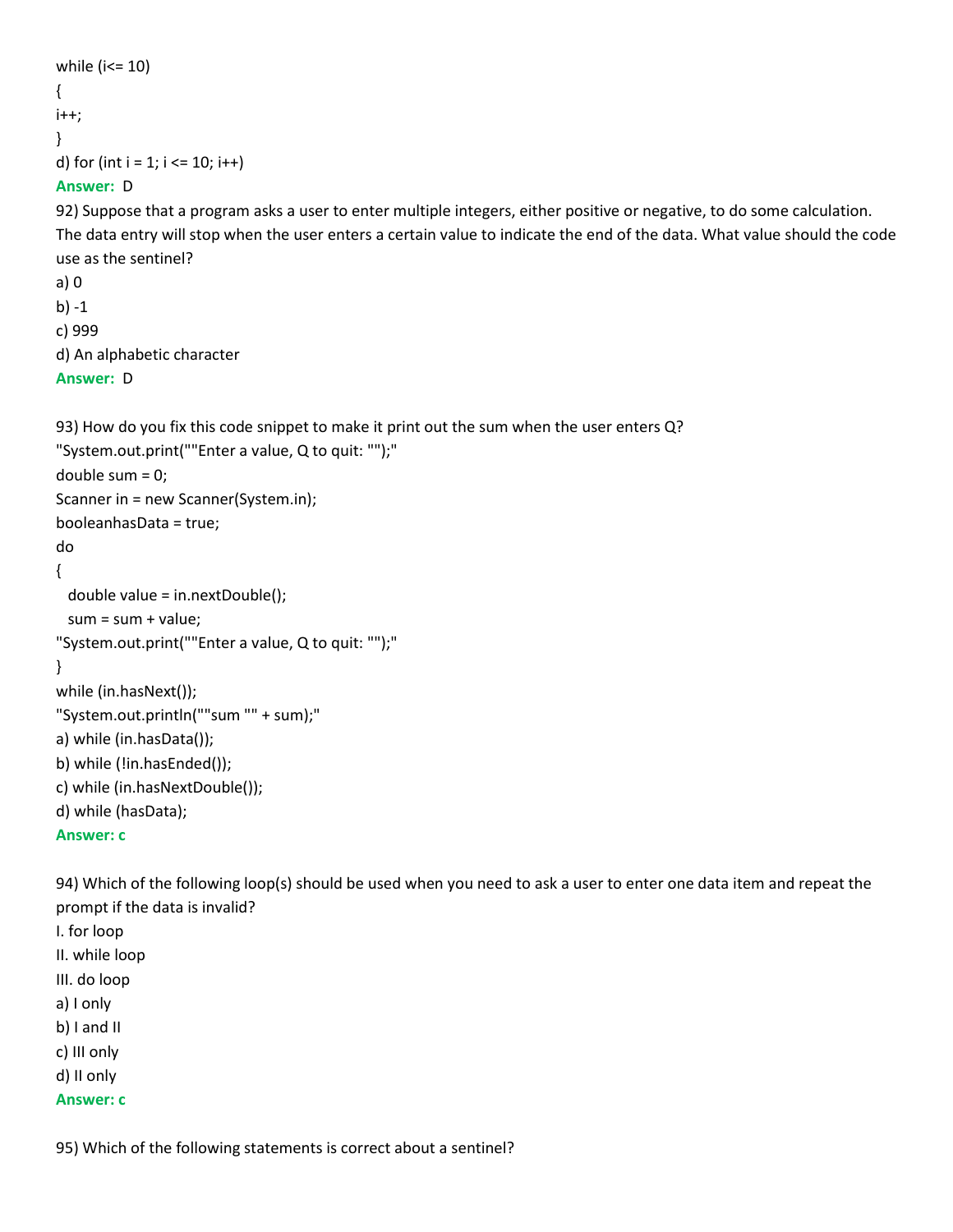a) A sentinel is a value that creates a bridge between a data set and unrelated input.

b) A sentinel is a value that is part of the data to be processed by the program.

c) A sentinel is a value that terminates a program.

d) A sentinel is a value that indicates the end of an input sequence.

```
Answer: D
```
96) Which statement is correct about the execution of the loop in the following code fragment?

```
double num;
intincr = 0;
Scanner reader = new Scanner(System.in);
do
{
incr = incr + 1;"System.out.println(""Please enter a number(0 when done): "");"
num = reader.nextDouble();
}
while (num != 0);
"System.out.println("""" + incr);"
a) The loop will execute only when 0 is entered.
b) The execution of the loop is independent of user input.
c) The program prints the count of positive inputs.
```
d) The loop will execute at least once even if the user has entered the sentinel value.

```
Ans: D
```

```
97) What will be the output of the following code snippet?
boolean token1 = true;
while (token1)
{
 for (inti = 0; i < 10; i++)
  {
"System.out.println(""Hello"");"
  }
  token1 = false;
}
a) No output.
b) Hello will be displayed 10 times.
c) Hello will be displayed 9 times.
d) Hello will be displayed infinite times.
Answer: b
98) When will the loop in the following code snippet stop?
java.util.Scanner in = new java.util.Scanner(System.in);
```

```
double sum = 0;
int count = 0;
"System.out.print(""Enter values, Q to quit: "");"
do
```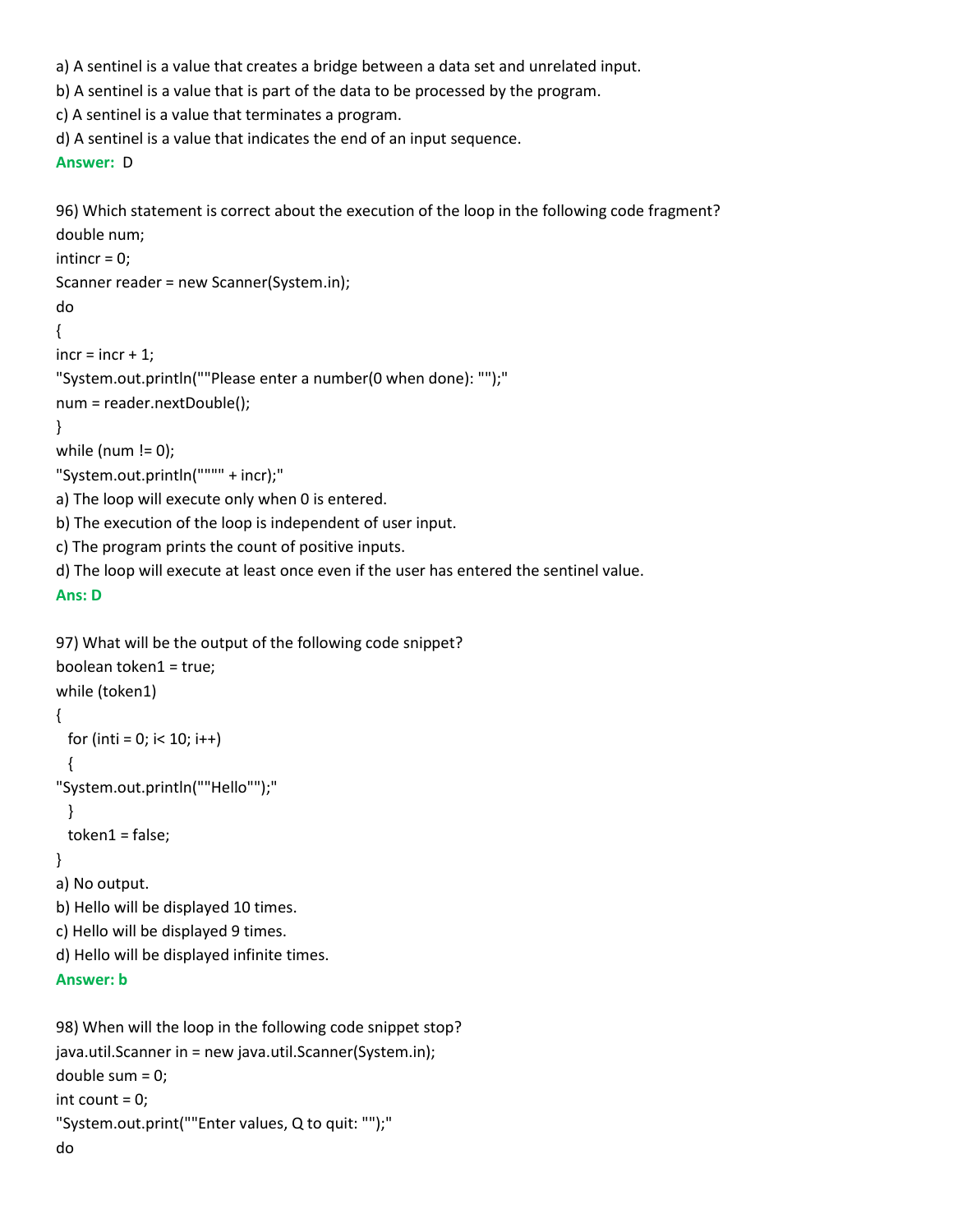{

```
 double value = in.nextDouble();
 sum = sum + value;
  count++;
"System.out.print(""Enter values, Q to quit: "");"
}
while (in.hasNextDouble() && count < 100);
I. When the user enters an integer
II. When the user enters an alphabetic character
III. After the user enters 100 numbers
a) I or II
b) II only
c) III only
d) II or III
Answer: D
```
99) Storyboards are a helpful part of the design process because the storyboard develops

- a) A pseudocode description of the algorithm being designed
- b) The mathematical formulas required for computing a correct answer
- c) The information needed to solve the problem, and how to present that information
- d) The amount of time and space needed to find a solution

# **Ans: C**

100) When designing storyboards, it is a good idea to use different colors to

- a) Make it easy to distinguish between user input and program output.
- b) Match the colors your program will use when it is finally designed.
- c) Emphasize the difference between numbers and words.
- d) Draw lines to divide up panels into different regions.

# **Ans: A**

101) Suppose you must design a program to calculate the roll-out (number of inches traveled in one revolution of the pedalsof a bicycle based on its gear combinations). The user must provide the gear sizes, which must be converted into roll-out for all different gear combinations. How can the flow of user interaction for this problem be designed? a) Hand-tracing can confirm code that implements gear selection.

- b) Pseudocode can guide algorithm design through divide-and-conquer strategy.
- c) A storyboard can be used.
- d) The physical gears can lead to ideas for the correct algorithm to use.

# **Ans: C**

102) Which statement about storyboards is true?

- a) A storyboard can help prevent potential user confusion early in the design process.
- b) Storyboards are used primarily to understand how implemented programs work.
- c) The storyboard helps to train users about how to use software.
- d) Storyboards have no relationship to the structure of an actual working program.

# **Ans: A**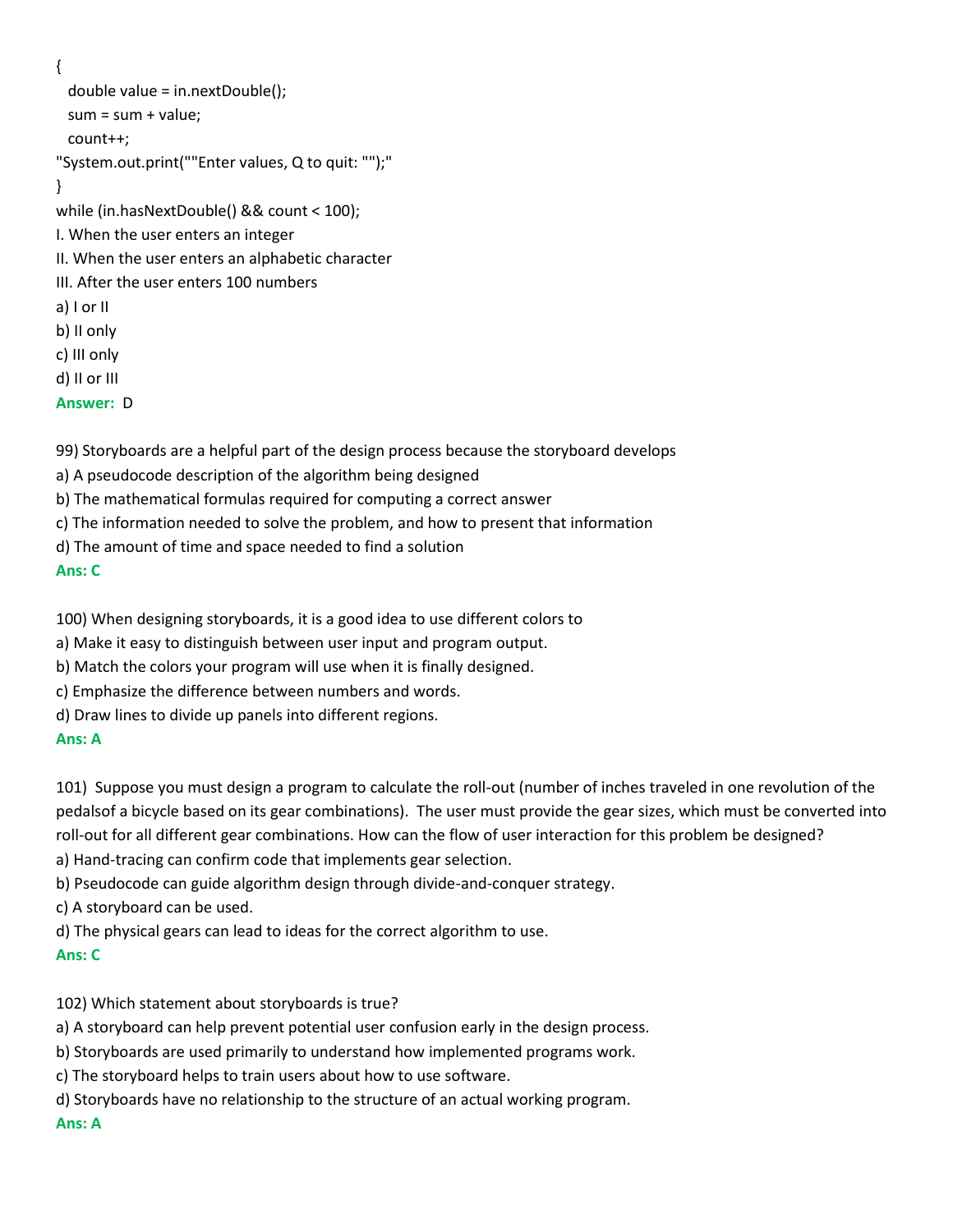```
103) How many times does the following loop execute?
intupperCaseLetters = 0; 
"String str = ""abcdEfghI"";"
boolean found = false;
for (inti = 0; i<str.length() && !found; i++)
{
  char ch = str.charAt(i);
  if (Character.isUpperCase(ch))
  {
    found = true;
  }
}
a) 9 times
b) 8 times
c) 5 times
d) 1 time
Answer: c
104) What is the output of this code snippet if the user enters the numbers 1 2 3 4 -1 5?
double total = 0;
booleanhasValidNumber = true;
Scanner in = new Scanner(System.in);
while (in.hasNextDouble() &&hasValidNumber)
{ 
  double input = in.nextDouble();
 if (input < 0)
  {
hasValidNumber = false;
  } 
  else
  {
   total = total + input; }
}
System.out.println(total);
a) 15.0
b) 14.0
c) 12.0
d) 10.0
Answer: D
Answer: b
116) Which for loop prints data across each row in the following code snippet?
inti;
```
int j;

for  $(i = 1; i < = 3; i++)$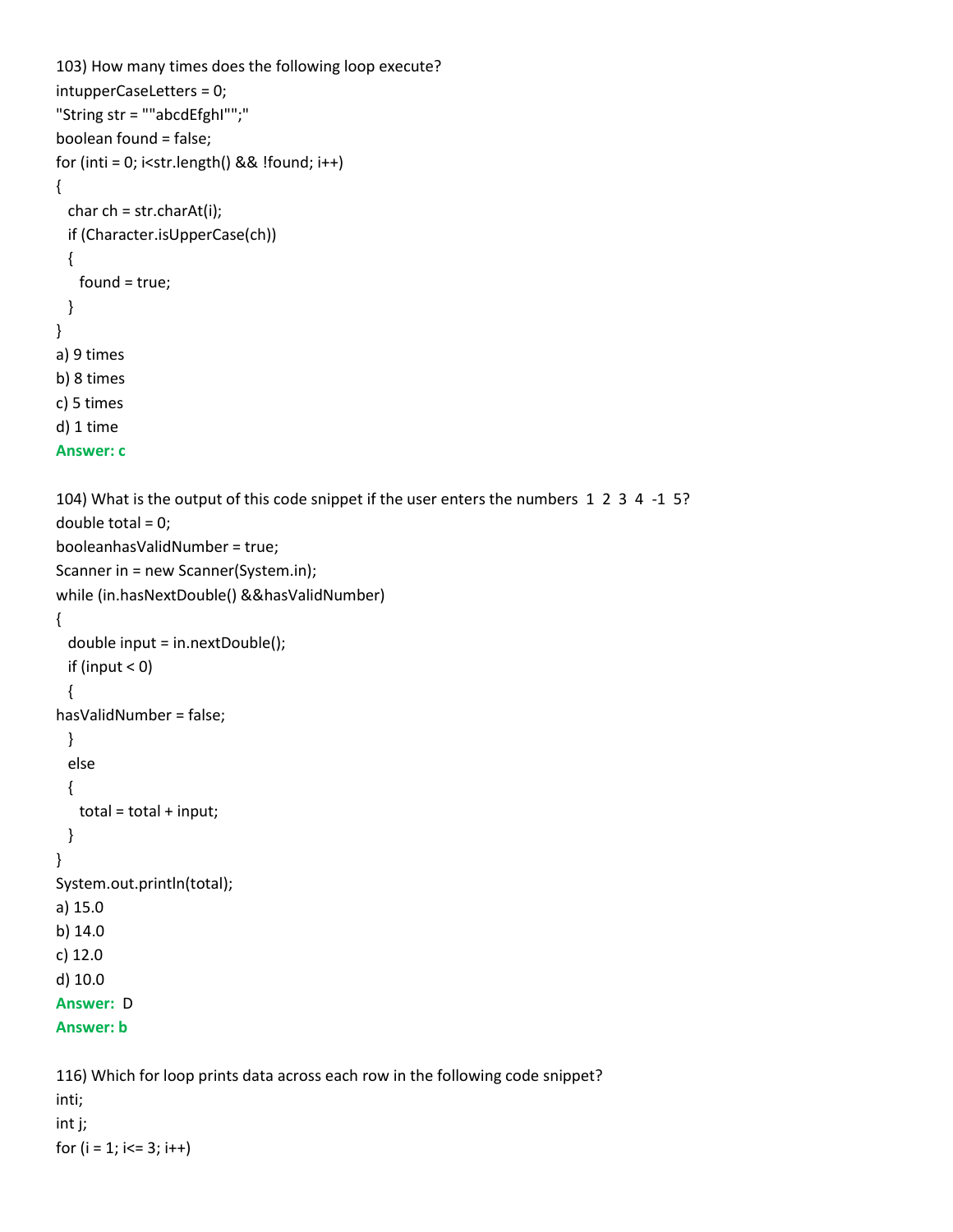```
{
 for (i = 1; j <= 3; j++) {
"System.out.print(""X"");"
  }
"System.out.println("""");"
}
a) The inner for loop
b) The outer for loop
c) Both for loops
d) Another missing for loop
```
# **Answer: a**

```
117) What will be the output of the following code snippet?
inti;
int j;
for (i = 0; i < 7; i++){
 for (i = 7; j > i; j++) {
"System.out.print(""*"");"
  }
"System.out.println("""");"
}
```
a) A rectangle with six rows and seven columns of asterisks. The number of rows increments by one on completion of one iteration of the inner loop.

b) A right triangle with six rows and seven columns of asterisks. The number of columns increments by one on completion of one iteration of the inner loop.

c) A rectangle with seven rows and six columns of asterisks. The number of rows increments by one on completion of one iteration of the inner loop.

d) A right triangle with six rows and seven columns of asterisks. The number of columns decrements by one on completion of one iteration of the inner loop.

# **Answer:** D

118) In the following code snippet, when does the execution of the program switch from the inner loop to the outer loop?

```
inti;
int j;
for (i = 0; i<=9; i++){
 for (i = 1; j < 5; j++) {
"System.out.println(""Hello"");"
  }
}
a) When the value of j becomes 5
```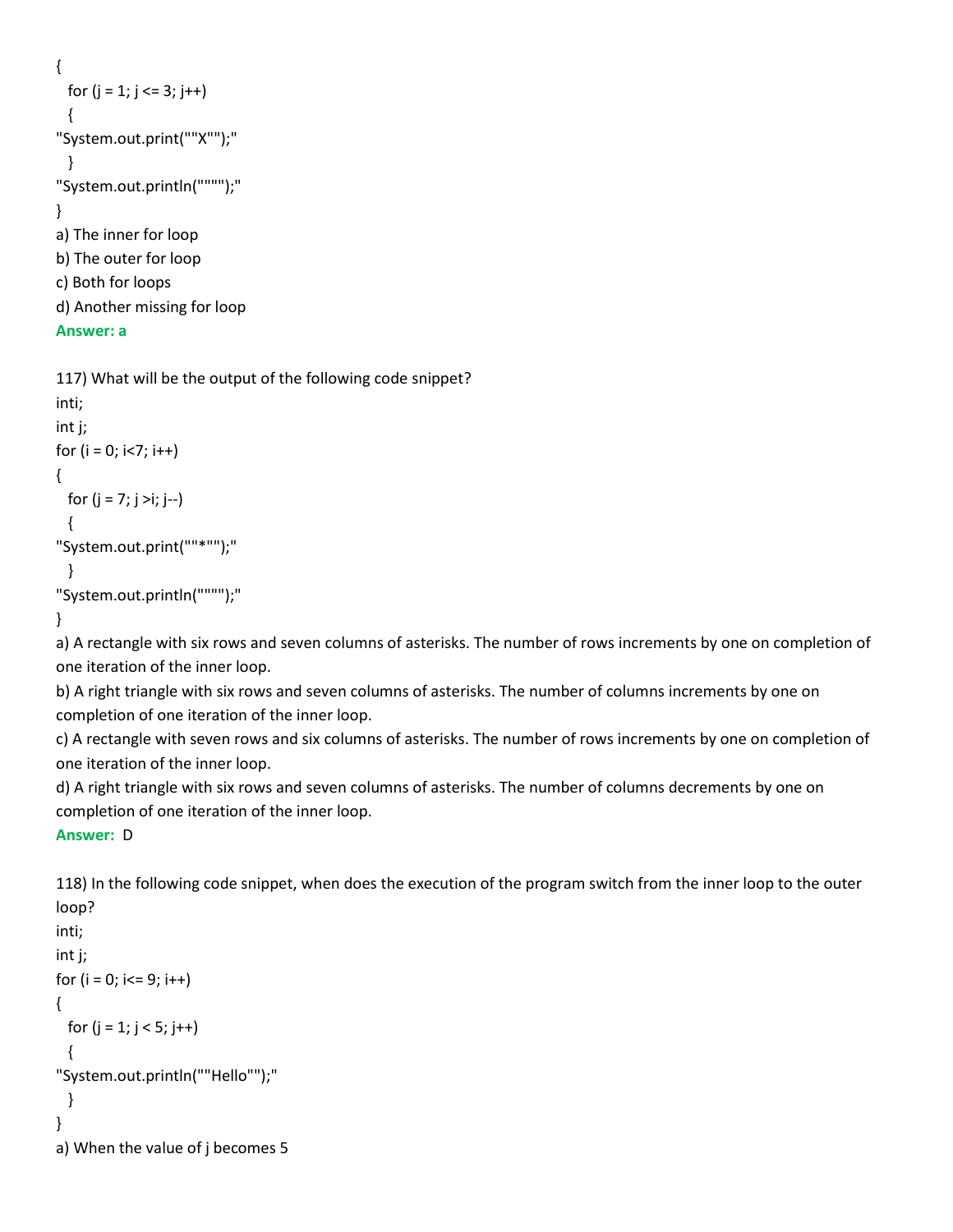- b) When the program executes completely
- c) When the condition for the outer loop is met
- d) When the value of i is incremented

### **Answer: a**

119) Which of the following activities can be simulated using a computer? I. Waiting time in a line at a restaurant II. Tossing a coin III. Shuffling cards for a card game a) I only b) II only c) I and II only d) I, II, and III **Answer:** D

120) What will be the range of the random numbers generated by the following code snippet? Random generator = new Random(); int  $r1$  = generator.nextlnt(50) + 1; a) Between 1 and 49 b) Between 0 and 50 c) Between 0 and 49 d) Between 1 and 50 **Answer:** d

121) Which of the following is the correct code snippet for throwing a pair of dice to get a sum of the numbers on two dice between 2 and 12 with different probabilities? (Assume Random generator = new Random();) a) int sum = generator.nextlnt(6) + generator.nextlnt(6) + 2 b) int sum = generator.nextlnt( $12$ ) + 1 c) int sum = generator.nextlnt $(6 + 1)$  + generator.nextlnt $(6 + 1)$ d) int sum = generator.nextlnt $(11) + 2$ **Answer:** a

122) What is the data type of the number generated by the Random.nextDouble() method? a) double b) float c) int d) String

**Answer:** a

```
123) What does the following code do?
int sum = 0;
final double count = 1000;
Random generator = new Random();
for (inti = 1; i\le count; i++)
{
 sum = sum + generator.nextlnt(101);
```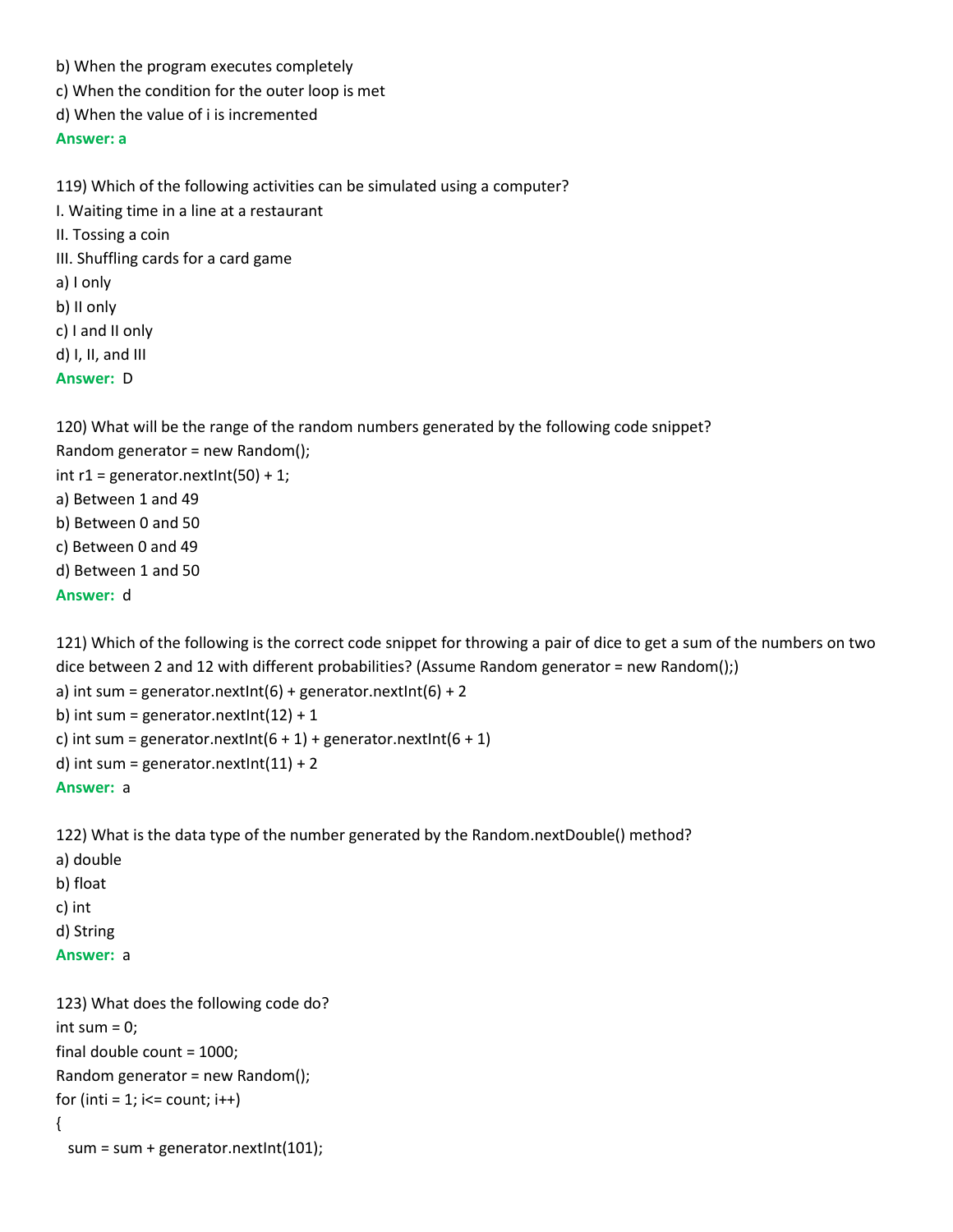}

System.out.println(sum / count);

a) It simulates the outcome of throwing a coin.

b) It calculates the average of 1000 random numbers between 0 and 100.

c) It performs Monte Carlo simulation of fluid dynamics.

```
d) It calculates the average of 1000 random numbers between 1 and 101.
```
**Answer:** b

```
124) How many times does the following loop execute?
double d;
Random generator = new Random();
double x = generator.nextDouble() * 100;
```

```
do
{
```

```
d = Math.sqrt(x) * Math.sqrt(x) - x;System.out.println(d);
```

```
 x = generator.nextDouble() * 10001;
```

```
}
```

```
while (d != 0);
```
a) Exactly once

```
b) Exactly twice
```

```
c) Can't be determined
```
d) Always infinite loop

```
Answer: c
```

```
125) What does the following code snippet display?
char ch1 = 'u0000';char ch2 = \lvert \text{uffff'} \rvertRandom generator = new Random();
for (inti = 0; i < 1000; i++)
{
  if (i % 50 == 0) 
  {
System.out.println();
  }
System.out.print((char)(ch1 + generator.nextDouble() * (ch2 - ch1 + 1)));
}
a) It displays random Unicode characters.
b) It displays random ASCII characters.
c) Nothing because it has compilation error.
d) It displays the hexadecimal characters between '0' and 'F'.
Answer: a
```
126) Which of the following is correct for simulating the toss of a pair of coins to get 0 (head) or 1 (tail) with different probabilities? (Assume Random generator = new Random();)

"a) System.out.println(generator.nextInt(1)+ "" "" + generator.nextInt(2));"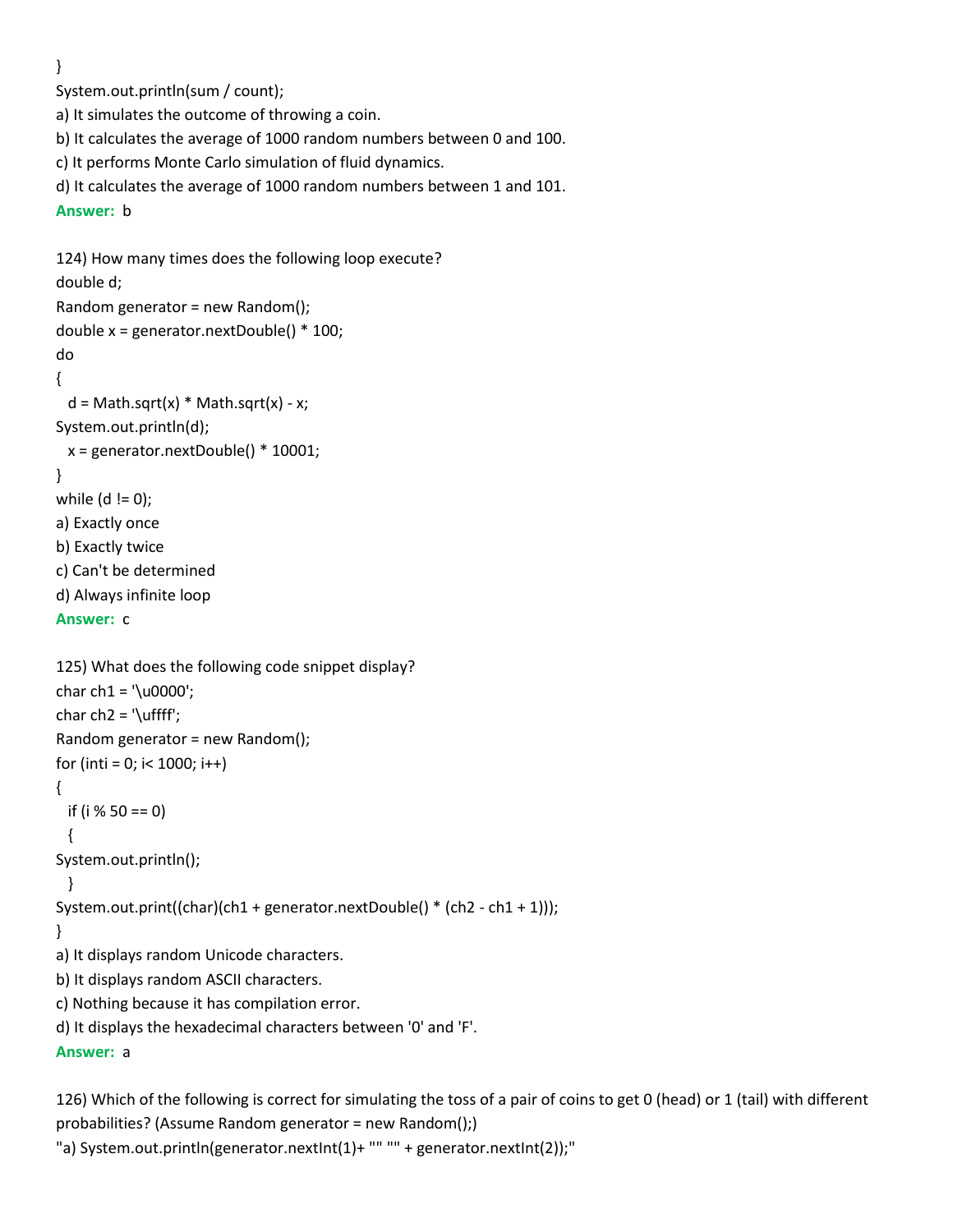b) System.out.println((generator.nextDouble()+ 2) \* 2);

"c) System.out.println(generator.nextInt(1)+ "" "" + generator.nextInt(1));"

"d) System.out.println(generator.nextInt(2) + "" "" + generator.nextInt(2));"

## **Answer:** d

127) Suppose that the chance to hit the jackpot in a lottery is one in one million. Which of the expressions simulates that random number? (Assume Random generator = new Random();)

a) generator.nextDouble() \* 1000000 b) generator.nextDouble() \* 100000 c) generator.nextDouble() \* 9999990 + 1 d) generator.nextDouble() \* 1000000 + 1 **Answer:** a

128) Which of the following code snippets will generate a random number between 0 (inclusive) and 79 (inclusive)? (Assume Random generator = new Random();)

a) intval = generator.nextlnt(79) + 1;

b) intval = generator.nextlnt $(80)$  - 1;

c) intval = generator.nextInt(79);

d) intval = generator.nextInt(80);

# **Answer:** d

Package Title: Test Bank Course Title: Big Java Chapter Number: 7 Arrays and ArrayLists Question type:Multiple Choice 1) Consider the following line of code: int[] somearray = new int[30]; Which one of the following options is a valid line of code for displaying the twenty-eighth element of somearray? a) System.out.println(somearray[28]); b) System.out.println(somearray(28)); c) System.out.println(somearray(27)); d) System.out.println(somearray[27]); **Answer: d**

2) Identify the correct statement for defining an integer array named numarray of ten elements.

```
a) int[] numarray = new int[9];
```
b) int[] numarray = new int $[10]$ ;

c) int[10] numarray;

d) int numarray[10];

**Answer: b**

3) Which one of the following statements is a valid initialization of an array named somearray of ten elements?

a) int[] somearray =  $\{0, 1, 2, 3, 4, 5, 6, 7, 8, 9\}$ ;

b) int somearray  $[]=\{0, 1, 2, 3, 4, 5, 6, 7, 8, 9, 10\}$ ;

c) int[10] somearray = { 0, 1, 2, 3, 4, 5, 6, 7, 8, 9 };

d) int somearray[10] = { 0, 1, 2, 3, 4, 5, 6, 7, 8, 9 };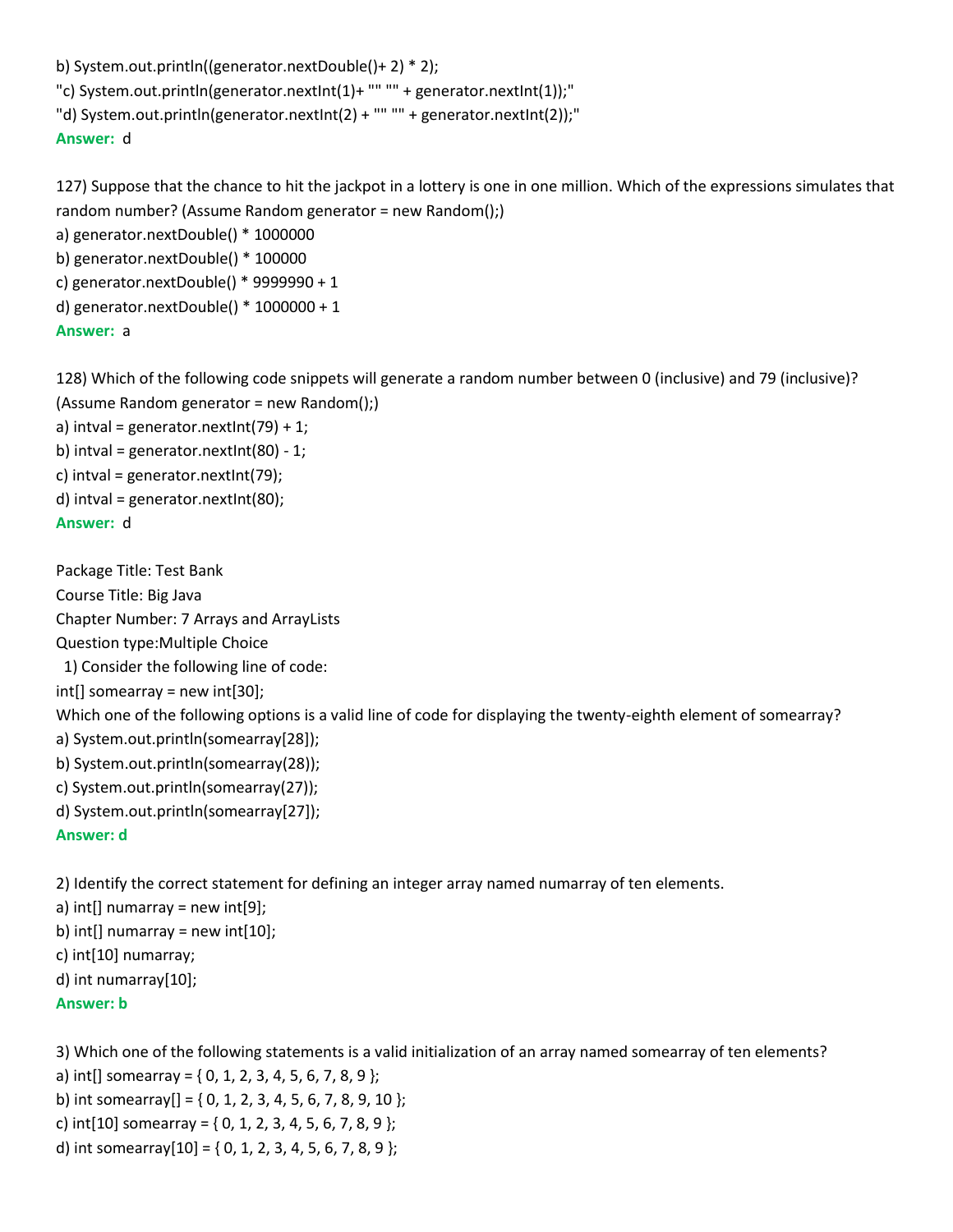#### **Answer: a**

4) What is the output of the following code snippet?  $int[]$  myarray = { 10, 20, 30, 40, 50 }; System.out.print(myarray[2]); System.out.print(myarray[3]); a) 1050 b) 2030 c) 3040 d) 4050 **Answer: c**

```
5) What is the result of executing this code snippet?
int[] marks = {90, 45, 67 };
for (int i = 0; i \le 3; i++)
{
System.out.println(marks[i]);
}
a) The code snippet does not give any output.
```
b) The code snippet displays all the marks stored in the array without any redundancy.

c) The code snippet causes a bounds error.

d) The code snippet executes an infinite loop.

**Answer: c**

6) What is the valid range of index values for an array of size 10?

- a) 0 to 10
- b) 1 to 9

c) 1 to 10

d) 0 to 9

```
Answer: d
```

```
7) Which one of the following statements is correct about the given code snippet?
int[] somearray = new int[6];
for (int i = 1; i < 6; i++)
{
 somearray[i] = i + 1;
}
a) The for loop initializes all the elements of the array.
```
b) The for loop initializes all the elements except the first element.

c) The for loop initializes all the elements except the last element.

d) The for loop initializes all the elements except the first and last elements.

**Answer: b**

8) What is the output of the given code snippet?  $int[]$  mynum = new  $int[5]$ ; for (int  $i = 1$ ;  $i < 5$ ;  $i++$ )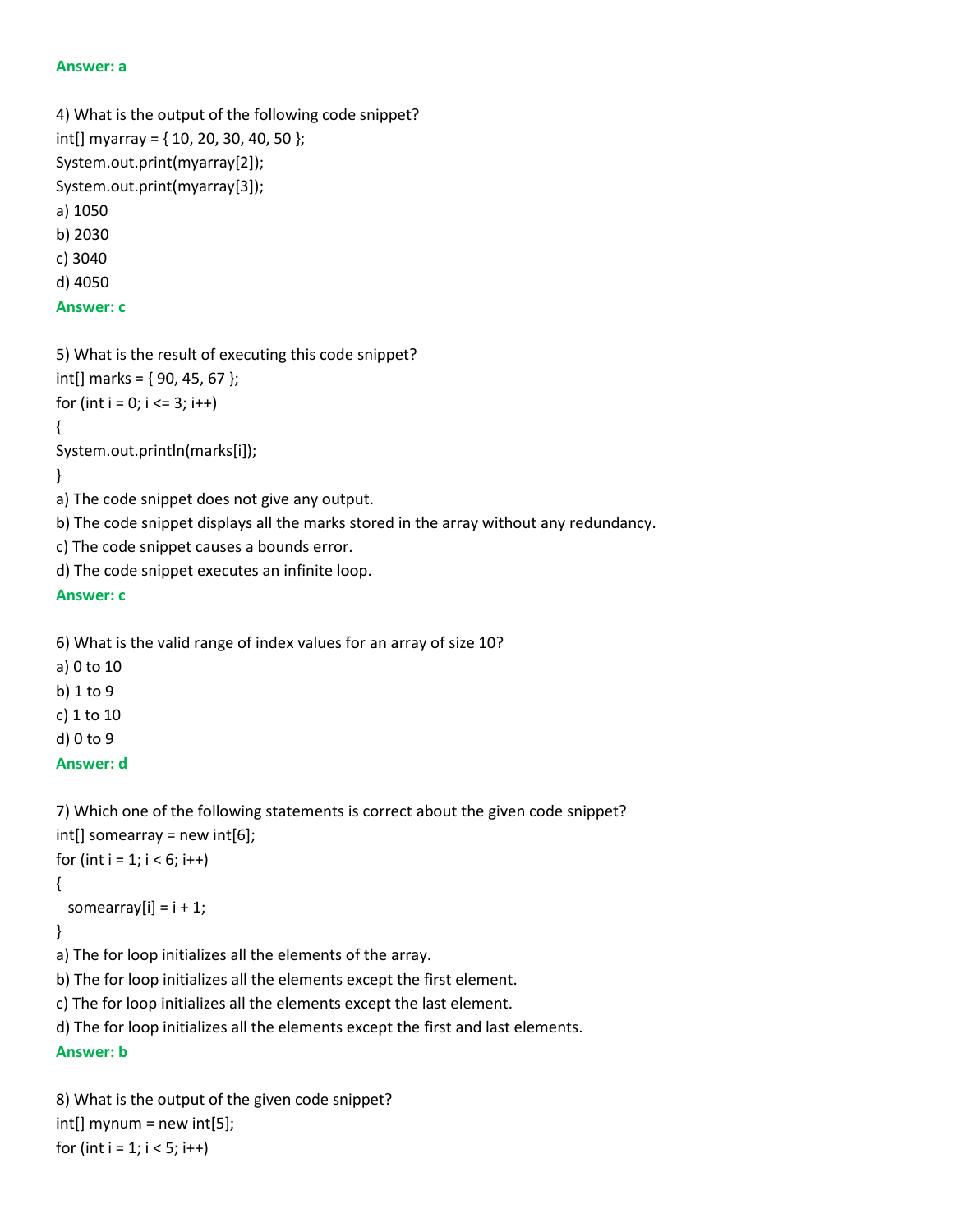```
{
 mynum[i] = i + 1;
  System.out.print(mynum[i]);
}
a) 2345
b) 1234
c) 1345
d) 1111
Answer: a
```
9) Which one of the following statements is correct for the given code snippet?  $int[]$  number = new  $int[3]$ ; //Line 1

number[3] = 5; //Line 2

a) Line 2 declares and initializes an array of three elements with value 5.

b) Line 2 causes a bounds error because 3 is an invalid index number.

c) Line 2 initializes the third element of the array with value 5.

d) Line 2 initializes all the elements of the array with value 5.

# **Answer: b**

```
10)What is displayed after executing the given code snippet?
```

```
int[] mymarks = new int[10];
```

```
int total = 0;
```

```
Scanner in = new Scanner(System.in);
```

```
for (int cnt = 1; cnt <= 10; cnt++)
```

```
{
```

```
"System.out.print(""Enter the marks: "");"
  mymarks[cnt] = in.nextInt();
```

```
 total = total + mymarks[cnt];
```

```
}
```

```
System.out.println(total);
```

```
a) The code snippet displays the total marks of all ten subjects.
```
b) The for loop causes a run-time time error on the first iteration.

c) The code snippet causes a bounds error.

```
d) The code snippet displays zero.
```
# **Answer: c**

11) When an array myArray is only partially filled, how can the programmer keep track of the current number of elements?

a) access myArray.length()

b) maintain a companion variable that stores the current number of elements

c) access myArray.currentElements()

d)access myArray.length() - 1

# **Answer: b**

12)Suppose you wish to write a method that returns the sum of the elements in the partiallyfilled array myArray. Which is a reasonable method header?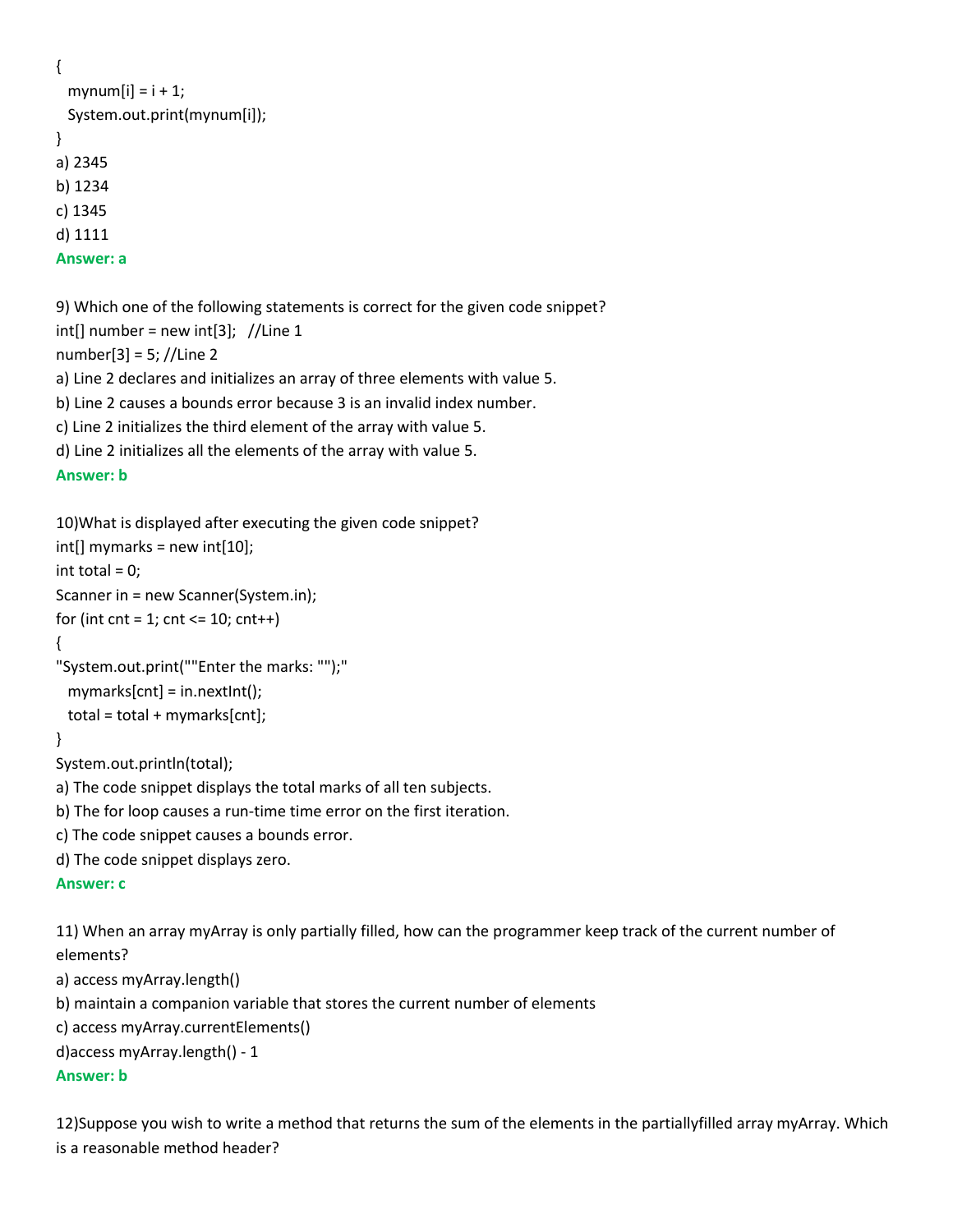```
a) public static int sum(int[] values)
b) public static int sum()
c) public static int sum(int[] values, int currSize)
d) public static int sum(int[] values, int size, int currSize)
Answer: c
```

```
13)Which code snippet prints out the elements in a partially filled array of integers?
a) 
for (int i = 0; i < \text{myArray.length}); i++){
   System.out.print(myArray[i]);
}
b) 
for (int i = 0; i < myArray.currLength(); i++)
{
   System.out.print(myArray[i]);
}
c) 
for (int i = 0; i < currLength; i++)
{
System.out.print(myArray[i]);
}
d) 
for (int i = 0; i < myArray.length(); i++)
{
System.out.print(myArray[currLength]);
}
Answer: c
```
14) In a partially filled array, the number of slots in the array that are not currently used is

a) the length of the array minus the number of elements currently in the array

b) the number of elements currently in the array minus the length of the array

c) the length of the array plus the number of elements currently in the array

d) the number of elements currently in the array

```
Answer: a
```
15)Complete the following code snippet with the correct enhanced for loop so it iterates over the array without using an index variable.

"String[] arr = { ""abc"", ""def"", ""ghi"", ""jkl"" };"

{

```
 System.out.print(str);
```
\_\_\_\_\_\_\_\_\_\_\_\_\_\_\_\_\_\_\_

}

a) for (String str : arr)

b) for (str : String arr)

c) for  $(str[] : arr)$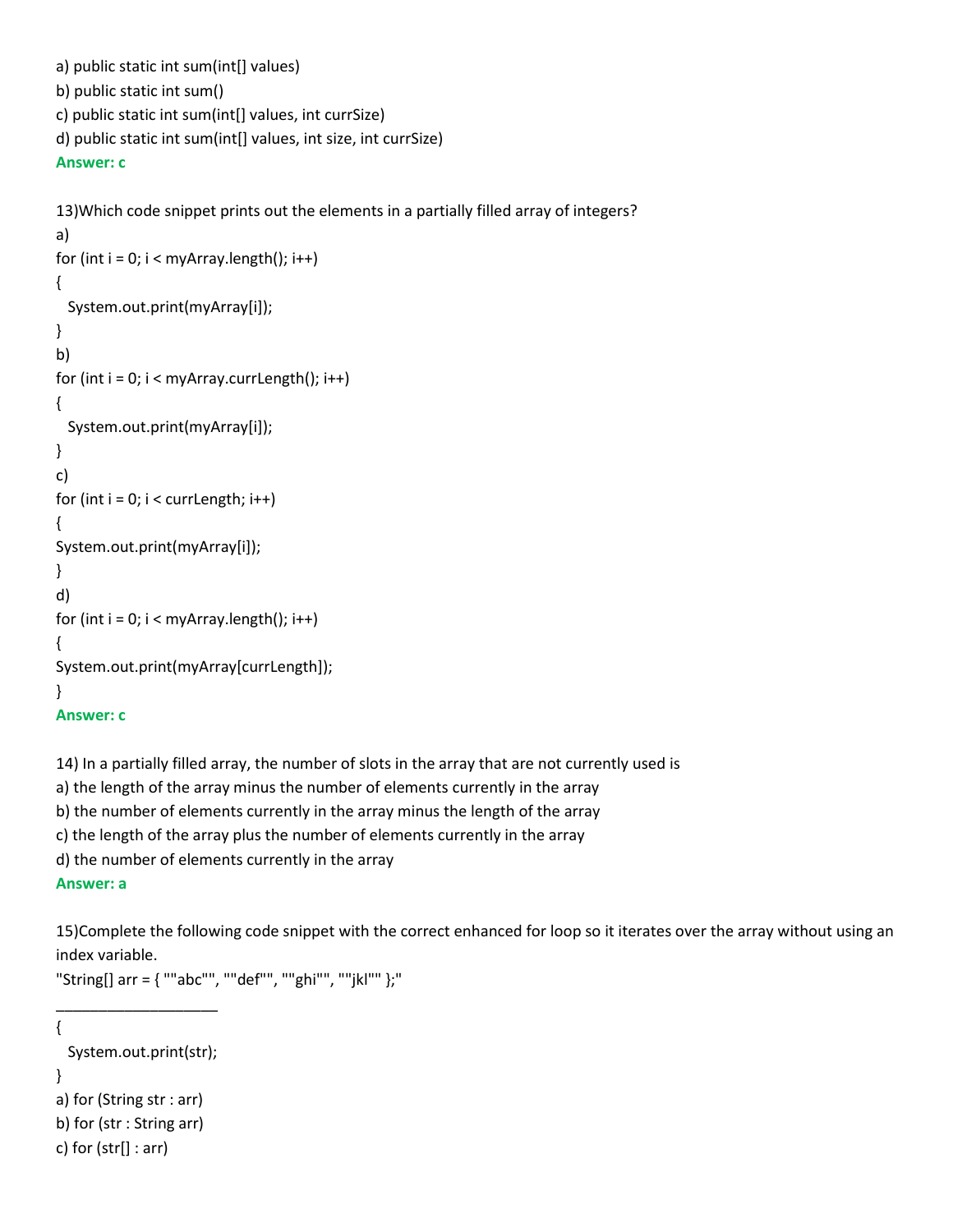d) for (arr[] : str) **Answer: a**

# 7.2Section Reference 1: 7.2 The Enhanced for Loop

16) Which statements are true about the buffer overrun attack launched over the Internet in 1988? I.The buffer overrun exploited a program that was written in C running on the Unix operating system II.The Java programming language generates a run-time exception when buffer overrun occurs III.In recent years computer attacks have lessened a) I, II b) I, III

- c) II, III
- d) I, II, III

# **Answer: a**

```
Section Reference 2: Random Fact 7.1
17) What is the result of the following code?
for (double element : values)
{
  element = 0;
}
a) The elements of the array values are initialized to zero.
b) The elements of the array element are initialized to zero.
c) The first element of the array values is initialized to zero.
d) The array values is not modified.
Ans: d
```
7.2Section Reference 1: 7.2 The Enhanced for Loop

18) Which statements about the enhanced for loop are true for arrays of primitve data?

I.It is suitable for all array algorithms

II.It does not allow the contents of the array to be modified

III.It does not require the use of an index variable

- a) I, II
- b) I, III
- c) II, III
- d) I, II, III
- **Answer: c**

7.2Section Reference 1: 7.2 The Enhanced for Loop

19) The enhanced for loop

a) is convenient for traversing all elements in an array

b) is convenient for traversing elements in a partially filled array

c) is only used for arrays of integers

d) is used to initialize all array elements to a common value

**Answer: a**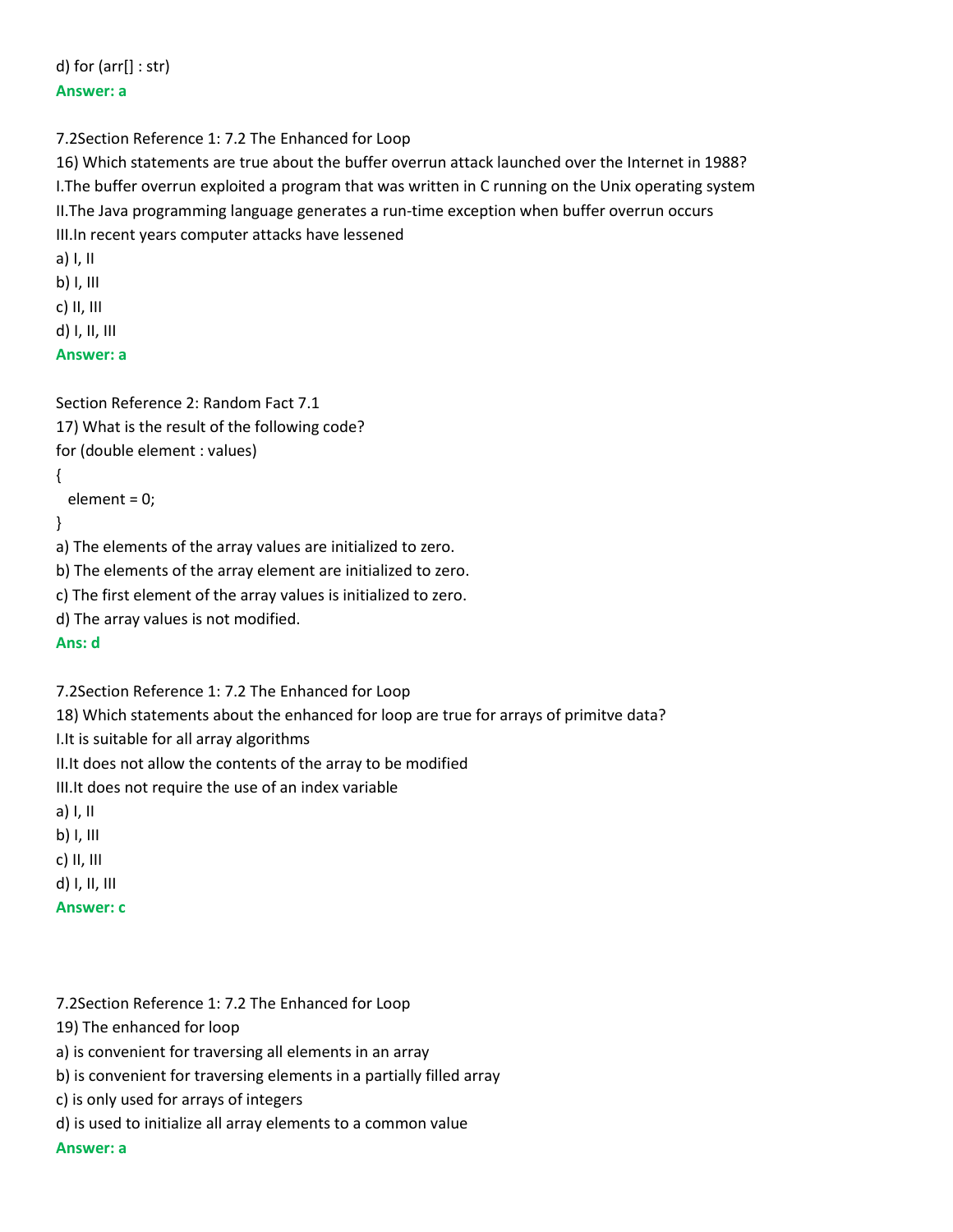Learning Objective 1: LO 7.2 Know when to use the enhanced for loop.

20) When the order of the elements is unimportant, what is the most efficient way to remove an element from an array?

a) Delete the element and move each element after that one to a lower index.

- b) Replace the element to be deleted with the last element in the array.
- c) Replace the element to be deleted with the first element in the array.
- d) Replace the element with the next element.

# **Answer: b**

# 7.3

- 21) When an array reading and storing input runs out of space
- a) the program could be recompiled with a bigger size for the array.
- "b) the array could be ""grown"" using the growArray method."
- c) it automatically resizes to accommodate new elements.
- "d) the array could be ""grown"" using the new command and the copyOf method."

# **Answer: d**

"22) It may be necessary to ""grow"" an array when reading inputs because"

- a) the number of inputs may not be known in advance.
- b) arrays in Java must be resized after every 100 elements.
- c) arrays are based on powers of two.
- d) the only alternative is a bounds exception.

# **Answer: a**

23) The binary search is faster than the linear search, providing

- a) the size of the array is a power of two.
- b) the elements of the array are ordered.
- c) the elements of the array are unordered.
- d) the element being searched for is actually in the array.

# **Answer: b**

Section Reference 2: Special Topic 7.2

24) Which statements about array algorithms are true?

I.The array algorithms are building blocks for many programs that process arrays

II.Java contains ready-made array algorithms for every problem situation

III.It is inefficient to make multiple passes through an array if you can do everything in one pass

- a) I, II
- b) I, III
- c) II, III
- d) I, II, III

# **Answer: b**

25) Suppose you wish to use an array to solve a new problem. What is the first step to take in finding a solution?

a) structure a program using methods

b) adapt a built-in array algorithm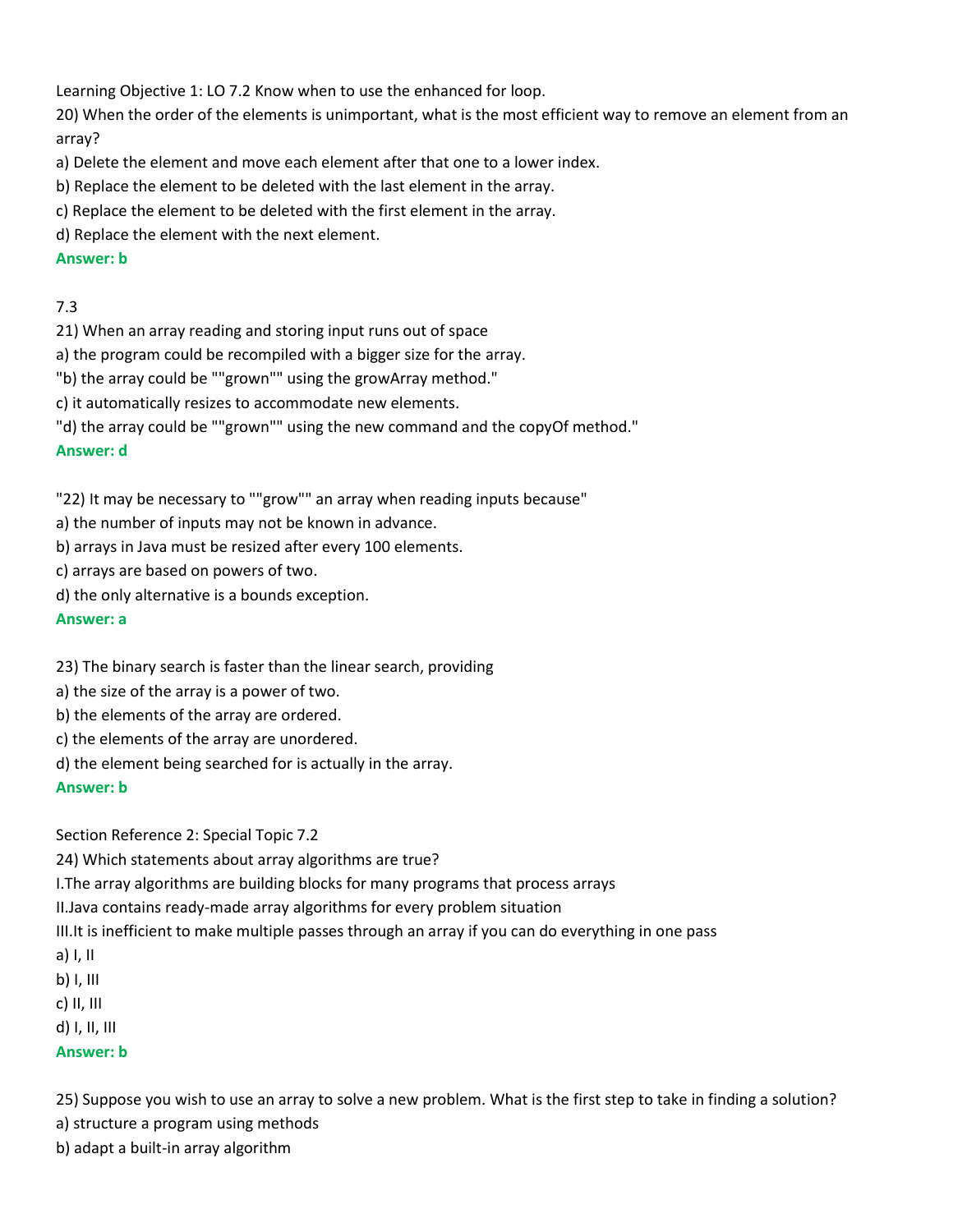- c) decompose the problem into steps
- d) assemble a test program and run it

# **Answer: c**

26.) Suppose you wish to process an array of values and eliminate any potential duplicate values stored in the array. Which array algorithms might be adapted for this? a) find the minimum

- b) remove an element
- c) add an element
- d) calculate the sum of the elements

# **Answer: b**

{

```
27) Which code snippet finds the largest value in an array that is only partially full?
a) 
double largest = values[0]; 
for (int i = 1; i < values.length; i++)
{
   if (values[i] > largest) 
  {
    largest = values[i];
  }
}
b) 
double largest = values[0]; 
for (int i = 1; i < values.length; i++)
{
  if (values[i] < largest) 
  {
     largest = values[i];
  }
}
c) 
double largest = values[0]; 
for (int i = 1; i < currSize; i++)
{
   if (values[i] > largest) 
  {
     largest = values[i];
  }
}
d)
double largest = values[0]; 
for (int i = 1; i < currSize; i++)
{
if (values[i] < largest)
```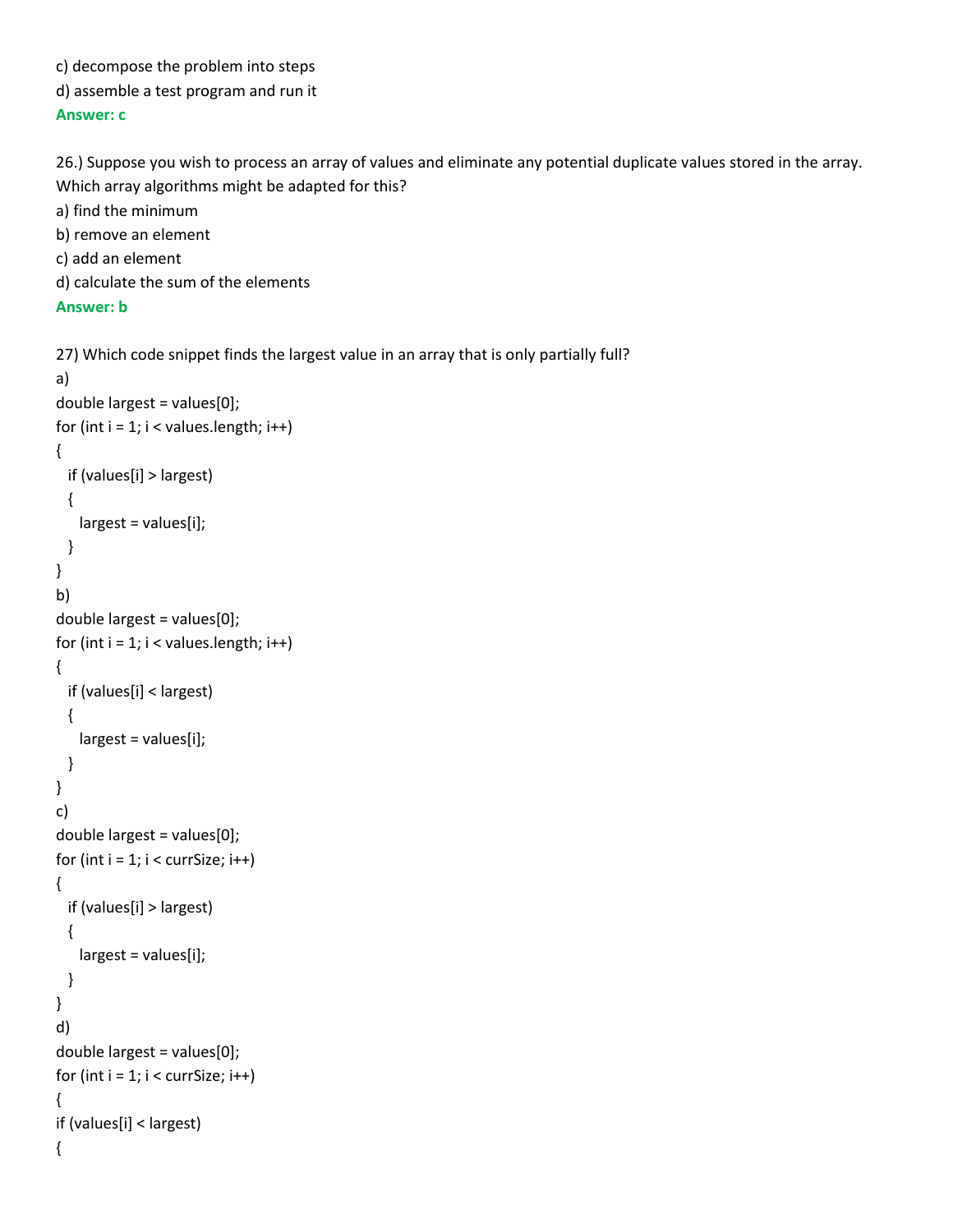```
largest = values[i];
}
}
Answer: c
```
28) When a Java program terminates and reports an exception, the error message contains which pieces of useful information?

I.The compile and revision control history of the source code changes that caused the error

II.The name of the exception that occurred

III.The stack trace

a) I, II b) I, III c) II, III

d) I, II, III

# **Answer: c**

```
Section Reference 2: Programming Tip 7.2
29) Which code snippet calculates the sum of all the even elements in an arrayvalues?
a)
int sum = 0;
for (int i = 0; i < values.length; i++)
{
  if ((values[i] % 2) == 0) 
  {
    sum += values[i];
  }
}
b)
int sum = 0;
for (int i = 0; i < values.length; i++)
{
  if ((values[i] % 2) == 0) 
  {
    sum++; 
  }
}
c)
int sum = 0;
for (int i = 0; i < values. length; i++)
{
 if ((values[i] / 2) == 0)
  {
    sum += values[i];
  }
}
d)
```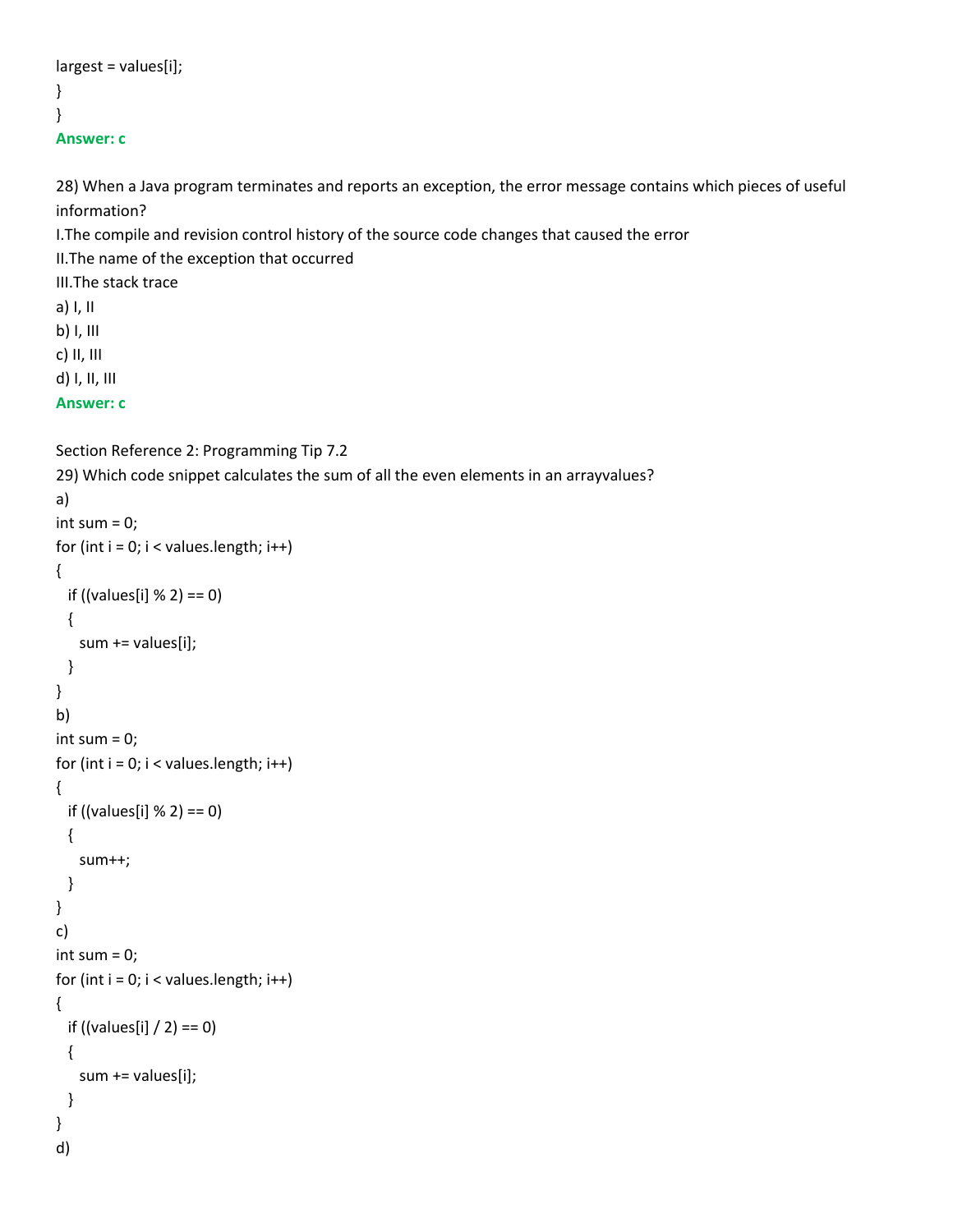```
int sum = 0;
for (int i = 0; i < values.length; i++)
{
if ((values[i] / 2) == 0)
  {
    sum++;
  }
}
Answer: a
```

```
30) Which code snippet calculates the sum of all the elements in even positions in an array?
```

```
a)
int sum = 0;
for (int i = 1; i < values. length; i+=2)
{
  sum++;
}
b)
int sum = 0;
for (int i = 0; i < values.length; i++)
{
  sum++;
}
c)
int sum = 0;
for (int i = 0; i < values.length; i++)
{
  sum += values[i];
}
d)
int sum = 0;
for (int i = 0; i < values.length; i = i + 2)
{
  sum += values[i];
}
Answer: d
```
31) Consider using a deck of cards as a way to visualize a shuffle algorithm.When two cards shuffle their position, what has to happen to the size of the array holding them?

a) it increases by one

b) it decreases by one

c) it stays the same

d) it increases by two

**Answer: c**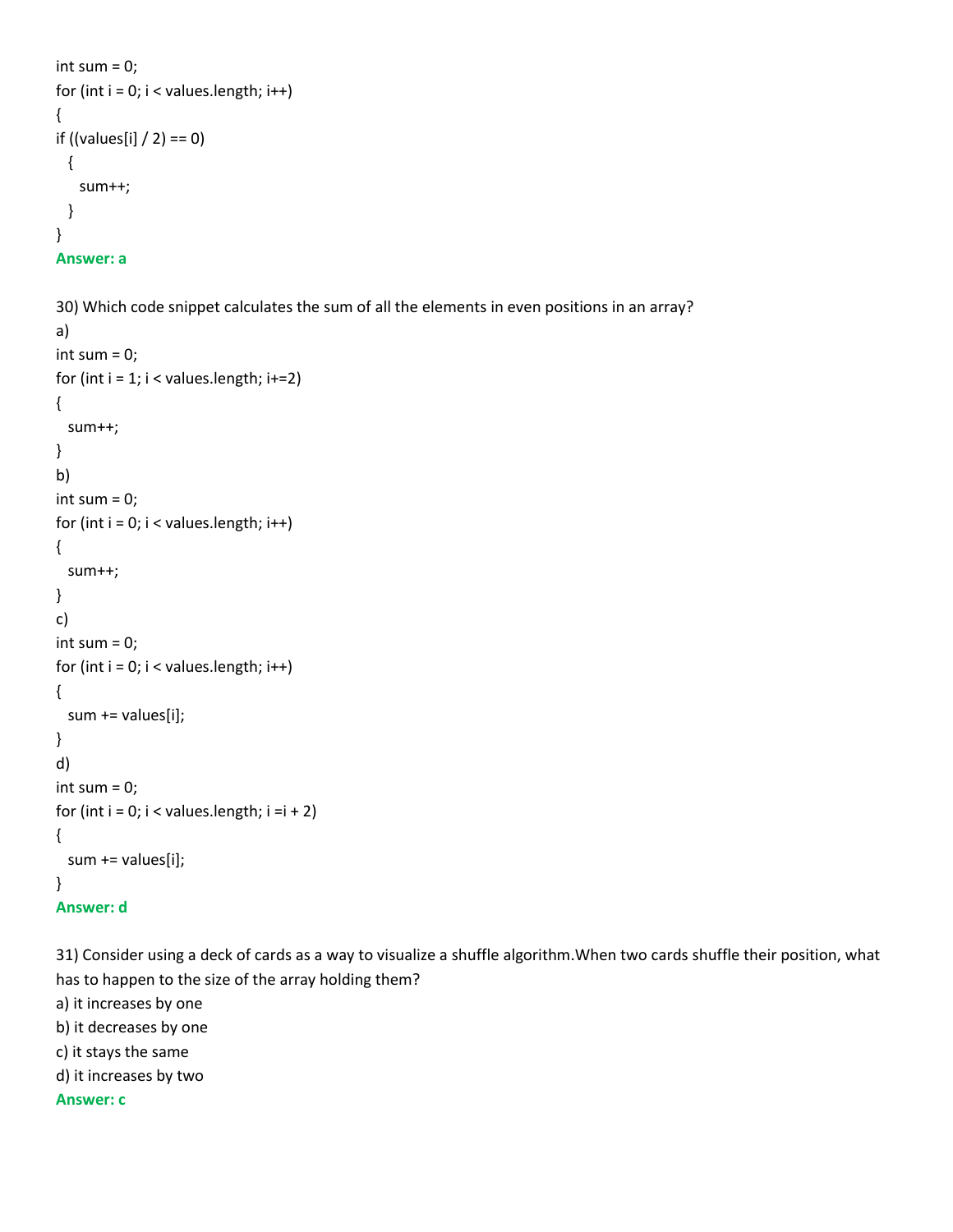32) Consider the telephone book as a physical object that can help understand algorithms.What kind of algorithm might be visualized using it?

a) Sorting

b) Searching

c) Finding the maximum

d) Monte Carlo methods

## **Answer: b**

33) Why is the use of physical objects helpful in algorithm design?

a) It simulates the way the computer actually implements the algorithm

- b) It is more abstract than using a pencil and paper
- c) Because the constraints on physical things are the same as the constraints on bits and bytes
- d) Many people feel it is less intimidating than drawing diagrams

# **Answer: d**

34) Which statement(s) about the size of a Java array, array list, and string are true?

I.The syntax for determining the size of an array, an array list, and a string in Java is consistent among the three II.The string uses s.size(), while the array list uses a.length()

III.The array uses a.length, which is not a method call

a) I

b) II

c) III

d) II, III

**Answer: c**

7.7Section Reference 1: 7.7 Array Lists

35) If a programmer confuses the method required for checking the length of a string and uses size() instead of length(), what will happen?

a) The program will crash.

b) The program will not compile.

c) The program will run but will produce an uncertain result.

d) The compiler will automatically correct the error.

**Answer: b**

36) Babbage's machine for automatically producing printed tables was called

a) the slide rule.

b) the difference engine.

c) the mechanical calculator.

d) the cog wheel.

**Answer: b**

37) Java 7 introduced enhanced syntax for declaring array lists, which is termed

a) angle brackets.

b) method lists.

c) diamond syntax.

d) symmetric slants.

**Answer: c**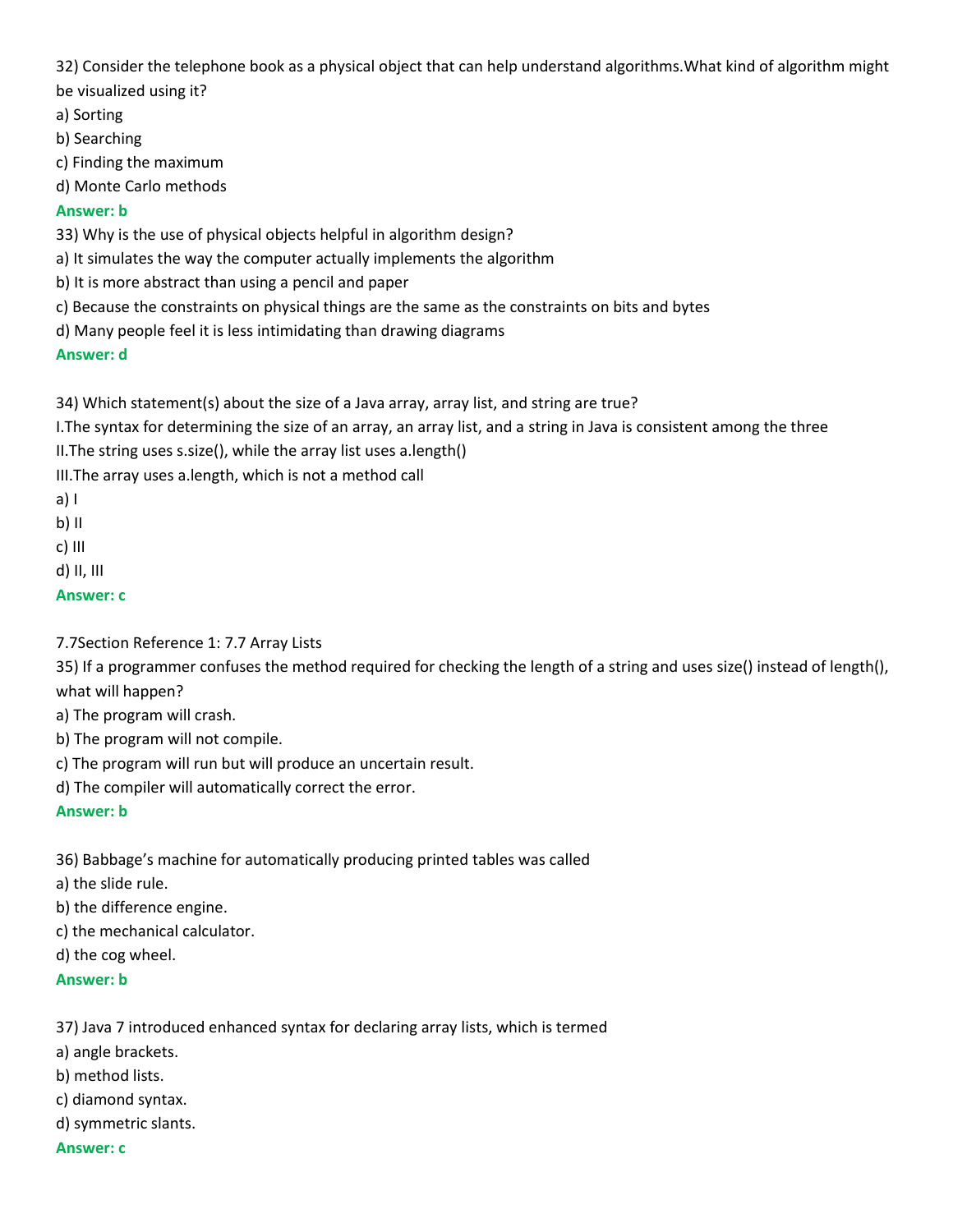38) The following statement gets an element from position 4 in an array:  $x = a[4]$ ; What is the equivalent operation using an array list? a)  $x = a.get(4);$ b)  $x = a.get()$ ; c)  $x = a.get[4]$ ; d) x = a[4]; **Answer: a** 39) Which statements are true regarding the differences between arrays and array lists?

I.Arrays are better if the size of a collection will not change II.Array lists are more efficient than arrays III.Array lists are easier to use than arrays a) I, II b) I, III c) II, III d) I, II, III **Answer: b**

40) What is the value of the count variable after the execution of the given code snippet? ArrayList<Integer> num = new ArrayList<Integer>(); num.add(1); num.add(2); num.add(1); int count = 0; for (int  $i = 0$ ;  $i <$  num.size();  $i++$ ) { if (num.get(i)  $% 2 == 0$ ) { count++; } } a) 1 b) 2 c) 0 d)3

```
Answer: a
```
41) Which one of the following code snippets accepts the integer input in an arraylist named num1 and stores the odd integers of num1 in another array list named oddnum?

```
a)
ArrayList<Integer> num1 = new ArrayList<Integer>();
ArrayList<Integer>oddnum =new ArrayList<Integer>();
int data;
Scanner in = new Scanner(System.in);
```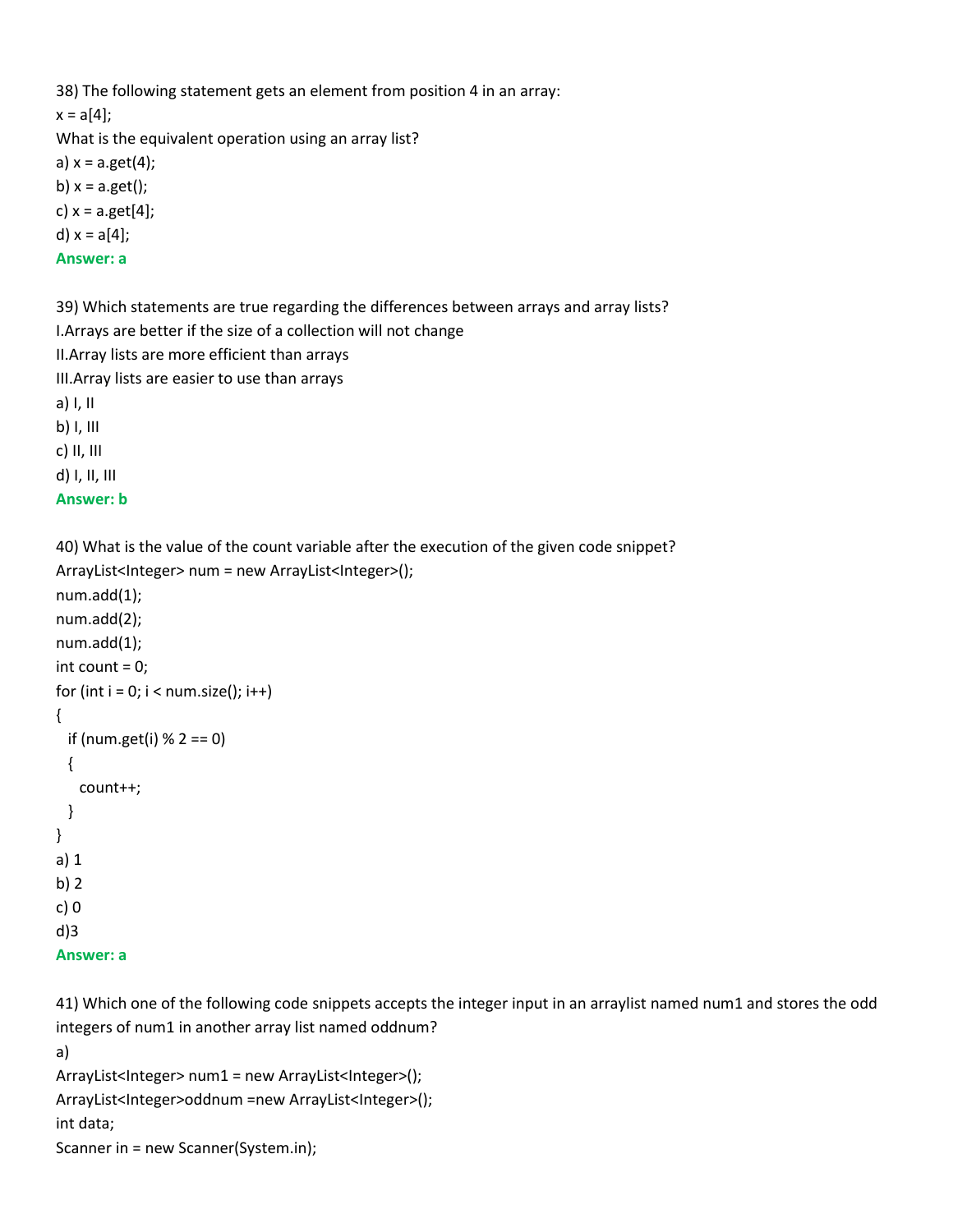```
for (int i = 0; i < 10; i++){
 data = in.nextInt();
  num1.add(data);
  if (num1.get(i) % 2 == 0)
  {
oddnum.add(num1.get(i));
  }
}
b)
ArrayList<Integer> num1 =new ArrayList<Integer>();
ArrayList<Integer>oddnum =new ArrayList<Integer>();
int data;
Scanner in = new Scanner(System.in);
for (int i = 0; i < 10; i++)
{
  data = in.nextInt();
  num1.add(data);
 if (num1.get(i) % 2 != 0)
  {
oddnum.add(num1.get(i));
  }
}
c)
ArrayList<Integer> num1 =new ArrayList<Integer>();
ArrayList<Integer>oddnum =new ArrayList<Integer>();
int data;
Scanner in = new Scanner(System.in);
for (int i = 0; i < 10; i++)
{
  data = in.nextInt();
  num1.add(data);
  if (num1.get(i) % 2 == 0)
  {
oddnum.add(num1[i]);
  }
}
d)
ArrayList<Integer> num1;
ArrayList<Integer>oddnum =new ArrayList<Integer>();
int data;
Scanner in = new Scanner(System.in);
for (int i = 0; i < 10; i++){
 data = in.nextInt(); num1.add(data);
```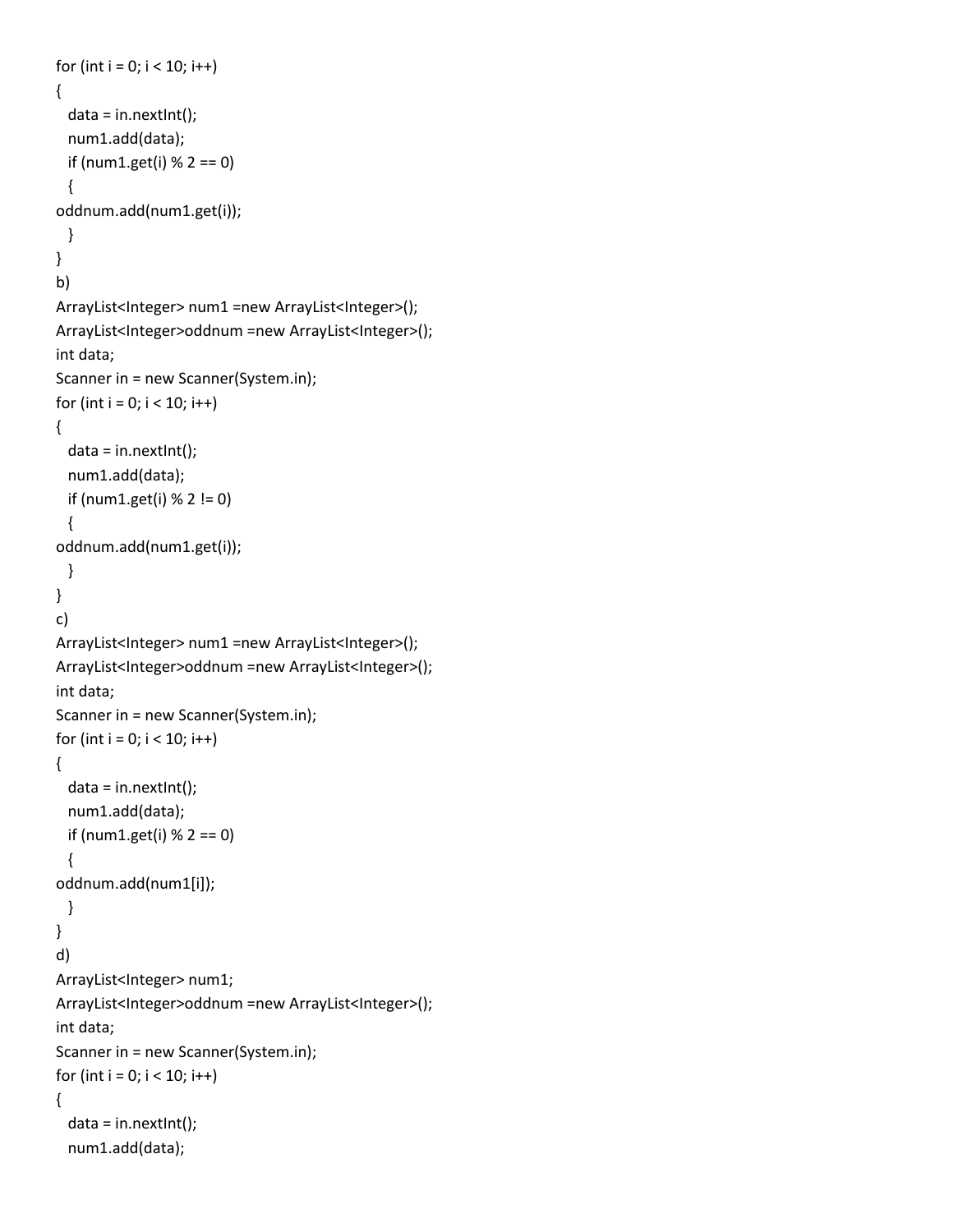```
if (num1[i] % 2 != 0)
  {
oddnum.add(num1[i]);
  }
}
```

```
Answer: b
```

```
42)Is there any thing wrong with the following code snippet?
"String[] data = { ""abc"", ""def"", ""ghi"", ""jkl"" };"
"String searchedValue = ""ghi"";"
int pos = 0;
boolean found = false;
while (pos < data.length)
{
  if (data[pos].equals(searchedValue))
  {
    found = true;
  }
  else
  { 
    found = false;
  }
  pos++;
}
if (found) 
{ 
" System.out.println(""Found at position: "" + pos); "
}
else 
{ 
" System.out.println(""Not found""); "
}
a) There is nothing wrong.
b) There is compile-time error.
c) There is a bounds error.
d) There is a logic error.
Answer: d
43) Consider the following code snippet:
"String[] data = { ""abc"", ""def"", ""ghi"", ""jkl"" };"
String [] data2;
In Java 6 and later, which statement copies the data array to the data2 array?
a) data2 = Arrays.copyOf(data, data2.length);
b) data2 = Arrays.copyOf(data, data.length);
c) data2 = Arrays.copyOf(data, data.size());
```

```
d) data2 = Arrays.copyOf(data);
```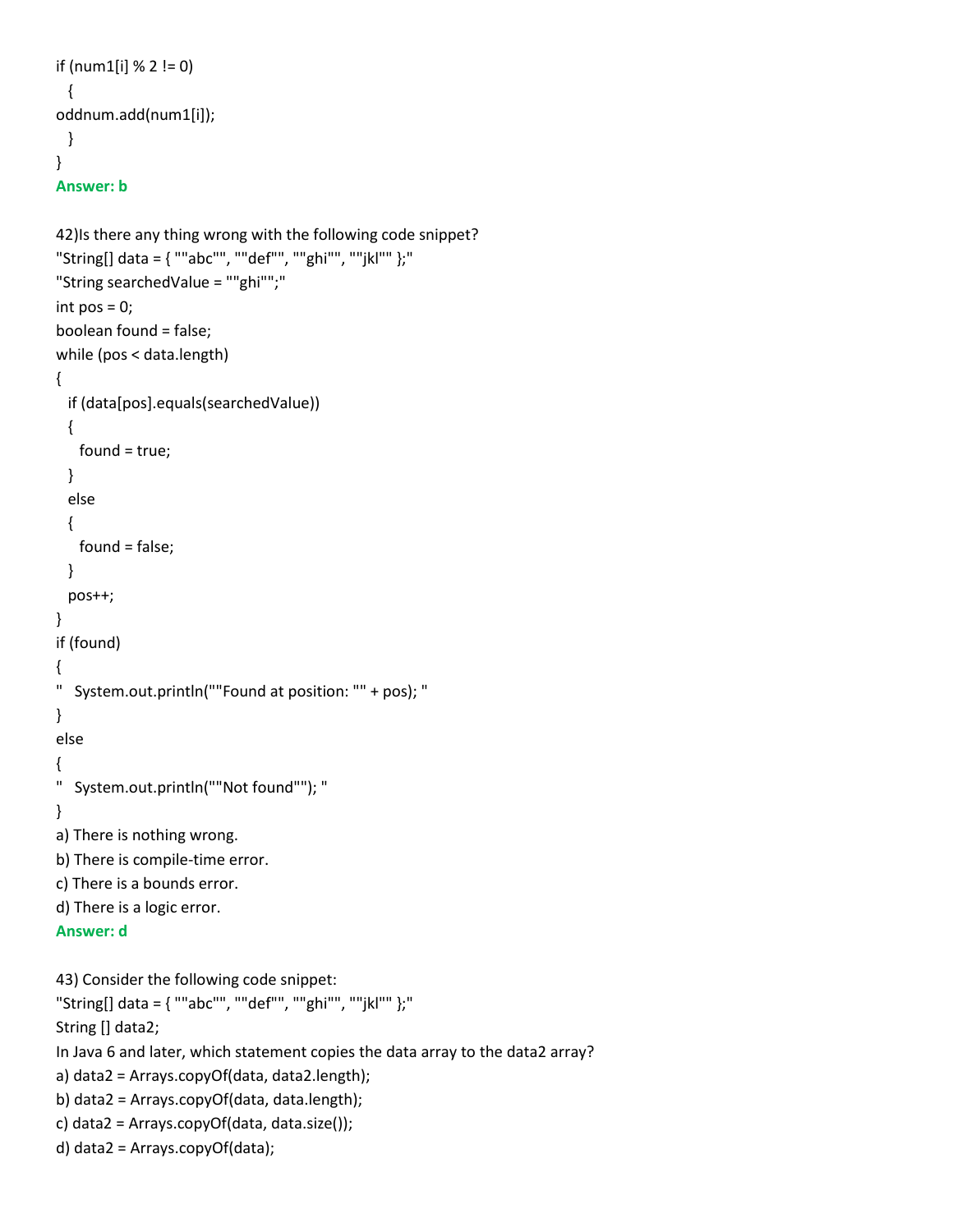#### **Answer: b**

44) Consider the following code snippet in Java 6 or later: "String[] data = { ""abc"", ""def"", ""ghi"", ""jkl"" };" String[] data2 = Arrays.copyOf(data, data.length - 1); What does the last element of data2 contain? "a) ""abc""" "b) ""def""" "c) ""ghi""" "d) ""jkl""" **Answer: c**

# 45) Consider the following code snippet: "String[] data = { ""abc"", ""def"", ""ghi"", ""jkl"" };" Using Java 6 or later, which statement grows the data array to twice its size? a) data = Arrays.copyOf(data, 2 \* data.length); b) data = Arrays.copyOf(data, 2); c) data = Arrays.copyOf(data,  $2 *$  data); d) data = Arrays.copyOf(data,  $2 *$  data.size()); **Answer: a**

45) Consider the following code snippet:

```
"String[] data = { ""123"", ""ghi"", ""jkl"", ""def"", ""%&*"" };"
Which statement sorts the data array in ascending order?
a) data = Arrays.sort();
b) Arrays.sort(data);
c) data = Arrays.sort(data.length);
d) data = Arrays.sort(data);
Answer: b
```
46) Which one of the following statements is true about passing arrays to a method?

a) By default, arrays are passed by value to a method

b) Arrays, when updated in a called method, are not reflected to the calling method

c) By default, arrays are passed by reference to a method

d) Arrays are passed only if size is specified as another argument

#### **Answer: a**

Learning Objective 1: LO 6.4 Implement methods that process arrays.

47) Which one of the following is the correct header for a method named arrMeththat is called like this:

arrMeth(intArray); // intArray is an integer array of size 3

```
a) public static void arrMeth(int[] ar, int n)
```
b) public static void arrMeth(r[], n)

- c) public static void arrMeth(int n , int[] ar)
- d) public static void arrMeth(int[] ar)

**Answer: d**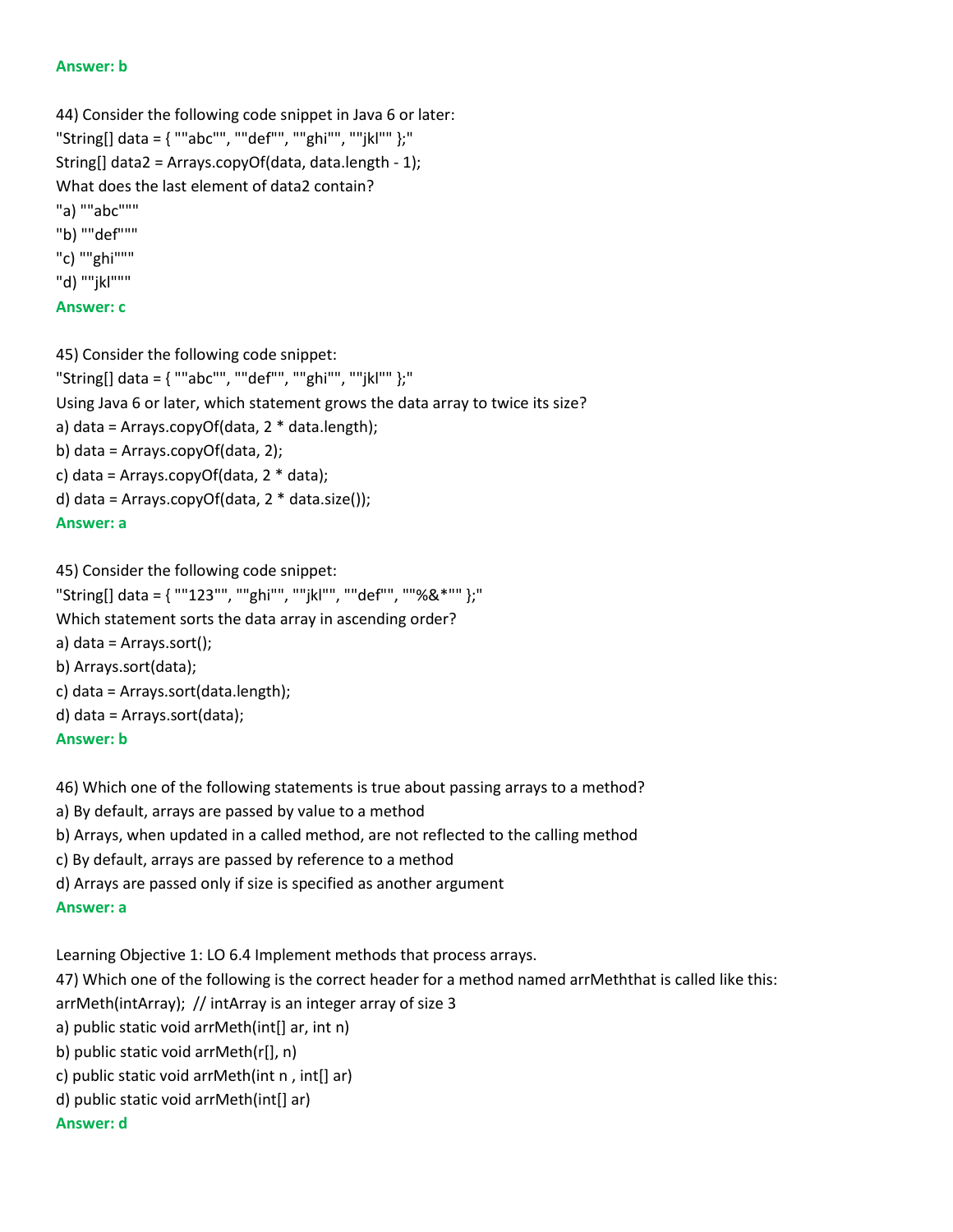48) Why is the following methodheader invalid? public static int[5] meth(int[] arr, int[] num) a) Methods that return an array cannot specify its size b) Methods cannot have an array as a return type c) Methods cannot have an array as a parameter variable d) Methods cannot have two array parameter variables **Answer: a**

```
49) What is the output of the following code snippet?
public static void main(String[] args)
```

```
{
" String[] \ar{f} = \{ ""aaa"", ""bbb"", ""ccc"" };"
  mystery(arr);
" System.out.println(arr[0] + "" "" + arr.length);"
}
public static void mystery(String[] arr) 
{
  arr = new String[5];
" arr[0] = ""ddd"";"
} 
a) ddd 5
b) ddd 3
c) aaa 5
d) aaa 3
```

```
Answer: d
```
50) Consider the following code snippet. Which statement should be used to fill in the empty line so that the output will be[32, 54, 67.5, 29, 35]? public static void main(String[] args)

```
{
  double data[] = {32, 54, 67.5, 29, 35};
 ______________
  System.out.println(str);
}
a) String str = Arrays.format(data);
b) String str = data.toString();
c) String str = Arrays.toString(data);
"d) String str = str + "", "" + data[i];"
Answer: c
```
51) Select the statement that reveals the logic error in the following method. public static double minimum(double[] data)

```
{
double smallest = 0.0;
for (int i = 0; i < data.length; i++)
{
```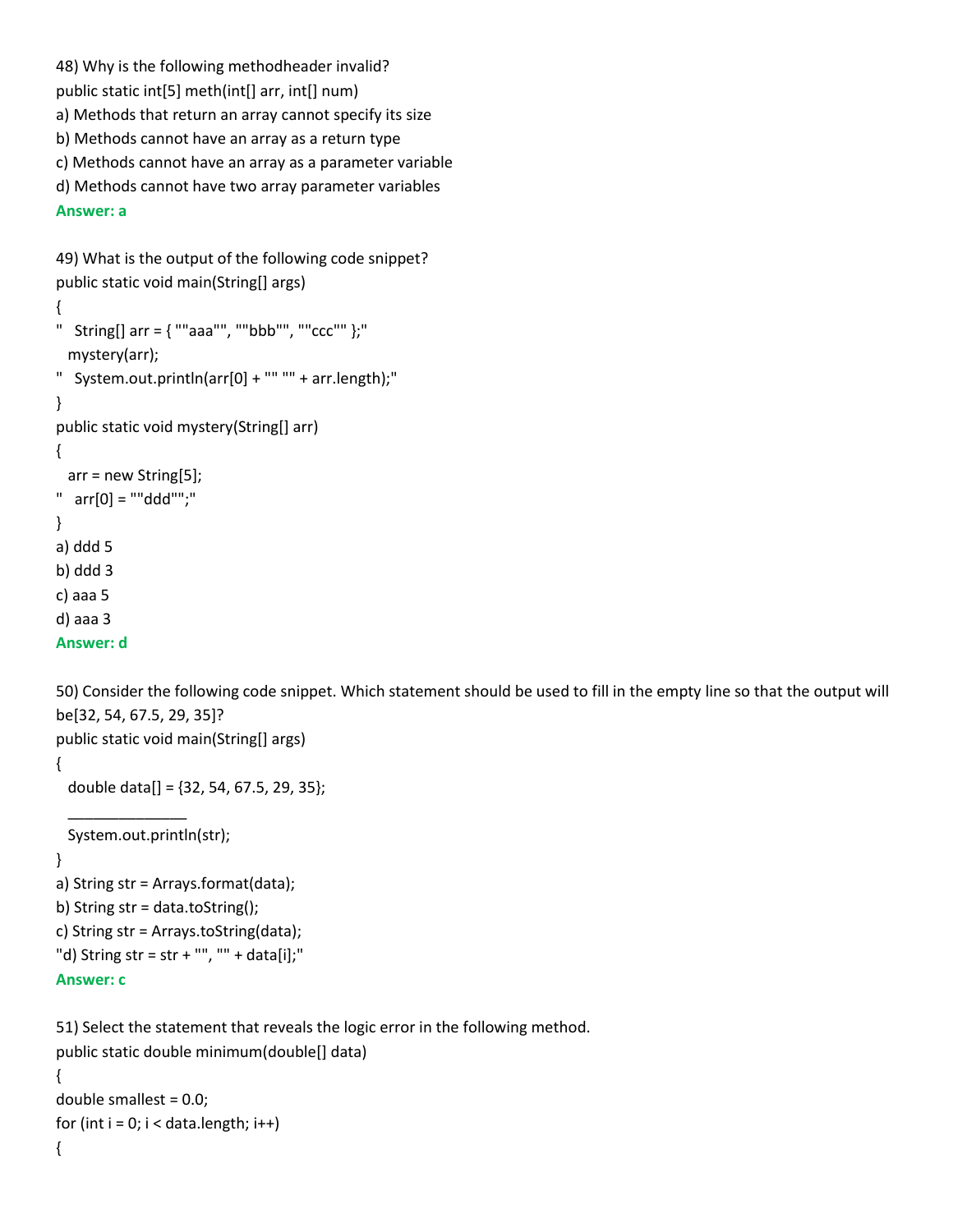```
if (data[i] < smallest)
{
smallest = data[i];
}
}
return smallest;
}
a) double m = minimum(new double[] \{ 1.2, -3.5, 6.6, 2.4 \});
b) double m = minimum(new double[] { 1.2, 23.5, 16.6, -23.4 });
c) double m = minimum(new double[] \{-10.2, 3.5, 62.6, 21.4\});
d) double m = minimum(new double[] \{ 12.2, 31.5, 6.6, 2.4 \});
Answer: d
```
52) Considerthe following 2-dimensional array. Select the statement that gives the number of columns in the third row. int[][] counts =

```
 {
{ 0, 0, 1 },
{ 0, 1, 1, 2 },
{ 0, 0, 1, 4, 5 },
{ 0, 2 }};
a) int cols = counts[2].size();
b) int cols = counts.length[2];
c) int cols = counts.length;
d) int cols = counts[2].length;
Answer: d
53) Consider the following code snippet:
int cnt = 0;
int[]] numarray = new int[2][3];
for (int i = 0; i < 3; i++)
{
 for (int j = 0; j < 2; j++) {
    numarray[j][i] = cnt;
    cnt++;
  }
}
What is the value of numarray[1][2] after the code snippet is executed?
a) 2
b) 5
c) 3
d) 4
Answer: b
```
54) How many elements can be stored in an array of dimension 2 by 3?

a) 2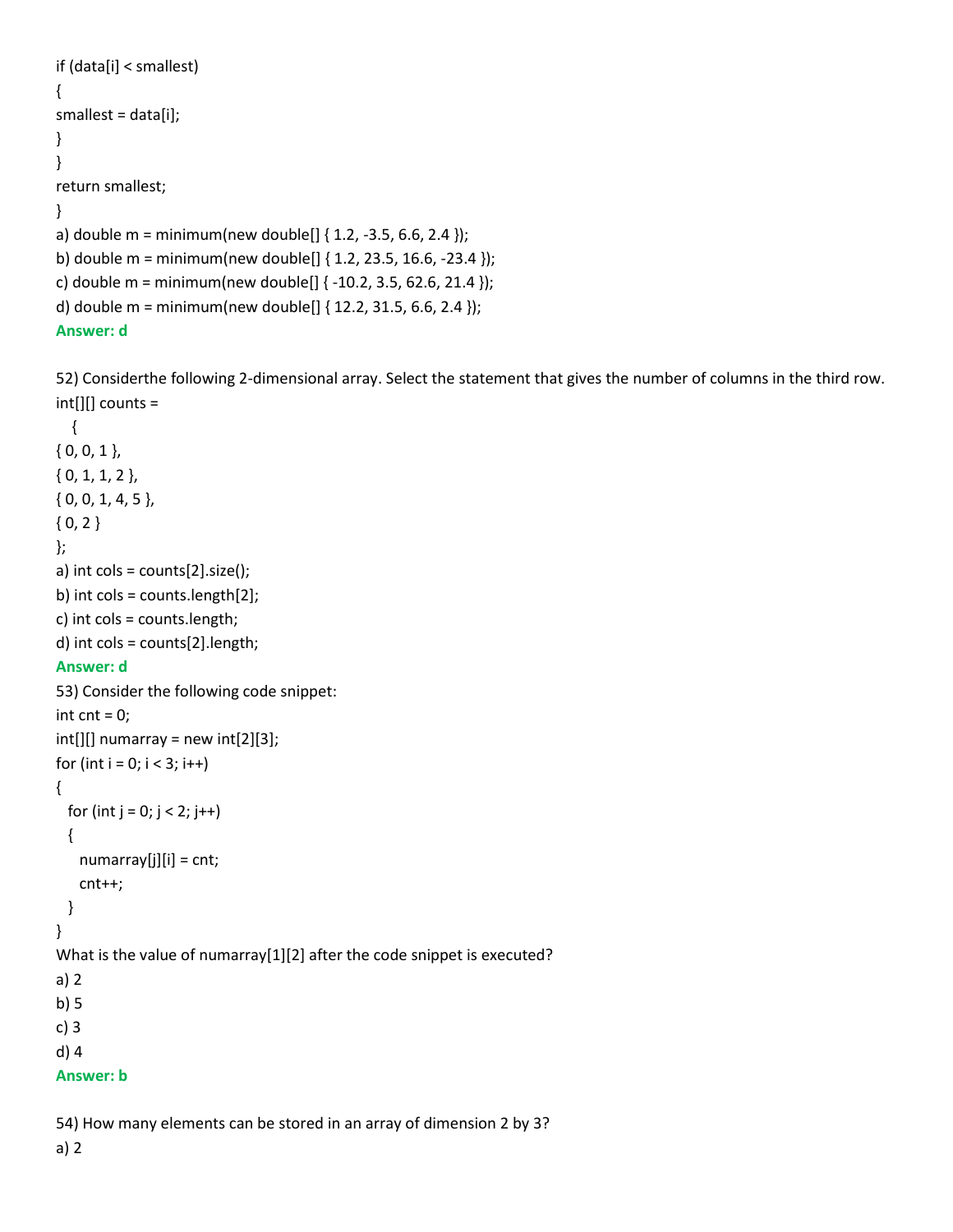b) 3 c) 5 d) 6

**Answer: d**

```
55) Which one of the following statements is the correct definition for a two-dimensional array of 20 rows and 2 
columns of the type integer?
a) int[[] num = new int[20][2];
b) int[[] num = new int[2][20];
c) int[][] num = new int[20,2];
d) int[][] num = new int[2,20];
Answer: a
56) Consider the following code snippet:
int[][] numarray = 
{
  { 3, 2, 3 },
 {0, 0, 0}};
System.out.print(numarray[0][0]);
System.out.print(numarray[1][0]);
What is the output of the given code snippet?
```
a) 00

b) 31

c) 30

d) 03

**Answer: c**

57) Which one of the following is the correct definition for initializing data in a two-dimensional array of three rows and two columns?

```
a)
int[][] arr =
{
  { 1, 1, 1 },
  { 2, 2, 2 },
};
b)
int[][] arr =
{
 {1, 1} { 2, 2 },
  { 3, 3 }
};
c)
int[][] arr =
{
 {1, 1}
```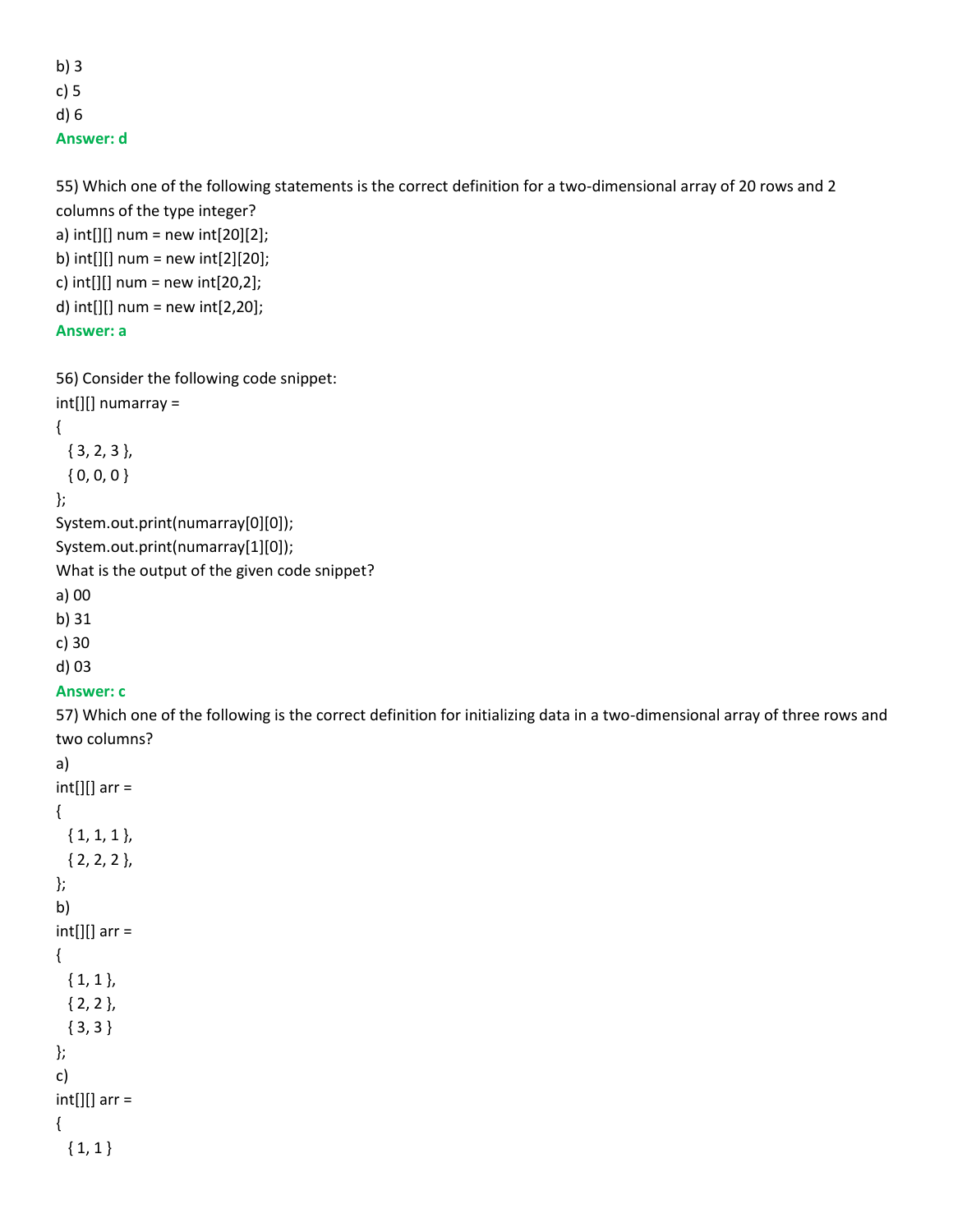```
{2, 2} { 3, 3 }
};
d)
int[][] arr =
{
 {1, 1, 1} { 2, 2, 2 }
  { 3, 3, 3 }
};
Answer: b
```
58) Which one of the following statements is correct for displaying the value in the second row and the third column of a two-dimensional, size 3 by 4 array?

a) System.out.println(arr[1][2]); b) System.out.println(arr[2][3]); c) System.out.println(arr[2][1]);

d) System.out.println(arr[3][2]);

## **Answer: a**

```
59) Consider the following code snippet:
int[][] arr =
{
  { 13, 23, 33 },
  { 14, 24, 34 }
};
Identify the appropriate statement to display the value 24 from the given array?
a)System.out.println(arr[1][2]);
b)System.out.println(arr[2][2]);
c)System.out.println(arr[1][1]);
d)System.out.println(arr[2][1]);
Answer: c
```
60) Consider the following code snippet: int val =  $arr[0][2]$ ; Which value of arr is stored in the val variable? a) The value in the first row and the second column b) The value in the first row and the first column c) The value in the first row and the third column d) The value in the third row and the second column **Answer: c**

```
61) Consider the following code snippet:
int[][] arr =
{
  { 1, 2, 3 },
```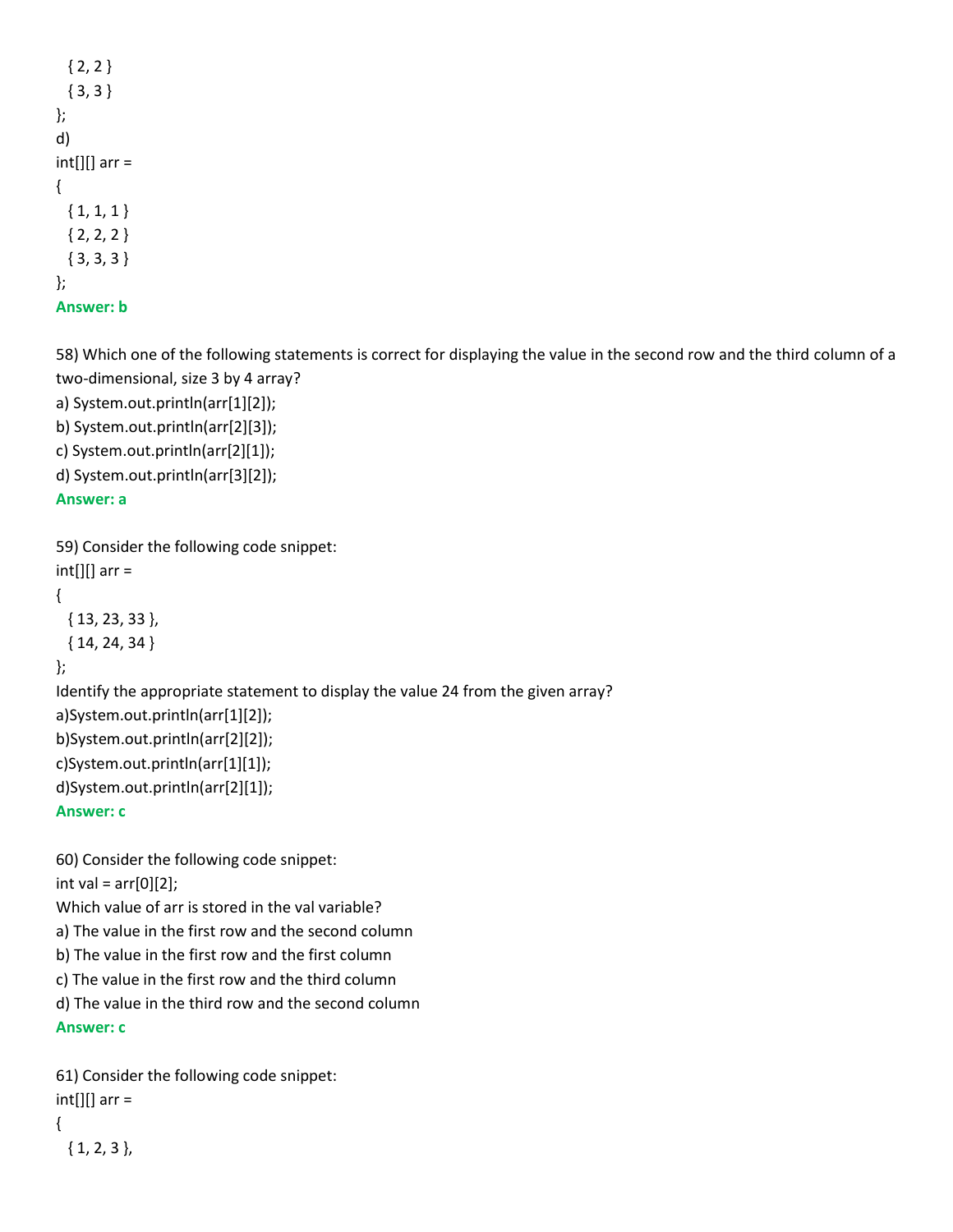```
{4, 5, 6}};
int val = arr[0][2] + arr[1][2];
System.out.println(val);
What is the output of the given code snippet on execution?
a) 5
b) 7
c) 9
d) 10
Answer: c
```
62) Which one of the following is a valid signature of a method with an integer two-dimensional array parameter of size 10 x 10?

```
a) public static void func(int[][] arr)
b) public static void func(int[10][] arr)
c) public static void func(int[][10] arr)
d) public static void func(int[10][10] arr)
```
#### **Answer: a**

```
63) Consider the following code snippet:
ArrayList<Integer> num1 = new ArrayList<Integer>();
int data;
Scanner in = new Scanner(System.in);
for (int i = 0; i < 5; i++){
data = in.nextInt();num1.add(data);
  if (data == 0 && num1.size() > 3)
{
num1.remove(num1.size() - 1);
  }
}
"System.out.println(""size is : "" + num1.size());"
What is the output of the given code snippet if the user enters 1,2,0,0,1 as the input?
a) size is : 1
b) size is : 2
c) size is : 4
d) size is : 0
Answer: c
```
64) Which one of the following statements about declaring an array list as a method parameteris true?

a) An array list declared as a method parameter should be accompanied with its size.

b) An array list declared as a method parameter is a constant value by default.

c) An array list value cannot be modified in a method when the array list is declaredas a parameter.

d) An array list value can be modified inside the method.

**Answer: d**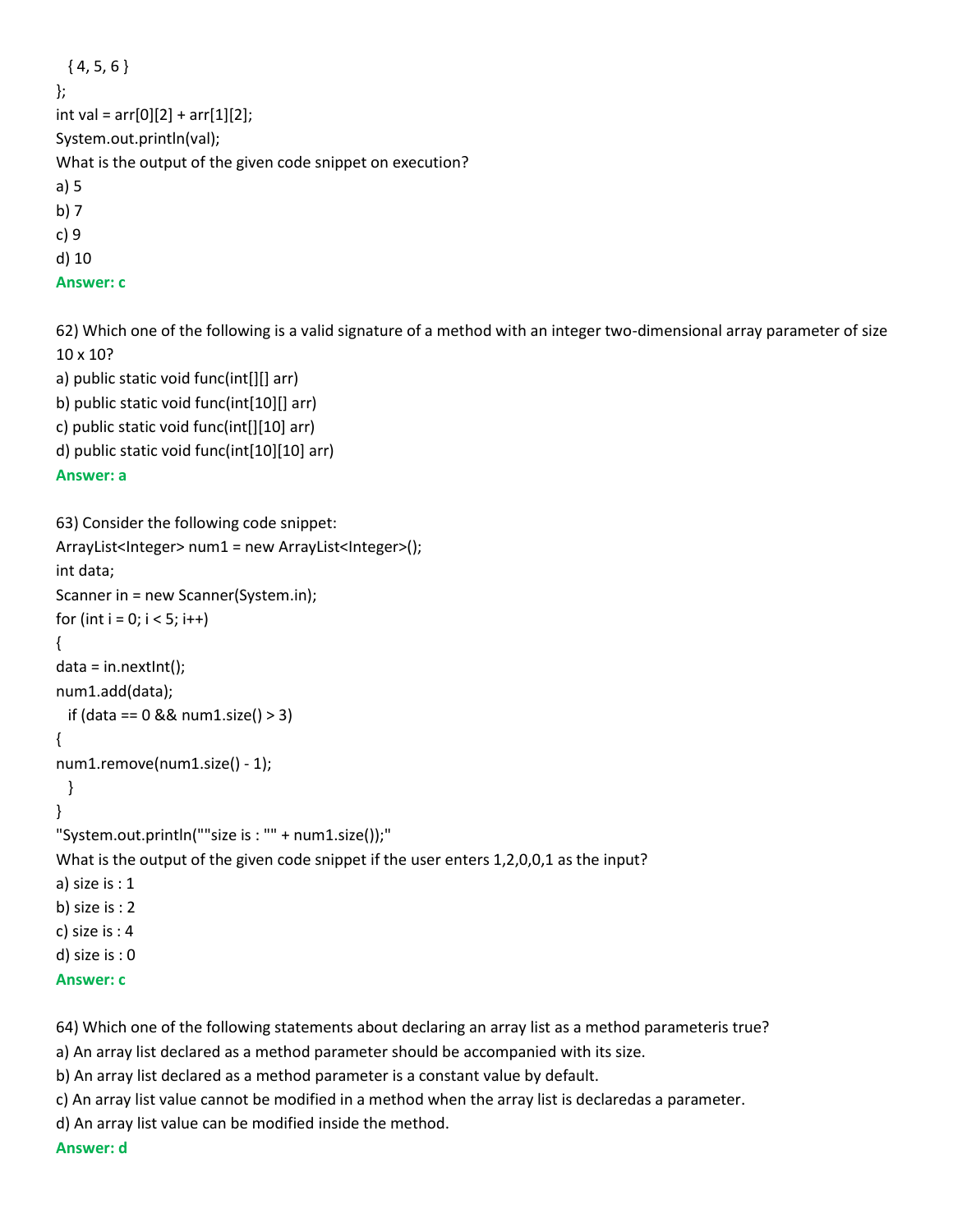65) Which one of the following is a correct declaration for a method named passAList with the array list num of size 5 as a parameter?

```
a) public static void passAList(ArrayList<Integer> num[5])
```

```
b) public static void passAList(ArrayList<Integer> num, 5)
```

```
c) public static void passAList(ArrayList<Integer> num)
```

```
d) public static void passAList(num)
```
## **Answer: c**

```
66) Consider the following code snippet:
```

```
public static void check(ArrayList<Integer> chknum1)
```

```
{
 int cnt = 0;
 for(int i = 0; i < chknum1.size(); i++)
  {
   if(chknum1.get(i) == 0) {
      cnt++;
    }
  }
```

```
"System.out.println(""The total 0 values in the list are: "" + cnt);"
```

```
}
```
Which one of the following is true about the checkmethod in the given code snippet?

a) The checkmethod counts all the elements with value 0 in an array list passed as a parameter to the method.

b) The checkmethod removes all the elements with value 0 from an array list passed as a parameter to the method.

c) The checkmethod counts all the elements with value 0 in an array list passed as a parameter to a method and also returns the count.

d) The checkmethod adds 0 to the elements of an array list as a parameter to a method and also returns the array list. **Answer: a**

67) Consider the following line of code for calling a method named func1:

func1(listData, varData);

Which one of the following method headers is valid for func1, where listData is an integer array list and varData is an integer variable?

```
a) public static void func1(int[] listData, int varData)
```
b) public static void func1(ArrayList<Integer>listData, varData)

c) public static void func1(ArrayList<Integer>ldata, int vdata)

d) public static void func1(int vdata, ArrayList<Integer>ldata)

# **Answer: c**

68) What is the output of the following code snippet? public static int check(ArrayList<Integer>listData)

```
{
 int sum = 0;
 for (int i = 0; i <listData.size(); i++)
  {
sum = sum + listData.get(i);
```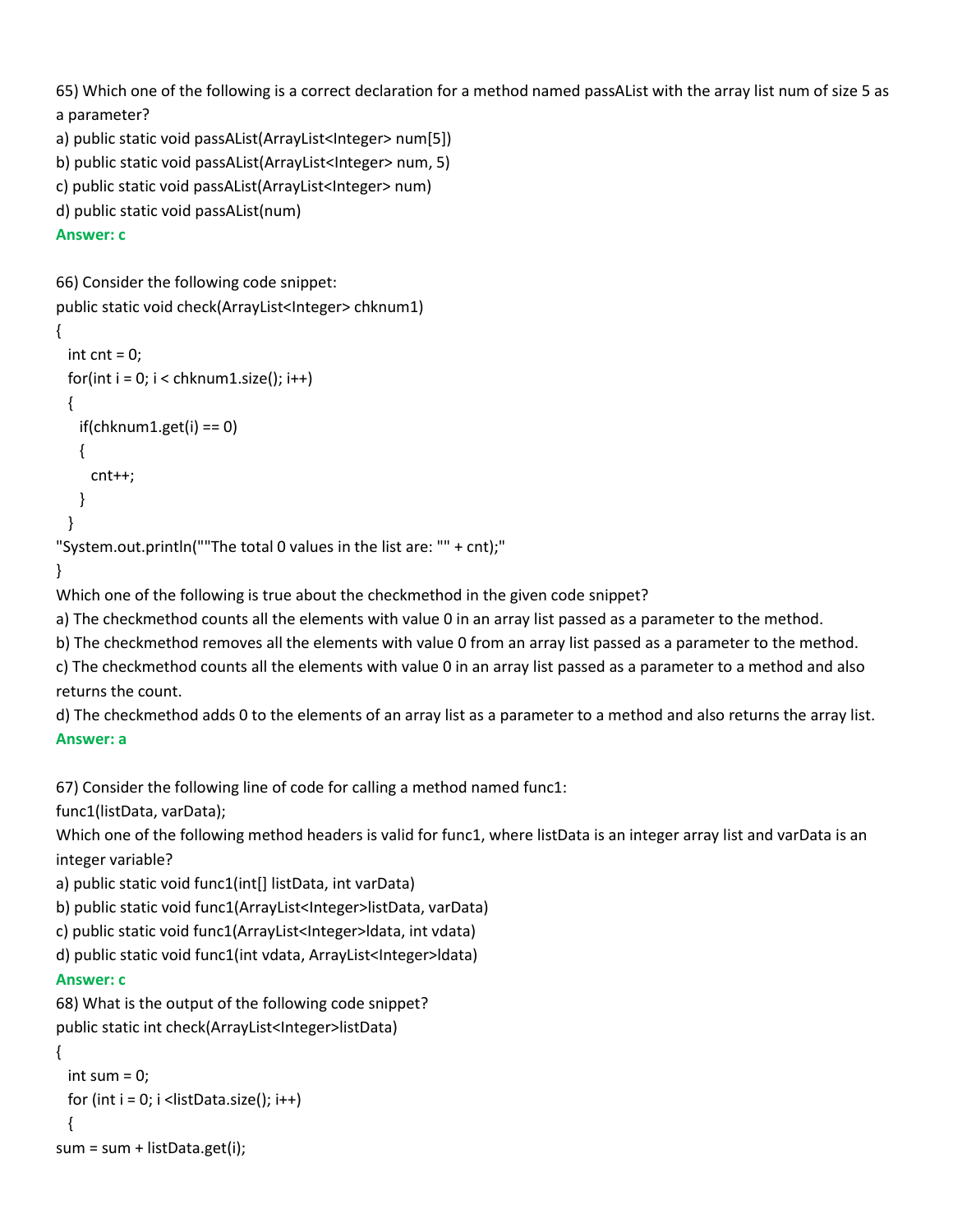```
 }
  return sum;
}
public static void main(String[] args)
{
 ArrayList<Integer> vdata = new ArrayList<Integer>();
int rsum;
 for (int cnt = 0; cnt < 3; cnt++)
  {
  vdata.add(cnt + 1);
  }
  rsum = check(vdata);
System.out.println(rsum);
}
a) 4
b) 2
c) 3
d) 6
```

```
Answer: d
```
69) What is the result of the following definition of an array list?

ArrayList<Double> points;

a) The statement causes a compile time error as the size of the array list is not defined.

b) The statement creates an array list of size 0.

c) The statement creates an array list with unlimited size.

d) The statement defines an array list reference but does not create an array list.

### **Answer: d**

70) Consider the following code snippet:

ArrayList<Double> somedata = new ArrayList<Double>();

somedata.add(10.5);

What is the size of the array list somedata after the given code snippet is executed?

```
a) 0
```
b) 1

c) 10

d) 2

### **Answer: b**

71) What is the output of the following code snippet?

ArrayList<Integer> num;

num.add(4);

System.out.println(num.size());

- a) 1
- b) 0
- c) 4
- d) Error because num is not initialized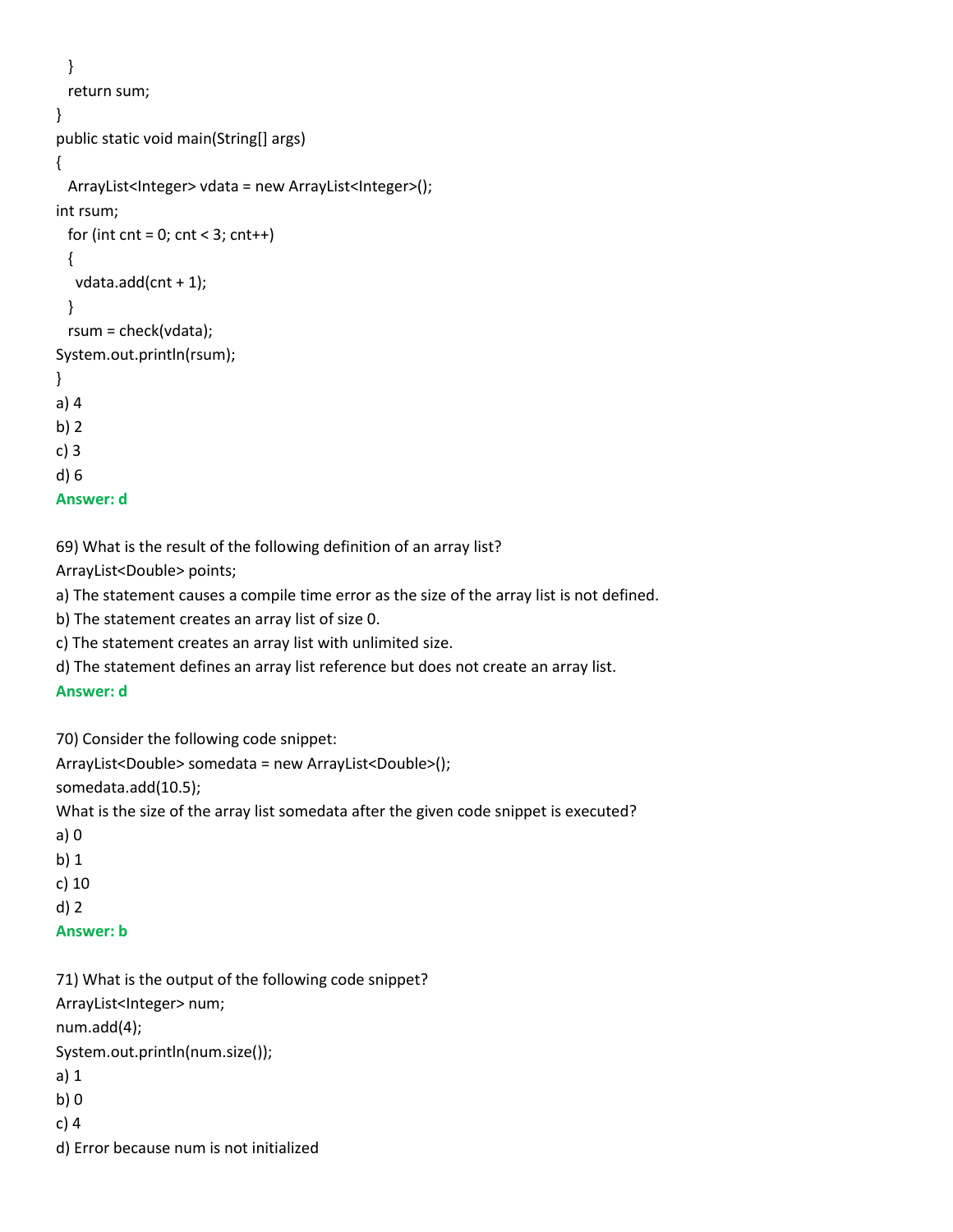#### **Answer: d**

72) Your program needs to store an integer sequence of unknown length. Which of the following is most suitable to use?

a) An array declared as int[] marks;

b) A array list declared as ArrayList<Integer> marks = new ArrayList<Integer>();

c) An array declared as int marks[10000];

d) An array declared as int marks[10];

### **Answer: b**

```
73) Consider the following code snippet:
ArrayList<Integer> arrList = new ArrayList<Integer>();
for (int i = 0; i < arrList.size(); i++)
{
arrlist.add(i + 3);}
What value is stored in the element of the array list at index 0?
a) 0
b) 3
c) 6
d) None
Answer: d
```
74) What should you check for when calculating the largest value in an array list?

a) The array list contains at least one element.

b) The array list contains at least two elements.

c) The array list contains the minimum value in the first element.

d) The array list contains the maximum value in the first element.

## **Answer: a**

75) Which one of the following is the correct code snippet for calculating the largest value in an integer array list arrList of size 10?

```
a) 
int maximum = 0;
for (int counter = 1; counter <arrList.size(); counter++)
{
if (arrList.get(counter)> maximum)
  {
    maximum = arrList.get(counter);
  }
}
b) 
int maximum = arrList.get(0);
for (int counter = 1; counter <arrList.size(); counter++)
{
  if (arrList.get(counter)> maximum)
  {
```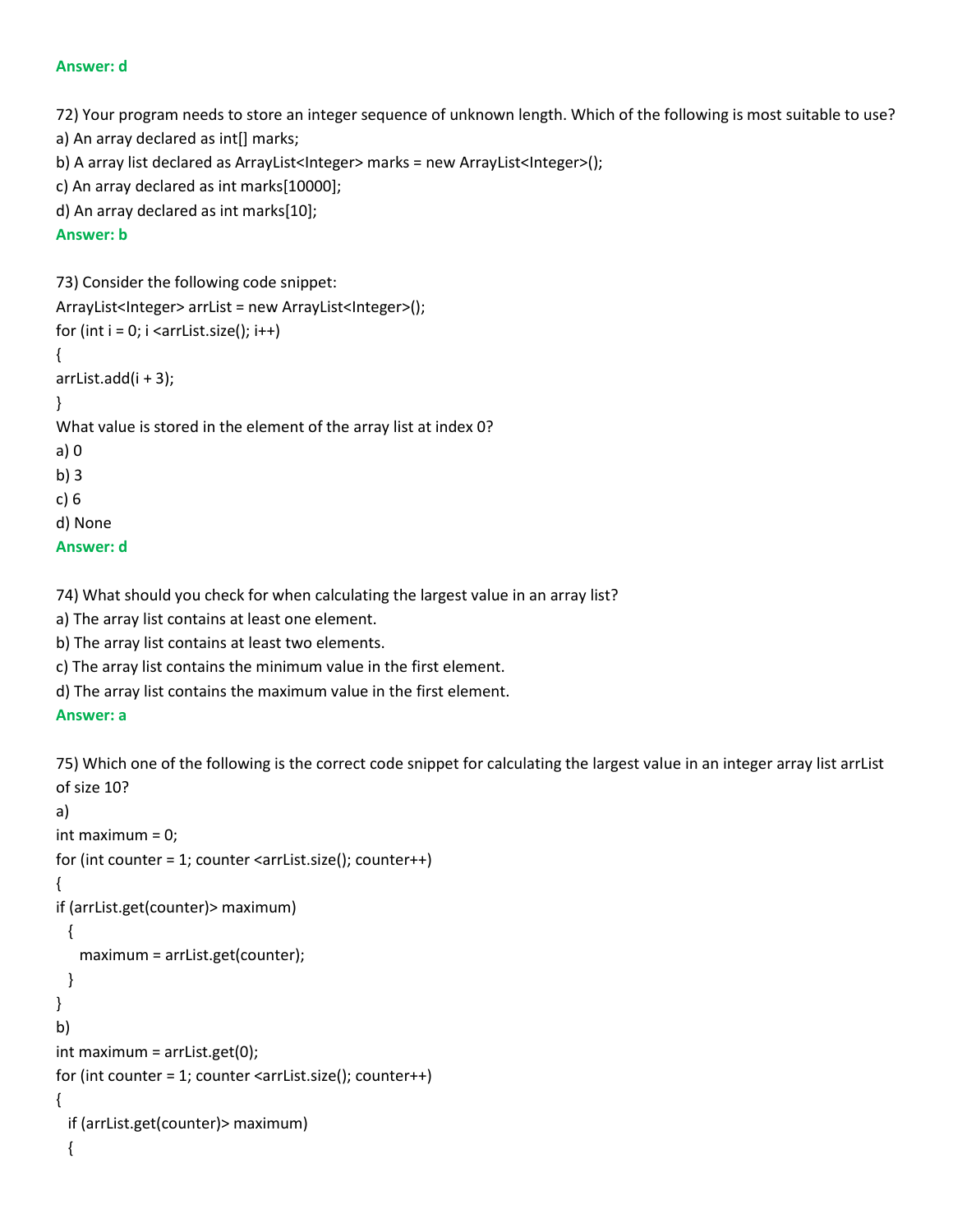```
 maximum = arrList.get(counter);
  }
}
c) 
int maximum = arrList.get(1);for (int counter = 1; counter <arrList.size(); counter++)
{
if (arrList.get(counter)> maximum)
  {
    maximum = arrList.get(counter);
  }
}
d) 
int maximum = arrList.get(0);
for (int counter = 1; counter >arrList.size(); counter++)
{
if (arrList.get(counter) < maximum)
  {
    maximum = arrList.get(counter);
  }
}
```

```
Answer: b
```

```
76)What is the value of the cnt variable after the execution of the code snippet below?
ArrayList<Integer> somenum = new ArrayList<Integer>();
somenum.add(1);
somenum.add(2);
somenum.add(1);
int cnt = 0;
for (int index = 0; index< somenum.size(); index++)
{
 if (somenum.get(index) % 2 == 0)
  {
    cnt++;
  }
}
a) 1
b) 2
c) 3
d)0
Answer: a
```
77) Which one of the following code snippets accepts the integer input in an array list named num1 and stores the even integers of num1 in another array list named evennum?

```
a)
```

```
ArrayList<Integer> num1 = new ArrayList<Integer>();
```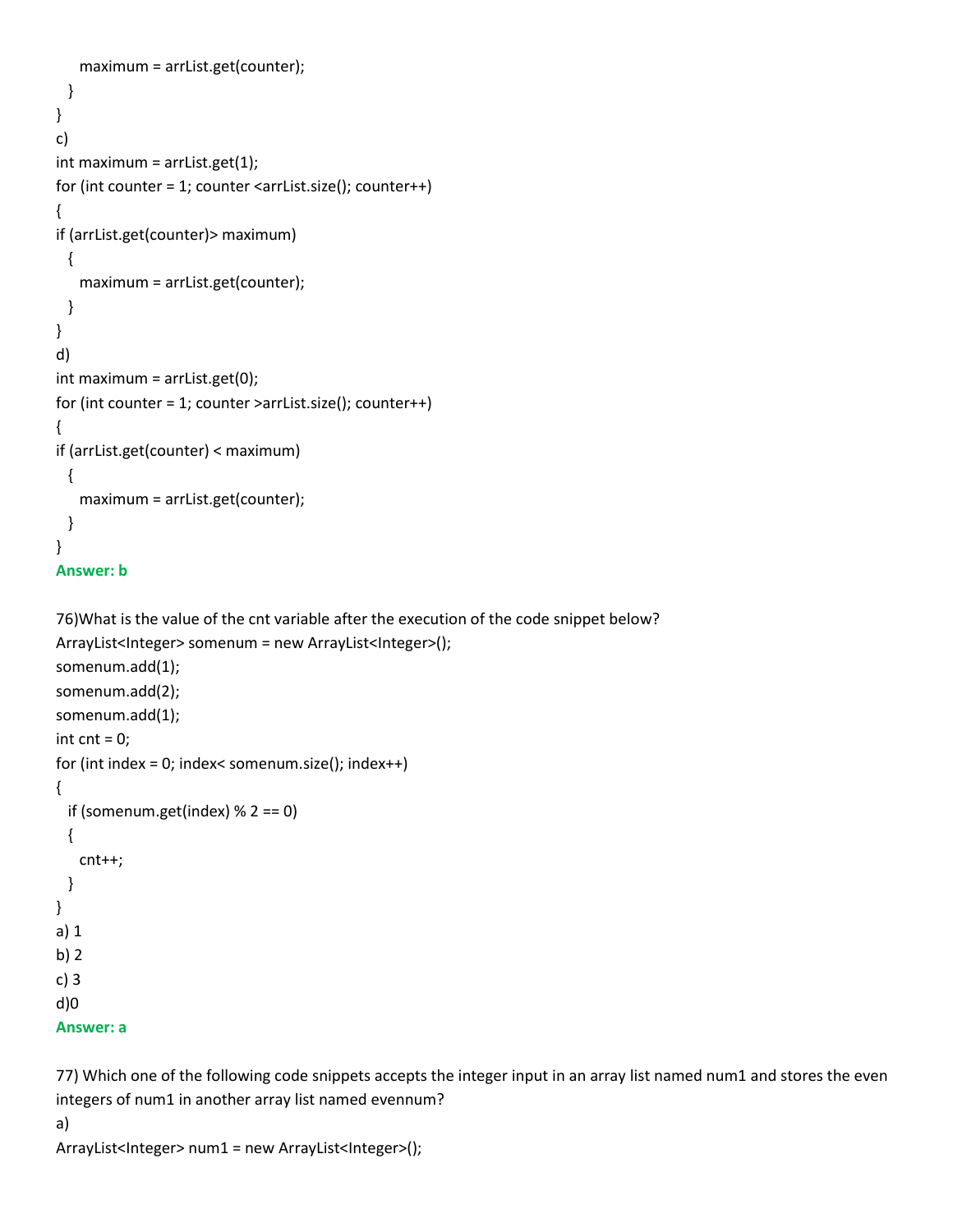```
ArrayList<Integer> evennum = new ArrayList<Integer>();
Scanner in = new Scanner(System.in);
int data;
for (int i = 0; i < 10; i++){
 data = in.nextInt();
  num1.add(data);
if (num1.get(i) % 2 == 0)
  {
    evennum.add(num1.get(i));
  }
}
b) 
ArrayList<Integer> num1 = new ArrayList<Integer>();
ArrayList<Integer> evennum = new ArrayList<Integer>();
Scanner in = new Scanner(System.in);
int data;
for (int i = 0; i < 10; i++){
  data = in.nextInt();
  num1.add(data);
if (num1.get(i) % 2 != 0)
  {
    evennum.add(num1.get(i));
  }
}
c) 
ArrayList<Integer> num1 = new ArrayList<Integer>();
ArrayList<Integer> evennum = new ArrayList<Integer>();
Scanner in = new Scanner(System.in);
int data;
for int i = 0; i < 10; i++){
  data = in.nextInt();
  num1.add(data);
if (num1.get(i) % 2 != 0)
  {
   evennum[i] = num1[i]; }
}
d) 
ArrayList<Integer> num1 = new ArrayList<Integer>();
ArrayList<Integer> evennum = new ArrayList<Integer>();
Scanner in = new Scanner(System.in);
int data;
for (int i = 0; i < 10; i++)
```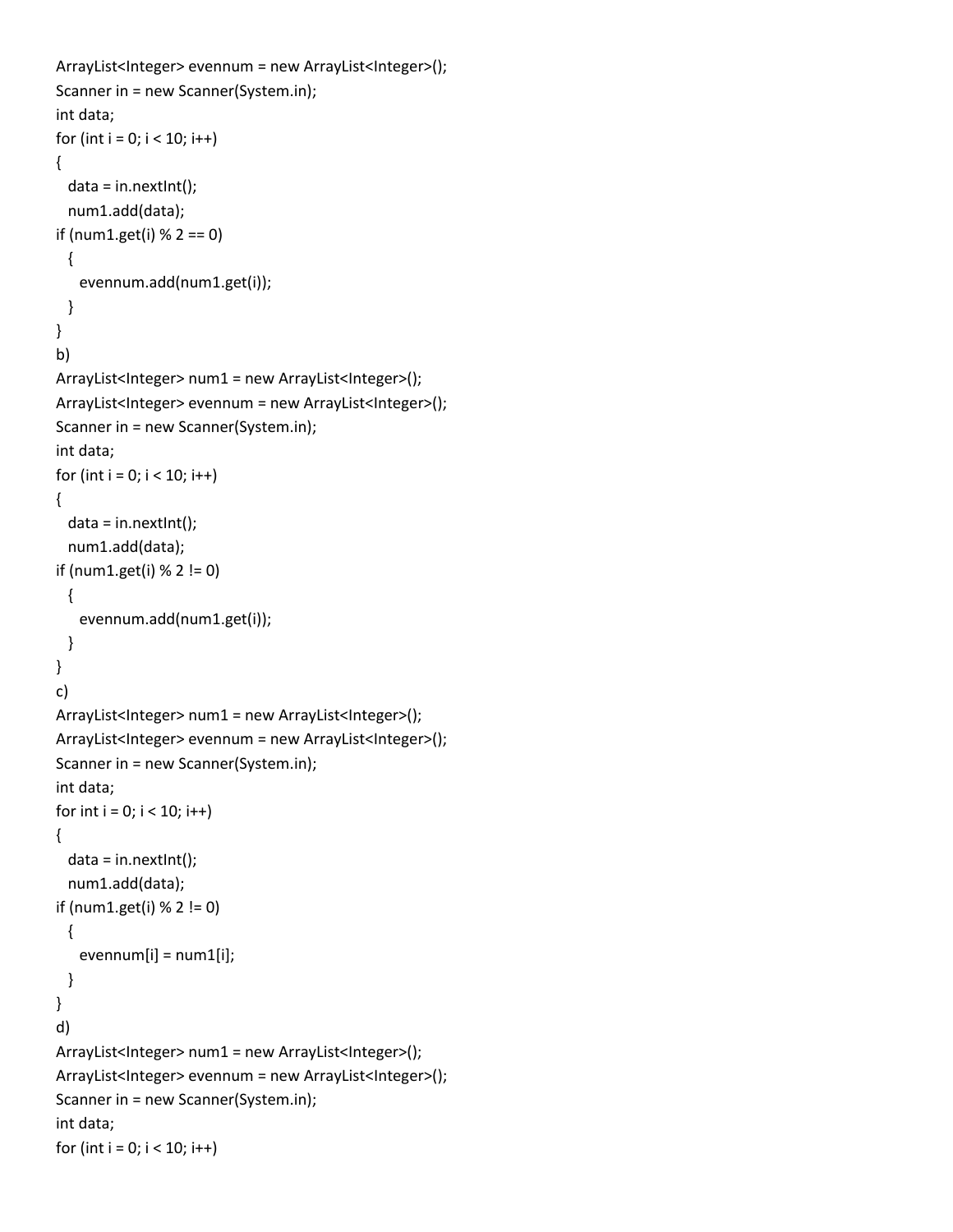```
{
  data = in.nextInt();
  num1.add(data);
if (num1.get(i) % 2 == 0)
  {
   evennum[i] = num1[i]; }
}
Answer: a
```
78) Which one of the following is a correct declaration for a method named passAListthat has as argumentsan array list myListof size 10 and an integer array intArrof size 20, and that modifies the contents of myListandintArr? a) public static void passAList(ArrayList<Integer>myList(10), int[] intArr)

b) public static void passAList(ArrayList<Integer>myList, int[20] intArr)

c) public static void passAList(ArrayList<Integer>myList, int[] intArr)

```
d) public static void passAList(ArryaList<Integer>myList, int intArr)
```
### **Answer: c**

```
79)What is the value of myArray[1][2] after this code snippet is executed?
int count = 0;
int[]] myArray = new int[4][5];
for (int i = 0; i < 5; i++){
 for (int j = 0; j < 4; j++){
    myArray[j][i] = count;
    count++;
  }
}
a) 8
b) 9
c) 19
d) 11
Answer: b
80) How many elements can be stored in a two-dimensional 5 by 6array?
a) 5
b) 6
c) 11
```
d) 30

**Answer: d**

```
81) What is the output of the code snippet below?
int[][] numarray = 
{
  { 8, 7, 6 },
```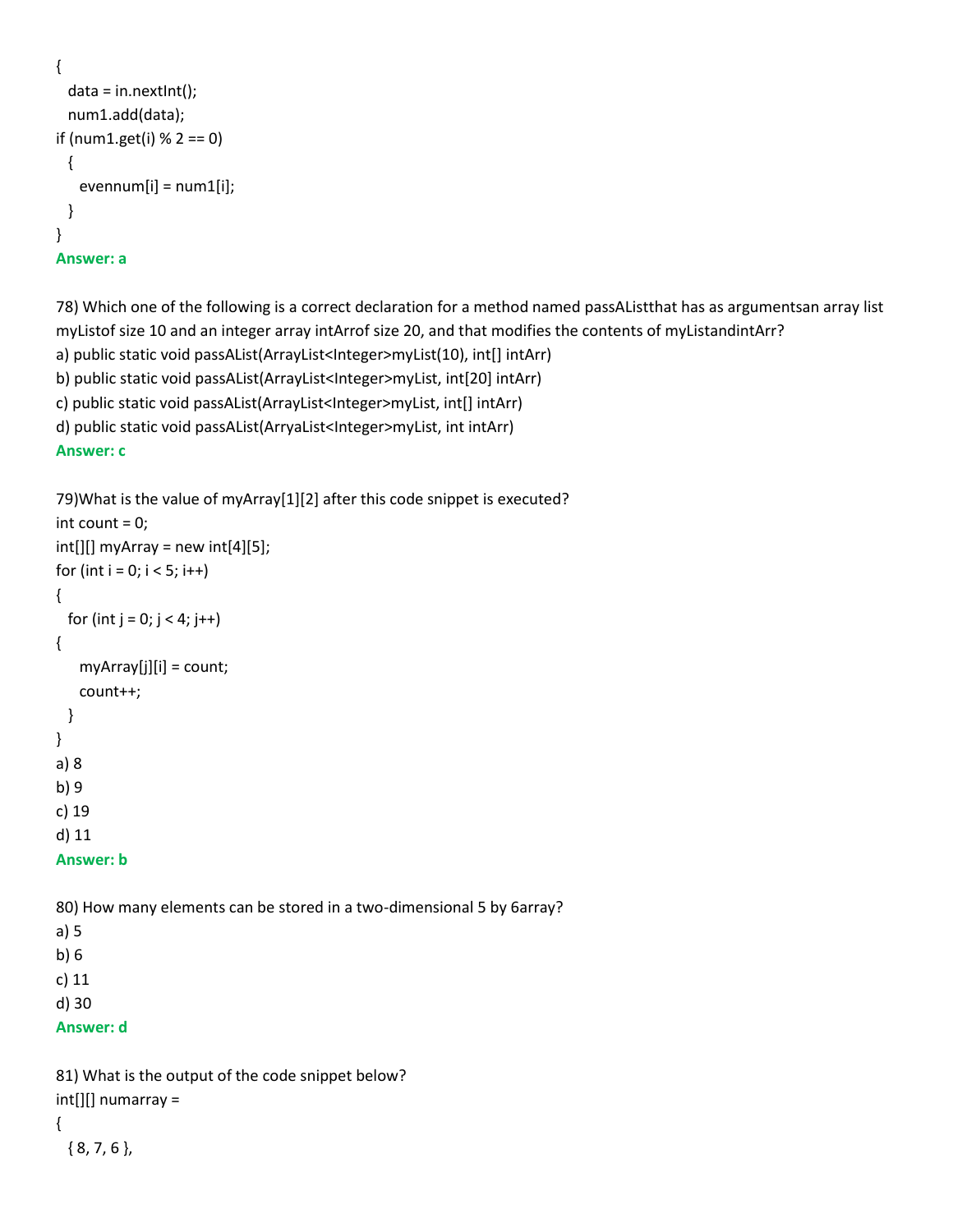```
 { 0, 0, 0 }
};
System.out.print(numarray[0][0]);
System.out.print(numarray[1][0]);
a) 00
b) 87
c) 80
d) 08
```
**Answer: c**

82) Which one of the following statements is correct for displaying the value in the third row and the fourth column of a two-dimensional 5 by 6 array?

a) System.out.println(arr[2][3]);

b) System.out.println(arr[3][4]);

c) System.out.println(arr[3][2]);

```
d) System.out.println(arr[4][3]);
```
**Answer: a**

```
83) What is the output of the code snippet below?
int[][] arr =
{
  { 1, 2, 3, 0 },
  { 4, 5, 6, 0 },
  { 0, 0, 0, 0 }
};
int val = arr[1][2] + arr[1][3];System.out.println(val);
a) 5
b) 6
c) 7
d) 9
```
**Answer: b**

```
84) Consider the following code snippet:
int[][] arr =
{
  { 1, 2, 3, 0 },
  { 4, 5, 6, 0 },
  { 0, 0, 0, 0 }
};
int[][] arr2 = arr;
System.out.println(arr2[2][1] + arr2[1][2]);
What is the output of the given code snippet on execution?
a) 5
b) 6
c) 7
```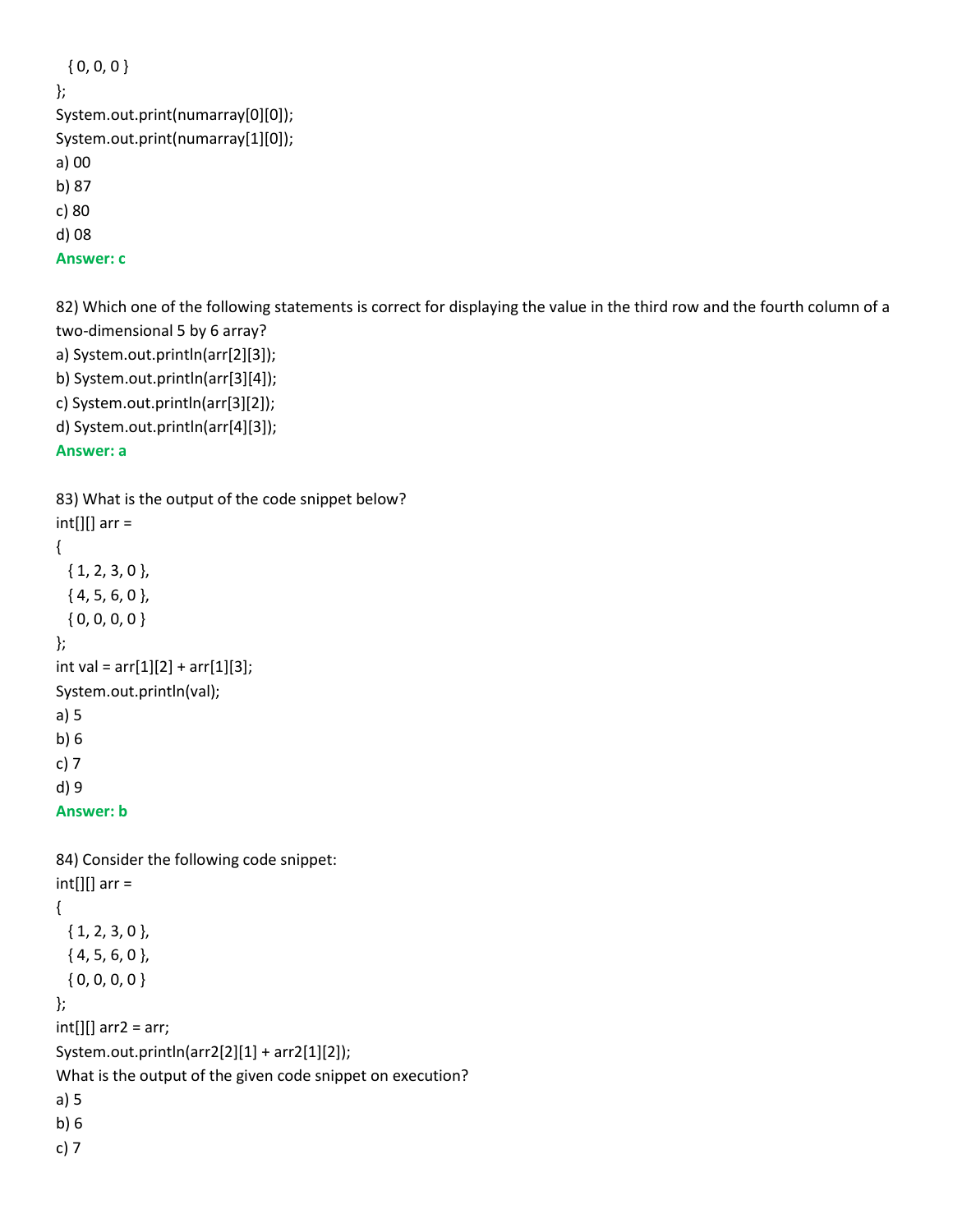# d) 9 **Answer: b**

```
85)Which statement is true about the code snippet below?
ArrayList<String> names = new ArrayList<String>();
"names.add(""John"");"
"names.add(""Jerry"");"
ArrayList<String> friends = names;
"friends.add(""Harry"");"
a) The final size of names is 2; the final size of friends is 3
b) The final size of names is 3; the final size of friends is 2
c) The final size of names is 3; the final size of friends is 3
d) Compilation error
Answer: c
```

```
86)Which statement is true about the code snippet below?
ArrayList<String> names = new ArrayList<String>();
"names.add(""John"");"
"names.add(""Jerry"");"
ArrayList<String> friends = new ArrayList<String>(names);
"friends.add(""Harry"");"
a) The final size of names is 2; the final size of friends is 3
b) The final size of names is 3; the final size of friends is 2
c) The final size of names is 3; the final size of friends is 3
d) Compilation error
```
### **Answer: a**

87) Consider the following code snippet: public static void main(String[] args)

```
{
```

```
 ArrayList<String> names = new ArrayList<String>();
```

```
" names.add(""John"");"
```

```
" names.add(""Jerry"");"
```

```
" names.add(""Janet"");"
```
ArrayList<String> names2 = reverse(names);

```
}
```
public static ArrayList<String> reverse(ArrayList<String> names)

```
{
```
ArrayList<String> result = new ArrayList<String>();

```
for (int i = names.size() - 1; i >= 0; i--)
```

```
 {
```
result.add(names.get(i));

```
 }
```
return <String>result;

# }

Which statement is true after the main method is executed?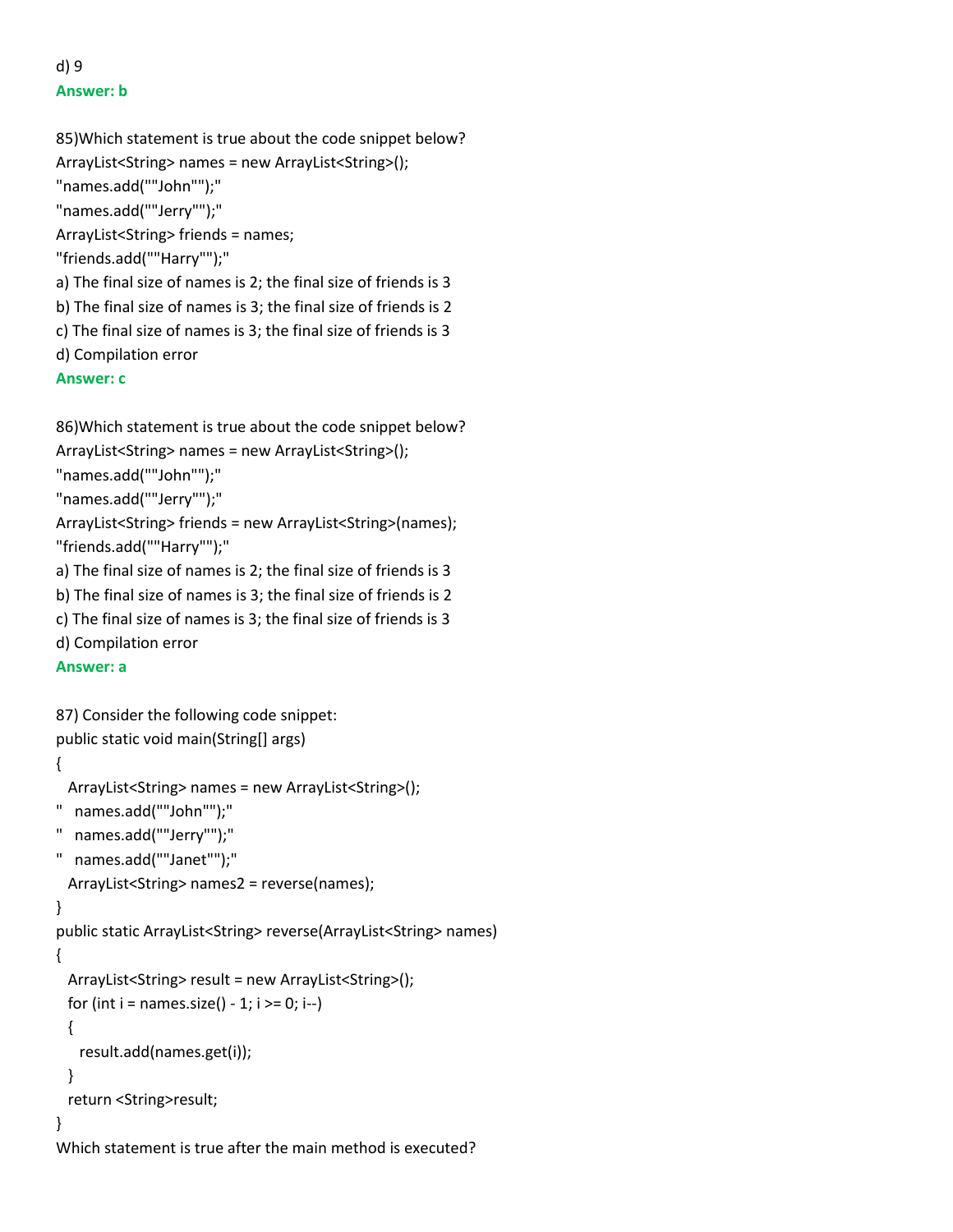```
"a) names contains ""Janet"", ""Jerry"", ""John"" in this order"
"b) names contains ""John"", ""Jerry"", ""Janet"" in this order"
c) reverse method has a bound error
d) Compilation error due to the return statement in reverse method
Answer: d
88)Which statement is true about the code snippet below?
public static void main(String[] args) 
{
  Scanner in = new Scanner(System.in);
  ArrayList<Double> inputs = new ArrayList<Double>();
 int ind = 0;
  while (in.hasNextDouble())
  {
    inputs.set(ind, in.nextDouble());
    ind++;
  }
```

```
}
```
a) The code adds all input numbers to the array list

b) The code has compile-time error

c) The array list is full after 100 numbers are entered

d) The code has a run-time error

#### **Answer: d**

```
89)Which statement is true about the code snippet below?
ArrayList<String> names = new ArrayList<String>();
"names.add(""John"");"
"names.add(""Jerry"");"
ArrayList<String> friends = new ArrayList<String>(names);
"names.add(""Harry"");"
a) The final size of names is 2; the final size of friends is 3
b) The final size of names is 3; the final size of friends is 2
c) The final size of names is 3; the final size of friends is 3
d) Compilation error
```
#### **Answer: b**

90) When aninteger literal is added to an array list declared as ArrayList<Integer>, Java performs:

- a) casting
- b) trimming
- c) auto-boxing
- d) auto-fixing

### **Answer: c**

91) What is the output of the following statements? ArrayList<String> names = new ArrayList<String>(); "names.add(""Bob"");"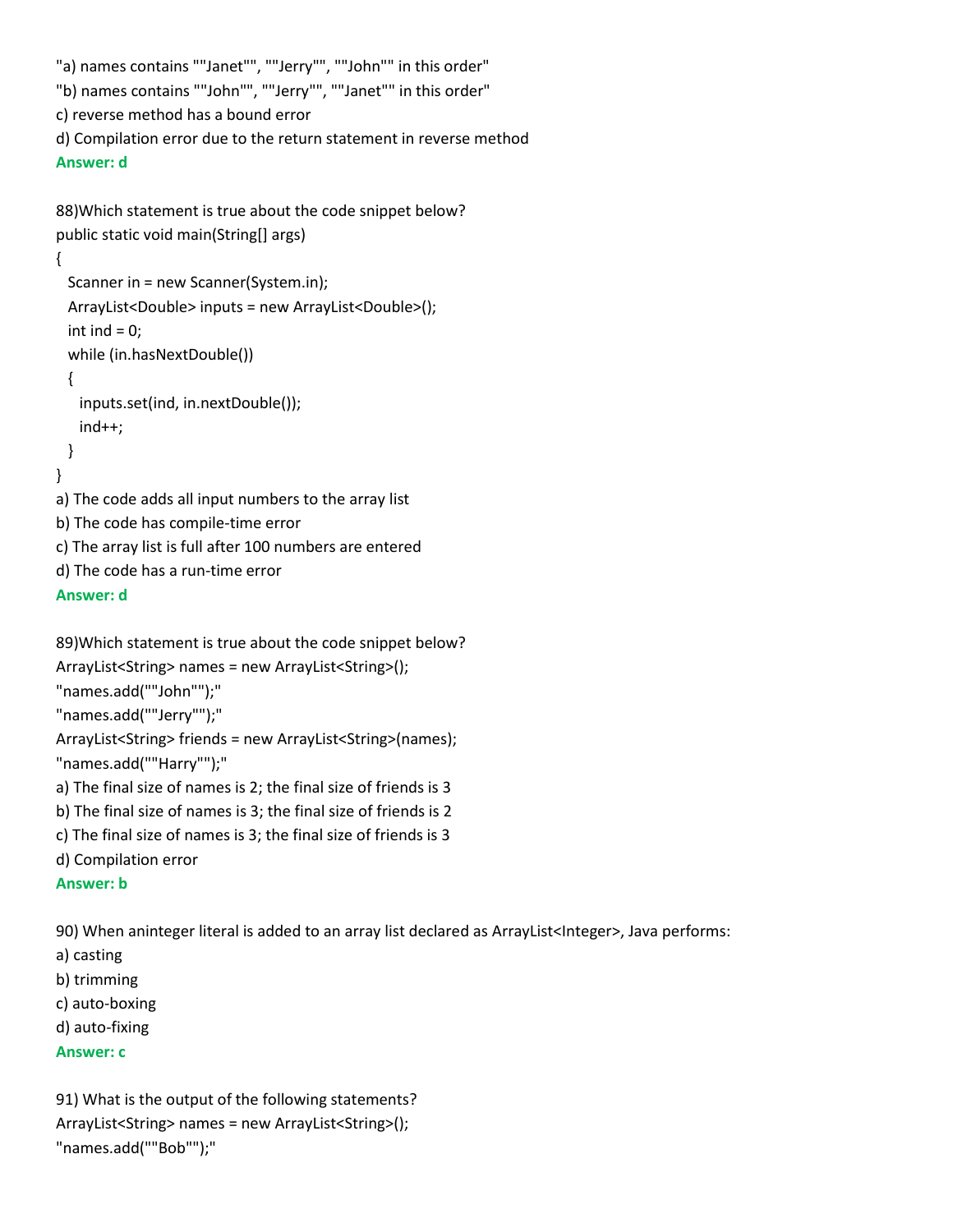```
"names.add(0, ""Ann"");"
names.remove(1);
"names.add(""Cal"");"
"names.set(1, ""Tony"");"
for (String s : names) 
{
" System.out.print(s + "", "");"
}
a) Cal, Bob, Ann
b) Ann, Bob
c) Ann, Tony
d) Cal, Bob, Tony
Answer: c
```

```
92) What is the output of the following statements?
ArrayList<String> names = new ArrayList<String>();
"names.add(""Bob"");"
"names.add(0, ""Ann"");"
names.remove(1);
"names.add(""Cal"");"
"names.set(2, ""Tony"");"
for (String s : names) 
{
" System.out.print(s + "", "");"
}
a) Cal, Bob,Ann
b) Ann, Bob
```
# c) Ann, Cal, Tony

```
d) Array list bound error
```
# **Answer: d**

93) What is the output of the following statements? ArrayList<String> cityList = new ArrayList<String>(); "cityList.add(""London"");" "cityList.add(""New York"");"

- " cityList.add(""Paris"");"
- " cityList.add(""Toronto"");"
- " cityList.add(""Hong Kong"");"
- " cityList.add(""Singapore"");" System.out.print(cityList.size());
- " System.out.print("" "" +cityList.contains(""Toronto""));"
- " System.out.print("" "" + cityList.indexOf(""New York""));"
- " System.out.println("" "" + cityList.isEmpty()); "
- a) 5 true 1 false
- b) 6 true 2 false
- c) 5 false 1 false
- d) 6 true 1 false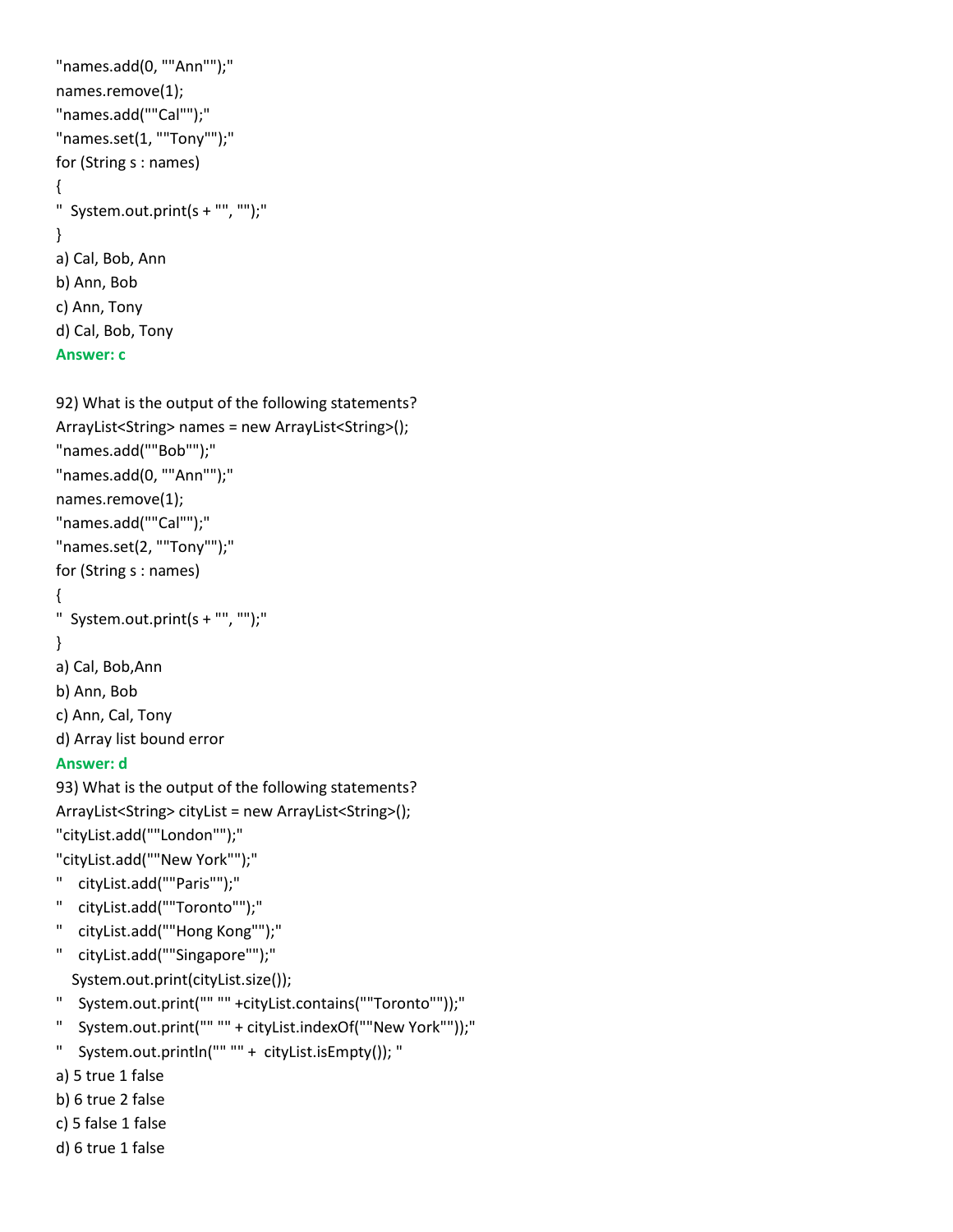#### **Answer: d**

94) What should you check for when calculating the smallest value in an array list?

- a) The array list contains at least one element.
- b) The array list contains at least two elements.
- c) The array list contains the maximum value in the first element.
- d) The array list contains the minimum value in the first element.

## **Answer: a**

95) Which one of the following is the correct code snippet for calculating the largest value in an integer array listaList?

```
a)
int max = 0;
for (int count = 1; count< aList.size(); count++)
{
   if (aList.get(count) > max)
  {
     max = aList.get(count);
  }
}
b)
int max = aList.get(0);
for (int count = 1; count< aList.size(); count++)
{
  if (aList.get(count) > max)
  {
    max = aList.get(count);
  }
}
c)
int max = alist[1];
for (int count = 1; count< aList.size();count++)
{
  if (aList.get(count) > max)
  {
    max = aList.get(count);
  }
}
d)
int max = aList.get(0);for (int count = 1; count> aList.size(); count++)
{
   if (aList.get(count) >= max)
  {
     max = aList.get(count);
  }
}
```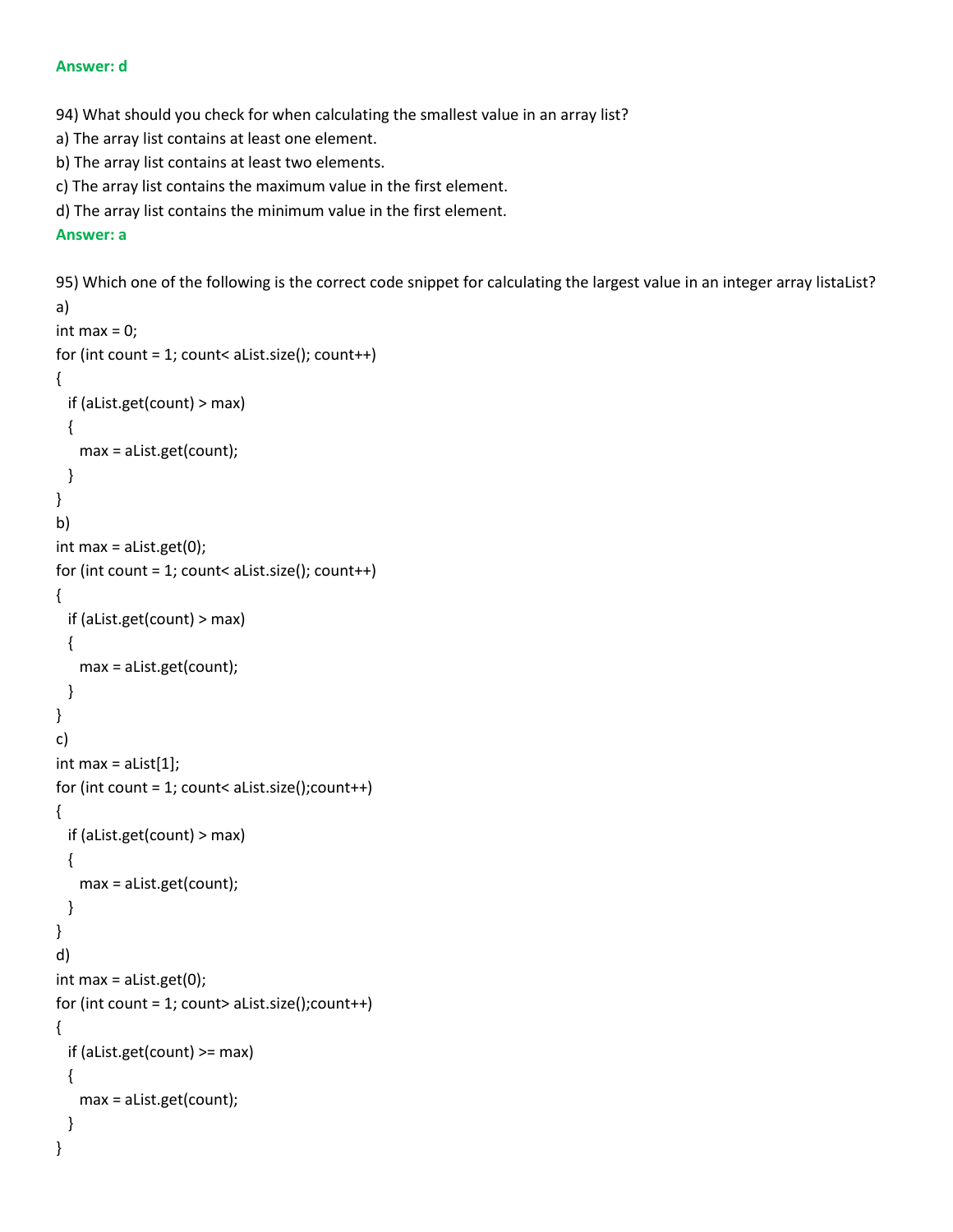#### **Answer: b**

96) Consider the following code snippet, where the array lists contain elements that are stored in ascending order: ArrayList<Integer>list1 = new ArrayList<Integer>(); ArrayList<Integer>list2 = new ArrayList<Integer>();

```
. . .
int count = 0;
for (int i = 0; i <list1.size()&& i <list2.size(); i++)
{
if (list1.get(i)== list2.get(i))
  {
count++;
  }
}
Which one of the following descriptions is correct for the given code snippet?
a) The code snippet finds the highest value out of the two array lists.
b) The code snippet finds the lowest value out of the two array lists.
c)The code snippet compares the values of two array lists and stores the count of total matches found.
d)The code snippet adds the values of the two array lists.
```
### **Answer: c**

97) What is the output of the following code? int[][] counts = { { 0, 0, 1 }, { 0, 1, 1, 2 }, { 0, 0, 1, 4, 5 },  ${0, 2}$ }; System.out.println(counts[3].length); a) 2 b) 3

c) 4

d) 5

**Answer: a**

98) Assume the following variable has been declared and given a value as shown:

 $int[]$  numbers =  $\{9, 17, -4, 21\}$ ; Which is the value of numbers.length? a)3 b)4 c)9

d)21

**Answer: b**

99) Assume the variable numbers has been declared to be an array that has at least one element. Which is the following represents the last element in numbers?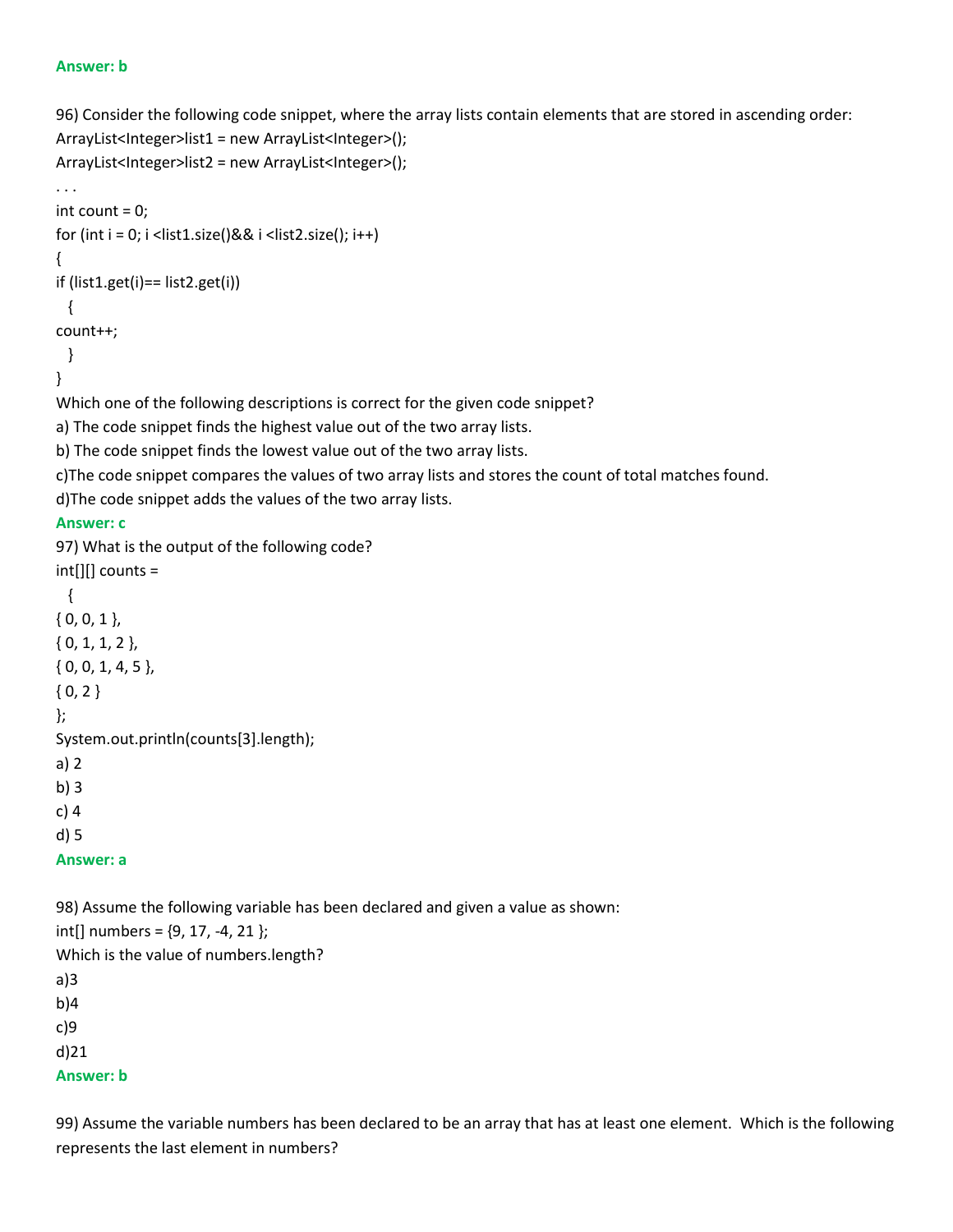```
a)numbers[numbers.length]
b)numbers.length 
c)numbers[–1]
d)numbers[numbers.length – 1]
Answer: d
```

```
100) What will be printed by the statements below?
int[] values = \{1, 2, 3, 4\};values[2] = 24;
values[values[0]] = 86;
for (int i = 0; i < values.length; i++)
" System.out.print (values[i] + "" "");"
a)86 2 24 4 
b)86 24 3 4 
c)1 86 24 4
d)1 2 24 86
Answer: c
```

```
101) What will be printed by the statements below?
int[] values = { 10, 20, 30, 7};
int[] numbers = values;
numbers[2] = 24;values[3] = numbers[0] + 6;
"System.out.println (numbers[2] + "" "" + numbers[3] + "" "" "
      " + values[2] + "" "" + values[3]); "
a)24 0 30 16
b)24 0 30 6
c)24 7 30 16
d)24 16 24 16
Answer: d
```

```
102) The integer array numbers will be filled with the values from the Scanner in. If there are more input values than 
there are spaces in the array, only enough values to fill the array should be read. The integer variable currentSize should 
be set to the number of values read. Partial code to do this is given below:
```

```
int[] numbers; // Assume it is created with at least 1 space
Scanner in = new Scanner (System.in);
int currentSize = 0;
while (/* Put condition here */)
{
 int value = in.nextInt();
  numbers[currentSize] = value;
  currentSize++;
}
What condition will complete this code?
a)currentSize < numbers.length && in.hasNextInt()
```

```
b)currentSize < numbers.length || in.hasNextInt()
```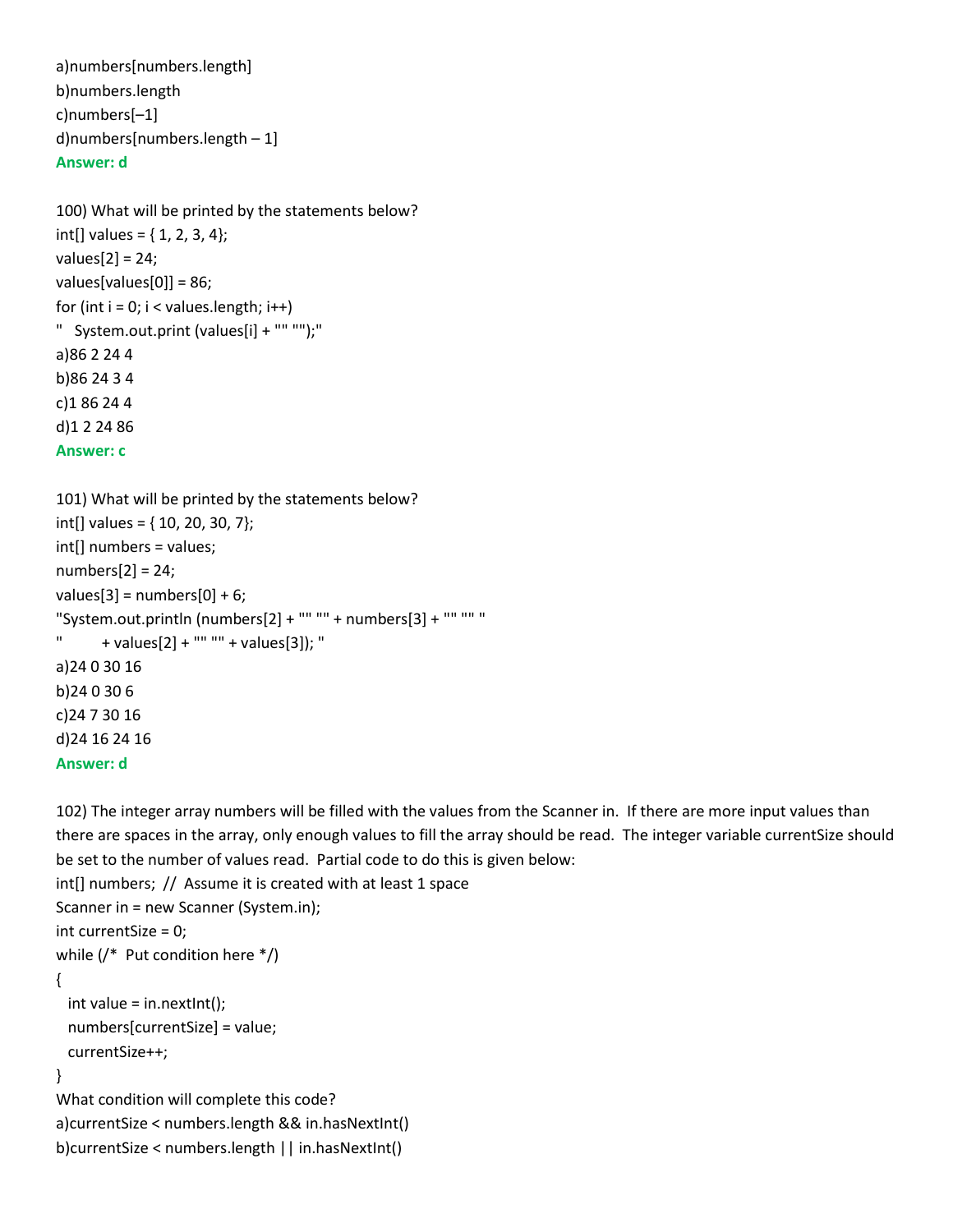```
c)currentSize <= numbers.length && in.hasNextInt() 
d)currentSize <= numbers.length || in.hasNextInt() 
Answer: a
```
103) The method findLargest should return the largest of any number of double values. For example, the call findLargest (3.4, -2.6, 2.9) should return 3.4 and the call findLargest (9.2, 17.6, 3.4, -2.6, 2.9) should return 17.6. Partial code to do this is given below:

```
double findLargest (double... values)
```

```
{
```

```
 double max = values[0];
```

```
// New code goes here
```

```
 return max;
```

```
}
```
What code will complete this method?

```
q.
{
 if (val > max)
    max = val;} 
r.
{
 if (i > max)max = i;
} 
s.
{
  if (values[val] > max)
    max = values[val];
} 
t.
{
  if (values[i] > max)
    max = i;}
```

```
Answer: a
```
104) Assume the array of integers values has been created and process is a method that has a single integer parameter. Which of the following is equivalent to the loop below? for (int val: values) {

```
process (val);
} 
a) for (int i = 0; i < values. length; i++)
{
   process (values[i]);
```

```
}
```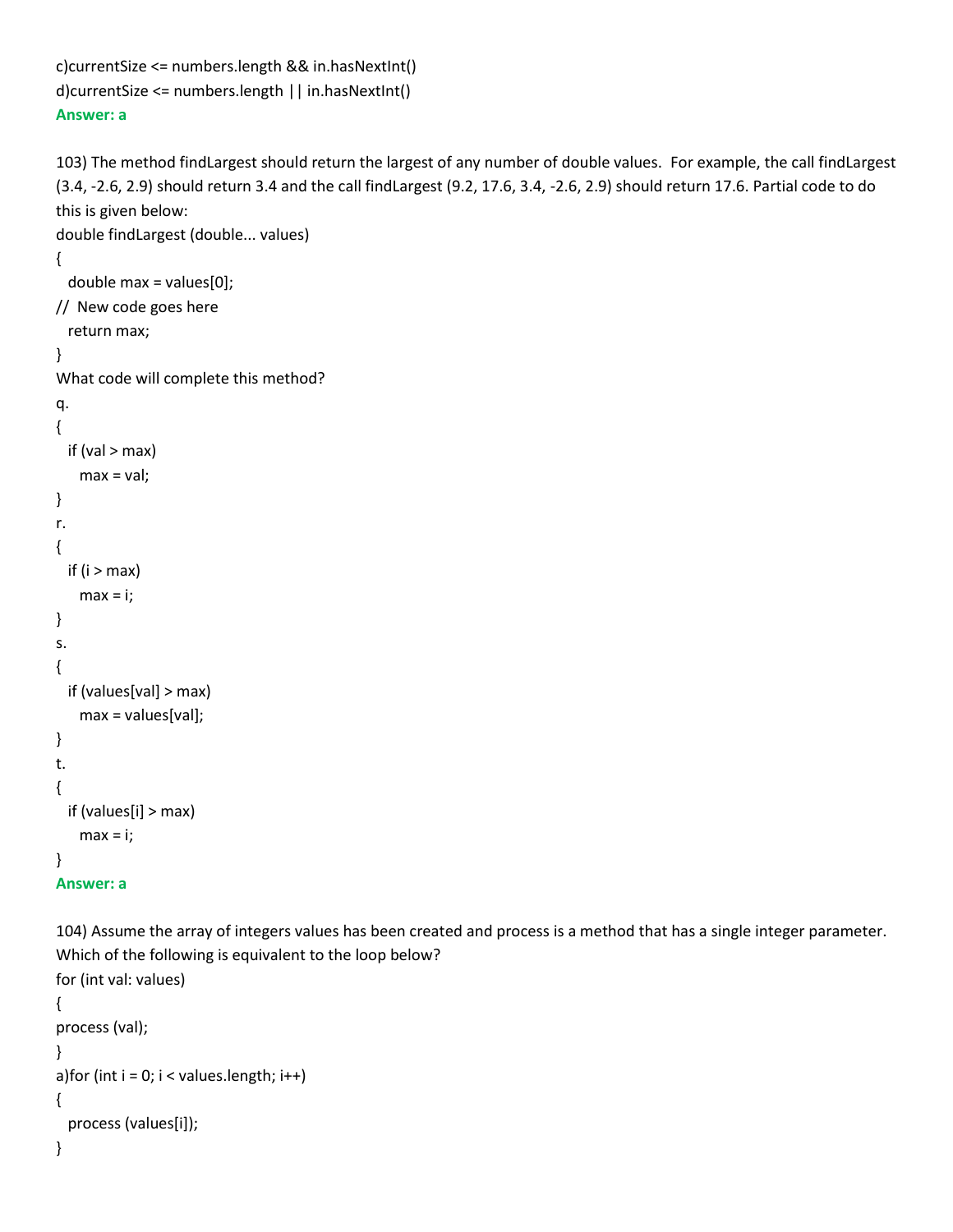```
b)for (int i = 1; i \le values. length; i++)
{
  int val = values[i];
   process (val);
} 
c) for (int i = 0; i < values.length; i++)
{
  int val = values[i];
   process (val);
} 
d)for (int i = 0; i < values.length; i++)
{
   process (i);
} 
Answer: c
```
105) Assume the array of integers values has been created. Which condition must be used in the indicated area so the loop below will assign max the largest value in values?

```
int max = values[0];
for (int val: values)
{
if (/* Put condition here */)
   max = val;} 
a)max > val 
b)val > max 
c)values[val] > max
```
# d)max > values[val]

# **Answer: b**

106) Assume the array of integers values has been created. Which condition must be used in the indicated area so the loop below will assign max the largest value in values?

```
int max = values[0];
for (intcurrent = 1; current < values.length; current++)
{
```

```
if (/* Put condition here */)
```

```
 max = values[current];
```
# }

```
a)current > max 
b)max > current
c)max > values[current] 
d)values[current] > max
```
## **Answer: d**

107) What will be printed by the statements below? int[] values = { 10, 20, 30, 40}; for (int  $i = 1$ ;  $i <$  values. length;  $i++$ )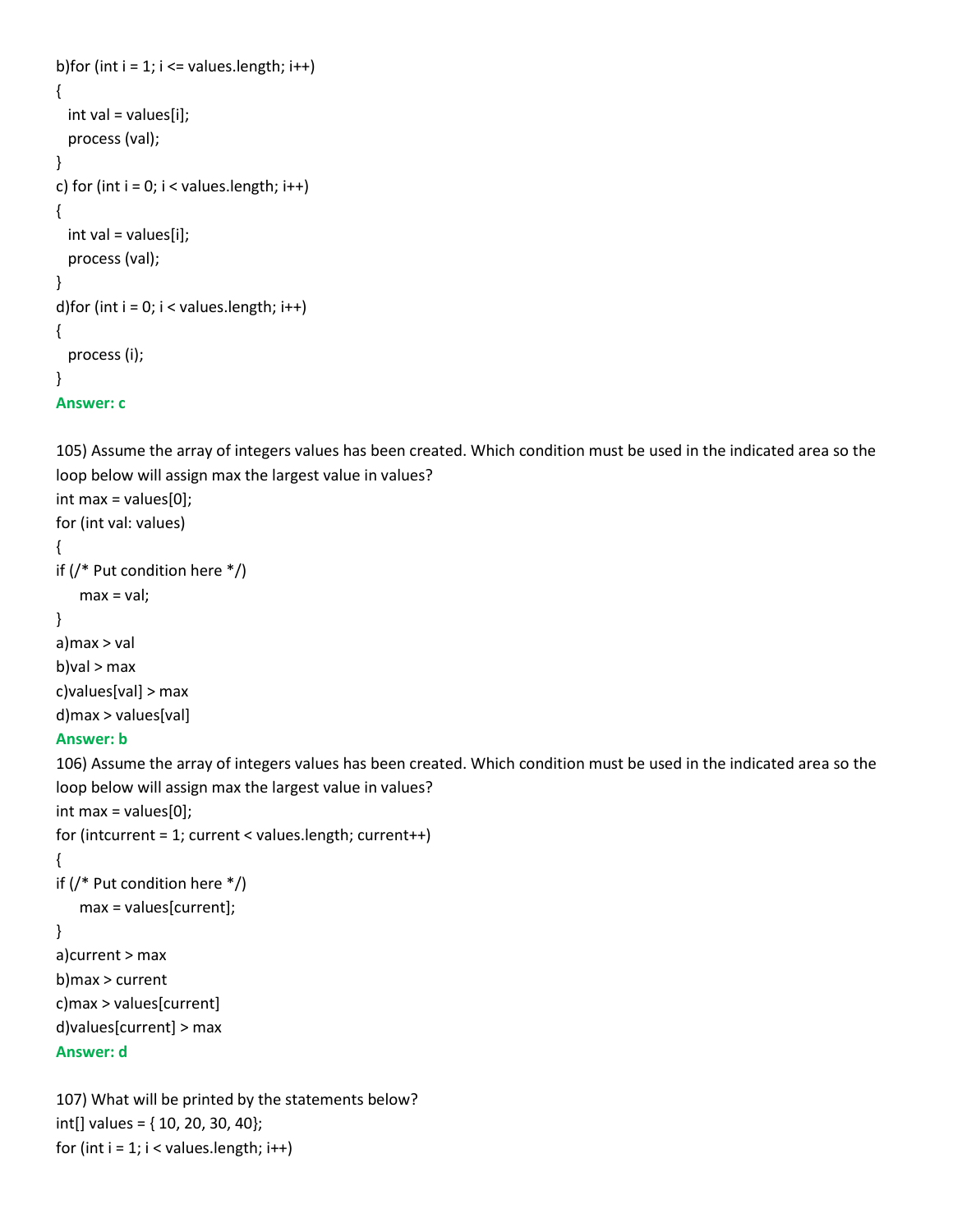```
values[i] = values[i -1];
for (int i = 0; i < values. length; i++)
" System.out.print (values[i] + "" "");"
a)10 9 8 7 
b)10 19 29 39
c)10 10 10 10 
d)9 19 29 39
Answer: c
```

```
108) What will be printed by the statements below?
int[] values = \{4, 5, 6, 7\};for (int i = 1; i < values. length; i++)values[i] = values[i - 1] + values[i];
for (int i = 0; i < values.length; i++)
" System.out.print (values[i] + "" "");"
a)4 9 11 13 
b)4 9 15 22 
c)9 11 13 7
d)4 5 6 7
Answer: b
```

```
109) What will be printed by the statements below?
int[] values = \{4, 5, 6, 7\};values[0] = values[3];
values[3] = values[0];
for (int i = 0; i < values.length; i++)
" System.out.print (values[i] + "" "");"
a)7 5 6 4 
b)7 6 5 4
c)7 5 6 7 
d)4 5 6 4
Answer: c
110) What will be printed by the statements below?
int[] values = { 10, 24, 3, 64};
int position = 0;
for (int i = 1; i < values. length; i++)
  if (values[i] > values[position])
    position = i;
System.out.print (position);
a)0 
b)1
c)2
d)3
Answer: c
```
111) Assume the method createSomething has been defined as follows: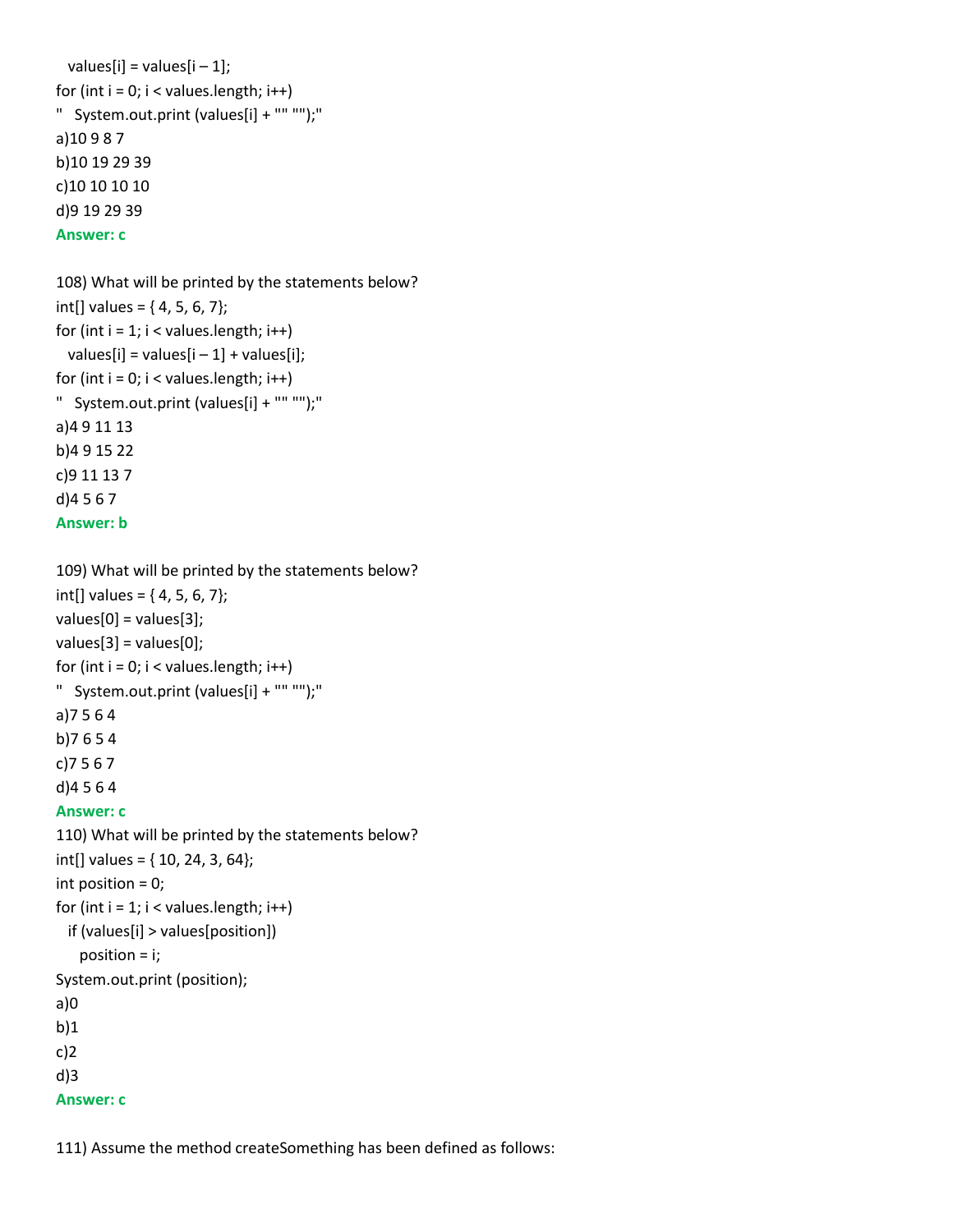```
int [] createSomething (int start, int size) 
{
  int [] result = new int[size];
 for (int i = 0; i < result.length; i++)
  {
    result[i] = start;
    start++;
  }
  return result;
}
What is printed by the statement below?
System.out.print (Arrays.toString(createSomething(4, 3)));
a)[3, 4, 5, 6] 
b)[4, 4, 4]
c)[3, 3, 3, 3]
d)[4, 5, 6] 
Answer: d
112) Assume the method doSomething has been defined as follows:
int [] doSomething (int[] values) 
{
  int [] result = new int[values.length - 1];
 for (int i = 0; i < result.length; i++)
  {
   result[i] = values[i] + values[i + 1]; }
  return result;
}
What is printed by the statements below?
int [] nums = \{3, 18, 29, -2\};
System.out.print (Arrays.toString(doSomething(nums)));
a)[4, 19, 30, -1] 
b)[21, 47, 27]
c)[21, 50, 48]
d)[3, 21, 47, 27]
Answer: b
113) Assume the following variable has been declared and given a value as shown:
int[][] data = {
{9, 17, -4, 21 },
{15, 24, 0, 9},
{6, 2, -56, 8},
};
Which is the value of data.length?
a)4
b)3
c)12
```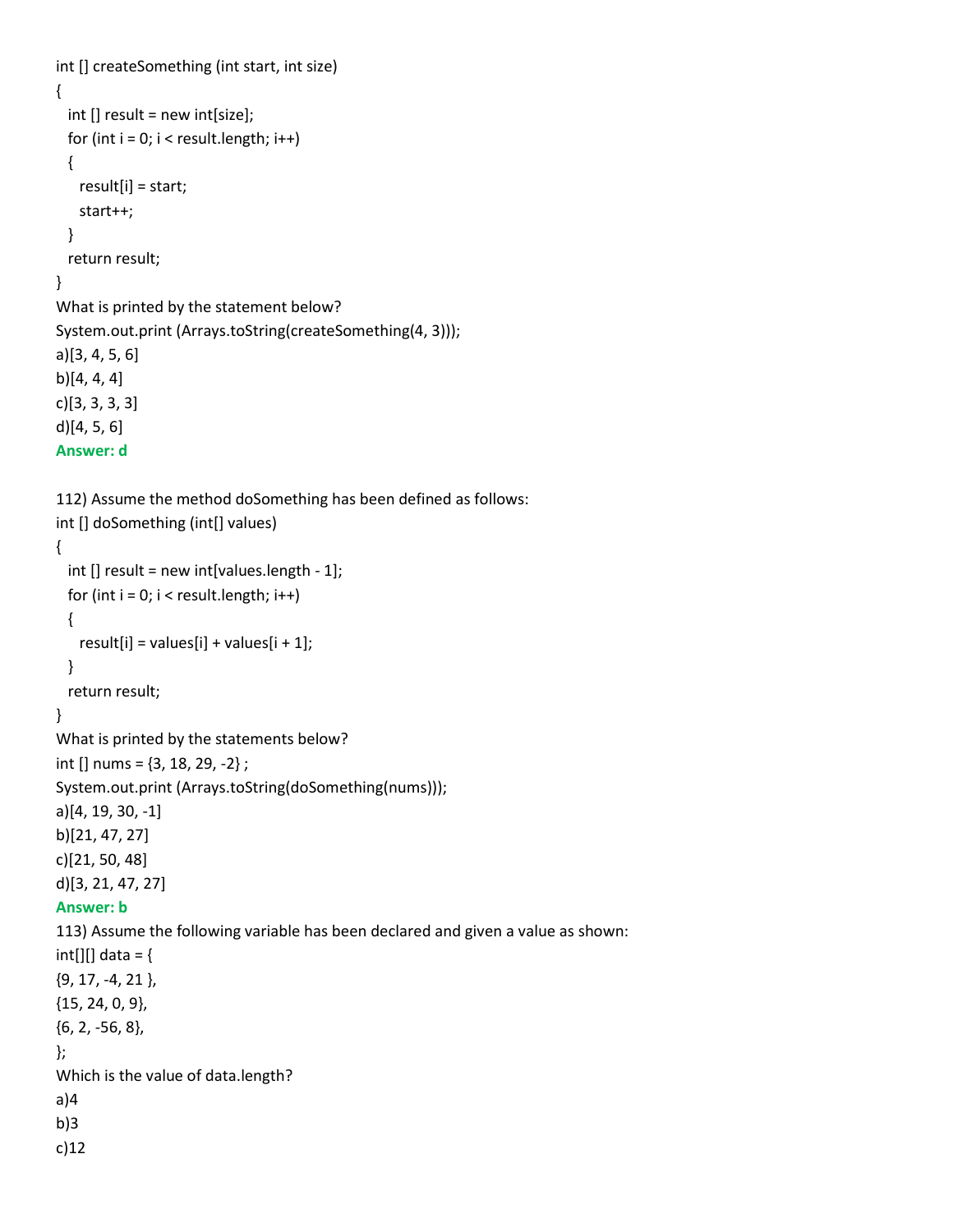# d)6 **Answer: b**

114) Assume the following variable has been declared and given a value as shown:  $int[$ ][] data = { {9, 17, -4, 21 }, {15, 24, 0, 9}, {6, 2, -56, 8}, }; Which is the value of data[0].length? a)21 b)12 c)4 d)3

**Answer: c**

115) Assume the following variable has been declared and given a value as shown:  $int[$ ][] data = { {9, 17, -4, 21 }, {15, 24, 0, 9}, {6, 2, -56, 8}, }; Which is the value of data[1][2]? a)0 b)17 c)15 d)-56 **Answer: a**

```
116) What will be printed by the statements below?
ArrayList<String> names = new ArrayList<String>();
"names.add(""Annie"");"
"names.add(""Bob"");"
"names.add(""Charles"");"
"names.set(2, ""Doug"");"
"names.add(0, ""Evelyn"");"
System.out.print (names);
a)[Annie, Bob, Charles, Doug, Evelyn]
b)[Evelyn, Annie, Bob, Doug] 
c)[Evelyn, Doug, Charles]
d)[Evelyn, Annie, Doug, Charles]
Answer: b
117) What will be printed by the statements below?
ArrayList<String> names = new ArrayList<String>();
"names.add(""Annie"");"
"names.add(""Bob"");"
```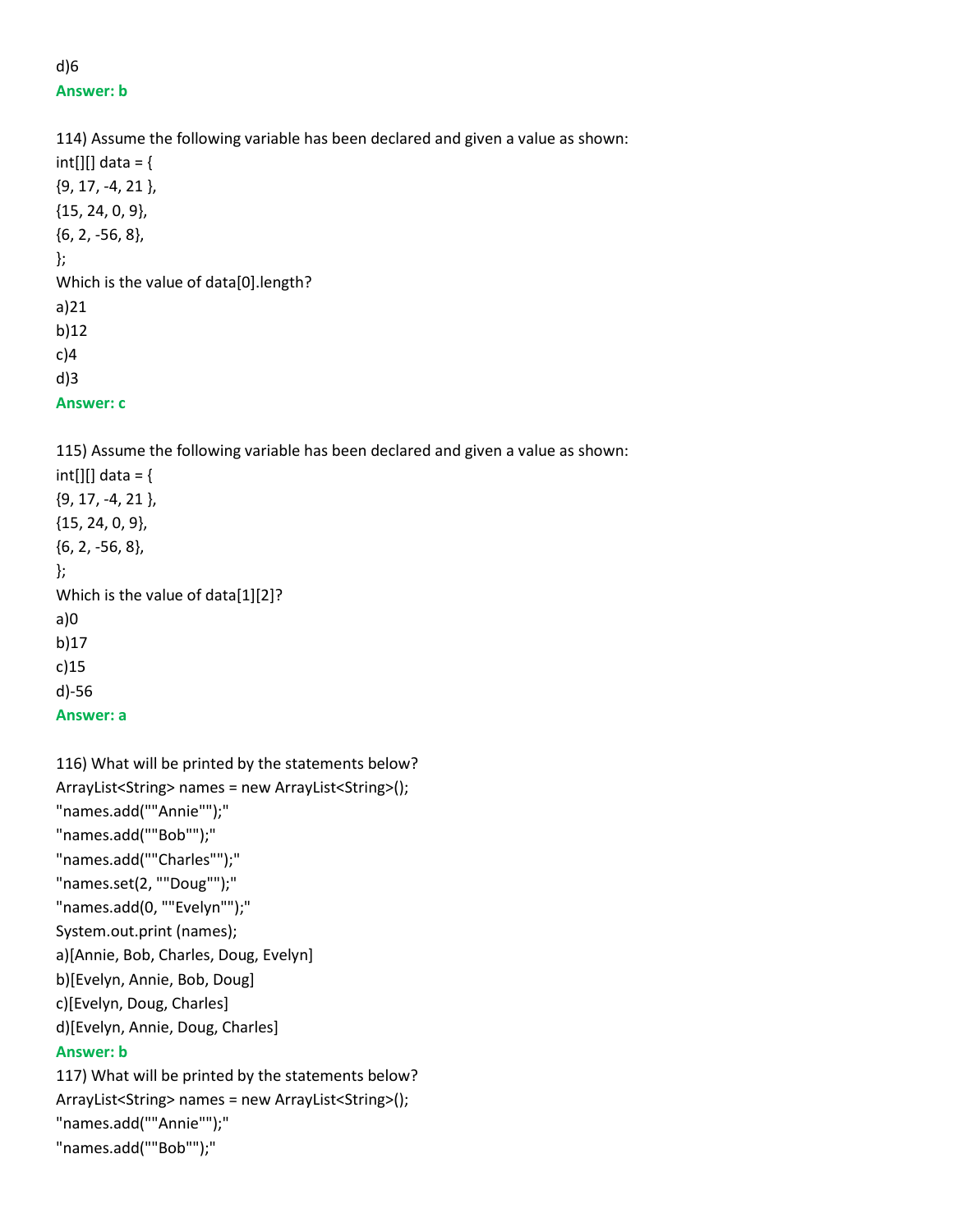```
"names.add(""Charles"");"
for (int i = 0; i < 3; i++)
{
  String extra = names.get(i);
  names.add (extra);
}
System.out.print (names);
a)[Annie, Bob, Charles, Annie, Bob, Charles] 
b)[Annie, Bob, Charles, Charles, Bob, Annie] 
c)[Annie, Annie, Bob, Bob, Charles, Charles] 
d)[Annie, Bob, Charles, Bob, Charles]
```

```
Answer: a
```
Chapter 08: Designing Classes

Test Bank

Multiple Choice

1. Which of the following is considered by the text to be the most important consideration when designing a class?

a) Each class should represent an appropriate mathematical concept.

b) Each class should represent a single concept or object from the problem domain.

c) Each class should represent no more than three specific concepts.

d) Each class should represent multiple concepts only if they are closely related.

### **Answer: b**

2. Which of the following questions should you ask yourself in order to determine if you have named your class properly?

a) Does the class name contain 8 or fewer characters?

b) Is the class name a verb?

c) Can I visualize an object of the class?

d) Does the class name describe the tasks that this class will accomplish?

**Answer: c**

3. Which class category has static methods and constants, but no objects?

a) Real-life entity abstraction

b) Actor class

c) Utility class

d) Concept class

#### **Answer: c**

4. A class named CurrencyTranslator would most probably fall into which of the following class categories?

- a) Actor classes
- b) Starter classes
- c) Abstract entities
- d) Utility classes

**Answer: a**

5. Why does the Scanner class belong to the category of classes known as actors?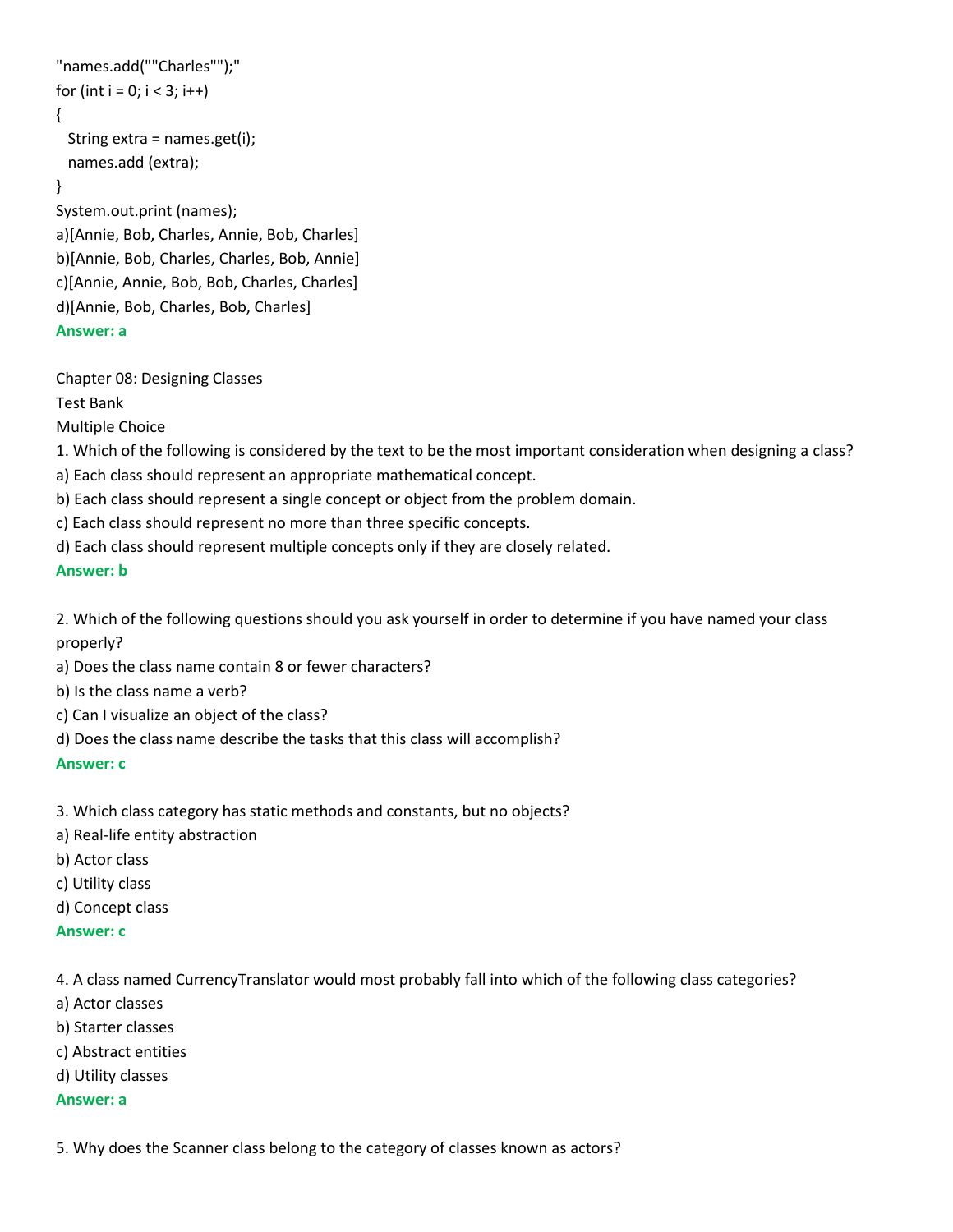- a) It acts as an interface between your program and the command line.
- b) It serves as an abstract entity that represents a user of your program.
- c) It plays an important part in streamlining the operation of your system.
- d) It performs a task, such as scanning a stream for numbers and characters.

#### **Answer: d**

6. Which of the following would be an appropriate name for a game-related class?

- a) CompletedLevelOne
- b) InitialLevel
- c) ResetCurrentLevel
- d) AscendToFinalLevel

### **Answer: b**

7. Which of the following most likely indicates that you have chosen a good name for your class?

- a) The name consists of a single word.
- b) You can tell by the name what an object of the class is supposed to represent.
- c) You can easily determine by the name how many concepts the class represents.
- d) The name describes what task the class will perform.

## **Answer: b**

8. Which of the following describes the first thing you should do when beginning a new object-oriented programming activity?

a) Consider how many concepts each class should represent.

- b) Determine which categories of classes may be needed for the project.
- c) Decide what combination of functions and methods are appropriate for the project.
- d) Identify the objects and the classes to which they belong.

### **Answer: d**

9. Under which of the following conditions would the public interface of a class be considered cohesive?

- a) All of its features are public and none of its features are static.
- b) The quality of the public interface is rated as moderate to high.
- c) All of its features are related to the concept that the class represents.
- d) It is obvious that the public interface refers to multiple concepts.

### **Answer: c**

10. General Java variable naming conventions would suggest that a variable named NICKEL VALUE would most probably be declared using which of the following combinations of modifiers?

- a) public void final
- b) public static final double
- c) private static double
- d) private static

### **Answer: b**

11. Which of the following is a good indicator that a class is overreaching and trying to accomplish too much?

- a) The class has more constants than methods
- b) The public interface refers to multiple concepts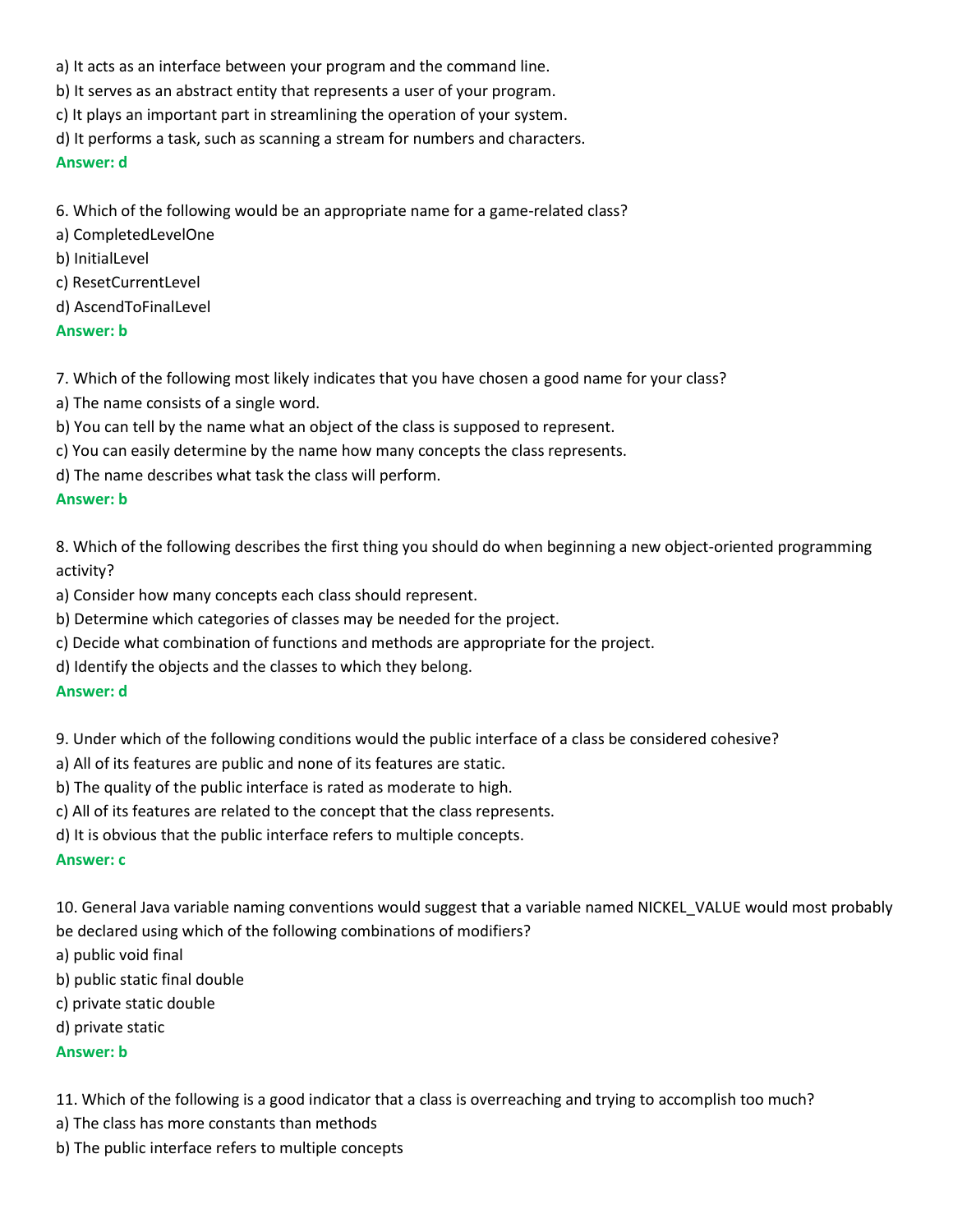c) The public interface exposes private features

d) The class is both cohesive and dependent.

## **Answer: b**

12. Given the following class definition, which of the following are considered part of the class's public interface? public class CashRegister

{

 public static final double DIME\_VALUE = 0.1; private static int objectCounter; public void updateDimes(int dimes) {. . .} private boolean updateCounter(int counter) {. . .}

}

a) objectCounter and updateCounter

b) DIME\_VALUE and objectCounter

c) DIME\_VALUE and updateDimes

d) updateDimes and updateCounter

## **Answer: c**

13. A class (ClassOne) is considered to have a dependency on another class (ClassTwo) under which of the following conditions?

a) Each class uses objects of the other.

b) The public interfaces of both classes are cohesive.

c) ClassTwo uses objects of ClassOne.

d) ClassOne uses objects of ClassTwo.

**Answer: d**

14. A UML class diagram would be most useful in visually illustrating which of the following?

a) the cohesiveness of a class's interface.

b) the amount of complexity of a class's interface.

c) dependencies between classes.

d) relationships between classes and their interfaces.

**Answer: c**

15. Why is it generally considered good practice to minimize coupling between classes?

a) Low coupling increases the operational efficiency of a program.

b) High coupling implies less interface cohesion.

c) High coupling increases program maintenance and hinders code reuse.

d) Low coupling decreases the probability of code redundancy.

**Answer: c**

16. Which of the following represents a good strategy regarding cohesion and coupling?

a) Maximize cohesion and remove unnecessary coupling.

b) Minimize cohesion and remove unnecessary coupling..

c) Maximize both cohesion and coupling.

d) Minimize cohesion and maximize coupling..

**Answer: a**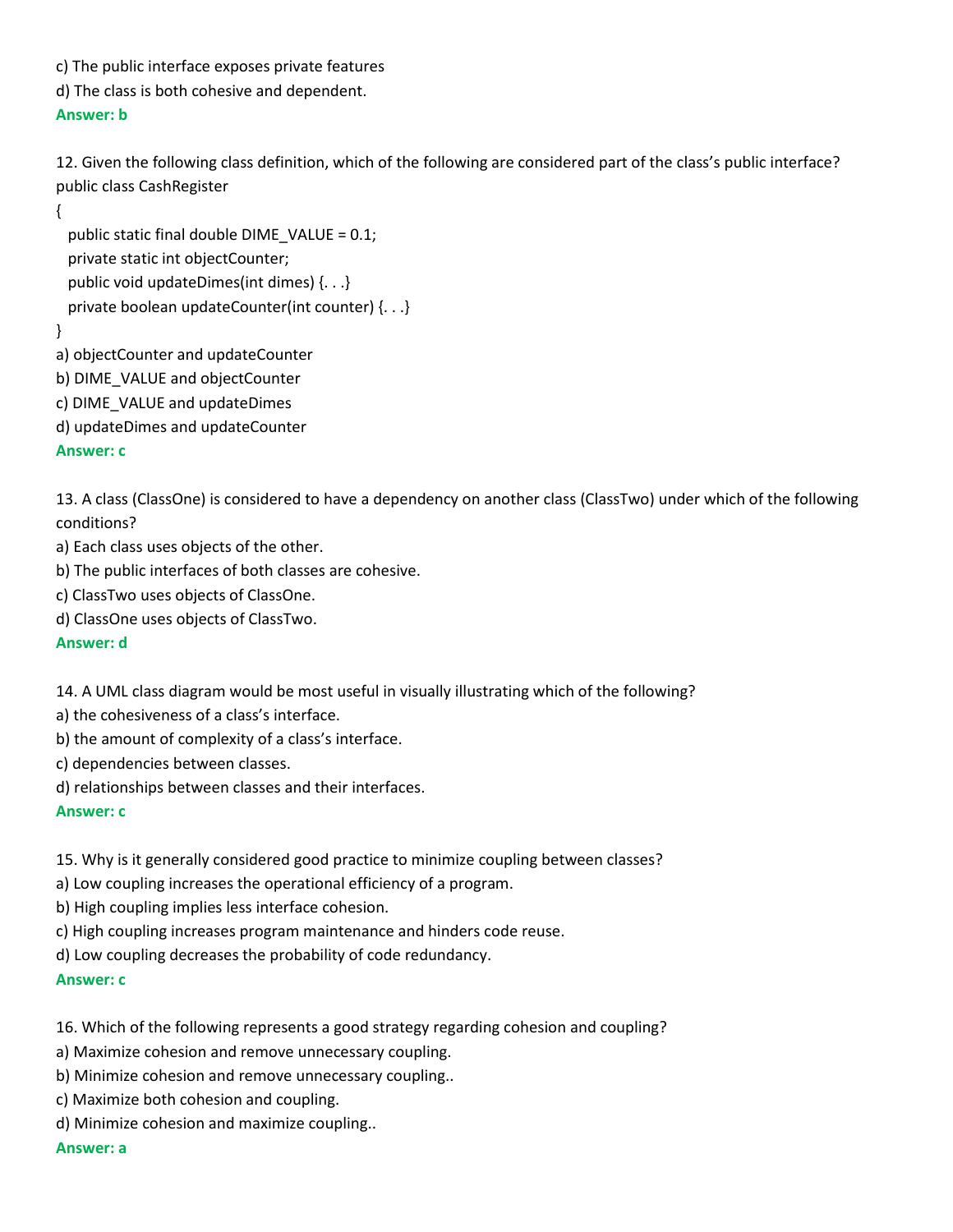- 17. Which of the following is a true statement regarding consistency in coding?
- a) Inconsistencies nearly always produce fatal flaws.
- b) Inconsistencies are an annoyance, because they can be so easily avoided.
- c) Consistency is not important in programming.
- d) Consistency always requires extra coding.

## **Answer: b**

- 18. Which of the following describes an immutable class?
- a) A class that has no accessor or mutator methods.
- b) A class that has no accessor methods, but does have mutator methods.
- c) A class that has accessor methods, but does not have mutator methods.
- d) A class that has both accessor and mutator methods.

## **Answer: c**

19. Which type of method modifies the object on which it is invoked?

- a) Constructor method.
- b) Static method.
- c) Accessor method.
- d) Mutator method.

**Answer: d**

20. The String class is an example of which of the following types of classes?

- a) Static class.
- b) Immutable class.
- c) Abstract class.
- d) Mutable class.

### **Answer: b**

21. Which of the following is true regarding objects created from immutable classes?

a) It is safe to give out references to immutable class objects freely.

b) An immutable object can only be modified by its mutator method.

- c) It is not advisable to return immutable object references from accessor methods.
- d) Immutable classes do not have constructors.

### **Answer: a**

22. Which of the following is an example of an immutable class?

- a) Math.
- b) Scanner.
- c) String.
- d) System.

## **Answer: c**

23. Judging by the name of the method, which of the following methods would most likely be a mutator method? a) getListOfDeposits.

b) printAccountBalance.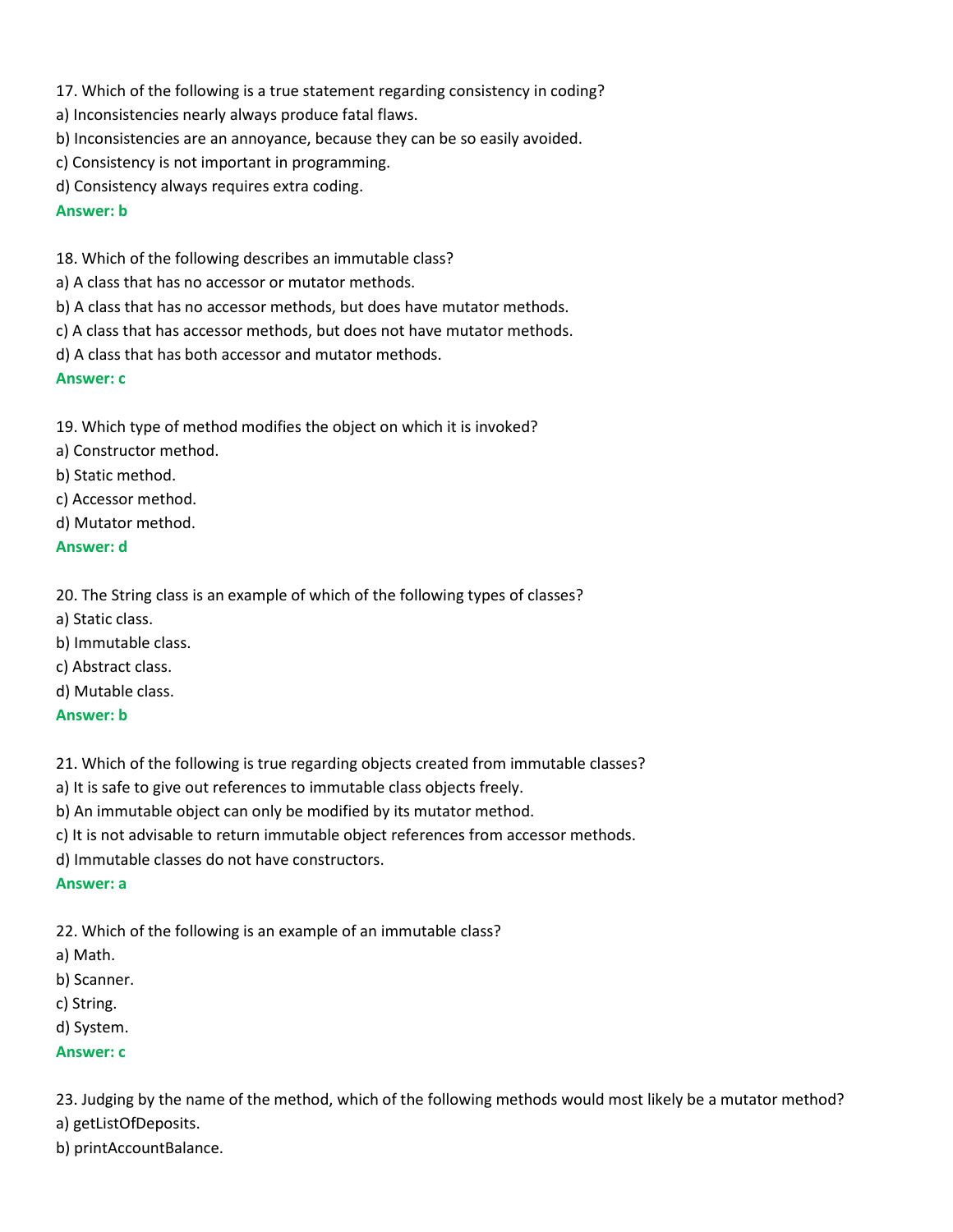# c) isOverdrawn. d) Deposit. **Answer: d**

24. Which of the following statements is true relative to classes that will successfully compile?

- a) They must have both mutator and accessor methods.
- b) They must have accessors, and optionally may have mutators.
- c) They must have mutators, and optionally may have accessors.
- d) They may have either mutator or accessor methods, or both.

### **Answer: d**

- 25. Mutator methods exhibit which of the following types of side effect?
- a) Modification of the implicit parameter.
- b) Modification of an explicit parameter.
- c) Production of printed output.
- d) Acceptance of text input.

### **Answer: a**

## 26. Which of the following is true regarding side effects of methods?

- a) Modification of implicit parameters should be restricted to primitive data types.
- b) Modification of explicit parameters should never be allowed.
- c) Side effects involving standard output should be limited to String data.
- d) Minimize side effects that go beyond modification of implicit parameters.

### **Answer: d**

- 27. Side effects related to standard output generally violate which of the following rules?
- a) Never display the values of explicit parameters.
- b) Never display the values of implicit parameters.
- c) Minimize the coupling of classes.
- d) Maximize the coupling of classes.

### **Answer: c**

28. Given the following method header, other would be classified as which of the following parameter types? public void transfer(double amount, BankAccount other)

- a) Implicit parameter.
- b) Explicit parameter.
- c) Global parameter.
- d) Mutable parameter.

### **Answer: b**

## 29. Which of the following does NOT describe a particular side effect related to standard output?

- a) Messages printed in a particular language may be of limited usefulness.
- b) Methods that rely on standard output have limited usefulness in embedded systems.
- c) Programmers may be surprised by unexpected method actions.
- d) Programmers may need values for purposes other than informational messages.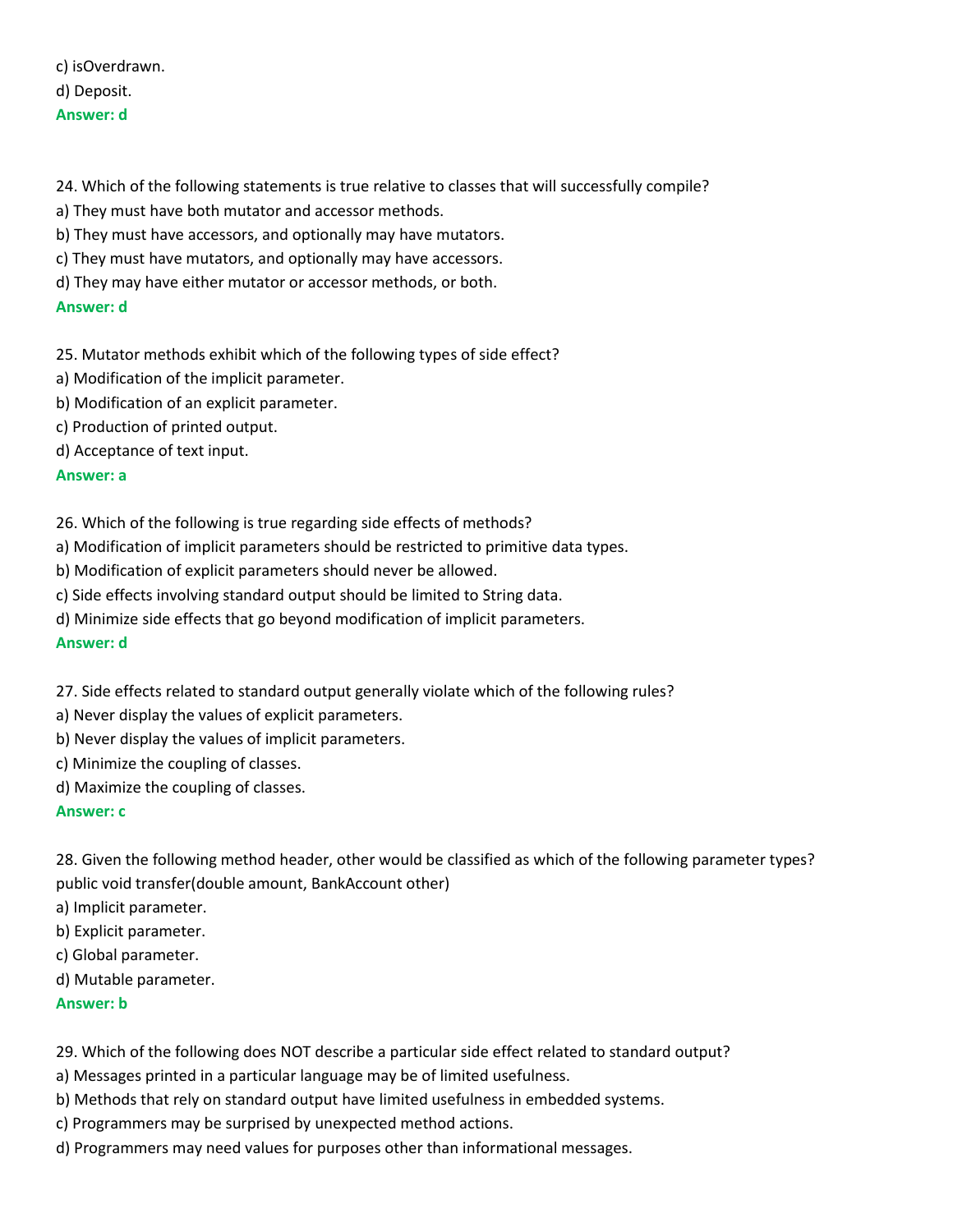#### **Answer: c**

- 30. Why can't Java methods change parameters of primitive type?
- a) Java methods can have no actual impact on parameters of any type.
- b) Parameters of primitive type are considered by Java methods to be local variables.
- c) Parameters of primitive type are immutable.
- d) Java methods cannot accept parameters of primitive type.

#### **Answer: b**

- 31. Which of the following classifications of method behavior is accurate?
- a) Methods that do not change explicit parameters always have side effects.
- b) Methods that change explicit parameters do not have side effects.
- c) Methods that change explicit parameters always have side effects.
- d) Methods that do not change explicit parameters never have side effects.

#### **Answer: C**

32. Which of the following can potentially be changed by a Java method?

- a) An object reference parameter.
- b) The state of an object reference parameter's attribute.
- c) A primitive parameter.
- d) A String parameter.

#### **Answer: b**

33. Which of the following types of side effects potentially violates the rule of minimizing the coupling of classes? a) Standard output.

- b) Modification of implicit parameters.
- c) Modification of explicit parameters.
- d) Modification of both implicit and explicit parameters.

#### **Answer: a**

34. Which of the following classifications of method behavior produces acceptable side effects?

- a) Accessor methods that do not change explicit parameters.
- b) Mutator methods that do not change explicit parameters.
- c) Any method that changes an explicit parameter.
- d) Any method that changes another object.

#### **Answer: b**

- 35. Which of the following statements is true regarding method parameters in Java?
- a) All method parameters use the call-by-value mechanism.
- b) Only method parameters of primitive type use the call-by-value mechanism.
- c) All method parameters use the call-by-reference mechanism.
- d) Only method parameters of object type use the call-by-value mechanism.

## **Answer: a**

36. In Java, which of the following mechanisms describe the copying of an object reference into a parameter variable?

- a) Call-by-reference .
- b) Call-by-value.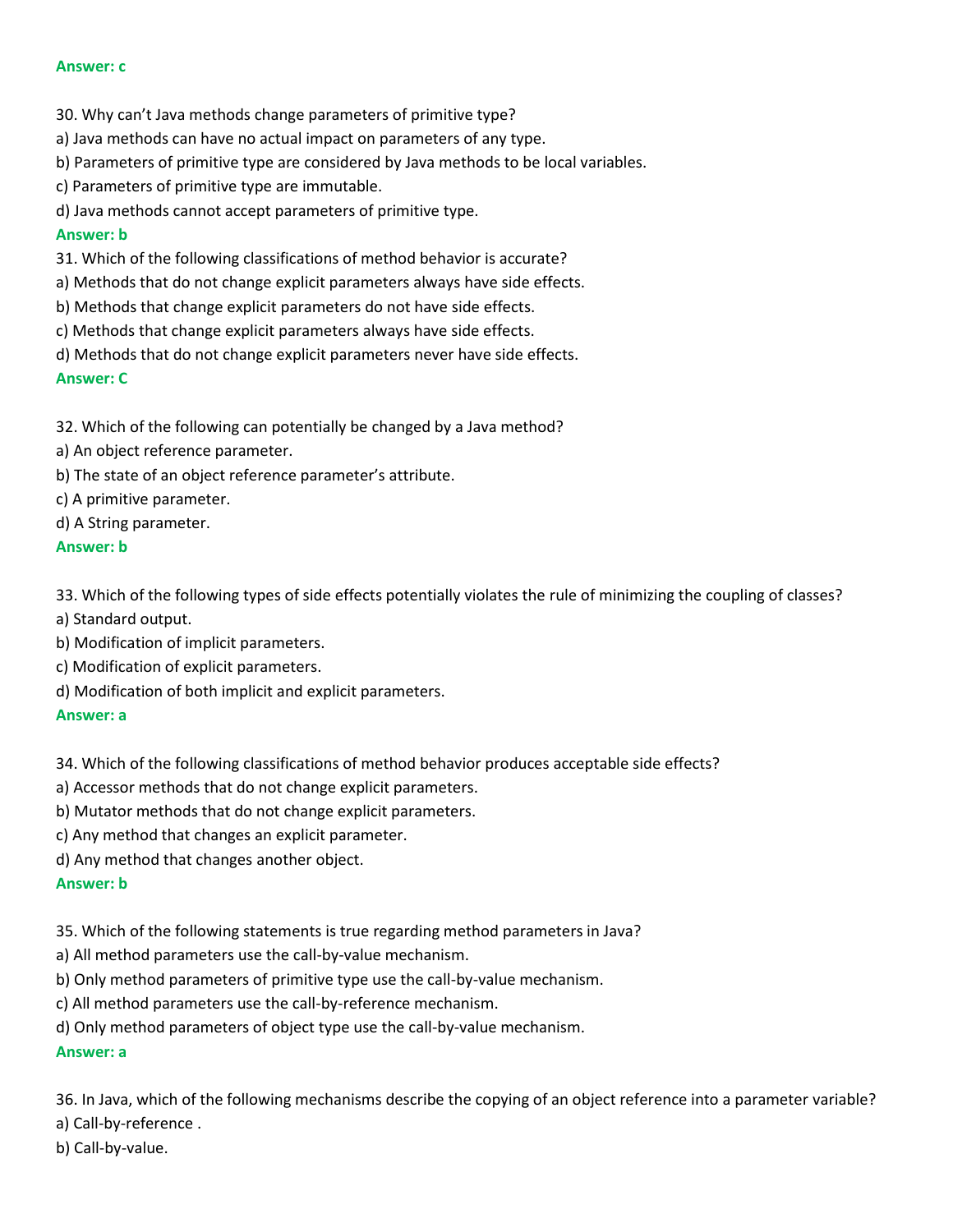c) Call-by-precondition.

d) Call-by-object.

## **Answer: b**

37. A class that has only accessor methods and no mutators methods is called a/an \_\_\_\_ class.

- A)
- B)
- C)
- D)

# **Answer: c**

38. Consider the method in the following code snippet: public void getRewardPoints()

{

System.out.println("Your Reward Points balance is now " + pointBalance);

# }

Which of the following statements would not be a valid criticism of the design of this method?

a) It violates the design rule of minimizing the coupling of classes.

b) It assumes that the message will always need to be in English.

c) It might not work in an embedded system.

d) It should not be a separate method since it is only one line long.

**Answer: d**

39. Which of the following statements describes a precondition?

a) A logical condition in a program that you believe to be true.

b) A guarantee that the object is in a certain state after the method call is completed.

c) A requirement that the caller of a method must meet.

d) A set of criteria defined by the caller of a method.

# **Answer: c**

40. Which of the following statements describes one aspect of a postcondition?

a) A logical condition in a program that you believe to be true.

b) A guarantee that the object is in a certain state after the method call is completed.

c) A requirement that the caller of a method must meet.

d) A set of criteria defined by the caller of a method.

**Answer: b**

41. Which of the following statements describes an assertion?

a) A logical condition in a program that you believe to be true.

b) A guarantee that the object is in a certain state after the method call is completed.

c) A requirement that the caller of a method must meet.

d) A set of criteria defined by the caller of a method.

# **Answer: a**

42. Which of the following statements is true regarding the precondition of a method? a) It is a suggestion to the caller of the method regarding method input values.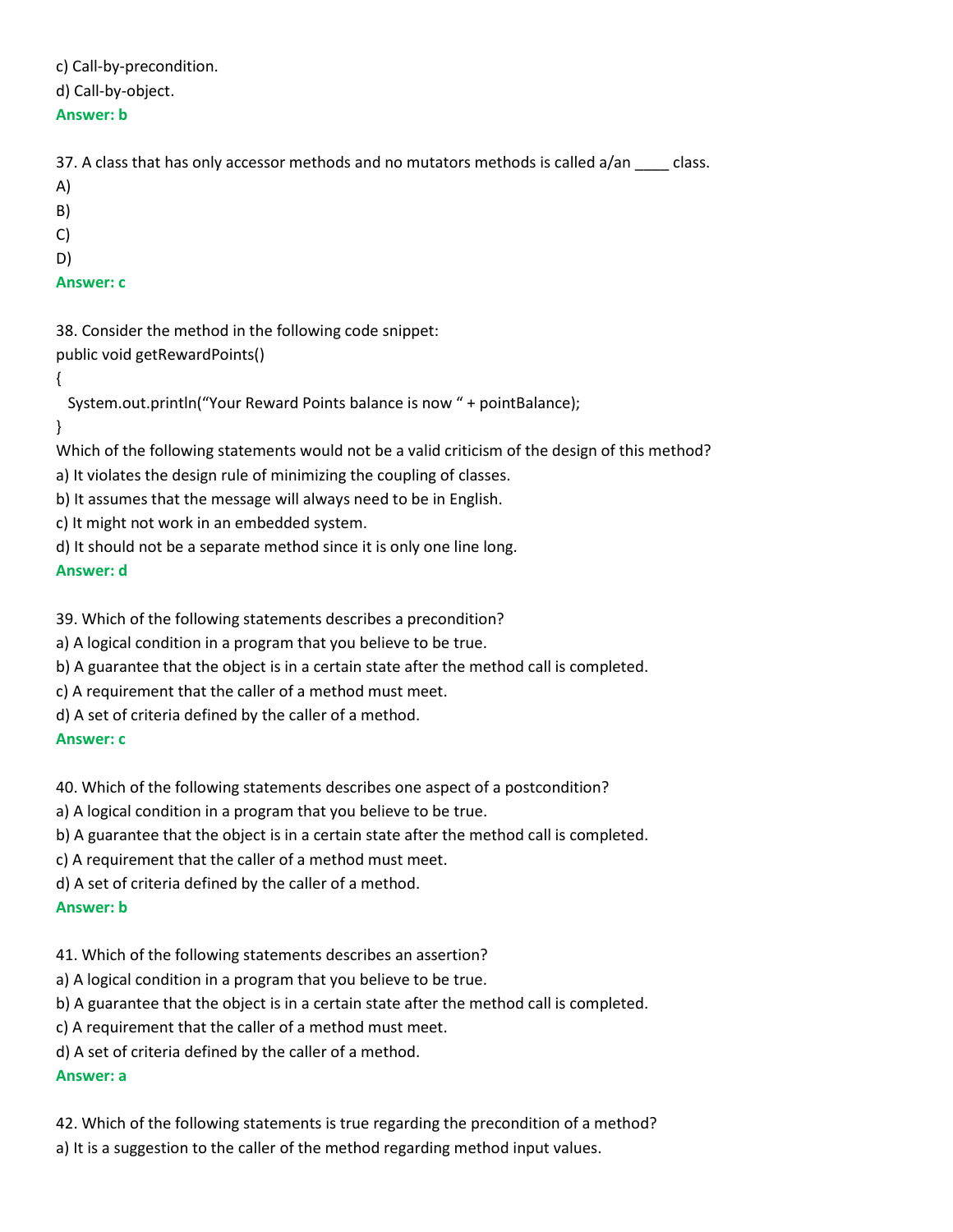b) It guarantees the object will be in a certain state after the method call is completed.

- c) It limits the potential data type of the parameter variables.
- d) If it is not met, the method is not responsible for computing the correct result.

#### **Answer: d**

43. An AssertionError will be generated under which of the following conditions?

- a) Assertion checking is turned off.
- b) Assertion checking is turned off and an assertion fails.
- c) An assertion fails and assertion checking is turned on.

d) Any time an assertion fails.

#### **Answer: c**

44. Pre- and postconditions may be viewed as a contract between which of the following parties?

- a) A method and its caller.
- b) A class and its interface.
- c) A method signature and its implementation.

d) An object and its class.

#### **Answer: a**

45. Which perspective should be used in formulating pre- and postconditions?

- a) The private implementation of the class.
- b) The public interface of the class.
- c) The knowledge of the designer.
- d) The requirements of the user.

#### **Answer: b**

46. Consider the method signature in the following code snippet: public static double getTriangleArea (double heightLen, double baseLen) Which of the following would be a valid postcondition for this method?

- a) Postcondition: getTriangleArea() >= 0
- b) Postcondition: getTriangleArea() > 0
- c) Postcondition: getTriangleArea() <= baseLen
- d) There are no valid postcoditions that could be specified for this method

#### **Answer: b**

47. Which command would execute a program with assertion checking turned on?

- A)
- B)
- C)

```
D)
```
**Answer: d**

48. Consider the partial Date class below which represents a day of the year. publicclass Date { privateint month; // A value between 1 and 12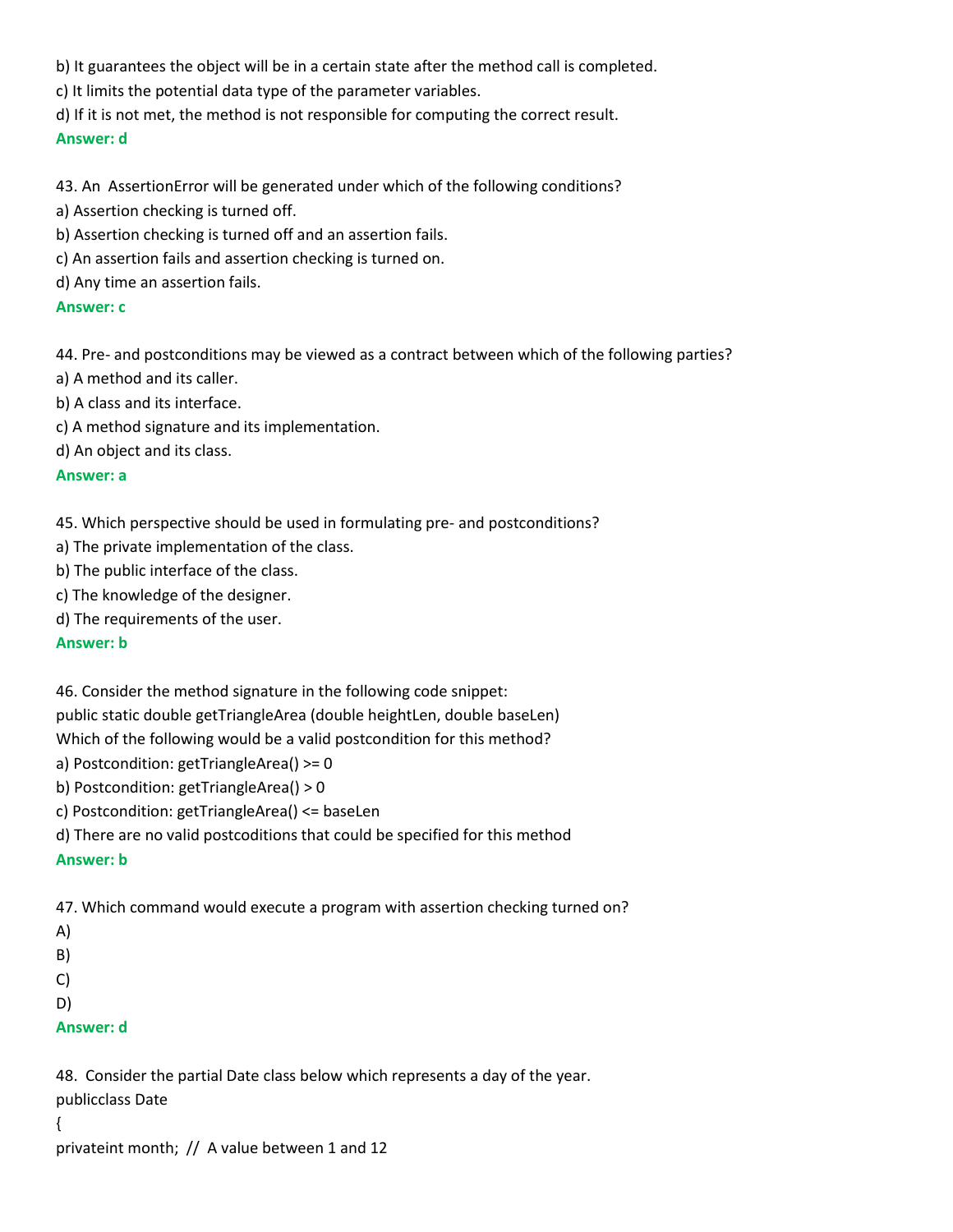```
privateint day; // A value between 1 and the last day 
             // of the month
publicint getMonth() {return month;}
publicvoid setMonth(int newMonth) 
{
if (newMonth >= 1 && newMonth <= 12){month = newMonth;}
}
publicint getDay() {return day;}
  private int lastDayOfMonth() 
  {
switch (month)
  {
case 9: case 4: case 6: case 11:
return 30;
case 2: return 28;
default: return 31;
  }
  }
}
What type of method is getMonth?
A) mutator
B) constructor
C) accessor
Answer: c
49. Consider the partial Date class below which represents a day of the year.
publicclass Date 
{
privateint month; // A value between 1 and 12
privateint day; // A value between 1 and the last day 
             // of the month
publicint getMonth() { return month; }
publicvoid setMonth(int newMonth) 
{
if (newMonth >= 1 && newMonth <= 12}{ month = newMonth; }
  }
publicint getDay() { return day; }
  private int lastDayOfMonth() 
  {
switch (month)
  {
case 9: case 4: case 6: case 11:
return 30;
case 2: return 28;
default: return 31;
  }
```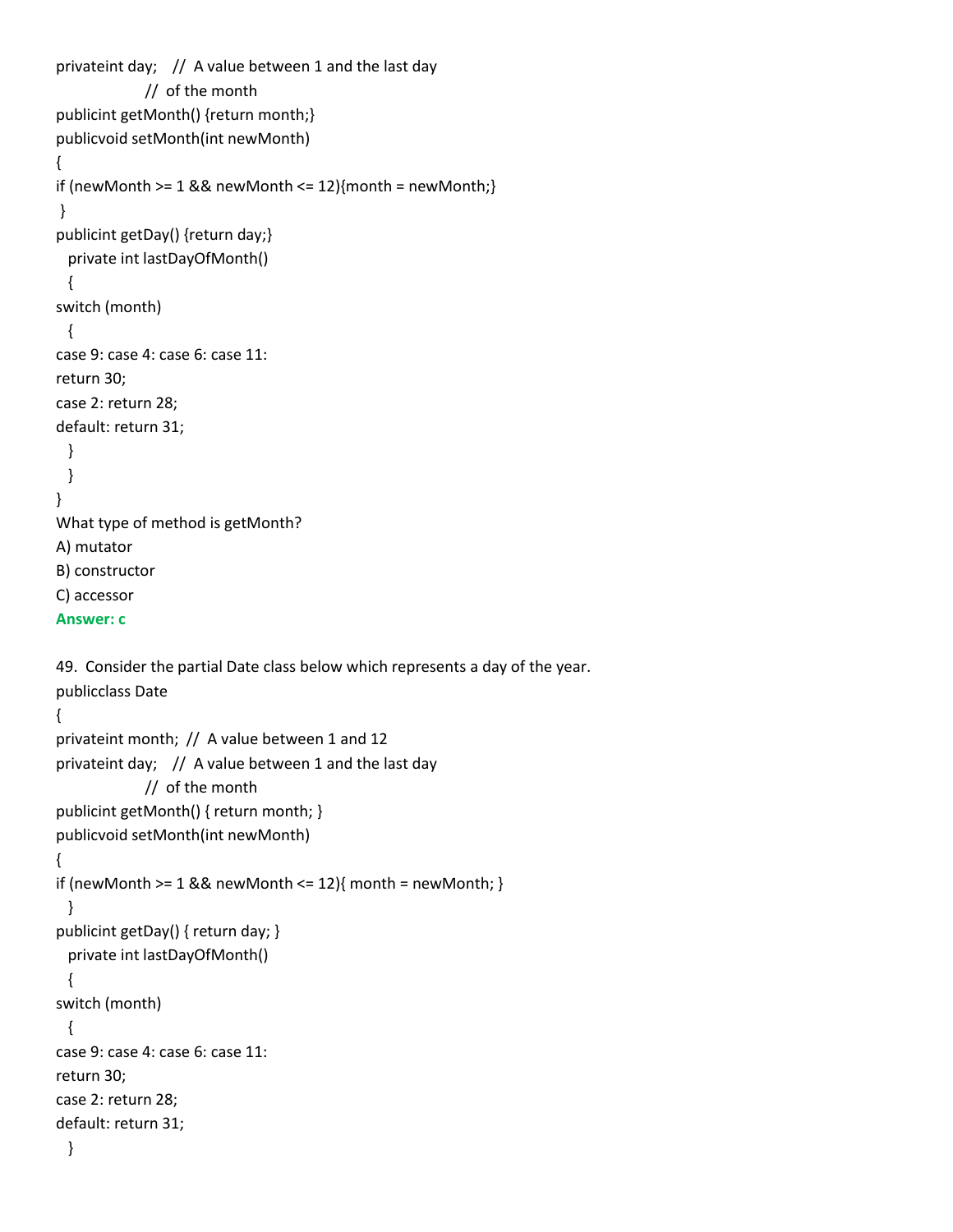```
 }
}
What type of method is setMonth?
a) mutator
b) accessor
c) constructor
```
#### **Answer: a**

50. It has been suggested the accessor method below be added to the class to return the Date one day later than the given date.

```
public Date getNextDate() 
{
if (day == lastDayOfMonth())
{
month++;
if (month == 12){ month = 1; }
day = 1;}
else{ day++; }
returnthis;
}
What is wrong with this design?
a) You cannot return this from a method.
b) It uses lastDayOfMonth, a private method of the class.
c) It has the side effect of changing the Date.
d) Since it returns a Date other than this one, the class is not consistent.
Answer: c
```

```
51. Which of the following types of methods are invoked on objects?
a) Static method.
```
b) Class method.

- c) Instance method.
- d) Either static or instance methods.

#### **Answer: c**

52. A static method can have which of the following types of parameters?

a) Only implicit parameters.

b) Only explicit parameters.

- c) Both implicit and explicit parameters.
- d) A static method cannot have parameters.

#### **Answer: b**

53. Which of the following constitutes a common reason for creating a static method?

a) To encapsulate a computation that involves only numbers.

b) To implement a computation that only involves implicit parameters.

c) To test a computation prior to implementing it in a class.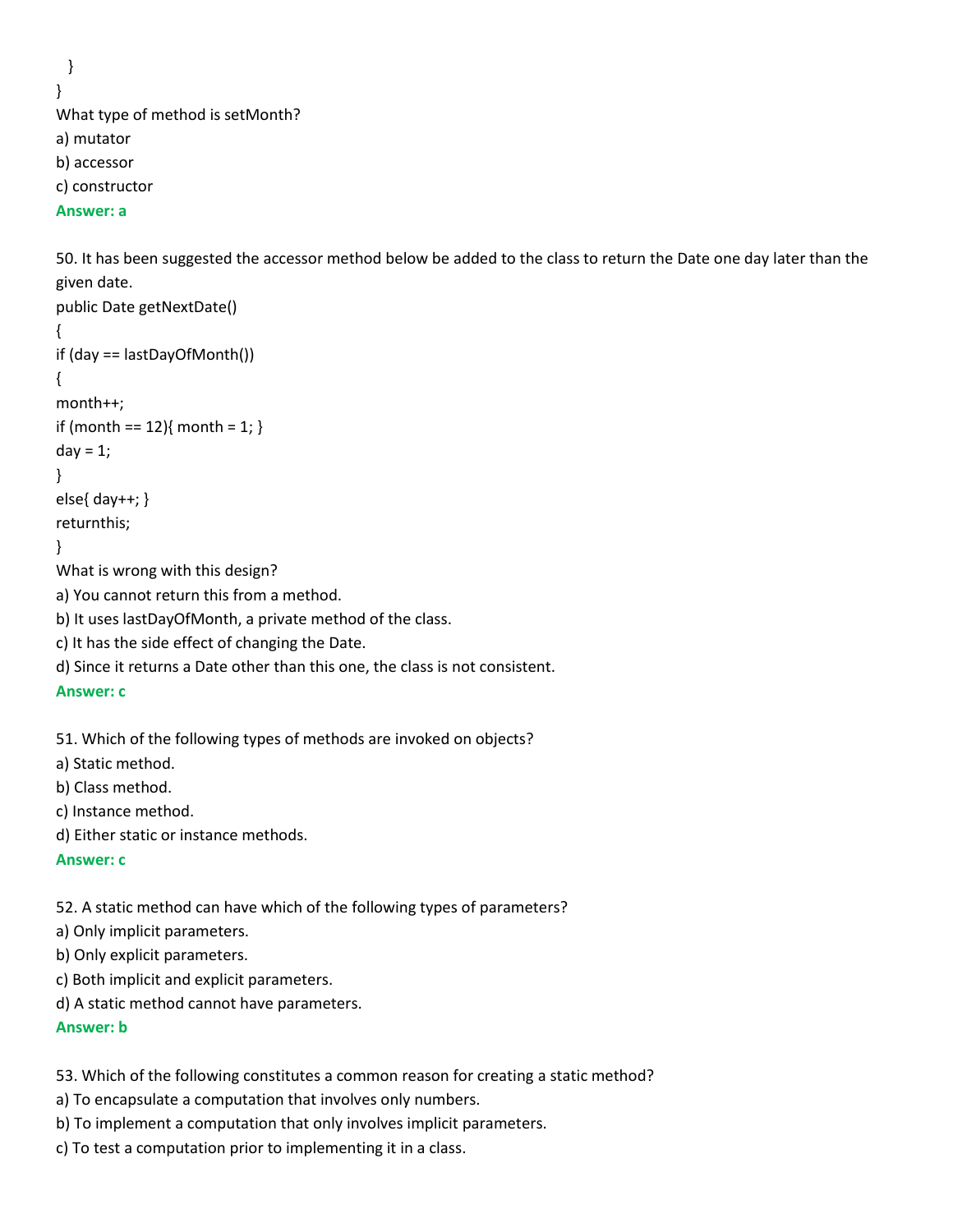d) To improve efficiency by reducing overhead associated with the use of objects. **Answer: a**

54. The use of the static keyword in a method declaration implies which of the following?

- a) The method can only operate on immutable objects.
- b) The method can only be called from within the main method.
- c) The method cannot be overloaded.
- d) The method can have only explicit parameters.

## **Answer: d**

55. Which of the following statements regarding static methods is true?

- A)
- B)
- C)
- D)

# **Answer: a**

56. Why is a static variable also referred to as a class variable?

- a) There is a single copy available to all objects of the class.
- b) It is encapsulated within the class.
- c) Each class has one and only one static variable.
- d) It is stored in the separate class area of each object.

# **Answer: a**

- 57. In which of the following cases could a static variable be declared as something other than private?
- a) When it will be accessed by multiple objects.
- b) When implementing static constants.
- c) When declared inside a private method.
- d) Static variables should never be declared as anything but private.

**Answer: b**

58. Which of the following classes has a static variable that is commonly used when communicating with standard output?

- a) Scanner.
- b) String.
- c) System.
- d) Object.

#### **Answer: c**

59. Which of the following statements is generally true regarding static methods and variables?

a) The use of static variables and methods should be minimized.

b) The use of static variables and methods should be maximized.

c) A lot of static methods and variables indicate a well-designed object-oriented system.

d) Always choose static methods and variables over similar object-based implementations.

# **Answer: a**

60. Where in a class should static variables be declared and initialized?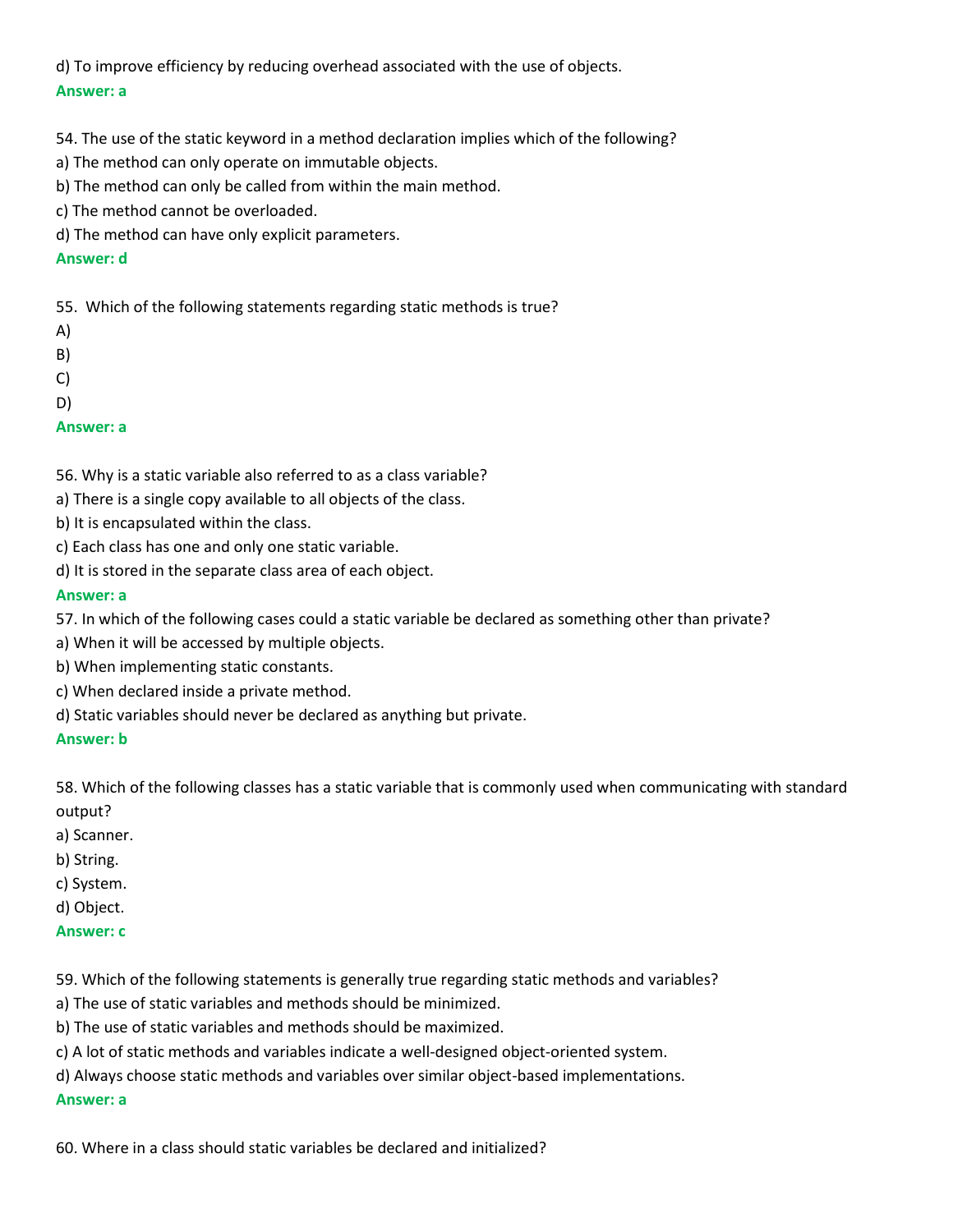- a) Inside the constructor method.
- b) Inside the class, but outside of any method body.
- c) Outside the class in a separate designated static class.
- d) Outside the class, but inside the same physical file.

**Answer: b**

# 61. When are statements in a class-level initialization block executed?

- a) Before the code in the class constructor is executed.
- b) Once when the class is loaded.
- c) Whenever objects of the class are used to access methods.
- d) After the code in the class constructor is executed.

# **Answer: a**

Title: When are statements in a class-level initialization block executed?

- 62. When are statements in a class-level static initialization block executed?
- a) Before the code in the class constructor is executed.
- b) Once when the class is loaded.
- c) Whenever objects of the class are used to access methods.
- d) After the code in the class constructor is executed.

### **Answer: b**

- 63. Which of the following statements generally describes the scope of a variable?
- a) The ability of a variable to access other variables in the same program.
- b) The amount of data in bytes that the variable can contain.
- c) The range of data types that the variable can legally be cast into.
- d) The region of a program in which the variable can be accessed.

# **Answer: d**

- 64. Which of the following statements describes the scope of a local variable?
- a) From the beginning through the end of the block that encloses it.
- b) From the point of its declaration to the point where it is set to null.
- c) From the point of its initialization to the end of the block that encloses it.
- d) From the point of its declaration to the end of the block that encloses it.

# **Answer: d**

65. Under which of the following conditions can you have local variables with identical names?

- a) If their scopes are nested.
- b) If they are of different data types.
- c) If their scopes do not overlap.
- d) If they both reference the same object.

# **Answer: c**

# 66. Which of the following are considered members of a class?

- a) Private instance variables and methods.
- b) All instance variables and methods.
- c) Non-static instance variables and methods.
- d) Public instance variables and methods.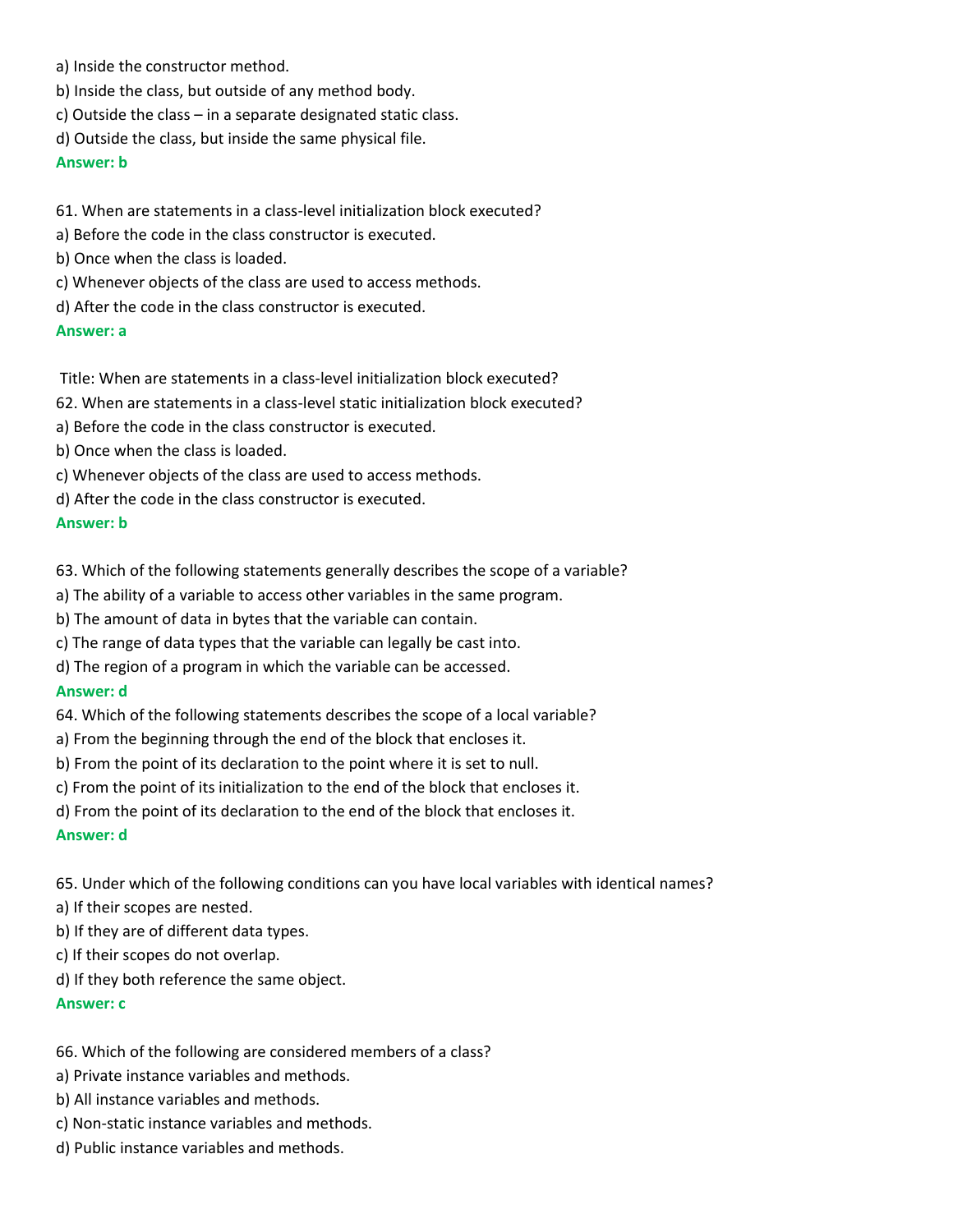#### **Answer: b**

67. What is the scope of a private instance variable?

a) The entire class in which the variable is defined.

b) All classes in the same package as the class in which the variable is defined.

```
c) The entire program.
```
d) Only the method in which the variable is defined.

# **Answer: a**

68. Which of the following names would be considered to be qualified?

```
a) studentOne.getGraduationYear()
```
b) this.getGraduationYear()

- c) getGraduationYear()
- d) getGraduationYear().print()

# **Answer: a**

69.Consider the following code snippet: public class RewardPointsAccount

#### {

 private int currentRewardPointBalance; private static int level1Cutoff = 15000;

```
}
```
...

If a program instantiates four objects using this class, which of the following statements will be true?

a) Each object will have a currentRewardPointBalance instance variable and a level1Cutoff instance variable.

b) All objects will share a single currentRewardPointBalance class variable and a level1Cutoff class variable.

c) Each object will have a currentRewardPointBalance instance variable, but all objects will share a level1Cutoff class variable.

d) All objects will share a currentRewardPointBalance class variable and each object will have a level1Cutoff instance variable.

#### **Answer: c**

```
70. Consider the following code snippet:
public class RewardPointsAccount
```
#### {

}

```
 private int currentRewardPointBalance;
  private int level1Cutoff = 15000;
  public static void main (String [] args)
  {
    int level1Cutoff = 15000;
    if (blnEliteCustomer)
{
  this.Level1Cutoff = 12500;
  . . .
    }
```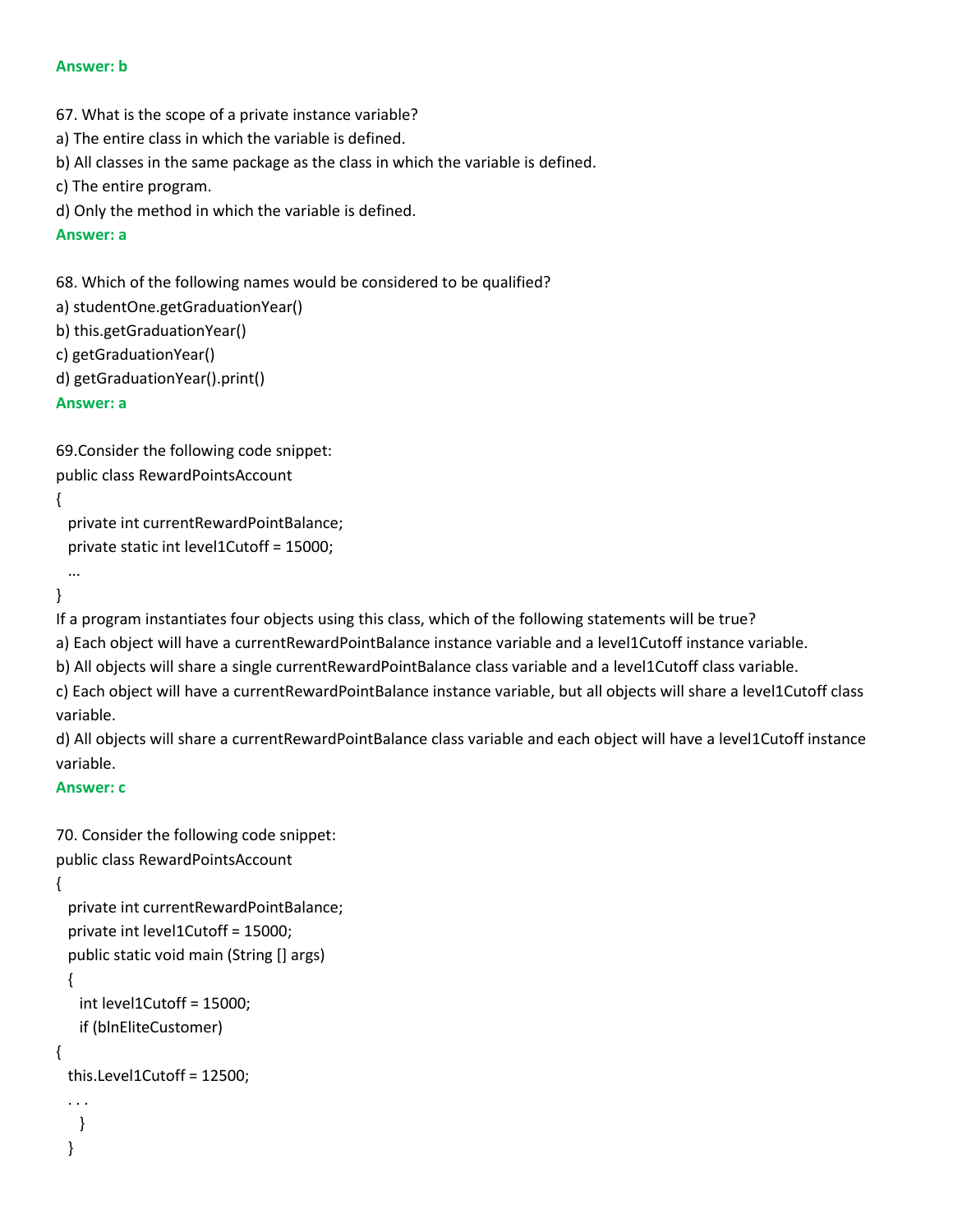Which of the following statements is true?

a) It is illegal to declare the level1Cutoff variable within the main method

b) The code within the main method changes the value of the instance variable level1Cutoff for elite customers

c) The level1Cutoff variable within the main method does not change the level1Cutoff instance variable for elite customers

d) The level1Cutoff class variable shadows the level1Cutoff variable within the main method

**Answer: b**

71. Consider the following code snippet: public class Vehicle

{

String vehicleType;

}

. . .

Which of the following statements about the variable vehicleType is true?

a) It can be accessed by all classes in the same package as the Vehicle class.

b) It can be accessed only by code within the Vehicle class.

c) It can be accessed only by public methods declared within the Vehicle class.

d) It can be accessed only by private methods declared within the Vehicle class.

**Answer: a**

72. To use a public variable or method outside of its class, you must \_\_\_\_ the name.

a) bind

b) encapsulate

c) instantiate

d) qualify

**Answer: d**

73. Under which of the following conditions must you qualify the name of a public class member?

a) If it is to be used outside its class.

b) If it is to be used inside its class.

c) Public class members must always be qualified.

d) Public class members never need to be qualified.

# **Answer: a**

"74. A new method, getMonthName, to get the name of the Date's month (""January"", February"", etc.) is to be added to the class Date. Which of the following headers should it have?"

a) public String getMonthName(int month)

b) public String getMonthName()

c) public void getMonthName(String monthName)

d) public void getMonthName(int month, String monthName)

# **Answer: b**

"75. A new method, getMonthName, to get the name of the Date's month (""January"", February"", etc.) is to be added to the class Date. How will the instance variables need to be changed to handle this new method?" a) The type of the month instance variable will need to be changed to String.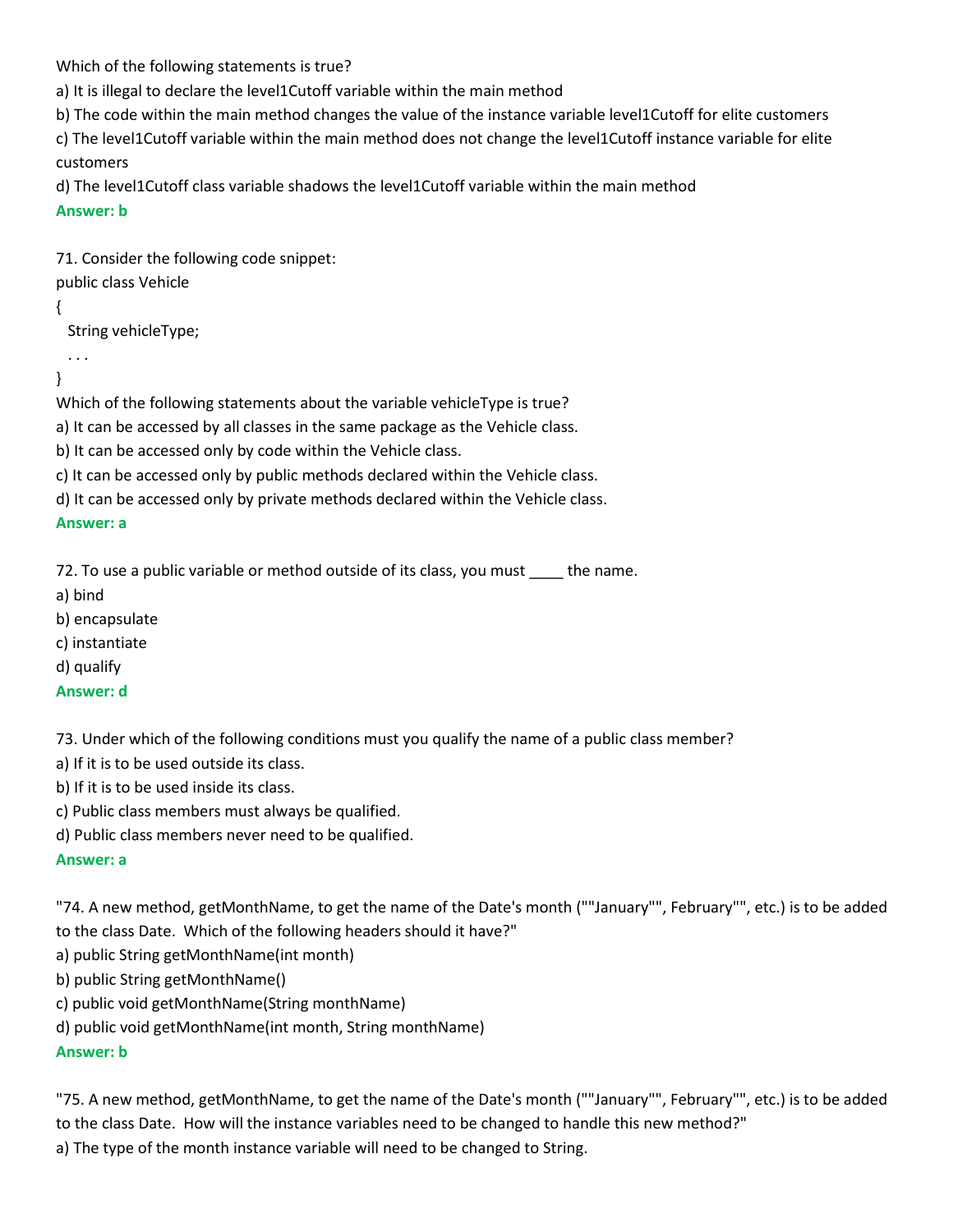b) A new String variable called monthName will need to be added to the class.

c) A new class called MonthNameAndNumber will need to be created to store both the name and number of the month and the type of the instance variable month will need to be changed to MonthNameAndNumber.

d) No change is needed.

## **Answer: d**

76. Can the method lastDayOfMonth be changed to be a static method by just changing the header to the following? private static int lastDayOfMonth()

a) No. It could no longer access the month instance variable.

b) No. A class cannot have both static and non-static methods.

c) Yes. No other change is necessary.

d) Yes, but it must be changed to public as well.

# **Answer: a**

77. What will have to change if the instance variables month and day of the Date class are replaced by the single instance integer variable dayOfTheYear?

a) The implementation of the methods will change, but the interface will not need to change.

b) The implementation of getDay will not change, but the implementations of the other methods will not change and the interface will not change.

c) The interface will need to change to remove setMonth, but no other parts of the interface will change.

d) All of the interface will need to be changed when the instance variables change.

### **Answer: a**

78. A new class is proposed to collect information about a group of DVDs. Which of the following is the best name for this class?

a) DVDCollection

b) DVD

c) StoreDVDInformation

d) Collection

# **Answer: a**

79. A new class is proposed to collect information about a group of DVDs. Which of the following is the best structure for this class?

a) Have separate classes for a single DVD and the entire DVD collection.

b) Have one class to store information about DVDs and the collection named DVDsInformation

c) Have one class to store information about the collection name and send information about the DVDs as simple data (integers, Strings, etc.)

d) Have one class to store information about a single DVD and just use an ArrayList to store the collection.

# **Answer: a**

80. A new class is proposed to collect information about a group of DVDs. A separate class containing information about a single DVD, named DVD, has already been created. Which of the following is the best design to store the data and size of this collection?

a) Have an ArrayList of DVDs and use its size as the size of the collection.

b) Have an ArrayList of DVDs and an integer representing the number of DVDs in the collection.

c) Have an array of DVDs and use its size as the size of the collection.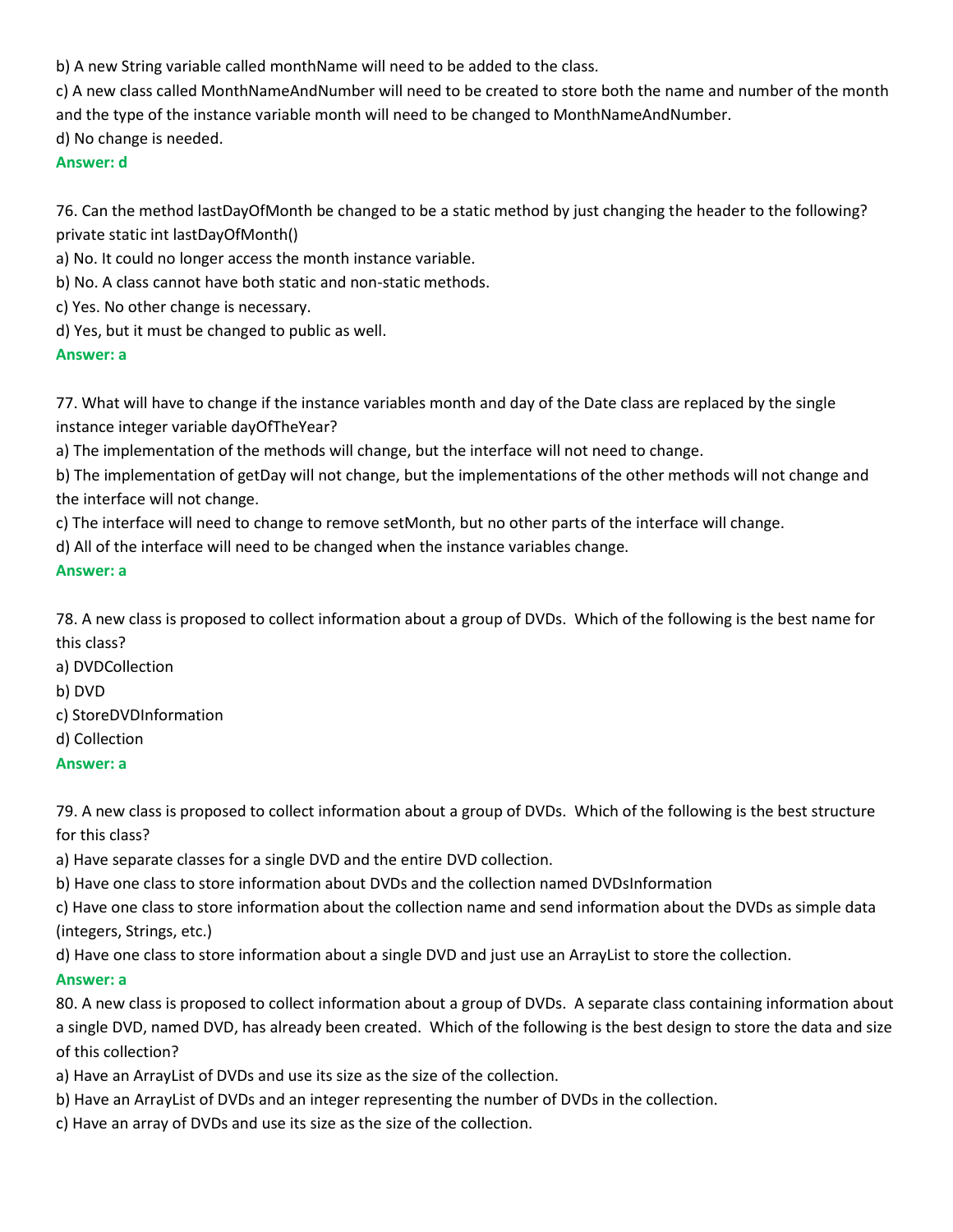d) Have a single DVD variable representing the last DVD added and an integer representing the number of DVDs in the collection.

#### **Answer: a**

81. A theater needs a TicketCounter to keep track of the number of tickets sold. There are two types of ticket: regular and discount. What instance data should be used for this class?

a) String[] ticketsSold;

" // Each entry is either ""regular"" or ""discount"""

b) int regularTicketsSold;int discountTicketsSold;

c)ArrayList<String> ticketsSold;

"// Each entry is either ""regular"" or ""discount"""

d)double ticketsSold;

// Add 1 for regular and 0.5 for discount tickets

# **Answer: b**

82. A theater needs a TicketCounter to keep track of the number of tickets sold. There are two types of ticket: regular and discount. Which technique would be the best approach to printing the number of tickets sold?

a) Create a toString() method in the class that creates a representation with the number of discount and regular priced tickets sold.

b) Create a print() method that will print out the number of discount and regular priced tickets sold.

c) Make the instance variables public so programs can access the values and print them.

d) Create a getValues(int regular, int discount) method that will return the number of discount and regular priced tickets sold.

## **Answer: a**

83. Which of the following is not a reason to place classes into a package?

a) to avoid name clashes (most important)

- b) to organize related classes
- c) to show authorship of source code for classes

d) to make it easier to include a set of frequently used but unrelated classes

**Answer: d**

84. Which of the following is not accomplished by using the import directive?

a) It allows you refer to a class of a package without having to qualify it.

b) It allows you import all classes from a package.

c) It allows you organize packages into groups.

d) It helps to document all of the class resources used in a program in one place.

# **Answer: c**

85. If you do not include a package statement at the top of your class source file, its classes will be placed in which package?

a) java.lang

b) java.util

c) the default package, which has no name

# d) java.awt

#### **Answer: c**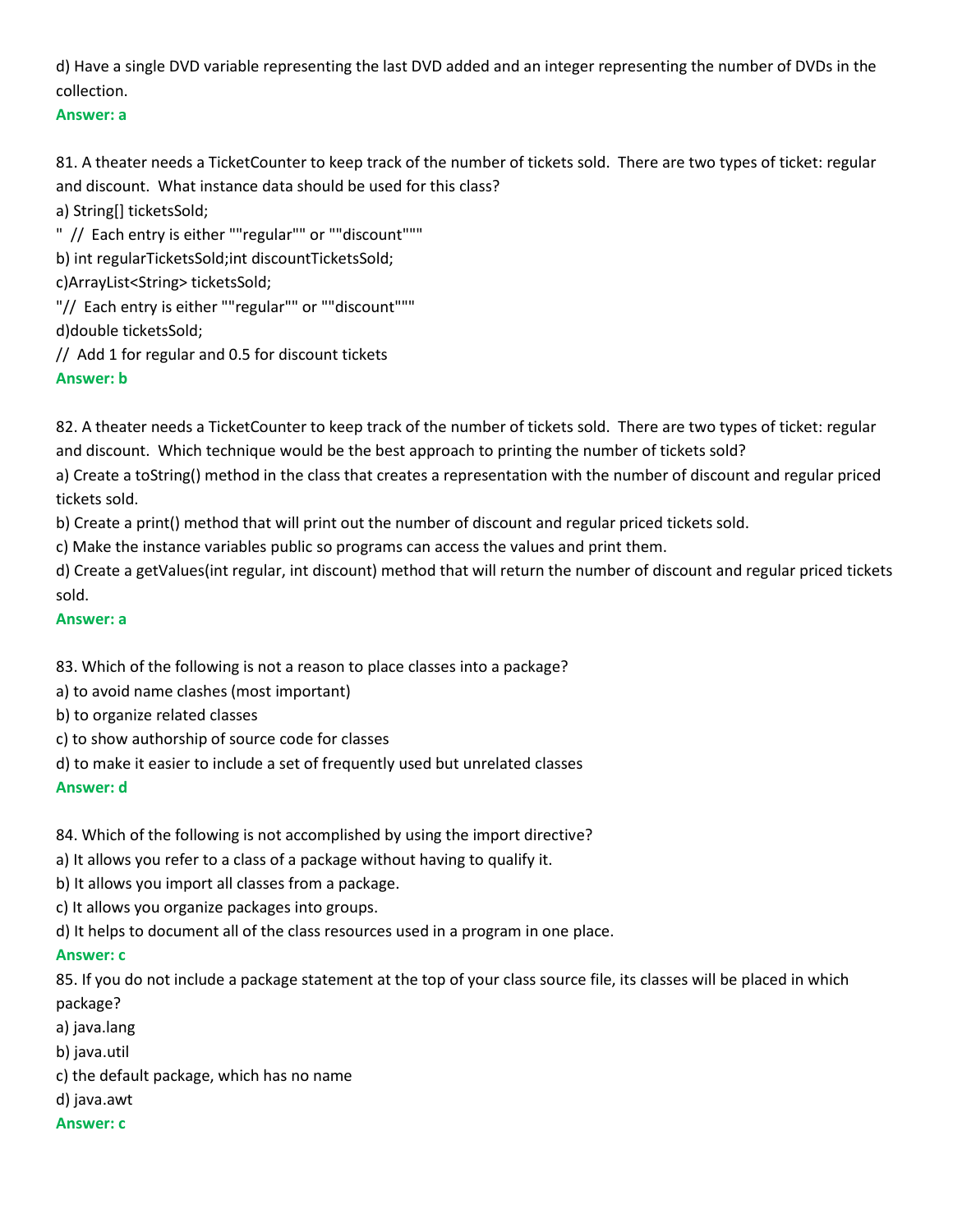```
86. Consider the Checker class below.
public class Checker 
{
public static int count = 0;
public int number = 0;
public Checker()
{
count++;
number = count;
}
public int getCount() { return count; }
public int getNumber() { return number; }
}
What is output from the code fragment below?
Checker one = new Checker();
Checker two = new Checker();
"System.out.println(one.getNumber() + "" "" + two.getNumber());"
a) 1 2
b) 1 1 
c) 2 1
d) 2 2
Answer: a
87. Consider the Checker class below.
public class Checker 
{
public static int count = 0;
public int number = 0;
  public Checker()
{
count++;
number = count;
}
public int getCount() { return count; }
public int getNumber() { return number; }
}
What is output from the code fragment below?
Checker one = new Checker();
Checker two = new Checker();
"System.out.println(one.getCount() + "" "" + two.getCount());"
a) 2 2
b) 1 1 
c) 1 2 
d) 2 1
```

```
Answer: a
```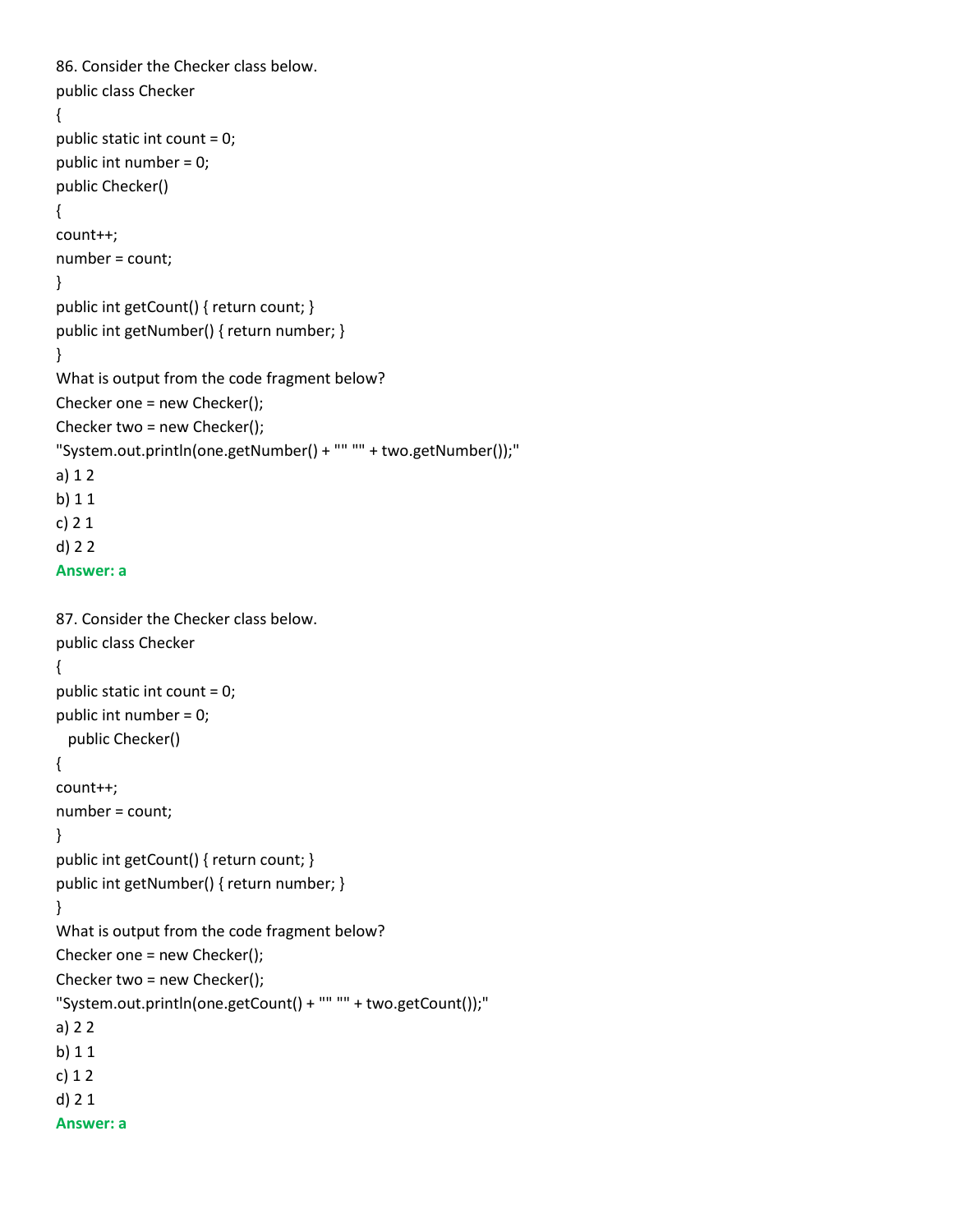```
88. Consider the partial class below:
public class Thing 
{
  private int number;
  private char letter;
  {
    number = -10;
    letter = 'Z';
  }
...
}
Which code is equivalent to the code above?
a) public class Thing 
{
  private int number = -10;
  private char letter = 'Z';
  ...
}
b) public class Thing 
{
  private int number;
  private char letter;
  public Thing()
  {
   number = -10; letter = 'Z';
  }
  ...
}
c) public class Thing 
{
   public Thing() 
  {
    int number;
    char letter;
   number = -10; letter = 'Z';
  }
  ...
}
d) public class Thing 
{
   public static void main(String[] args)
  {
    int number;
    char letter;
```